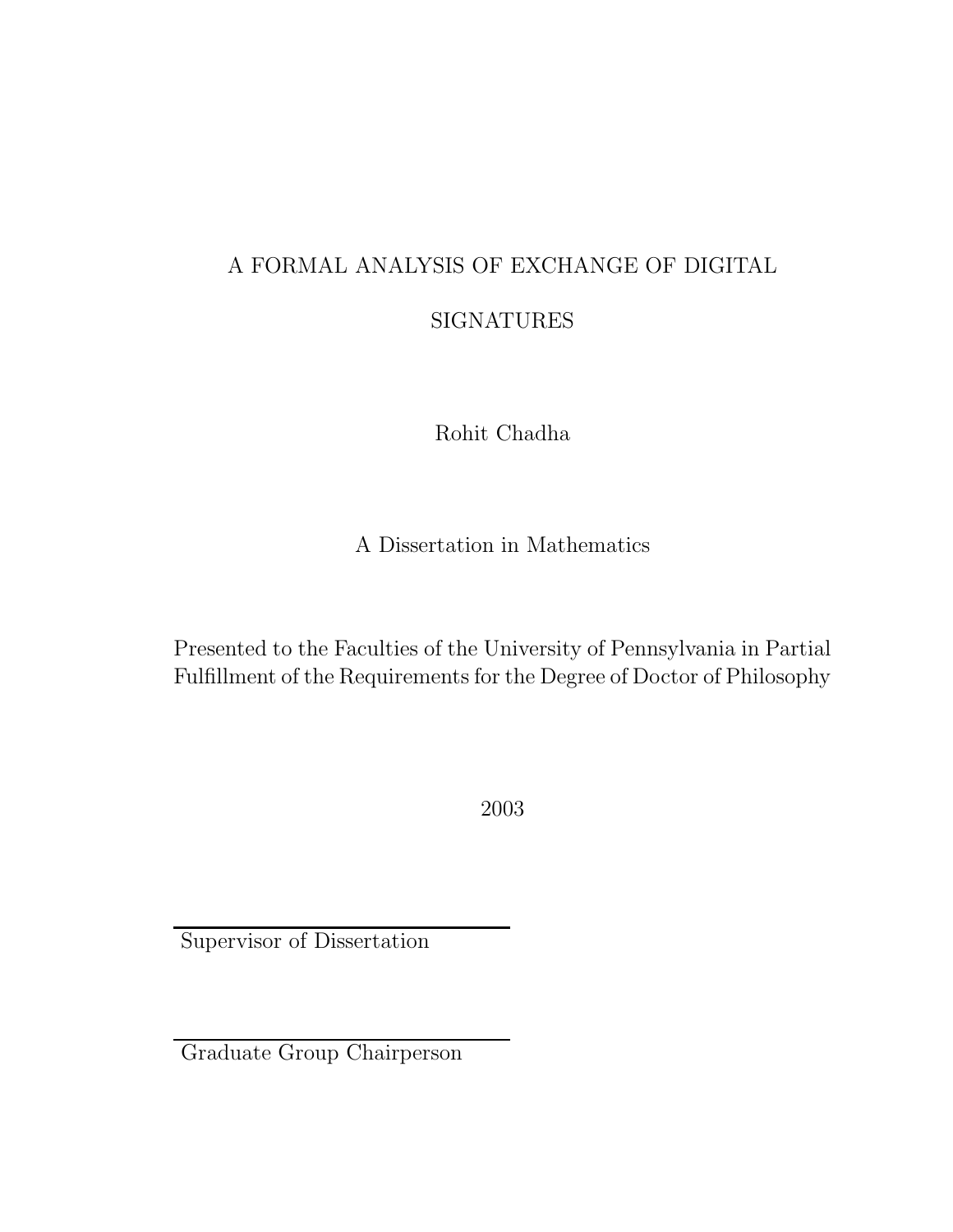## Acknowledgments

I owe a special debt of gratitude to my advisor, Andre Scedrov, for his collaboration, insight, guidance and support that made this thesis possible. His faith in my ability to complete this research has been indispensable.

I wish to express my thanks to several colleagues for their collaboration, help and advice. Chapters 2 and 3 are the result of very useful and productive collaboration with Max Kanovich and Andre Scedrov. Chapters 4, 5 and 6 are the result of a very fruitful collaboration with John Mitchell, Andre Scedrov and Vitaly Shmatikov. A special thanks to John Mitchell whose suggestions at various stages have immensely helped the exposition.

I would also like to thank Karthikeyan Bhargavan, Iliano Cervesato, David Dill, Satyaki Dutta, Shimon Even, Peter Freyd, Dieter Gollmann, Joshua Guttman, Carl Gunter, Steve Kremer, Jean-Francois Raskin, Dahlia Malkhi, Catherine Meadows, Jonathan Millen, Sylvan Pinsky and Paul Syverson for interesting and helpful discussions. Their comments have been invaluable in this research.

Thanks to Ted Chinburg, Carl Gunter and Andre Scedrov for serving on my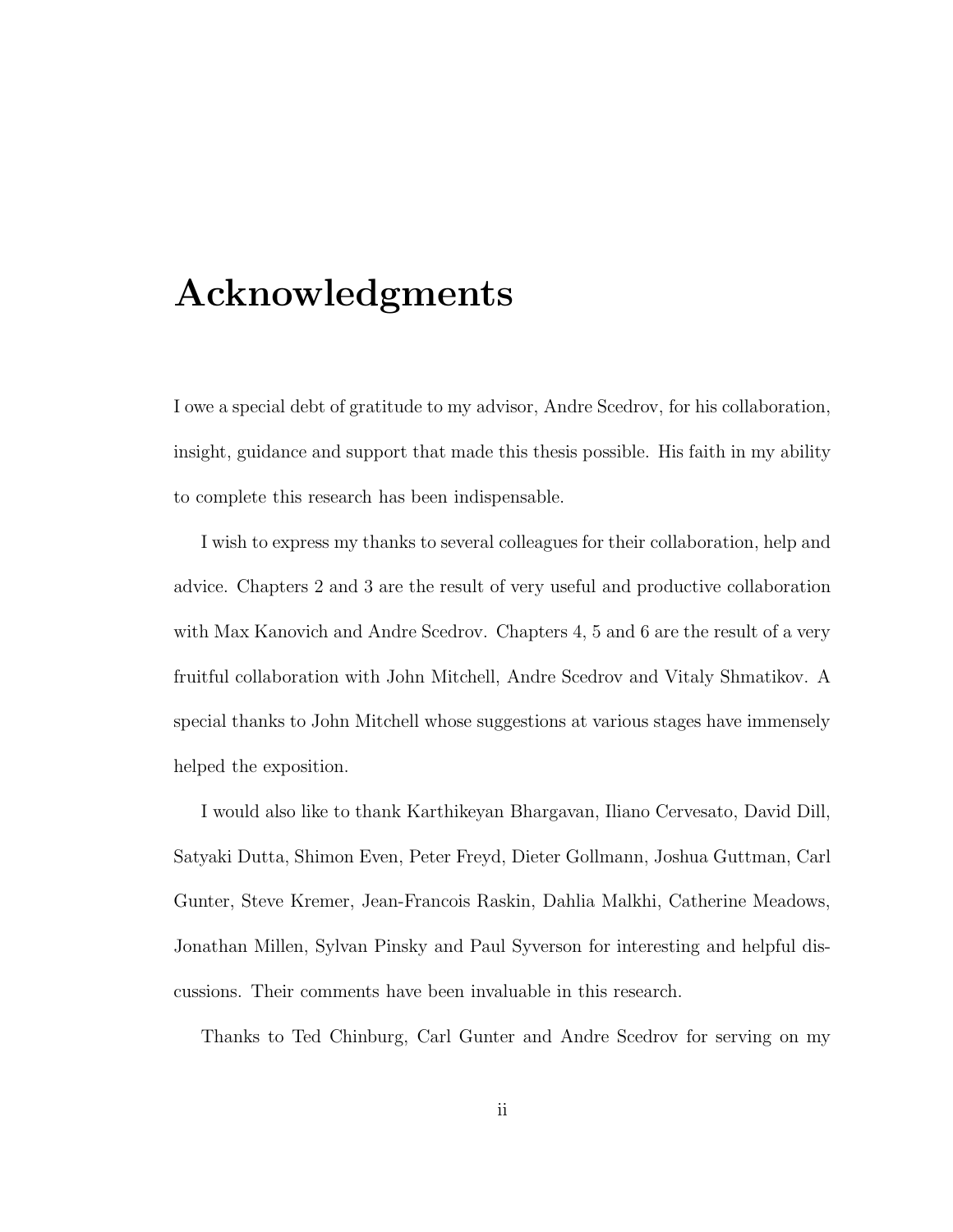Ph.D. committee.

A special thanks to the staff of Department of Mathematics at the University of Pennsylvania for ensuring the smooth functioning of various administrative aspects.

Finally, I owe an eternal gratitude to my parents and my many friends. This work would not have possible without their constant encourangement and support.

The author was partially supported by DoD MURI "Semantic Consistency in Information Exchange" as ONR Grant N00014-97-1-0505, NSF grant CCR-9800785, NSF grant CCR-0098096, and by OSD/ONR CIP/SW URI "Software Quality and Infrastructure Protection for Diffuse Computing" as ONR Grant N00014-01-1-0795, Additional support for the author also came in the form of fellowships from the Department of Mathematics at the University of Pennsylvania and from School of Arts and Sciences Dissertation Fellowship.

The results in chapters 2 and 3 were announced in a paper that appeared in the Eight ACM Conference on Computer and Communications Security [15].

Some of the results and definitions in chapters 4 and 5 will be announced in the Fourteenth International Conference on Concurrency Theory [16].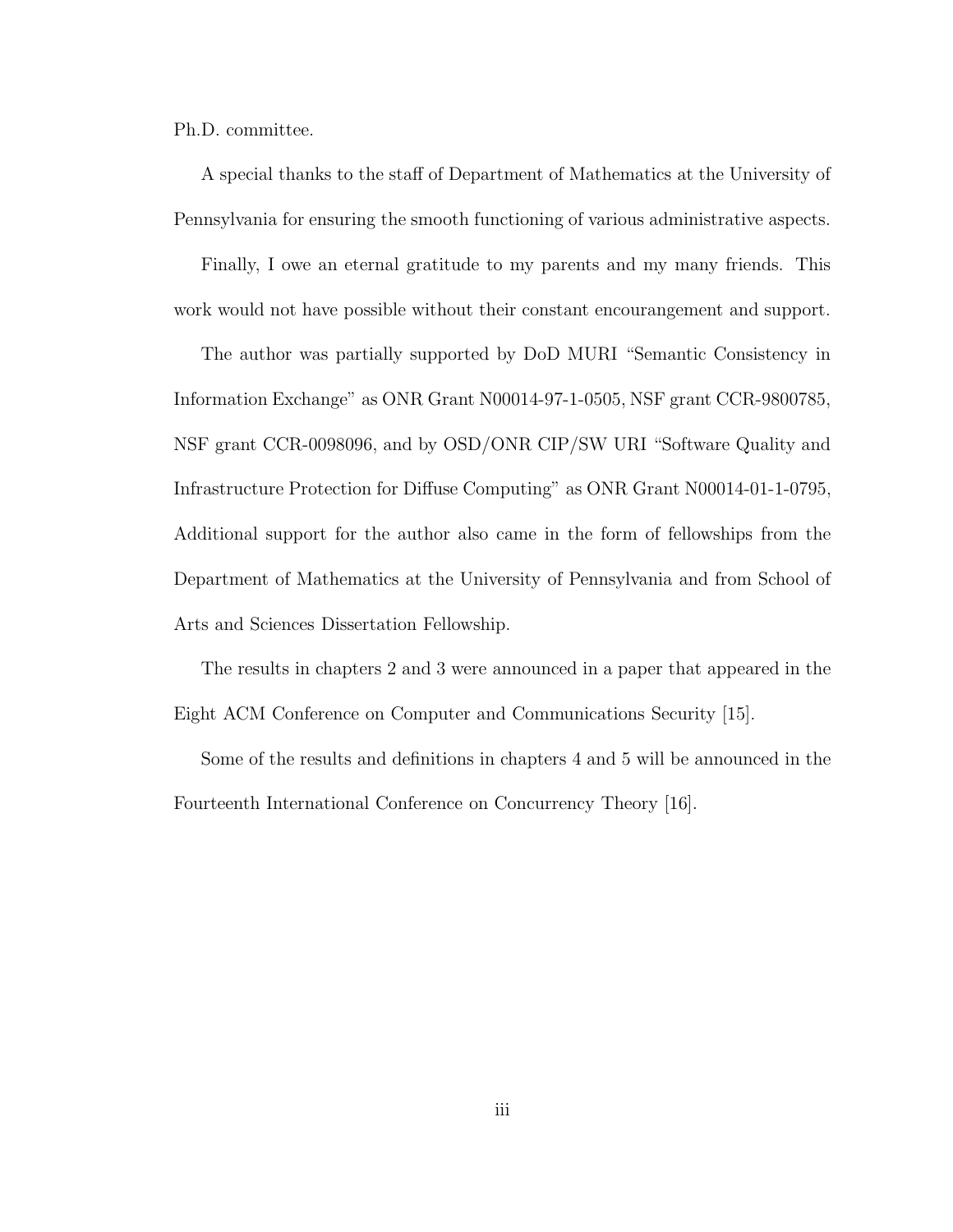#### ABSTRACT

### A FORMAL ANALYSIS OF EXCHANGE OF DIGITAL SIGNATURES Rohit Chadha

### Advisor: Andre Scedrov

A fair signature exchange protocol lets two parties exchange digital signatures on a specified text. In optimistic protocols, it is possible for two signers to do so without invoking a trusted third party. However, an adjudicating third party remains available should one or both signers seek timely resolution. Each signer may have one or more objectives, ranging from "optimistically" trying to put the exchange in place as quickly as possible to maliciously manipulating the other party to gain an advantage. We study in detail the optimistic two-party signature exchange protocol of Garay, Jakobsson and MacKenzie [28] using a game-theoretic framework and show that no signer enjoys an advantage over an honest counterparty. In this setting, we employ the formal inductive proof methods previously used in the formal analysis of simpler, trace-based properties of authentication protocols. We extend this game-theoretic framework to include concepts of preferred behavior and analyze a class of signature exchange protocols. In the process of establishing relationships amongst various protocol properties obtained in the literature, we obtain a fundamental impossibility result: in any fair, optimistic protocol there is a point at which one signer realizes an advantage over an optimistic opponent.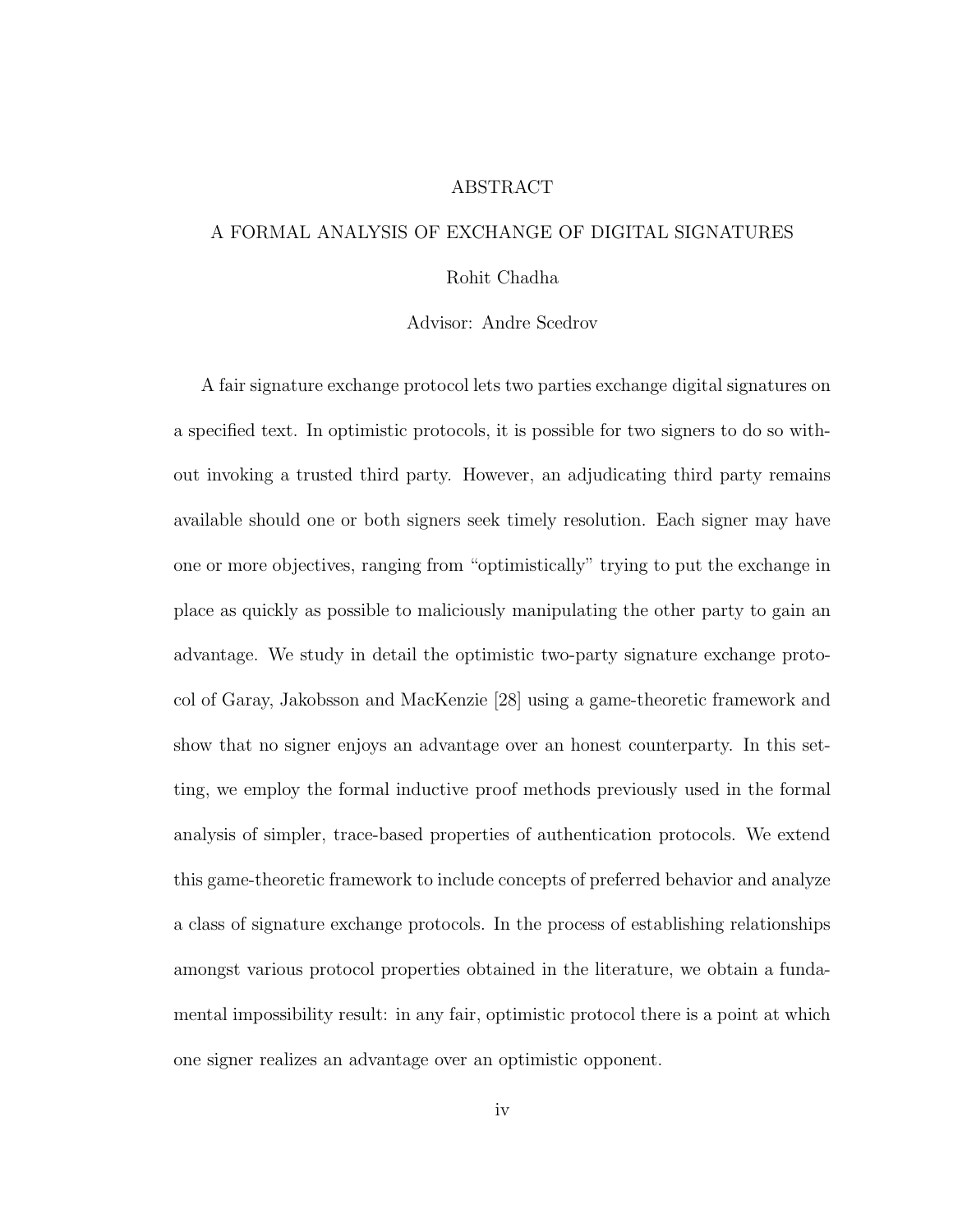## **Contents**

| 1 Introduction |
|----------------|
|                |

| $\overline{2}$ |     | The Garay-Jakobsson-MacKenzie Protocol (GJM)                                               | 22     |
|----------------|-----|--------------------------------------------------------------------------------------------|--------|
|                | 2.1 | Purpose and assumptions of the protocol $\hfill\ldots\ldots\ldots\ldots\ldots\ldots\ldots$ | 24     |
|                | 2.2 |                                                                                            | 27     |
|                | 2.3 | Differences from the original protocol $\dots \dots \dots \dots \dots$                     | $30\,$ |
|                | 2.4 | Background on multiset-rewriting formalism (MSR)                                           | $32\,$ |
|                | 2.5 |                                                                                            | 35     |
|                |     | 2.5.1                                                                                      | $39\,$ |
|                |     | 2.5.2                                                                                      | 39     |
| $\overline{3}$ |     | Properties of GJM protocol                                                                 | 47     |
|                | 3.1 |                                                                                            | 48     |
|                | 3.2 |                                                                                            | $50\,$ |
|                |     | 3.2.1                                                                                      | 51     |
|                |     | Effectiveness and fairness for honest $O_1, \ldots, \ldots, \ldots, \ldots$<br>3.2.2       | 54     |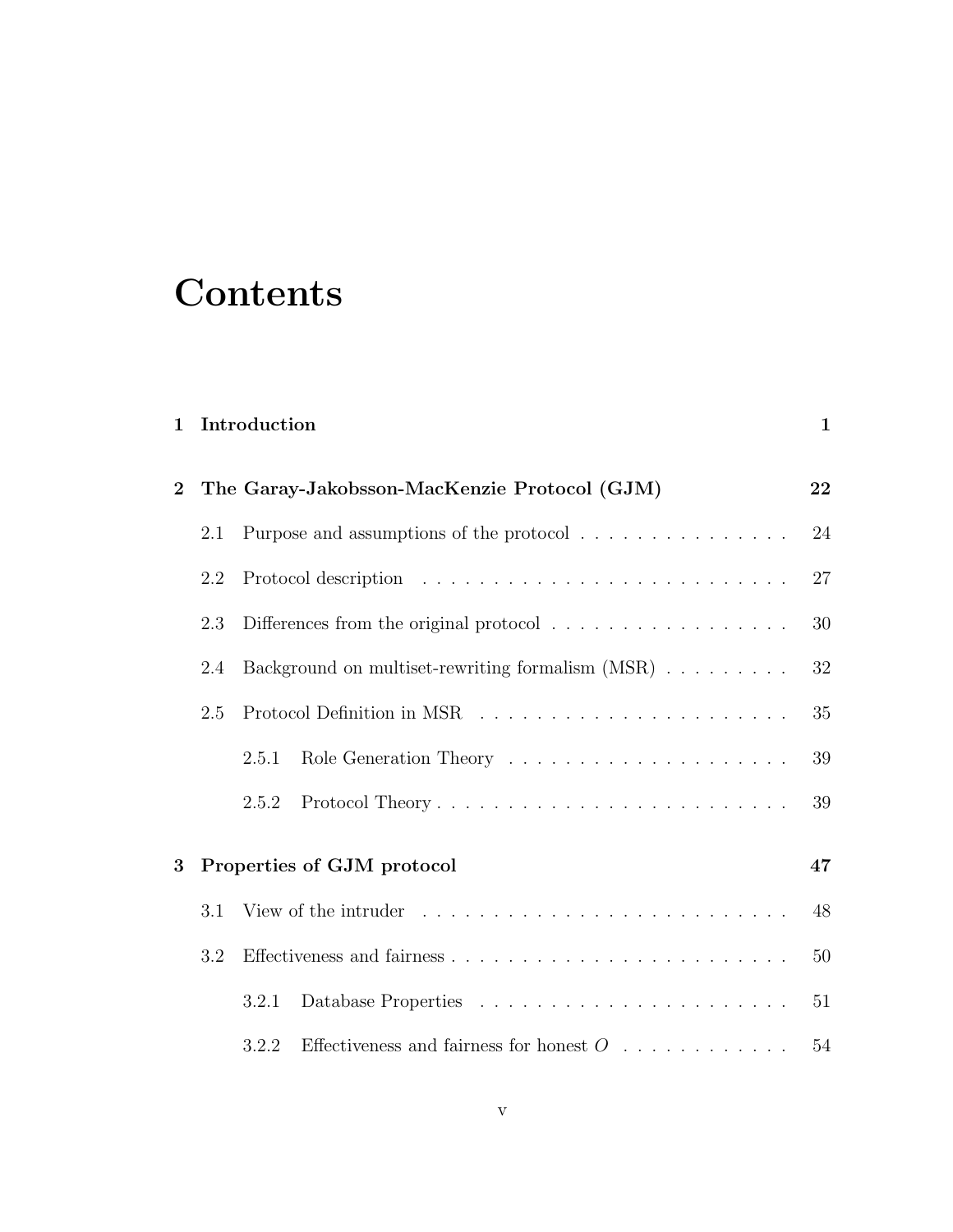|                         |     | 3.2.3   | Effectiveness and fairness for honest $R \ldots \ldots \ldots$                                                                  | 61  |
|-------------------------|-----|---------|---------------------------------------------------------------------------------------------------------------------------------|-----|
|                         | 3.3 | Balance |                                                                                                                                 | 68  |
|                         |     | 3.3.1   | Recursive characterization of balance                                                                                           | 71  |
|                         |     | 3.3.2   |                                                                                                                                 | 74  |
|                         |     | 3.3.3   |                                                                                                                                 | 80  |
|                         | 3.4 |         |                                                                                                                                 | 82  |
|                         |     | 3.4.1   | Proofs of facts of the view of the intruder                                                                                     | 82  |
|                         |     | 3.4.2   |                                                                                                                                 | 92  |
|                         |     | 3.4.3   | Effectiveness for honest $O_1, \ldots, \ldots, \ldots, \ldots, \ldots$                                                          | 103 |
|                         |     | 3.4.4   |                                                                                                                                 | 119 |
|                         |     | 3.4.5   | Effectiveness for Honest R $\dots$                                                                                              | 133 |
|                         |     | 3.4.6   |                                                                                                                                 | 143 |
|                         |     | 3.4.7   | Recursive characterization of balance                                                                                           | 158 |
|                         |     | 3.4.8   |                                                                                                                                 | 163 |
|                         |     | 3.4.9   |                                                                                                                                 | 165 |
| $\overline{\mathbf{4}}$ |     |         |                                                                                                                                 | 168 |
|                         | 4.1 |         |                                                                                                                                 | 174 |
|                         | 4.2 |         | Model for general signature-exchange protocols<br>178<br>Initial set of facts, protocol definition, traces<br>182<br>184<br>186 |     |
|                         | 4.3 |         |                                                                                                                                 |     |
|                         | 4.4 |         |                                                                                                                                 |     |
|                         | 4.5 |         |                                                                                                                                 |     |
|                         |     |         |                                                                                                                                 |     |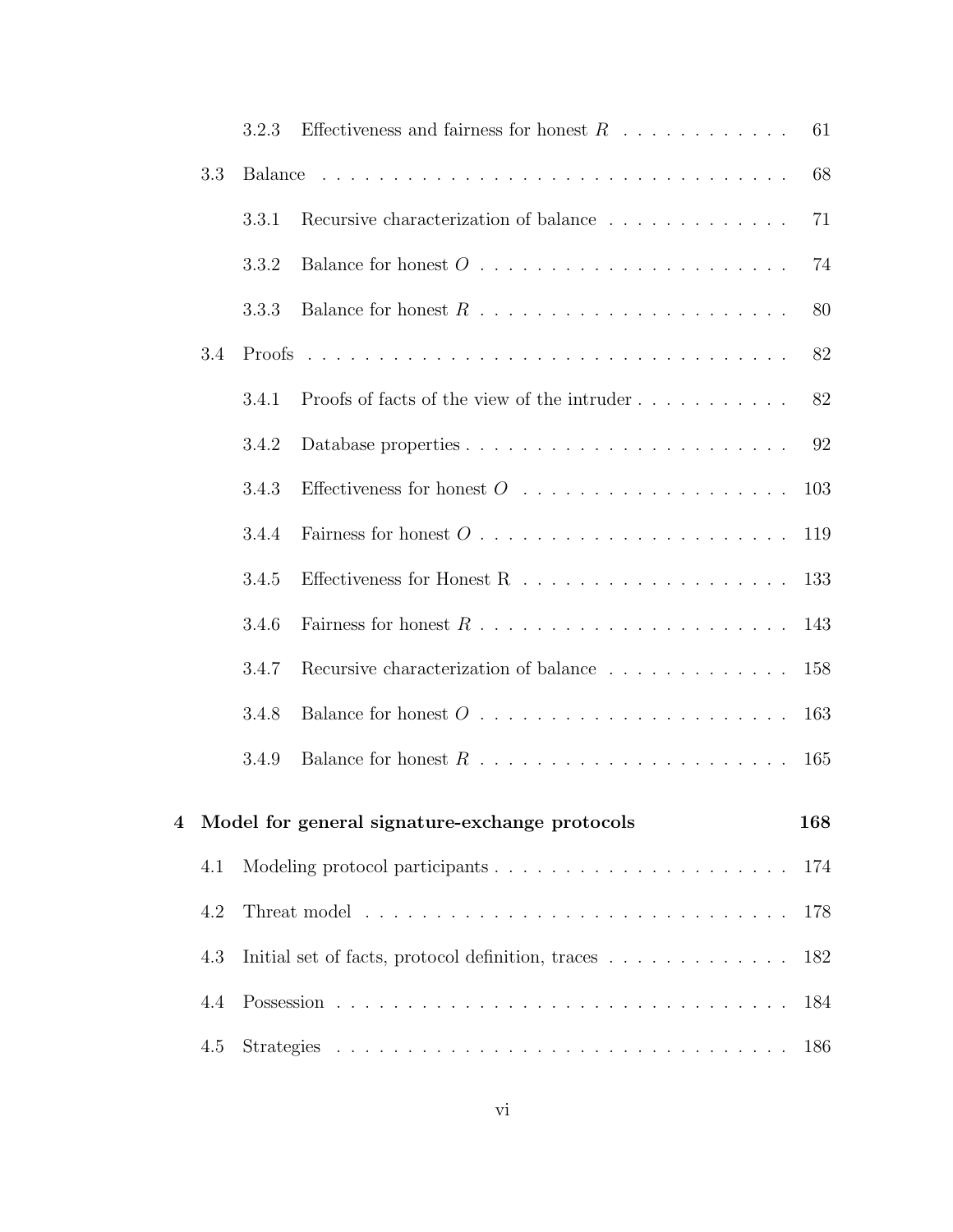|                | 4.6 |                                                                             | 190 |
|----------------|-----|-----------------------------------------------------------------------------|-----|
| $\overline{5}$ |     | Protocol properties                                                         | 194 |
|                | 5.1 |                                                                             | 195 |
|                | 5.2 |                                                                             | 200 |
|                | 5.3 |                                                                             | 201 |
|                | 5.4 | Signer bias and advantage $\dots \dots \dots \dots \dots \dots \dots \dots$ | 205 |
|                |     | 5.4.1                                                                       | 205 |
|                |     | 5.4.2                                                                       | 207 |
|                |     |                                                                             |     |
| 6              |     | Impossibility of balance                                                    | 210 |
|                | 6.1 |                                                                             | 211 |
|                | 6.2 |                                                                             | 213 |
|                | 6.3 |                                                                             | 218 |
|                | 6.4 |                                                                             | 225 |
|                |     | 6.4.1                                                                       | 226 |
|                |     | 6.4.2                                                                       | 227 |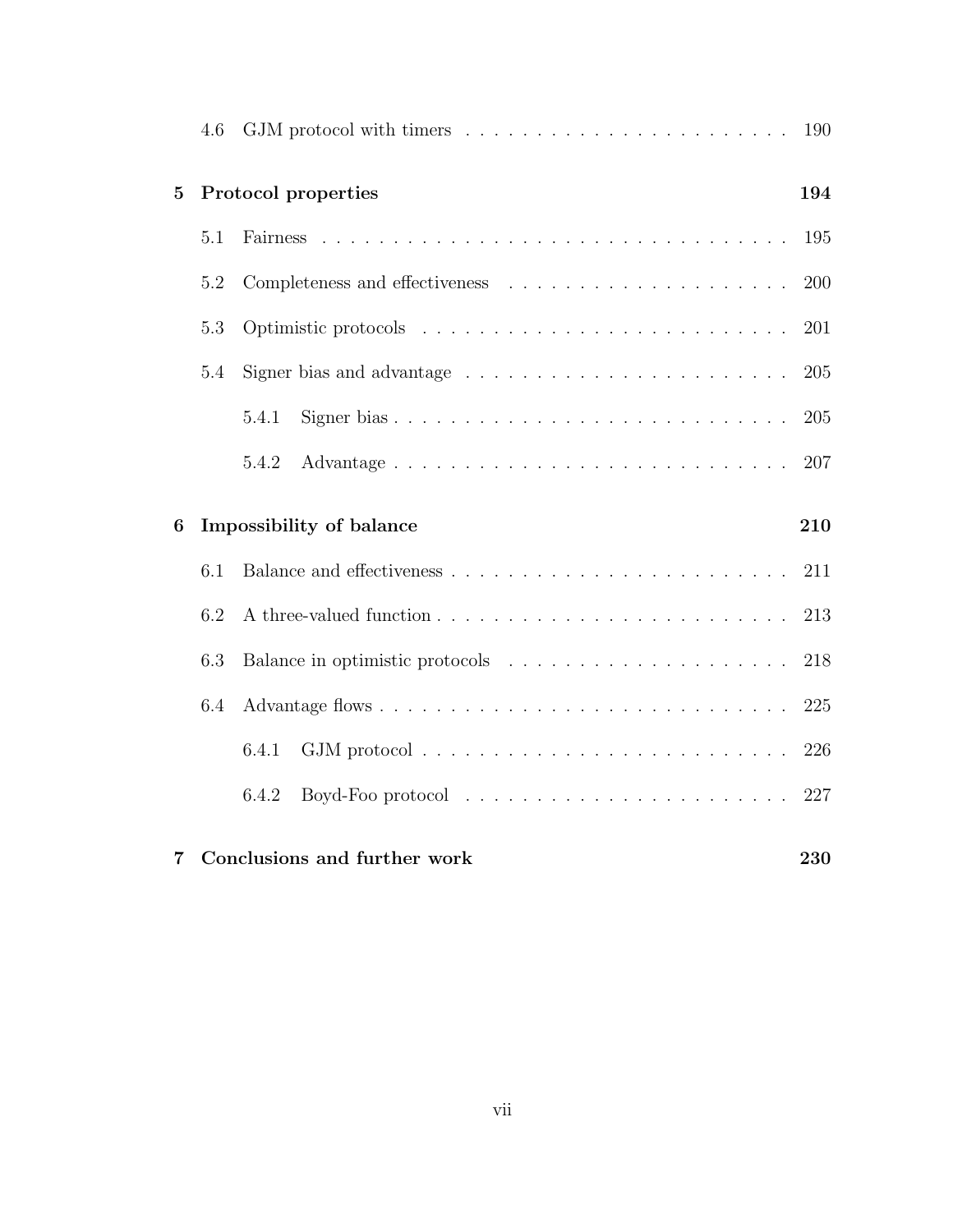## List of Tables

|     | 2.1 Protocol theory for $O \ldots \ldots \ldots \ldots \ldots \ldots \ldots \ldots \ldots \ldots$ 40 |  |
|-----|------------------------------------------------------------------------------------------------------|--|
|     | 2.2 Protocol theory for $T \ldots \ldots \ldots \ldots \ldots \ldots \ldots \ldots \ldots \ldots$ 43 |  |
| 2.3 |                                                                                                      |  |
|     | 2.4 Two-Phase Intruder Theory: Decomposition Rules 45                                                |  |
|     | 2.5 Two-Phase Intruder Theory: Composition Rules 46                                                  |  |
|     |                                                                                                      |  |
|     |                                                                                                      |  |
|     | 4.2 The timeout rules for $O_1, \ldots, \ldots, \ldots, \ldots, \ldots, \ldots, \ldots, \ldots, 193$ |  |
|     |                                                                                                      |  |
|     |                                                                                                      |  |
|     | 5.2 Signer bias and control of timeouts 209                                                          |  |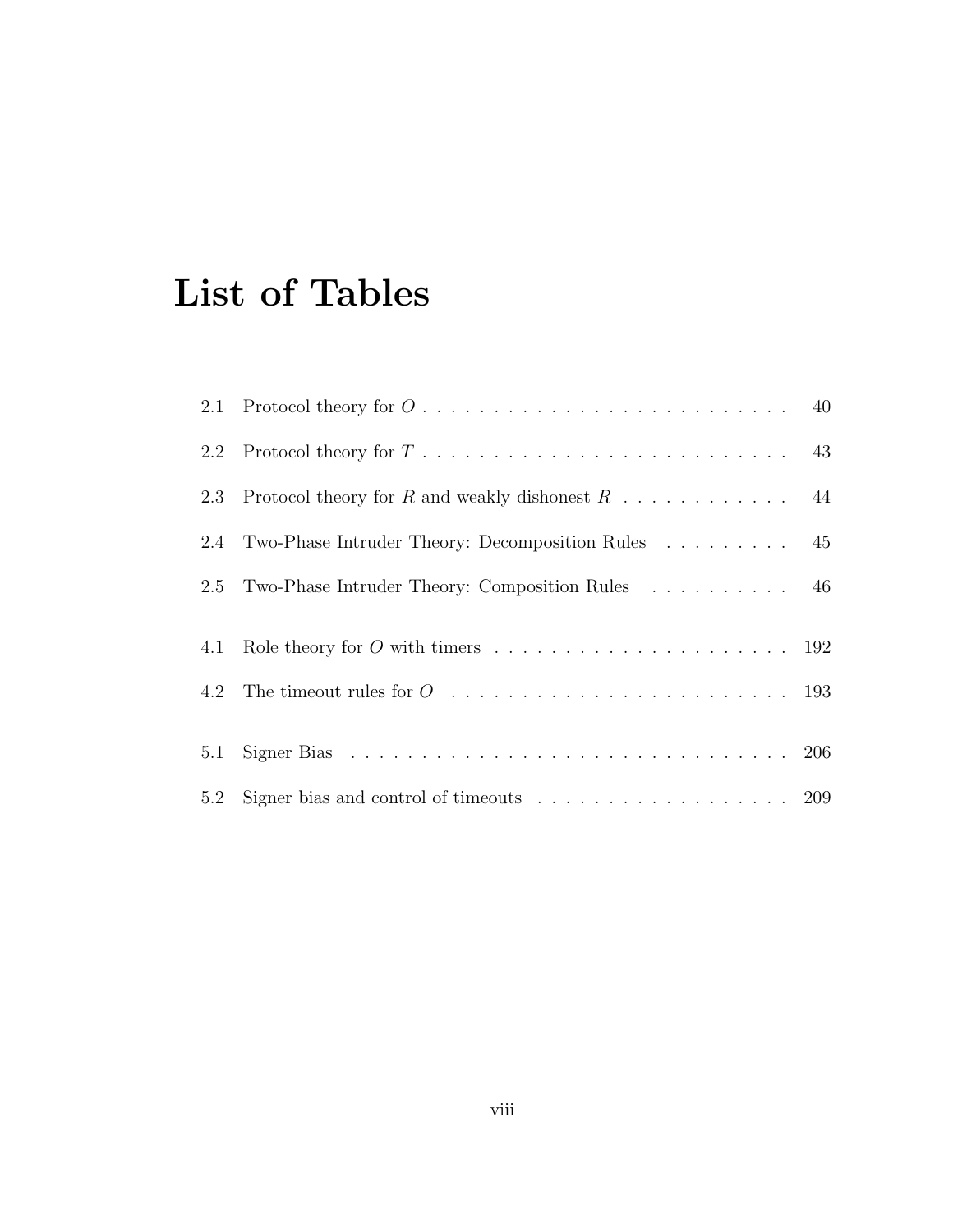## List of Figures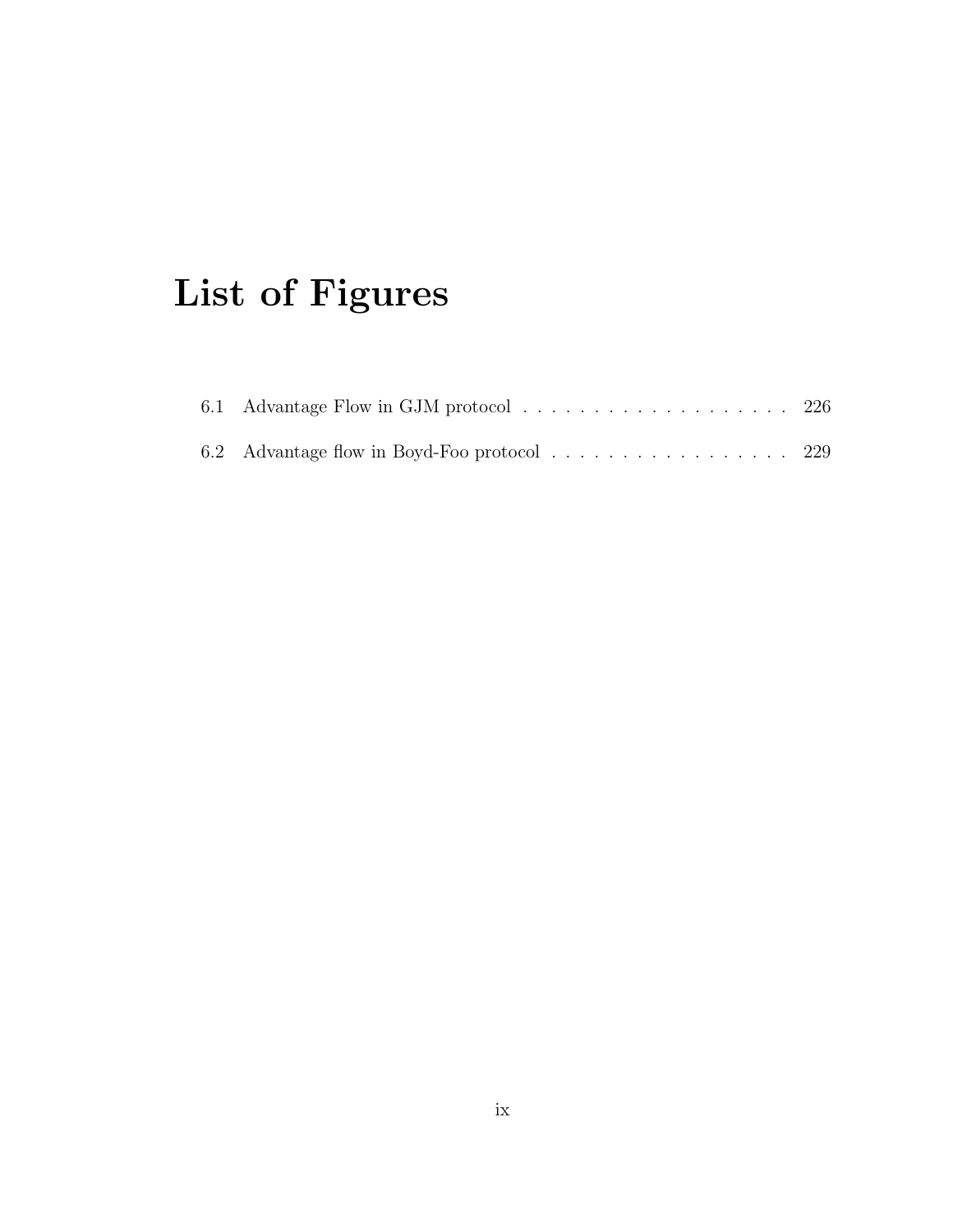## Chapter 1

## Introduction

Overview of the problem. We start by giving an informal overview of the problem that we study in this thesis. Later on, we shall detail the technical obstacles that we encountered in our study and our approach in tackling those.

Recent spread of the Internet has highlighted the need of use of cryptographic protocols. These protocols use cryptographic primitives and provide recipes for the participants, ensuring certain desired guarantees of security and trust. The particular problem that we are interested in, is two-party exchange of digital signatures on a pre-specified text. Digital signatures [46] are cryptographic primitives that serve as universally verifiable proofs of origin; a digital signature by Alice on a bit string may be used by Bob to convince an outsider, e.g., a court, that Alice indeed generated that signature.

A variety of signature-exchange protocols have been proposed in the literature,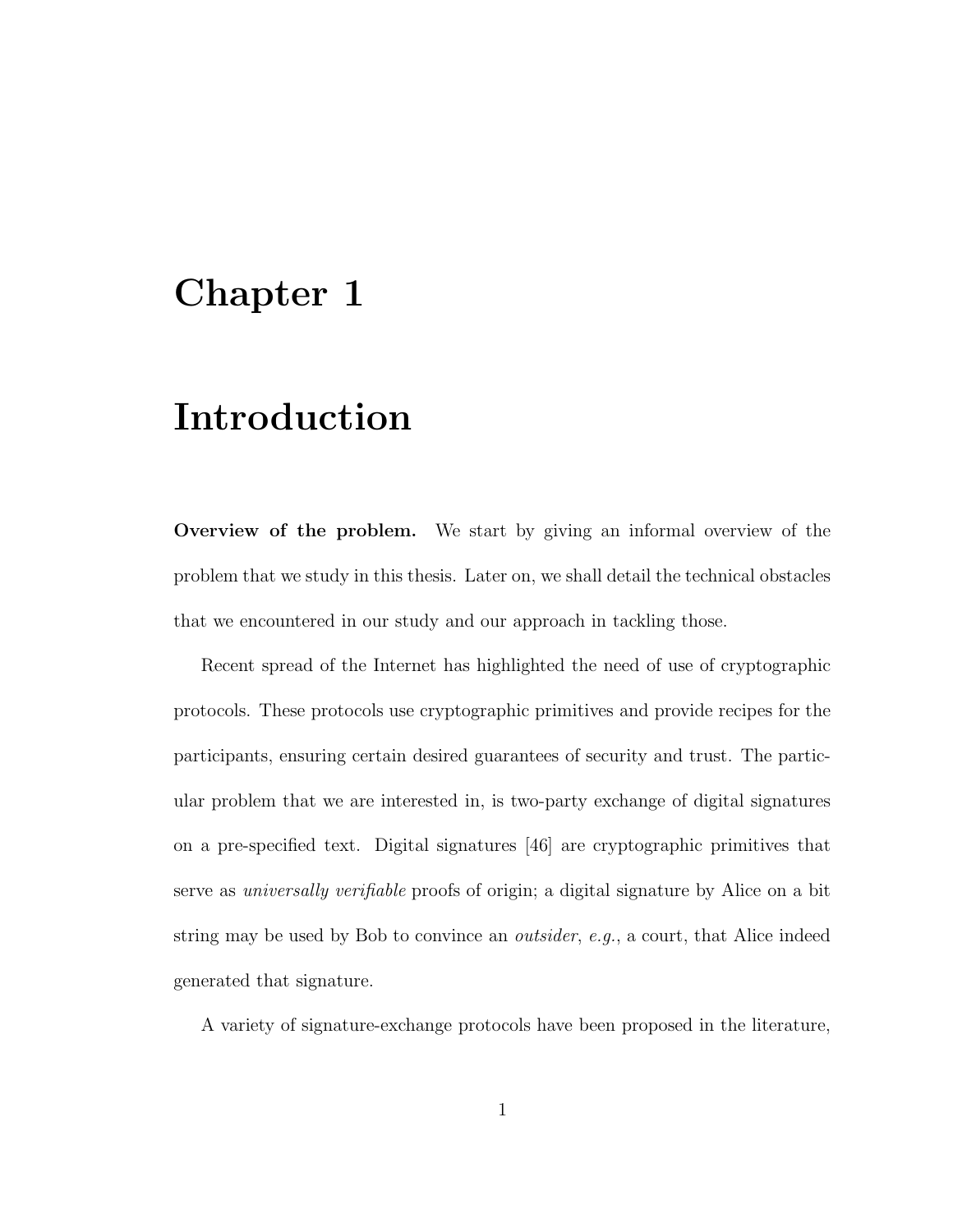including gradual-release two-party protocols [5, 7, 18] and fixed-round protocols that rely on an adjudicating "trusted third party" [1, 2, 3, 28, 38, 48]. Some useful properties of signature exchange protocols are fairness, which means that either both signing parties, or signers, get each others signature or neither does, and effectiveness, which means that each signer has some recourse to avoid unbounded waiting. The reason for using a trusted third party in fixed-round protocols is a basic limitation [24, 42] related to the well-known impossibility of distributed consensus in the presence of faults [26]: no fixed-round two-party protocol can be fair. Although there is a trivial trusted third party protocol, in which both signers always send their signatures directly to the third party, some effort is required to produce protocols that are fair, effective, and usefully minimize demands on the third party.

A trusted third party can enforce the exchange after it witnesses a partial completion of the protocol. In *optimistic* protocols  $[10, 3, 28, 9]$  the trusted third party is contacted only in case of a dispute, otherwise the protocol can be completed without involving the third party. The reason for designing optimistic protocols is that if a protocol is widely or frequently used by many pairs of signers, the third party may become a performance bottleneck. Depending on the context, seeking resolution through the third party may delay termination, incur financial costs, or raise privacy concerns.

Effectiveness and fairness are trace-based properties. A trace of a protocol is a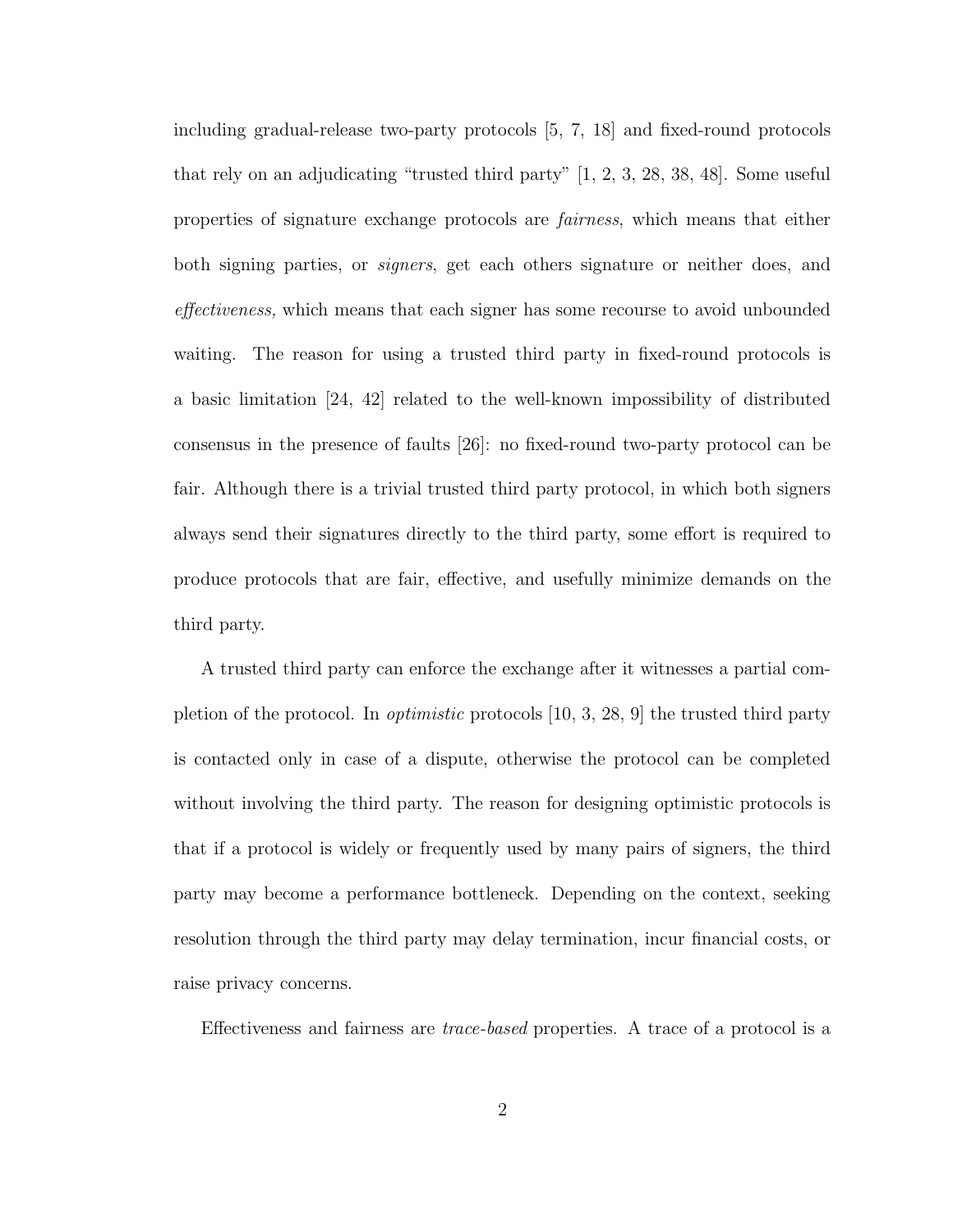sequence of steps that can take place starting from the initial configuration. What other properties should a signature-exchange protocol guarantee? Another kind of symmetry property desirable in distributed signature-exchange was identified in [28]: a fair protocol is said to be abuse-free if, at any stage of the protocol, it is impossible for any signer, say  $A$ , to be able to prove to an outside challenger that A has the power to choose between *completing* the exchange and *aborting* the exchange. (It is a consequence of fairness that there are two possible outcomes: either the exchange is completed, *i.e.*, both the parties get each other's signatures, or the exchange is aborted, *i.e.*, neither party gets the counterparty's signature).

A family of signature-exchange protocols that illustrates some of the main issues uses four messages (here  $A$  and  $B$  are the two signers):

> $A \rightarrow B$ : commitment to sign  $B \to A$ : commitment to sign  $A \rightarrow B$ : signature on pre-agreed text  $B \to A$ : signature on pre-agreed text

When  $A$  and  $B$  complete these four messages, the session ends without requiring a third party. However, if  $A$  or  $B$  "becomes impatient" at some point, they may progress towards resolution through the adjudicating third party. For example, after A receives a commitment from  $B$ , A can send B's commitment, together with A's own signature and receive a verifiable statement enforcing the exchange. Since B can act similarly, each party may become bound through the adjudicator once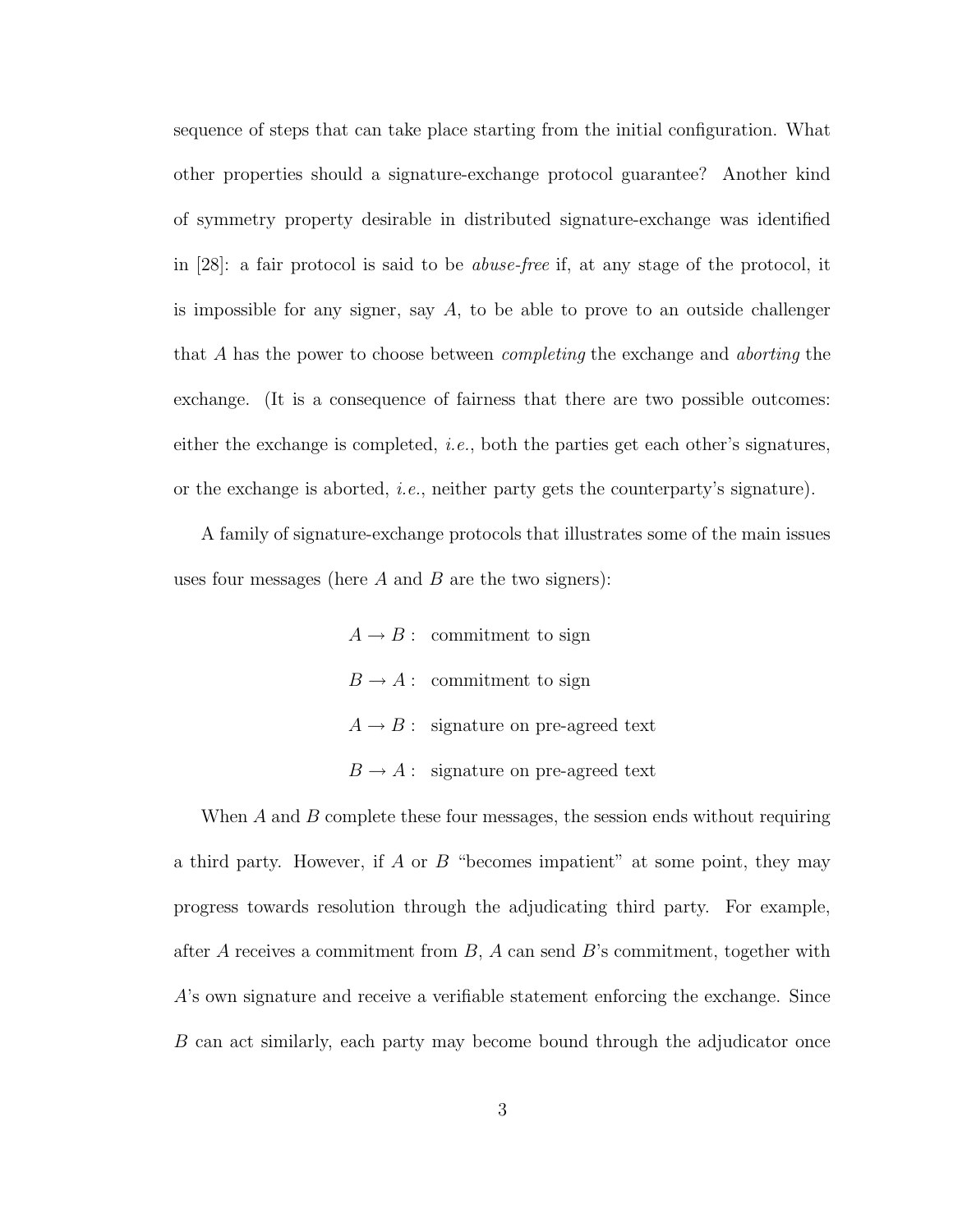they commit. However, only A can go to the adjudicator and receive assurance that the adjudicator will not act to enforce the exchange. The restriction that  $B$  cannot abort through the third party compensates  $A$  for the disadvantage of committing first. Although the adjudicating third party may be needed for progression, the adjudicator could become a communication bottleneck if used consistently in a large number of runs. Assuming the third party operates as a service for many transactions, we can expect some financial cost or potential delay as a result.

We can see the importance of ability to choose an outcome by considering online stock trading with signed documents for each trade. A customer may want a signed document to prevent a broker who does not complete a trade from saying that the request was never received. Similarly, a broker may want a signed document as proof that it is acting as requested. Suppose the broker starts the protocol, sending her commitment to sell stock to the buyer at a specific price, and the buyer responds with his commitment. Once the buyer commits to the purchase, he cannot use the committed funds for other purposes. However, if he wishes to avoid the extra cost or potential delay associated with contacting the third party, the buyer is likely to wait sometime for the seller to respond. Since the broker can abort the protocol, this waiting period may give the broker a useful window of opportunity. Once she has the buyer's commitment, the broker can wait to see if shares are available from a selling customer at a matching or lower price. The longer the buyer is inclined to wait, the greater chance the broker has to pair trades at a profit. If the broker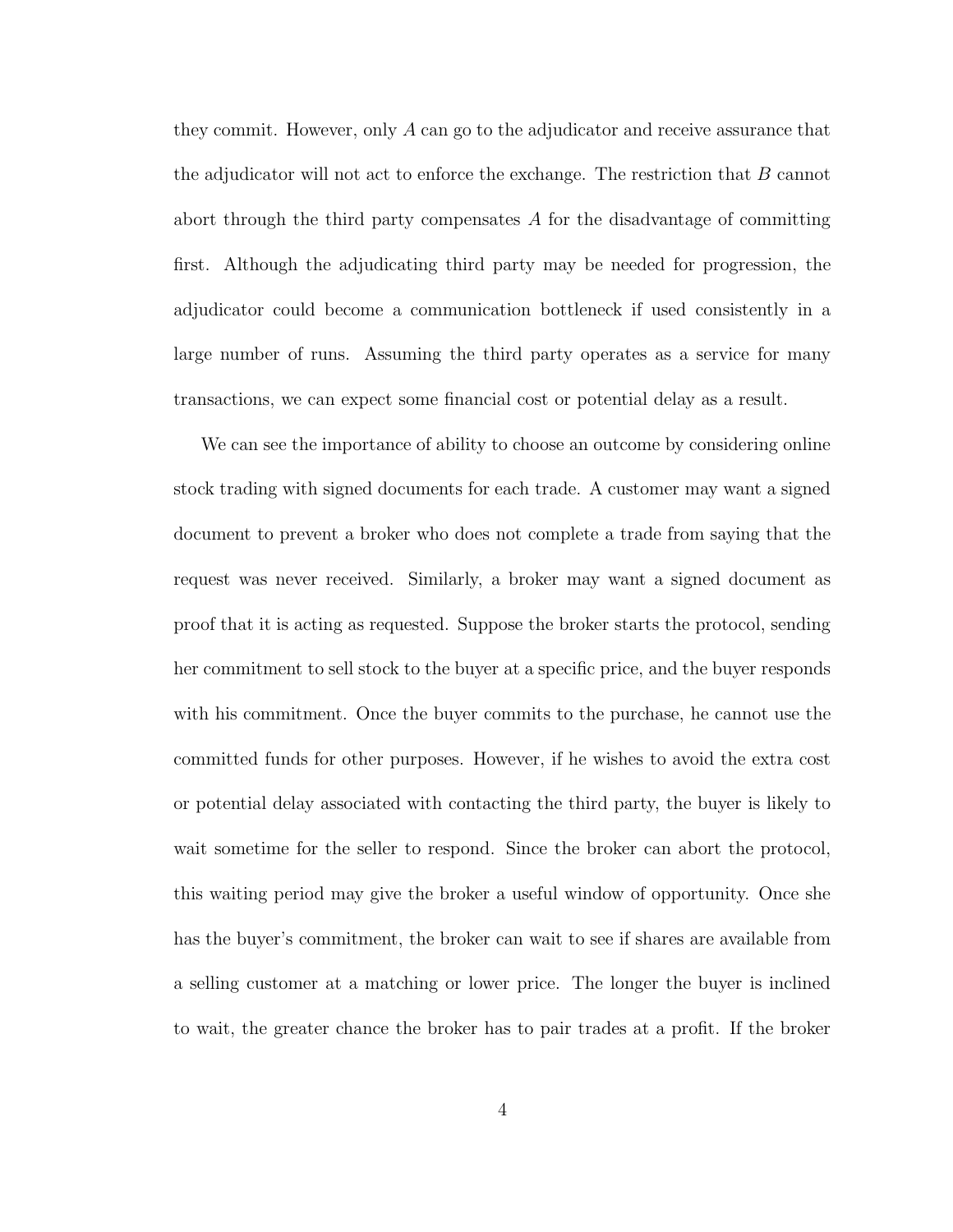finds the sale unprofitable, she can abort against the wishes of the buyer. This broker strategy succeeds in proportion to the time that the buyer optimistically waits for the broker to continue the protocol; this time interval, if know exactly or approximately, gives the broker a period where she can decide unilaterally whether to abort or complete the exchange.

As we see in the above family of signature exchange protocols, optimistic protocols involve several subprotocols that allow the signature exchange to be completed normally, or aborted or enforced by the adjudicating trusted third party. This makes reasoning about such protocols complicated. Formal methods have been used for study of fair exchange protocols and include FDR [32] and CSP [44]. A finite-state model checker Mur $\varphi$  was used in [45] and in [19] to perform an extensive study of signature exchange protocols. Game theory has also been applied to the study of fair exchange protocols in [15, 35, 36, 12].

In our analysis, we adopt the multiset-rewriting formalism for protocol analysis [14, 13, 22], which reflects the two basic assumptions of the Dolev-Yao model [41, 21, 47], perfect cryptography coupled with nondeterministic computation on the part of the adversary. These assumptions provide an idealized setting in which protocol analysis becomes relatively tractable.

Using multiset-rewriting formalism, we do an extensive study of a revised version of the two-party optimistic signature-exchange protocol of Garay-Jakobsson-Mackenzie protocol [28]. Assuming perfect cryptography and honesty of the trusted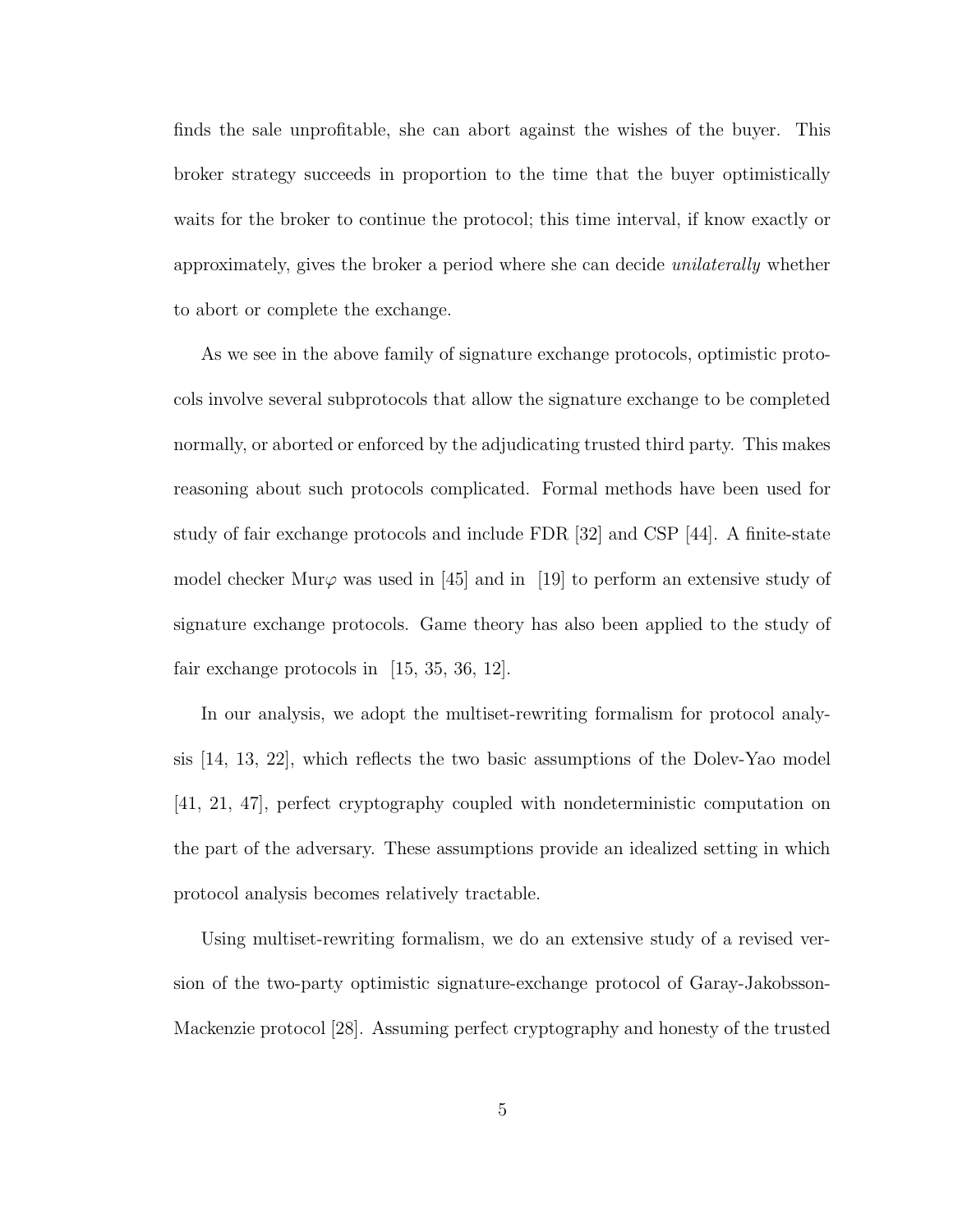third party, we show that for multiple concurrent runs, the revised protocol is fair and effective for honest signers [15]. In our analysis, we assumed that the trusted third party is always honest. The keys to fairness and effectiveness lie in the database properties of the trusted third party and the properties of the communication channels that each party has to the trusted third party.

Even though abuse-freeness was identified in [28], a formal definition was not given. Recall that a fair protocol is said to be abuse-free if, at any stage of the protocol, it is impossible for any signer, say  $A$ , to be able to prove to an outside challenger that A has the power to choose between completing the exchange and aborting the exchange. Hence any approach to formalize abuse-freeness would have to account for two things: a signer's power to unilaterally decide the outcome of the protocol, and its ability to demonstrate this power to an outsider. In [15], we formalized a signer's ability to unilaterally decide the outcome of the protocol if the other signer is honest. As far as we know, this was the first attempt to formalize a signer's power to unilaterally decide the outcome of the protocol.

Using this formalization, we show that the revised protocol is *balanced for honest* signers: no signer can unilaterally decide the outcome if the other signer is honest. In particular, if any one signer is following the protocol, we prove that, at any stage of the protocol, the other signer does not have both the power to complete the exchange as well as the power to abort it. Balance is not a trace-based property and is naturally formulated in terms of game strategies.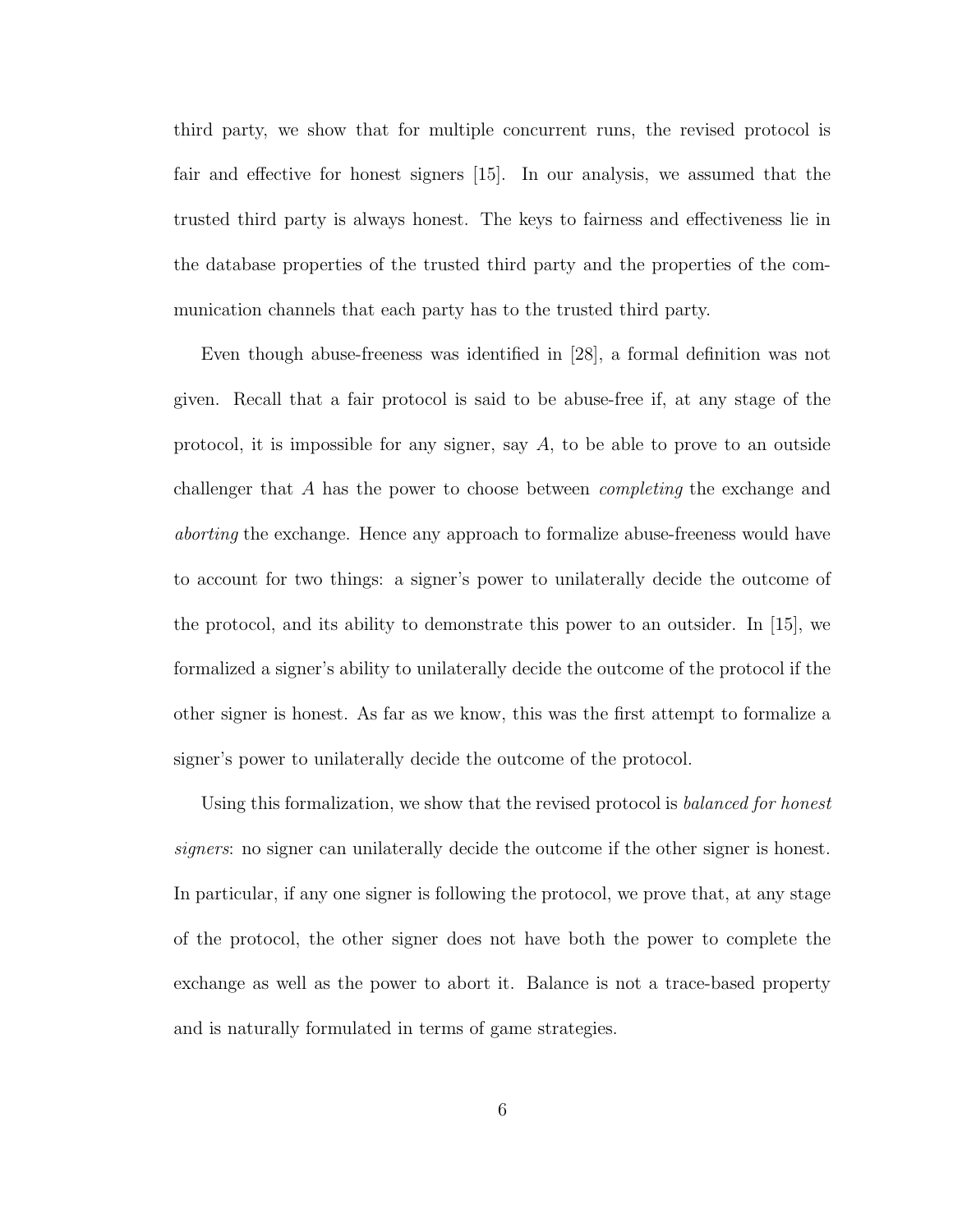A key ingredient in the proof of balance of honest signers in the revised protocol, is the ability of the signers to contact the trusted third party for error recovery. An honest signer can non-deterministically exercise any of the options available to it, including contacting the trusted third party for error recovery. However, as we noted in the discussion of the stock trading example honest signers may have certain preferences. For example, in order to avoid extra cost, an optimistic signer would rather wait for its counterparty than rush to the third party for error recovery. Indeed, the value of an optimistic protocol, as opposed to one that requires a third party signature on every transaction, lies in the frequency with which "optimistic" signers can complete the protocol without using the third party. The other signer may exploit this reluctance to contact the trusted third party. Indeed in the stock trading example discussed earlier, the buyer's reluctance to contact the trusted third party gives an advantage to the broker.

In order to capture the nuisances of the natural behavior of the signers, we revise our previous model. Using the notation of multiset-rewriting formalism to characterize possible protocol actions, we give a model to study a class of two-party signature exchange protocols. We formalize the properties from the literature on fixed-round signature protocols in this model, and establish relationships between them. One basic modeling innovation is an *untimed* nondeterministic setting that provides a semantics for signer preferences. We study two kinds of biased participants: optimistic and interested signers.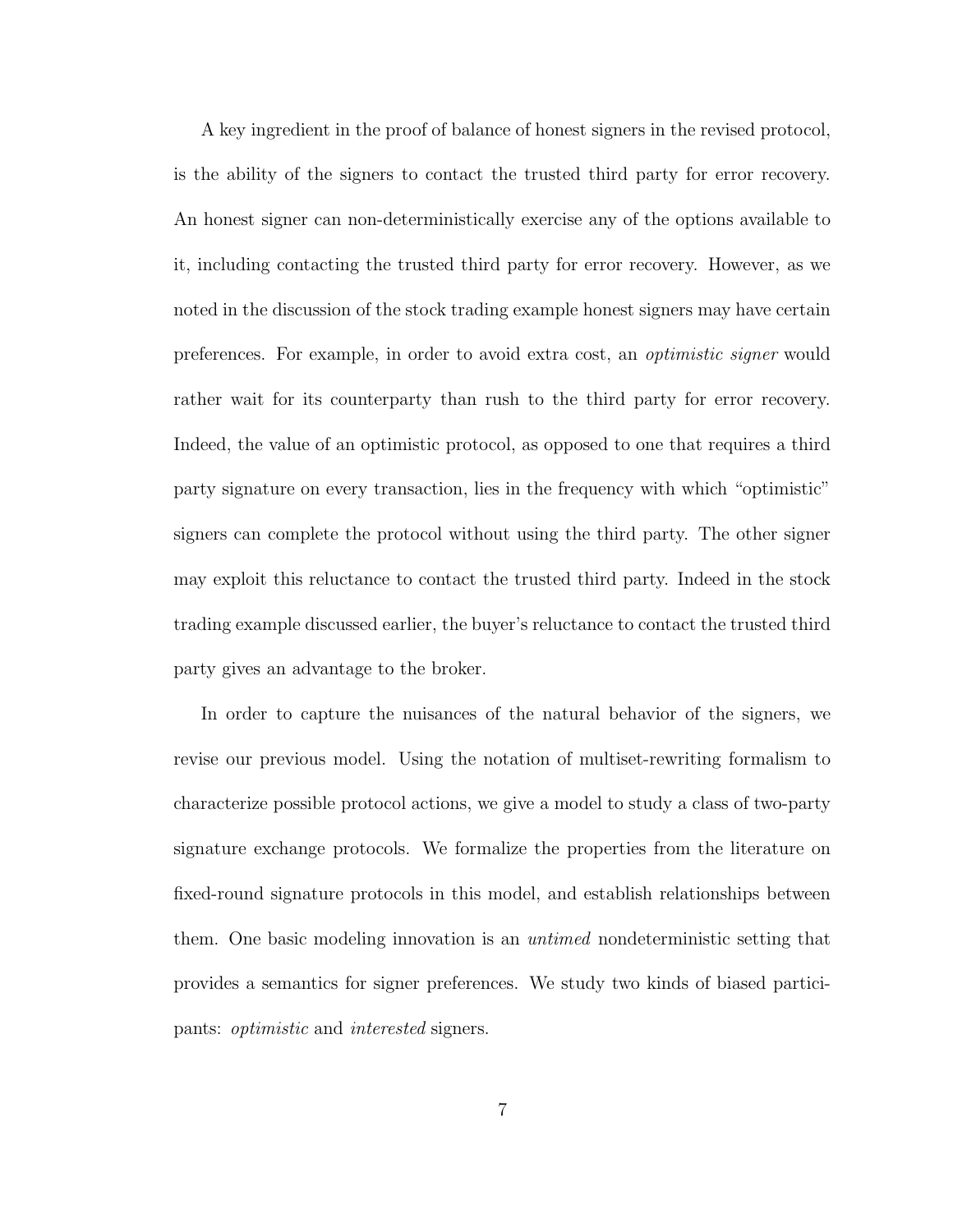Intuitively, optimistic behavior in signature exchange protocols is easily described as a temporal concept: an optimistic signer is one who waits for some period of time before contacting the trusted third party. If signer Alice is optimistic, and the other signer Bob chooses to continue the protocol by responding, then Alice waits for Bob's message rather than contact the third party. An interested signer is one who waits for some period of time before contacting the third party to abort the exchange. Please note that while an optimistic Alice waits for Bob before contacting the trusted third party with a request to enforce or abort the exchange, an interested Alice waits for Bob only if the other option is to contact the trusted third party with a request to abort the exchange. An interested Alice will not wait for Bob if she may contact trusted third party with a request to enforce the exchange.

Since the value of an optimistic protocol lies in what it offers to an optimistic signer, we evaluate protocols subject to the assumption that one signer or another follows an optimistic strategy. In evaluating protocol performance for optimistic signers, we prove that in every fair and optimistic protocol, there is point where one of the signers realizes an *advantage* over its optimistic counterparty: at the point of advantage, the signer controls the outcome of the protocol. The importance of this result is that optimistic protocols are only useful to the extent that signers may complete the protocol optimistically without contacting the third party. In basic terms, our theorem shows that to whatever degree a protocol allows signers to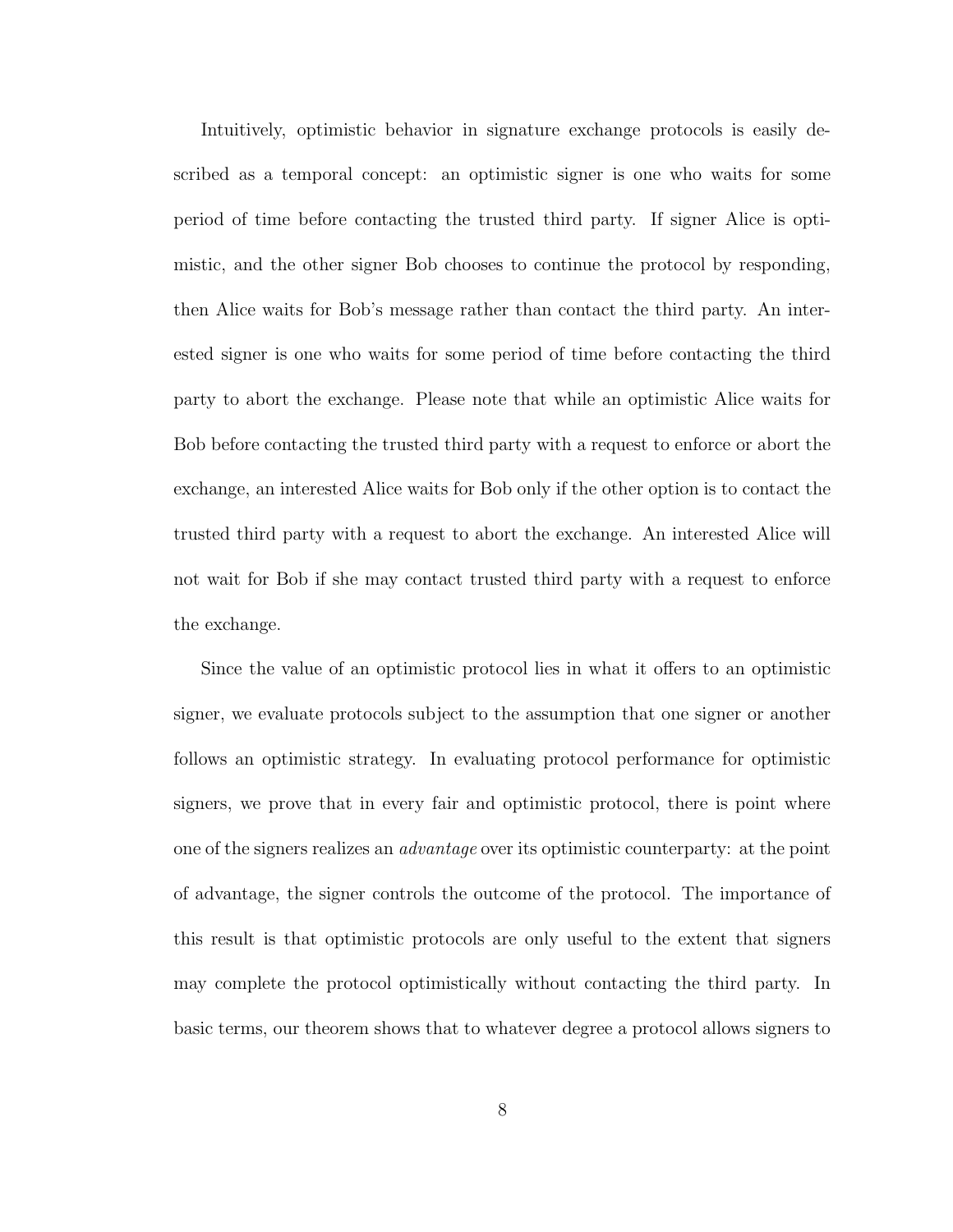avoid the third party, the protocol proportionally gives one of the signers unilateral control over the outcome of the protocol.

Since advantage against an optimistic agent cannot be eliminated, the most a protocol can provide an optimistic signer is to prevent the opponent from proving that it has the advantage. In this sense, the security guarantees provided by abusefree protocols [3, 28] are the strongest possible. We are now ready to describe the technical obstacles that we encountered in our study and our approach in tackling those.

Technical obstacles encountered and our approach. We start by an extensive formal analysis of the signature-exchange protocol of Garay, Jakobsson and Mackenzie (GJM) [28]. This analysis is carried out in chapters 2 and 3. A formal treatment of the protocol was first done in [45] using a finite-state model checker, Mur $\varphi$ , resulting in the discovery of an anomaly in the protocol and a proposed fix. We take this revised protocol as our starting point [15].

Why is analysis of this protocol complicated? This is for several reasons. For example, this protocol involves several subprotocols that allow the signature exchange to be completed normally, or aborted or enforced by the adjudicating trusted third party. Furthermore, several pairs of signers may be using the protocol and these instances may interact with each other non-trivially. Some of these signers may also be dishonest and may deviate from the protocol. Also, in order to ensure *effectiveness* and fairness, this protocol assumes some special conditions on the communication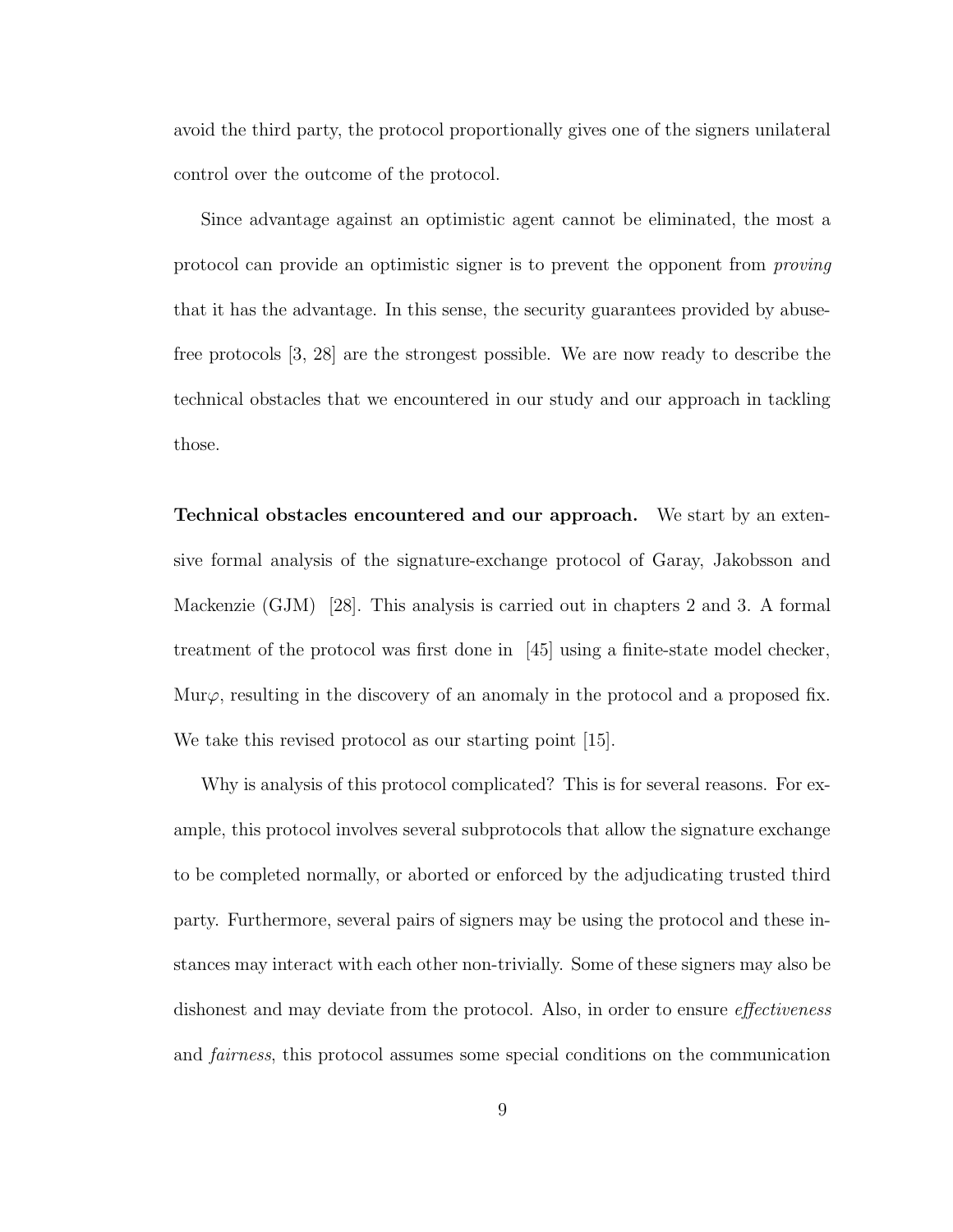channels which should be captured by our formalism. Recall that a protocol is said to be effective if it provides means to the signers to prevent unbounded waiting, and a protocol is said to fair if it is the case that either both signers get each other's signatures or none does. Furthermore, this protocol uses some subtle cryptographic primitives in order to ensure abuse-freeness. We discuss each of these issues in detail.

A key decision in our analysis was to choose a formalism that allowed us to model subprotocols, multiple instances of the protocol, cryptographic primitives, the communication channels and dishonest behavior of the signers. We chose multiset-rewriting formalism (MSR) [14, 13, 22] to characterize protocol actions. This formalism allows to us model subprotocols and multiple instances in a natural way.

An important ingredient of the analysis was the modeling of the cryptographic primitives of the protocol. Although the exact definition of these primitives uses probabilistic polynomial-time algorithms, we model a black-box version of these primitives: the mathematical details are abstracted away and the essential properties of these primitives are captured as a set of rewrite rules in our formalism (see section 2.5). Before our work, MSR was used primarily to study simpler authentication protocols that employed cryptographic primitives like encryption [11]. Nevertheless, we were able to express the black-box versions of the cryptographic primitives of the GJM protocol in this formalism.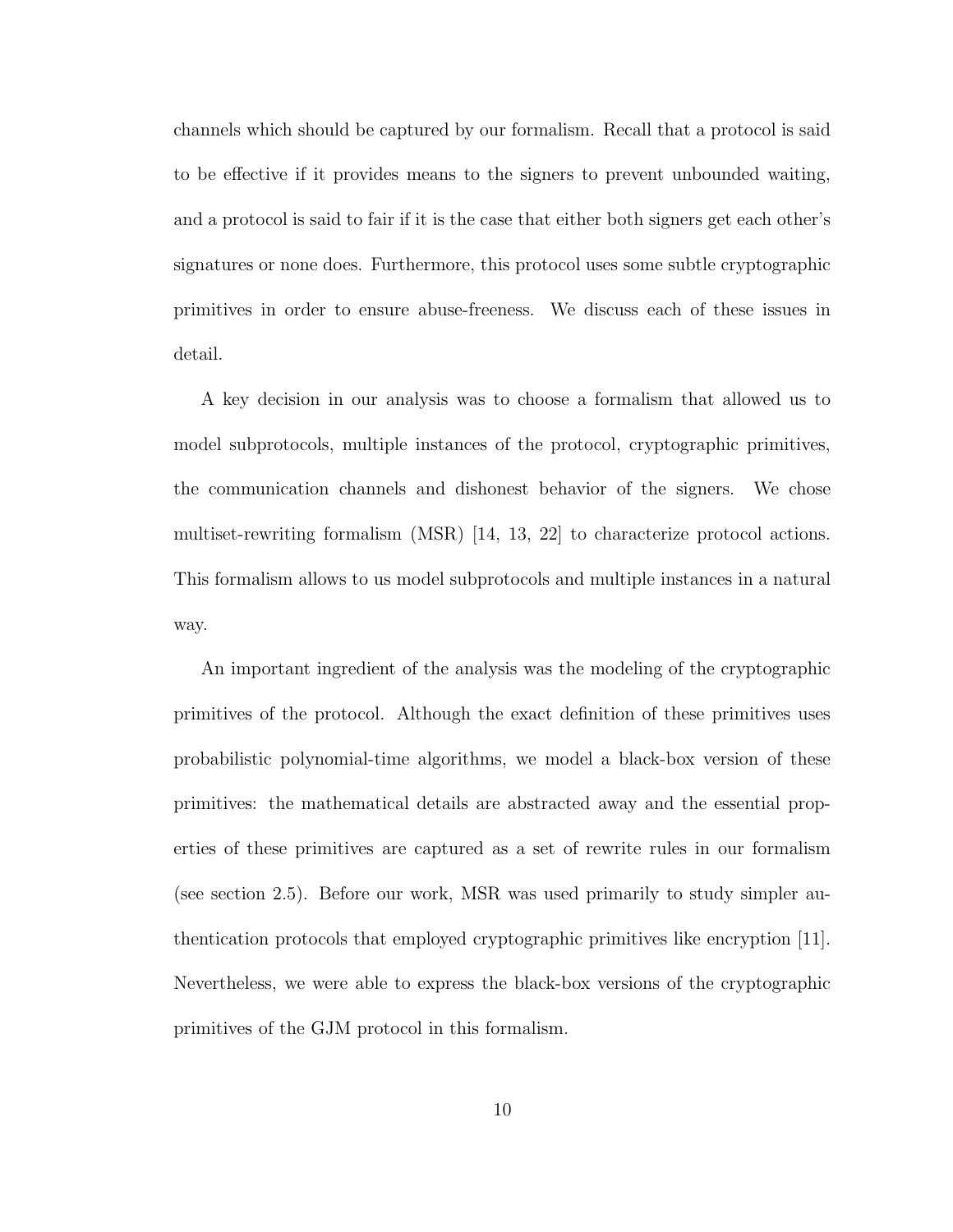Another important decision was to model the communication channels in the protocol. In our analysis, we assume that the communication channel between the signers is under the control of a "Dolev-Yao" [41, 21, 47] intruder. An intruder may intercept messages, decompose these messages, compose and send new messages on these channels.

The communication channels to the trusted third party are however special. In [28], these channels are assumed to be private. In our analysis, however, we shall relax this condition and assume that the channel between a signer and the third party are

a) write-protected, i.e., nobody other than the signer and the third part can write on these channels, and

b) transparent, i.e., this channel never looses this message unless the intended recipient reads it.

The intruder can observe messages on these channels, but not block or delay them.

One of the decisions was how to model dishonest signers. We consider a strongly dishonest signer which shares its private keys with the Dolev-Yao intruder prior to the execution of the protocol. On the other hand, we assume that the trusted third party is well-behaved and does not play the role of a party interested in exchanging signatures.

The trusted third party maintains a database of all the protocol instances it has enacted upon. A trusted third party is said to be *accidentally corrupt* [45], if the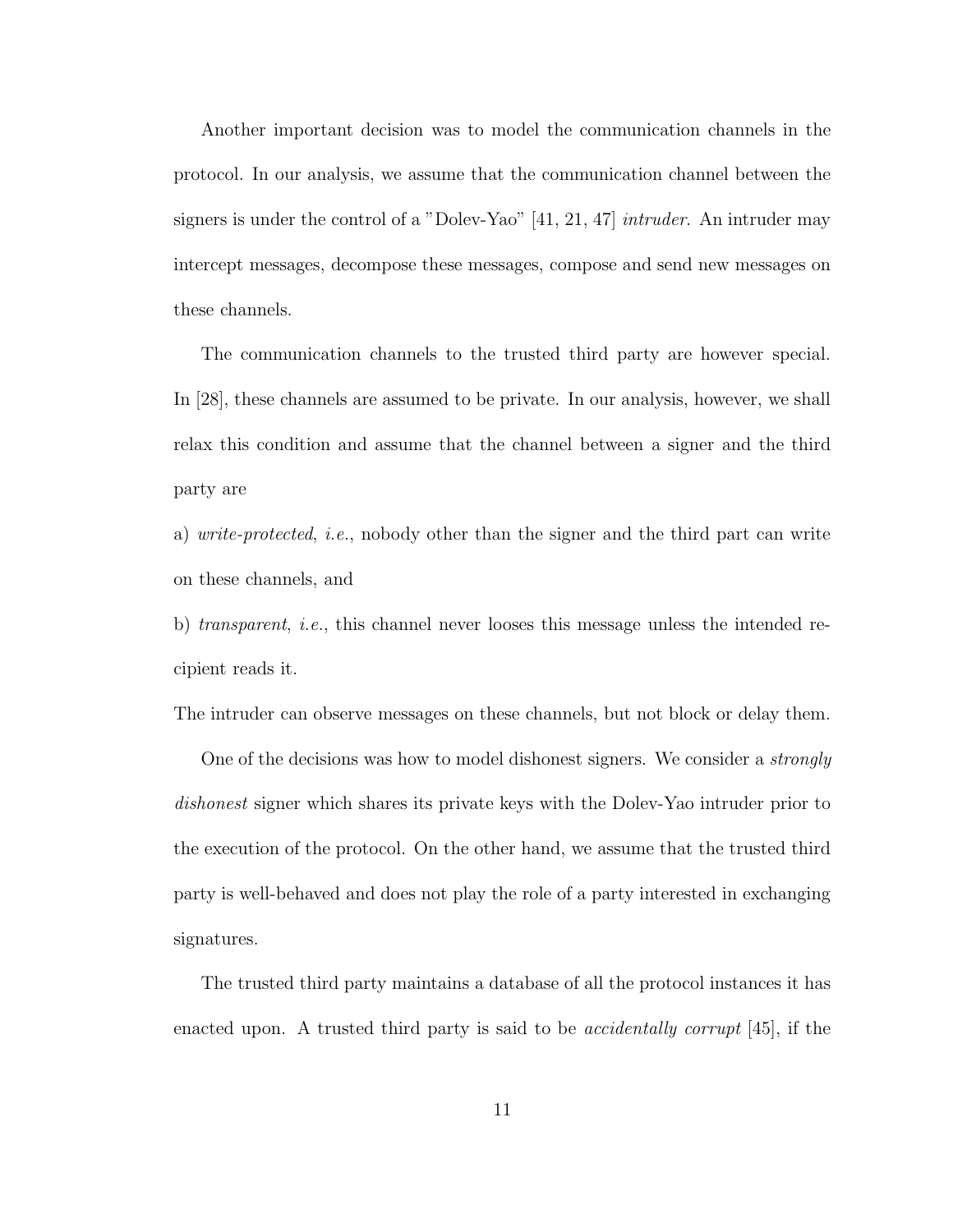database of the third party is visible to the intruder. Although we are not modeling dishonest behavior of the trusted third party, our modeling does cover accidentally corrupt behavior of the trusted third party [45]. This is because in our modeling, the intruder may observe all the traffic to/from the trusted third party.

The authors of the GJM protocol did claim trusted third party accountability for their protocols. A signature-exchange protocol is said to be third party accountable [28], if whenever an honest signer is cheated because the third party misbehaved, the honest signer is capable of proving to an arbitrator that the third party misbehaved. However we shall not consider this property in our analysis.

Our analysis of the protocol reveals an anomaly in the protocol that was missed in [45]: fairness may be compromised even if we use the proposed fixed protocol in [45]. We propose a fix for this new anomaly, and analyze our revised protocol. For the new protocol, we state and prove that effectiveness and fairness hold for honest signers and for multiple concurrent runs.

The proof of effectiveness is by inductive methods and relies on an honest signer's ability to contact the trusted third party at any stage of the the protocol, and on the properties of the special communication channels between the signers and the trusted third parties.

Using effectiveness, we show that fairness holds for honest signers by inductive methods. The key to fairness lies in the database of the trusted third party. The database enjoys two properties: *persistence*, *i.e.*, an entry once created always re-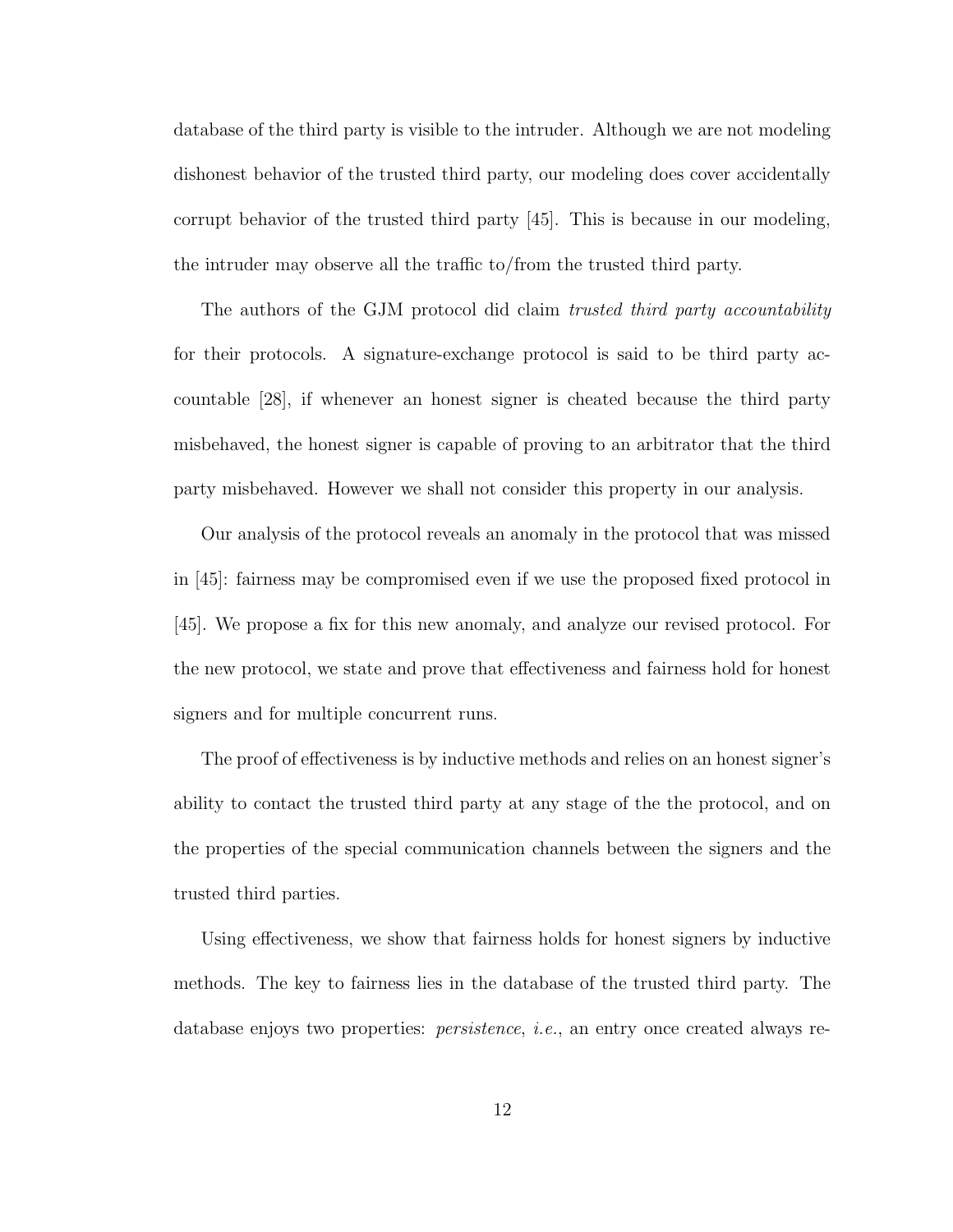mains in the database, and *consistency*, *i.e.*, the database does not have conflicting decisions for the same protocol instance. Inductive methods were first applied to security protocol analysis in [43] and used more recently in [17], both in the analysis of properties of authentication protocols [47]. Fairness for the GJM protocol was also proved independently by Das and Dill using predicate abstraction and the finite-state model checker, Mur $\varphi$  in [19].

One of the important obstacles was to define a signer's power to control the outcome of a protocol. Effectiveness and fairness are both trace-based properties and have been studied extensively in the literature [35, 45, 3]. In [45], the authors also study a signer's ability to control the outcome of a protocol. Ability to control the outcome of a protocol is not a trace-based property and is naturally stated in terms of game strategies. A protocol is said to be balanced for a signer if it does not provide the other signer the power to control the outcome.

We formally state and prove *balance for honest signers*: assuming that the intruder takes only finitely many steps and that a signer is honestly following the protocol, we prove that, at any stage of the protocol, the other signer, even a strongly dishonest one, does not have both the power to complete the exchange as well as the power to abort it.

More precisely, we view  $A$ 's power to abort as  $A$ 's ability to prevent the successful completion of the exchange in coalition with the intruder, regardless of the actions of the other (honest) signer and the actions of the trusted third party. Similarly,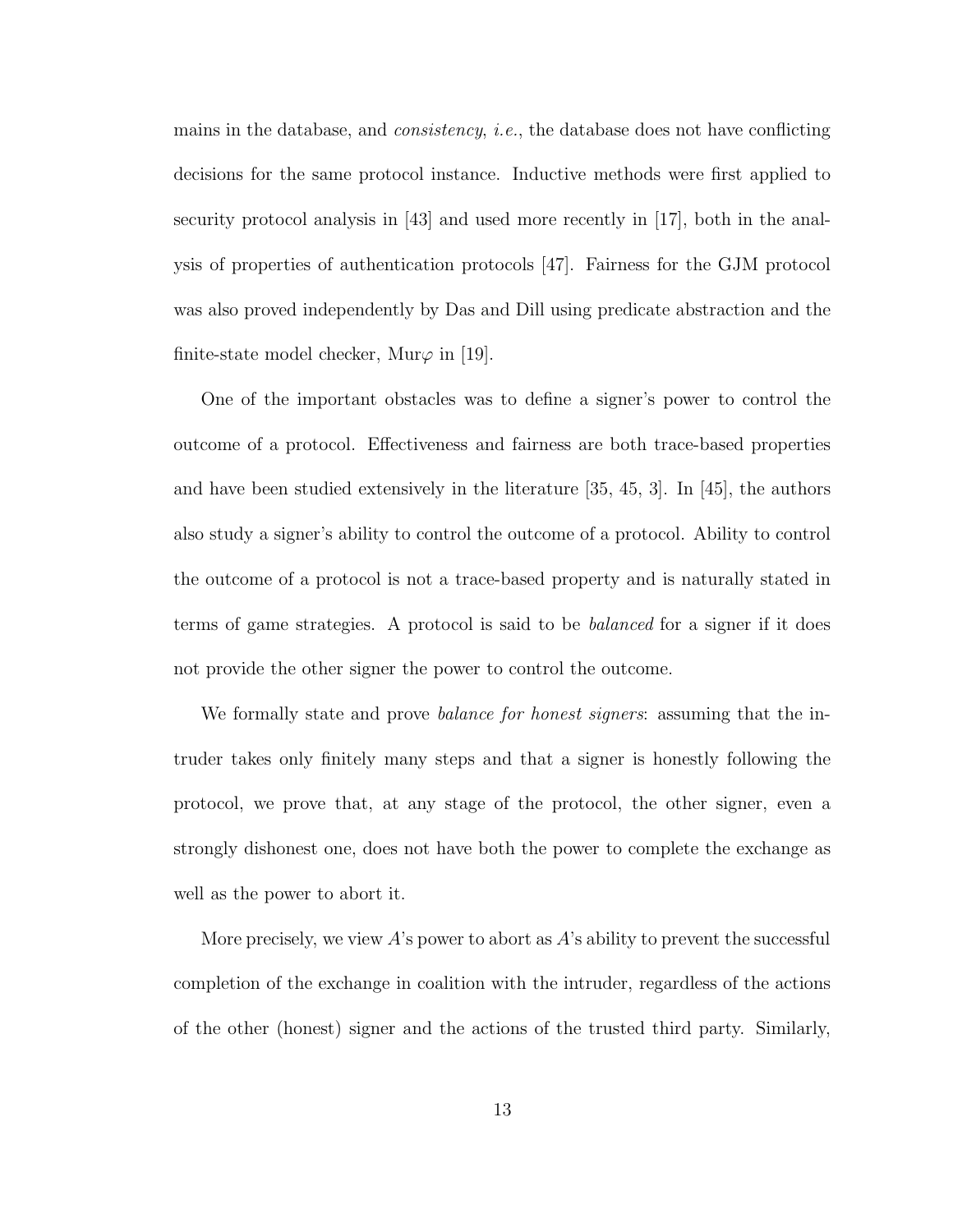we view A's power to complete the exchange as A's ability to prevent the abort in coalition with the intruder, regardless of the actions of the other (honest) signer and the actions of the trusted third party. Because a signer cannot control the actions of other participants, we take the view that the only ability that a signer has is that it may choose to fire a certain subset of its allowable actions at any stage of the protocol and hope to determine the outcome in that way.

Let us emphasize that balance is not a trace-based property in that it refers to the entire execution tree rather than to any single branch. Balance may be stated equivalently in terms of certain recursive properties of finite trees, which we prove by inductive methods. This recursive characterization lead to automated verification of balance for signature-exchange protocols. As far as we know, this was the first attempt to formalize a signer's ability to control the outcome of the protocol [15]. Later on, balance was studied with respect to security of communication channels in [36].

The proof of balance for honest signers closely mimics the proof of effectiveness. One of the ingredients in the proof of effectiveness is the special properties of the communication channels to the trusted third party. Another key ingredient in the proof is that an honest signer may non-deterministically exercise any of the options that are available to it, including the ability to contact the trusted third party at any stage of the protocol.

As we argued before, this does not capture all the nuisances of the natural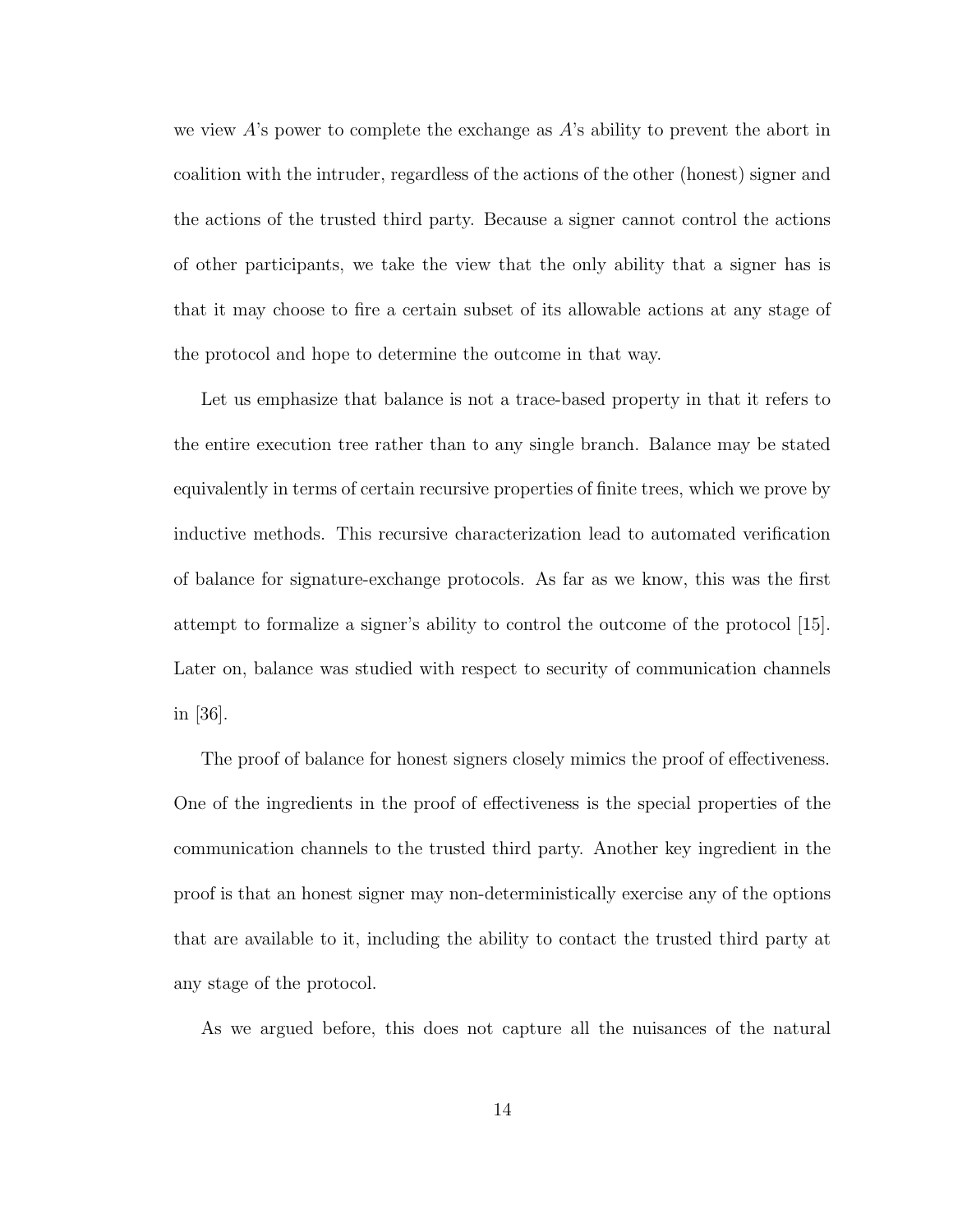behavior of signers. For example, in order to avoid the extra cost, a signer may prefer to wait for its counterparty than rushing to the third party for error recovery. In order to capture the natural behavior of the signers, we refine our approach and give a model in which we can discuss general two party signature-exchange protocols and signer bias. This forms the second part of our thesis (chapters 4, 5 and 6).

The challenge of modeling signer bias is met in two stages. First, we equip our model with signals, which we call *timers*, that the signers use to decide when to contact the trusted third party. In our formalism timers should be thought of as local signals. They do not refer to any global synchronous time. Secondly, as a direct way of mathematically characterizing biased behavior, we allow a biased signer to give its opponent the chance to signal whether to wait for a message or contact the third party. As we shall explain shortly, this gives us a relatively easy way to define the set of traces associated with a signer's strategy, while staying within the traditional nondeterministic, untimed setting. Before, we explain this further, we discuss some aspects of our model and definitions of desired protocol properties.

Another challenge was to find a uniform way to discuss the various cryptographic primitives used in different signature-exchange protocols. For each cryptographic operation used in messages of a protocol, we assume there is some MSR characterization of the computability properties of this operation. This allows us to discuss the cryptographic primitives in a uniform way. However, we emphasize, that the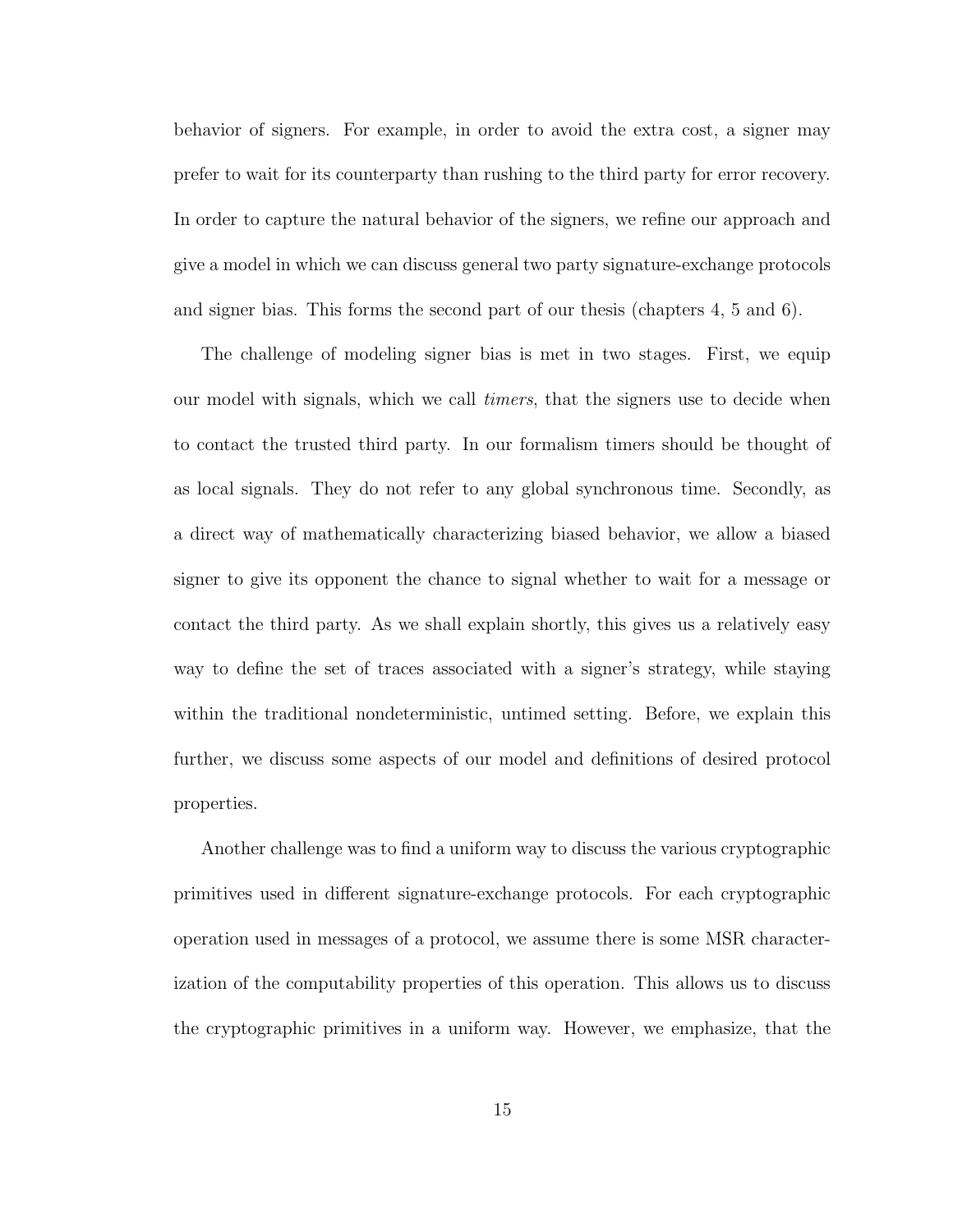results in this thesis apply to signature-exchange protocols only to the extent that this MSR characterization accurately reflects the properties of the primitives of the protocol. We have checked that MSR can accurately represent the black-box versions of the primitives in [3, 9, 28]. We discuss the characterization of the primitives of the Garay, Jakobsson and Mackenzie protocol [28] in chapter 2.

One of the challenges is to model dishonest behavior in the revised model. In our analysis of the GJM protocol, a dishonest signer shared its private key with the intruder. In the revised model, we depart from this. Instead, we model dishonest behavior by giving each of the signers some additional rules that reflect similar capabilities. These additional rules are collectively called the threat model.

In the threat model, we shall assume that the trusted third party is honest and always follows the protocol. There are some protocols,  $e.g.$  [27], which ensure that a limited misbehavior of the third party does not compromise certain security guarantees for honest signers. However, we shall not consider third party misbehavior in our analysis.

No assumptions are made on the communication channels to the trusted third party. These channels are protected according to the assumptions of the protocol. This protection is modeled in the threat model. We also limit our attention to single protocol runs. Since our impossibility result holds even for a single run, it shall also hold for concurrent runs.

In this revised model, we give definitions of strategies and coalitions amongst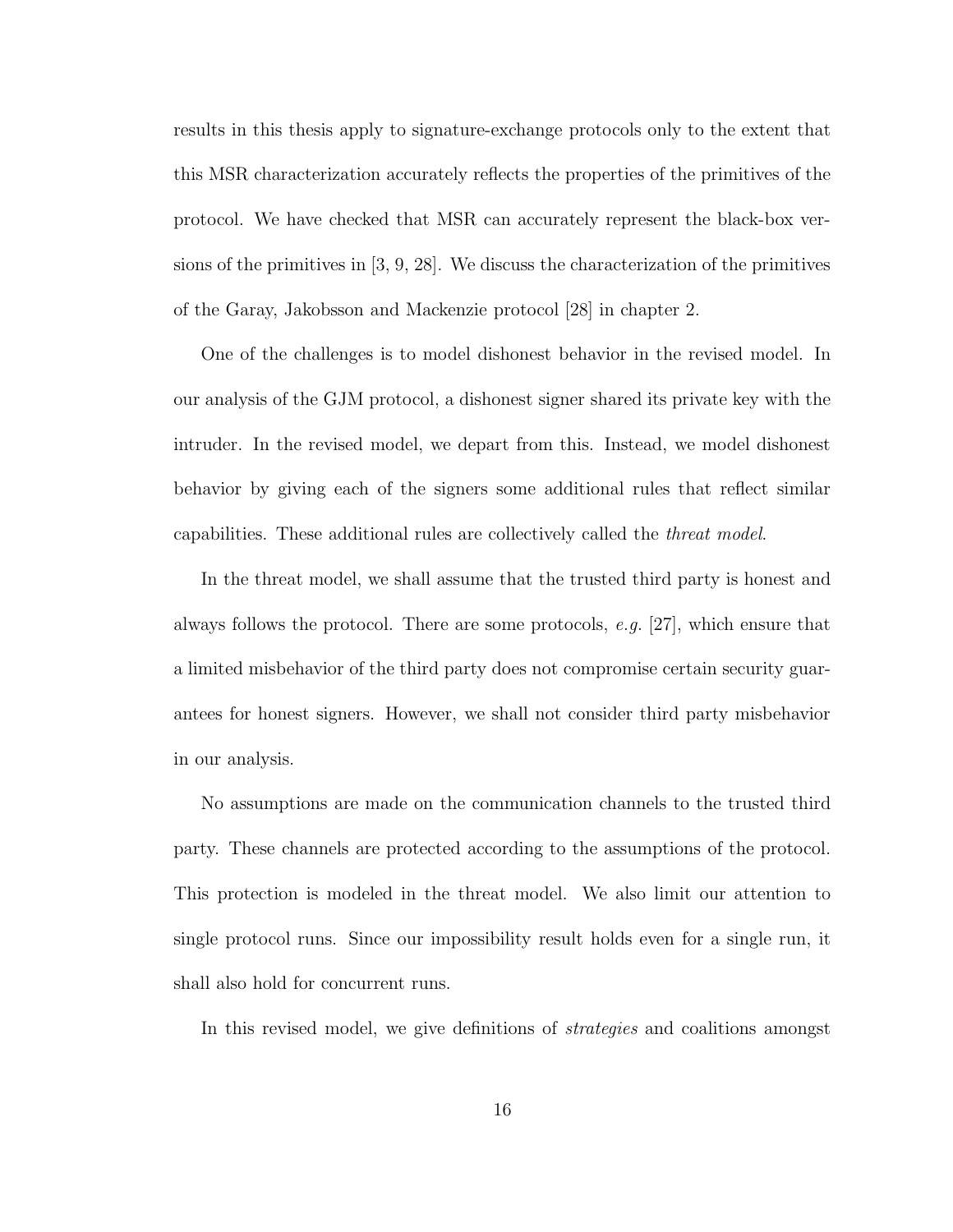protocol participants. Using the definition of strategies, we give the definition of fairness, and show that this definition may be equivalently stated as reachability. Effectiveness is stated in terms of reachability.

One of the important definitions is that of an optimistic protocol. Recall that a protocol is said to be optimistic if the trusted third party is contacted only in the case of a dispute. In the literature, a protocol is said to be optimistic  $[28, 1, 2, 3]$ , if there is a trace such that the signers can exchange signatures without contacting the trusted third party. However, this definition does not capture an inherent assumption: the signers should be patient for the other signer for this optimistic exchange to take place. We say that a protocol is *optimistic* for a signer, Alice, if it is the case that whenever Alice is willing to wait "long enough", then the other signer, Bob, has a strategy to exchange signatures without any of them contacting the third party. A protocol is said to be optimistic if it is optimistic for both signers. Alice's willingness to wait long enough is modeled by giving Bob the ability to signal Alice the option to contact the third party.

In this model, we define a signer's power to determine the outcome of the protocol. Assuming that a signer Alice is honest, we say that the other signer, Bob, has the *power to abort the exchange* if Bob has a strategy to prevent Alice from getting Bob's signature on the pre-agreed text. Bob is said to have power to obtain Alice's signature if Bob has a strategy to get Alice's signature. The definitions of power to abort the exchange and the power to obtain the adversary's signature can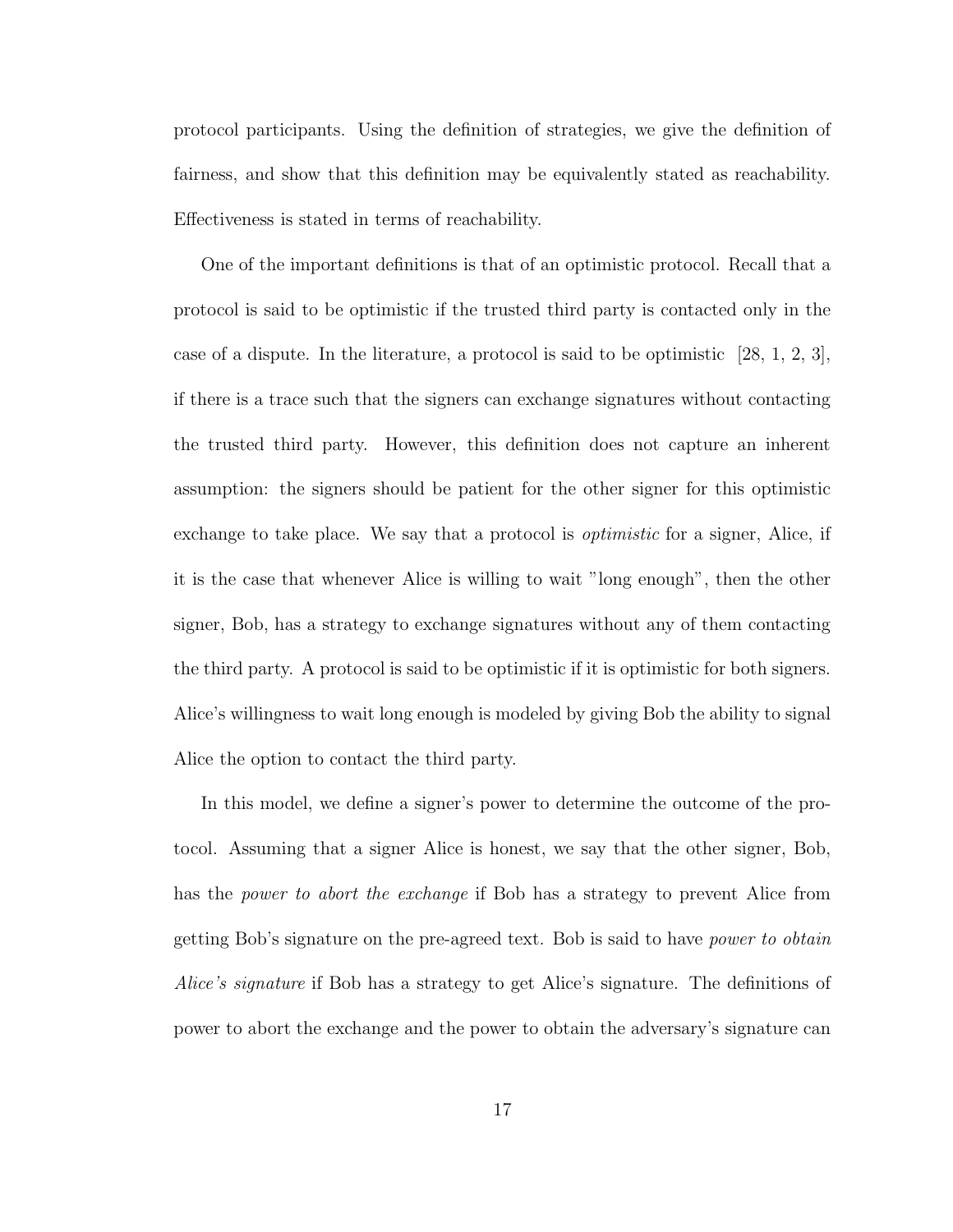be extended to biased signers. We consider two kinds of biased signers: optimistic and interested.

Recall that an optimistic signer is one who waits for some period of time before contacting the trusted third party, and an interested signer is one who waits for some period of time before quitting the exchange or contacting the trusted third party with a request to abort the exchange. The definitions of power to abort and the power to obtain Bob's signature are easily extended against an optimistic Alice if we allow Bob to signal Alice the option to go ahead and contact the trusted third party. Against an interested Alice, Bob is allowed to signal Alice the option to quit or contact the third party for an abort. Apart from these signals, the only ability that Bob has is that Bob may choose to fire a certain subset of its allowable actions at any stage of the protocol and hope to determine the outcome in that way.

A signer Bob is said to have an advantage if at some stage in the protocol Bob has both the power to abort and the power to obtain Alice's signature. One of the main results that we show is that advantage cannot be eliminated in a two-party, fair and optimistic protocols. This result is similar in spirit to the well-known result on impossibility of distributed consensus in presence of faults [26] and our proof is a three-valued version of the proof in [26, 24]. Recall that earlier in the introduction, we had noted that a third party is need to achieve fairness for two-party signature exchange protocols [24, 42]. Our result shows that even if we add a third party in order to achieve fairness, the asymmetry of communication reappears in the form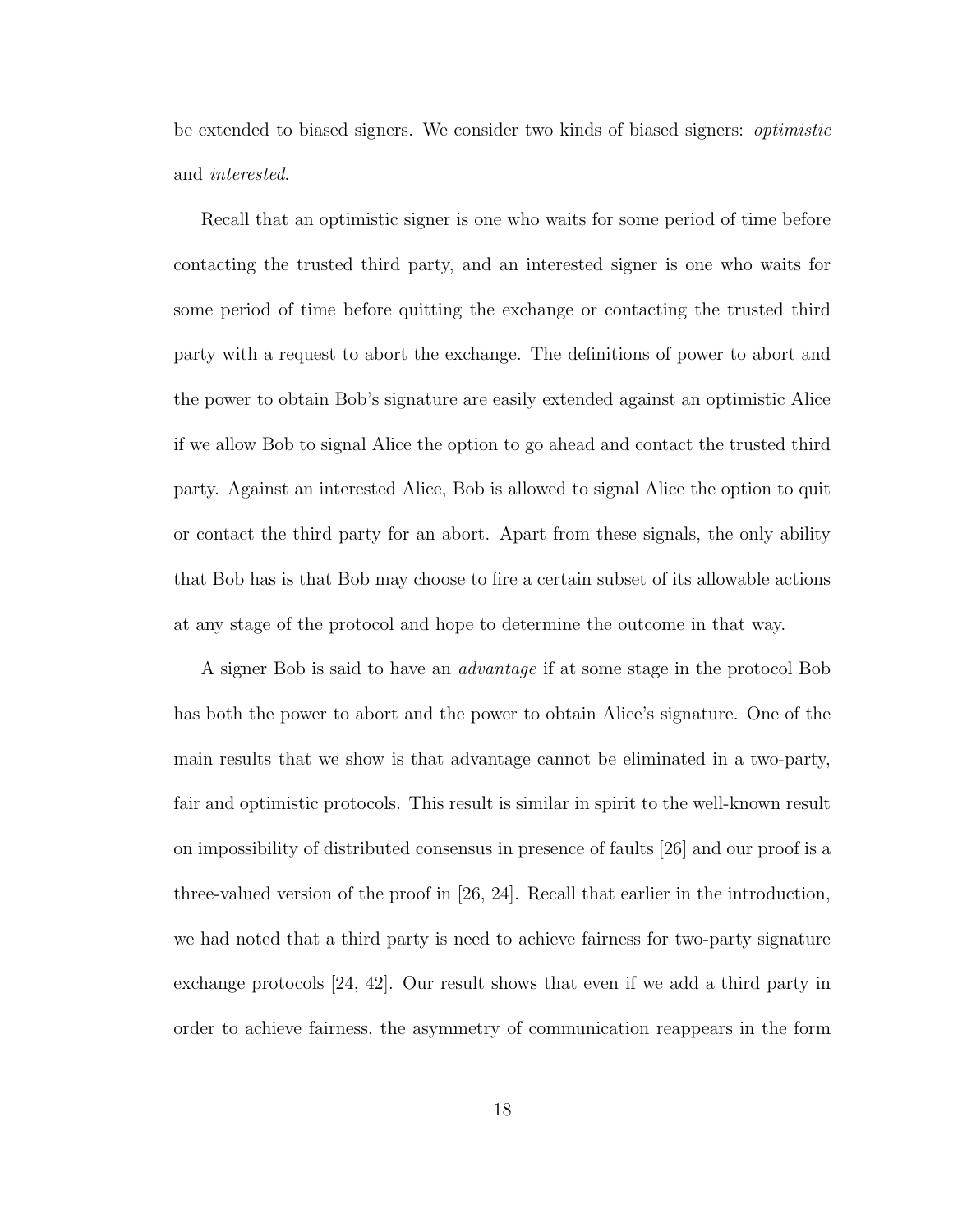of an advantage: no two-party signature exchange protocol is balanced.

More precisely, if  $S$  is a state that describes the internal state of the signers, trusted third party, timers and the communication channels, then we affix a pair of values, win, one each for Alice and Bob. We say that Alice wins in S with value 2 if Alice has Bob's signature in  $S$ , she wins with value 1 if Alice does not have Bob's signature but may obtain it with the help of trusted third party, and Alice wins with value 0 if Alice cannot get Bob's signature, even with the help of the trusted third party. We show that in any fair and optimistic protocol, there is a state such that the *win* value of exactly one of the signers is 1, while that of the other signer is 0. In this state, signer with  $win$  value 0 looses its power to abort the exchange. The signer with *win* value 1 still has the power to abort the exchange and enjoys an advantage over its counterparty.

Since advantage cannot be eliminated, the best a protocol can do to protect signers is to prevent the party with the advantage from being able to prove to an outside observer that it has the advantage. Recall that a protocol is said to be abuse-free if the protocol provides this protection to both the signers. In related work with John Mitchell, Andre Scedrov and Vitaly Shmatikov [16], we formalize abuse-freeness using epistemic logic [25, 33]. However, this work lies outside the scope of this thesis and is not included here.

Related work Formal methods used for verification of fair exchange include FDR [32] and CSP [44]. Shmatikov and Mitchell used the finite-state model checker Mur $\varphi$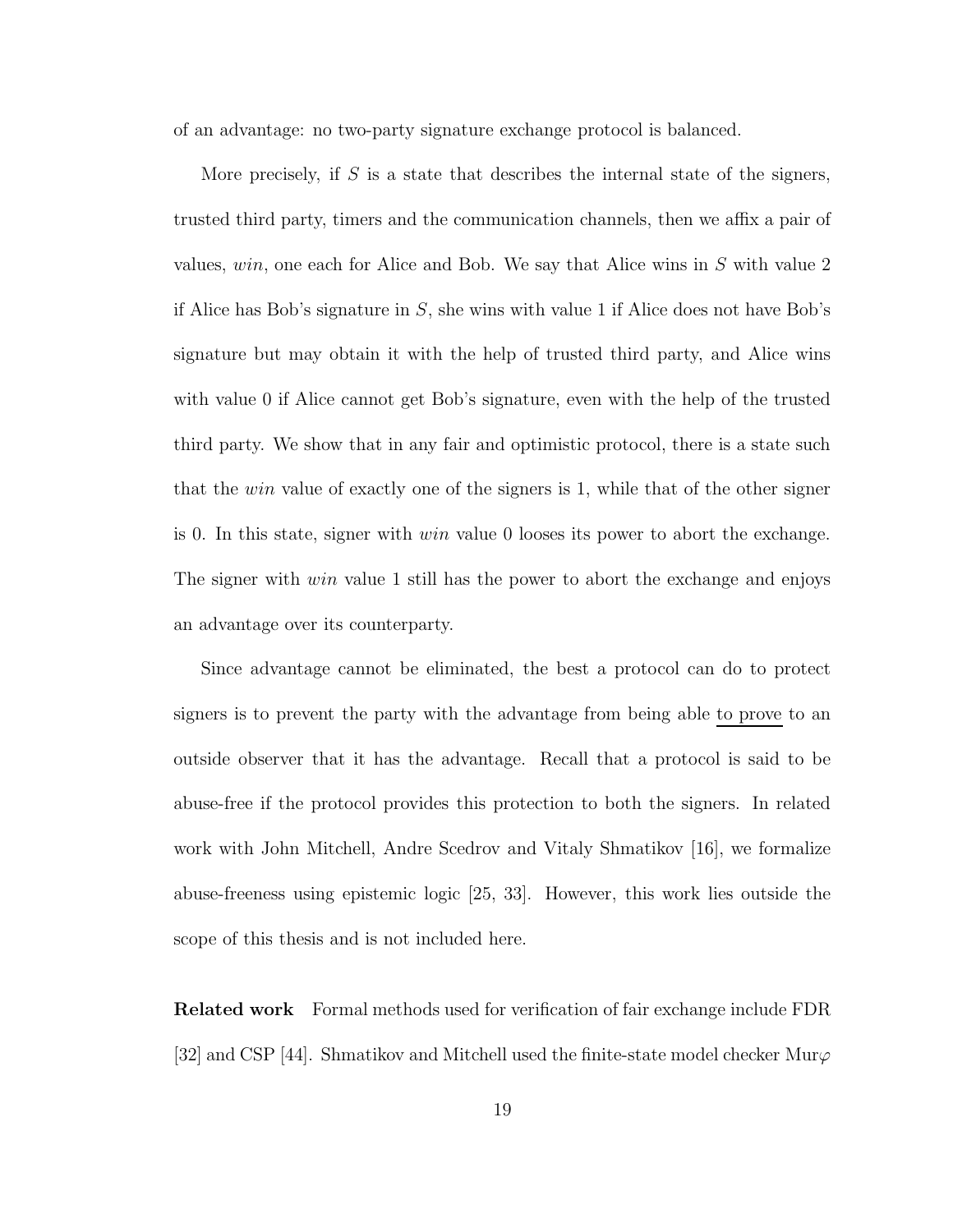in [45] to perform an extensive study of signature exchange protocols in [2, 28]. Das and Dill used Mur $\varphi$  and predicate abstraction to prove that the protocol in [28] is fair.

None of these techniques, however, can be used to express the adversarial nature of fair exchange and capture the nuisances of the bias of signers. Game theory has been previously applied to the study of signature-exchange protocols by Chadha et al. [15], and Kremer and Raskin [35, 36]. In these approaches, the focus is on formalizing fairness and balance for the strongest possible honest signer, without taking into account optimism and other natural biases of signers. Additionally in [36], an analysis of balance with respect to security of communication channels.

Another game-theoretic model of fair exchange was developed in [12], but it focuses mainly on economic equilibria in fair exchange. Even the cryptographic proofs of correctness by the protocol designers [1, 3, 28] focus on basic fairness and ignore the issues of optimism and fundamental asymmetry of communication between the signers and the trusted third party.

The thesis is organized as follows. In chapter 2, we present and define the revised two-party signature exchange protocol of Garay, Jakobsson and Mackenzie [28] using the multiset-rewriting formalism [14, 13, 22]. In chapter 3, we state and prove fairness, effectiveness, and balance for honest signers for the revised protocol. Various aspects of the work in chapters 2 and 3 were carried out with Andre Scedrov and Max Kanovich. The chapters 2 and 3 are an extended version of our paper that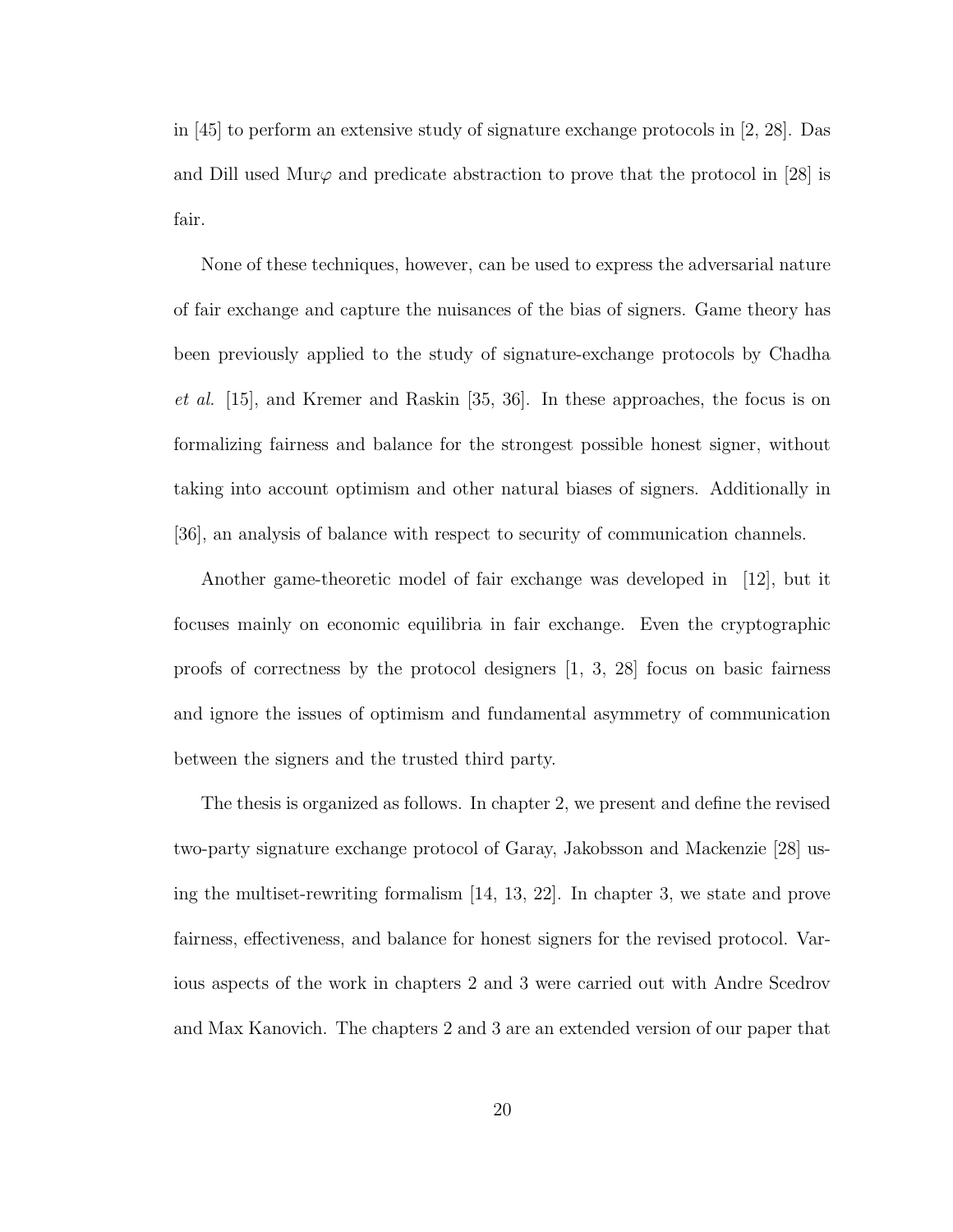was presented at the Eighth ACM conference on Computer and Communications Security [15].

In chapter 4, we present our refined semantic framework and define a class of twoparty signature-exchange protocols with trusted third party. In chapter 5, we give the formal definitions of fairness, effectiveness, optimism and advantage of signature exchange protocols in the refined model. In chapter 6, we study the relationships amongst different protocol properties and establish our fundamental impossibility result. Various aspects the work in chapters 4, 5 and 6 were carried out with John Mitchell, Andre Scedrov and Vitaly Shmatikov. Some of the results and definitions in chapters 4 and 5 will be announced in the Fourteenth International Conference on Concurrency Theory [16].

In chapter 7, we summarize our results and discuss future directions in research on signature-exchange protocols.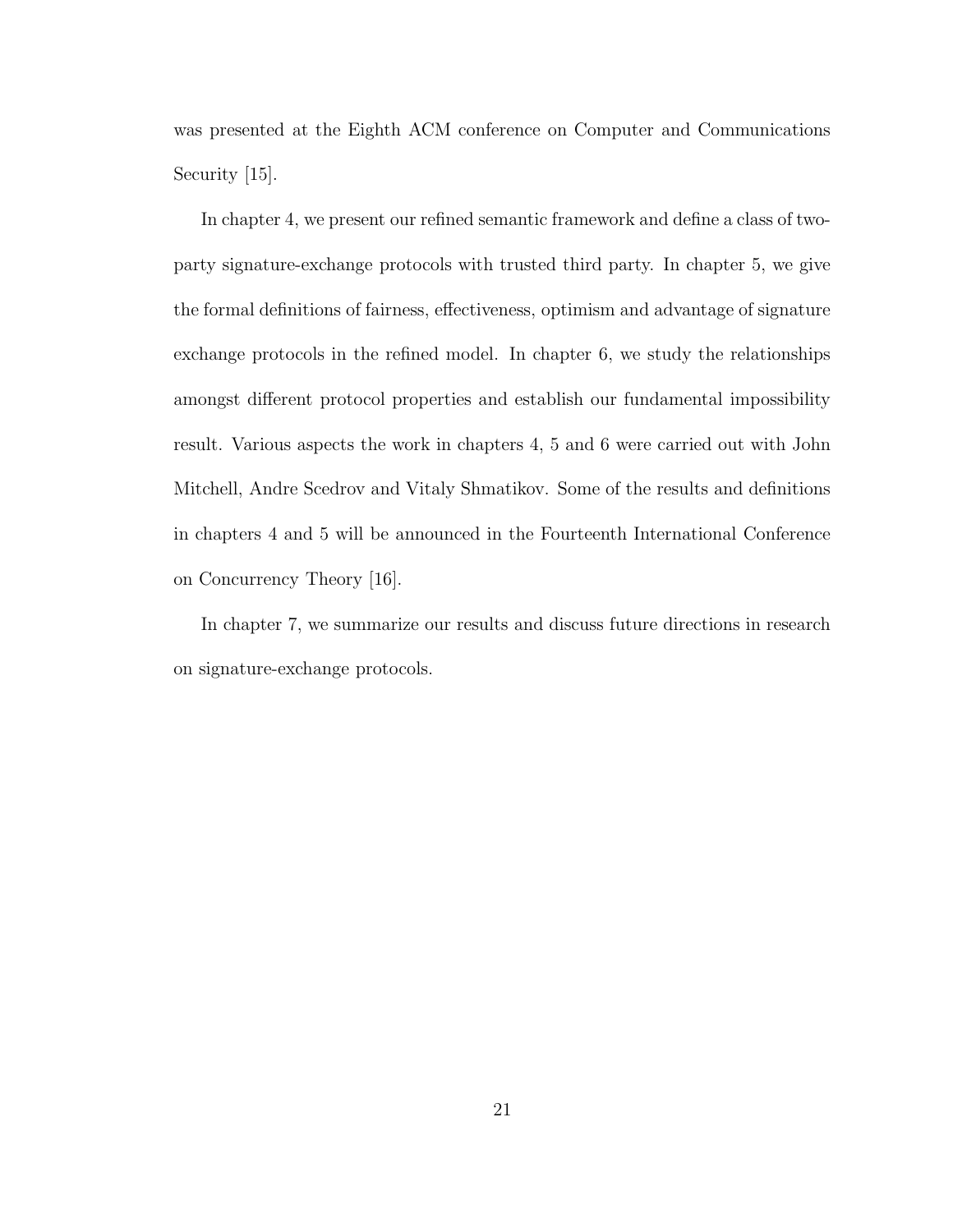## Chapter 2

# The Garay-Jakobsson-MacKenzie Protocol (GJM)

In this chapter, we shall describe a protocol obtained by a slight revision of the twoparty optimistic signature exchange protocol of Garay, Jakobsson, and MacKenzie (GJM) in [28, 40]. We shall discuss the differences in our protocol and these protocols in section 2.3. After discussing the protocol informally, we shall give background on multiset-rewriting formalism (MSR) in section 2.4. This formalism is used to formalize the revised protocol in section 2.5.

Before, we start describing the protocol, we shall discuss some properties of the cryptographic primitives used in the GJM protocol. These properties are shared by several signature-exchange protocols [3, 28, 9] and are important in ensuring abuse-freeness. Later on, we shall discuss the cryptographic primitives of the GJM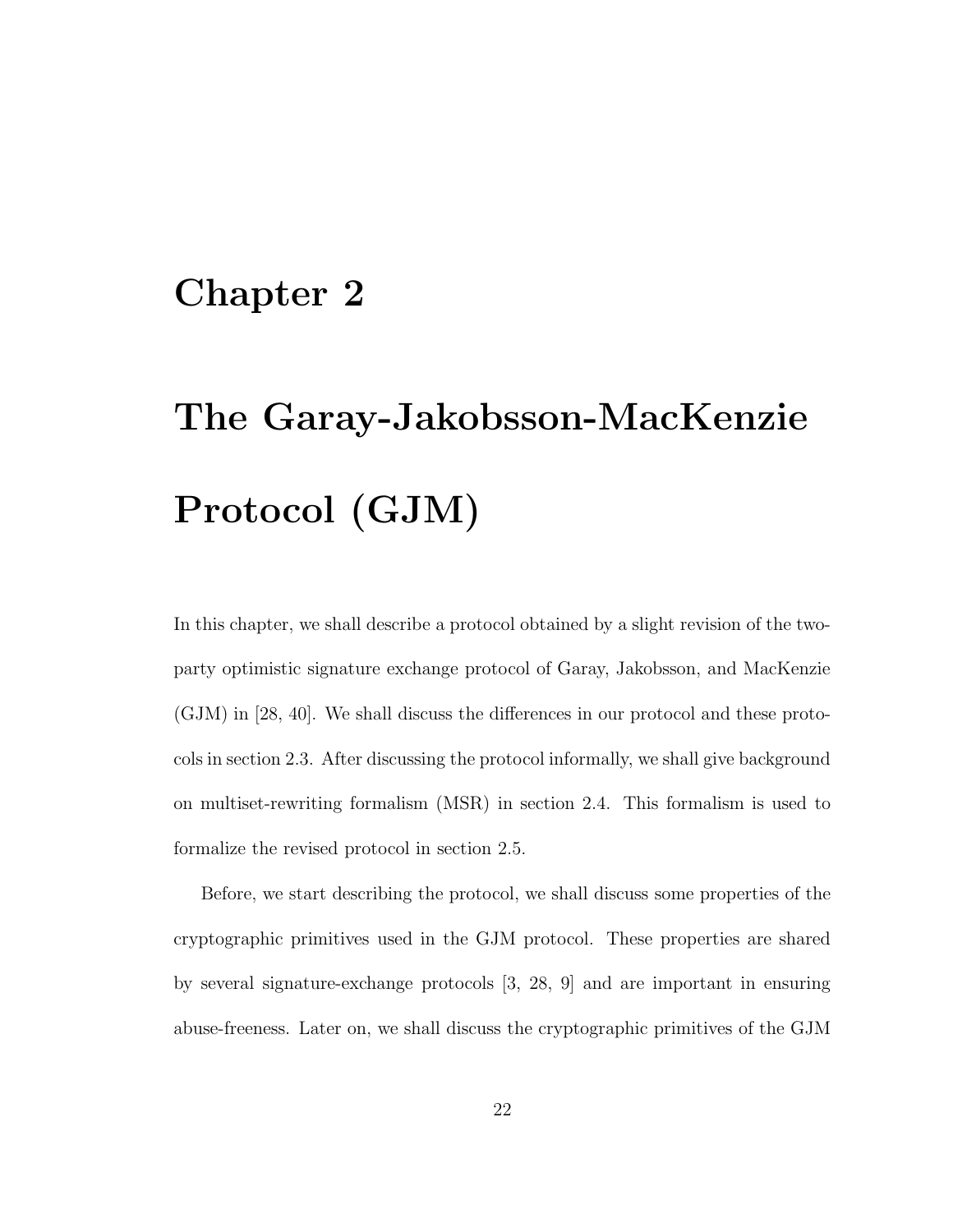protocol in detail.

Signature Commitments. The fundamental notion underlying optimistic signature exchange protocols is that of a *verifiable and convertible signature commit*ment. Informally, a signature commitment is used by each signer to convince its counterparty that the signer has computed the requested signature without releasing the signature itself. The recipient can verify the commitment, but cannot convert it into a conventional, universally verifiable signature. The signature commitment may allow the creator of the commitment to designate a verifier [34]: nobody other than the designated verifier will be convinced of the identity of the creator.

Signature commitments are designed in a way that allows the creator of the commitment to designate a converter who may convert the commitment into a universally verifiable signature [8]. Typically, a third party trusted by both signers is chosen as the designated converter. The trusted third party is invoked optimistically, only if one of the parties misbehaves or if there is a communication failure. It then uses commitments exchanged by the signers to resolve the protocol fairly.

Let  $vcsc_A(m, B, T)$  abstractly denote the verifiable, convertible signature commitments used in the protocols in [3, 9, 28]. The common properties showed by  $\textit{vcsc}_A(m, B, T)$  are:

a)  $vcsc_A(m, B, T)$  is created by A.

b)  $vcsc_A(m, B, T)$  can be verified by B, but cannot be used as a proof of A's intentions. In the case of  $[3, 9, 28]$ , this is true because vcsc is a zero-knowledge proof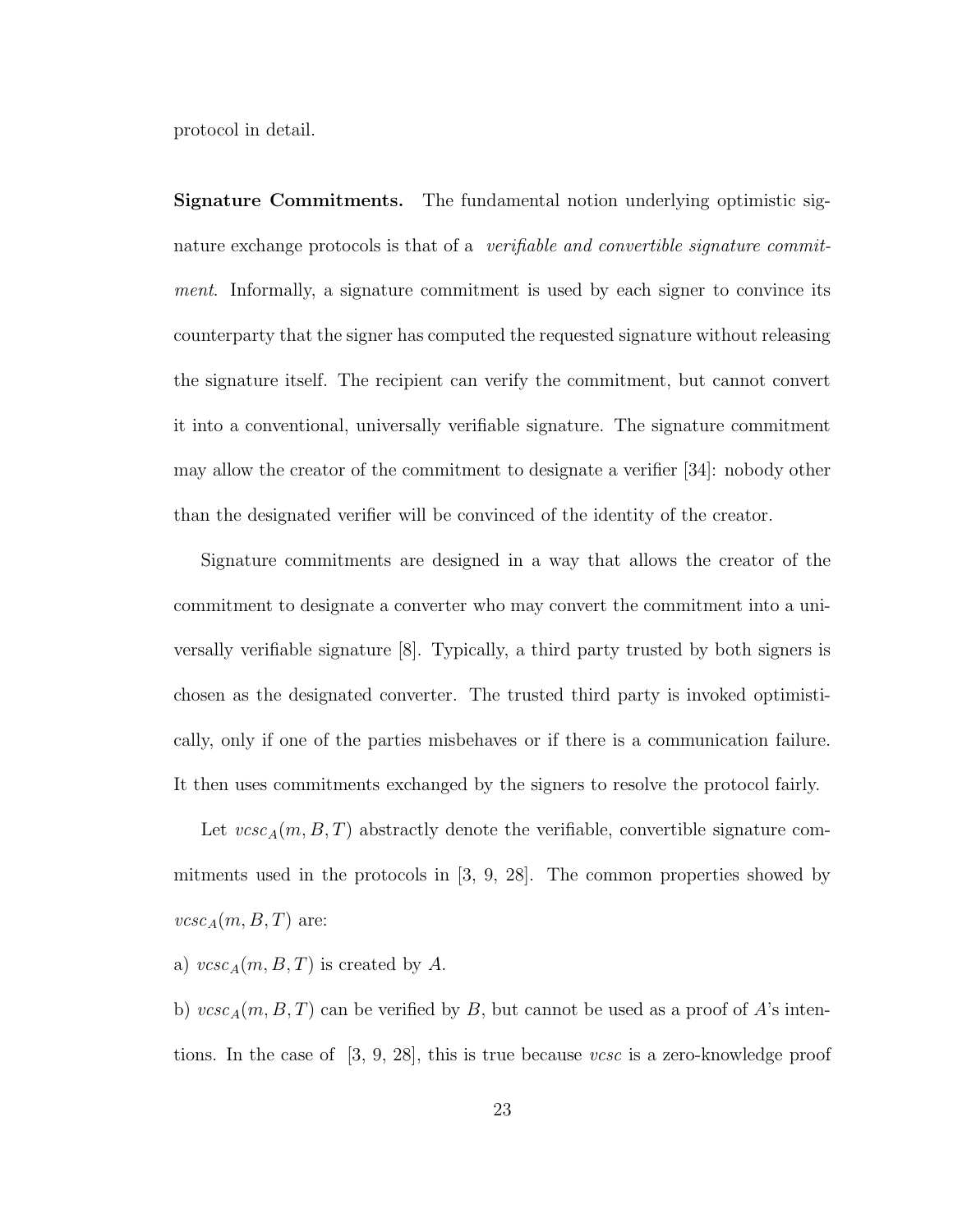which can be simulated by  $B$ .

c)  $vcsc_A(m, B, T)$  can be converted into a universally verifiable  $sig_A(m)$  by T.

An outside observer C cannot distinguish a genuine  $vcsc_A(m, B, T)$  from B's simulation. Hence,  $C$  does not know simply from vcsc that  $A$  is participating in the protocol and vcsc cannot be used by  $B$  as a proof of  $A$ 's participation. This property is crucial in ensuring abuse-freeness.

We are now ready to describe the revised protocol. We start by describing the purpose, cryptographic assumptions, communication model under which the protocol is meant to be executed.

### 2.1 Purpose and assumptions of the protocol

The purpose of the protocol is to enable two parties,  $O$  and  $R$ , to exchange signatures on a previously agreed upon text,  $m$  with the help of a trusted third party, T. The protocol is designed to ensure effectiveness, fairness and abuse-freeness.

Each protocol participant is assumed to have a private signing key and a corresponding public verification key. Each participant is identified with this private signing/public verification key pair. In particular, for the rest of this section if we say that "A can..", we mean anyone that possesses the private signing key of  $A$ .

The protocol uses a cryptographic primitive, *private contract signature* (PCS) introduced in [28]. We write  $PCS_O(m, R, T)$ , for the private contract signature of O on a preagreed text m, intended for R with respect to T.  $PCS$  is the realization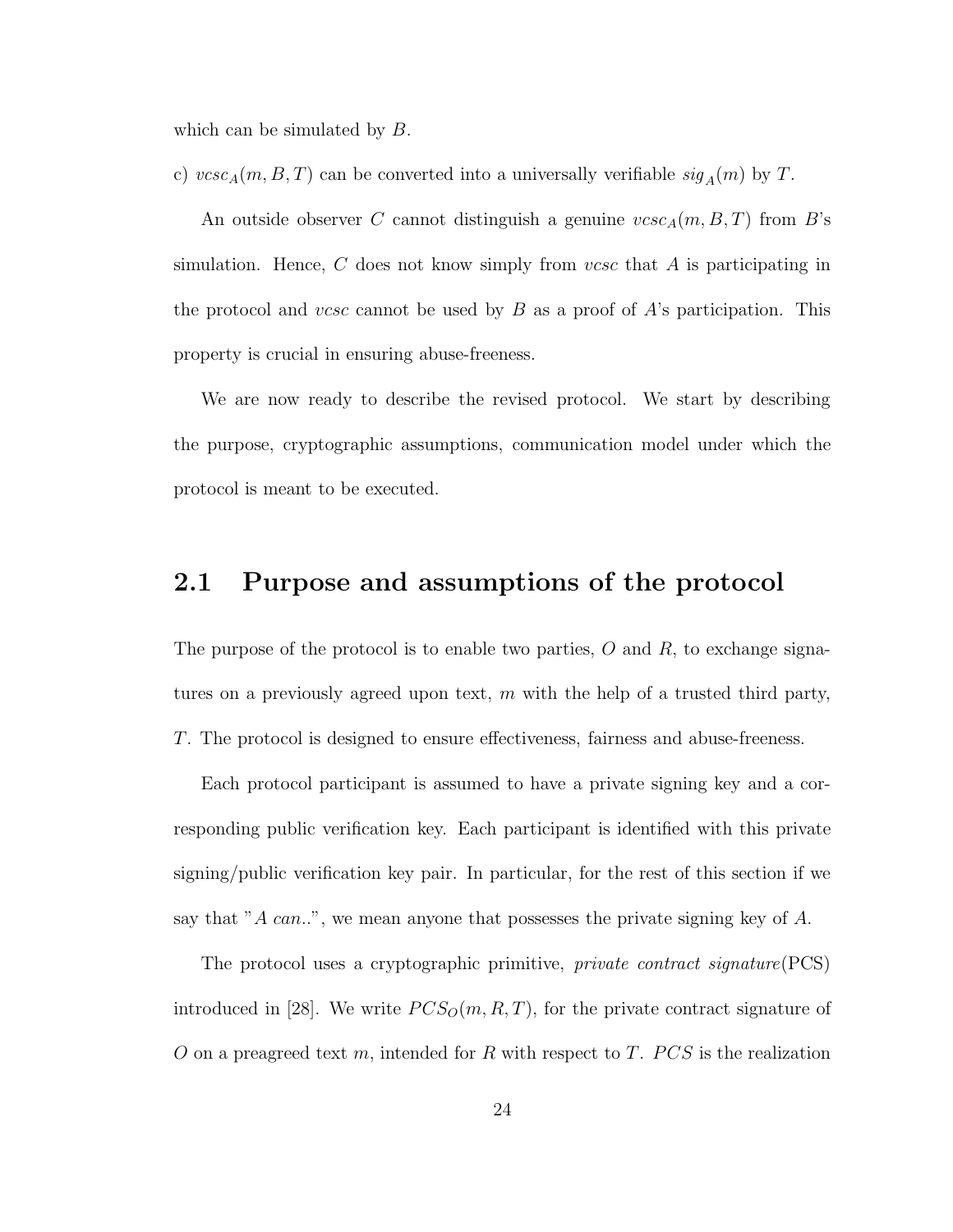of the verifiable, convertible, signature commitment, vcsc. The main properties of private contract signatures are:

- 1.  $PCS_O(m, R, T)$  can be computed by O.
- 2. There is a probabilistic polynomial–time algorithm  $PCS-Ver$  such that  $PCS-Ver(m, O, R, T, S) = true \text{ if } S = PCS_O(m, R, T).$  This algorithm can be run by anybody who knows the public verification keys of  $O, R$  and  $T$ .
- 3. R can compute  $S = FakeSign_R(m, O, T)$  such that  $PCS-Ver(m, O, R, T, S)$  $= true.$  Only O or R can compute S such that  $PCS-Ver(m, O, R, T, S) =$ true. O can verify whether it was created by R and similarly R can verify whether it was created by  $O$ .  $T$  can also verify whether it was generated by O or R. This is R's simulation of  $PCS_O(m, R, T)$ .
- 4. O can convert  $PCS<sub>O</sub>(m, R, T)$  into a conventional digital signature,  $sig<sub>O</sub>(m)$ . There is a probabilistic-polynomial time algorithm,  $S-Ver$ , such that  $S-Ver(m, O, T, S) = true$  iff  $S = sig<sub>O</sub>(m)$ . Nobody other than O can compute S such that  $S-Ver(m, O, T, S) = true$ .
- 5. T can convert  $PCS<sub>O</sub>(m, R, T)$  into a digital signature,  $TP-Sig<sub>O</sub>(m)$ . There is a probabilistic-polynomial time algorithm,  $T-Ver$  such that  $T-Ver(m, O, T, G)$  $S$ ) = true iff  $S = TP-Sig<sub>O</sub>(m)$ . Nobody other than T can compute S such that  $T-Ver(m, O, T, S) = true$ .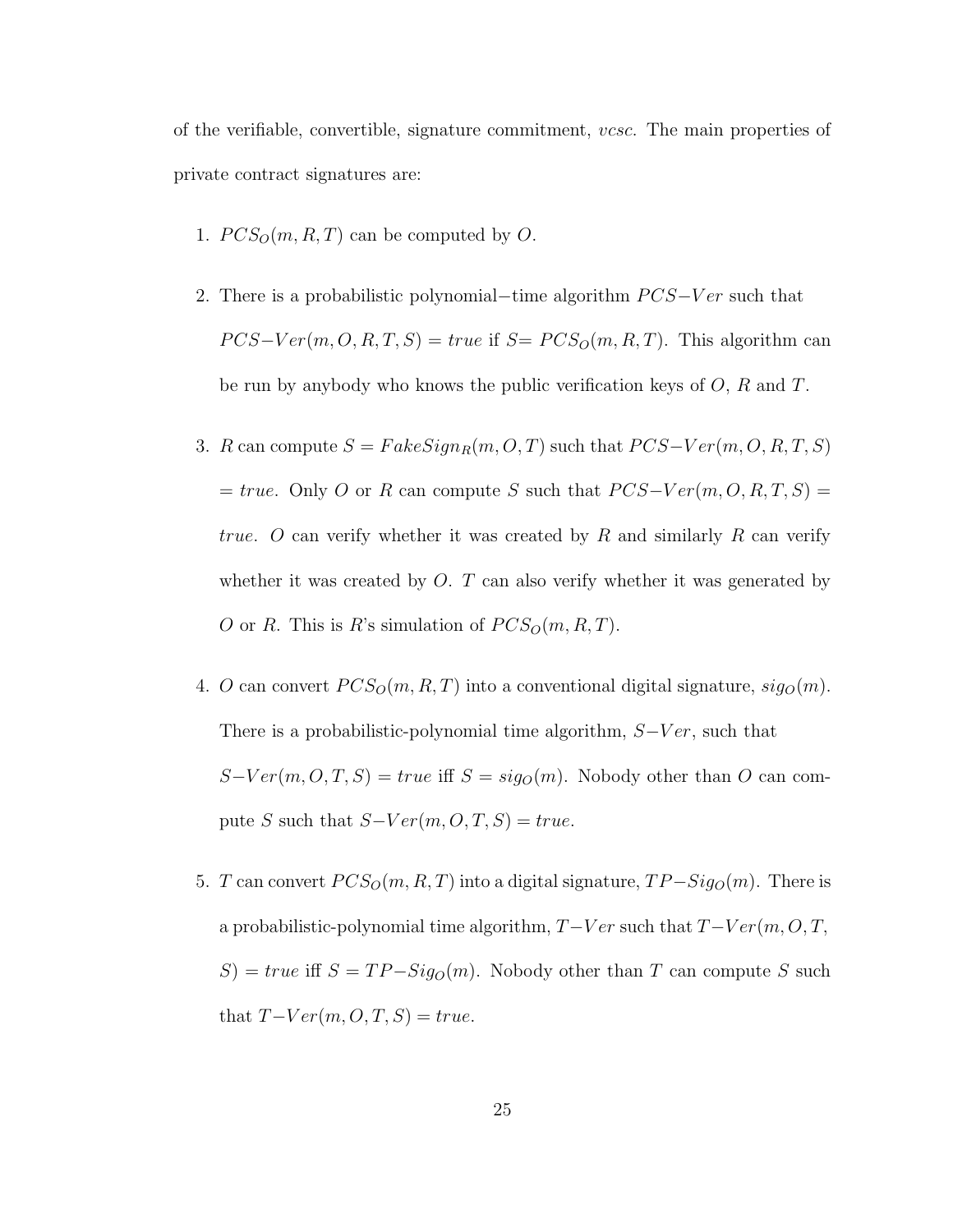Our formalization of the cryptographic primitives will involve an abstract version of these primitives.

We shall assume an asynchronous communication model. An *intruder* may assume full control over the communication channel between the two signing parties,  $O$  and  $R$ . The intruder may intercept messages on these channels, decompose them, compose new messages and send these messages on the channels.

However, the signers have separate communication channels to T. These channels are assumed to be *write-protected*, i.e., nobody except the  $T$  and the signer (or anybody who possesses the private signing key of the signer) can write on this channel. Furthermore, these channels are assumed to be transparent; the channel never loses a message, unless the intended party reads it; and the intruder can observe messages from this channel without blocking or delaying them. We have relaxed the condition of private channels as stated in [28].

In our analysis, a signer may be dishonest and deviate from the protocol. We shall discuss a *strongly dishonest* signer which shares its private keys with the intruder prior to the execution of the protocol. On the other hand, we assume that the trusted third party is well-behaved and does not play the role of a party interested in exchanging signatures.

T is assumed to maintain a permanent database of each of the protocol instances that it has acted upon before. In our analysis, we further assume that  $T$  does not misbehave and does not act as a party to a signature-exchange. In [40], the authors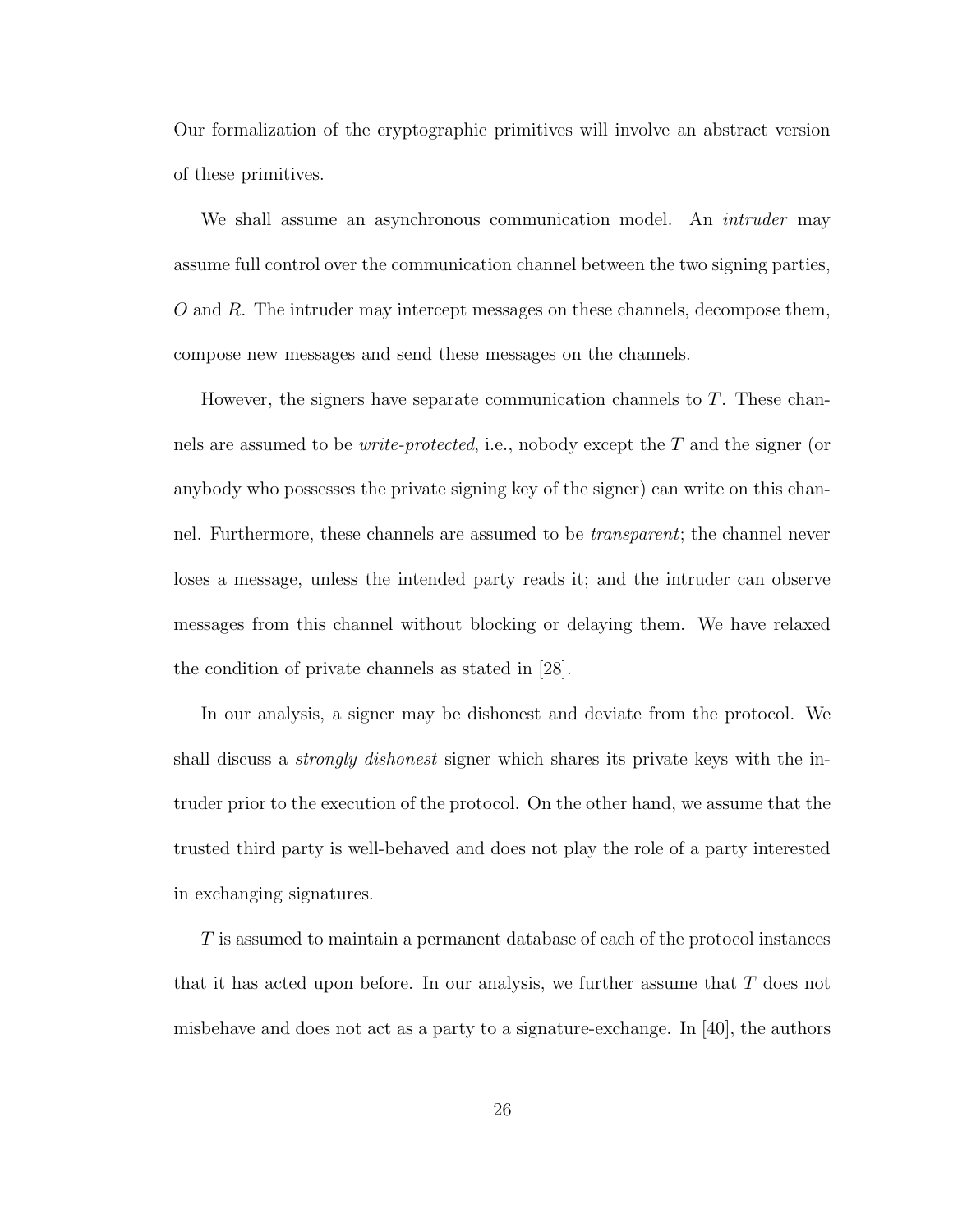allowed  $T$  to be accidently corrupt, namely the database of  $T$  was visible to the intruder. Since we have relaxed the notion of private channels, we do allow the accidently corrupt behavior of  $T$ , by making all communication between it and the signers observable to the intruder.

### 2.2 Protocol description

The protocol itself consists of three subprotocols: *exchange*, *abort*, and *resolve* subprotocols. Usually the parties would try to achieve the exchange by executing the exchange subprotocol. They would contact  $T$  using one of the other two subprotocols when they think something is amiss. Once they contact it, they no longer take part in the exchange subprotocol.

In the protocol description, when a signer A sends a message, mass intended for B, it will be abbreviated as  $A \rightarrow B$ : mssg.

In the description, the two parties will be designated as O, the originator and R, the respondent. Before executing the protocol, the signers are assumed to have agreed upon each other's identity, the text  $m$  and the identity of the trusted third party, T. As in [28, 40], we do not consider how this is achieved in our analysis. In addition, they also agree on a globally unique identifier  $n$ , before they execute the protocol. Different instances of the protocol would have different identifiers. We further assume that the intruder knows this identifier. Let  $pd = \langle m, n, O, R, T \rangle$ . We shall also assume that the globally unique identifier is registered with  $T$ . Please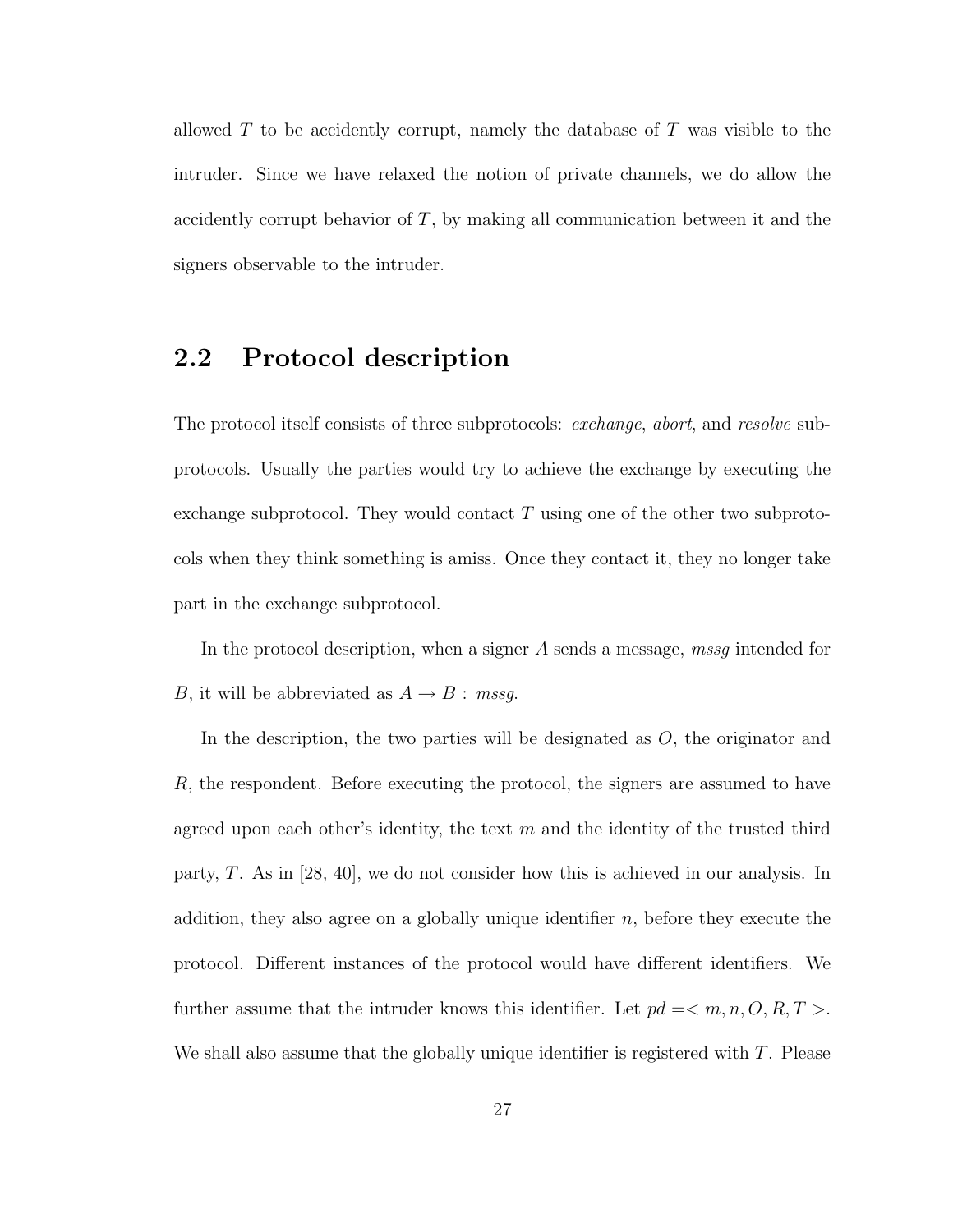note that T does not need to be involved in this registration: there might be just a secondary registration entity that maintains the list of registered pd. We begin by describing the exchange subprotocol.

Exchange subprotocol: O displays its commitment to sign by sending  $PCS_{\text{O}}(pd, R, T)$ , intended for R. If R receives it, then it displays its commitment by sending  $PCS_R(pd, O, T)$ , intended for O. If O receives it, it sends  $sig_O(pd)$ ,

finishes for R. The protocol finishes for O when it receives  $sig_R(pd)$ . The protocol steps are described as

intended for R. If R receives it, it sends  $sig_R(pd)$  intended for O and the protocol

- $O \to R$ :  $me_1 = PCS_O(< m, n, O, R, T >, R, T)$
- $R \to O: me_2 = PCS_R(< m, n, O, R, T>, O, T)$
- $O \rightarrow R$ :  $me_3=sig_O( $m, n, O, R, T>)$$
- $R \rightarrow O$ :  $me_4=sig_R( $m, n, O, R, T>)$$

Abort Subprotocol: O may request  $T$  to abort the protocol after it sends  $PCS_O(pd, R, T)$  and before it receives  $PCS_R(pd, O, T)$ . This it does by sending  $ma_1 = sig_0(abort, pd)$  on the  $O-T$  channel. T on receiving the abort request, looks in its database and checks if it has ever answered a request for pd that it received before on the  $O-T$  Channel. If it has, it will not send back anything, otherwise it checks if it has resolved pd before. If it has, it sends the stored resolution  $,  $TP-Sig_{R}(pd)$  >. Otherwise it issues an abort_token,  $sig_{T}(ma_{1})$ ,$ and sends it on the  $O-T$  channel. It raises its abort flag for pd and stores the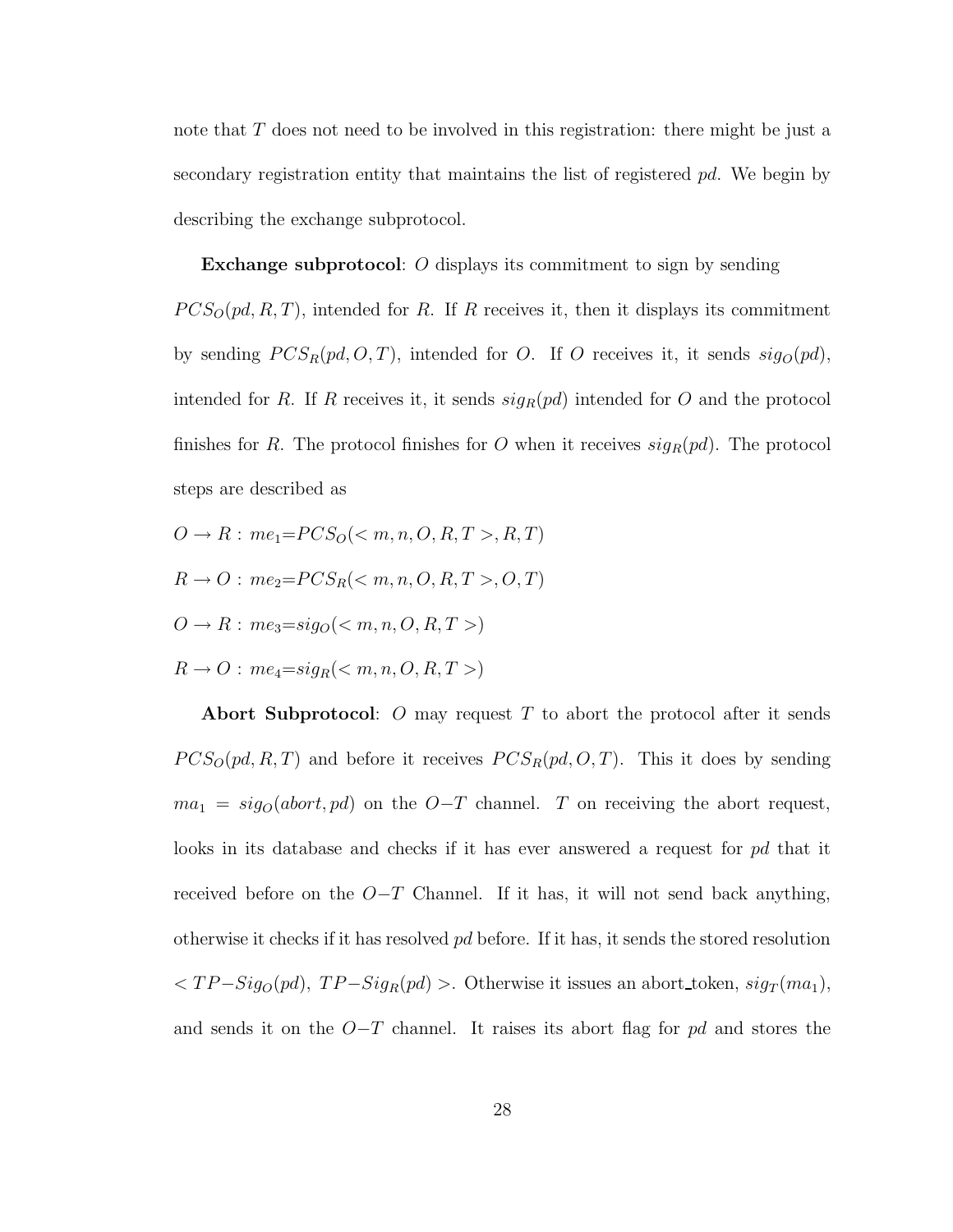abort token. An abort token is a promise by  $T$  that it has not and will not resolve pd in future.

While  $R$  is not allowed to abort, it is allowed to quit before it receives the first message.

**Resolve Subprotocol:** O may request T to resolve the protocol after it sends  $sig_O(pd)$  and before it receives  $sig_R(pd)$ . R may run the subprotocol after it sends  $PCS_R(pd, O, T)$  and before it receives  $sig_O(pd)$ .

R requests T to resolve the protocol instance by sending  $(PCS<sub>O</sub>(pd, R, T)$ ,

 $PCS_R(pd, O, T)$ . T on receiving the resolve request, checks if it has ever answered a request for pd that it received before on the  $R-T$  channel. If it has, it will not send back anything, otherwise it checks if it has aborted or resolved pd before. If it has been aborted or resolved before then it sends the stored decision on the  $R-T$ channel. If it has neither aborted nor resolved the protocol, it converts the  $PCS$ to  $TP-Sig_{O}(pd)$ ,  $TP-Sig_{R}(pd)$  and sends it on the  $R-T$  channel. It raises its resolved flag for pd and stores the resolution.

O's resolve subprotocol is similar.

The authors of the original protocol [28] claimed several properties, including fairness and abuse-freeness. We discuss these properties in chapter 3.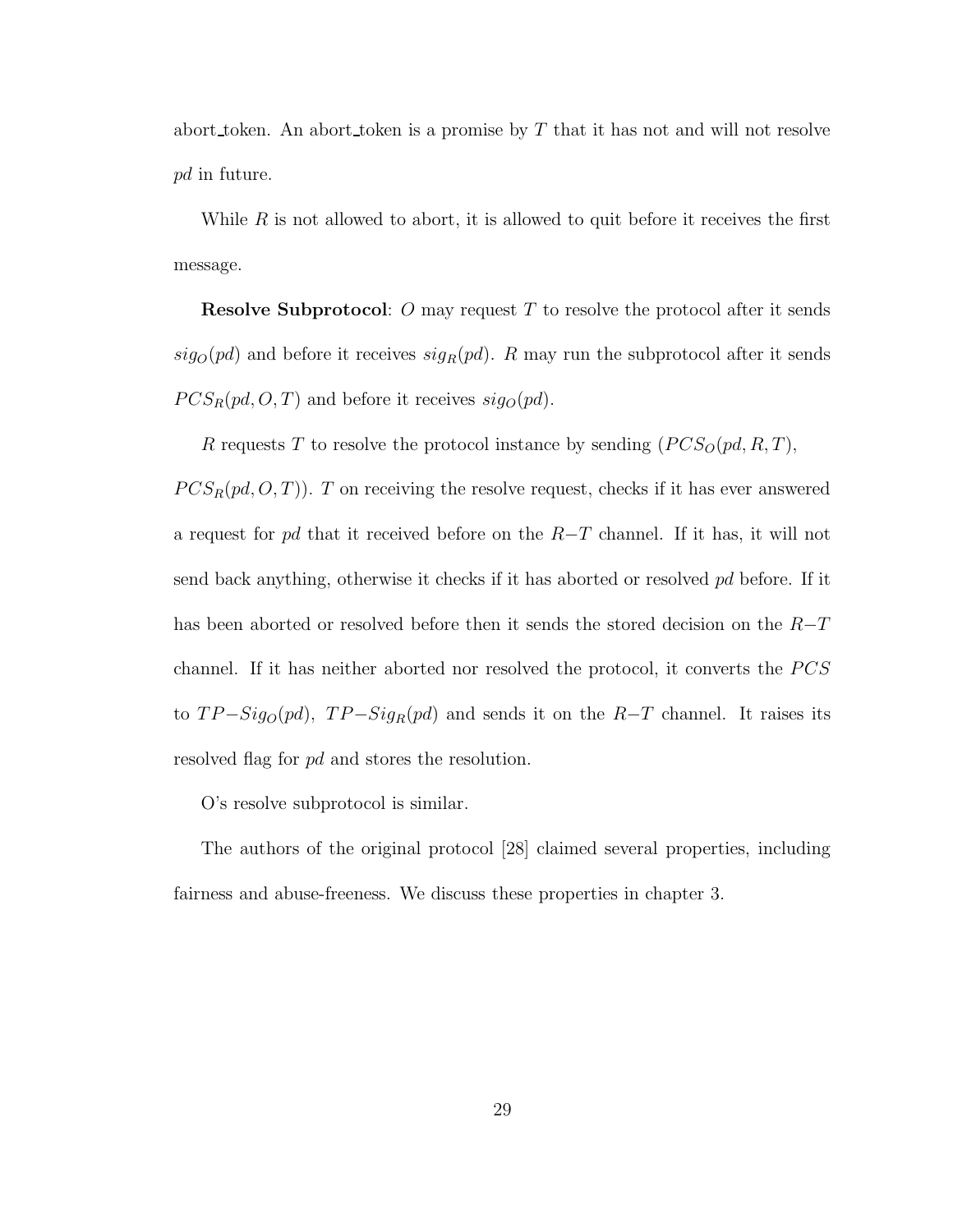# 2.3 Differences from the original protocol

In the original protocol [28], the resolve request consisted of the requesting party's signature on the text and the private contract signature of the other party. In [40], the authors showed that in case  $T$  is accidentally corrupt, this may lead to loss of fairness. They suggested a fix in which the resolve request consisted of private contract signatures of both the parties. We take this fixed protocol as our reference point and discuss our differences.

We discuss briefly the differences in our protocol from the versions of the GJM protocol as defined in [28, 40]:

- 1. We assume perfect cryptography, while in [28], the cryptographic primitives, are defined in terms of probabilistic polynomial time computations.
- 2. We assume write-protected and transparent channels between the signers and T, instead of private channels.
- 3. We explicitly include the identities of the parties involved in the exchange in every message that is being sent. This is in accordance with the wellestablished practice of including the participants' identities in each step of a cryptographic protocol. Also, now each exchange includes a globally unique identifier. In the previous two versions, there was no such identifier. We did this because both [28, 40] allow the following scenario:
	- O and R try to sign a pre-agreed text m and trusted third party,  $T$ . O sends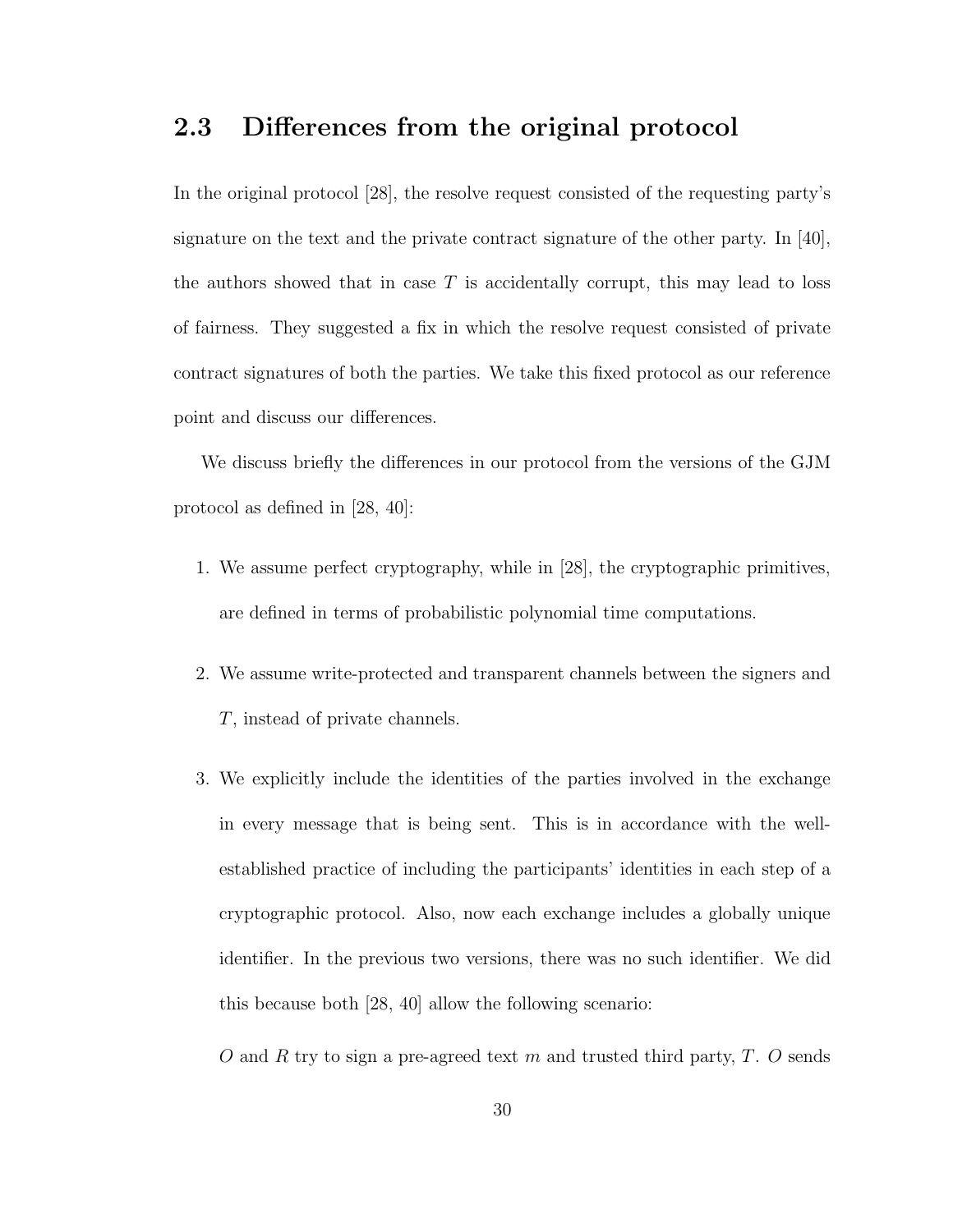$PCS_O(m, R, T)$  intended for R. The intruder, henceforth called I listens on the channel between O and R.

$$
O \to R : me_1 = PCS_O(m, R, T)
$$

I intercepts it.  $R$  times out waiting for a reply, and quits.  $O$  asks  $T$  for an abort token, who not having an entry for the exchange before, issues the abort token.

$$
O \to T : ma_1 = sig_O(abort, m, O, R, T)
$$
  

$$
T \to O : ma_2 = sig_T(sig_O(abort, m, O, R, T))
$$

Now, suppose O and R decide to sign  $m$  again with  $T$  as the trusted third party. They start by using the exchange protocol.

- $O \rightarrow R$ :  $me_1 = PCS_O(m, R, T)$
- $R \rightarrow O$ :  $me_2 = PCS_R(m, O, T)$
- $O \rightarrow R$ :  $me<sub>3</sub>=sig<sub>O</sub>(m)$
- $R \rightarrow O$ :  $me_4 = sig_R(m)$
- I intercepts.

O does not receive  $sign(m)$  and times out. Then O asks T for a resolution, which having an abort token in its database for this  $(m, O, R, T)$  sends the abort token to O. Hence R has O's signature on pd and O only an abort token, thus violating fairness.

4. The protocol as presented in [28] seems to allow T to be contacted multiple times by each party. This seems to violate an optimistic setting since a mali-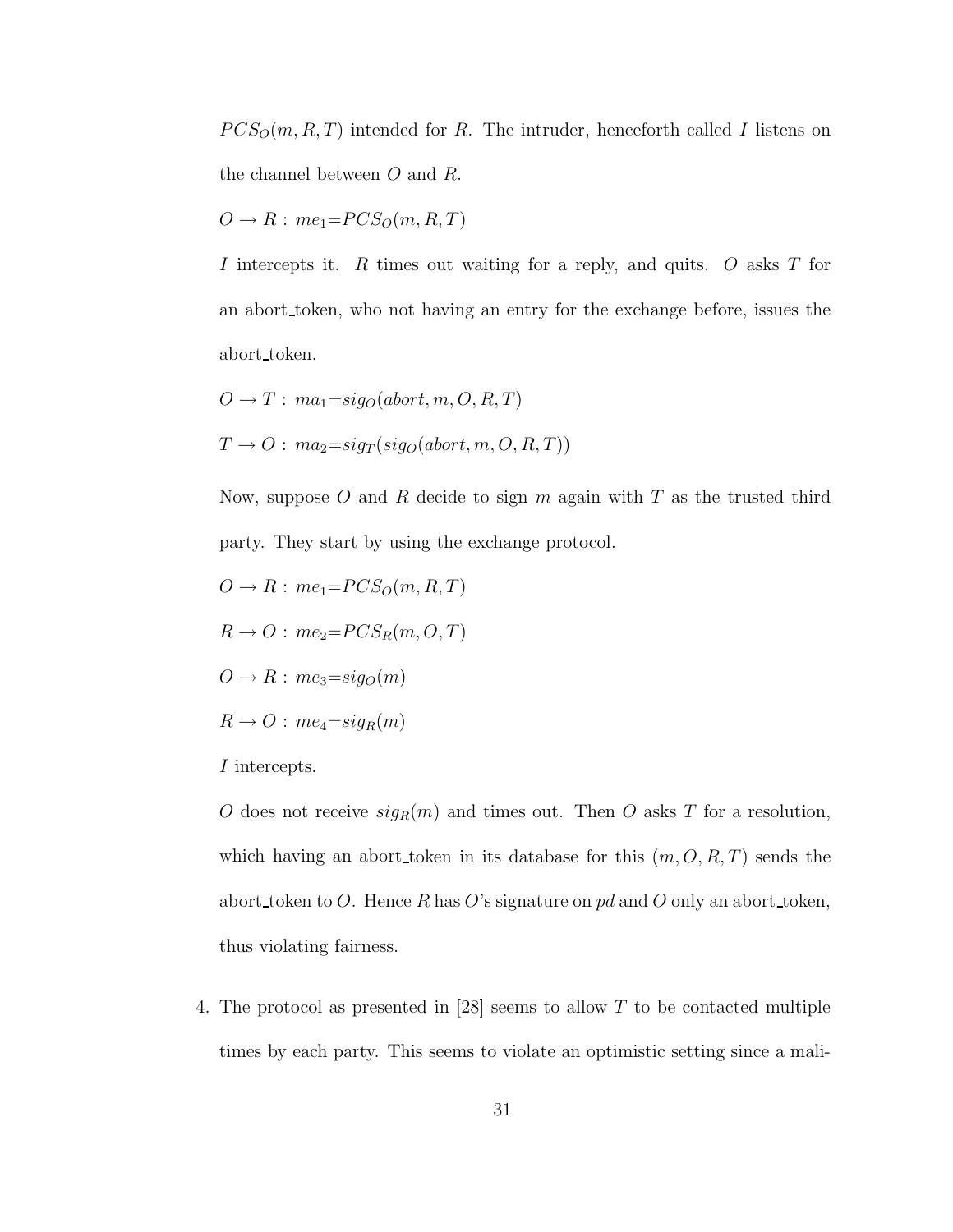cious signer could contact  $T$  multiple times forcing it to do expensive database searches. We revise the protocol so that  $T$  acts on only one request from each signer for each run of the protocol. This should be sufficient because according to the protocol definition each signer is allowed to contact  $T$  only once. O may contact it for an abort or a resolve. R may contact it for a resolve.

# 2.4 Background on multiset-rewriting formalism (MSR)

The protocol formalism we use to define the protocol actions is multiset-rewriting with existential quantification, MSR, as described in [14, 13, 22]. This formalism can be seen either as an extension of some standard models of computation,  $e.g.,$ multiset transformation [4] and chemical abstract machine [6], or as the Horn fragment of Linear Logic [31].

We outline the formalism here briefly. Its syntax involves terms, facts and rules. If one wants to represent a system in this notation, one begins by choosing a firstorder vocabulary. This is a standard notion from many-sorted algebra or first-order logic [23]. As usual, the terms over a signature are the well-formed expressions produced by applying functions to arguments of the correct sort. A fact is a firstorder atomic formula over the chosen signature, without free variables. This means that a fact is the result of applying a predicate symbol to ground terms of the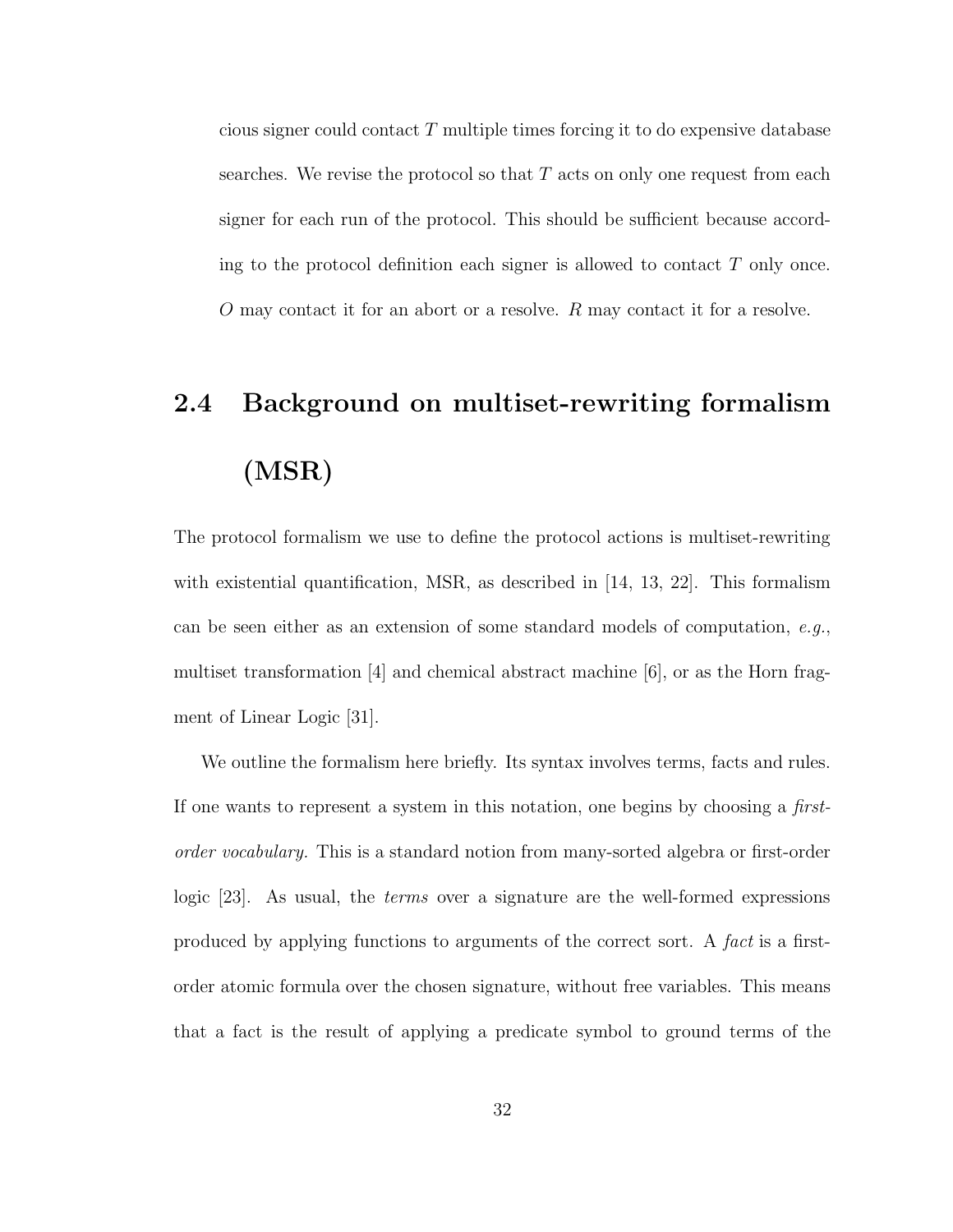correct sorts.

A state is a multiset of facts (all over the same signature). A state transition is a rule written using two multisets of first-order atomic formulas, and existential quantification, in the syntactic form  $F_1, \ldots, F_k \longrightarrow \exists x_1 \ldots \exists x_j. G_1, \ldots, G_n$ . The meaning of this rule is that if some state  $S$  contains facts obtained by a ground substitution  $\sigma$  from first-order atomic formulas  $F_1, \ldots, F_k$ , then one possible next state is the state S' that is similar to S, but with facts obtained by  $\sigma$  from  $F_1, \ldots F_k$  removed and facts obtained by  $\sigma$  from  $G_1, \ldots G_m$  added, where  $x_1 \ldots x_j$  are replaced by new symbols. If there are free variables in the rule  $F_1, \ldots, F_k \longrightarrow \exists x_1 \ldots \exists x_j. G_1, \ldots, G_n$ , these are treated as universally quantified throughout the rule. In an application of a rule, these variables may be replaced by any ground terms.

As an example, consider the state,  $\{P(f(a)), P(b)\}$ . Consider the rule  $P(x) \longrightarrow$  $\exists z \, Q(f(x), z)$ . A possible next state is obtained by instantiating the above rule to  $P(f(a)) \longrightarrow \exists z \cdot Q(f(f(a)), z)$ . Applying this rule, we choose a new value, c, for z and replace  $P(f(a))$  by  $Q(f(f(a)), c)$ . This gives us the state  $\{Q(f(f(a)), c), P(b)\}.$ 

As presented in [14, 13, 22], a protocol theory consists of three parts: a bounded phase describing protocol initialization that distributes keys or establishes other shared information, a role generation theory that designates possibly multiple roles that each principal may play in a protocol (such as initiator, responder, client, or server), and a disjoint union of bounded subtheories that each characterize a possible role, and which ensure that each role is finite. Furthermore, the multiset-rewriting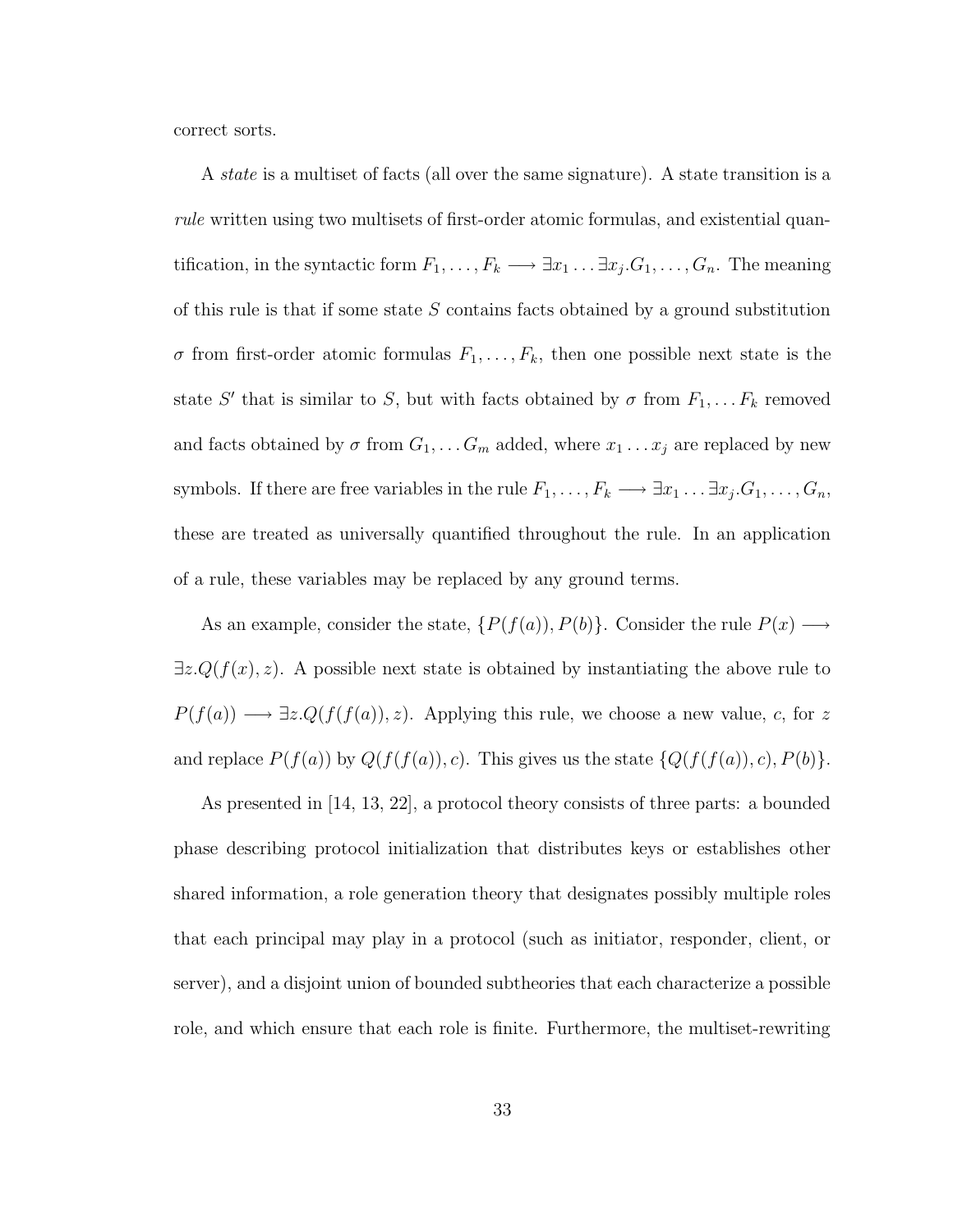formalism allows us to formulate one standard intruder theory per given signature, which describes any intruder for any protocol formalized in the language of the given signature. Looping is prevented by certain technical conditions discussed in [14, 13, 22].

In our discussion we shall need the following definition [14, 13, 22]:

**Definition 2.4.1.** A rule  $l \rightarrow r$  consumes P facts if some atomic formula  $P(\vec{t})$ occurs more times in l than in r. A rule  $l \rightarrow r$  creates P facts if some atomic formula  $P(\vec{t})$  occurs more times in r than in l.

In our protocol, the participants would be identified with their private signature keys and the corresponding public verification keys. Usually a digital signature on a message is a pair consisting of a message and the signature on the message. The signature is used to verify the person who is supposed to have generated it. In our formalism a message x, signed with a private key  $k_s$  is denoted by  $sig(k_v, x)$ where  $k_v$  is the corresponding public verification key. This notation, allows us to model the verification by pattern matching. For example, a protocol participant, A, who is waiting for a message signed under a key whose public verification key is  $k_v$  when presented with a message,  $sig(k_v, x)$  on the network would accept it. This rule expressed as  $A(k_v), N(sig(k_v, x)) \rightarrow A(k_v, sig(k_v, x))$  would abstract away the verification process. This verification by pattern matching is similar to the encryption by pattern matching as presented in [14, 13, 22].

Given a participant O with public verification key  $k_o$ , a participant R with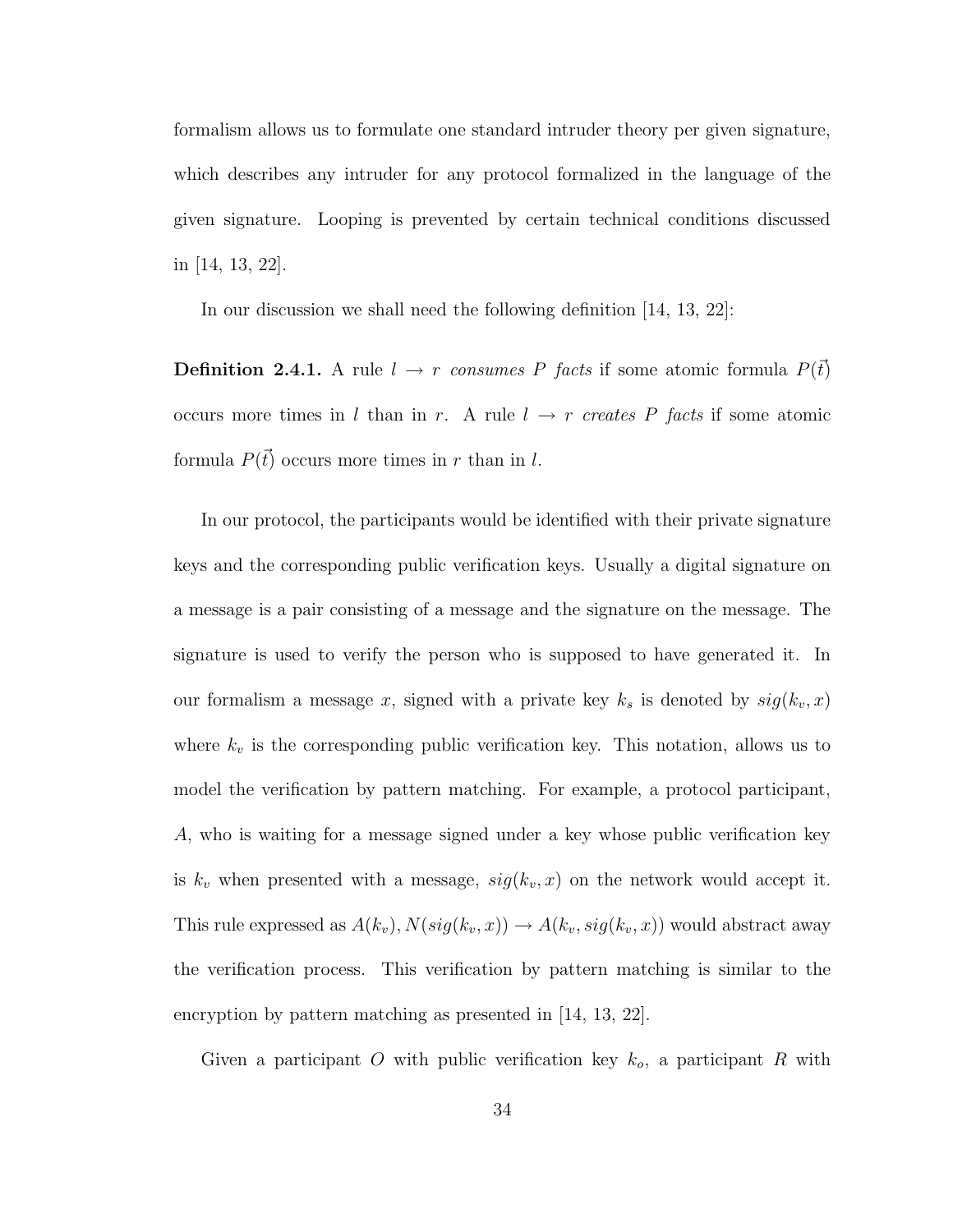public verification key  $k_r$  and a trusted third party, T with public verification key  $k_t$ ,  $PCS_O(x, R, T)$  will be denoted by  $PCS(k_o, x, k_r, k_t)$ .  $FakeSign_R(m, O, x)$  by  $FakeSign(k_r, x, k_o, k_t)$  and  $TP-Sig<sub>O</sub>(x)$  by  $tsig(k_t, k_o, x)$ .

# 2.5 Protocol Definition in MSR

We now discuss the precise definition of the protocol in MSR. We start by discussing some of the sorts used in the definition.

Sorts. We shall assume that our vocabulary includes a sort mssg that is used for messages that can be sent by the protocol participants and the intruder. The vocabulary shall also contain two further sorts: private key and public key. The sort *private key* is used for private signing keys for the principals and the sort public key is used for public verification keys for the principals. We use  $k, k', k_a, \ldots$ to range over variables of the sorts *private\_key* and *public\_key*, and  $k, k', k_a, k_1, \ldots$ to range over values of the sorts *private key* and *public key*. We use  $m_1, m_2, \ldots$  to range over variables of the sort mssg and  $m_1, m_2, \ldots$  to range over values of the sort mssg. There are three special constants of the sort mssg that are used in the protocol messages: abort, aborted and resolved.

We assume that our vocabulary also contains further two sorts: *preagreed text* and *unique identifier* as sub-sorts of the sort *mssg*. The sort *preagreed text* is used for the pre-agreed texts. We use  $m, m', \ldots$  is used to range over variables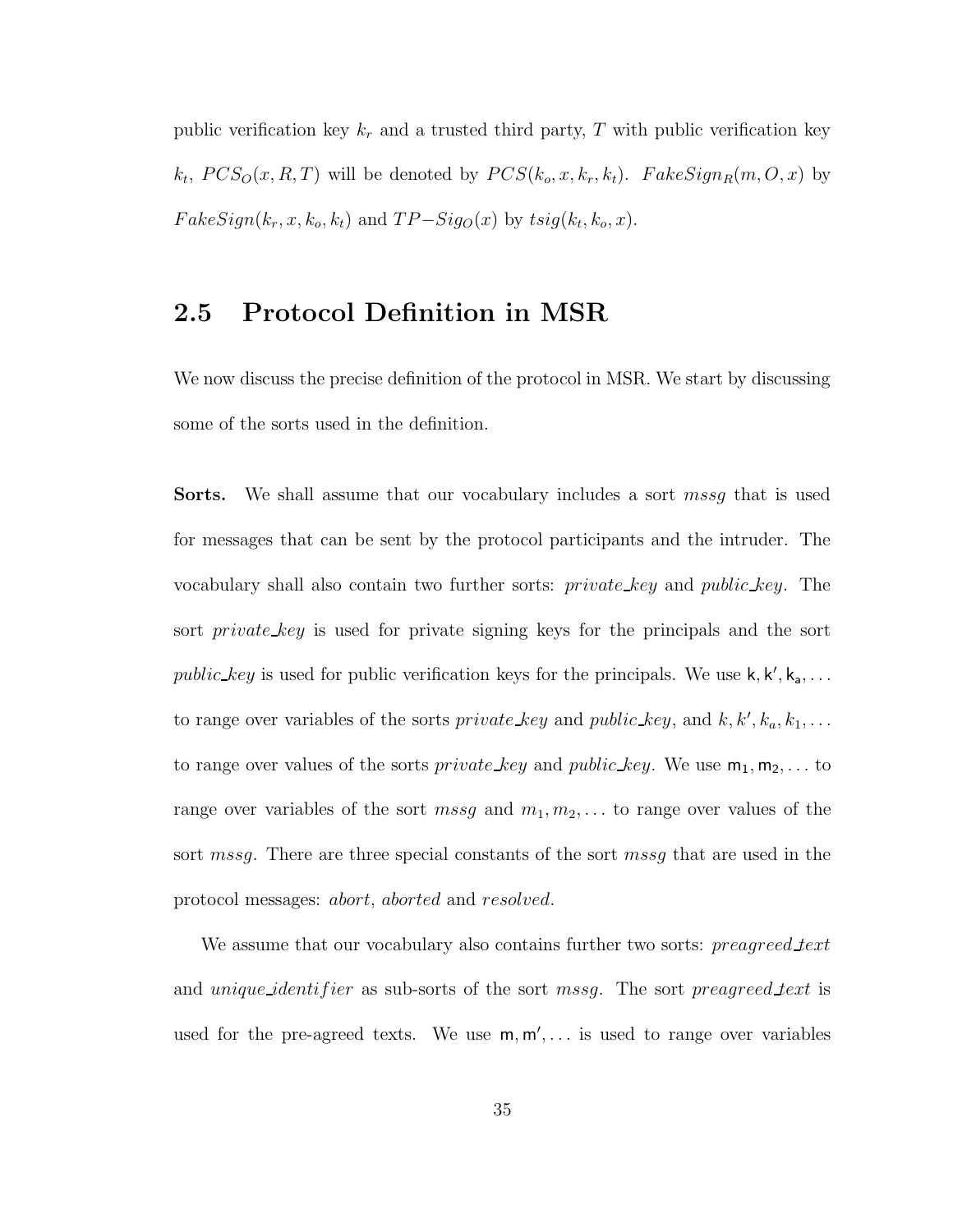of the sort *preagreed lext* and  $m, m', \ldots$  are used to range over values of the sort pre−agreed text. The sort *unique identifier* is used for globally unique identifiers. We use  $n, n'$  to range over variables of the sort *unique identifier* and  $n, n', \ldots$  to range over values of the sort *unique identifier*.

We shall assume that our vocabulary consists of the following function symbols: sig, PCS, tsig and FakeSign. The sorts of these function symbols are:

sig : public key × mssg → mssg  $PCS: public\_key \times mssg \times public\_key \times public\_key \rightarrow mssg$ tsig : public key × public key × mssg → mssg  $FakeSign: \ public\_key \times mssg \times public\_key \times public\_key \rightarrow mssg$ Our vocabulary also consists of a function symbol for pairing messages:

$$
\lt \_, \_ \ge: mssg \times mssg \to mssg
$$

In our description, we shall use  $\langle x_1, x_2, x_3 \rangle$  as a short hand for  $\langle x_1, x_2 \rangle, x_3 \rangle$ ,  $x_1, x_2, x_3, x_4 >$  as a short hand for  $\lt < x_1, x_2 >, x_3 >, x_4 >$ , and so on.

We assume that our vocabulary consists of three unary predicate symbols  $D, M$ , and C whose argument is of the sort *mssg.* D is used for decomposable messages known to intruder,  $M$  is used for information stored in intruder "memory", and  $C$ is composable messages known to intruder.

We shall discuss other predicate symbols as we encounter them in our definition. Now, we are ready to give the MSR definition of the protocol. Let  $m, n, k_0, k_r, k_t$  be variables of the sort *preagreed text*, unique identifier, public key, public key and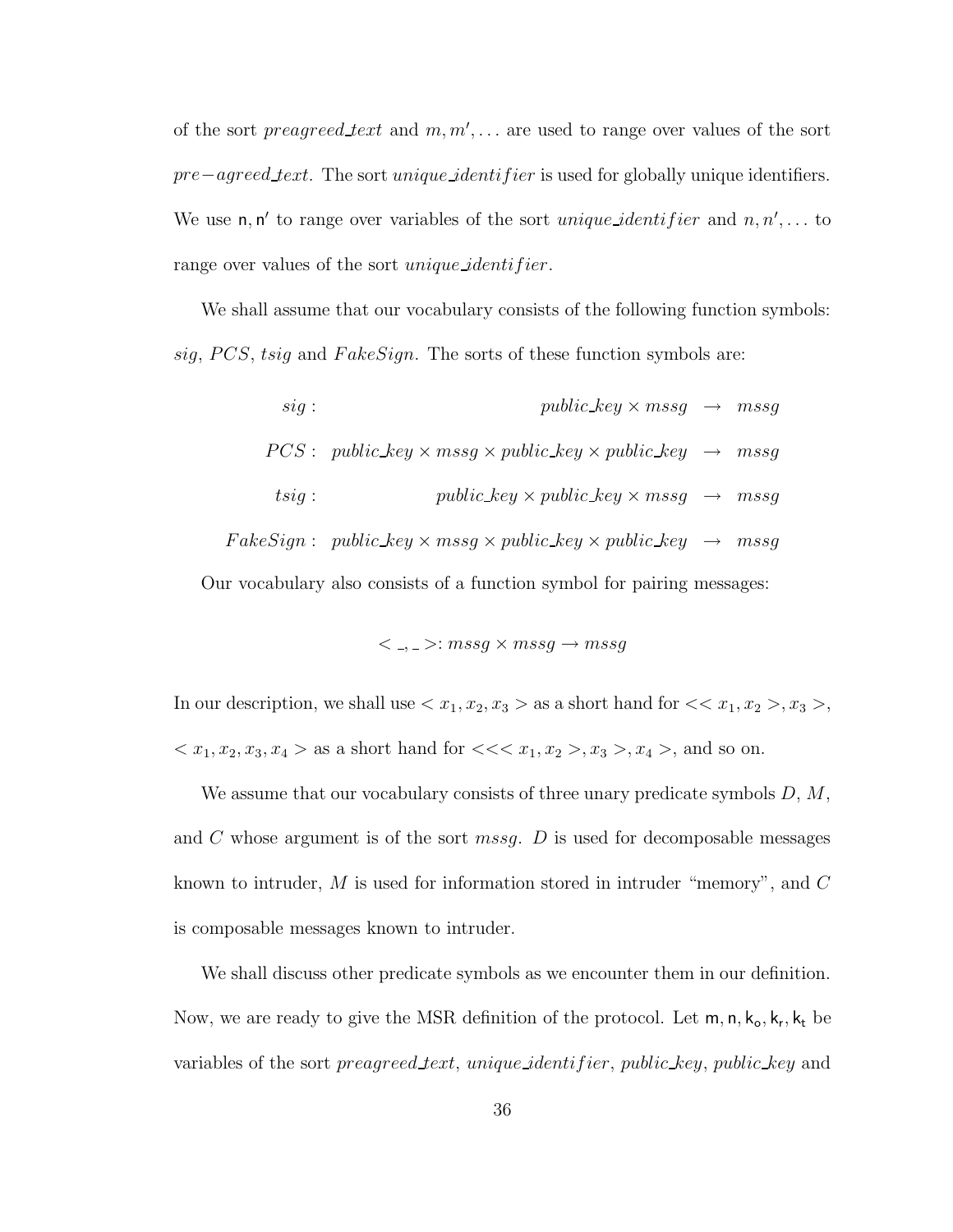public key respectively. For the sake of convenience, we use some abbreviations:  ${\sf pd}=<\sf m,n,k_o,k_r,k_t>,$  me $_1=PCS({\sf k}_{{\sf o}}, {\sf pd}, {\sf k}_{{\sf r}}, {\sf k}_{{\sf t}}),$   ${\sf me}_2=PCS({\sf k}_{{\sf r}}, {\sf pd}, {\sf k}_{{\sf o}}, {\sf k}_{{\sf t}}),$ me $_3=$  $sig(\mathsf{k}_{\mathsf{o}},\mathsf{pd}),\;\mathsf{me}_4\,=\,sig(\mathsf{k}_{\mathsf{r}},\mathsf{pd}),\;\mathsf{ma}_1\,=\,sig(\mathsf{k}_{\mathsf{o}},<\mathsf{abort},\mathsf{pd}>) ,\;\mathsf{mr}_1\,=\,<\,\mathsf{me}_1,\mathsf{me}_2\,>,$  $\mathsf{a}\mathsf{b}\_mathsf{to}\mathsf{k} = sig(\mathsf{k}_\mathsf{t},\mathsf{m}\mathsf{a}_1),\,\text{and } \mathsf{res}\_mathsf{co} = < t sig(\mathsf{k}_\mathsf{t},\mathsf{k}_\mathsf{o},\mathsf{p}\mathsf{d}), t sig(\mathsf{k}_\mathsf{t},\mathsf{k}_\mathsf{r},\mathsf{p}\mathsf{d})>.$ 

Intuitively, pd identifies a protocol instance with the globally unique identifier n, the pre-agreed text m, and the roles of  $O, R$  and T being played by principals whose public keys are  $k_o$ ,  $k_r$  and  $k_t$  respectively. me<sub>i</sub> is the *i*-th message of the exchange protocol for the protocol instance pd.  $ma_1$  is the abort request for pd, ab tok is the abort token for  $pd$ ,  $mr_1$  is the resolve request for  $pd$  and res cn is the resolution for pd from T.

Initial set of facts. We assume an initial finite set (not a multiset) of facts,  $\Sigma$ . We assume that we have the following binary predicate symbols in our vocabulary:  $KP, BadKey, HonestGuy$  and TTP. The first argument of these predicates is of the sort *private key* and the second argument is of the sort *public key*. We also assume that we have unary predicate symbols  $AnnK, AnnT$  and  $Preagreed$ . The argument of  $AnnK$  and  $AnnT$  is of the sort *public\_key*, and of *Preagreed* is of the sort preagreed text.

 $\Sigma$  contains many  $\text{KP}(k_s, k_v)$  predicates. A  $\text{KP}(k_s, k_v)$  predicate identifies a signer, whose private/public key pair is  $(k_s, k_v)$ . Furthermore, for any two facts  $KP(k_1, k_2),$ 

 $KP(k_3, k_4) \in \Sigma$ ,  $k_1$  is not the same as  $k_3$  and  $k_2$  is not the same as  $k_4$ .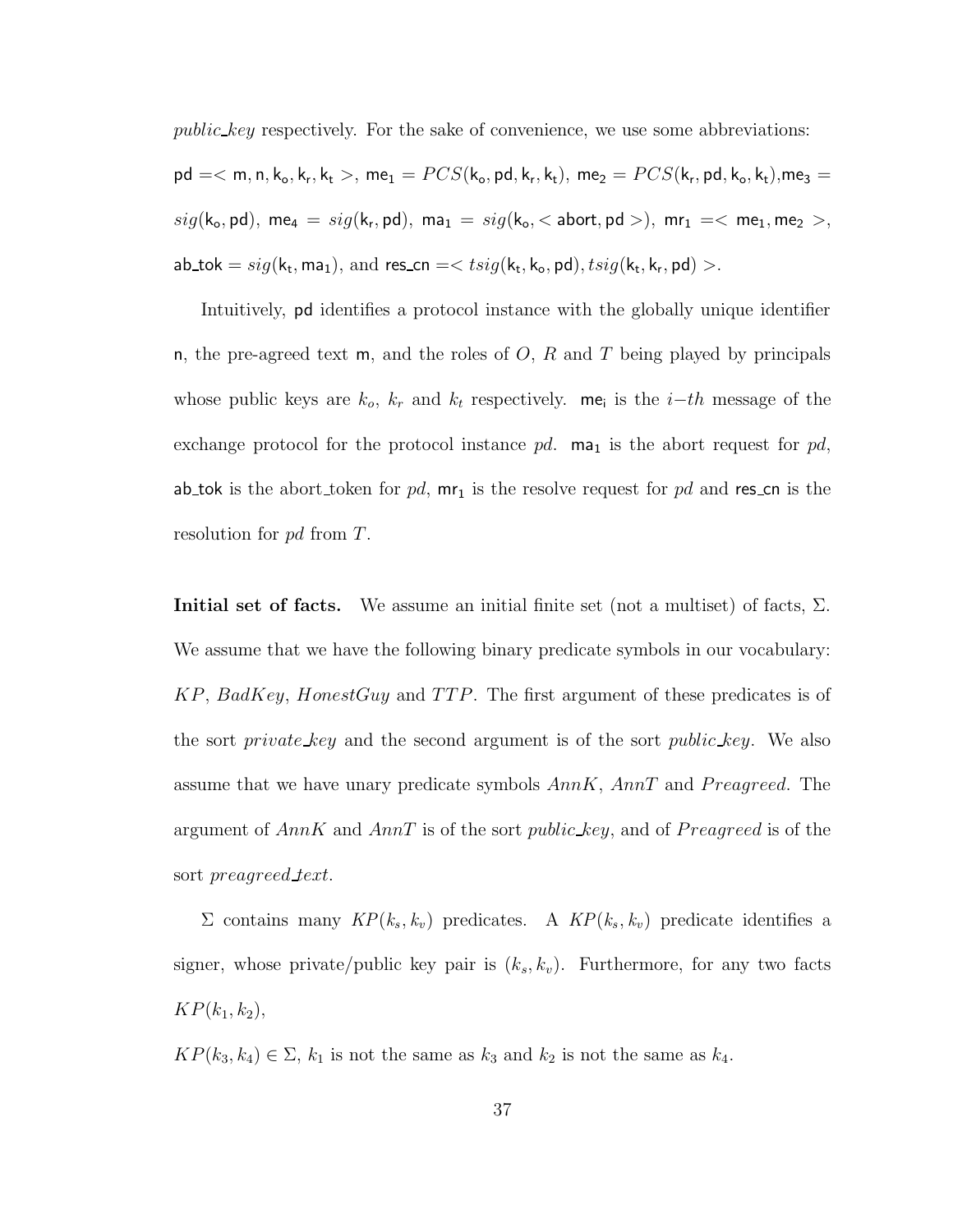Honest signers amongst these are identified by  $HonestGuy(k_s, k_v)$  predicates. Strongly dishonest signers are identified by  $BadKey(k_s, k_v)$  predicates. Both keys in the BadKey predicate are known to the intruder, *i.e.*, if  $BadKey(k_s, k_v) \in \Sigma$  then  $M(k_s), M(k_v) \in \Sigma$ . For each  $KP(k_s, k_v) \in \Sigma$ , we have <u>either</u>  $HonestGuy(k_s, k_v) \in$  $\Sigma$  or  $BadKey(k_s, k_v) \in \Sigma$ . There are no other  $HomestGuy$  and  $BadKey$  facts in  $\Sigma$ .

 $\Sigma$  also contains  $TTP(k_{ts}, k_t)$  predicates which identifies trusted third parties with private/public signing key pairs  $(k_{ts}, k_t)$ . Furthermore, for any two facts  $TTP(k_1, k_2), TTP(k_3, k_4) \in \Sigma$ ,  $k_1$  is not the same as  $k_3$  and  $k_2$  is not the same as  $k_4$ . Furthermore, the key pairs amongst the  $KP$  and  $TTP$  predicates are pairwise disjoint, *i.e.*, if  $KP(k_1, k_2) \in \Sigma$  and  $TTP(k_3, k_4) \in \Sigma$  then  $k_1$  is not the same as  $k_3$  and  $k_2$  is not the same as  $k_4$ .

The publicly announced verification keys of the signers are denoted by  $AnnK(k_v)$ predicates and the publicly announced verification keys of trusted third parties are denoted by  $AnnT(k_t)$  predicates. For each  $KP(k_s, k_v) \in \Sigma$ , we must have  $AnnK(k_v) \in \Sigma$ , and for each  $TTP(k_{ts}, k_t) \in \Sigma$ , we must have  $AnnT(k_t) \in \Sigma$ . There are no other AnnK and AnnT facts.

 $\Sigma$  also contains  $Pre agreed(m)$  predicates which identifies pre-agreed texts. We further assume that the intruder knows all these texts, *i.e.*, if  $Pre agreed(m) \in \Sigma$ then  $M(m) \in \Sigma$ . There are no other facts in the set  $\Sigma$ .

The MSR definition also consists of a role generation rule, a theory each for  $O, R, T$  and the intruder.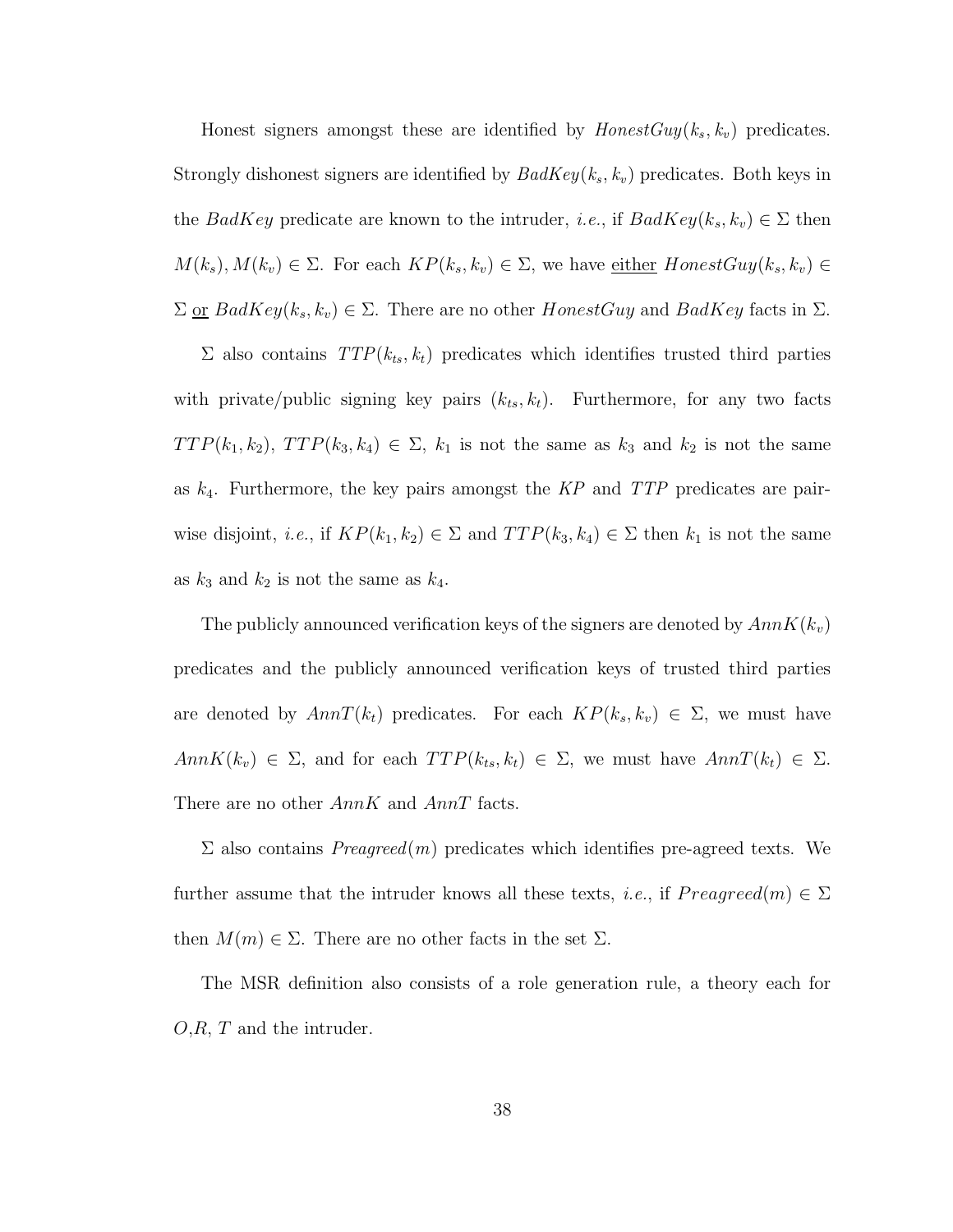#### 2.5.1 Role Generation Theory

We assume that our vocabulary consists of three unary predicates  $O_0$ ,  $R_0$  and  $T_0$ whose argument is of the sort *mssg*. These predicates are initial states for the protocol theories of  $O, R$  and  $T$  respectively. The role generation theory consists of a single rule:

$$
KP(\mathbf{k}_{\text{os}}, \mathbf{k}_{\text{o}}), KP(\mathbf{k}_{\text{rs}}, \mathbf{k}_{\text{r}}), TTP(\mathbf{k}_{\text{ts}}, \mathbf{k}_{\text{t}}), Preagreed(m) \rightarrow \exists n. O_{0}(\text{pd}), R_{0}(\text{pd}), T_{0}(\text{pd}),
$$
  

$$
KP(\mathbf{k}_{\text{os}}, \mathbf{k}_{\text{o}}), KP(\mathbf{k}_{\text{rs}}, \mathbf{k}_{\text{r}}), TTP(\mathbf{k}_{\text{ts}}, \mathbf{k}_{\text{t}}), Preagreed(m), M(n)
$$

This rule shall be henceforth referred to as RG. In the role generation theory, two principals with key pairs  $(k_{\text{os}}, k_{\text{s}})$  and  $(k_{\text{or}}, k_{\text{r}})$  agree upon text m, identity of the trusted third party  $k_t$ , and a globally unique identifier, n. The uniqueness of n is guaranteed because existential quantification means generation of a fresh value. The trusted third party's state is initialized to  $T_0(\text{pd})$ . The state  $T_0(\text{pd})$  should be thought of as the registration of  $pd$ . It should be thought of the state of  $T$  in which  $T$  has no entry for pd in its database. This intuition makes sense because of the freshness of  $n, T$  could not have heard of  $pd$  before this rule is applied. This rule abstracts away the agreement of text, identity of  $T$  and the globally unique identifier. The predicate  $M$  indicates the intruder's memory. Now the signers are ready to commence the protocol.

#### 2.5.2 Protocol Theory

The protocol theory for  $O$  is shown in Table 2.1.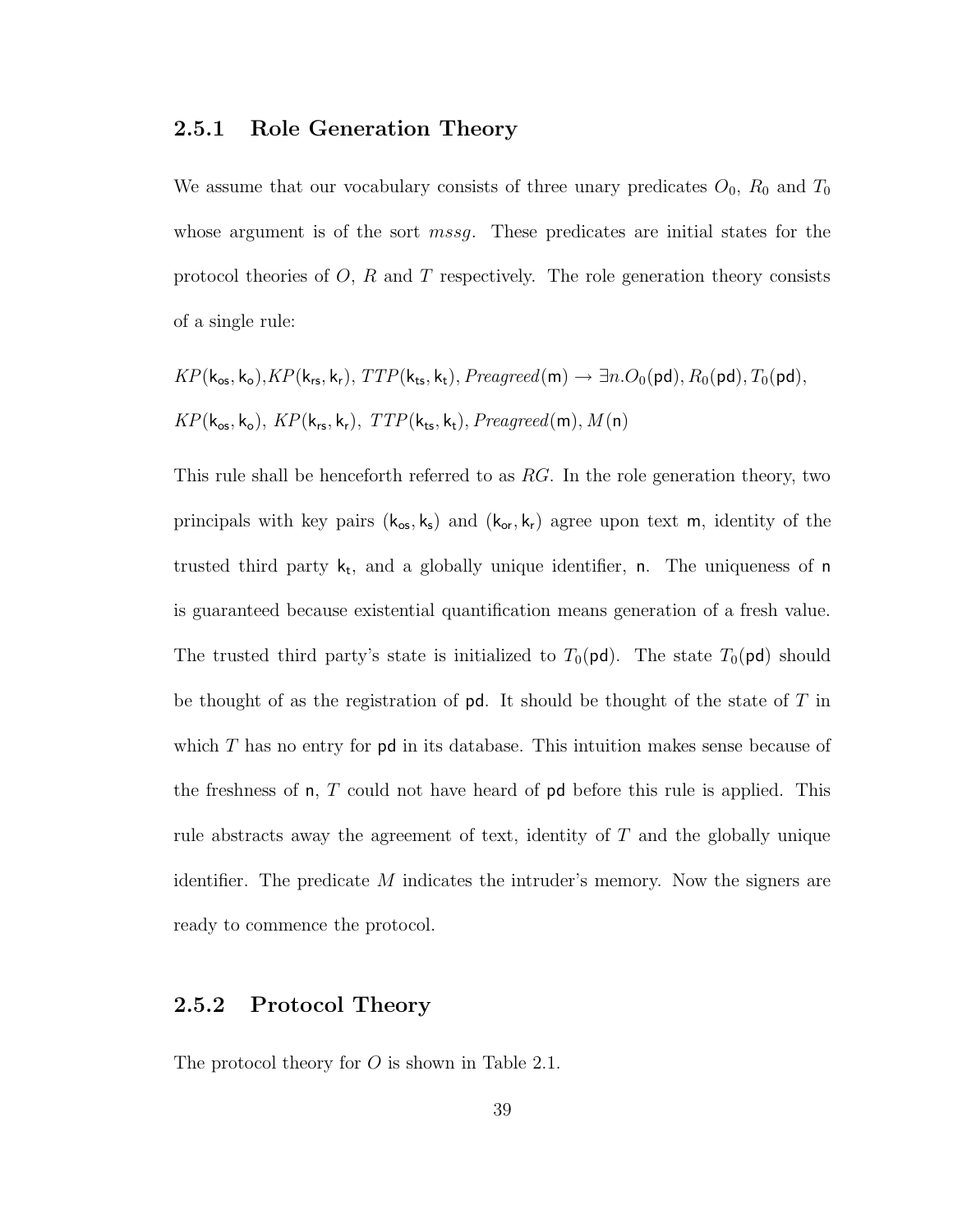#### O: Protocol Theory for O

$$
O_1: \qquad O_0(\text{pd}) \to O_1(\text{pd}, \text{me}_1), N(\text{me}_1)
$$

- $O_{ab?}: \quad O_1(\text{pd}, \text{me}_1) \rightarrow O_{ab?}(\text{pd}, \text{me}_1, \text{ma}_1), Rn(k_o, k_t, \text{ma}_1)$
- $O_2: \quad O_1(\text{pd}, \text{me}_1), N(\text{me}_2) \rightarrow O_2(\text{pd}, \text{me}_1, \text{me}_2)$
- $O_3: \hspace{0.2in} O_2(\text{{\sf pd}},\text{{\sf me}}_1,\text{{\sf me}}_2) \rightarrow O_3(\text{{\sf pd}},\text{{\sf me}}_1,\text{{\sf me}}_2,\text{{\sf me}}_3), N(\text{{\sf me}}_3)$
- $O_{res}$ ? :  $O_3$ (pd, me<sub>1</sub>, me<sub>2</sub>, me<sub>3</sub>)  $\rightarrow$

 $O_{res?}(\mathsf{pd}, \mathsf{me}_1, \mathsf{me}_2, \mathsf{me}_3, \mathsf{mr}_1), \mathit{Rn}(\mathsf{k}_\mathsf{o}, \mathsf{k}_\mathsf{t}, \mathsf{mr}_1)$ 

- $O_{com}: O_3(\text{pd}, \text{me}_1, \text{me}_2, \text{me}_3), N(\text{me}_4) \rightarrow O_{com}(\text{pd}, \text{me}_1, \text{me}_2, \text{me}_3, \text{me}_4)$
- $O_{ab1}: O_{ab?}(\text{pd}, \text{me}_1, \text{ma}_1), Rn(k_o, k_t, \text{ab\_tok}) \rightarrow O_{ab1}(\text{pd}, \text{me}_1, \text{ma}_1, \text{ab\_tok})$
- $O_{res1}: O_{ab}$ ? (pd, me<sub>1</sub>, ma<sub>1</sub>),  $Rn(k_o, k_t, res\_cn) \rightarrow O_{res1}(pd, me_1, ma_1, res\_cn)$
- $\begin{array}{ll} O_{ab2}: & O_{res?}({\sf pd}, {\sf me}_1, {\sf me}_2, {\sf me}_3, {\sf mr}_1), Rn({\sf k}_{{\sf o}}, {\sf k}_{{\sf t}}, {\sf ab\_tok}) \rightarrow \end{array}$

 $O_{ab2}$ (pd, me<sub>1</sub>, me<sub>2</sub>, me<sub>3</sub>, mr<sub>1</sub>, ab\_tok)

 $\mathcal{O}_{res2}: \ \mathcal{O}_{res}$ ? (pd, me<sub>1</sub>, me<sub>2</sub>, me<sub>3</sub>, mr<sub>1</sub>),  $Rn(\mathsf{k}_o,\mathsf{k}_t, \mathsf{res\_cn}) \rightarrow$ 

 $O_{res2}$ (pd, me<sub>1</sub>, me<sub>2</sub>, me<sub>3</sub>, mr<sub>1</sub>, res\_cn)

Table 2.1: Protocol theory for O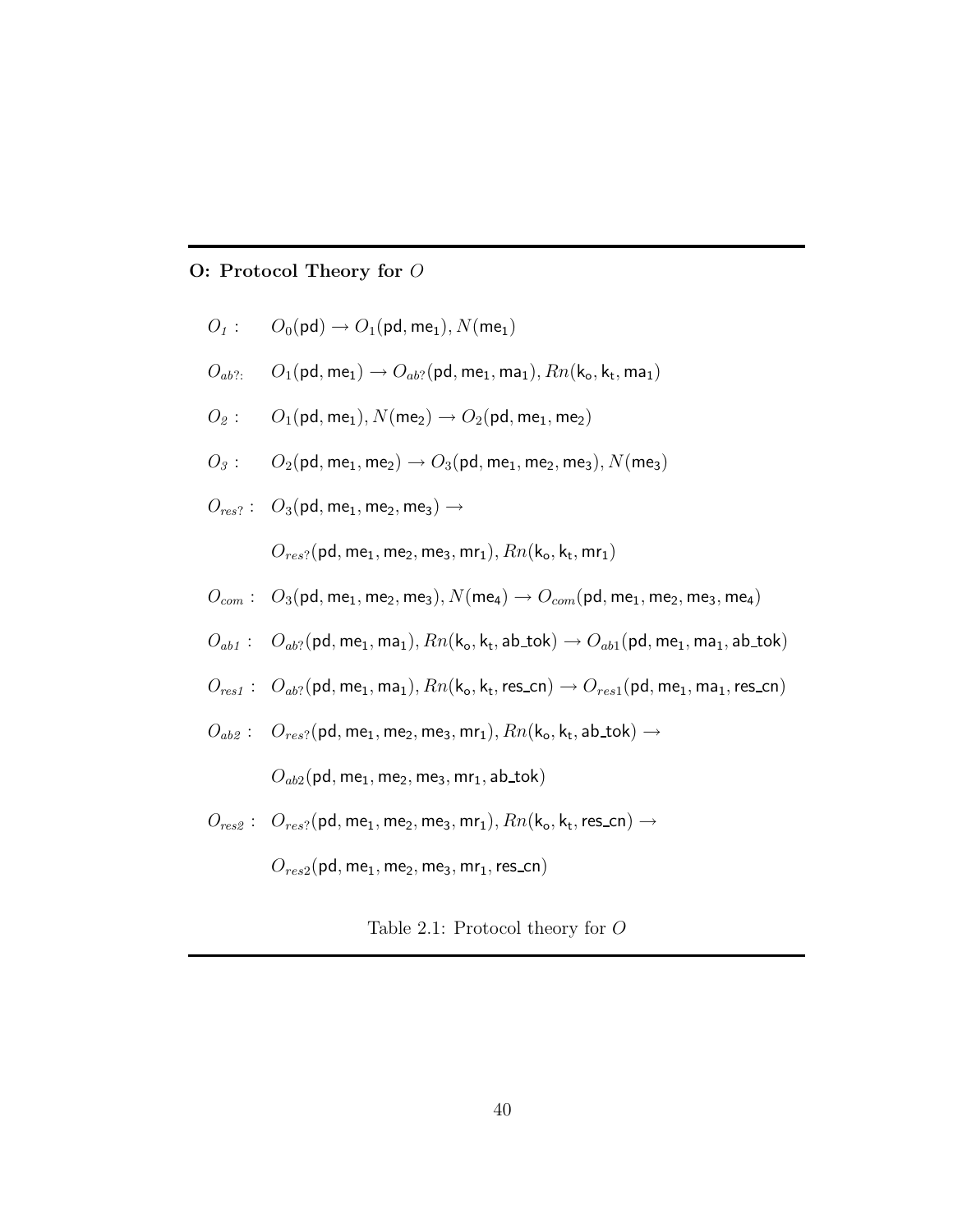In the protocol definition, O has 10 states modeled by predicate symbols:  $O_i$ for  $i \in \{0, 1, 2, 3, com, ab?, res?, ab1, res1, ab2, res2\}$ . The sorts of these predicate symbols are clear from the context. The numbered states  $O_0$ ,  $O_1$ ,  $O_2$ ,  $O_3$  denote  $O$ 's state during the exchange subprotocol execution.  $O_0$  is the state of O at the start of the protocol.  $O_1$  corresponds to the state in which it has sent  $me_1$ ,  $O_2$  corresponds to the state in which it has received  $me_2$ ,  $O_3$  to the state in which it has sent me<sub>3</sub>.  $O_{com}$  corresponds to a state in which it has received me<sub>4</sub>.  $O_{ab}$ ? corresponds to the state in which O has issued an abort request to T and  $O_{ab1}$  corresponds to the state in which it has an abort token for this request and  $O_{res1}$  corresponds to the state in which it receives a resolution for this request.  $O_{res}$  corresponds to the state in which O has issued a resolve request to T and  $O_{ab2}$  and  $O_{res2}$  correspond to the states in which it has received an abort token or a resolution, respectively for this request. As explained in section 2.4, these rules abstract the verification process of the cryptographic primitives.

The network between  $O$  and  $R$  is modeled by  $N$  predicate symbols.  $N$  is a unary predicate symbol whose argument is of the sort mssg. The write-protected transparent channel between O and T is modeled by ternary  $Rn$  predicates whose first argument is  $k_0$  and the second argument is  $k_t$ . From here on, the protocol theory for  $O$  shall be denoted by  $O$ .

As mentioned before, a strongly dishonest O is modeled by a  $BadKey(k_s, k_v)$ predicate. Both  $k_s, k_v$  are known to the intruder.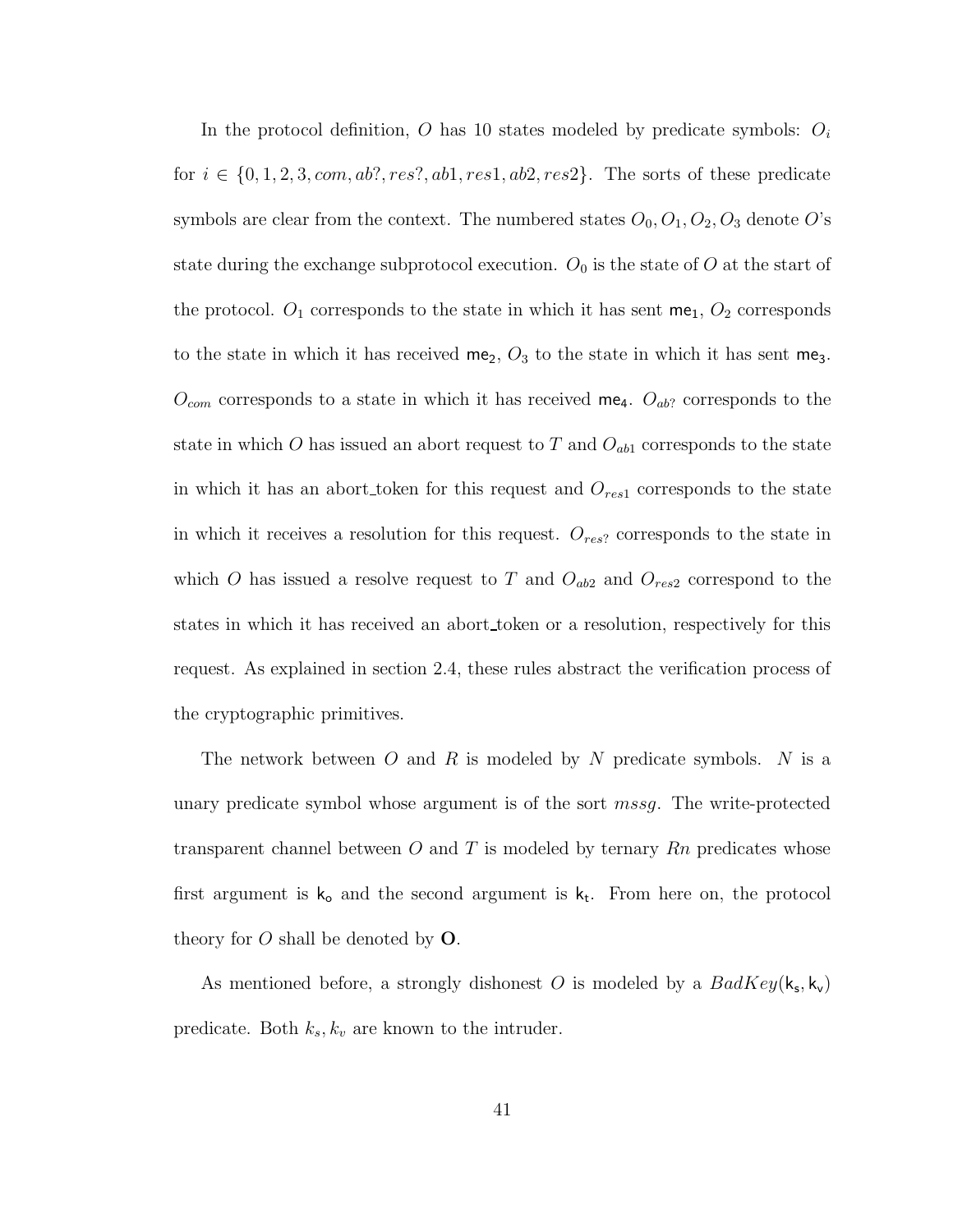The protocol theory of T is given in Table 2.2, for R in Table 2.3. The protocol theory of T will be denoted by  $\mathbf{T}$ , R will be denoted by  $\mathbf{R}$ .

The intruder theory is given in divided into two tables 2.4 and 2.5. The intruder theory will be denoted by I.

The intruder rules can be divided into three main groups: input/output, decomposition and composition rules. The rule REC allows the intruder to intercept messages on the network, rule  $REC_R$  allows the intruder to read messages on the channels to trusted third party. The rule SND allows the intruder to send messages on the network,  $SND_R$  and  $SND_T$  allow the intruder to send messages on the special channels to the trusted third party if it knows the private signing key of either the signer or the trusted third party.

The decomposition rule DCMP allows the intruder to split pairs. The rule READPCS allows the intruder to extract the message in PCS. The rules  $ReadSig$ , ReadFakeSig and ReadTPSig allow the intruder to extract the message in sig,  $FakeSign$  and tsig respectively. The rule  $LRN$  allows the intruder to copy messages from the decomposition memory to its memory.

The composition rule  $USE$  allows the intruder to copy messages from the memory to composition rules. The composition rule  $\mathbb{C}MP$  allows the intruder to allow the intruder to make pairs. The rules *PCS*, Sig, FakeSig and TPSig allow the intruder to make  $PCS$ , sig, Fake  $Sign$  and tsig if it knows the private keys. These rules are the formalization of the black-box version of the cryptographic primitives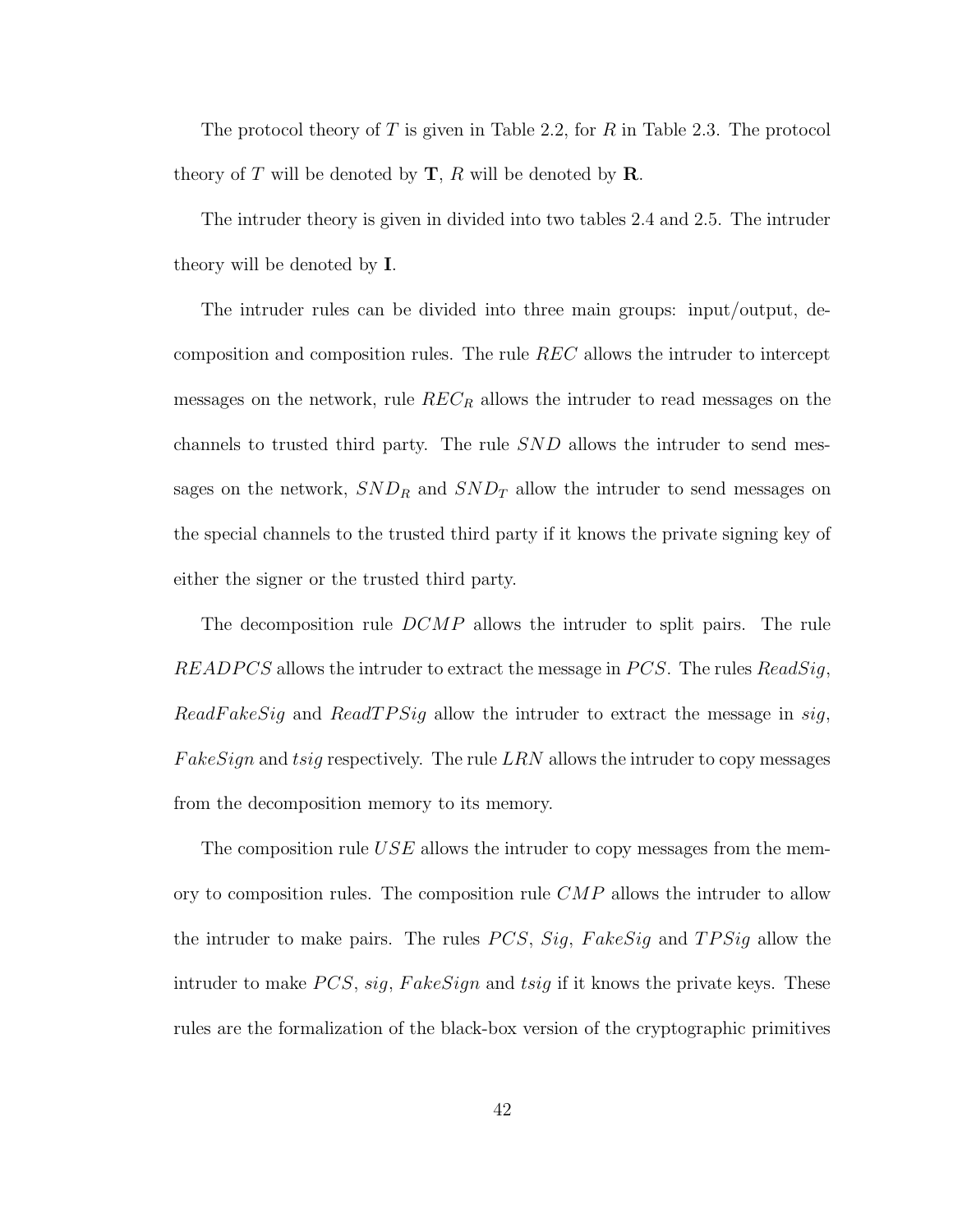#### T: Protocol Theory for T

- $T_{ab}$ :  $Rn(k_o, k_t, ma_1), T_0(pd) \rightarrow T_{ab}(pd,aborted,ab\_tok), Rn(k_o, k_t,ab\_tok)$
- $T_{or}: \quad Rn(k_o, k_t, mr_1), T_0({\sf pd}) \rightarrow T_{or}({\sf pd},$  resolved, res\_cn),  $Rn(k_o, k_t,$  res\_cn)
- $T_{rr}: \quad Rn(k_r, k_t, mr_1), T_0({\sf pd}) \rightarrow T_{rr}({\sf pd},$  resolved, res\_cn),  $Rn(k_r, k_t,$  res\_cn)
- $T_{\textit{abf}}$ :  $\quad Rn(\mathsf{k}_\mathsf{r},\mathsf{k}_\mathsf{t},\mathsf{ma}_1), T_{\textit{ab}}(\mathsf{pd},\mathsf{aborted},\mathsf{ab\_tok}) \rightarrow$

 $T_{abf}(\mathsf{pd},\mathsf{aborted},\mathsf{ab\_tok}), Rn(\mathsf{k_r},\mathsf{k_t},\mathsf{ab\_tok})$ 

 $T_{\textit{orf}}$ :  $\mathsf{d},\mathsf{k}_\mathsf{t},\mathsf{mr}_1), T_{or}(\mathsf{pd},\mathsf{resolved},\mathsf{res\_cn}) \rightarrow$ 

 $T_{orf}(\mathsf{pd}, \mathsf{resolved}, \mathsf{res\_cn}), Rn(\mathsf{k_r}, \mathsf{k_t}, \mathsf{res\_cn})$ 

 $T_{rrf1}$  :  $Rn(k_o, k_t, ma_1), T_{rr}(pd, resolved, res\_cn) \rightarrow$ 

 $T_{rrf1}(\mathsf{pd},\mathsf{resolved},\mathsf{res\_cn}), Rn(\mathsf{k_o},\mathsf{k_t},\mathsf{res\_cn})$ 

 $T_{rrf2}: Rn(k_o, k_t, mr_1), T_{rr}(pd, resolved, res\_cn) \rightarrow$ 

 $T_{rrf2}(\mathsf{pd},\mathsf{resolved},\mathsf{res\_cn}), Rn(\mathsf{k_o},\mathsf{k_t},\mathsf{res\_cn})$ 

Table 2.2: Protocol theory for T

of the protocol. The rule GEN allows the intruder to generate new arbitrary messages.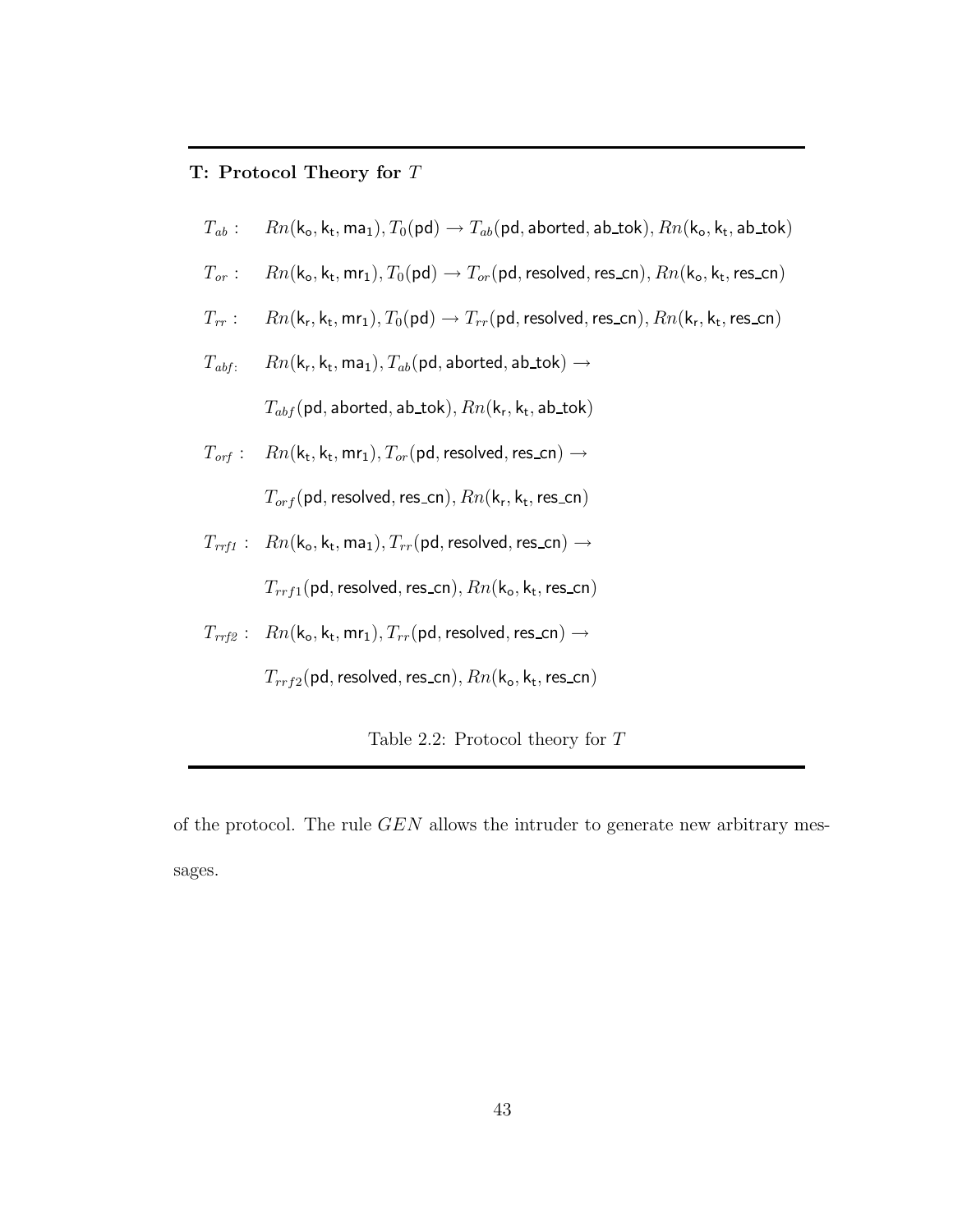### R: Protocol Theory for R

$$
R_{quit}: R_0(\text{pd}) \to R_{quit}(\text{pd})
$$
  

$$
R_1: R_0(\text{pd}), N(\text{me}_1) \to R_1(\text{pd}, \text{me}_1)
$$

- $R_2: R_1(\text{pd}, \text{me}_1) \rightarrow R_2(\text{pd}, \text{me}_1, \text{me}_2), N(\text{me}_2)$
- $R_{res?}: \;\; R_2(\mathsf{pd},\mathsf{me}_1,\mathsf{me}_2) \rightarrow R_{res?}(\mathsf{pd},\mathsf{me}_1,\mathsf{me}_2,\mathsf{mr}_1), Rn(\mathsf{k}_\mathsf{r},\mathsf{k}_\mathsf{t},\mathsf{mr}_1)$
- $R_3: \quad R_2(\text{pd}, \text{me}_1, \text{me}_2), N(\text{me}_3) \rightarrow R_3(\text{pd}, \text{me}_1, \text{me}_2, \text{me}_3)$
- $R_{com}: R_3(\text{pd}, \text{me}_1, \text{me}_2, \text{me}_3) \rightarrow R_{com}(\text{pd}, \text{me}_1, \text{me}_2, \text{me}_3, \text{me}_4), N(\text{me}4)$
- $R_{ab}: \quad R_{res?}({\sf pd}, {\sf me}_1, {\sf me}_2, {\sf mr}_1), Rn({\sf k}_{{\sf r}}, {\sf k}_{{\sf t}}, {\sf ab\_tok}) \rightarrow$

 $R_{ab}$ (pd, me<sub>1</sub>, me<sub>2</sub>, mr<sub>1</sub>, ab<sub>-tok</sub>)

 $R_{res}: \quad R_{res?}({\sf pd}, {\sf me}_1, {\sf me}_2, {\sf me}_3, {\sf mr}_1), Rn({\sf k}_{{\sf r}}, {\sf k}_{{\sf t}}, {\sf res\_cn}) \rightarrow$ 

 $R_{res}$ (pd, me<sub>1</sub>, me<sub>2</sub>, me<sub>3</sub>, mr<sub>1</sub>, res\_cn)

Table 2.3: Protocol theory for  $R$  and weakly dishonest  $R$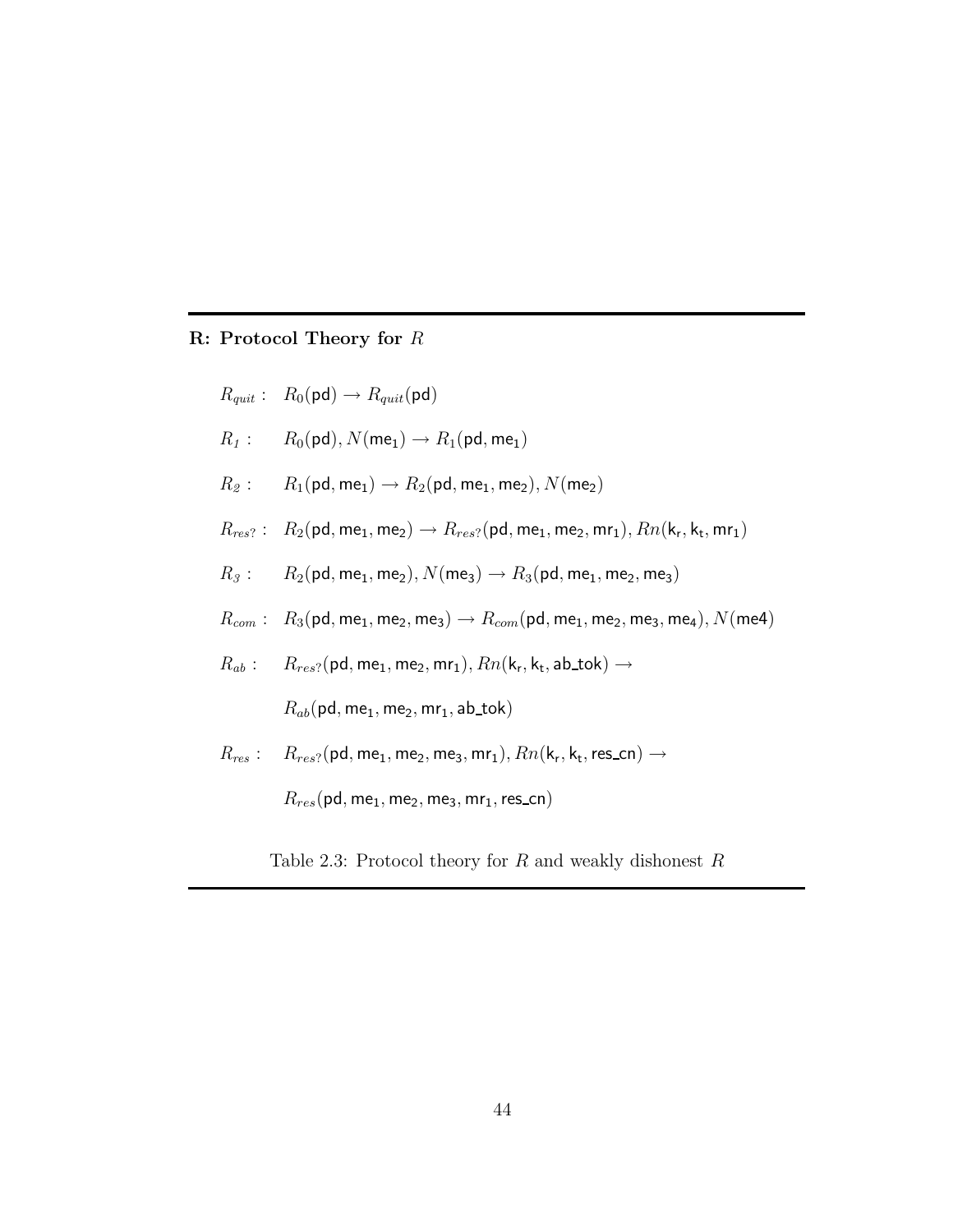# I: Protocol Theory for the intruder

 $I/ORules$ :

| REC:      | $N(x) \rightarrow D(x)$                                                                                 |
|-----------|---------------------------------------------------------------------------------------------------------|
| SND:      | $C(\mathsf{x}) \to N(\mathsf{x})$                                                                       |
| $REC_R$ : | $Rn(k_1, k_2, x) \rightarrow D(x), Rn(k_1, k_2, x)$                                                     |
| $SND_R:$  | $C(\mathsf{x}), M(\mathsf{k}_{2s}), KP(\mathsf{k}_{2s}, \mathsf{k}_2), ANNK(\mathsf{k}_1) \rightarrow$  |
|           | $Rn(k_2, k_1, x), M(k_{2s}), KP(k_{2s}, k_2), ANNK(k_1)$                                                |
| $SND_T$ : | $C(\mathsf{x}), M(\mathsf{k}_{2s}), TTP(\mathsf{k}_{2s}, \mathsf{k}_2), ANNT(\mathsf{k}_1) \rightarrow$ |
|           | $Rn(k_1, k_2, x), M(k_{2s}), TTP(k_{2s}, k_2), ANNT(k_1)$                                               |

 $\label{eq:reconstruction} Decomposition\,Rules:$ 

| DCMP:    | $D(\langle x, y \rangle) \rightarrow D(\langle x, y \rangle), D(x), D(y)$                    |
|----------|----------------------------------------------------------------------------------------------|
| LRN:     | $D(x) \to M(x)$                                                                              |
| ReadPCS: | $D(PCS(k_0, x, k_r, k_t)) \rightarrow D(PCS(k_0, x, k_r, k_t)), D(x)$                        |
| ReadSig: | $D(sig(k_s, x)) \rightarrow D(sig(k_s, x)), D(x)$                                            |
|          | $ReadFakeSig: D(FakeSign(k_r, x, k_o, k_t)) \rightarrow D(FakeSign(k_r, x, k_o, k_t)), D(x)$ |
|          | $ReadTPSig:$ $D(tsig(k_t, k_o, x)) \rightarrow D(tsig(k_t, k_o, x)), D(x)$                   |

Table 2.4: Two-Phase Intruder Theory: Decomposition Rules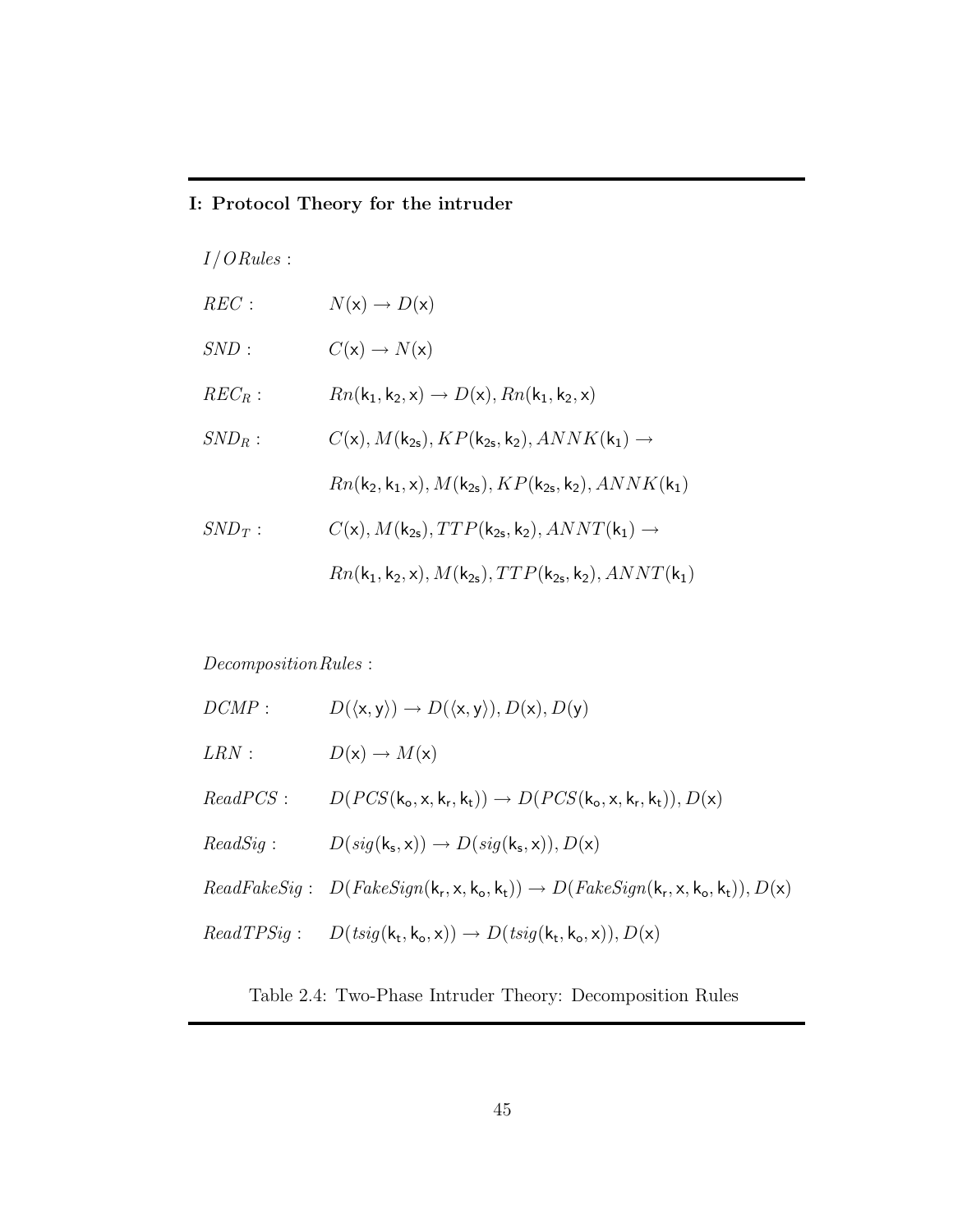# I: Protocol Theory for the intruder (continued)

 $Composition\,Rules$  :

\n
$$
COMP: C(\mathbf{x}), C(\mathbf{y}) \rightarrow C(\mathbf{x}), C(\mathbf{y}), C(\langle \mathbf{x}, \mathbf{y} \rangle)
$$
\n

\n\n
$$
USE: M(\mathbf{x}) \rightarrow C(\mathbf{x}), M(\mathbf{x})
$$
\n

\n\n
$$
PCS: M(\mathbf{k}_{os}), C(\mathbf{x}), KP(\mathbf{k}_{os}, \mathbf{k}_{o}), ANNK(\mathbf{k}_{r}), ANNT(\mathbf{k}_{t}) \rightarrow M(\mathbf{k}_{os}), C(PCS(\mathbf{k}_{o}, \mathbf{x}, \mathbf{k}_{r}, \mathbf{k}_{t})), KP(\mathbf{k}_{os}, \mathbf{k}_{o}), ANNK(\mathbf{k}_{r}), ANNT(\mathbf{k}_{t})
$$
\n

\n\n
$$
FalseSign: M(\mathbf{k}_{rs}), C(\mathbf{x}), KP(\mathbf{k}_{rs}, \mathbf{k}_{r}), ANNK(\mathbf{k}_{o}), ANNT(\mathbf{k}_{t}) \rightarrow C(\mathbf{x}), M(\mathbf{k}_{rs}), C(FakeSign(\mathbf{k}_{r}, \mathbf{x}, \mathbf{k}_{o}, \mathbf{k}_{t})), KP(\mathbf{k}_{rs}, \mathbf{k}_{r}), ANNK(\mathbf{k}_{o}), ANNT(\mathbf{k}_{t})
$$
\n

\n\n
$$
SIG: M(\mathbf{k}_{cs}), C(PCS(\mathbf{k}_{o}, \mathbf{x}, \mathbf{k}_{r}, \mathbf{k}_{t})), KP(\mathbf{k}_{os}, \mathbf{k}_{o}) \rightarrow M(\mathbf{k}_{os}), C(PCS(\mathbf{k}_{o}, \mathbf{x}, \mathbf{k}_{r}, \mathbf{k}_{t})), KP(\mathbf{k}_{os}, \mathbf{k}_{o})
$$
\n

\n\n
$$
TPSIG: M(\mathbf{k}_{ts}), C(PCS(\mathbf{k}_{o}, \mathbf{x}, \mathbf{k}_{r}, \mathbf{k}_{t})), KP(\mathbf{k}_{ts}, \mathbf{k}_{t}) \rightarrow M(\mathbf{k}_{ts}), C(PCS(\mathbf{k}_{o}, \mathbf{x}, \mathbf{k}_{r}, \mathbf{k}_{t})), KP(\mathbf{k}_{ts}, \mathbf{k}_{t}) \rightarrow M(\mathbf{k}_{ts}), C(PCS(\mathbf{k}_{o}, \mathbf{x}, \mathbf{k}_{r}, \mathbf{k}_{t})), C(tsig(\mathbf{k}_{t}, \mathbf{k}_{o}, \mathbf{x})), KP(\mathbf{k}_{ts}, \mathbf{k}_{t})
$$
\n

\n\n
$$
GEN: \rightarrow \exists \mathbf{x}. M(\mathbf{x})
$$
\n

Table 2.5: Two-Phase Intruder Theory: Composition Rules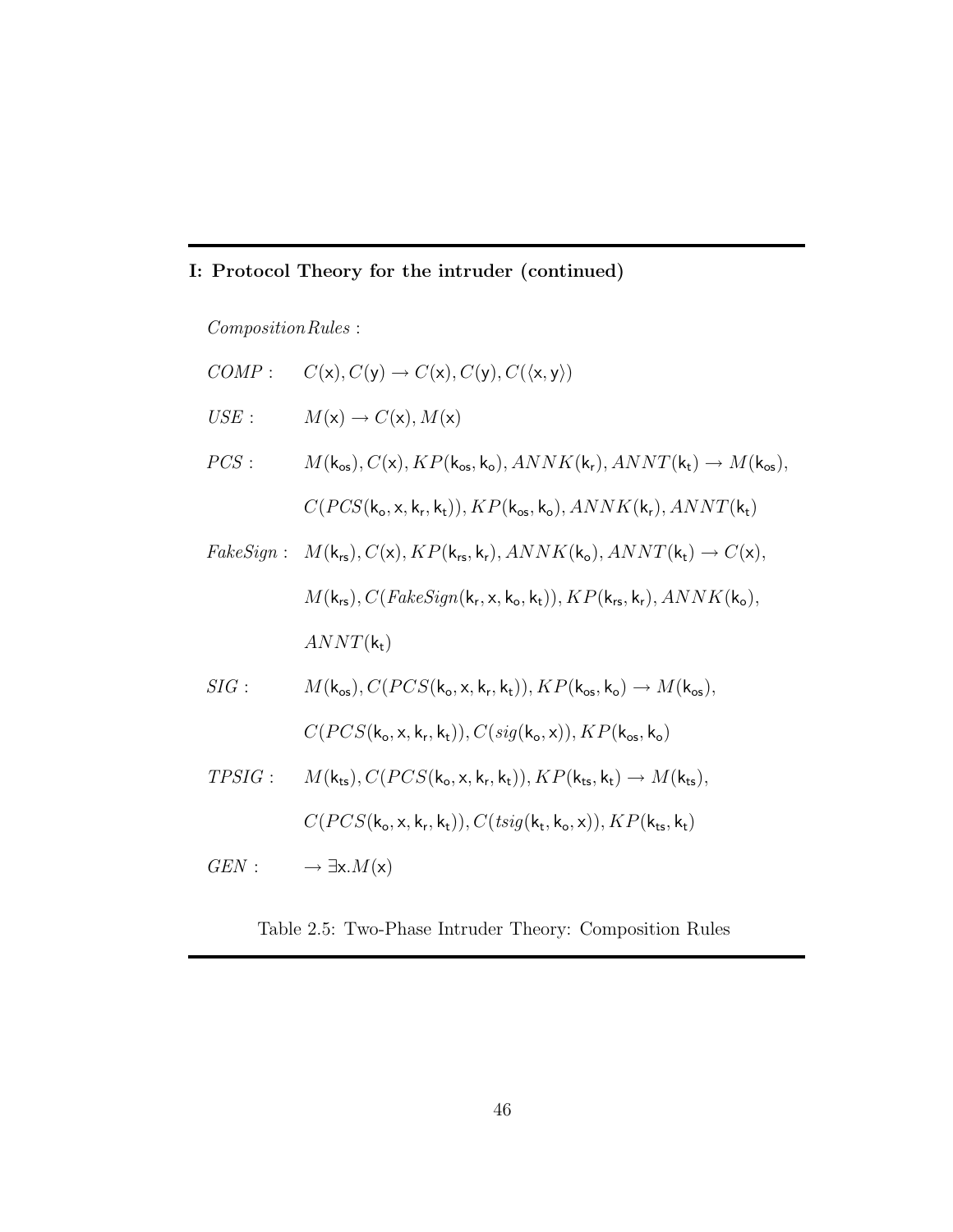# Chapter 3

# Properties of GJM protocol

In chapter 2, we gave a formal definition of a protocol that was obtained by the revision of the GJM protocol [28, 45]. The protocol definition consisted of an initial set of facts,  $\Sigma$ , a role generation rule RG, protocol theories **O**, **R** and **T** for each of the roles  $O, R$  and  $T$  respectively, and  $I$ , the theory for the intruder  $I$ . In this chapter we shall state and prove fairness and effectiveness for the revised protocol. In order to state and prove fairness we shall use a non-monotonic invariant on the states, view of the intruder. We shall then state and prove a few properties of the database of the trusted third party. These properties will be used in the proof of fairness. The proofs of fairness and effectiveness are carried out by inductive methods.

Assuming fairness, we shall state balance for honest signers for the revised protocol. Intuitively speaking, a protocol is balanced for a honest signer, if the other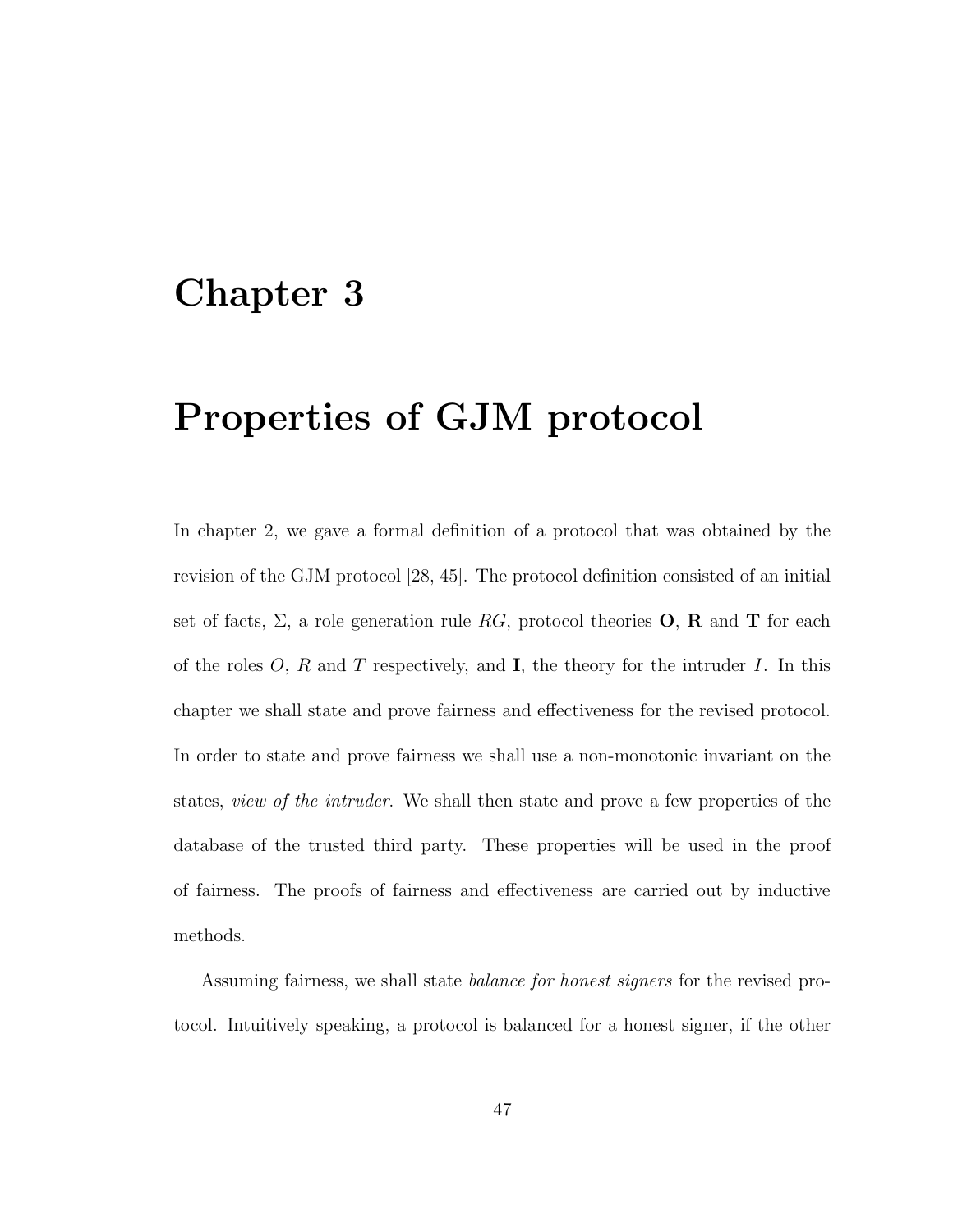(possibly dishonest) signer cannot unilaterally decide the outcome of the protocol. We shall give a recursive characterization of this property and show that the protocol is balanced using this alternate characterization. The proof shall closely mimic the proof of effectiveness.

We shall need the following definition:

**Definition 3.0.1.** A *trace* from a state  $S_0$  is a (possibly infinite) sequence of states  $S_0, S_1, \dots$  such that  $S_{i+1}$  is obtained from  $S_i$  by the application of the role generation rule RG or a transition rule in  $\mathbf{O} \cup \mathbf{R} \cup \mathbf{T} \cup \mathbf{I}$ . A state S' is said to be *reachable from*  $S$  if there is a finite trace from  $S$  leading to state  $S'$ . Any state reachable from the initial set of facts,  $\Sigma$ , is called a *reachable state*.

# 3.1 View of the intruder

In order to state the desirable properties and carry out their proofs we define a nonmonotonic invariant,  $W(S)$ , on reachable states motivated by [17]. This invariant, which shall be called the view of the intruder at  $S$ , is the set of all possible messages that can be formed by the intruder using all the information available in network, the intruder memory, intruder's composition and decomposition state in the state S.

Definition 3.1.1. For a set of terms, Tms,

1. analz $(Tms)$  is the smallest superset, X, of Tms, such that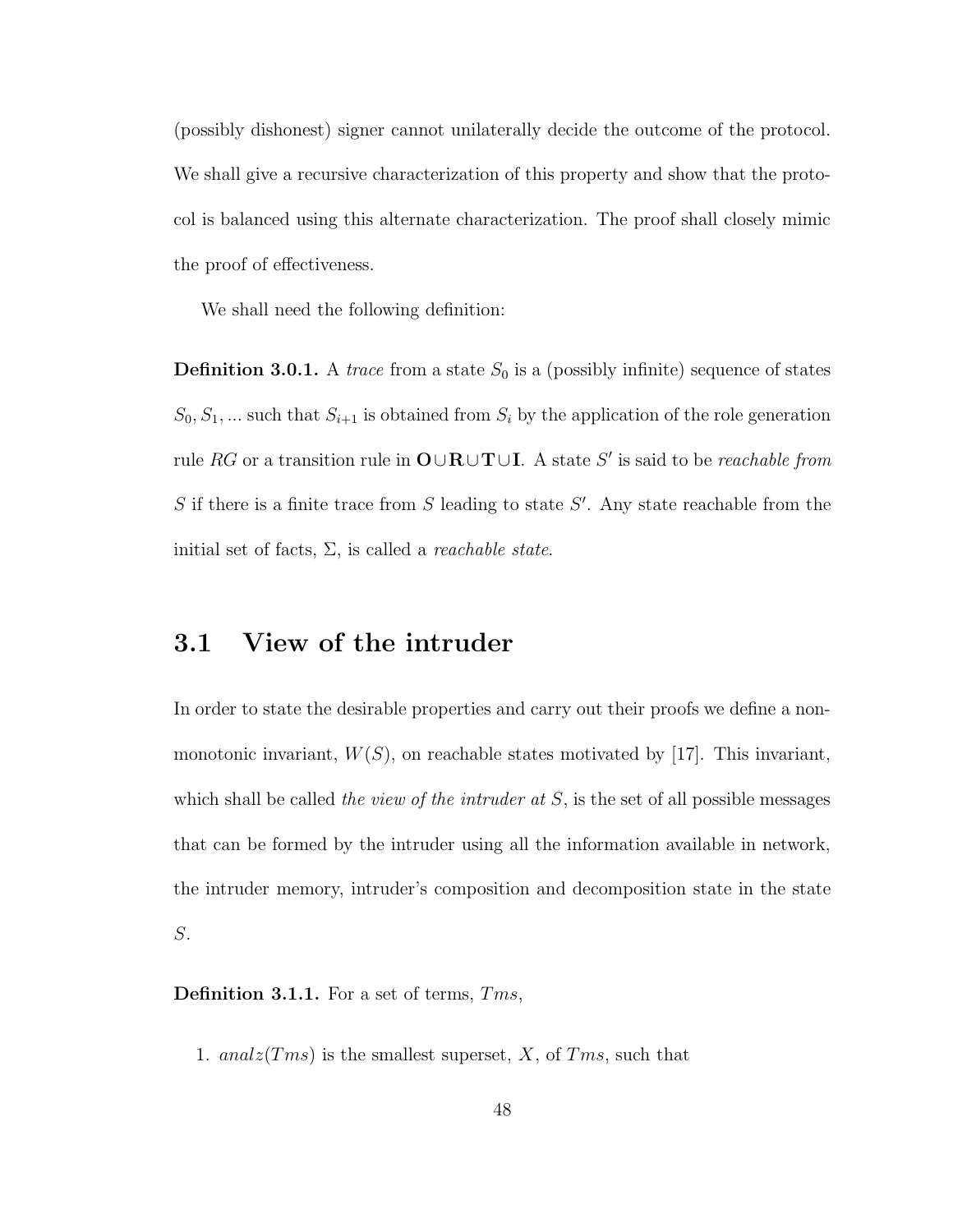- a.  $u \in X$  and  $v \in X$  if  $\langle u, v \rangle \in X$ , b.  $u \in X$  if  $sig(k, u) \in X$ , c.  $u \in X$  if  $PCS(k, u, k_1, k_t) \in X$ , d.  $u \in X$  if  $FakeSign(k, u, k_1, k_t) \in X$ , and e.  $u \in X$  if  $tsig(k, k_1, u) \in X$ .
- 2. synth( $Tms$ ) is the smallest superset, X, of  $Tms$ , such that

a.  $\langle u, v \rangle \in X$  if  $u \in x$  and  $v \in X$ , b.  $PCS(k, u, k_1, k_t) \in X$  if  $u, k^{-1} \in X$ , where  $k^{-1}$  is the signature key corresponding to the verification key  $k$ , and c.  $FalseSign(k, u, k_1, k_t) \in X$  if  $u, k^{-1} \in X$ , where  $k^{-1}$  is the signature key corresponding to the verification key  $k$ , and d.  $sig(k, u) \in X$  if  $x, k^{-1}, PCS(k, u, k_1, k_t) \in X$  where  $k^{-1}$  is the signature key corresponding to the verification key  $k$ . e.  $t sig(k_t, k_1, u) \in X$  if  $x, k_t^{-1}, PCS(k, u, k_1, k_t) \in X$  where  $k_t^{-1}$  is the signa-

- ture key corresponding to the verification key  $k$ .
- 3. For a given state S, the set of messages available to the intruder is defined to be  $A(S) = \{u|C(u), D(u), M(u), N(u), Rn(k_1, k_2, u) \in S\}$ . The *VIEW* of the intruder is defined to be  $W(S) = synth(analz(A(S)))$ . If  $u \in W(S)$  then we say that  $u$  is in the view of intruder at  $S$ .

The intruder can possibly produce all these messages in future. Hence, as long as the intruder does not generate new data, its view does not change by any of its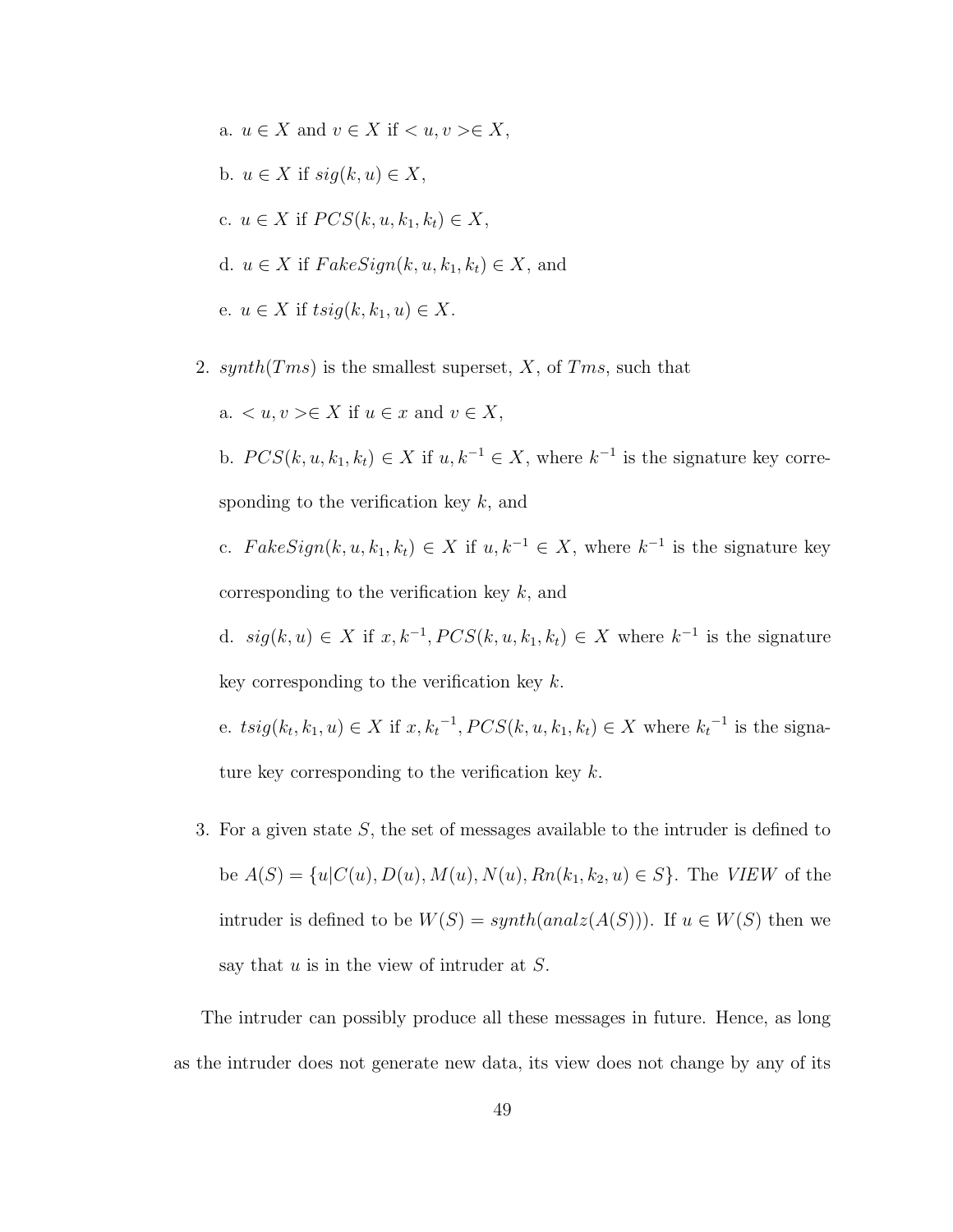actions:

**Proposition 3.1.2.** If S, S' are states such that S' is obtained from S by the application of rule in **I** other than GEN, then  $W(S) = W(S')$ .

We state a few facts of this invariant and prove the above proposition in section 3.4. We shall also show in section 3.4 that an intruder does not learn the private signing keys of honest signers and trusted third parties. This will be needed to prove protocol properties:

**Proposition 3.1.3.** Suppose  $\Sigma$  contains HonestGuy(k, k<sup>-1</sup>) or  $TTP(k, k^{-1})$ . Then for all reachable states  $S$ ,  $k$  is not in the view of the intruder at  $S$ .

# 3.2 Effectiveness and fairness

We now state effectiveness and fairness in our formalism. Concurrent runs of the protocol are modeled by different instantiations of the role generation theory. We show that each instance in concurrent runs is fair and hence the protocol is fair. Assume that in state  $S_0$ , two principals O and R, whose private/public key pairs are  $(k_{os}, k_o)$ , and  $(k_{rs}, k_r)$ , agree to exchange signatures on the text m, and a trusted third party, T whose private/public key pair is  $(k_{ts}, k_t)$  by using rule RG. A fresh globally unique identifier, n gets generated and we have a new protocol instance identified by  $pd = \langle m, n, k_o, k_r, k_t \rangle$  Let the resulting state be  $S_1$ . For the sake of convenience, we use some abbreviations: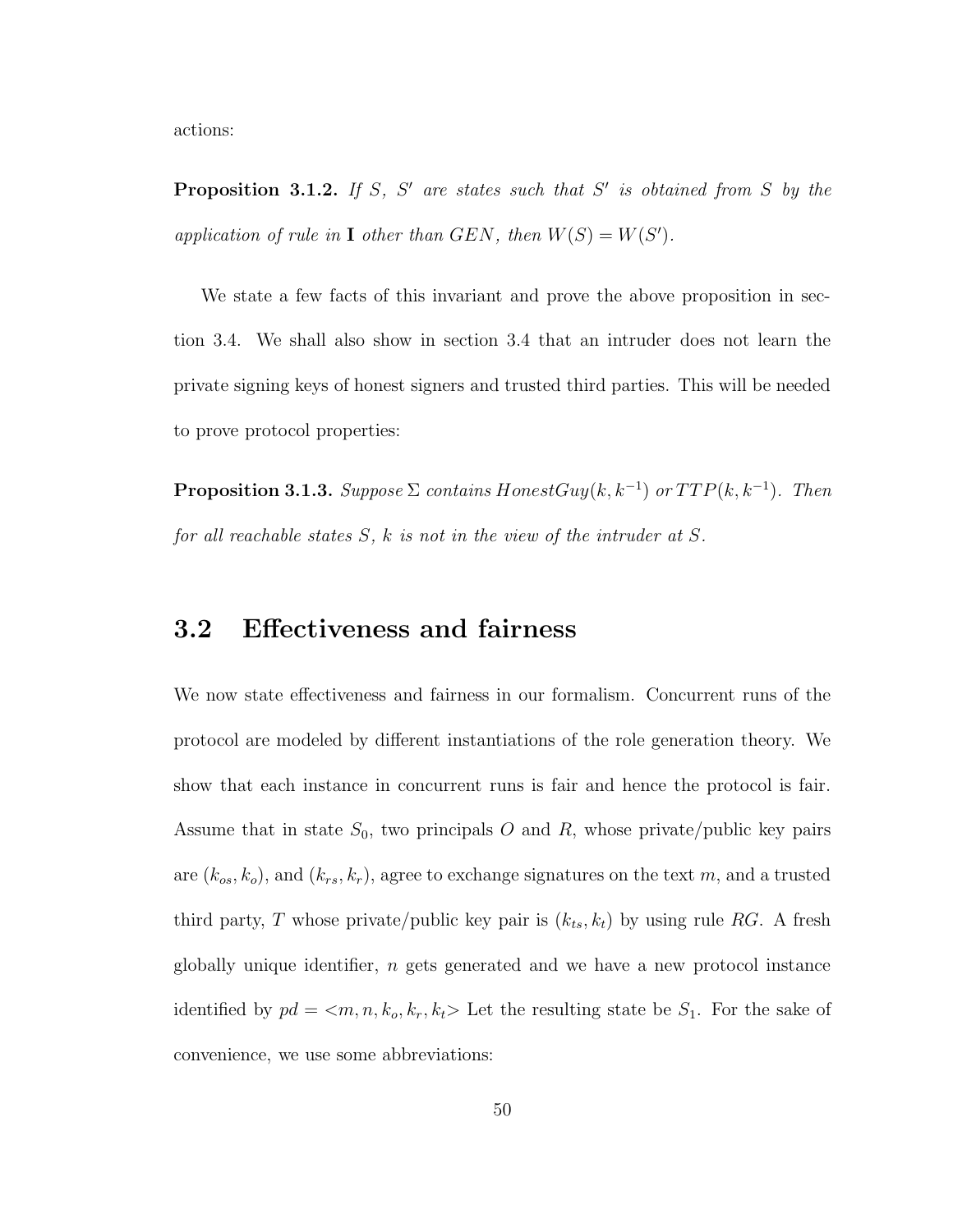$$
pd = \langle m, n, k_o, k_r, k_t \rangle, me_1 = PCS(k_o, pd, k_r, k_t), me_2 = PCS(k_r, pd, k_o, k_t),
$$
  
\n
$$
me_3 = sig(k_o, pd), me_4 = sig(k_r, pd), ma_1 = sig_O(abort, pd), mr_1 = \langle me_1, me_2 \rangle,
$$
  
\n
$$
ab\_tok = sig(k_t, ma_1), \text{ and } res\_cn = \langle tsig(k_t, k_o, pd), tsig(k_t, k_r, pd) \rangle.
$$
 In the discussion,  $ma_1$  shall be called the *abort request for pd*,  $mr_1$  the *resolve request for pd*,  
\n
$$
ab\_tok
$$
 the *abort\\_token for pd* and  $res\_cn$  the *resolution for pd*. We first state some  
\nimportant properties of database of  $T$  that shall be used in the proofs of fairness  
\nand effectiveness.

#### 3.2.1 Database Properties

The proof of fairness of the protocol depends on persistence and consistency of database of T. The proof of these properties relies on the freshness of the globally unique identifier in the role generation rule  $RG$  and uses the following proposition:

**Proposition 3.2.1.** If S is a state reachable from  $S_1$ , then S contains exactly one of the following:

 $T_0(pd)$ ,  $T_{ab}(pd,aborted,ab\_tok)$ ,  $T_{or}(pd, resolved, res\_cn)$ ,  $T_{rr}(pd, resolved, res\_cn)$ ,  $T_{abf}(pd,aborted,ab\_tok), T_{orf}(pd, resolved, res\_cn), T_{rrf1}(pd, resolved, res\_cn),$  $T_{rrf2}(pd, resolved, reszcn).$ 

Furthermore, there is at most one occurrence of the above facts in  $S_1$ .

In order to state the properties of persistence and consistency formally, we need the following definition:

**Definition 3.2.2.** Let pd be the protocol instance  $pd = \langle m, n, k_o, k_r, k_t \rangle$  that gets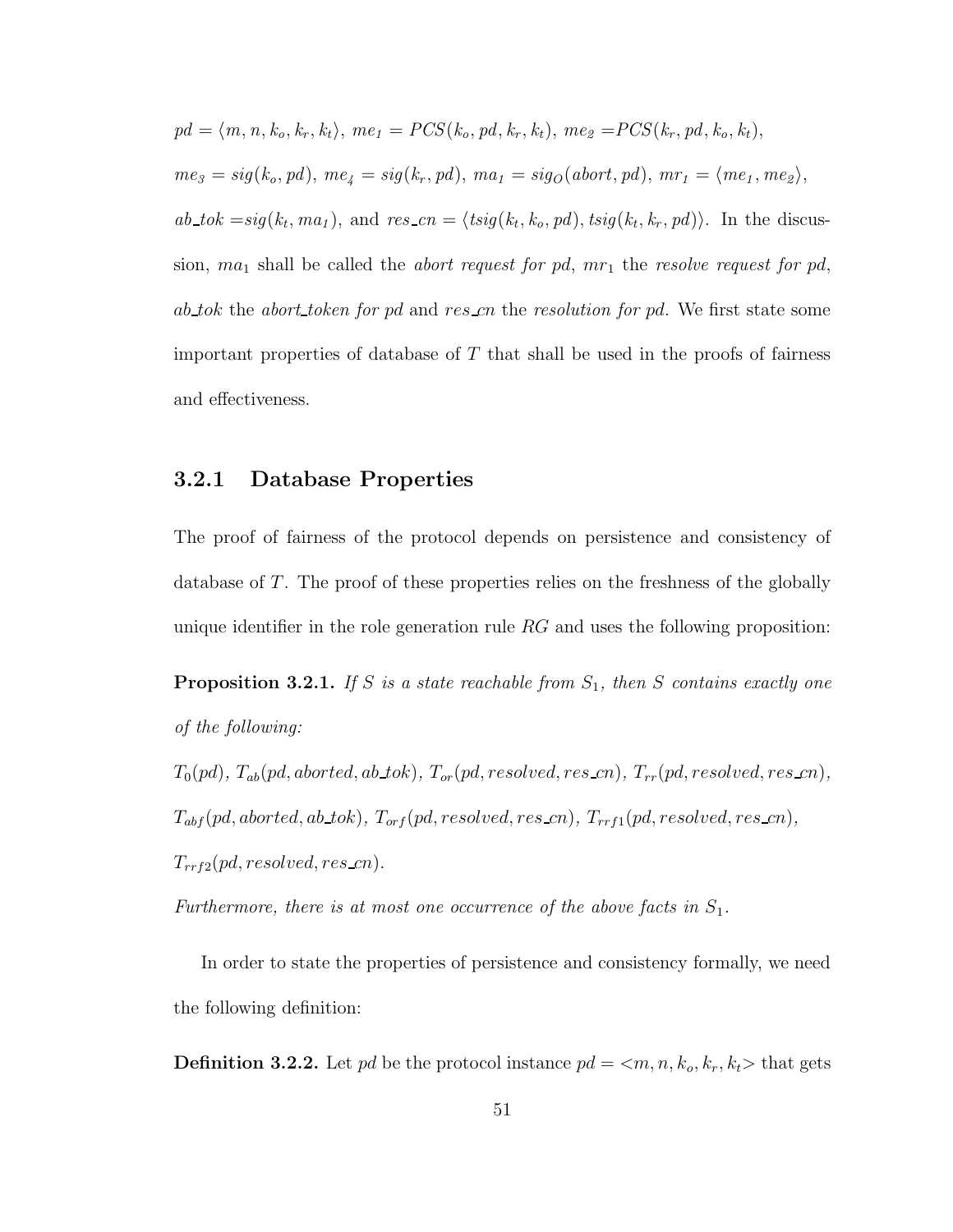generated by the transition from  $S_0$  to  $S_1$ . For states S reachable from  $S_1$ , we say

- 1. T has no entry for pd if  $T_0(pd) \in S$ .
- 2. T has an abort for pd if  $T_{ab}(pd,aborted,ab\_tok)$  or  $T_{abf}(pd,aborted,ab\_tok)$ S.
- 3. T has a resolution for pd if S contains one of the following:  $T_{or}(pd, resolved, res.cn), T_{rr}(pd, resolved, res.cn), T_{orf}(pd, resolved, res.cn),$  $T_{rrf1}(pd, resolved, reszcn), T_{rrf2}(pd, resolved, reszcn).$
- 4. T has answered a request for pd on the O-T channel if S contains one of the following:  $T_{or}(pd, resolved, res\_cn), T_{orf}(pd, resolved, res\_cn)$  $T_{ab}(pd,aborted,ab\_tok),\ T_{abf}(pd,aborted,ab\_tok),\ T_{rrf1}(pd, resolved,res\_cn),$  $T_{rrf2}(pd, resolved, res\_cn).$
- 5. T has answered a request for pd on the R-T channel if S contains one of the following:

 $T_{abf}(pd,aborted,ab\_tok), T_{orf}(pd, resolved, res\_cn), T_{rr}(pd, resolved, res\_cn),$  $T_{rrf1}(pd, resolved, res\_cn), T_{rrf2}(pd, resolved, res\_cn).$ 

Now, we are ready to state the database properties of persistence and consistency which will help us in proving fairness for honest signers. The proofs of these properties (see section 3.4) depend on the uniqueness of the globally unique identifier n and are carried out by induction on the number of steps it takes to reach  $S$ from  $S_1$ . We have: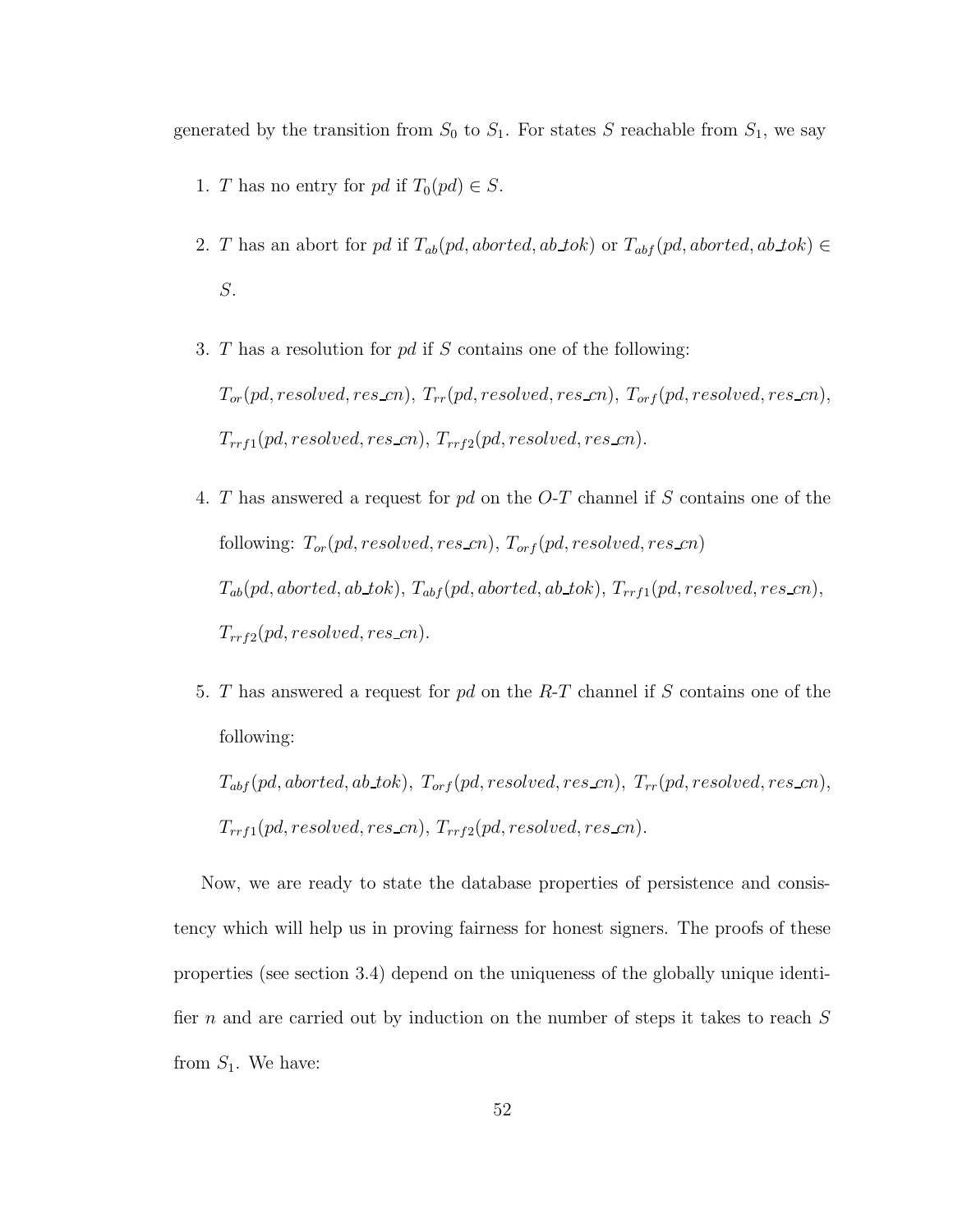**Lemma 3.2.3. Database Persistence**: For all states  $S$  reachable from  $S_1$ , one of the following is true:

1) T has no entry for  $pd$ .

2) T has an abort for pd.

3) T has a resolution for pd.

If  $T$  has an abort for pd, then for all states  $S'$  reachable from  $S$ ,  $T$  has an abort for pd in  $S'$ . If T has a resolution for pd, then for all states  $S'$  reachable from  $S$ , T has a resolution for pd in  $S'$ .

**Lemma 3.2.4. Database Consistency**: For all states  $S$  reachable from  $S_1$ , the following are true:

1) If T has no entry for pd in S, then T does not have an abort or a resolution for pd in S.

2) If T has an abort for pd in S, then T does not have a resolution for pd in S.

3) If T has a resolution for pd in S, then T does not have an abort for pd in S.

The following lemma which depends on database consistency and persistence shall be used to prove fairness. The detailed proof is carried out in section 3.4.

**Lemma 3.2.5.** For all states S reachable from  $S_1$ , an abort token for pd is in the view of the intruder at  $S$  only if  $T$  has an abort token for pd. A resolution for pd is in the view of the intruder at S only if T has a resolution for pd.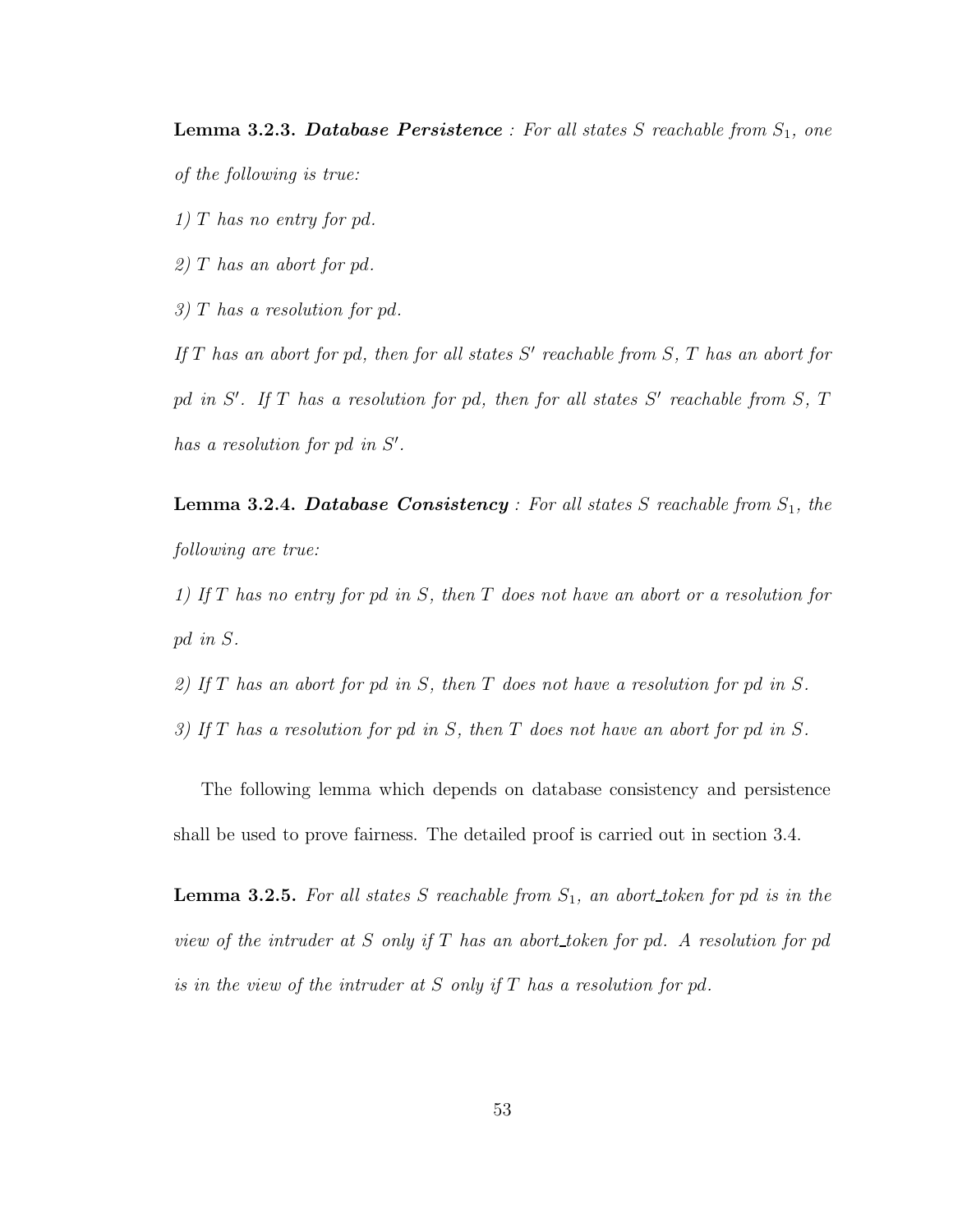#### 3.2.2 Effectiveness and fairness for honest O

We shall now state and prove effectiveness and fairness in our formalism if the signer playing the role O is honest. Assume that in the protocol instance generated by the transition from  $S_0$  to  $S_1$ , O is honest and R strongly dishonest. By  $O_i(pd, -)$ we mean O in its i−th state with first argument as  $pd$ .

We have the following proposition:

**Proposition 3.2.6.** If S is a state reachable from  $S_1$ , then S contains exactly one of the following:

 $O_0(pd)$ ,  $O_1(pd, me_1)$ ,  $O_2(pd, me_1, me_2)$ ,  $O_3(pd, me_1, me_2, me_3)$ ,

 $O_{com}(pd, me_1, me_2, me_3, me_4), O_{ab}$ ? (pd, me<sub>1</sub>, ab\_req),

 $O_{res}(pd, me_1, me_2, me_3, res\_req), O_{ab1}(pd, me_1, ab\_req, ab\_tok),$ 

 $O_{ab2}(pd, me_1, me_2, me_3, ab\_req, ab\_tok), O_{res1}(pd, me_1, ab\_req, res\_cn),$ 

 $O_{res2}(pd, me_1, me_2, me_3, res\_req, res\_cn).$ 

Furthermore, there is exactly one occurrence of the fact  $O_i(pd, -)$  for each

 $i \in \{0, 1, 2, 3, ab?, ab1, ab2, res?, res1, res2, com\}.$ 

The uniqueness of  $O_i$  is a result of the freshness of the unique identifier n and the proof is by induction on the length of trace from  $S_1$  to  $S$ . The proof is given in section 3.4. In the light of the above proposition, we have the following definition:

**Definition 3.2.7.** For all states S reachable from  $S_1$ ,

1. An honest O has completed pd in S if  $O_i(pd, -) \in S$  for  $i \in \{ab1, ab2, res1,$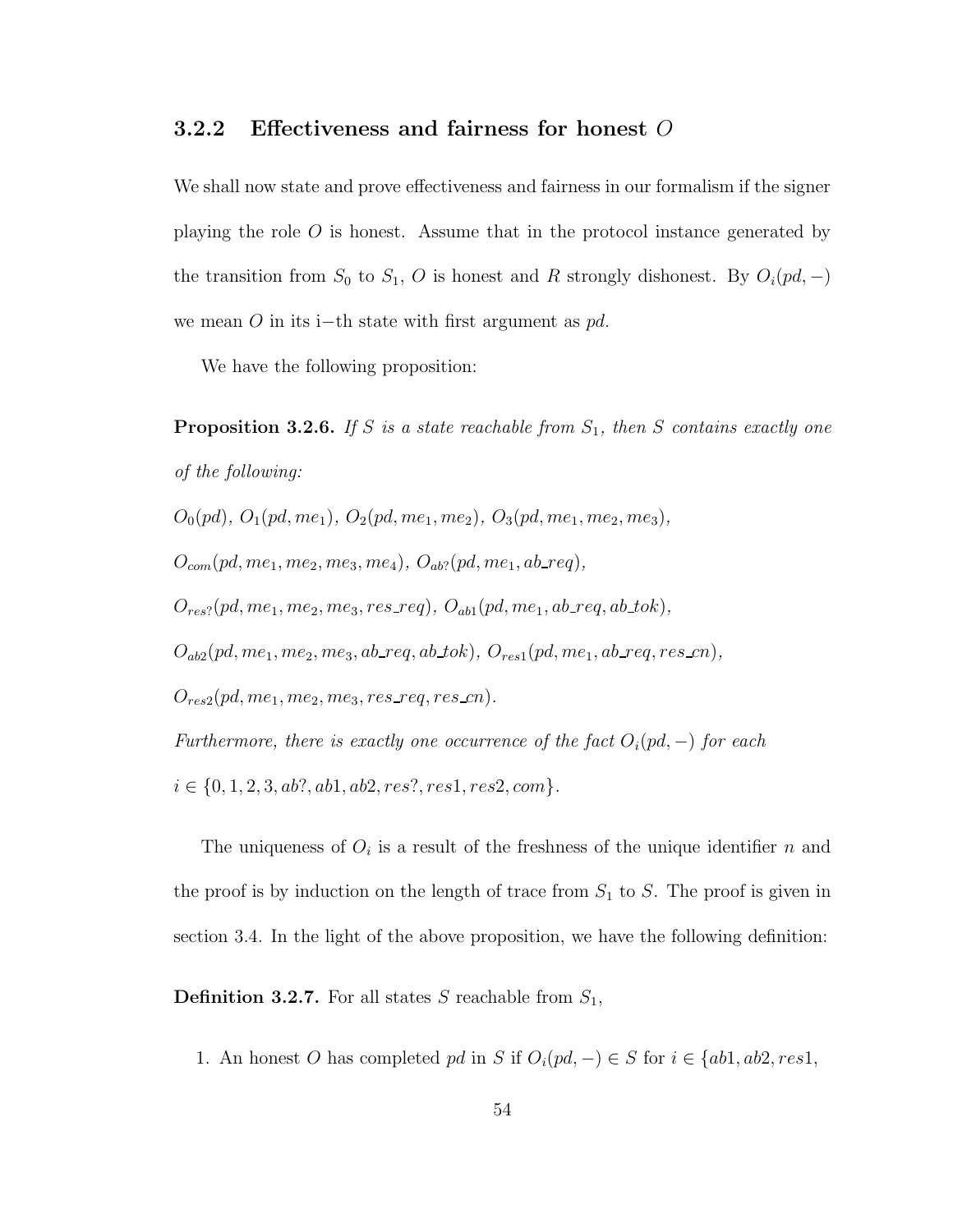res2, com}.

- 2. An honest O has an abort\_token for pd in S if  $O_i(pd, -) \in S$  for  $i \in \{ab1, ab2\}$ .
- 3. An honest O has R's signature for pd in S if  $O_i(pd, -) \in S$  for  $i \in \{res1, res2,$ com}.

In order to state fairness for honest  $O$ , we need to define when  $R$  has  $O$ 's signature on pd. Since R is strongly dishonest, we identify R with the intruder:

**Definition 3.2.8.** Let S be reachable from  $S_1$ . A strongly dishonest R is said to have O's signature for pd in S if  $sig(k_o, pd)$  or  $tsig(k_t, k_o, pd)$  is in the view of the intruder at S. It is said to have the abort token for pd, if  $sig(k_t, sig(k_o, *abort*, pd))$ is in the view of the intruder at S.

Now we define, effectiveness and fairness for honest O. We break the definition in [28] into three definitions. The definitions for an honest  $R$  will be stated similarly.

**Definition 3.2.9. Completeness for honest**  $O$ **.** There is a state  $S$  reachable from  $S_1$ , such that O has completed pd in S and has R's signature on pd.

Intutively, completeness says that an honest  $O$  may be able to exchnage signatures with R. A protocol is said to be effective for honest O if at any stage of the protocol, honest  $O$  may complete the protocol with the help of  $T$ :

**Definition 3.2.10. Effectiveness for honest O.** For all states  $S$  reachable from S<sub>1</sub>, there is a state S' reachable from S, using only the rules in  $O \cup T$ , such that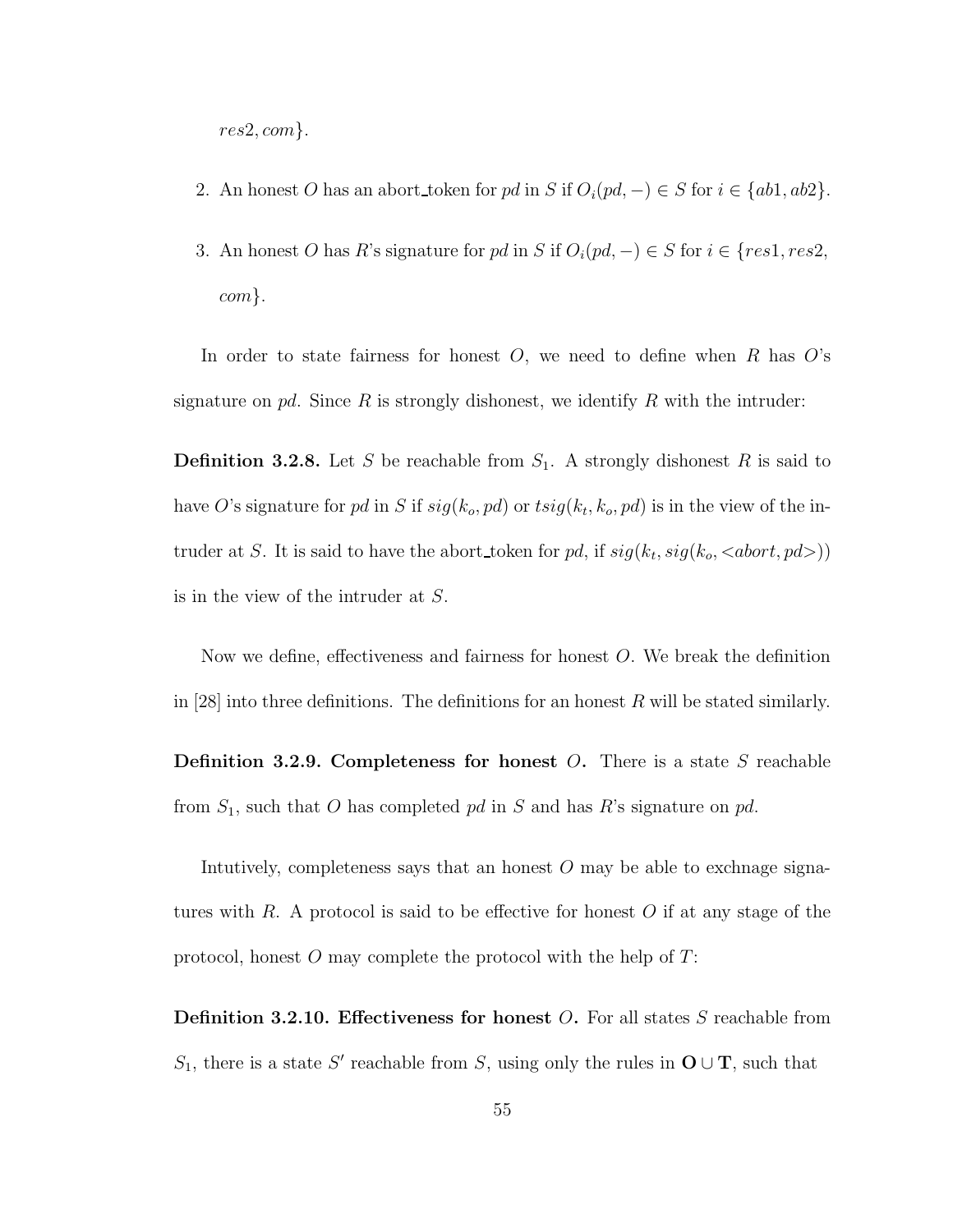- a)  $O$  has completed  $pd$  in  $S'$ , and
- b) O has either R's signature for pd or an abort token for pd in  $S'$ .

Because of the nondeterminism in our system, we cannot prove the stronger version stated in [28]. Now, we are ready to state fairness of honest O. A protocol is said to be fair for honest  $O$ , if honest  $O$  can get  $R$ 's signature whenever  $R$  gets  $O$ 's signature:

**Definition 3.2.11. Fairness for honest O.** For all states S reachable from  $S_1$ ,

- 1. If a strongly dishonest R has  $O$ 's signature for pd in  $S$ , then there exists  $S'$ reachable from S using transitions in  $O \cup T$  such that an honest O has R's signature for  $pd$  in  $S'$ .
- 2. If an honest  $O$  has an abort token for  $pd$  in  $S$ , then for all  $S'$  reachable from S, a strongly dishonest R does not have O's signature for  $pd$  in S'.

Please note that it can be easily shown that once  $O$  has an abort token for  $pd$ , it can never have R's signature on  $pd$ . In light of this fact, the condition 2 in the defintion of 1 is a consequence of condition 1. However, we shall keep these two conditions separate as were kept in the [28]. Now we shall discuss effectiveness and fairness is somewhat greater detail.

**Effectiveness.** The proof of effectiveness for honest  $O$  depends on the following two lemmas. The detailed proofs of these two lemmas are given in section 3.4. The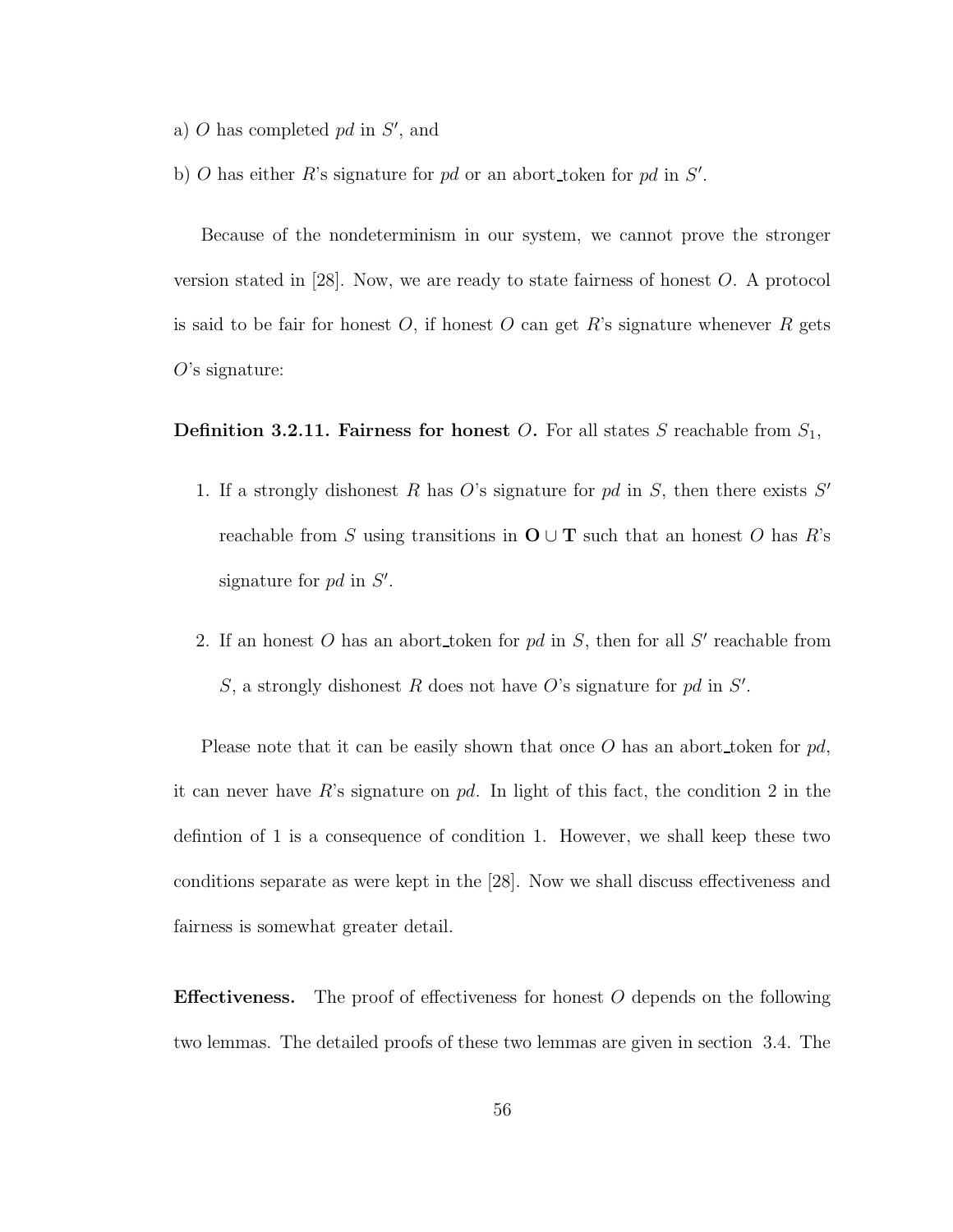proofs of these lemmas depend on uniqueness of the global identifier  $n$  and on the special properties of the O-T channel.

**Lemma 3.2.12.** If in a state S reachable from  $S_1$ , O is in a state in which it has requested for an abort token from T for pd and is waiting for a reply, i.e.,  $O_{ab}$ ?(pd, –)  $\in$  S, then

either  $T$  has answered a request for pd on the  $O-T$  channel, and an abort token or a resolution for pd is on the O-T channel,

 $or T$  has yet to answer a request for pd on the O-T channel, and the abort request for pd is on the O-T channel.

**Lemma 3.2.13.** If in a state S reachable from  $S_1$ , O is in a state in which it has requested for a resolution from T for pd and is waiting for a reply, i.e.,  $O_{res}$ ?(pd, -)  $\in$ S, then

either  $T$  has answered a request for pd on the  $O-T$  channel, and an abort token or a resolution is on the O-T channel.

 $or T$  has yet to answer a request for pd on the O-T channel, and the request is on the O-T channel.

Now we are ready to prove effectiveness.

**Theorem 3.2.14.** The protocol is effective for honest  $O$ , i.e., for all states  $S$  reachable from  $S_1$ , there exists S' reachable from S, using only the rules in  $O$  and  $T$ , such that  $O$  has completed pd in  $S'$  and has either  $O$ 's signature on pd or an abort token for pd in  $S'$ .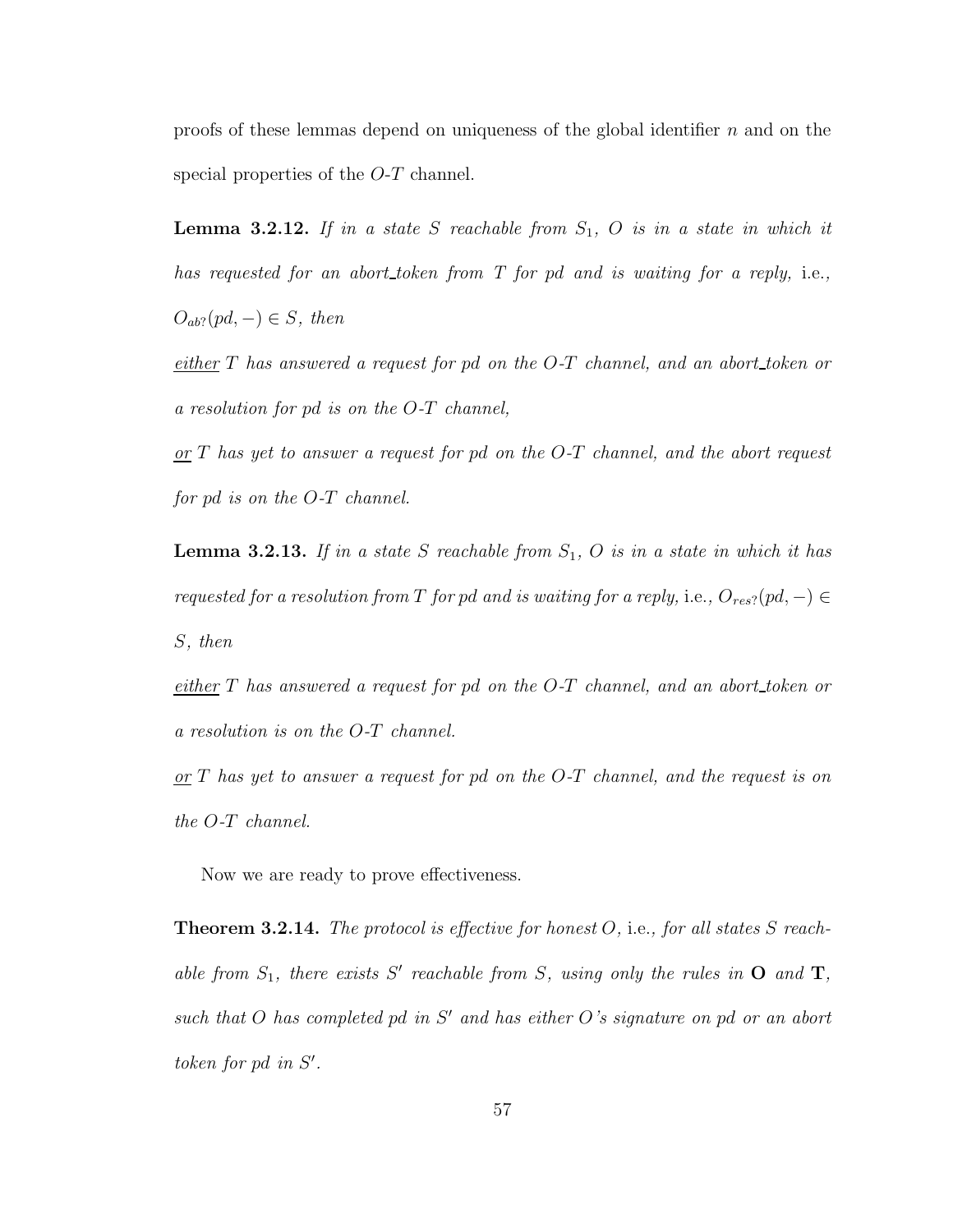*Proof.* Intuitively, at each point in the exchange subprotocol,  $O$  can always progress by either sending a message to  $R$  or contacting  $T$  with an abort or resolve request. T is honest and replies to the request. O reads the answer and reaches a final role state.

By proposition 3.2.6, for all reachable  $S$ ,  $O$  is in exactly one of the 10 states. Hence the following cases arise:

- 1.  $O_i(pd, -) \in S$  for  $i \in \{ab1, ab2, res1, res2, com\} : O$  has completed pd and has either an abort token or a valid contract for pd.
- 2.  $O_{res}(pd, -) \in S$ : By lemma 3.2.13 either T has answered a request on the O-T channel and an abort token or a resolution for  $pd$  is on the O-T channel in S, or T has yet to answer a request for  $pd$  on the O-T channel and a resolve request is on the  $O-T$  channel. In the former case,  $O$  reads the abort token or the resolution and completes  $pd$ , and in the latter case T responds to the resolve request and then O completes pd.
- 3.  $O_3(pd, -) \in S$ : O requests T for a resolution. The result follows from case 2.
- 4.  $O_2(pd, -) \in S$ : O sends  $me_3$  and the result follows from case 3.
- 5.  $O_{ab}$ ?( $pd$ , –)  $\in S$ : Similar to case 2 using lemma 3.2.12.
- 6.  $O_1(pd, -) \in S$ : O requests T for an abort\_token and the result follows from case 5.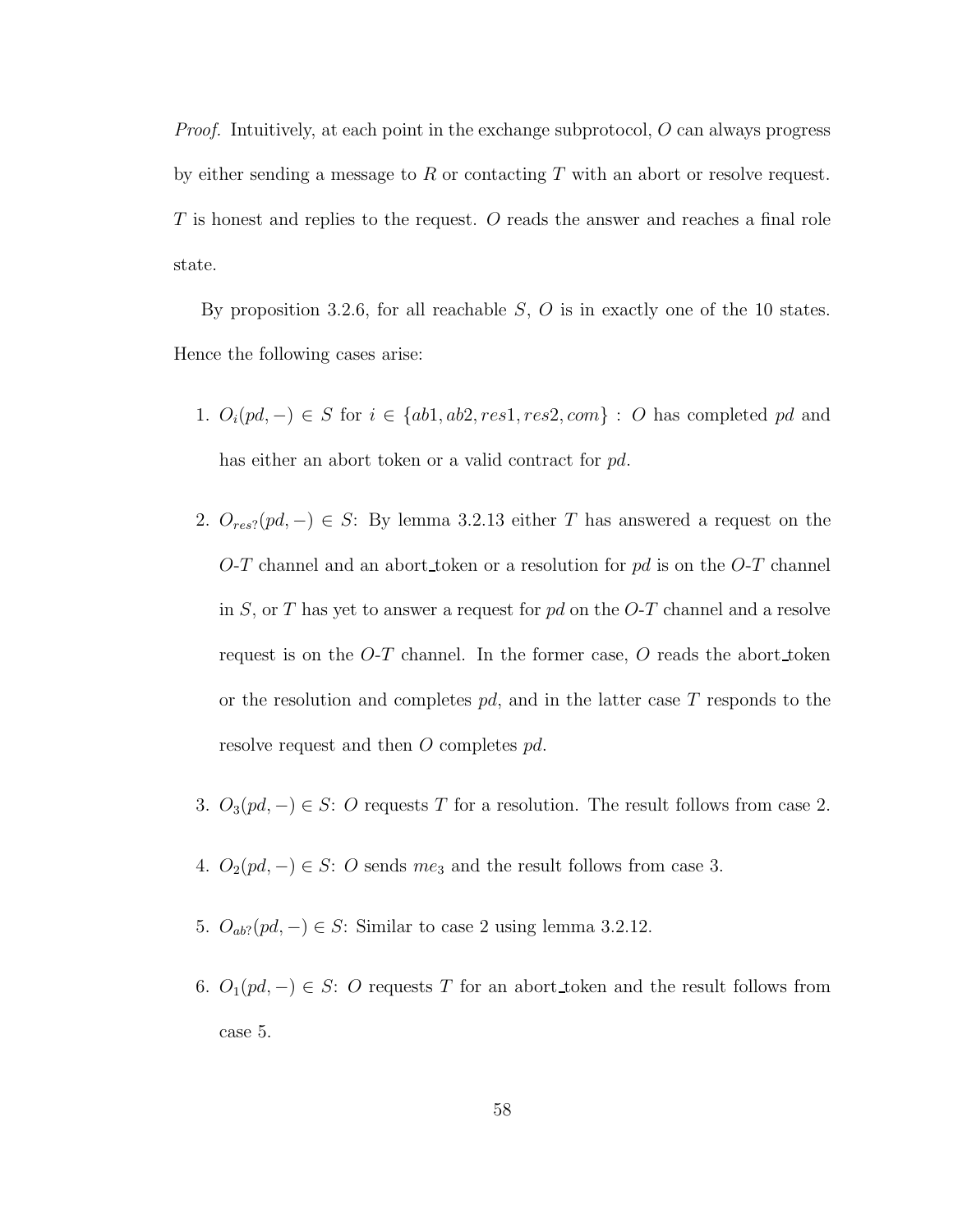7.  $O_0(pd, -) \in S$ : O sends  $me_1$  and the result follows from case 6.

**Theorem 3.2.15.** The protocol is complete for honest  $O$ , i.e., there is a state S reachable from  $S_1$ , such that O has completed pd in S and has R's signature on pd.

*Proof.* The result follows when both  $O$  and  $R$  follow the exchange subprotocol with no rules of intruder and T being used.  $\Box$ 

Fairness. The proof of fairness for honest O depends on the following three lemmas. The detailed proofs of these lemmas are carried out in section 3.4

**Lemma 3.2.16.** For all states S reachable from  $S_1$ ,

- 1. If O has an abort token for pd then  $T$  has an abort token for pd. Furthermore, in all states  $S'$  reachable from  $S$ , a resolution for pd is not in the view of the  $intruder$  in  $S'$ .
- 2. If a resolution for pd is in the view of the intruder in  $S$  then for all states  $S'$ reachable from  $S$ ,  $O$  does not have an abort\_token.

The proof is by induction and uses lemma 3.2.5, database consistency and persistence.

**Lemma 3.2.17.** For all states S reachable from  $S_1$ ,

1. If  $O_i(pd, -)$  in S, where  $i \in \{0, 1, 2, 3, res\}$ , then neither an abort request nor an abort token for pd is in the view of the intruder at S.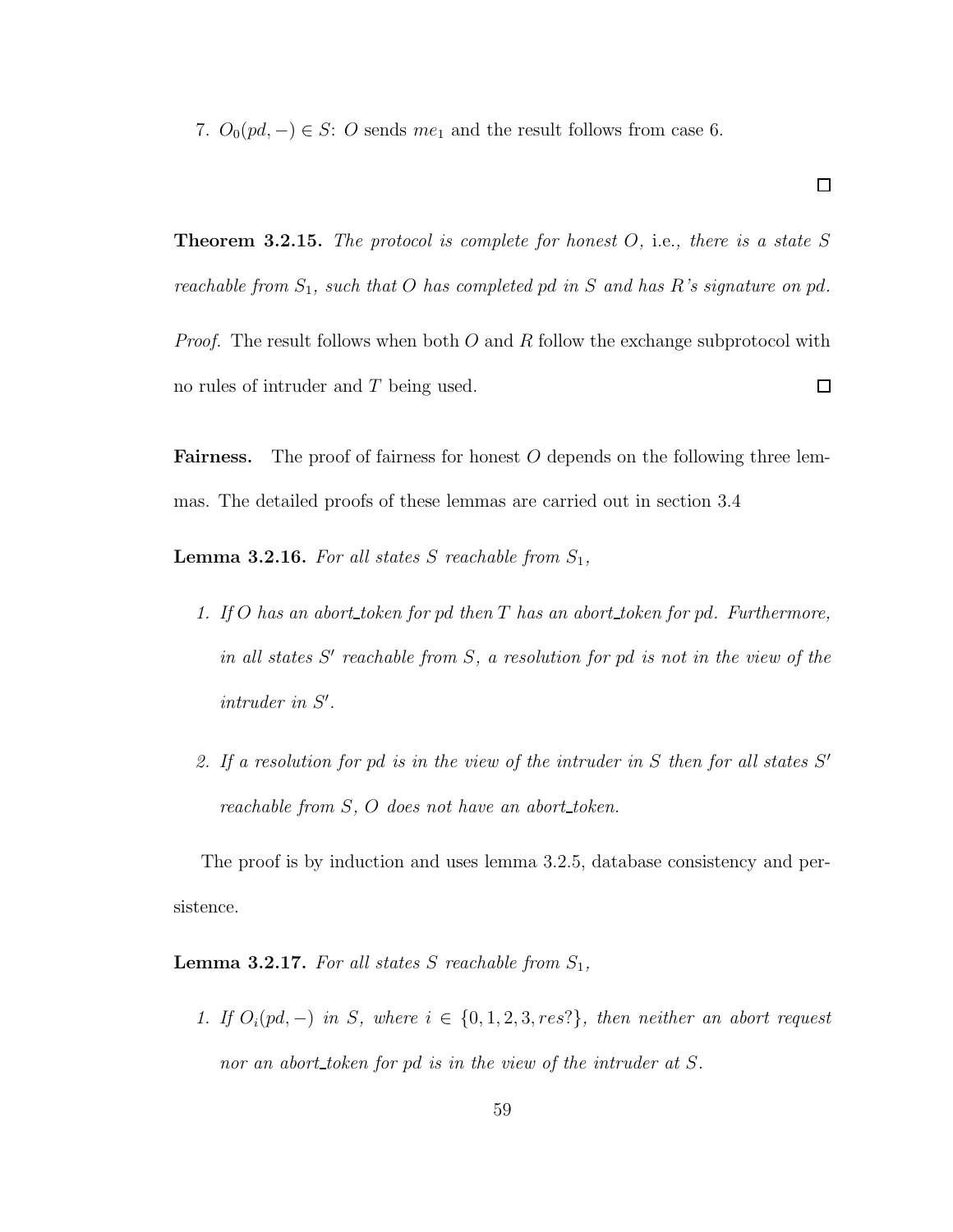2. S does not contain  $O_{ab2}(pd, -) \notin S$ , i.e., the only way O has an abort\_token is if it is in the state  $O_{ab1}$ .

The proof is by induction and uses the fact that the intruder does not learn the signing key of O.

**Lemma 3.2.18.** For all reachable  $S$ ,

- 1. If S contains,  $O_i(pd, -)$  for  $i \in \{0, 1, ab?, ab1, res1\}$ , then O's signature on pd,  $sig(k_o, pd)$ , in not in the view of the intruder.
- 2. If O has an abort token for pd then for all  $S'$  reachable from  $S$ ,  $O$ 's signature on pd,  $sig(k_o, pd)$ , is not in the view of the intruder. If O's signature on pd,  $sig(k_o, pd)$ , is in the view of the intruder then for all S' reachable from S, O  $does not have an abort\_token in S'.$

The proof is by induction and uses the fact that the intruder does not learn the signing key of O.

#### **Theorem 3.2.19.** The protocol is fair for honest  $O$ .

*Proof.* If R has O's signature on  $pd$  is a state S, then by effectiveness for honest O, there is a state S' reachable from S using transitions in  $O \cup T$  such that O has completed pd in  $S'$  and has either an abort token for pd or R's signature on pd in  $S'$ . By lemma 3.2.16 and lemma 3.2.18, since R has O's signature for pd in S, we get O cannot have and abort token for pd in  $S'$ . Hence, O must have R's signature on  $pd$  in  $S'$ .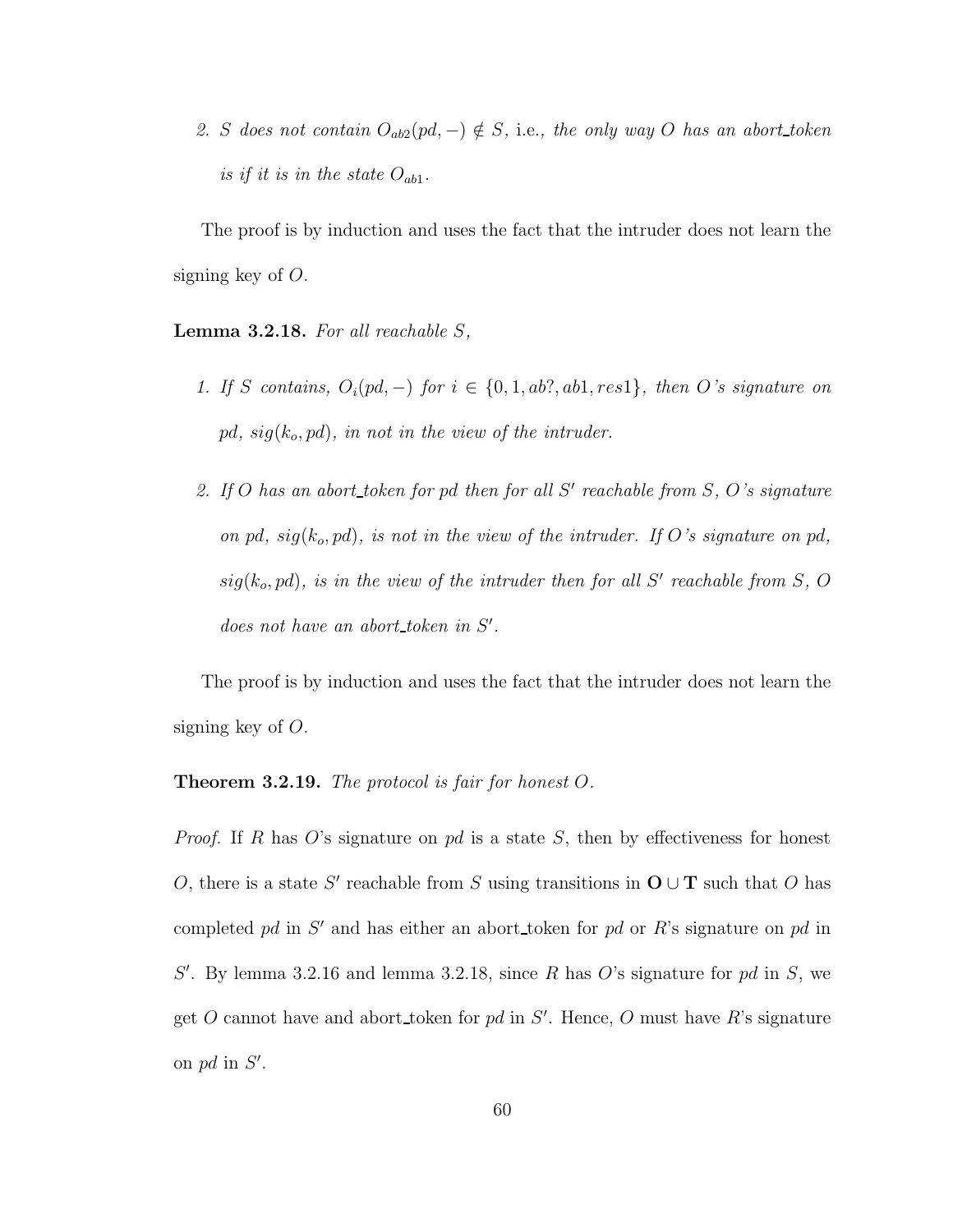If O has an abort token for pd in S, then by lemma 3.2.16 and lemma 3.2.18, R cannot have O's signature on  $pd$  for any state S' reachable from S.  $\Box$ 

The following is a corollary of the proof of fairness of honest  $\overline{O}$ :

Corollary 3.2.20. Effectiveness and fairness for honest O holds even if the intruder takes a bounded number of steps and the role generation rule is used a bounded number of times.

### 3.2.3 Effectiveness and fairness for honest  $R$

We shall now state and prove effectiveness and fairness in our formalism if the signer playing the role  $R$  is honest. Assume that in the protocol instance generated by the transition from  $S_0$  to  $S_1$ , R is honest and O strongly dishonest. By  $R_i(pd, -)$ we mean R in its i−th state with first argument as  $pd$ .

We have the following proposition:

**Proposition 3.2.21.** If S is a state reachable from  $S_1$ , then S contains exactly one of the following:

 $R_0(pd), R_{quit}(pd), R_1(pd, me_1), R_2(pd, me_1, me_2), R_3(pd, me_1, me_2, me_3),$ 

 $R_{com}(pd, me_1, me_2, me_3, me_4), R_{res?}(pd, me_1, me_2, res\_req),$ 

 $R_{ab}(pd,me_1,me_2,ab\_req,ab\_tok),\ R_{res}(pd,me_1,me_2,res\_req,res\_cn).$ 

Furthermore, there is exactly one occurrence of the fact  $R_i(pd, -)$  for each

 $i \in \{0, 1, 2, 3, quit, ab?, res?, ab, res, com\}.$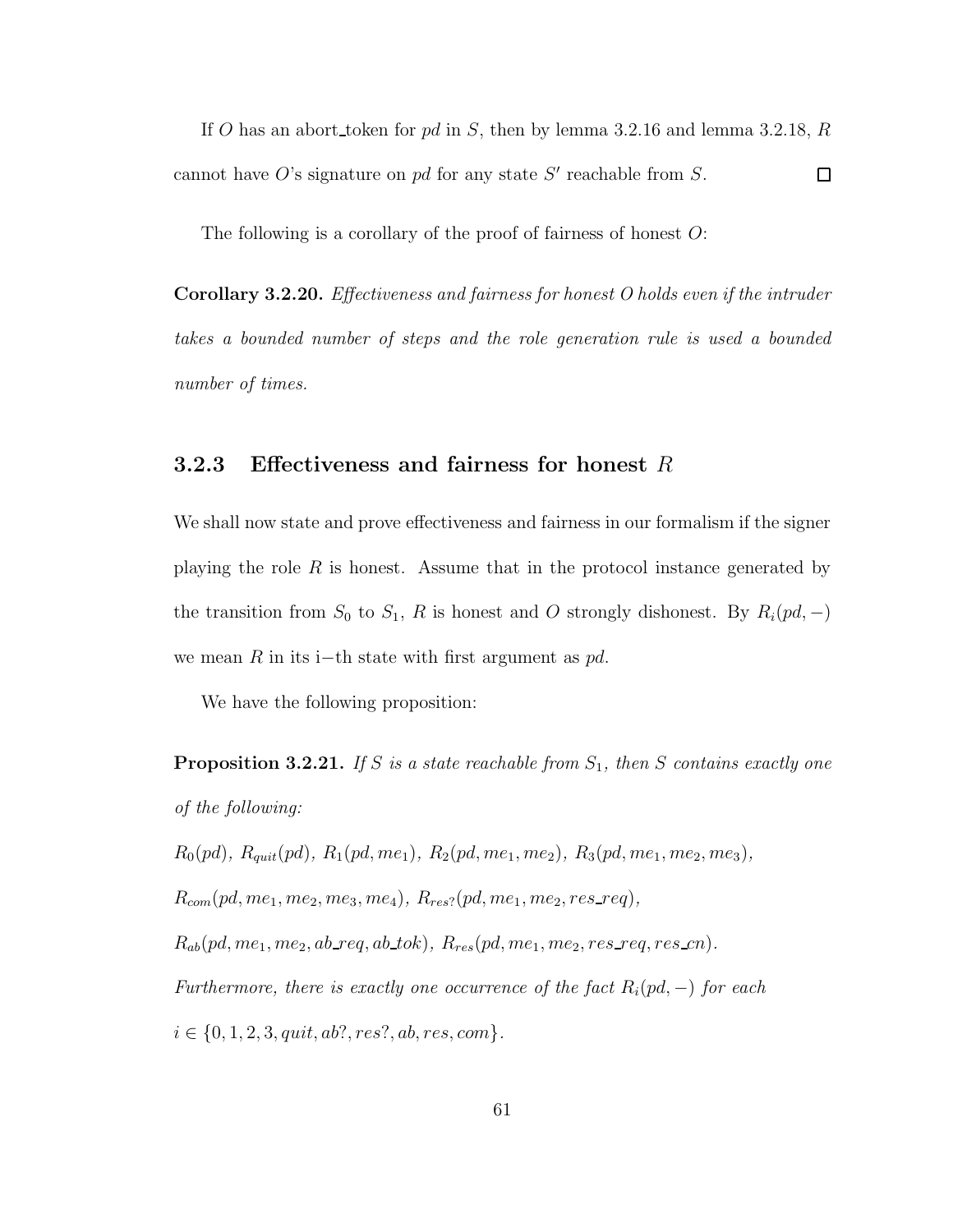The uniqueness of  $R_i$  is a result of the freshness of the nonce n and the proof is by induction on the length of trace from  $S_1$  to  $S$ . The proof is given in section 3.4. In the light of the above proposition, we have the following definition:

**Definition 3.2.22.** For all states S reachable from  $S_1$ ,

- 1. An honest R has completed pd in S if  $R_i(pd, -) \in S$  for  $i \in \{quit, res, ab, \}$ com}.
- 2. An honest R has an abort\_token for pd in S if  $R_{ab}(pd, -) \in S$ .
- 3. An honest R has quit pd in S if  $R_{ab}(pd, -) \in S$ .
- 4. An honest R has O's signature for pd in S if  $R_i(pd, -) \in S$  for  $i \in \{res, com\}$ .

Now we define when O has R's signature on  $pd$ . Since O is strongly dishonest, we identify  $O$  with the intruder:

**Definition 3.2.23.** Let S be reachable from  $S_1$ . A strongly dishonest O is said to have R's signature on pd in S if  $sig(k_r, pd)$  or  $tsig(k_t, k_r, pd)$  is in the view of the intruder at S. It is said to have the abort token for pd, if  $sig(k_t, sig(k_o, )),$ in the view of the intruder at S.

Now we define fairness and effectiveness for honest R.

**Definition 3.2.24. Completeness for honest** R. There is a state S reachable from  $S_1$ , such that R has completed pd in S and has O's signature on pd.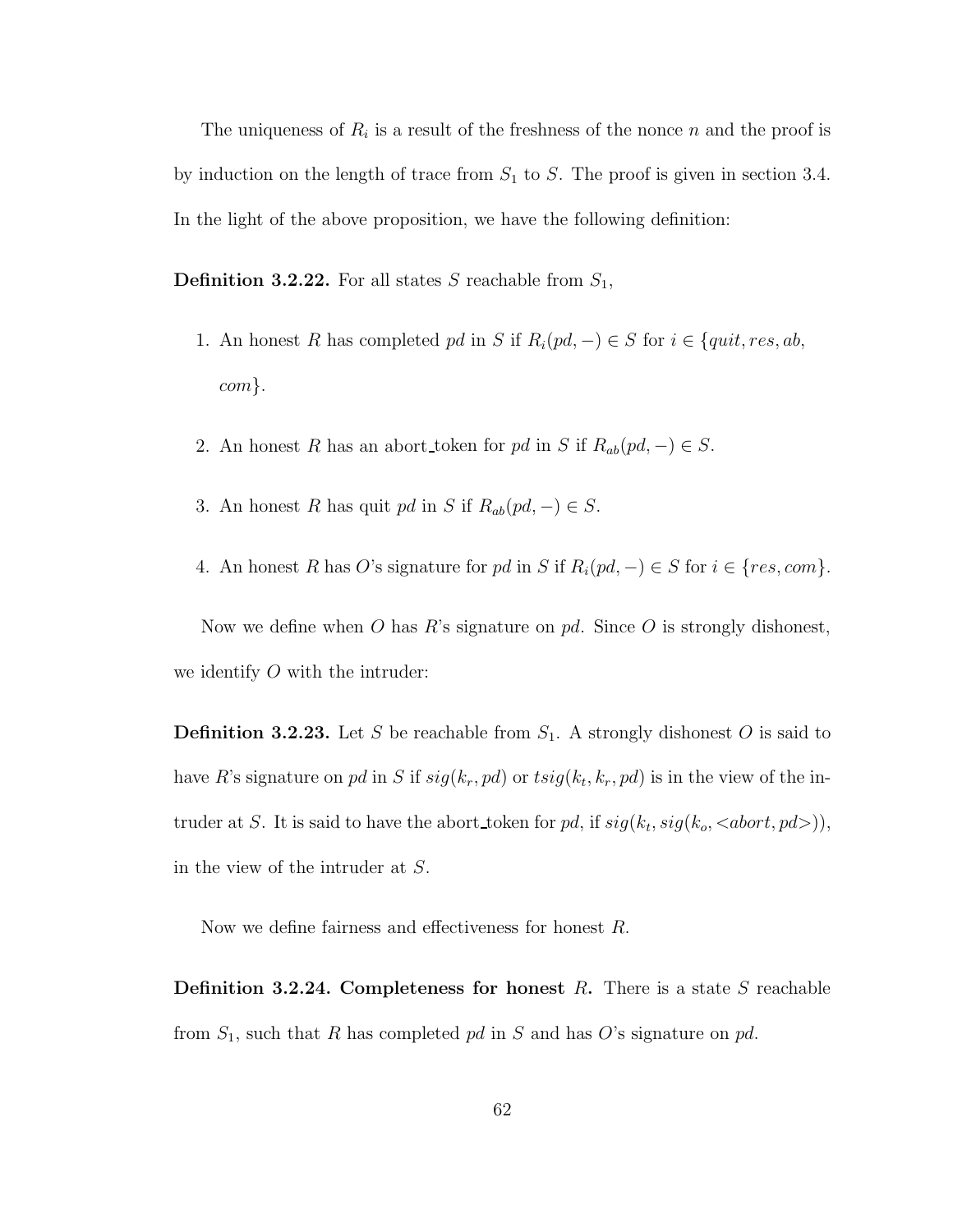Intuitively, completeness says that an honest  $R$  may be able to exchange signatures with O. A protocol is said to be effective for honest R if at any stage of the protocol, honest R may complete the protocol with the help of  $T$ :

**Definition 3.2.25. Effectiveness for honest** R. For all states S reachable from S<sub>1</sub>, there is a state S' reachable from S, using only the rules in  $\mathbf{R} \cup \mathbf{T}$ , such that a)  $R$  has completed  $pd$  in  $S'$ , and

b) R has O's signature for pd, or has quit pd, or has an abort token for pd in  $S'$ .

Now, we are ready to state fairness of honest  $R$ . A protocol is said to be fair for honest R, if honest R can get O's signature whenever O gets R's signature:

**Definition 3.2.26. Fairness for honest R.** For all states S reachable from  $S_1$ ,

- 1. If a strongly dishonest  $O$  has  $R$ 's signature for  $pd$  in  $S$ , then there exists  $S'$ reachable from  $S$  such that an honest  $R$  has  $O$ 's signature for  $pd$  in  $S'$ .
- 2. If an honest R has quit pd or has an abort token for pd in  $S$ , then for all  $S'$ reachable from S, a strongly dishonest O does not have R's signature for  $pd$ in  $S'$ .

Once again condition 2 can be shown to be a consequence of condition 1. Now we shall discuss effectiveness and fairness is somewhat greater detail.

**Effectiveness.** The proof of effectiveness for honest  $R$  depends on the following lemmas. The detailed proof of these this lemma is given in section 3.4. The proof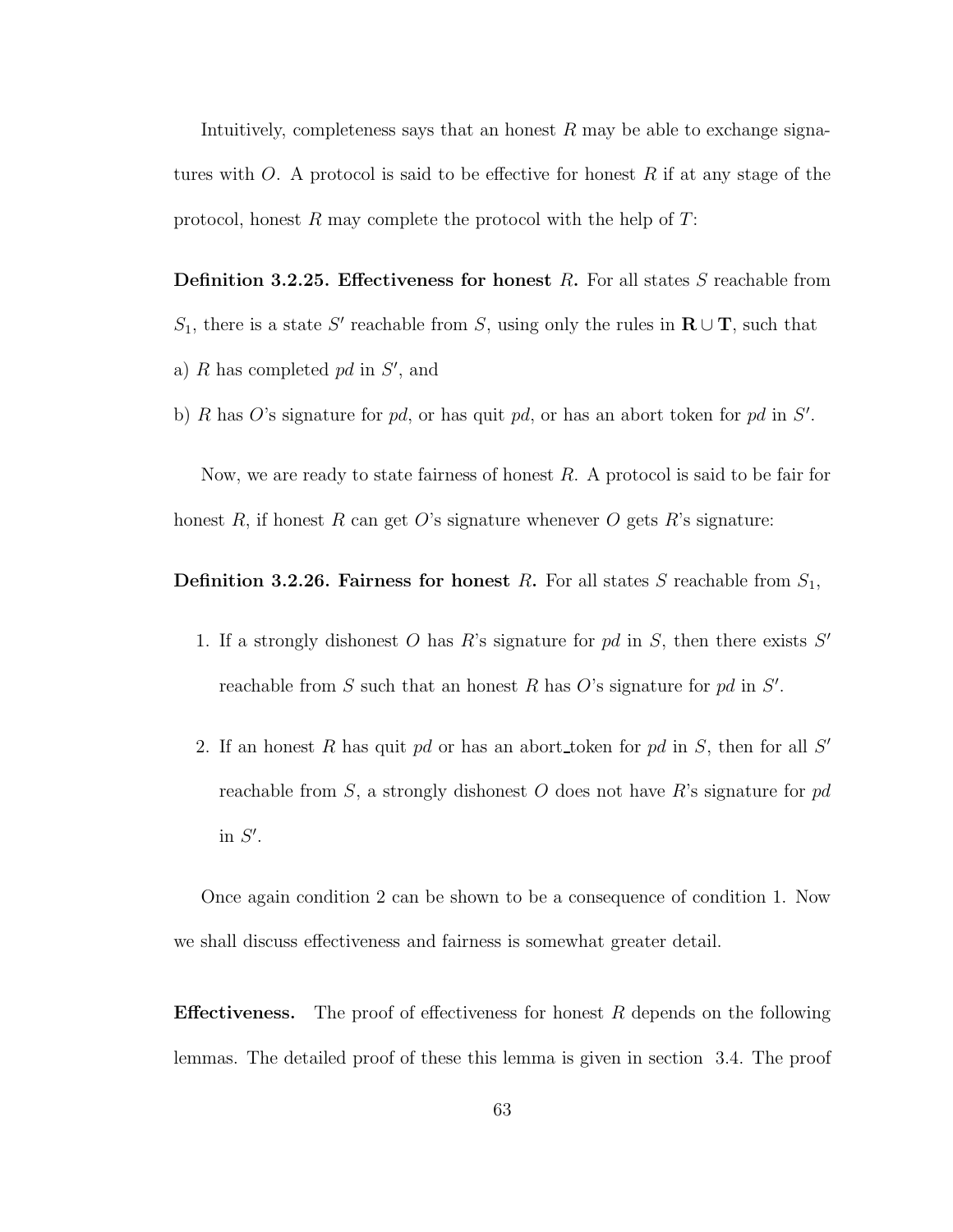of this lemma depends on freshness of the global identifier  $n$  and on the special properties of the R-T channel.

**Lemma 3.2.27.** If in a state S reachable from  $S_1$ , R is in a state in which it has requested for a resolution from T for pd and is waiting for a reply, i.e.,  $R_{res}$ ?(pd–)  $\in$ S, then

either T has answered a request for pd on the R-T channel and an abort token or a resolution for pd is on the R-T channel.

 $or T$  has yet to answer a request for pd on the R-T channel and the resolve request is on the R-T channel.

Now we are ready to prove effectiveness.

**Theorem 3.2.28.** The protocol is effective for honest  $R$ , i.e., for all states  $S$  reachable from  $S_1$ , there exists S' reachable from S, using only the rules in  $\mathbf{R} \cup \mathbf{T}$ , such that R has completed pd in  $S'$  and has either quit pd or has obtained either  $O's$ signature on pd or an abort\_token for pd in  $S'$ .

*Proof.* Intuitively, at each point in the exchange subprotocol,  $R$  can always progress by either sending a message to  $R$  or contacting  $T$  with an abort or resolve request. T is honest and replies to the request. R reads the answer and reaches a final role state.

By proposition 3.2.21, for all reachable  $S$ ,  $R$  is in exactly one of the 10 states. Hence the following cases arise: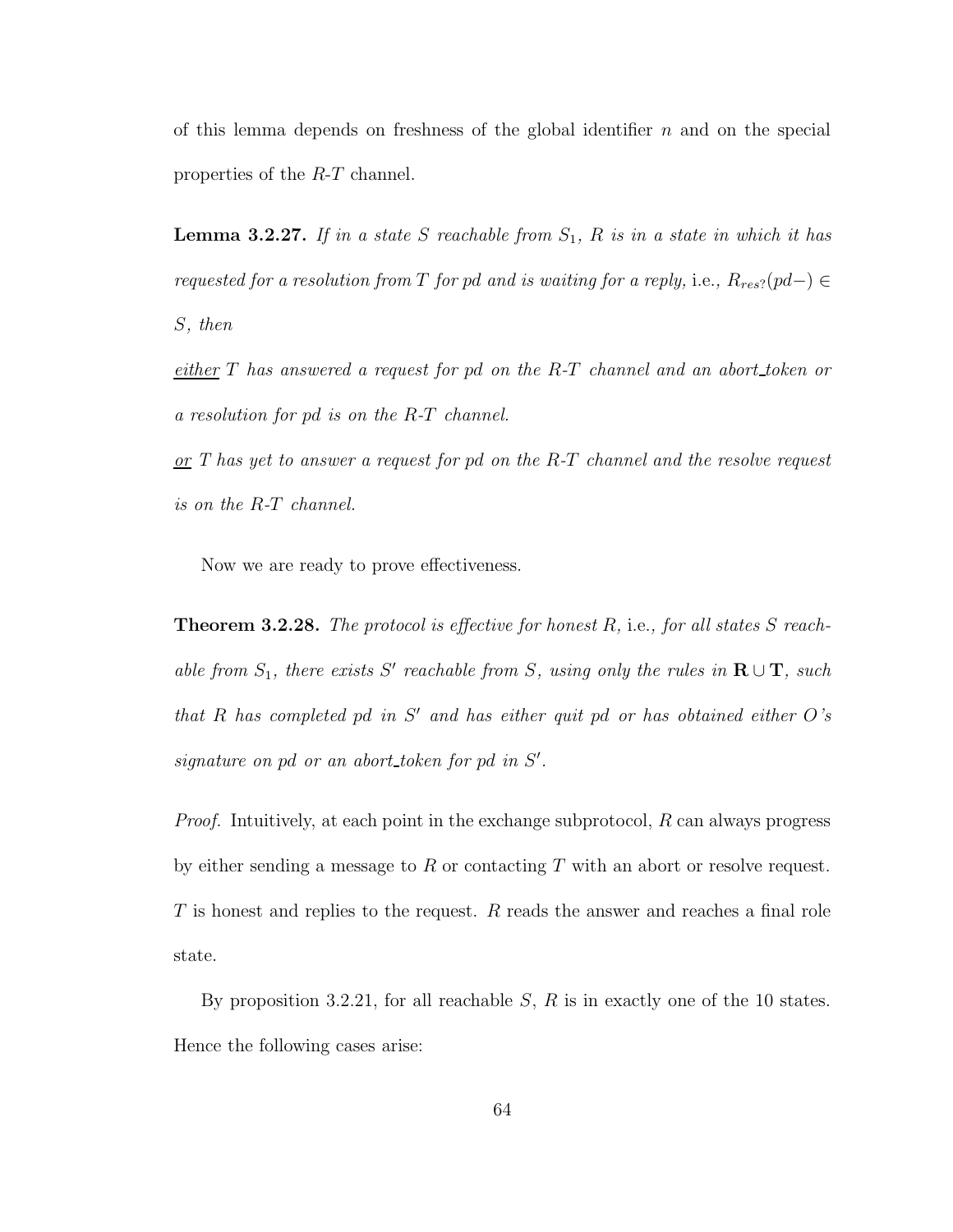- 1.  $R_i(pd, -) \in S$  for  $i \in \{ab, res, quit, com\} : R$  has completed pd and has either an abort token or  $O$ 's signature for pd.
- 2.  $R_{res}(pd, -) \in S$ : By lemma 3.2.27 either T has answered a request on the  $R$ -T channel and an abort token or a resolution for pd is on the  $R$ -T channel in S, or T has yet to answer a request for  $pd$  on the R-T channel and a resolve request is on the  $R$ -T channel. In the former case,  $R$  reads the abort token or the resolution and completes  $pd$ , and in the latter case T responds to the resolve request and then R completes pd.
- 3.  $R_3(pd, -) \in S$ : R sends O's its signature on pd. The result follows from case 2.
- 4.  $R_2(pd, -) \in S$ : R asks T for a resolve request and the result follows from case 2.
- 5.  $R_1(pd, -) \in S$ : R sends O the message  $me_2$  and the result follows from case 5.
- 6.  $R_0(pd, -) \in S$ : R quits and the result follows from case 1.

**Theorem 3.2.29.** The protocol is complete for honest  $R$ , i.e., there is a state  $S$ reachable from  $S_1$ , such that R has completed pd in S and has O's signature on pd.

 $\Box$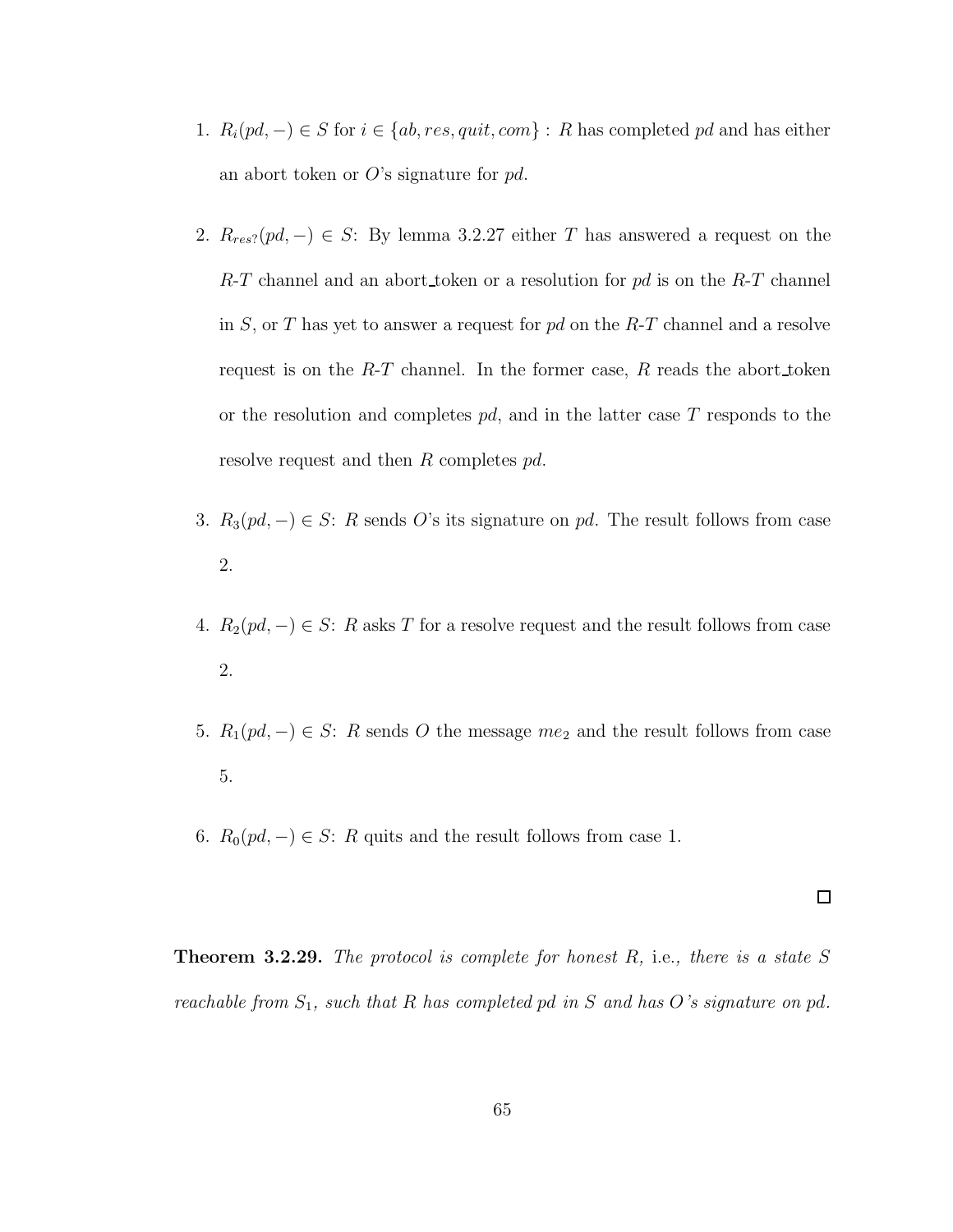*Proof.* The result follows when both  $O$  and  $R$  follow the exchange subprotocol with  $\Box$ no rules of intruder and T being used.

Fairness The proof of fairness depends on the following three lemmas. The detailed proofs of these lemmas are carried out in 3.4.

**Lemma 3.2.30.** For all states S reachable from  $S_1$ ,

- 1. If S contains  $R_i(pd, -)$  where  $i \in \{0, quit\}$ , then neither  $PCS(k_r, pd, k_o, k_t)$ ,  $R's PCS$  on pd, nor a resolution for pd is in the view of the intruder. If R has quit pd, then for all states  $S'$  reachable from  $S$ , a resolution is not in the view of the intruder at  $S'$ .
- 2. If a resolution for pd is in the view of the intruder in  $S$ , then for all states  $S'$ reachable from  $S$ ,  $R$  has not quit pd in  $S'$ .

**Lemma 3.2.31.** For all states S reachable from  $S_1$ ,

- 1. If R has an abort token for pd then  $T$  has an abort token for pd. Furthermore, in all states  $S'$  reachable from  $S$ , a resolution for pd is not in the view of the  $intruder$  in  $S'$ .
- 2. If a resolution for pd is in the view of the intruder in  $S$  then for all states  $S'$ reachable from S, R does not have an abort token for pd.

**Lemma 3.2.32.** For all states S reachable from  $S_1$ ,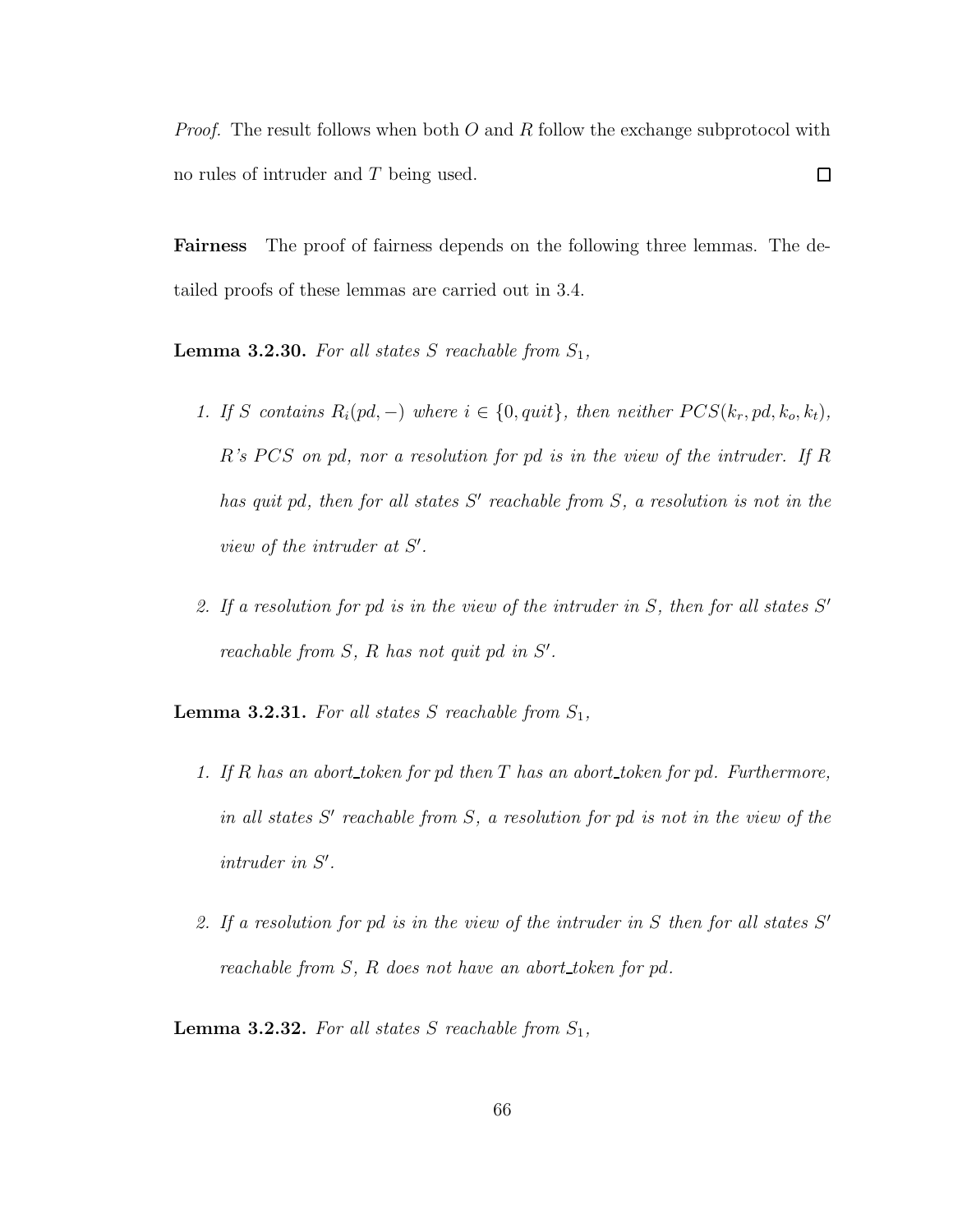- 1. If S contains  $R_i(pd, -)$  where  $i \in \{0, quit, 1, 2, 3, ab?, ab, res\}$ , then R's signature on pd,  $sig(k_r, pd)$ , is in not in the view of the intruder.
- 2. If  $R$  has quit pd or  $R$  has an abort token for pd then for all states  $S'$  reachable from S,  $sig(k_r, pd)$  in not in the view of the intruder. If  $sig(k_r, pd)$  is in the view of the intruder then for all states  $S'$  reachable from  $S$ ,  $R$  has neither quit pd nor has an abort\_token for pd in S'.

**Theorem 3.2.33.** The protocol is fair for honest  $R$ .

*Proof.* If O has R's signature on pd in S, then by effectiveness there is a state  $S'$ reachable from S such that R has completed pd. Now, since R has O'signature on pd, we get by lemma 3.2.30 and lemma 3.2.32,  $R$  has not quit pd in  $S'$ . Also by lemma 3.2.31 and lemma 3.2.32 R does not have an abort token for pd in  $S'$ . Therefore, since R has completed pd in  $S'$ , we R has O's signature in  $S'$ .

If R has quit pd in S, then by lemma 3.2.30, lemma 3.2.31 and lemma 3.2.32,  $O$ does not have  $R$ 's signature on pd in any state  $S'$  reachable from  $S$ .  $\Box$ 

Once again, we have the corollary:

Corollary 3.2.34. Effectiveness and fairness for honest R holds even if the intruder takes a bounded number of steps and the role generation rule is used a bounded number of times.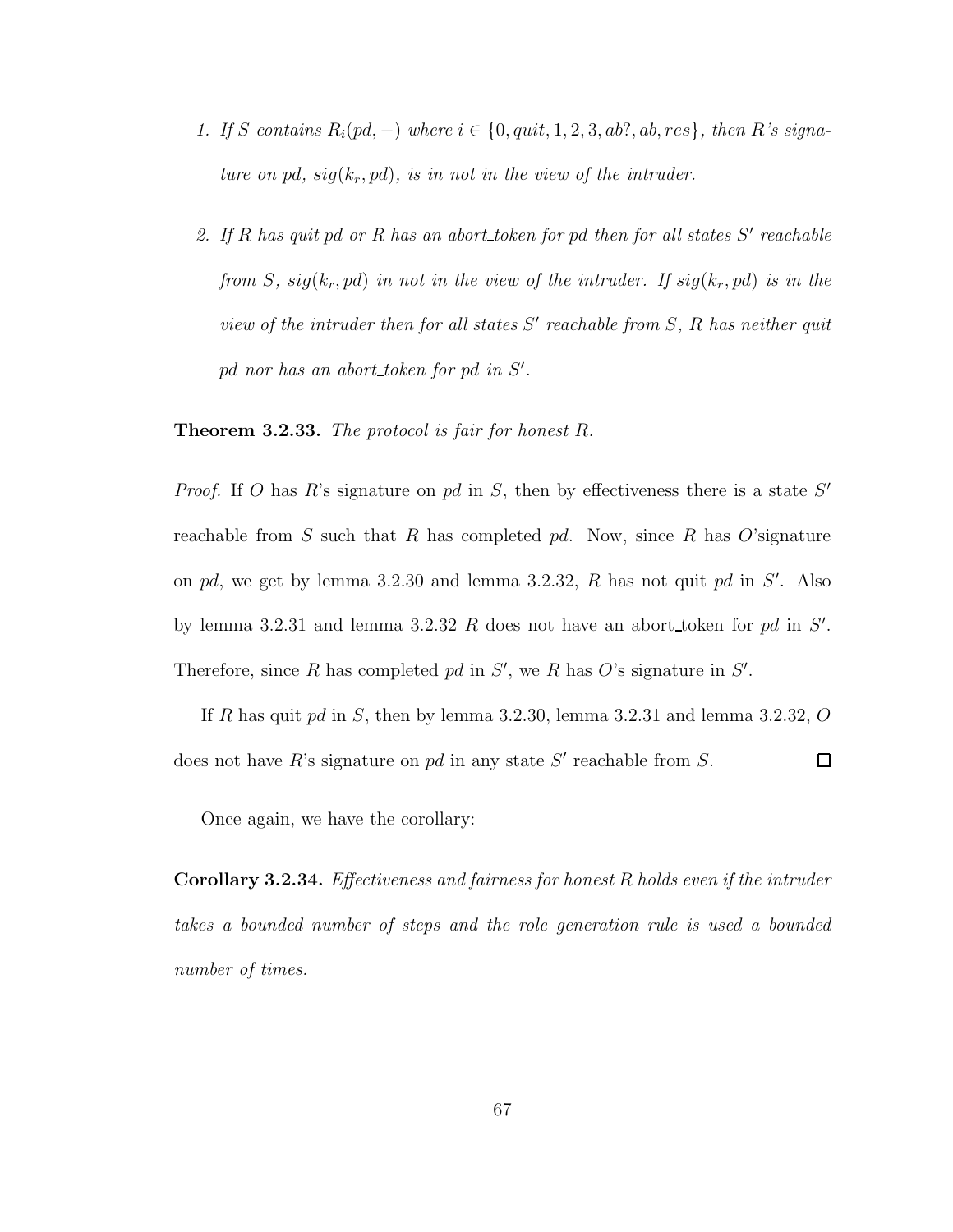# 3.3 Balance

It is a consequence of fairness, that if a dishonest signer gets the honest signer's signature, then the honest signer will get the signature of the dishonest signer. However, even if the protocol is fair, the dishonest signer may still be able to decide if the signatures are exchanged or not. In this Section, we shall study a dishonest signer's ability to control the outcome of the protocol provided the other signer is honest. For our analysis, we shall assume that one of the signers is honest, and the other one dishonest. For the sake of simplicity, we shall consider a single isolated run of the protocol. However, our definitions and proofs can be easily lifted to multiple concurrent runs. We start by giving a few preliminaries.

Recall that  $\Sigma$  is the initial finite set of facts. Assume that in  $\Sigma$ , two signers, O and R whose private/public key pairs are  $(k_{os}, k_o)$ , and  $(k_{rs}, k_r)$ , agree to exchange signatures with pre-agreed text m, unique identifier n, and a trusted third party  $T$ , whose private/public key pair is  $(k_{ts}, k_t)$ . This they do by the use of role generation rule RG. Let the resulting state be  $S_1$ . Let  $pd = \langle m, n, k_o, k_r, k_t \rangle$ . Let A be one of the signers,  $O$  or  $R$ , and let  $B$  be the other signer. For the rest of this section, we shall assume that A is honest and B strongly dishonest. If A is  $O$ , let A be O and  $\bf{B}$  be  $\bf{R}$ . If A is R, let  $\bf{A}$  be  $\bf{R}$  and  $\bf{B}$  be  $\bf{O}$ .

For the rest of the section, by a reachable state  $S$ , we mean a state reachable from  $S_1$  without the use of the role generation rule,  $RG$ . Note that since we do not allow the use of role generation, we are considering only a single instance of the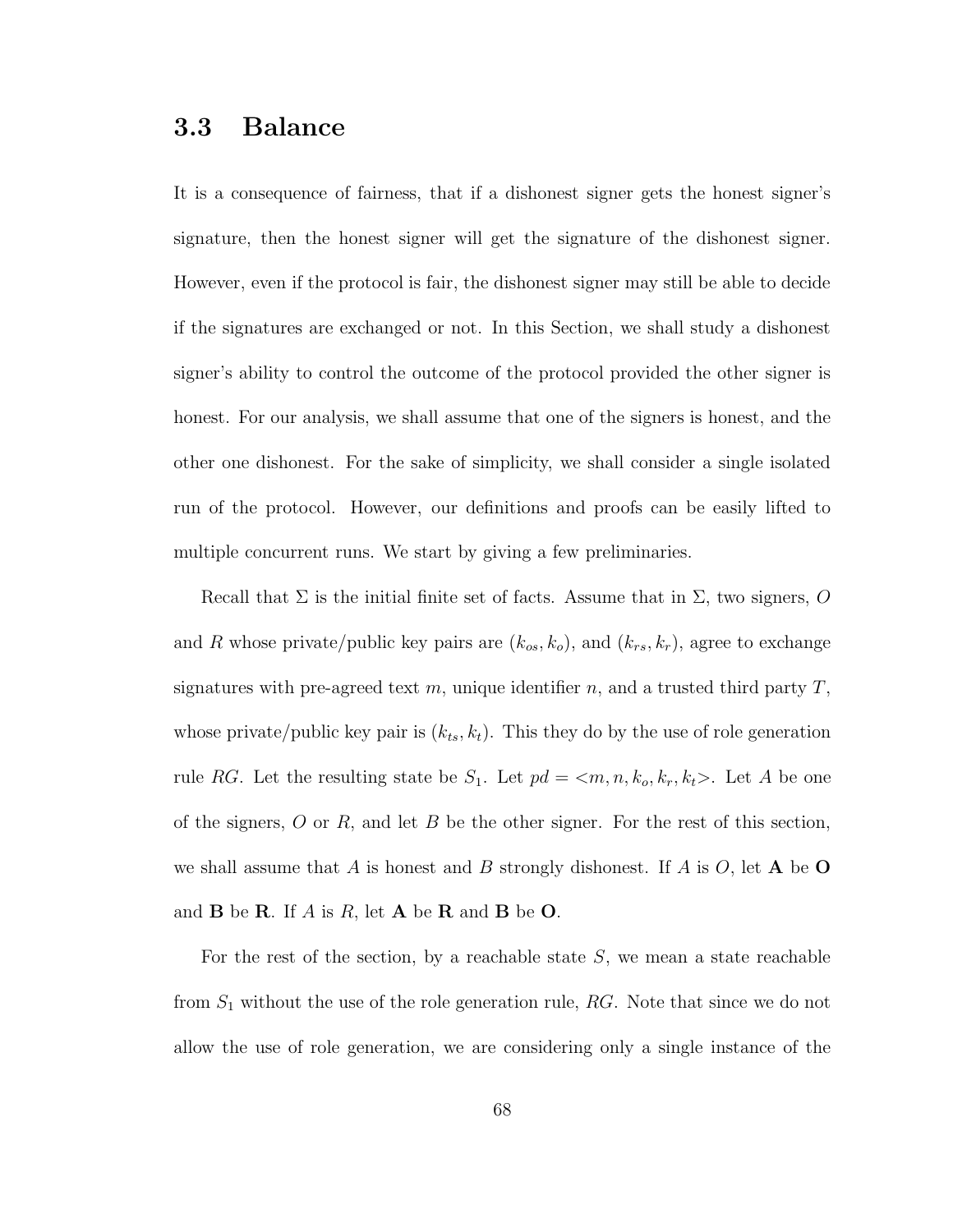protocol in isolation and not a concurrent run of several instances.

It can be easily seen that if the intruder takes only a bounded number of steps, and no role generation rules are used, then the number of traces from  $S_1$  is finite. Given a finite trace,  $S^{(1)}, \ldots, S^{(n)}$ , from a state  $S^{(1)}$ , construct a labeled chain: its nodes are labeled by  $S^{(1)}, \ldots, S^{(n)}$  respectively, and its edges are labeled by a three 3 tuple. The first argument of this tuple is a state transition rule, second argument is a ground substitution and the third argument is a theory in the set  $\{O, R, T, I\}$ . It must be the case that if  $\langle t, \sigma, \mathbf{Q} \rangle$  labels the edge connecting nodes labeled by  $S^{(i)}$  and  $S^{(i+1)}$ , then the application of t using  $\sigma$  transforms  $S^{(i)}$  to  $S^{(i+1)}$ , and  $t \in \mathbf{Q}$ . For simplicity sake, we shall sometimes say that the edge is labeled by a transition in Q if  $t \in \mathbb{Q}$ . We call such a chain, a *labeled trace*. Given a state S reachable from  $S_1$ , let the *continuation tree from* S be the tree of all the possible labeled traces starting from the state S.

The continuation tree from S may be thought of as the tree of all possible plays in which the signers, the trusted third party and the intruder are participants. A strongly dishonest signer may consider some of these plays favorable and some others unfavorable to its goals. Now, a strongly dishonest signer cannot control the actions of T and the actions of the other signer. However, it can control some or all of its actions. Also, since the strongly dishonest  $R$  is in coalition with the intruder, it may control the actions of the intruder. Keeping this in mind, we have the following definition: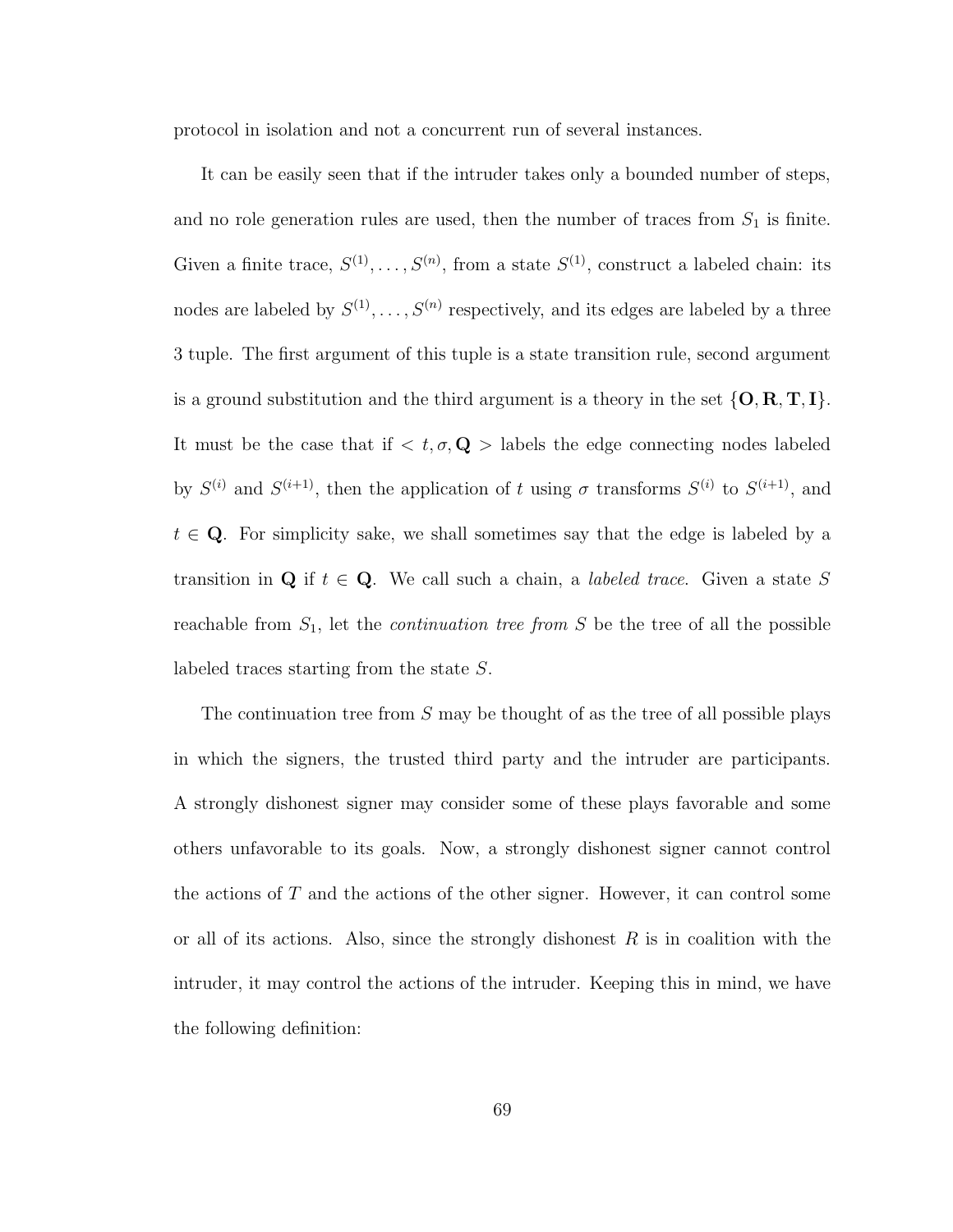**Definition 3.3.1.** Let  $ctr$  be the continuation tree from  $S$ . An edge of  $ctr$  is said to be a removable edge or under B's control if it is labeled by a rule in  $\mathbf{R} \cup \mathbf{I}$ .

Now, we are ready to define B's ability to control the outcome of the protocol. As a consequence of fairness, there are two possible outcomes: either both signers will get each other's signatures or none will. The following definition is motivated by game strategies.

**Definition 3.3.2.** Let S be a reachable state and assume that the intruder takes a bounded number of steps. Let  $ctr$  be the continuation tree from  $S$ . Let  $E$  be a subset of removable edges in ctr. Define  $ctr\angle E$ , a strategy, to be the tree obtained from  $ctr$  by removing the edges in  $E$  and all of their descendants.

- 1. At S, B has the power to abort if there is a selection E such that the leaf nodes of  $ctr\&E$  are labeled by states in which A does not have B's signature on pd. We call  $ctr\angle E$  an abort-tree.
- 2. At S, B has the power to complete if there is a selection E such that the leaf nodes of  $ctr\&E$  are labeled by a states in which B has A's signature on pd. We call  $ctr\&$  a resolve-tree.
- 3. B has the *advantage over an honest A at S* if at S, B has both the power to abort and the power to complete.

In the above definition,  $E$  represents the actions that  $B$  considers unfavorable and  $ctr\&E$  represents the continuations that B prefers. If, by choosing not to do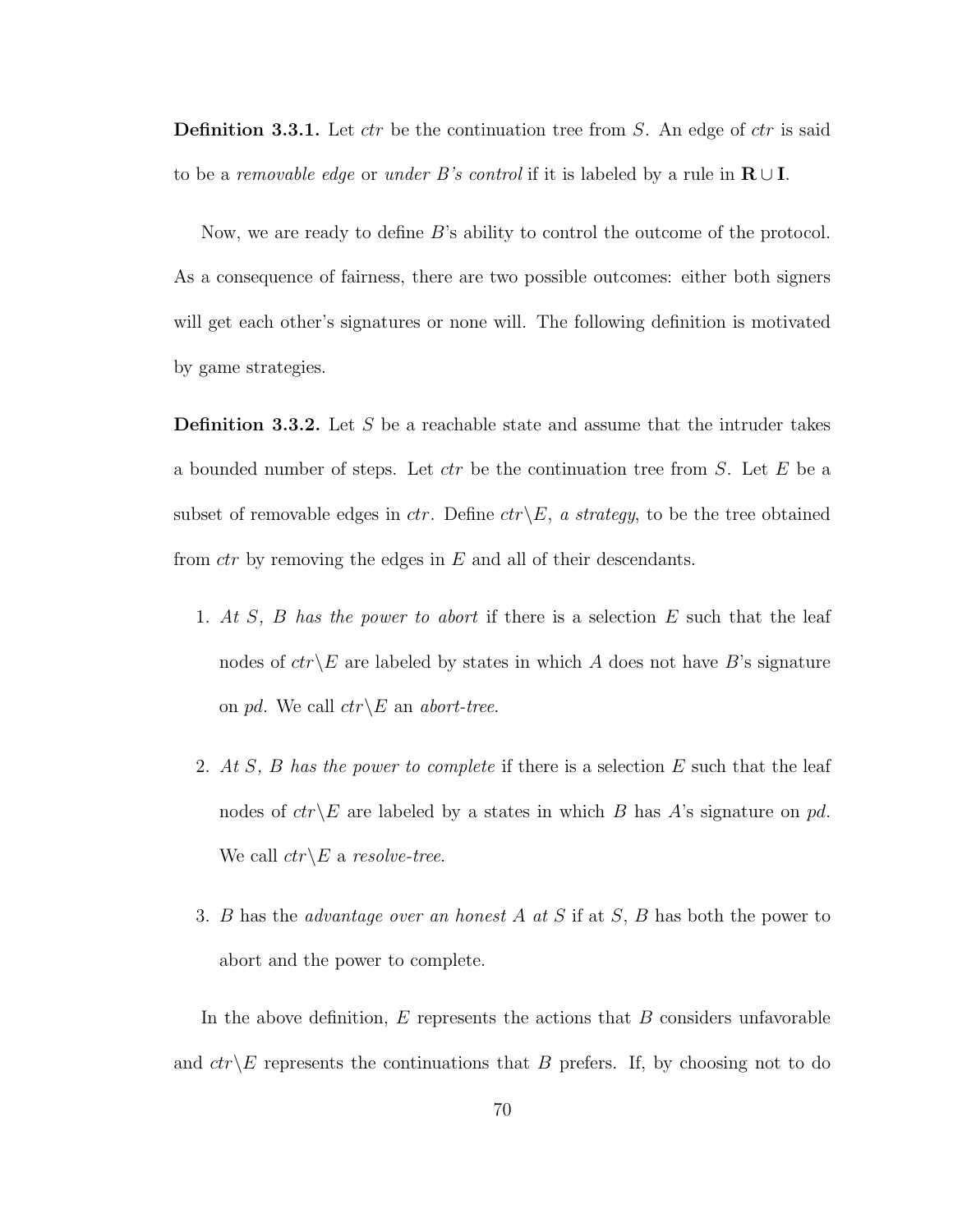certain actions,  $B$  may prevent  $A$  from getting its signature then we say that  $B$  has the power the abort. In this case  $B$  may force the exchange not to happen. If, by choosing not to do certain actions, B may ensure exchange of signatures, then we say  $B$  has the power to complete. If  $B$  can force both outcomes, then  $B$  is said to have the advantage. If B does not enjoy the advantage, we say that the protocol is balanced:

**Definition 3.3.3.** The protocol is said to be *balanced for honest A* if for all reachable S, and for all bounds on the number of steps an intruder takes, B does not have have an advantage over honest A at S.

Note that for the protocol not to be balanced, all we need is to show that  $B$ has the power to abort and the power to complete for one bound on the number of steps that the intruder could take (the intruder is in coalition with  $B$ ).

## 3.3.1 Recursive characterization of balance

We shall now give a recursive characterization of balance. We shall use this recursive characterization to prove balance for honest signers for the revised protocol.

**Definition 3.3.4.** Let S be a reachable state and assume that the intruder takes only finitely many steps. Let  $ctr$  be the continuation tree of S. Let N be a node in  $ctr$  and X a set of nodes that are children of N such that any edge between N and a member of X is a removable edge. Define  $N_X$  to be the set of children of N that are either in X or connected to N by a non-removable edge. N is an abort-power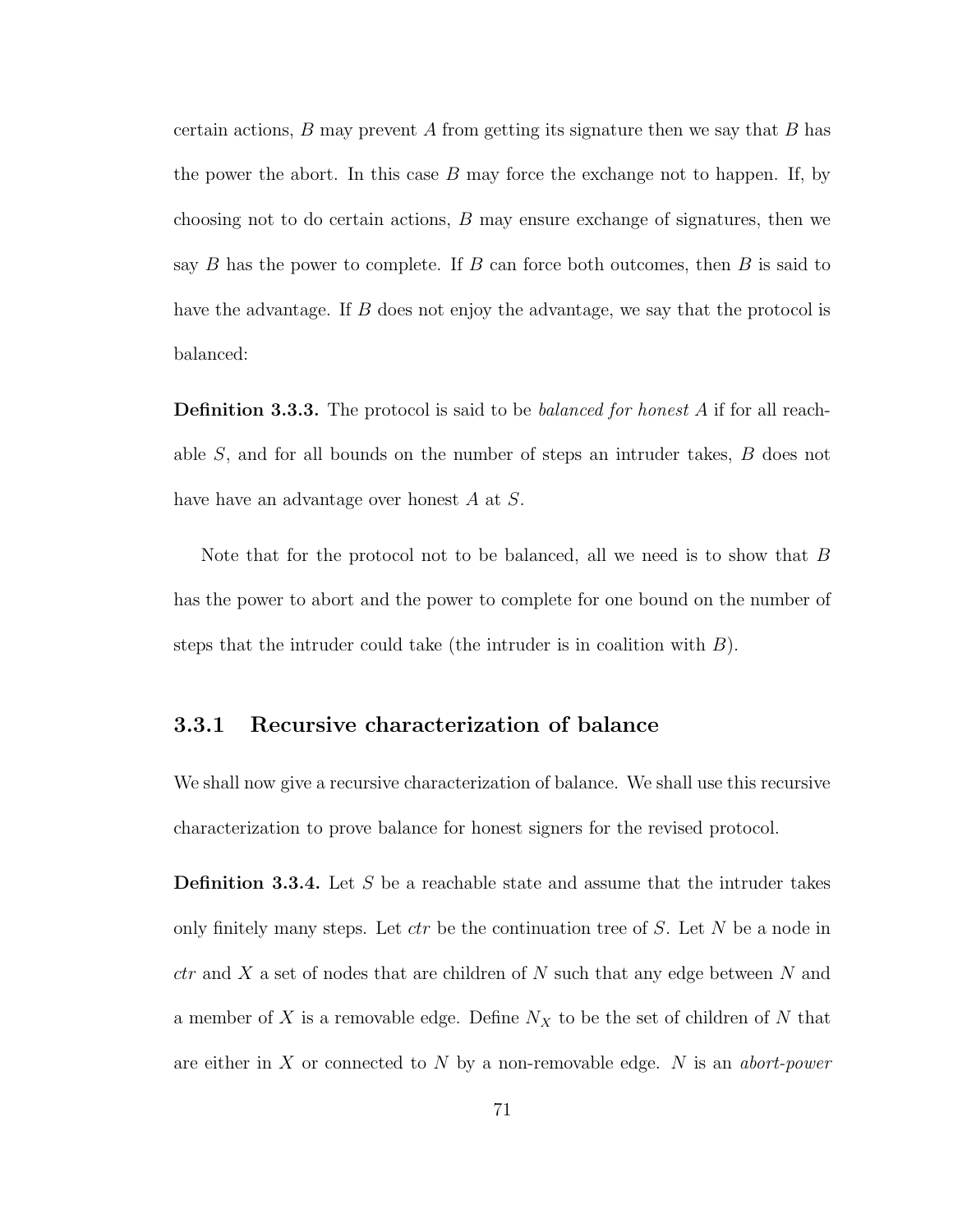either there is an X such that  $N_X$  is nonempty and each node in  $N_X$  is an abortpower node,

or there is an X such that  $N_X$  is empty and A does not B's signature on pd in the state labeling N.

In the above definition  $X$  is the set of actions that  $B$  considers favorable at the node N if B is trying to prevent the exchange of signatures. Note that in the definition above, X may be empty (choosing not to do anything is a valid strategy). Also note that in the above definition, we consider the two cases:  $N_X$  being nonempty, and  $N_X$  being empty separately. This is to rule out cases such as in which we are at a leaf node and A has  $B$ 's signature. If we do not consider the empty  $N_X$  case, then the first condition will be vacuously true. Also since  $ctr$  is a finite tree, the above recursive definition makes sense. Now we give another recursive definition:

**Definition 3.3.5.** Let S be a reachable state and assume that the intruder takes only finitely many steps. Let  $ctr$  be the continuation tree of S. Let N be a node in  $ctr$  and X a set of nodes that are children of N such that any edge between N and a member of X is a removable edge. Define  $N_X$  to be the set of children of N that are either in X or connected to N by a non-removable edge. N is an resolve-power node if

either there is an X such that  $N_X$  is nonempty and each node in  $N_X$  is an resolve-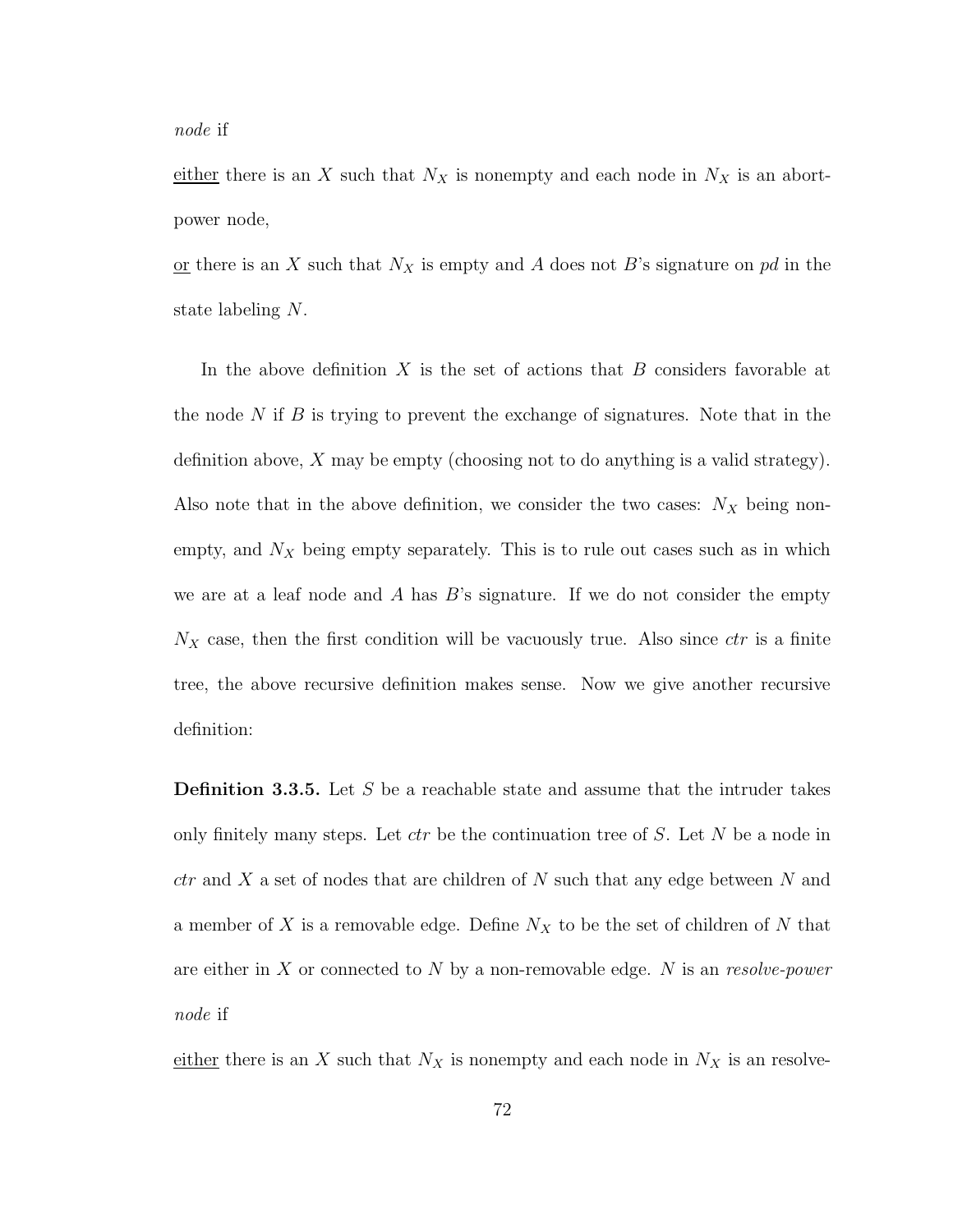power node,

or there is an X such that  $N_X$  is empty and A has B's signature on pd in the state labeling N.

For the rest of the section we assume, that  $S$  is a reachable state, the intruder takes a bounded number of steps and ctr is the continuation tree of S with respect to this bound. We have the following connection between the power to abort and abort-power nodes:

**Lemma 3.3.6.** Let ctr be the continuation tree from  $S$ . At  $S$ ,  $B$  has the power to abort if and only if the root of ctr is an abort-power node. Also at S, B has the power to complete if and only if the root of ctr is a resolve-power node.

The proof is by induction on the height of a node in the tree *ctr*. We show that if at  $S$ ,  $B$  has the power to abort at  $S$  then all the nodes in an abort-tree are abort-power nodes. For the other direction, we show how to choose a set of edges in *ctr*, inductively such that  $ctr\angle E$  is an abort-power tree. The details are in section 3.4.

Please note that because of fairness (corollaries 3.2.20 and 3.2.34), once an honest A gets an abort token for pd or quits for pd, then B cannot obtain  $A'$  signature. Keeping this in mind, we state the following proposition. A detailed proof of this proposition is given in section 3.4.

#### Proposition 3.3.7. We have

1) If a node N in ctr is labeled by a state in which either A has an abort token for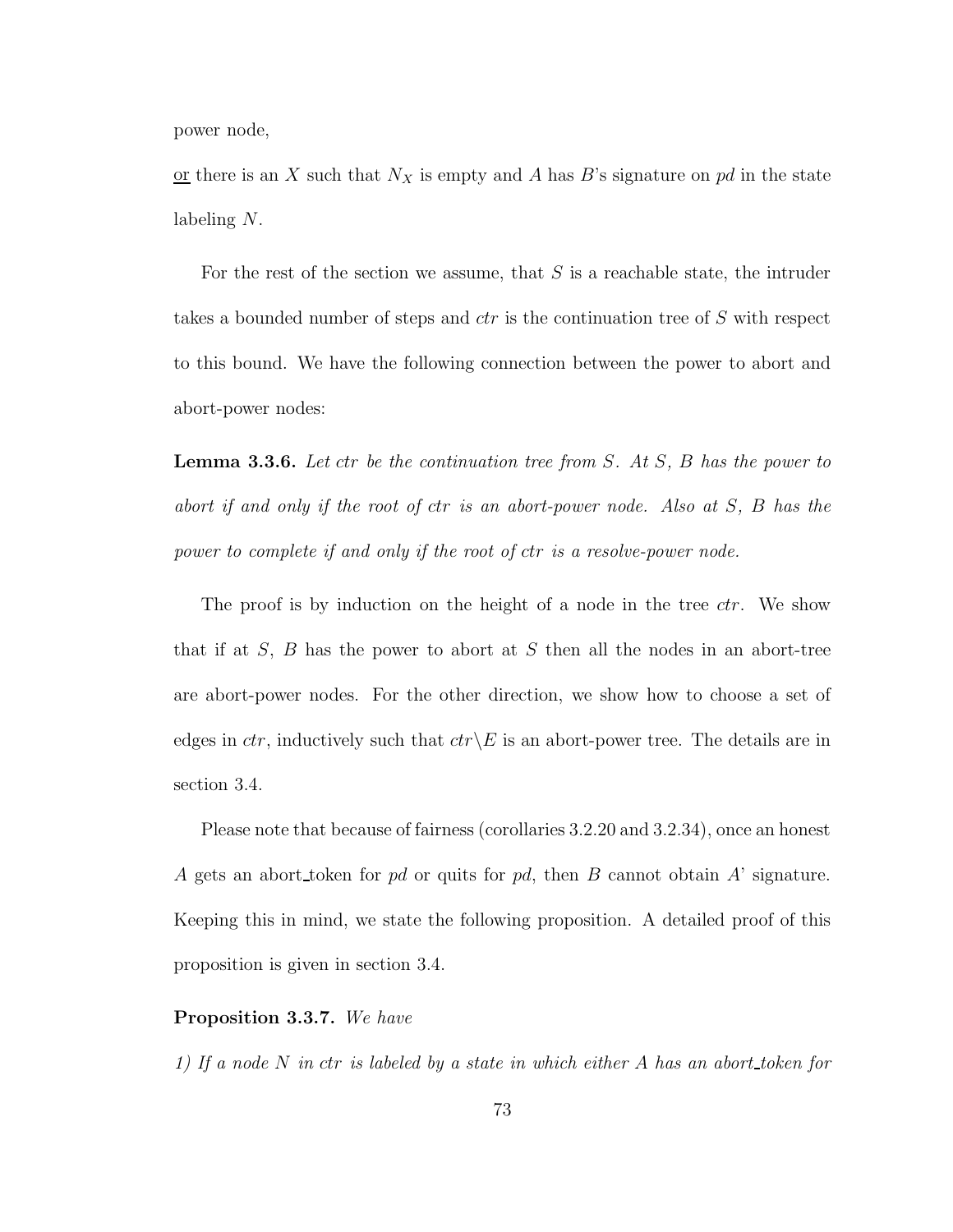pd or A has quit pd, then  $N$  is not a resolve-power node.

2) If a node N in ctr is labeled by a state in which A has B's signature on pd, then N is not an abort-power node.

3) Let N and N' be nodes in ctr such that N' is a child of N and the edge between N and N' is non-removable. If N' is not an abort-power node, then N is not an abort-power node. If  $N'$  is not a resolve-power node, then  $N$  is not a resolve power node.

### 3.3.2 Balance for honest O

We shall now show that the protocol is balanced if the honest signer  $A$  is  $O$ . In this case, we have B is R, A is O, and B is R. The proof relies on the lemmas  $3.2.12$ and 3.2.13 that we used in proving effectiveness for honest  $O$  (section 3.2.2). We shall use the recursive characterization of balance (definitions 3.3.4 and 3.3.5) in order to show balance for honest O. We start by proving a couple of propositions.

Proposition 3.3.8. Let S be a reachable state, and ctr the continuation tree from S. Let N be a node in ctr, labeled by a state S'. If S' contains  $O_{ab}$ ?  $[pd, -)$ , i.e., if O has requested  $T$  to abort and is waiting for a reply, and if  $T$  has answered a request on the  $O-T$  channel in  $S'$ , then

either  $N$  is not an abort-power node, or  $N$  is not a resolve-power node.

*Proof.* By proposition 3.2.1 and lemma 3.2.12, either an abort token for  $pd$  is on the  $O-T$  Channel or a resolution for pd is on the  $O-T$  channel in  $S'$ . If the abort token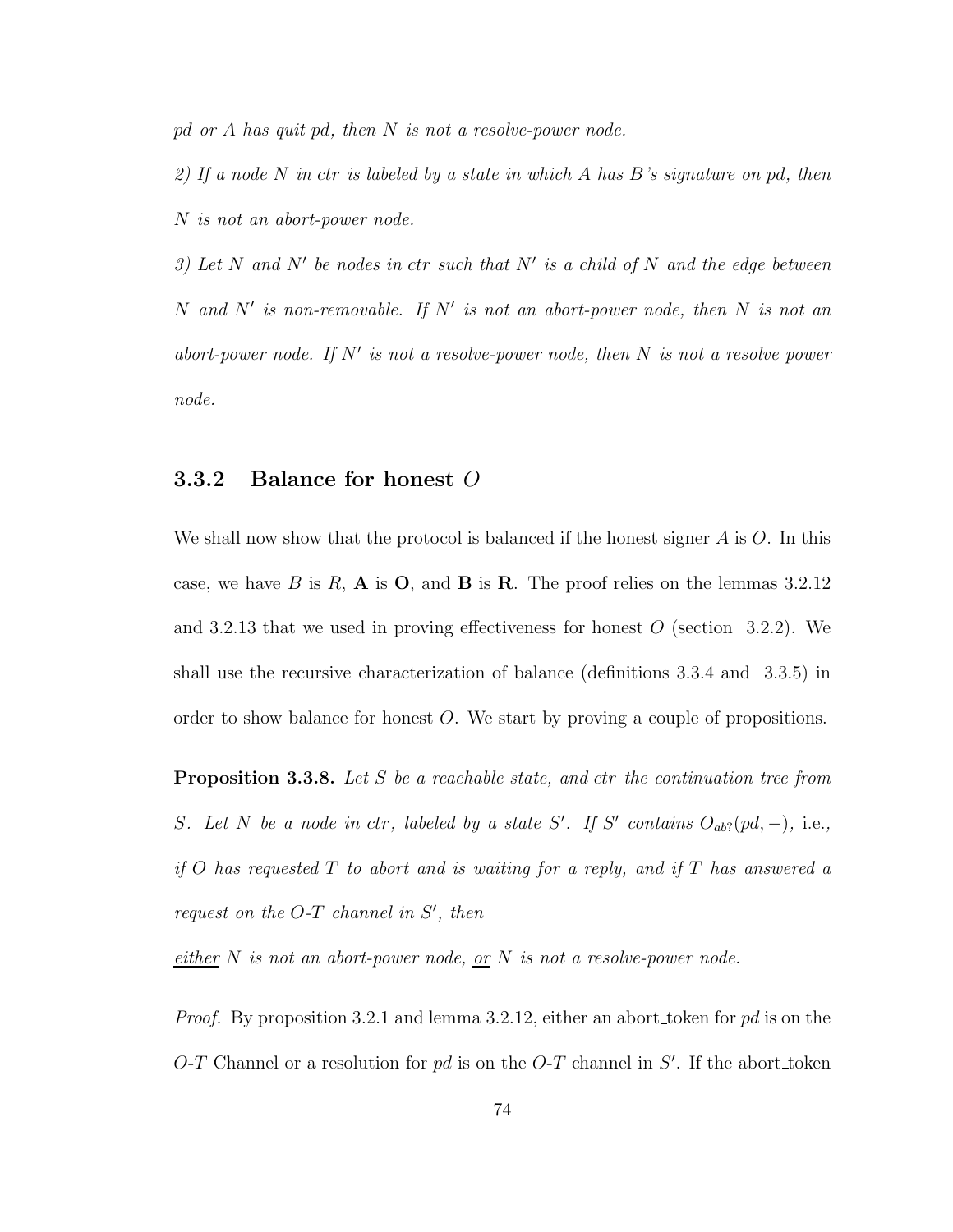is on the  $O-T$  channel, then  $O$  can read it by the use of rule  $O_{ab1}$  and go to a state in which O has an abort token. In this case N has child  $N'$  such that

a) The edge between N and N' is labeled by a rule in  $O$ . Clearly this edge is non-removable.

b)  $N'$  is labeled by a state in which O has an abort token for pd. By proposition 3.3.7,  $N'$  is not a resolve-power node.

By proposition 3.3.7,  $N$  is not a resolve-power node. Similarly, if a resolution from  $T$  is on the O-T channel, we have  $N$  is not an abort-power node.  $\Box$ 

**Proposition 3.3.9.** Let S be a reachable state, and ctr the continuation tree from S. Let N be a node in ctr, labeled by a state S'. If S' contains  $O_{ab}$ ?  $[pd, -)$ , i.e., if O has requested  $T$  to abort and is waiting for a reply, and if  $T$  has yet to answer a request on the  $O-T$  channel in  $S'$ , then

either N is not an abort-power node, or N is not a resolve-power node.

Proof. By proposition 3.2.1 and lemma 3.2.12, the abort request for pd is on the  $O$ -T Channel in S'. Since T has yet not answered a request on the  $O$ -T channel in  $S'$ , it can answer it and we obtain a in which T has answered a request on the  $O$ -T channel. We get  $N$  has a child  $N'$  such that

a) The edge between N and N' is labeled by a rule in  $T$ . Clearly this edge is non-removable.

b) N' is labeled by a state that contains  $O_{ab}$ ?(pd–) and in which T has answered a request on the O-T channel.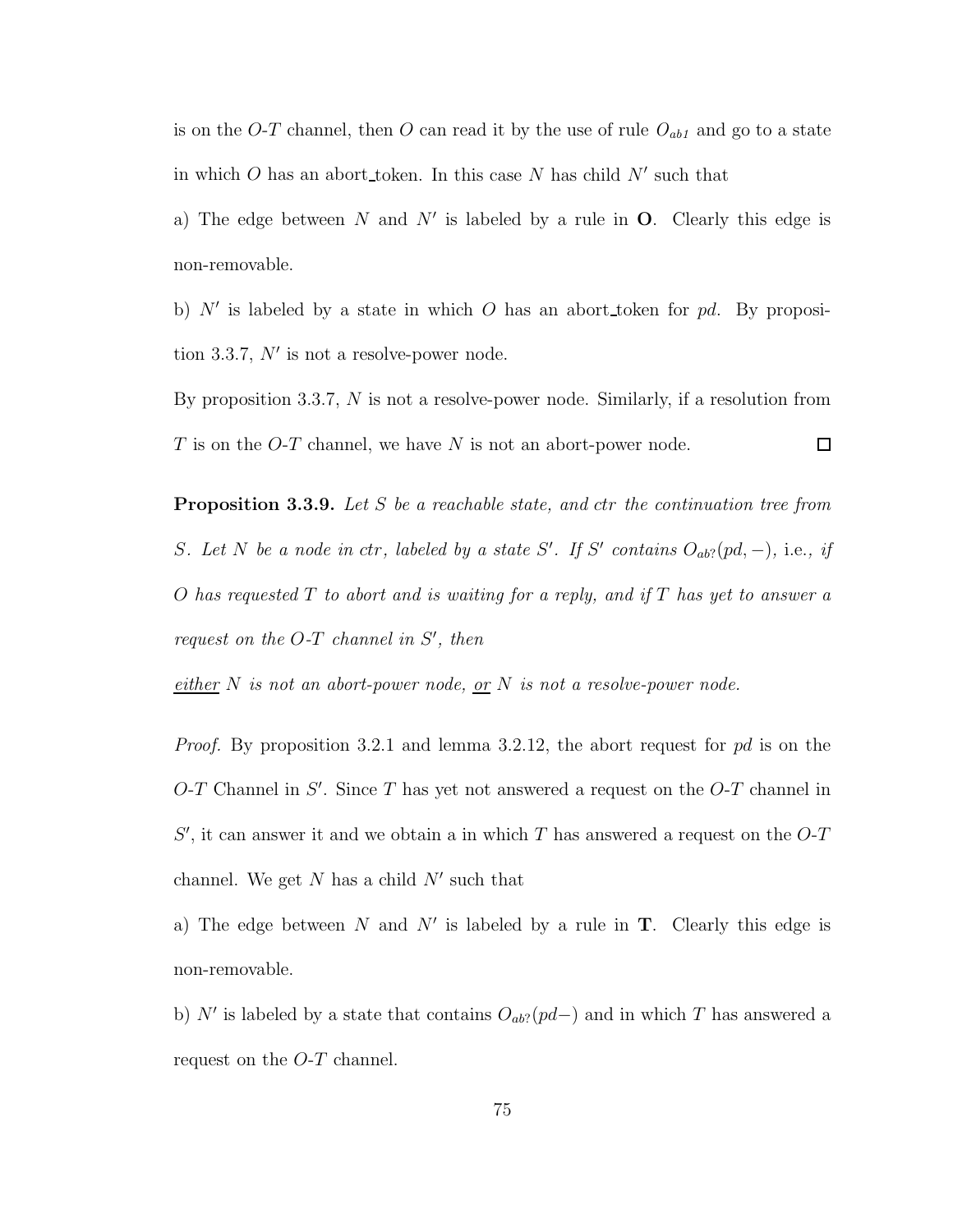By proposition 3.3.8 either  $N'$  is not an abort-power node or  $N'$  is not a resolve power node. By proposition 3.3.7, if  $N'$  is not an abort-power node, then N is not an abort-power node. If  $N'$  is not a resolve-power node, then N is not a resolve-power  $\Box$ node.

We can combine the above two propositions and proposition 3.2.12 to prove the following:

**Lemma 3.3.10.** Let S be a reachable state, and ctr the continuation tree from S. Let N be a node in ctr, labeled by a state S'. If S' contains  $O_{ab}$ ?  $(pd, -)$ , i.e., if O has requested T to abort and is waiting for a reply, then

either N is not an abort-power node, or N is not a resolve-power node.

*Proof.* By lemma 3.2.12, T has either answered a request for  $pd$  on the O-T channel in  $S'$ , or T is yet to answer a request for pd on the O-T channel in  $S'$ . The result  $\Box$ now follows by propositions 3.3.8 and 3.3.9.

We shall also need the following lemma:

**Lemma 3.3.11.** Let S be a reachable state, and ctr the continuation tree from S. Let N be a node in ctr, labeled by a state S'. If S' contains  $O_{res}$ ? (pd, -), i.e., if O has requested T to resolve pd and is waiting for a reply, then

 $\frac{either}{.}$  N is not an abort-power node, <u>or</u> N is not a resolve-power node.

The proof is similar to lemma 3.3.10 and uses lemma 3.2.13. The details are in section 3.4. Now, we are ready to show that the protocol is balanced for honest O.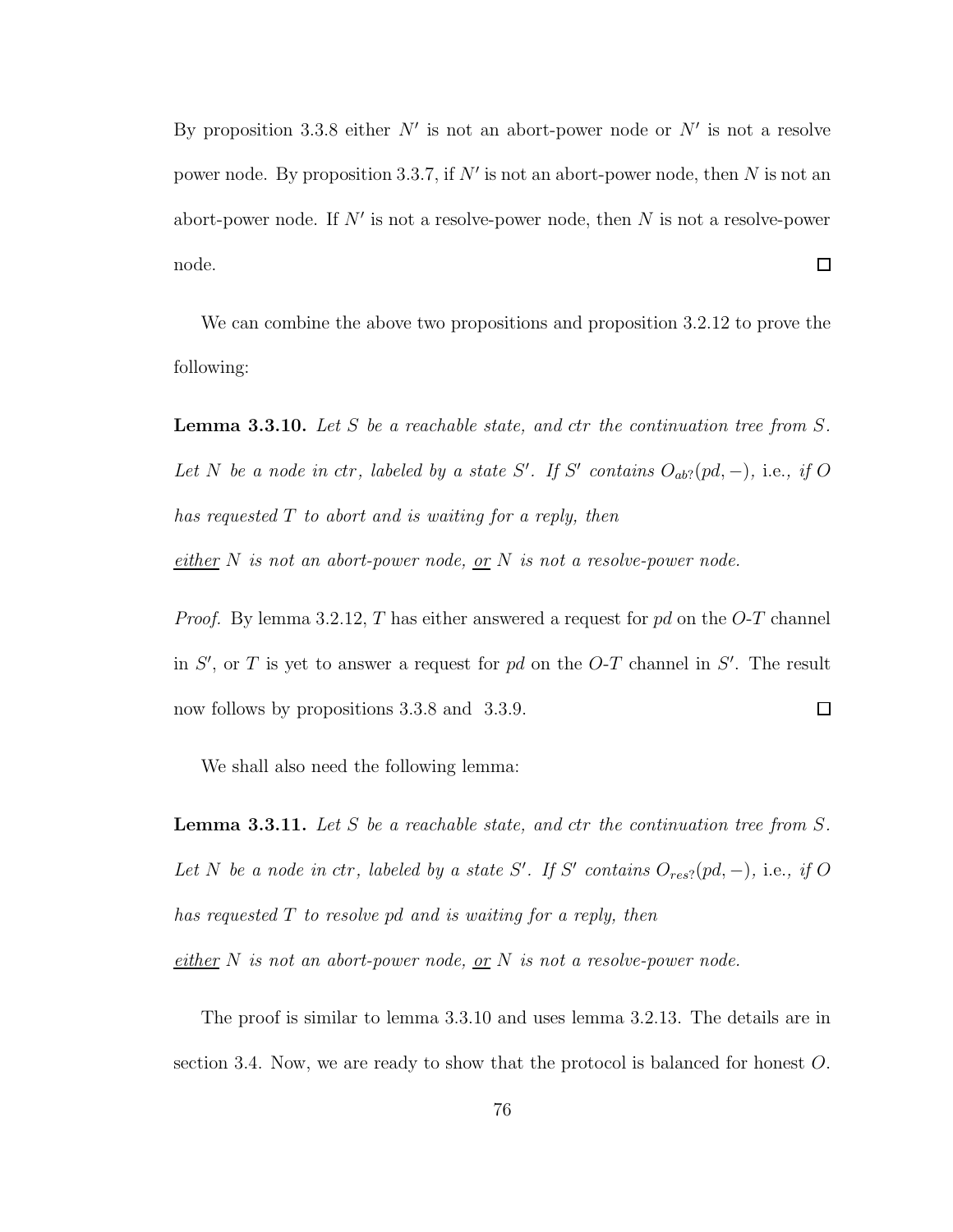**Lemma 3.3.12.** Let  $N$  be a node in ctr. Then either  $N$  is not an abort-power node, <u>or</u>  $N$  is not a resolve-power node.

*Proof.* : Let N be labeled by S'. Since S' is a reachable state, by proposition 3.2.6, we have  $O$  must be in one of its ten states in  $S'$ . So the following cases arise:

- 1.  $O_{ab}$ ?(pd, -)  $\in S'$ : The result follows immediately from lemma 3.3.10.
- 2.  $O_1(pd, -) \in S'$ : O can request an abort\_token from T by the use of rule  $O_{ab}$ ? and go to a state S", such that  $O_{ab}$ ? $(pd, -) \in S$ ". Then N is connected to a non-removable edge to a node N' labeled by  $S$ ". By case 1, either N is not an abort-power node or  $N$  is not a resolve-power node. The result then follows from proposition 3.3.7.
- 3.  $O_0(pd, -) \in S'$ : O can send  $me_1$  by the use rule  $O_1$  a go to a state S", such that  $O_1(pd, -) \in S$ ". The result then follows by case 2 and proposition 3.3.7
- 4.  $O_{res}$ ?( $pd$ , -)  $\in S'$ : The result follows from lemma 3.3.11.

.

- 5.  $O_3(pd, -) \in S'$ : O can request a resolution from T by the use of rule  $O_{res}$ ? and go to a state  $S^"$ , such that  $O_{res}$ ?( $pd, -$ ) ∈  $S^"$ . The result follows by case 4 and proposition 3.3.7.
- 6.  $O_2(pd, -) \in S'$ : O can send  $me_2$  by the use of rule  $O_3$  and go to a state  $S''$ , such that  $O_3(pd, -) \in S$ ". The result follows by case 5 and proposition 3.3.7.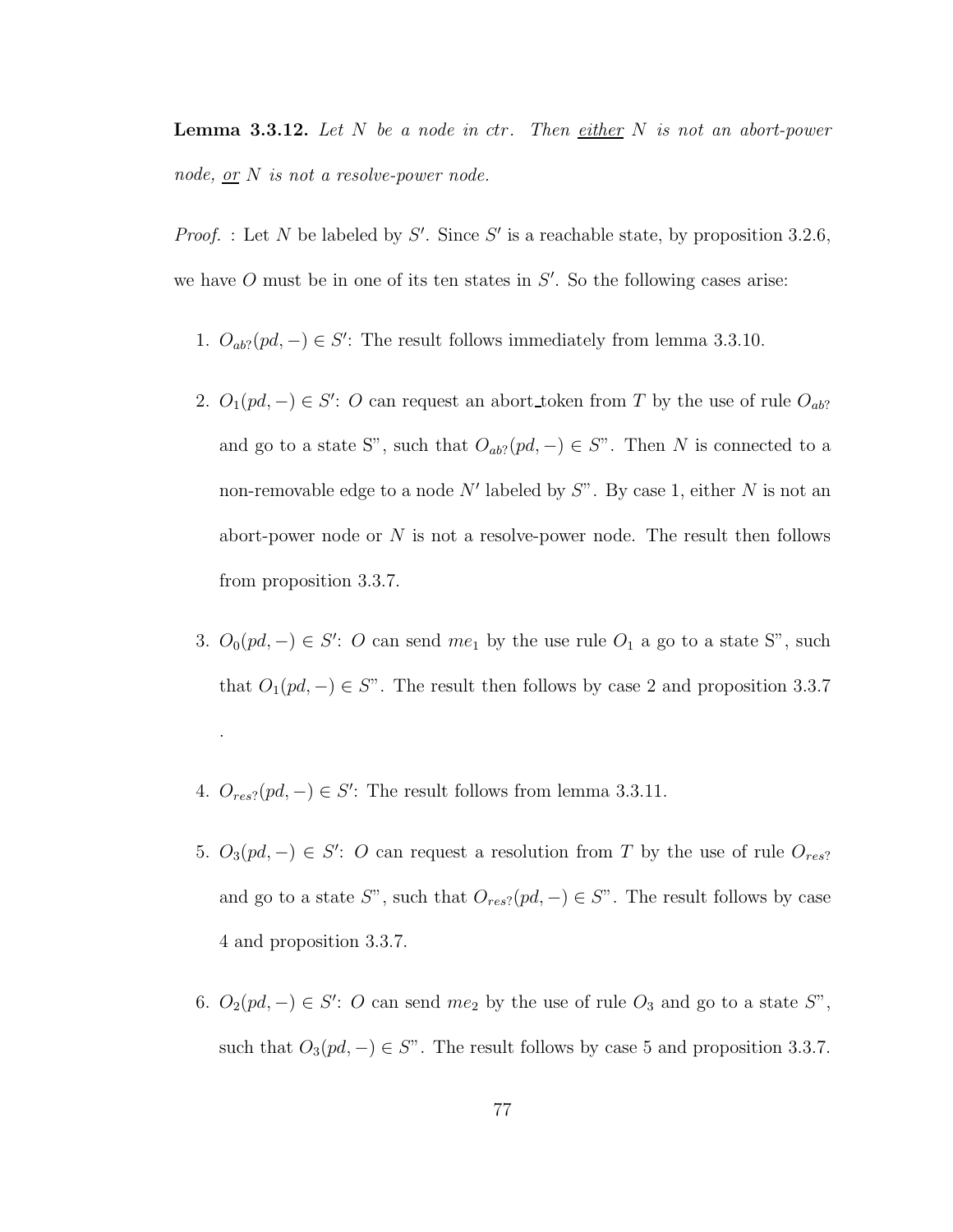- 7.  $O_{ab1}(pd, -) \in S'$  or  $O_{ab2}(pd, -) \in S'$ : O has an abort token and by proposition 3.3.7, N is not a resolve-power node.
- 8.  $O_{res1}(pd, -) \in S'$  or  $O_{res2}(pd, -) \in S'$  or  $O_{com}(pd, -) \in S'$ : O has R' signature on pd and by proposition 3.3.7, N is not an abort-power node.

 $\Box$ 

### **Theorem 3.3.13.** The protocol is balanced for honest O.

Proof. The theorem follows immediately from lemma 3.3.6 and lemma 3.3.12.  $\Box$ 

The key ingredients in the proof of lemma 3.3.12 are: lemma 3.2.12, lemma 3.2.13 and the ability of an honest  $O$  to contact  $T$  non-deterministically at any step of the protocol. These are the same ingredients that go into proving effectiveness and fairness for honest O. This is not an accident and we shall show in chapter 6, that in case of single runs a signature-exchange protocol is balanced for honest signers if it is fair and effective. Here, we adopted the approach of giving a recursive characterization mainly for two reasons which we outline here.

This proof clearly highlights that a key ingredient in proving balance is  $O$ 's ability to contact T non-deterministically at each stage of the protocol. However, as we argue in chapter 1, a real-world  $O$  will not exercise these options nondeterministically. We shall refine our model to reflect the real-world behavior in chapter 4.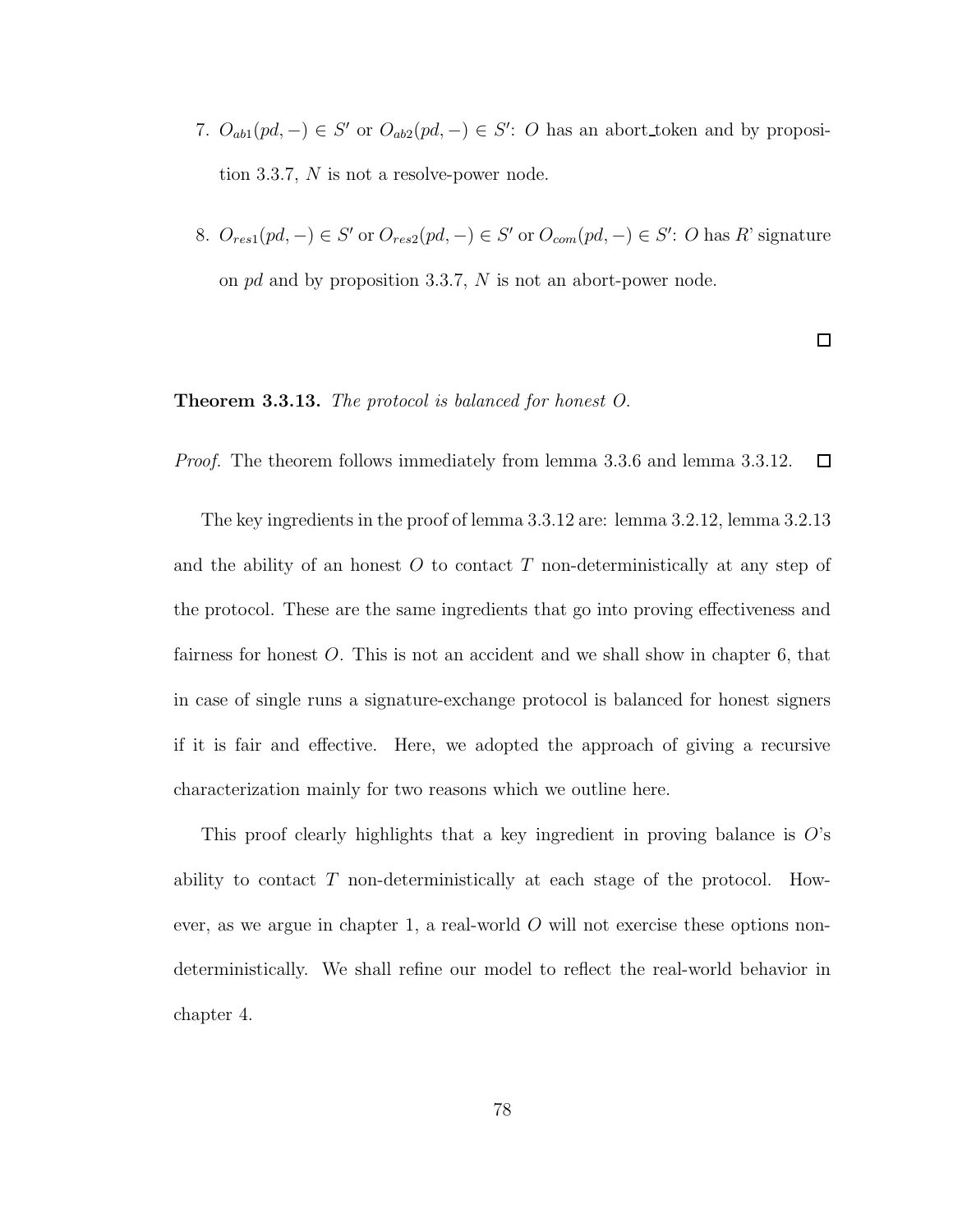This recursive characterization can be used for all protocols, even protocols that are not effective. This recursive characterization also suggests an algorithm for automating verification for balance. For example, in order to check whether a signer B has power to resolve against an honest A, we first construct the continuation tree from S, assuming the intruder makes a finite number of steps. Let the height of this tree be i. Now look at the nodes at level i: all nodes in which  $B$  has  $A$ 's signature are marked as resolve-power nodes and every other node is marked as non-resolvepower nodes. Now suppose that all nodes up to level j have been marked. Now, consider a node N at level  $j-1$ . Two cases arise:

a) N has a child connected by non-removable edge. If all children of N connected by non-removable edges are resolve-power nodes, then  $N$  is a resolve-power node (In this case X in definition 3.3.4 is empty.) If any such child is not a resolve-power node, then N is not resolve-power node.

b) N does have a child connected by non-removable edge. If B has  $A$ 's signature in  $N$ , then  $N$  is a resolve-power node. Otherwise,  $N$  is a resolve-power node if and only if there is a removable edge connecting  $N$  to a resolve-power node.

B has power to resolve if the root is marked as resolve-power node (proposition 3.3.6).

The above definitions and proofs of balance for honest O can be extended to multiple concurrent runs of the protocol:

1) Instead of initial set of facts,  $\Sigma$ , we start with an arbitrary reachable state.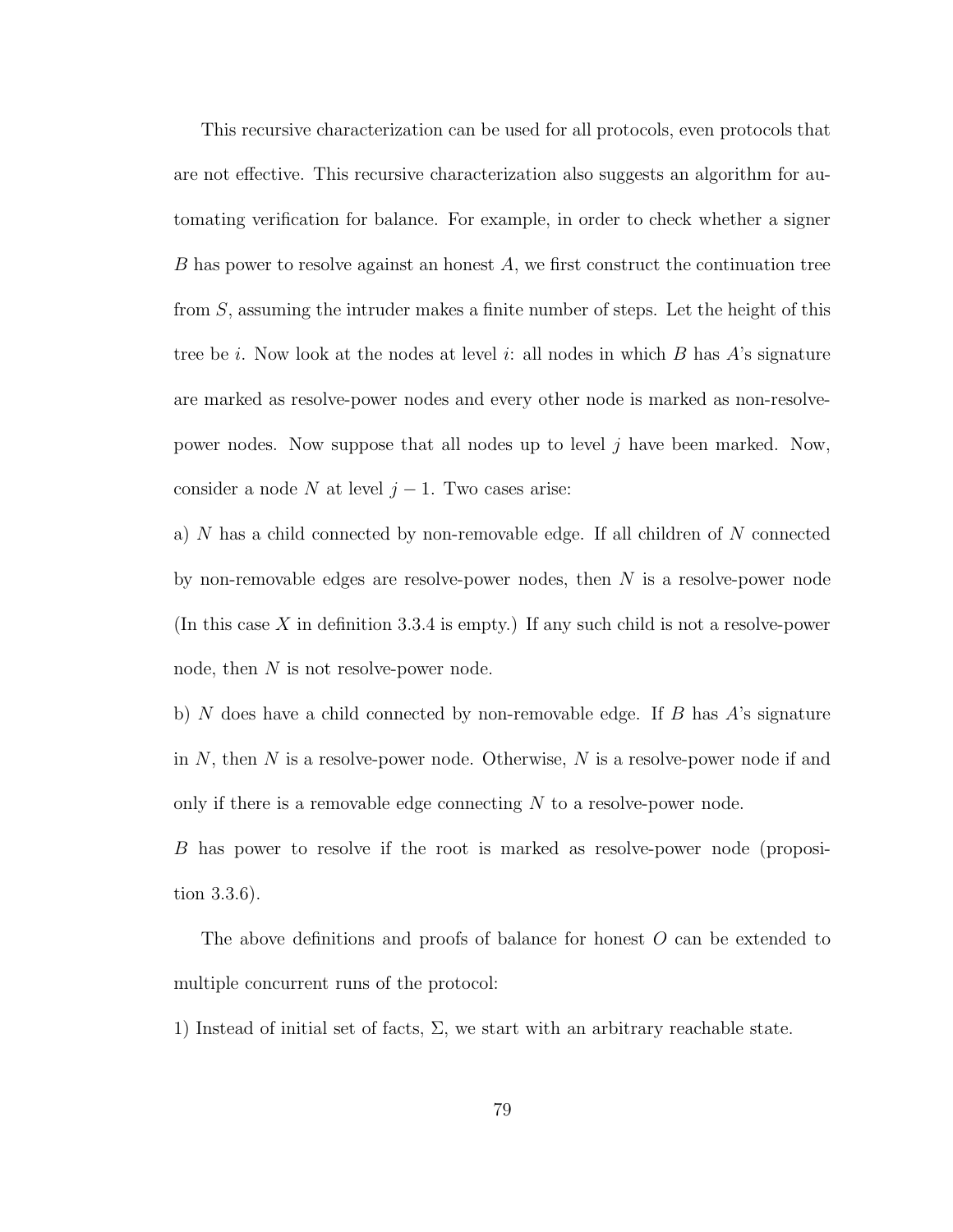2) For the construction of a finite height continuation tree, along with the number of steps that the intruder steps, we also put a bound the number of times the role generation rule can be used.

3) Each edge of the continuation tree is also labeled with with the key of the principal involved.

4) Any edge that is labeled by R's key or a key known to the intruder is also a removable edge.

5) The protocol is said to be balanced for honest  $O$ , if for all reachable states  $S$ , and for all bounds on the number of steps that the intruder takes and the number of times the role generation rule is used, at  $S$ ,  $R$  does not have both the power to abort and the power to complete.

### **3.3.3** Balance for honest  $R$

We shall now show that the protocol is balanced if the honest signer  $A$  is  $R$ . In this case, we have B is O, A is R, and B is O. The proof relies on the lemma 3.2.27 we used in proving effectiveness for honest R (section  $3.2.3$ ). We shall use the recursive characterization of balance (definitions 3.3.4 and 3.3.5) in order to show balance for honest  $R$ . The proof of balance depends on the following lemma:

**Lemma 3.3.14.** Let S be a reachable state, and ctr the continuation tree from  $S$ . Let N be a node in ctr, labeled by a state S'. If S' contains  $R_{res}$ ?(pd, -), i.e., if R has requested T to resolve pd and is waiting for a reply, then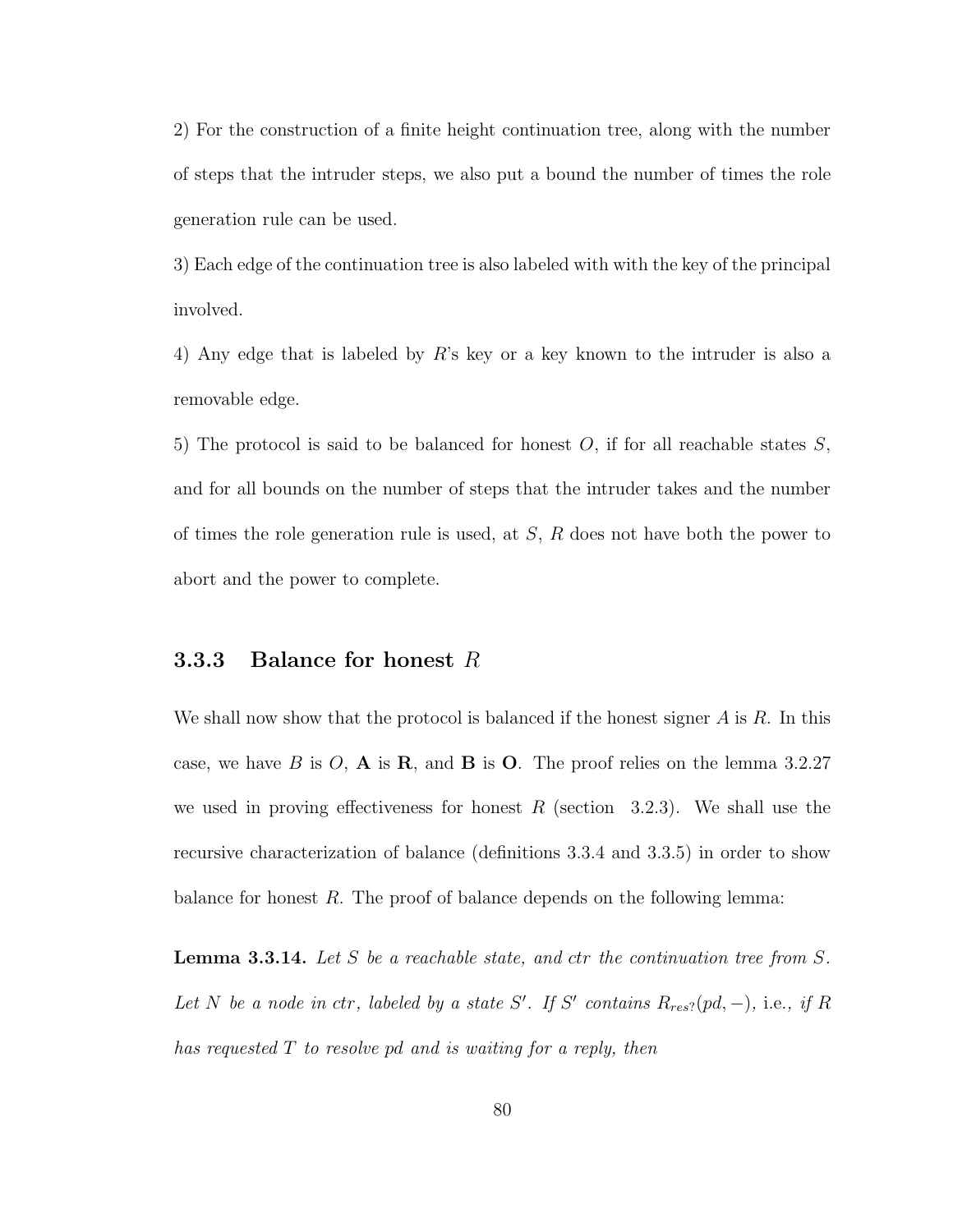$\frac{either}{ } N$  is not an abort-power node, or N is not a resolve-power node.

The proof is similar to lemma 3.3.10 and uses lemma 3.2.27. The details are in section 3.4. Now, we are ready to show that the protocol is balanced for honest R. First we show

**Lemma 3.3.15.** Let  $N$  be a node in ctr. Then either  $N$  is not an abort-power node or N is not a resolve-power node.

*Proof.* : Let N be labeled S'. Since S' is a reachable state, by proposition 3.2.21, we have  $R$  must be in one of its nine states in  $S'$ . So the following cases arise:

- 1.  $R_{quit}(pd, -) \in S'$ : By proposition 3.3.7, N is not a resolve-power node.
- 2.  $R_0(pd, -) \in S'$ : R can quit by the use of rule  $R_{quit}$  and the result follows from part 1 and proposition 3.3.7
- 3.  $R_{res}$ ?(pd, -)  $\in S'$ : The result follows from lemma 3.3.14.
- 4.  $R_2(pd, -) \in S'$ : R can ask for a resolution by the use of rule  $R_{res}$  and the result follows from case 3 and proposition 3.3.7.
- 5.  $R_1(pd, -) \in S'$ : R can send  $me_2$  by the use of rule  $R_2$  and the result then follows from case 4 and proposition 3.3.7.
- 6.  $R_{ab}(pd) \in S'$ : R has an abort\_token for pd and by proposition 3.3.7, N is not a resolve-power node.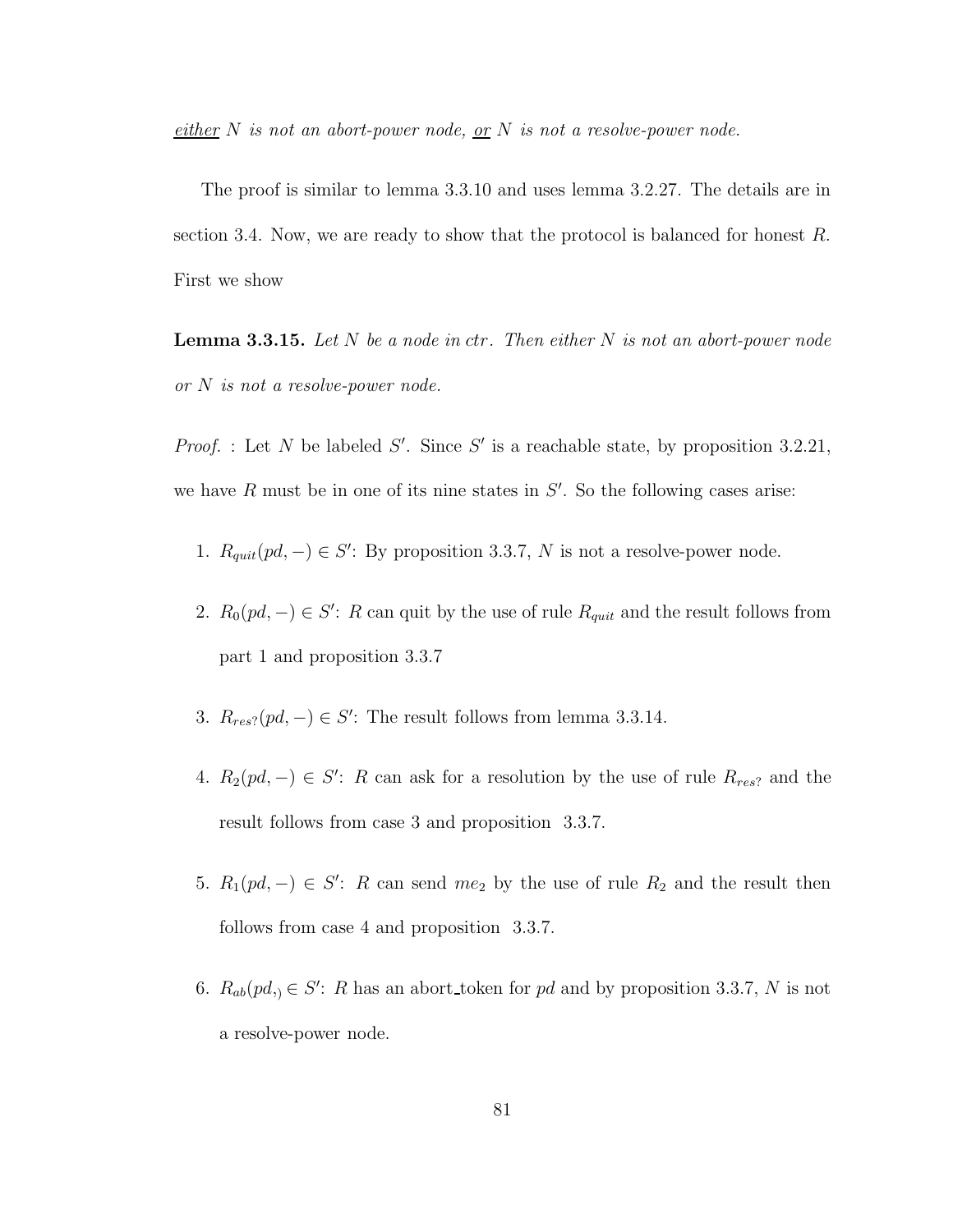7.  $R_{res}(pd, -) \in S'$  or  $R_{com}(pd, -) \in S'$  or  $R_3(pd, -) \in S'$ : R has O's signature on pd and by proposition 3.3.7, N is not an abort-power node.

#### **Theorem 3.3.16.** The protocol is balanced for honest  $R$ .

*Proof.* The theorem follows immediately from lemma 3.3.6 and lemma 3.3.15.  $\Box$ 

The key ingredients in the proof of lemma 3.3.12, are: lemma 3.2.27, and the ability of an honest  $R$  to quit or contact  $T$  non-deterministically at any step of the protocol. These are the same ingredients that go into proving effectiveness and fairness for honest  $R$ . However, once again as we argued in chapter 1, a real-world  $R$ will not exercise these options non-deterministically, and we shall refine our model to reflect the real-world behavior in chapter 4.

Once again the definition and proof can be extended for concurrent runs.

# 3.4 Proofs

## 3.4.1 Proofs of facts of the view of the intruder

We first state few facts about the definitions we gave in section 3.1.

**Proposition 3.4.1.** Let k,  $k_1$ ,  $k_2$ ,  $k_3$  be constants of the sort public\_key and  $k^{-1}$ ,  $k_1^{-1}, k_2^{-1}, k_3^{-1}$  be the corresponding private keys. Let m be a term of the sort mssg. For any set of terms,  $T$ ,  $T_1$  and  $T_2$ , we have

 $\Box$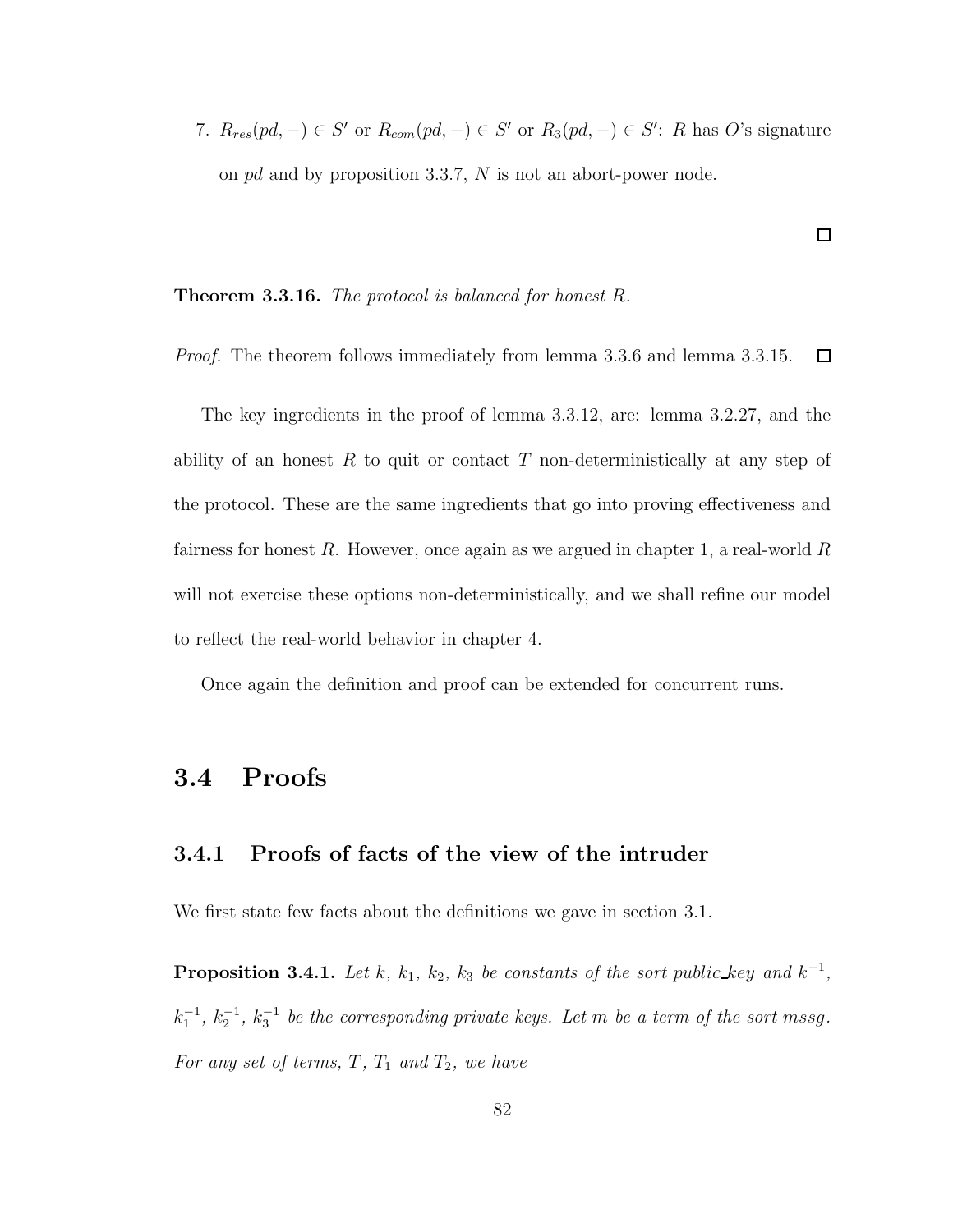- 1. If  $T_1 \subseteq \text{analz}(T_2)$  then  $\text{analz}(T_1) \subseteq \text{analz}(T_2)$ . If  $T_1 \subseteq \text{synth}(T_2)$  then  $synth(T_1) \subseteq synth(T_2)$ .
- 2. If  $T_1 \subseteq T_2$  then anal $z(T_1) \subseteq$  anal $z(T_2)$  and synth $(T_1) \subseteq$  synth $(T_2)$ .
- 3. anal $z(T_1) \bigcup$  anal $z(T_2) =$  anal $z(T_1 \bigcup T_2)$ .
- 4. If  $k \in synth(T)$  then  $k \in T$ . If  $k^{-1} \in synth(T)$  then  $k^{-1} \in T$ .
- 5. If  $PCS(k_1, m, k_2, k_3) \in synth(analz(T))$  then either  $PCS(k_1, m, k_2, k_3) \in$ analz(T) or  $k_1^{-1} \in \text{analz}(T)$ .
- 6. If  $sig(k,m) \in synth(analz(T))$  then either  $sig(k,m) \in analz(T)$  or  $k^{-1} \in$  $analz(T)$ .
- 7. If  $tsig(k, k_1, m) \in synth(analz(T))$  then either  $tsig(k, k_1, m) \in analz(T)$  or  $k^{-1} \in analz(T)$ .

*Proof.* 1. We are given  $T_1 \subseteq$  analz $(T_2)$ . By definition of analz, analz $(T_1)$  is the smallest superset,  $X$ , of  $T_1$  such that  $u \in X$  and  $v \in X$  if  $\langle u, v \rangle \in X$ ,  $u \in X$  if  $sig(k, u) \in X$ ,  $u \in X$  if  $PCS(k, u, k_1, k_t) \in X$ ,  $u \in X$  if  $FakeSign(k, u, k_1, k_t) \in X$ , and  $u \in X$  if  $tsig(k, k_1, u) \in X$ .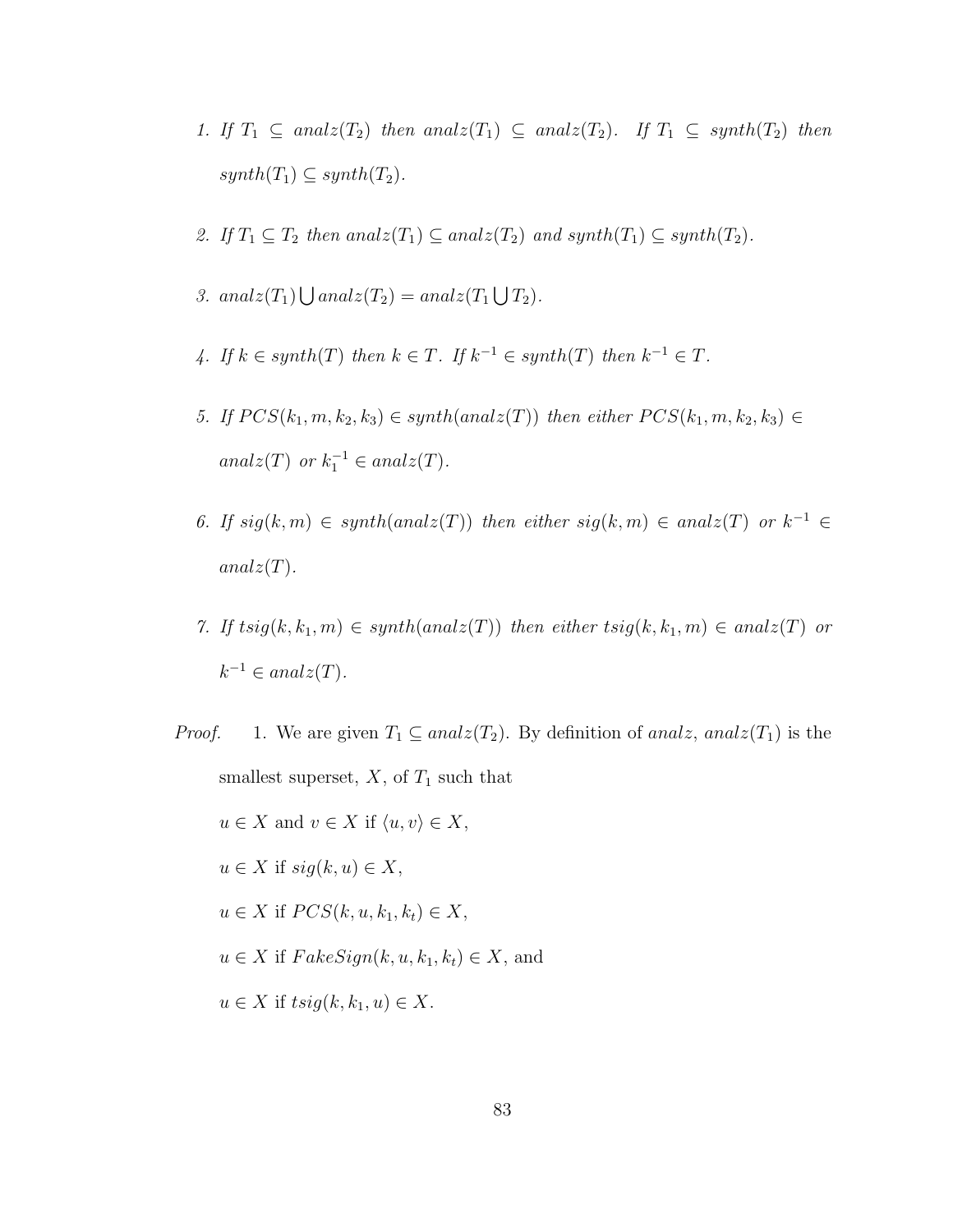By definition of anal $z(T_2)$ , anal $z(T_2)$  is one such set. Therefore we get anal $z(T_1) \subseteq$  anal $z(T_2)$ . Similarly, synth $(T_1) \subseteq$  synth $(T_2)$ .

- 2. We have by definition of analz,  $T_2 \subseteq \text{analz}(T_2)$  and  $T_2 \subseteq \text{synth}(T_2)$ . Hence if  $T_1 \subseteq T_2$ , then  $T_1 \subseteq$  anal $z(T_2)$  and  $T_1 \subseteq$  synth $(T_2)$ . Hence by part 1,  $analz(T_1) \subseteq analz(T_2)$  and  $synth(T_1) \subseteq synth(T_2)$ .
- 3. We have  $analz(T_1) \subseteq analz(T_1 \bigcup T_2)$  and  $analz(T_2) \subseteq analz(T_1 \bigcup T_2)$  (by part 2). Hence,  $analz(T_1) \bigcup analz(T_2) \subseteq analz(T_1 \bigcup T_2)$ .

Now, we have  $T_1 \subseteq \text{anal}_z(T_1)$  and  $T_2 \subseteq \text{anal}_z(T_2)$ . Hence, we have by definition  $T_1 \bigcup T_2 \subseteq analz(T_1) \bigcup analz(T_2)$ .

Now, if  $\langle u, v \rangle \in \text{anal}_z(T_1) \bigcup \text{anal}_z(T_2)$ , then either  $\langle u, v \rangle \in \text{anal}_z(T_1)$  or  $\langle u, v \rangle \in \text{anal } z(T_2)$ . If  $\langle u, v \rangle \in \text{anal } z(T_1)$ , then by definition of analz,  $u \in$ analz $(T_1)$  and  $v \in \text{anal}_z(T_1)$ . Since analz $(T_1) \subseteq \text{anal}_z(T_1) \bigcup \text{anal}_z(T_2)$ , we get  $u \in \text{anal}(T_1) \bigcup \text{anal}(T_2)$  and  $v \in \text{anal}(T_1) \bigcup \text{anal}(T_2)$ . Similarly if  $\langle u, v \rangle \in \text{ analz}(T_2)$ , we get  $u \in \text{ analz}(T_1) \bigcup \text{analz}(T_2)$  and  $v \in$  $analz(T_1) \bigcup analz(T_2).$ 

Similarly, we can show that  $analz(T_1) \bigcup analz(T_2)$  is a set X such that  $u \in X$  if  $sig(k, u) \in X$ ,  $u \in X$  if  $PCS(k, u, k_1, k_t) \in X$ ,  $u \in X$  if  $FakeSign(k, u, k_1, k_t) \in X$ , and  $u \in X$  if  $tsig(k, k_1, u) \in X$ .

Therefore by definition of analz, analz $(T_1 \bigcup T_2) \subseteq$  analz $(T_1) \bigcup$  analz $(T_2)$ . Hence, we get  $analz(T_1) \bigcup analz(T_2) = analz(T_1 \bigcup T_2)$ .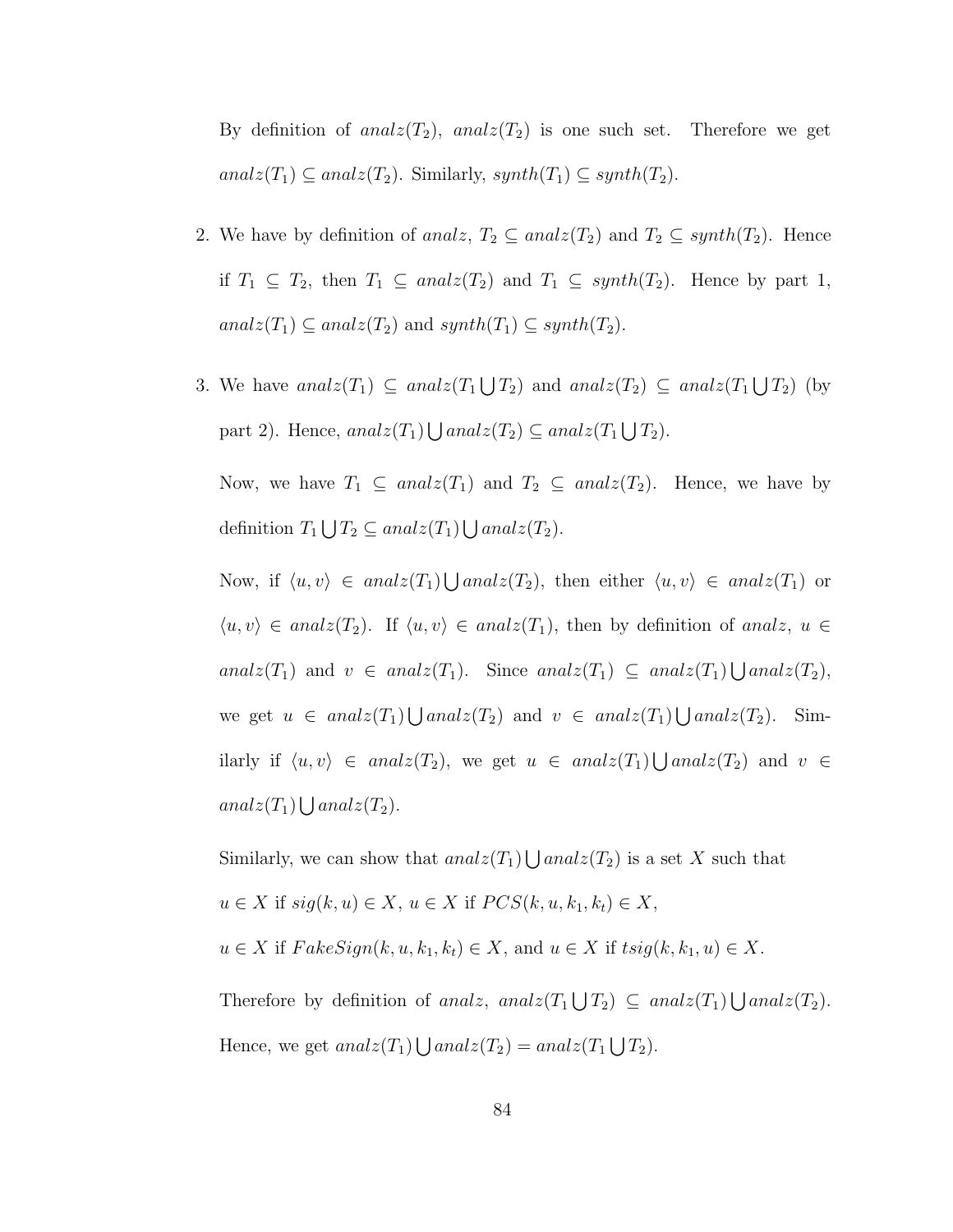4. Suppose  $k \in synth(T)$ . We have by definition  $T \subseteq synth(T)$ . Now let Y be the set synth(T)\{k}, *i.e.*, the set obtained by removing k from synth(T). Now if  $k \notin T$ , then we get  $T \subseteq Y$ .

Also if  $u \in Y$  and  $v \in Y$ , then  $u, v \in synth(T)$ . By definition,  $\langle u, v \rangle \in$ synth(T) and since key k is not a pair, we get  $\langle u, v \rangle \in Y$ . Similarly, we can show  $PCS(k', u, k_1, k_t)$ ,  $FalseSign(k', u, k_1, k_t) \in Y$  if  $u, k'^{-1} \in Y$ , where  $k'^{-1}$ is the signature key corresponding to the verification key  $k'$ , and  $sig(k', u), tsig(k', k_1, u) \in Y$  if  $u, k'^{-1}, PCS(k', u, k_1, k_t) \in Y$  where  $k'^{-1}$  is the signature key corresponding to the verification key  $k'$ .

Since  $T \subseteq Y$ , we get by definition,  $synth(T) \subseteq Y$ . A contradiction since Y is the set  $synth(T) \backslash \{k\}$ . Therefore  $k \in T$ .

5. Suppose  $PCS(k_1, m, k_2, k_3) \in synth(analz(T))$ . We will show that if  $k_1^{-1} \notin$ analz(T), then  $PCS(k_1, m, k_2, k_3) \in analz(T)$ .

We have by definition anal $z(T) \subseteq synth(analz(T))$ . Now, let Y be the set  $synth(analz(T))\setminus \{PCS(k_1, m, k_2, k_3)\}, i.e.,$  the set obtained by removing  $PCS(k_1, m, k_2, k_3)$  from  $synth(analz(T))$ . We have by definition, anal $z(T) \subseteq$ synth(analz(T)). Now if  $PCS(k_1, m, k_2, k_3) \notin analz(T)$ , then anal $z(T) \subseteq Y$ . Also since  $k_1^{-1} \notin analz(T)$ , by part  $4, k_1^{-1} \notin synth(analz(T)).$ 

If  $u, k'^{-1} \in Y$ , then  $u, k'^{-1} \in synth(analz(T))$ . By definition of synth,  $PCS(k', u, k", k_t) \in synth(analz(T))$  for any public keys  $k", k_t$ . Since  $k_1^{-1} \notin$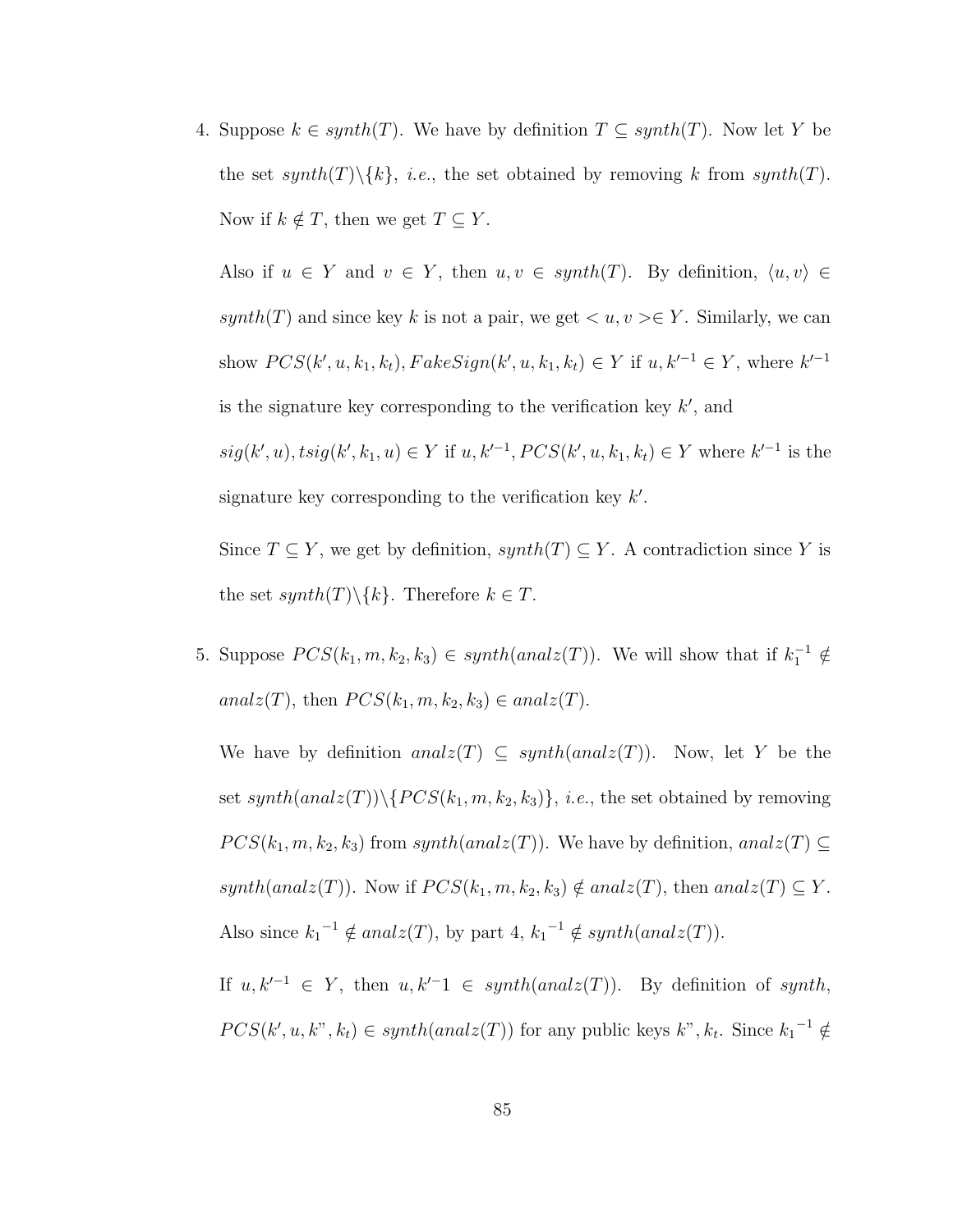synth(analz(T)),  $k_1$  and  $k'$  are different. Therefore,  $PCS(k', u, k'', k_t)$  and  $PCS(k_1, m, k_2, k_3)$  are different and we get  $PCS(k', u, k'', k_t) \in Y$ .

Also if  $u \in Y$  and  $v \in Y$ , then  $u, v \in synth(analz(T))$ . By definition,  $\langle u, v \rangle \in \text{synth}(\text{anal}(T))$  and since  $PCS(k_1, m, k_2, k_3)$  is not a pair, we get  $\langle u, v \rangle \in Y$ . Similarly, we can show  $FakeSign(k', u, k'', k_t) \in Y$  if  $u, k'^{-1} \in Y$ , where  $k'^{-1}$  is the signature key corresponding to the verification key  $k'$ , and

 $sig(k', u), tsig(k', k_1, u) \in Y$  if  $u, k'^{-1}, PCS(k', u, k_1, k_t) \in Y$  where  $k'^{-1}$  is the signature key corresponding to the verification key  $k'$ .

Hence by definition,  $synth(analz(T)) \subseteq Y$ . This is a contradiction since Y is the set  $synth(analz(T))\setminus \{PCS(k_1, m, k_2, k_3)\}.$  Therefore, we must have  $PCS(k_1, m, k_2, k_3) \in analz(T).$ 

- 6. Proof is similar to part 5.
- 7. Proof is similar to part 5.

**Proposition 3.4.2.** For any set of terms  $T$ ,

1. If a pair  $\langle u, v \rangle \in \text{synth}(T)$ , then either  $\langle u, v \rangle \in \text{synth}(T)$  or  $u, v \in \text{synth}(T)$ .

 $\Box$ 

2. If  $PCS(k_1, m, k_2, k_3) \in synth(T)$  then either  $PCS(k_1, m, k_2, k_3) \in T$  or  $u \in$  $synth(T)$ .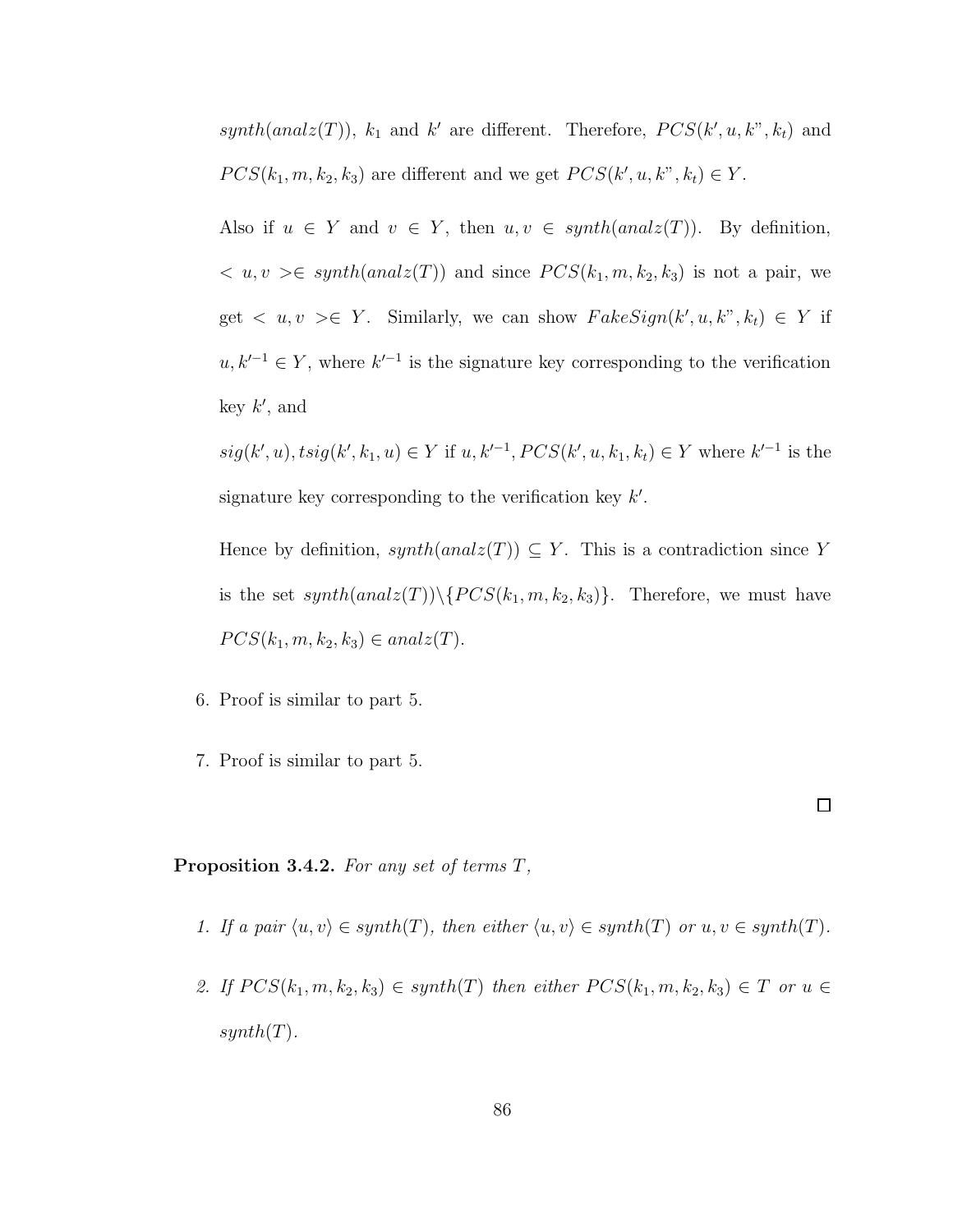- 3. If  $FakeSign(k, u, k_1, k_t) \in synth(T)$  then either  $FakeSign(k, u, k_1, k_t) \in T$ or  $u \in synth(T)$ .
- 4. If  $sig(k, m) \in synth(T)$  then either  $sig(k, m) \in T$  or  $m \in synth(T)$ .
- 5. If  $t\text{sig}(k, k_1, m) \in \text{synth}(T)$  then either  $\text{tsig}(k, k_1, m) \in T$  or  $m \in \text{synth}(T)$ .

Proof. We shall show part 1. The proofs of parts 2, 3, 4 and 5 are similar to the proof of part 1.

Suppose  $\langle u, v \rangle \in synth(T)$ . We have by definition  $T \subseteq synth(T)$ . Now let Y be the set  $synth(T) \setminus \{ \langle u, v \rangle \}, i.e.,$  the set obtained by removing  $\langle u, v \rangle$  from  $synth(T)$ . If  $\langle u, v \rangle \notin T$  then  $T \subseteq Y$ . We have to show that  $u, v \in synth(T)$  in that case.

Suppose  $u \notin \text{synth}(T)$ . Now if  $u' \in Y$  and  $v' \in Y$ , then  $u', v' \in \text{synth}(T)$   $(Y \subset Y)$ synth(T)). Since  $u \notin synth(T)$ , we get u and u' are different and hence the pairs  $\langle u, v \rangle$  and  $\langle u', v' \rangle$  are different. By definition of synth, we get  $\langle u', v' \rangle \in synth(T)$ . Hence  $\langle u', v' \rangle \in Y$  (Since  $Y = synth(T)\setminus \{\langle u, v \rangle\}.$ 

Similarly, it can be shown that  $PCS(k', u', k_1, k_t)$ ,  $FalseSign(k', u', k_1, k_t) \in Y$ if  $u', k'^{-1} ∈ Y$ , where  $k'^{-1}$  is the signature key corresponding to the verification key  $k'$ , and

 $sig(k', u'), tsig(k', k_1, u') \in Y$  if  $u, k'^{-1}, PCS(k', u', k_1, k_t) \in Y$  where  $k'^{-1}$  is the signature key corresponding to the verification key k'. Hence by definition,  $synth(T) \subseteq$ Y. A contradiction since Y is the set  $synth(T) \setminus \{ \langle u, v \rangle \}$ . Therefore  $u \in synth(T)$ .  $\Box$ Similarly, we can show  $v \in synth(T)$ .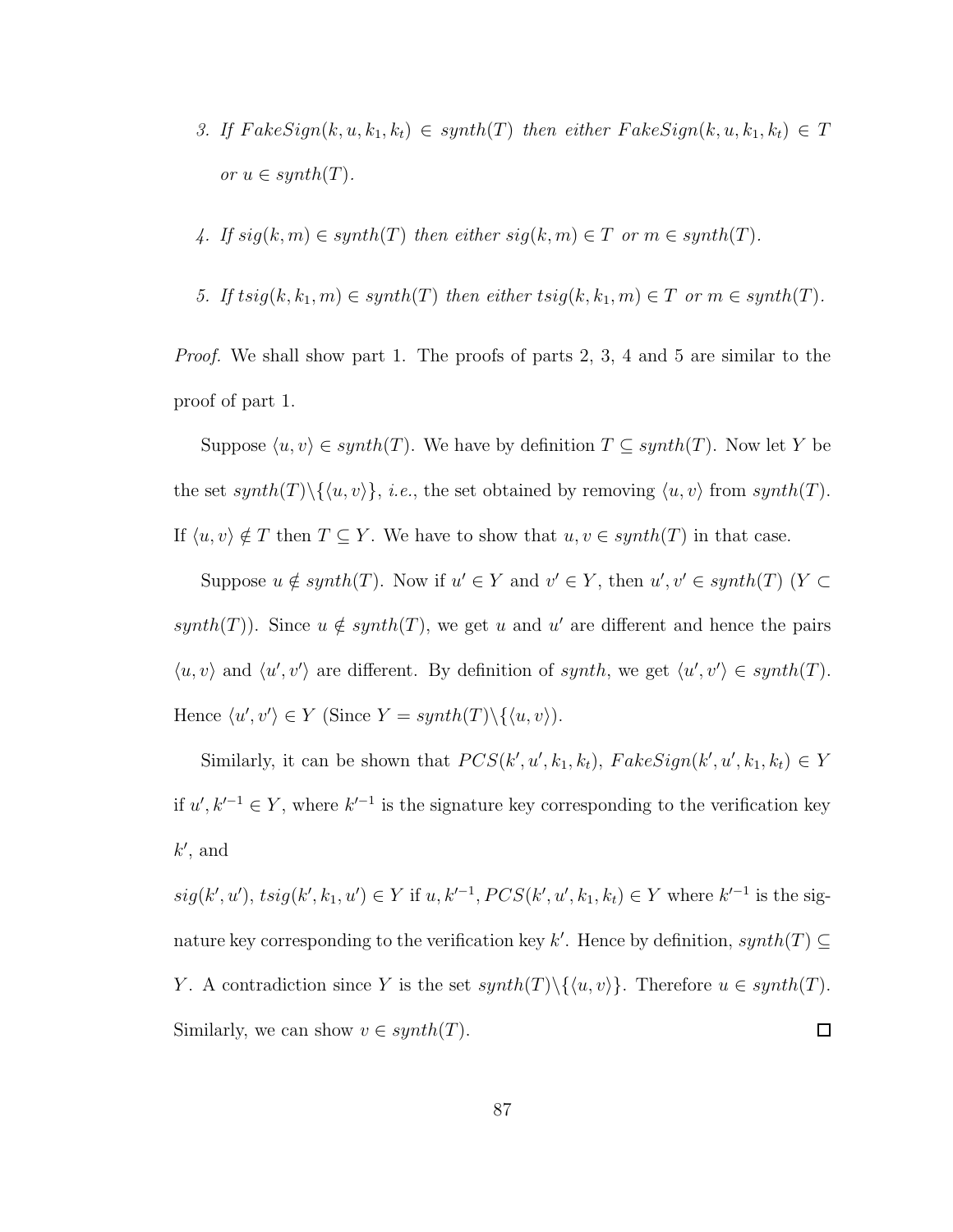### Proposition 3.4.3. For any set of terms T,

 $analz(synth(analz(T))) = synth(analz(T)))$  and synth $(analz(synth(analz(T))))$  $= synth(analz(T))$ .

*Proof.* By definition,  $synth(analz(T)) \subseteq analz(synth(analz(T)))$ . Clearly, we have  $synth(analz(T)) \subseteq synth(analz(T)).$ 

Now, if  $\langle u, v \rangle \in synth(analz(T))$ , then by part 1 we get <u>either</u>  $\langle u, v \rangle \in analz(T)$ or  $u, v \in synth(analz(T))$ . If  $\langle u, v \rangle \in analz(T)$ , then by definition of analz,  $u, v \in \text{analz}(T)$ . Since  $\text{analz}(T) \subseteq \text{synth}(\text{analz}(T))$ , we get  $u, v \in \text{synth}(\text{analz}(T))$ .

Therefore if  $\langle u, v \rangle \in synth(analz(T))$ , then  $u, v \in synth(analz(T))$ .

Similarly,  $u \in synth(analz(T))$  if  $sig(k, u) \in synth(analz(T)),$ 

 $u \in synth(analz(T))$  if  $PCS(k, u, k_1, k_t) \in synth(analz(T)),$ 

 $u \in synth(analz(T))$  if  $FakeSign(k, u, k_1, k_t) \in synth(analz(T))$ , and

 $u \in synth(analz(T))$  if  $tsig(k, k_1, u) \in synth(analz(T)).$ 

By definition of analz, we get analz(synth(analz(T)))  $\subseteq$  synth(analz(T)). Therefore,  $analz(synth(analz(T))) = synth(analz(T))$ .

Now, by part 1 of proposition 3.4.1 part 1 of proposition 3.4.2, we get

 $synth(analz(synth(analz(T)))) \subseteq synth(analz(T)).$ 

Hence, we get  $synth(analz(synth(analz(T)))) = synth(analz(T))$ .  $\Box$ 

Now, we are ready to prove proposition 3.1.2.

**Proposition** 3.1.2. If S, S' are states such that S' is obtained from S by the application of rule in **I** other than GEN, then  $W(S) = W(S')$ .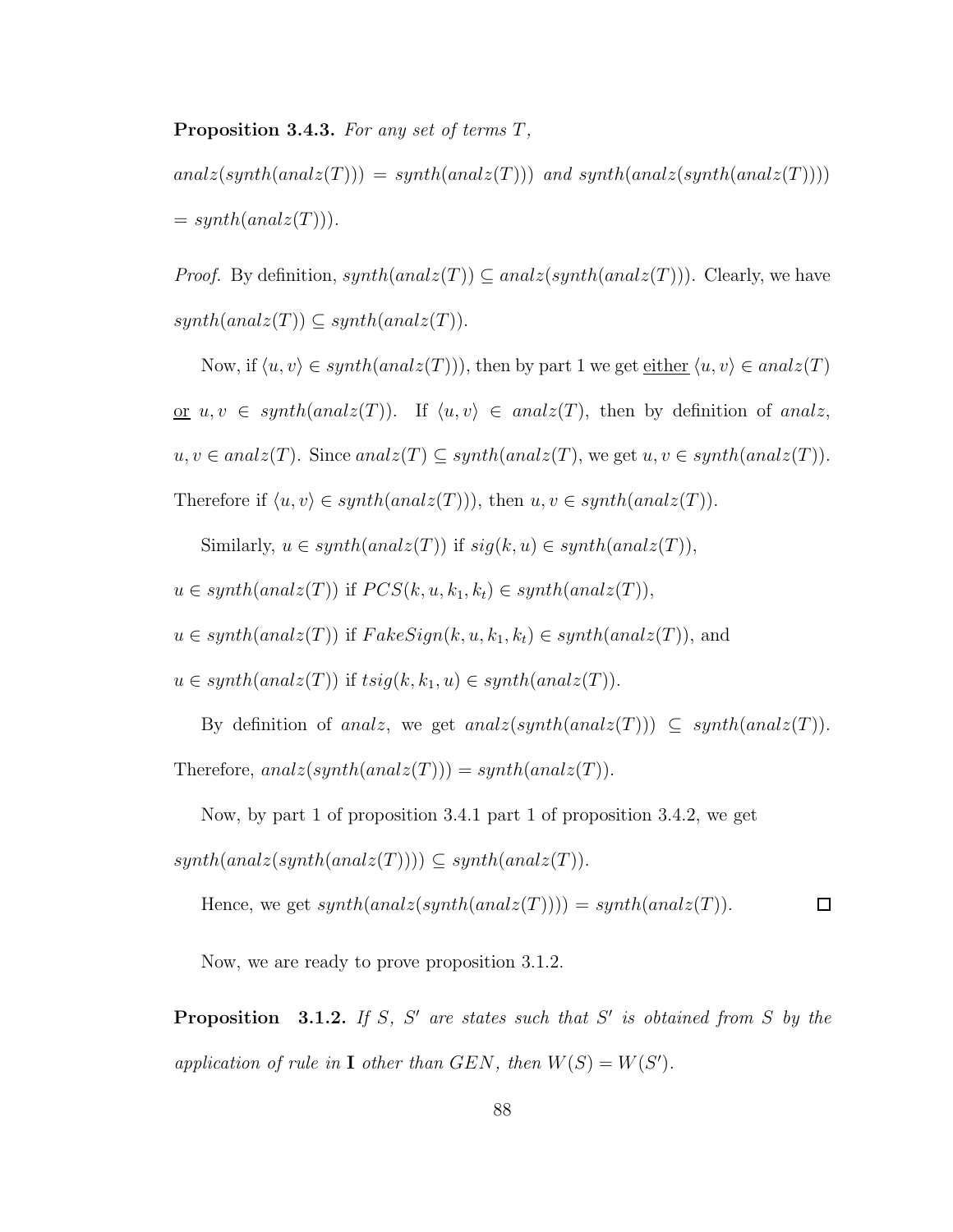Proof. We shall prove this by inspection of the rules used. Recall that for a given state  $S_1$ , the set of messages available to the intruder is defined to be  $A(S_1)$  =  ${u|C(u), D(u), M(u), N(u), R_n(k_1, k_2, u) \in S_1}.$  The view of the intruder is defined to be  $W(S) = synth(analz(A(S_1))).$ 

First of all if the transition from S to S' involves an I/O rule, *i.e.*, one of the rules  $REC, SND, REC_R, SND_R, SND_T$ , then the set of available messages in S and  $S'$  are the same. Hence the view of the intruder is the same in  $S$  and  $S'$ .

Now suppose the transition from  $S$  to  $S'$  uses decomposition rule  $DCMP$ , in which a pair  $\langle u, v \rangle$  in the decomposition memory of the intruder is split. Then the set of available messages increases from S to S'. In particular, we have  $A(S') = A(S) \cup$  $\{u, v\}$ . We also have  $\langle u, v \rangle \in A(S)$ . By part 3 of proposition 3.4.1, analz $(A(S'))$ analz(A(S)) ∪ analz(u) ∪ analz(v). By definition, since  $\langle u, v \rangle \in A(S)$ , we get  $u, v \in analz(A(S))$ . By part 1 of proposition 3.4.1, we get  $analz(u) \subseteq analz(A(S))$ and  $analz(v) \subseteq analz(A(S))$ . Hence  $analz(A(S')) = analz(A(S))$ . Therefore, the view of the intruder in  $S'$  is the same as in  $S'$ .

Similarly, if the rules  $ReadPCS, ReadSig, ReadFalse, ReadTPSig$  are used, the view of the intruder in  $S'$  is the same as in  $S'$ . If the decomposition rule LRN is used, the set of available messages do not change and once again we get  $W(S) = W(S')$ .

Now suppose the transition from S to S' uses composition rule  $\mathbb{C}MP$ , in which a pair  $\langle u, v \rangle$  is formed using terms u, v in the decomposition memory of the intruder.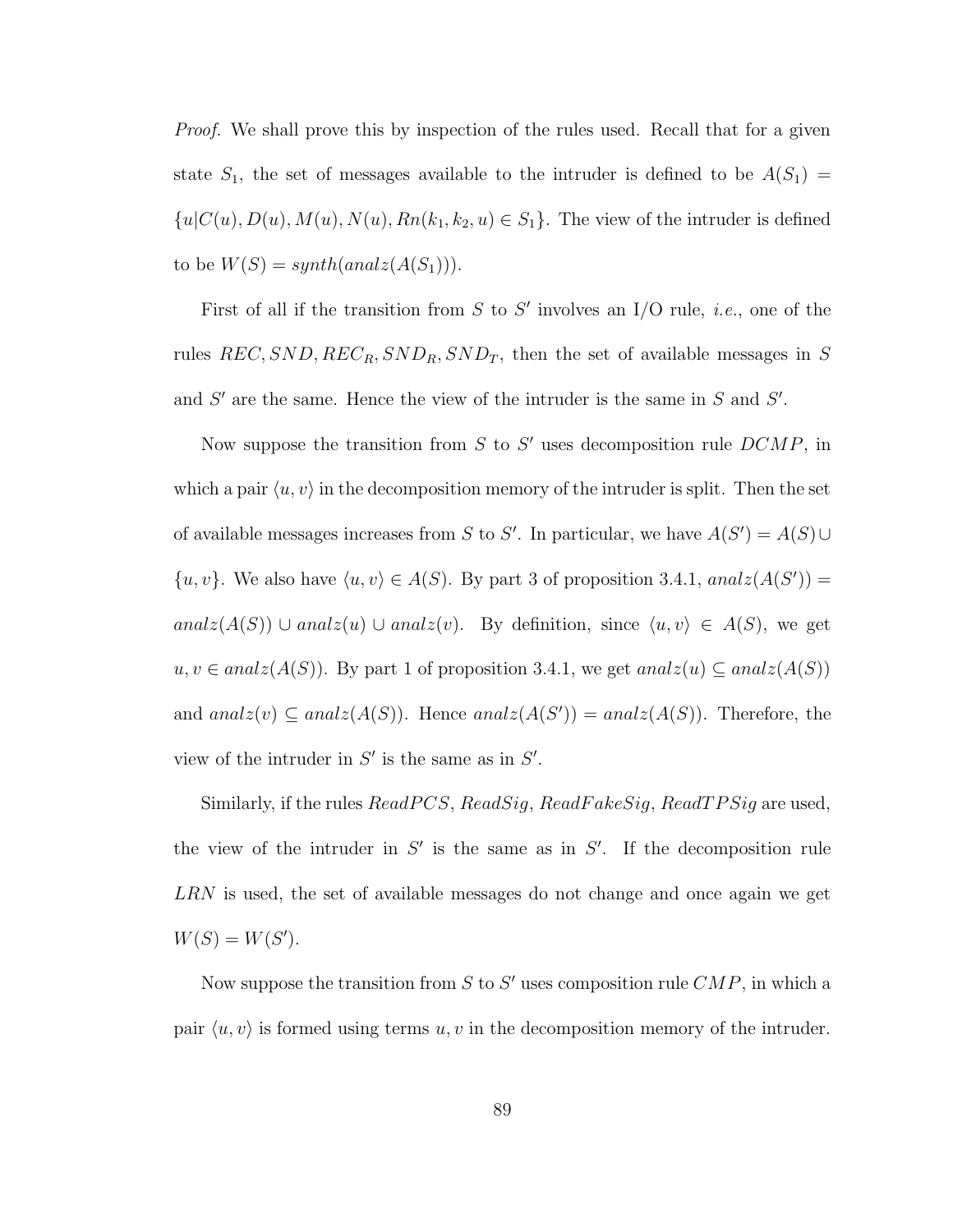Then the set of available messages increases from S to S', and hence  $W(S) \subseteq W(S')$ . In particular, we have  $A(S') = A(S) \cup \langle u, v \rangle$ . We also have  $u, v \in A(S)$ . By part 3 of proposition 3.4.1,  $analz(A(S')) = analz(A(S)) \cup analz(\{\langle u, v \rangle\})$ . Clearly by definition, we have  $analz(A(S)) \subseteq W(S)$ . Also since  $u, v \in A(S)$ , we get  $u, v \in \text{anal}(A(S))$ , and by definition of synth,  $\langle u, v \rangle \in W(S)$ . Hence we get by part 1 of proposition 3.4.1  $analz({\langle u, v \rangle}) \subseteq analz(W(S))$ . By proposition 3.4.3,  $analz(W(S)) = W(S)$  and therefore we get  $analz(\{\langle u, v \rangle\}) \subseteq W(S)$ . Hence, analz $(A(S')) \subseteq W(S)$ . By part 1 of proposition 3.4.1, we obtain  $W(S') \subseteq W(S)$ . Therefore,  $W(S) = W(S')$ .

Similarly, if the composition rules  $PCS$ ,  $FakeSign$ ,  $SIG$  and  $TPSIG$  are used, the view of the intruder in  $S'$  is the same as in  $S'$ . If the composition rule USE is used, the set of available messages do not change and once again we get  $W(S)$  =  $W(S')$ .  $\Box$ 

Now, we prove proposition 3.1.3.

**Proposition** 3.1.3. Suppose  $\Sigma$  contains HonestGuy(k, k<sup>-1</sup>) or  $TTP(k, k^{-1})$  for some  $k, k^{-1}$ . Then for all reachable states S, k is not in the view of the intruder.

Proof. Intuitively, protocol messages do not require an honest signer and trusted third party to send any private keys. Hence, their private keys are never released.

We shall prove the prove the proposition for the case  $TTP(k, k^{-1}) \in \Sigma$ . The case when  $HonestGuy(k, k^{-1}) \in \Sigma$  can be similarly proved. In view of proposition 3.4.1, if k is in the view of the intruder at S, *i.e.*, if it is in  $synth(analz(A(S))$ , then k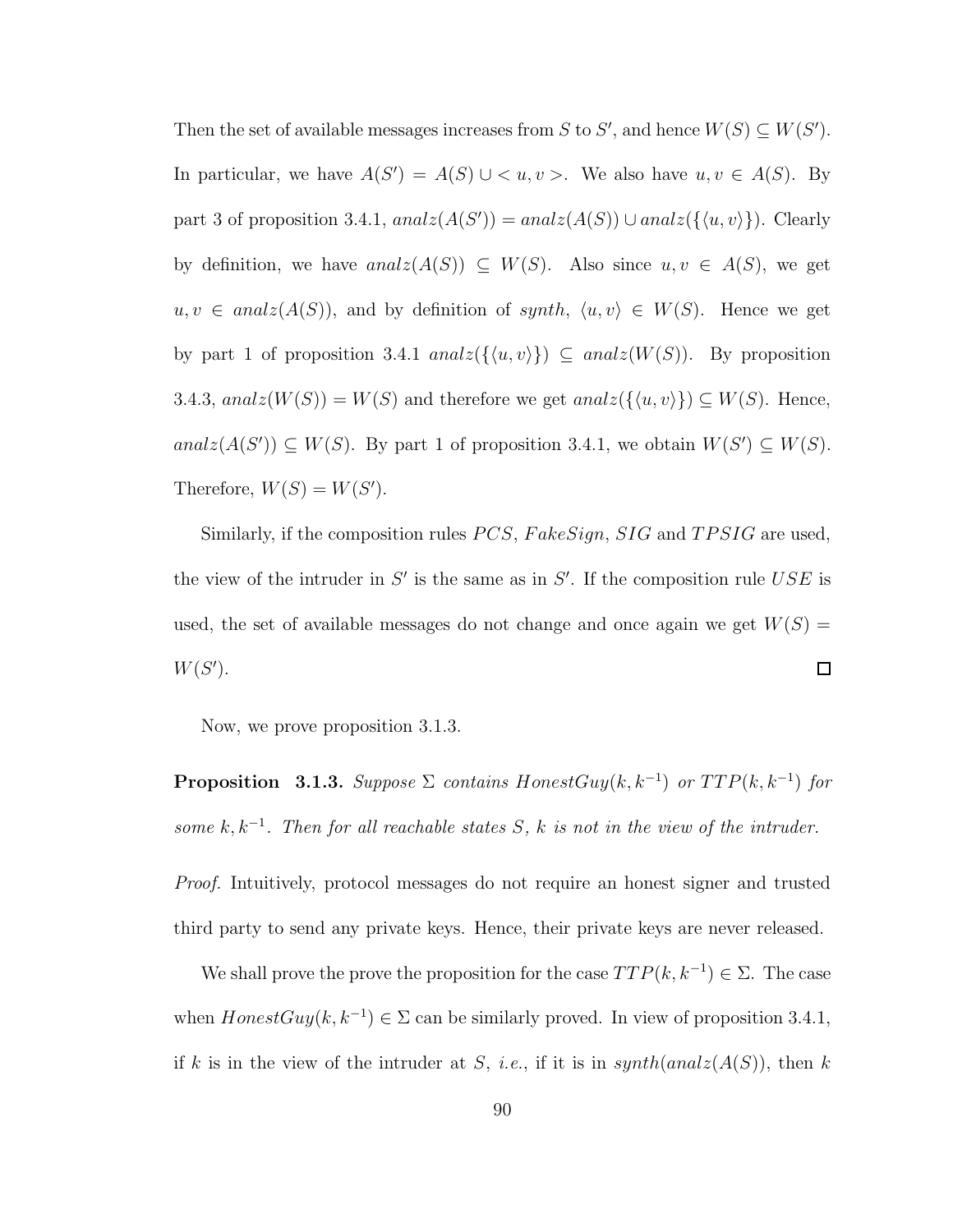must be in  $analz(A(S))$ . We show by induction on the number of steps that it takes to reach S from  $\Sigma$  that  $k \notin analz(A(S)).$ 

Base case: S is  $\Sigma$ . Now, the only available messages in  $\Sigma$  are private keys of dishonest signers and preagreed-texts. Clearly, since  $k \notin A(\Sigma)$ , and anal $z(A(\Sigma)) =$  $A(\Sigma)$ . Hence  $k \notin analz(A(\Sigma))$ .

Induction hypothesis: Suppose it is the case that for all states S reachable from  $\Sigma$  in  $\leq l$  steps,  $k \notin analz(A(S)).$ 

Consider a state S' reachable from  $\Sigma$  in  $l + 1$  steps. We must have there is a state S such that

a)  $S'$  is obtained from  $S$  by a single transition.

b) S is obtained from  $\Sigma$  in  $\leq l$  steps.

By induction hypothesis, it must be case that  $k \notin analz(A(S))$  Now we show by cases on the transition rule being applied to obtain S' from S that  $k \notin analz(A(S'))$ .

In case the role generation rule  $RG$  is used then the set of available messages increases by a new constant  $n'$  of the sort *unique identifier*. Clearly k is not the same as n' and  $analz(\lbrace n' \rbrace) = \lbrace n' \rbrace$ . Hence  $k \notin analz(\lbrace n' \rbrace)$ . Now  $A(S') =$  $A(S) \cup \{n'\}.$ 

By proposition 3.4.1, we get  $analz(A(S')) = analz(A(S)) \cup analz(\lbrace n' \rbrace)$ . Since  $k \notin analz(A(S))$ , we get  $k \notin analz(A(S'))$ .

If the rule used is a transition in **I** other than  $GEN, k \notin analz(A(S'))$  if  $k \notin$ analz $(A(S))$ . If GEN is used then the set of available messages increases by a new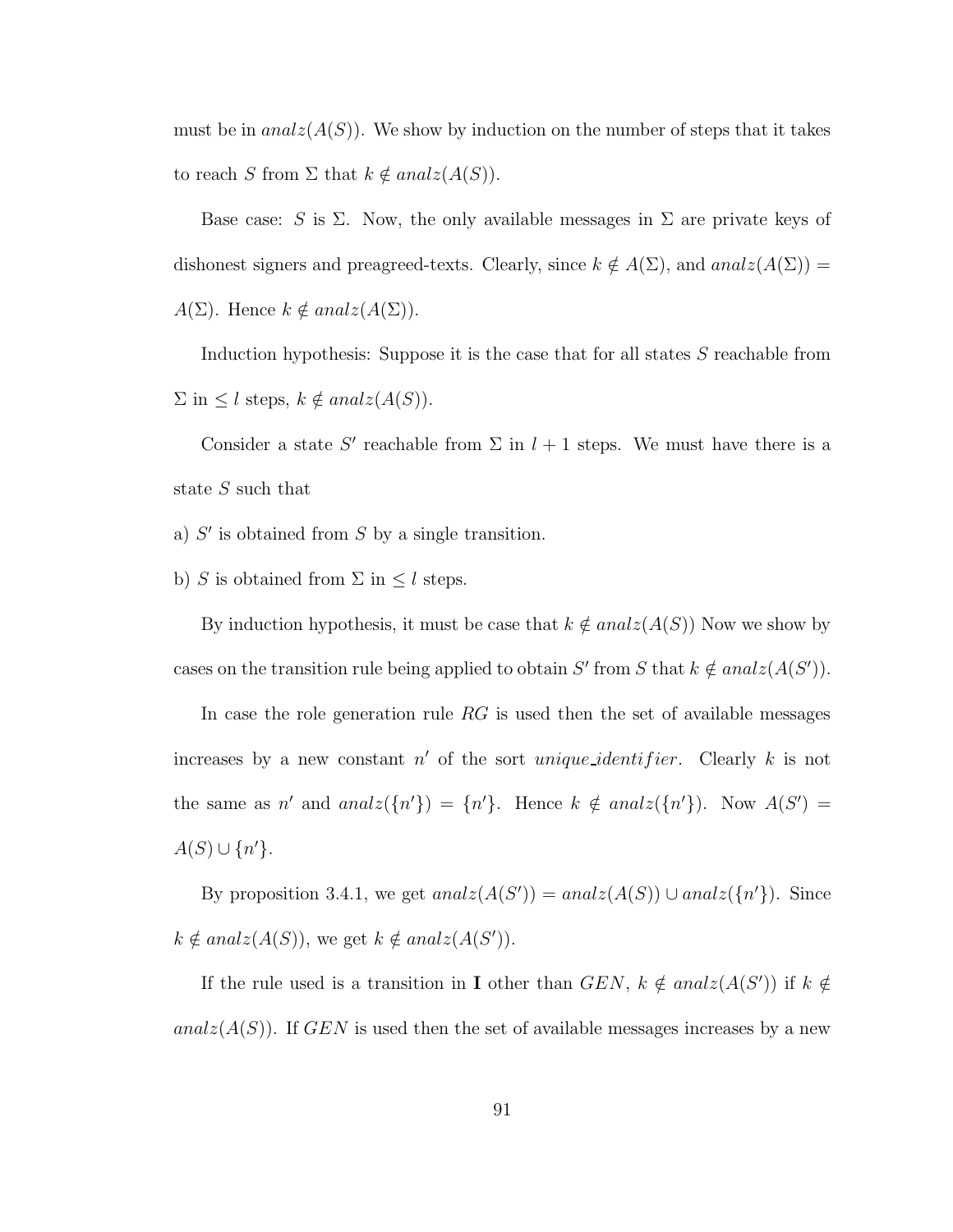constant u of the sort *mssg*. Clearly k is not the same as u and  $analz(\lbrace u \rbrace) = \lbrace u \rbrace$ . Hence  $k \notin \text{anal}( \{u \})$ . Now  $A(S') = A(S) \cup \{u \}$ . By proposition 3.4.1, we get analz $(A(S')) = analz(A(S)) \cup analz({u}$ . Since  $k \notin analz(A(S))$ , we get  $k \notin \mathcal{L}$  $analz(A(S'))$ .

If the transition rule  $O_1$  is used, then the set of available messages increases by a term  $PCS(k_1, pd, k_2, k_3)$ , where  $k_1, k_2, k_3$  are terms of the sort *public\_key*, and pd is  $\langle m', n', k_1, k_2, k_3 \rangle$  for some terms  $m'$ , n' of the sort preagreed text and unique identifier respectively. It can be shown that  $analz(PCS(k_1, pd, k_2, k_3))$  $PCS(k_1, pd, k_2, k_3) \cup analz\{pd\}.$  Clearly, k is not the same as  $PCS(k_1, pd, k_2, k_3)$ . It can be shown that  $analz(pd)$  is the set that consists of  $\langle m', n', k_1, k_2, k_3 \rangle$ ,  $m', n', k_1, k_2 > 0$ ,  $m', n', k_1 > 0$ ,  $m', n' > 0$ ,  $m', n', k_1, k_3$ . None of these are the terms of the sort *private\_key*, and we get  $k \notin \text{analz}(pd)$ . Therefore,  $k \notin \text{ }$ analz({ $PCS(k_1, pd, k_2, k_3)$ }). We also have  $A(S') = A(S) \cup \{PCS(k_1, pd, k_2, k_3)\}.$ By proposition 3.4.1, we get  $analz(A(S')) = analz(A(S)) \cup analz(\lbrace PCS(k_1, pd, k_2,$  $(k_3)$ . Since  $k \notin analz(A(S))$ , we get  $k \notin analz(A(S'))$ .

Similarly, if any other rule in  $\mathbf{O} \cup \mathbf{R} \cup \mathbf{T}$  is used, we get  $k \notin \text{analz}(A(S'))$  if  $k \notin analz(A(S)).$ 

Hence, by induction  $k \notin analz(A(S))$  for all states S reachable from  $\Sigma$ .  $\Box$ 

### 3.4.2 Database properties

We are ready to show proposition 3.2.1.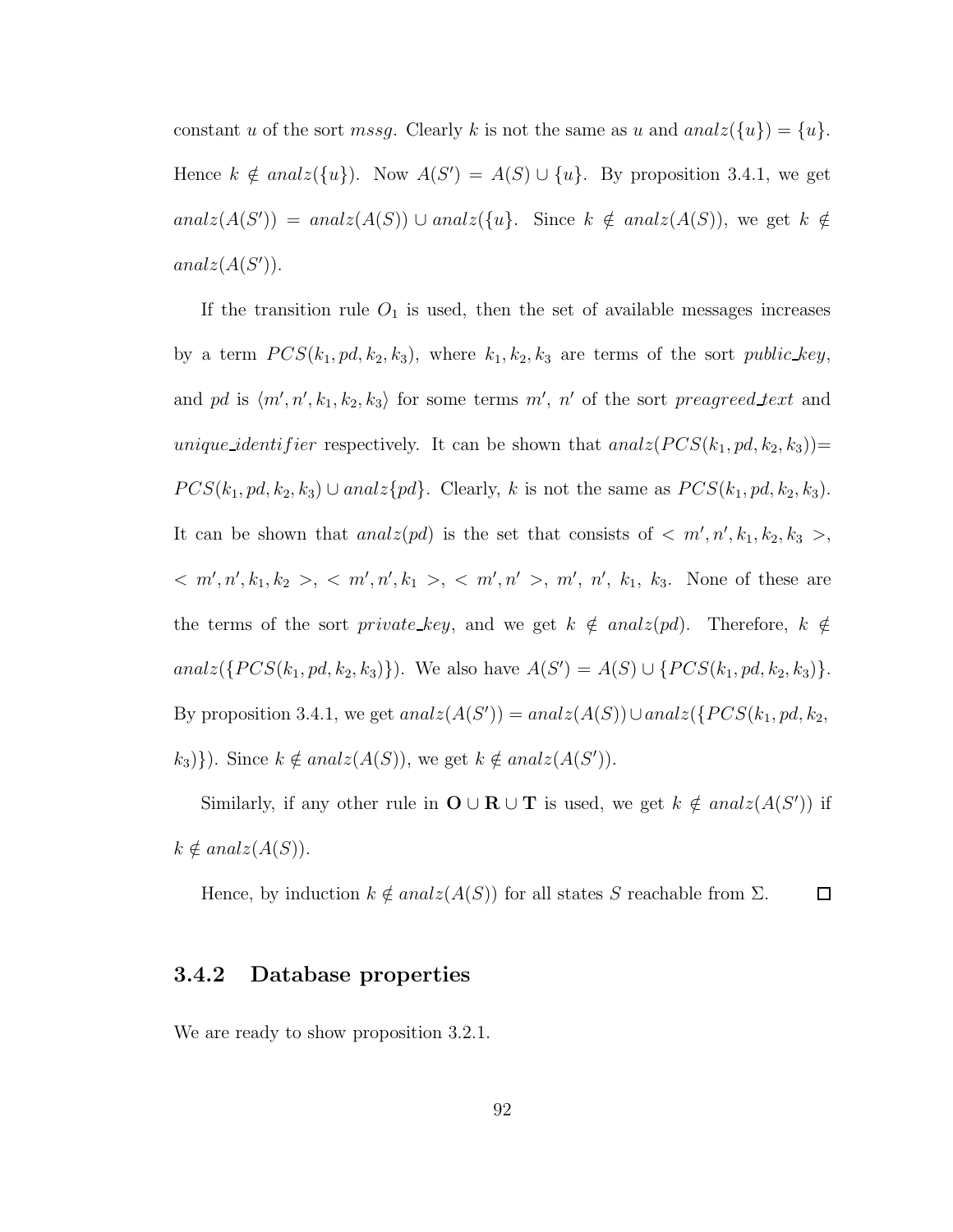**Proposition 3.2.1.** If S is a state reachable from  $S_1$ , then S contains exactly one of the following:

 $T_0(pd)$ ,  $T_{ab}(pd,aborted,ab\_tok)$ ,  $T_{or}(pd, resolved, res\_cn)$ ,  $T_{rr}(pd, resolved, res\_cn)$ ,  $T_{abf}(pd,aborted,ab\_tok), T_{orf}(pd, resolved, res\_cn), T_{rrf1}(pd, resolved, res\_cn),$  $T_{rrf2}(pd, resolved, reszcn).$ 

Furthermore, there is exactly one occurrence of the fact  $T_i(pd, -)$  in S for each  $i \in \{0, ab, or, abf, orf, rrf1, rrf2\}.$ 

*Proof.* Intuitively, the freshness of the identifier  $n$  guarantees that there is only one instance of a fact of the form  $T_i(pd, -)$  for  $i \in \{0, or, ab, abf, orf, rrf1, rrf2\}$ . Furthermore, the rules in the protocol theory  $T$  ensure that whenever one fact  $T_i(pd, -)$  is consumed, another fact  $T_j(pd, -)$  is created.

We prove the proposition by induction on the number of transitions it takes to reach  $S$  from  $S_1$ .

Base case: S is  $S_1$ .  $S_1$  is obtained from  $S_0$  using the role generation rule RG. Since the identifier  $n$  is freshly generated in this transition,  $S_0$  does not contain any fact of the form  $T_i(pd, -)$  for  $i \in \{0, or, ab, abf, orf, rrf1, rrf2\}$ . In the transition  $T_0(pd)$  is created. No other fact of the form  $T_i(pd, -)$  is created. Hence, the statement of the proposition is true.

Induction Hypothesis: Let the statement of the proposition be true for all states reachable from  $S_1$  by l steps.

Let S' be a state reachable from  $S_1$  by  $l + 1$  steps. Then there is a state S, a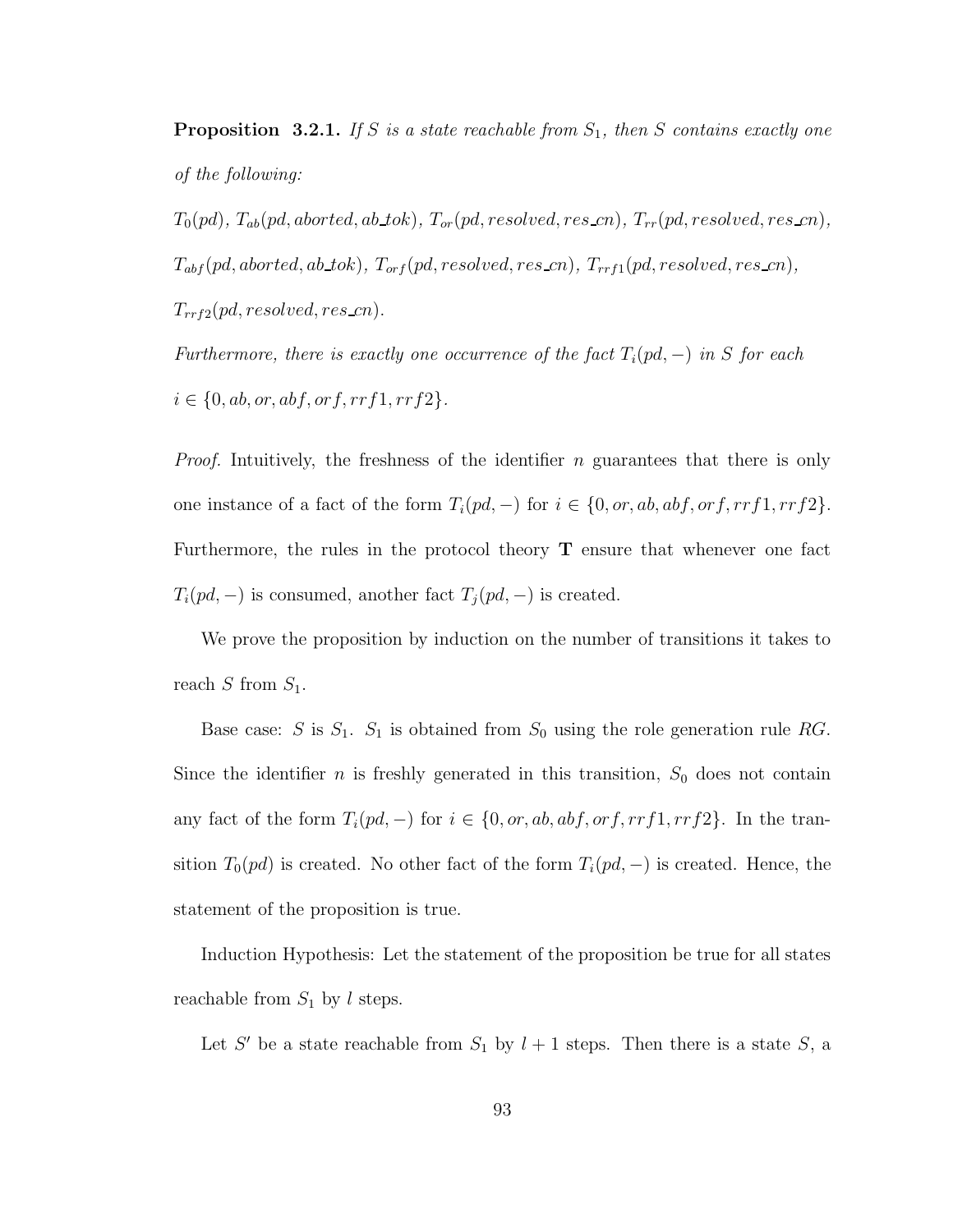transition rule t, and a ground substitution  $\sigma$  such that

- 1) S' is obtained from S by the application of t using  $\sigma$ .
- 2)  $S'$  is reachable from  $S_1$  by l steps.

By Induction hypothesis,  $S$  contains exactly one fact of the following:

 $T_0(pd)$ ,  $T_{ab}(pd,aborted,ab\_tok)$ ,  $T_{or}(pd, resolved, res\_cn)$ ,  $T_{rr}(pd, resolved, res\_cn)$ ,  $T_{abf}(pd,aborted,ab\_tok), T_{orf}(pd, resolved, res\_cn), T_{rrf1}(pd, resolved, res\_cn),$  $T_{rrf2}(pd, resolved, res\_cn).$ 

Furthermore, there is exactly one occurence of the fact  $T_i(pd, -)$  in S for each  $i \in \{0, ab, or, abf, orf, rrf1, rrf2\}.$ 

We shall show that if S contains  $T_0(pd)$ , then the statement of the proposition holds in  $S'$  also. The other cases can be treated similarly.

Now, if the transition from S to S' uses a transition in  $O \cup R \cup I$ , then since no  $T_i$  fact is created or consumed in this transition, the statement of the proposition still holds in  $S'$ .

If the transition from S to S' uses the transition RG, then a  $T_0(pd')$  fact is created, where  $pd' = \langle k_1, m_1, n', k_2, k_t \rangle$ . *n'* is freshly generated and is different from the identifier *n* in pd. Hence, pd and pd' are different. No other  $T_i$  fact is created or consumed. Hence, the statement of the proposition is true in  $S'$ .

If the transition from S to S' uses the transition  $T_{ab}$ , then a  $T_0(pd')$  fact is consumed and a fact of the form  $T_{ab}(pd', -)$  is created. No other  $T_i$  fact is created or consumed. Now, there are two cases:  $pd'$  is the same as  $pd$ , or  $pd$  is different from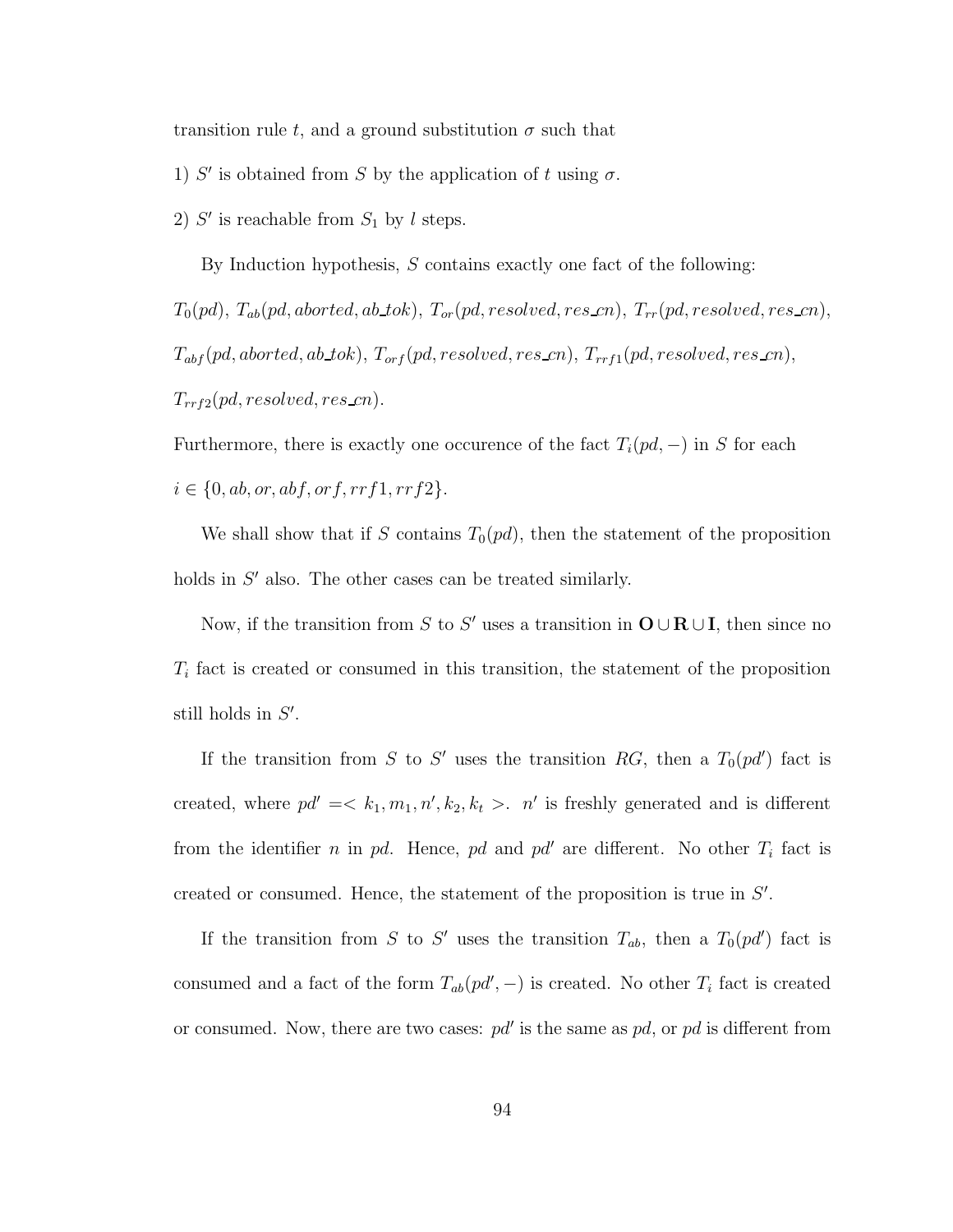pd'. If pd' is the same as pd, then  $T_0(pd)$  is consumed and  $T_{ab}(pd,aborted,ab\_tok)$ is created, and the statement of the proposition is true. If  $pd$  is different from  $pd'$ , then no fact of the form  $T_i(pd, -)$  is created or consumed and the proposition is still true. Similarly, if the transition from S to S' uses the transition  $T_{or}$  or  $T_{rr}$ , then the statement of the proposition is true in  $S'$ .

If the transition from S to S' uses the transition  $T_{abf}$ , then a fact of the form  $T_{ab}(pd', -)$  is consumed and a fact of the form  $T_{abf}(pd', -)$  is created. No other fact of the sort  $T_i$  is created or consumed. Since S contains  $T_0(pd)$ , by induction hypothesis, S does not contain  $T_{ab}(pd, -)$ . Hence pd must be different from pd', and the statement of the proposition is true in  $S'$ . Similarly, if the transition from  $S$  to S' uses one of the transitions  $T_{orf}$ ,  $T_{rrf1}$ ,  $T_{rrf2}$ , then the statement of the proposition is true in  $S'$ .

Hence, if S contains  $T_0(pd, -)$ , the statement of the proposition is true in S'.  $\Box$ By induction, the proposition is true.

Now we are ready to prove properties of database persistence and consistency:

**Lemma 3.2.3 1.** For all states S reachable from  $S_1$ , one of the following is true:

- 1) T has no entry for pd in S.
- 2) T has an abort for pd in S.
- 3) T has a resolution for pd in S.
- If  $T$  has an abort for pd, then for all states  $S'$  reachable from  $S$ ,  $T$  has an abort for pd in  $S'$ . If  $T$  has a resolution for pd, then for all states  $S'$  reachable from  $S$ ,  $T$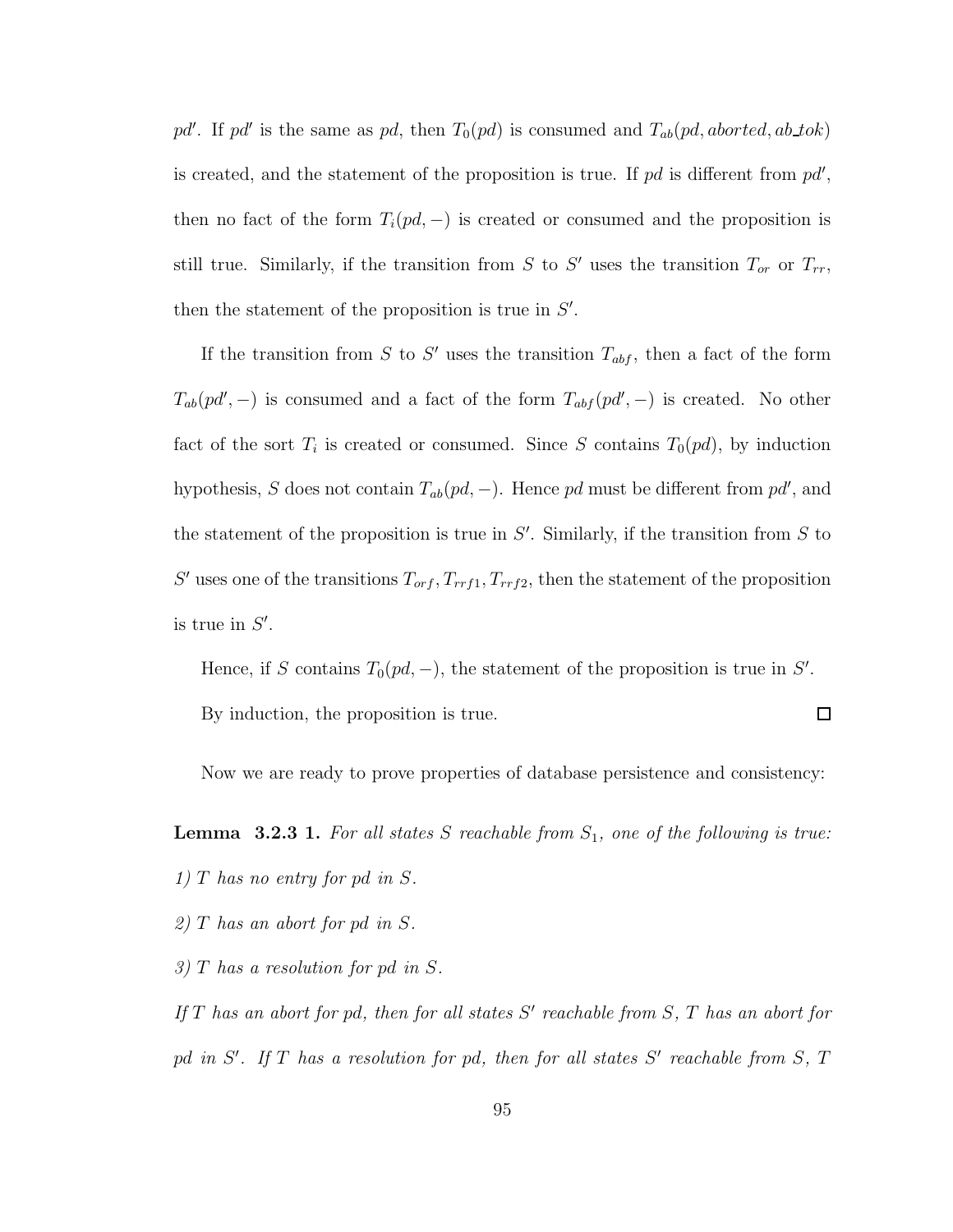has a resolution for pd in  $S'$ .

Proof. By proposition 3.2.1, it follows immediately that one of the following is true:

- 1) T has no entry for  $pd$  in S.
- 2) T has an abort for pd in S.
- 3)  $T$  has a resolution for  $pd$  in  $S$ .

Now, suppose that  $T$  has an abort for  $pd$  in  $S$ . We need to show that for all states  $S'$  reachable from  $S$ ,  $T$  has an abort for  $pd$ . We show this induction on the number of steps it takes to reach  $S'$  from  $S$ .

Base case:  $S'$  is  $S$ . Clearly by assumption  $T$  has an abort for  $pd$  is  $S'$ .

Induction Hypothesis: Let  $T$  have an abort for  $pd$  for all states reachable from S by l steps. Let S" be a state reachable from S by  $l + 1$  steps. Then there is a state S', a transition rule t, and a ground substitution  $\sigma$  such that

1) S" is obtained from S' by the application of t using  $\sigma$ .

- 2)  $S''$  is reachable from S by l steps.
- 3) By induction hypothesis,  $T$  has an abort for  $pd$  in  $S'$ .

Hence S' contains  $T_{ab}(pd,aborted,ab\_tok)$  or  $T_{abf}(pd,aborted,ab\_tok)$ .

An inspection of rules tells that a  $T_{abf}$  fact is never consumed, hence if S' contains  $T_{abf}(pd,aborted,ab\_tok)$ , then S" also contains  $T_{abf}(pd,aborted,ab\_tok)$ . Also if  $T_{ab}(pd,aborted,ab\_tok)$  is consumed in the transition from S' to S", then t must be  $T_{abf}$ , and S" must contain  $T_{abf}$  (pd, aborted, ab tok). Therefore S" must contain  $T_{ab}(pd,aborted,ab\_tok)$  or  $T_{abf}(pd,aborted,ab\_tok)$  if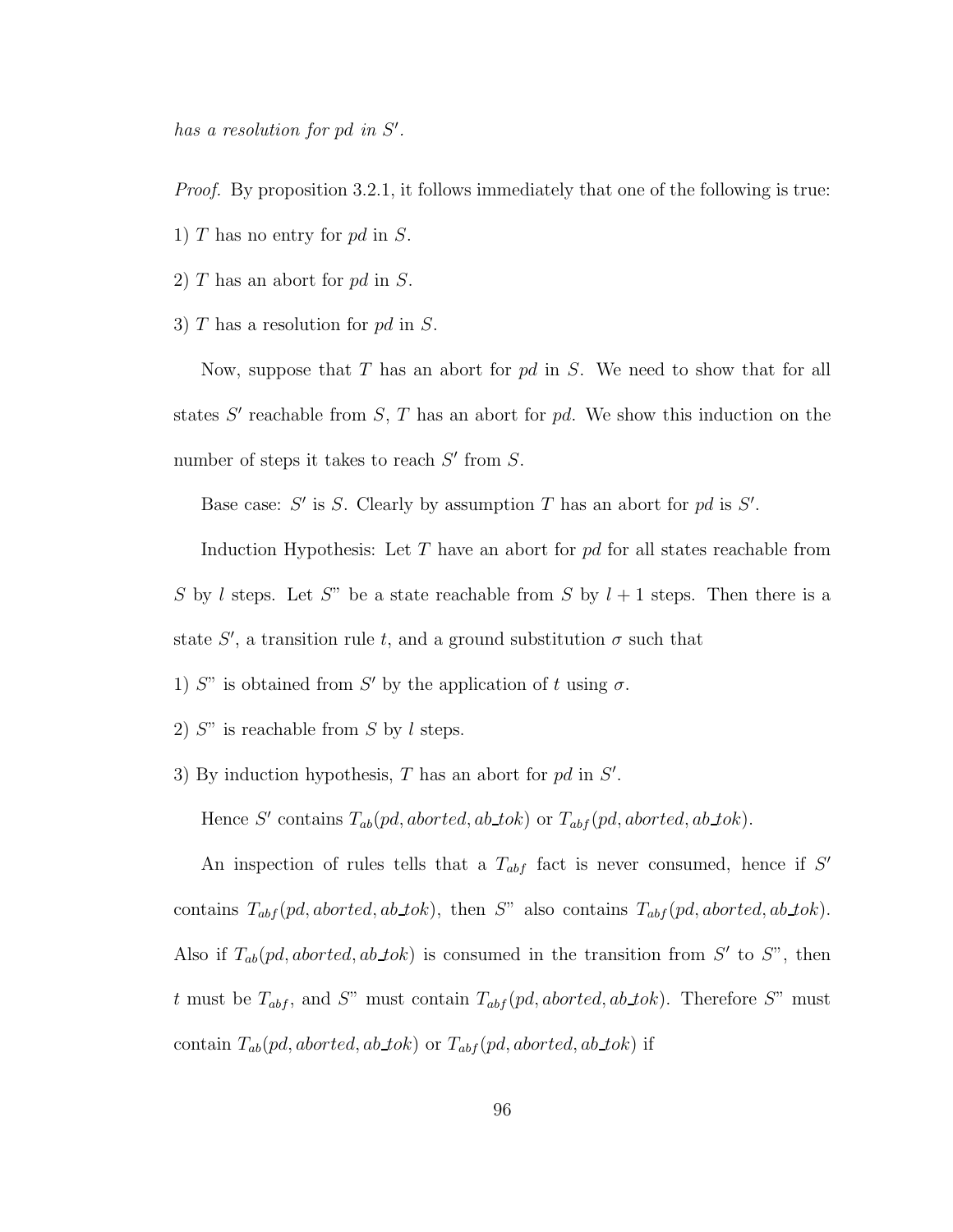$T_{ab}(pd,aborted,ab\_tok) \in S'.$ 

Hence in  $S^{\prime\prime}$ , T contains an abort for pd. By induction T contains an abort for pd for all reachable for S.

Similarly, if T has a resolution for  $pd$ , then for all states reachable from S, T  $\Box$ has a resolution for pd.

**Lemma 3.2.4. Database Consistency**: For all states  $S$  reachable from  $S_1$ , the following are true:

1) If T has no entry for pd in S, then T does not have an abort or a resolution for pd in S.

2) If T has an abort for pd in S, then T does not have a resolution for pd in S.

3) If T has a resolution for pd in S, then T does not have an abort for pd in S.

*Proof.* The lemma follows immediately from proposition 3.2.1 since every state  $S$ reachable from  $S_1$  contains exactly one of the following:

 $T_0(pd)$ ,  $T_{ab}(pd,aborted,ab\_tok)$ ,  $T_{or}(pd, resolved, res\_cn)$ ,  $T_{rr}(pd, resolved, res\_cn)$ ,  $T_{abf}(pd,aborted,ab\_tok), T_{orf}(pd, resolved, res\_cn), T_{rrf1}(pd, resolved, res\_cn),$  $T_{rrf2}(pd, resolved, res\_cn).$  $\Box$ 

Now, we shall prove lemma 3.2.5. We need the following propositions.

**Proposition 3.4.4.** Let  $S, S'$  be reachable states such that  $S'$  is obtained from  $S$ by the application of a transition rule in  $O \cup R$ . If an abort\_token or a resolution for pd is not in the view of the intruder at S, then an abort token or a resolution for pd is not in the view of the intruder at  $S'$  also.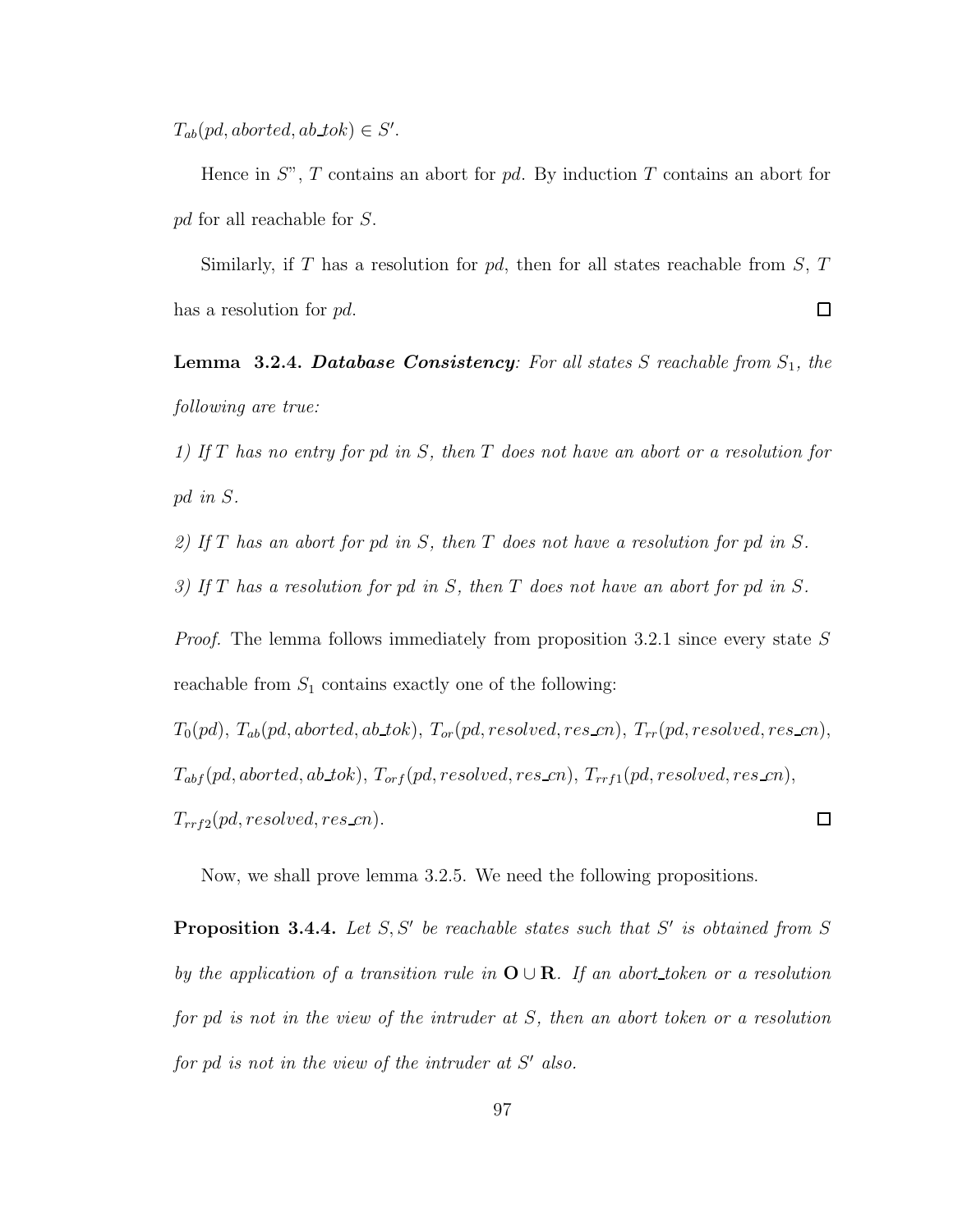*Proof.* Intuitively, since the intruder does not learn the private key of  $T$ , the only way intruder can get hold of an abort token or a resolution for  $pd$  is when T sends them.

By proposition 3.1.3, the private key  $k_t$  is not in the view of the intruder at  $S, S'$ . Hence if  $A(S)$  and  $A(S')$  are the sets of available messages at S and S'respectively, by proposition 3.4.1, an abort token or a resolution for  $pd$  is in the view of the intruder at S, S' only if they are elements of  $analz(A(S))$ ,  $analz(A(S'))$  respectively.

If they are not in the view of the intruder at S, then they are not in  $analz(A(S))$ . We shall show by cases that if the rule applied to obtain  $S'$  from  $S$  is in  $\mathbf{R}$ , then that neither of these can be in  $analz(A(S'))$ . The case when the rule applied is in R can be treated similarly.

- 1. Rule  $O_1$ : In this case,  $PCS(k_1, pd', k_2, k_3)$ , is deposited on the network where  $k_1, k_2, k_3$  are keys of the sort *public\_key* and  $pd' = \langle m', n', k_1, k_2, k_3 \rangle$ .  $m'$  and n' are terms of the sort preagreed text and unique identifier respectively. (Note pd' may not be the same as pd: there may be several concurrent executions of the protocol). By proposition 3.4.1,  $analz(A(S')) = analz(A(S)) \cup$  $anal \mathcal{Z}(\{PCS(k_1, pd', k_2, k_3)\})$ . Now,  $anal \mathcal{Z}(\{PCS(k_1, pd', k_2, k_3)\}) = \{PCS($  $(k_1, pd', k_2, k_3)$   $\cup$  analz(pd'). analz(S) does not contain an abort\_token or resolution for pd. Clearly,  $analz({PCS(k_1, pd', k_2, k_3)})$  also does not contain either of these and hence an abort token or a resolution is not in  $analz(A(S'))$ .
- 2. Rule  $O_3$ : A message of  $sig(k_1, < m', n', k_1, k_2, k_3>)$  is deposited on the net-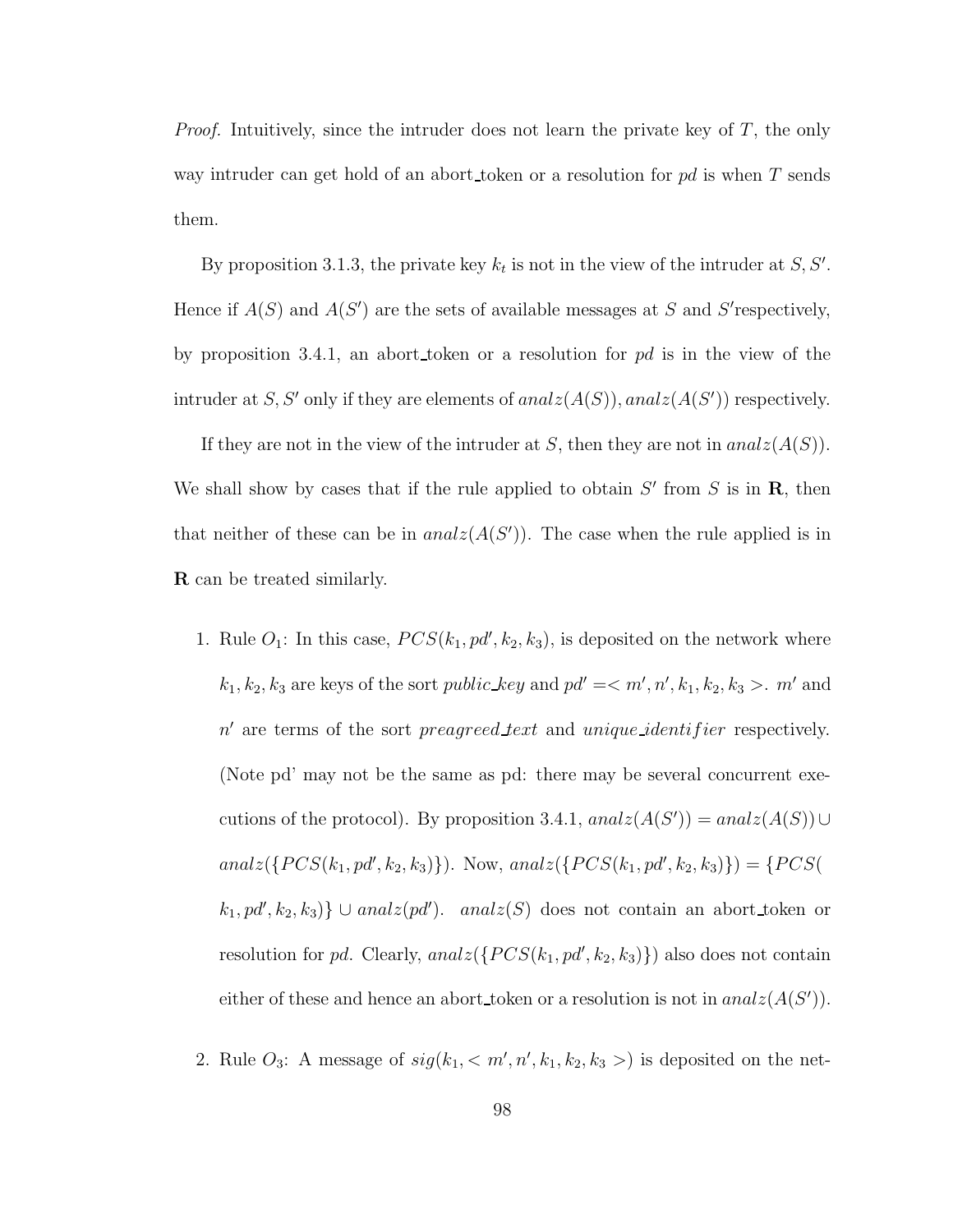work.  $analz(sig(k_1, < m', n', k_1, k_2, k_3))$  does not contain an abort token (an abort token is a signature on an abort request). It also does not contain a resolution (a resolution is a pair of tsig terms). Once again an abort token or a resolution for pd is not in  $analz(A(S'))$ .

- 3. Rule  $O_{ab}$ : A message  $sig(k_1, < abort, < m', n', k_1, k_2, k_3 \gg)$  is deposited on the channel between  $k_1$  and  $k_3$ . As in case 2, once again an abort token or a resolution for pd is not in  $analz(A(S'))$ .
- 4. Rule  $O_{res}$ : Similar to previous cases.
- 5. Rule  $O_2$ ,  $O_{com}$ ,  $O_{ab1}$ ,  $O_{ab2}$ ,  $O_{res1}$ ,  $O_{res2}$ : The set of available messages actually decreases, and hence an abort token or a resolution for pd is not in  $analz(A(S'))$ .

**Proposition 3.4.5.** Let  $S, S'$  be reachable states such that  $S'$  is obtained from  $S$ by the application of a transition rule in  $I$ . If an abort token or a resolution for pd is not in the view of the intruder at S, then an abort token or a resolution for pd is not in the view of the intruder at  $S'$  also.

*Proof.* Once again, the private key of T is not in the view of the intruder at  $S$ ,  $S'$ . By proposition 3.4.1 an abort token or a resolution for  $pd$  is in the view of the intruder at S, S' only if they are in  $analz(A(S))$ ,  $analz(A(S'))$  respectively.

 $\Box$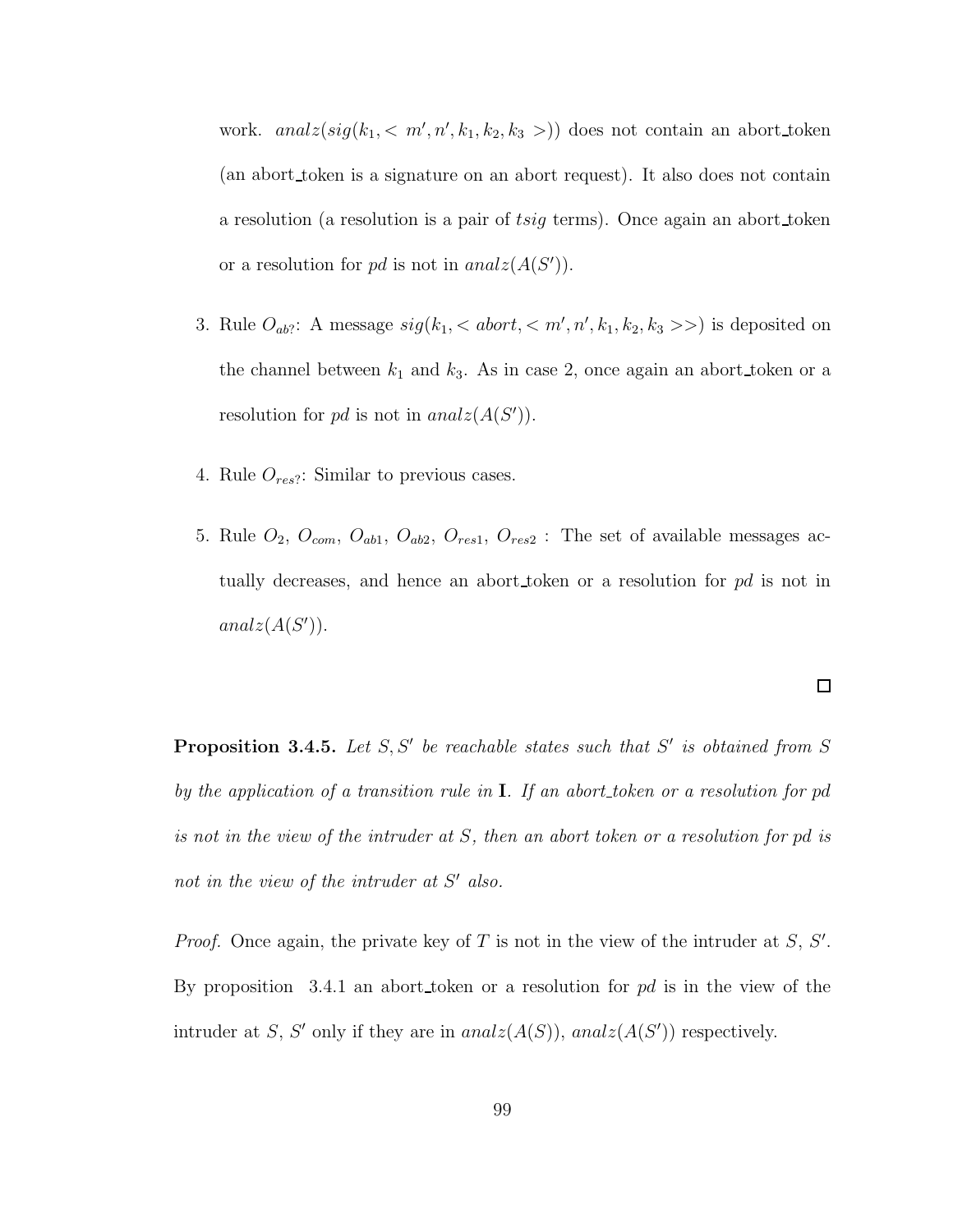By proposition 3.1.2, view of the intruder does not change by an application of a rule in I other than  $GEN$ . Now, if  $GEN$  is used, then the set of available messages increases by a new constant u of the sort mssg. Since  $analz(u) = \{u\}$ , we get abort token or a resolution is in the view of the intruder at  $S'$  only if it is in the view of  $\Box$ the intruder at S.

**Proposition 3.4.6.** Let  $S, S'$  be reachable states such that  $S'$  is obtained from  $S$ by the application of the role generation rule RG. If an abort token or a resolution for pd is not in the view of the intruder at S, then an abort token or a resolution for pd is not in the view of the intruder at  $S'$  also.

*Proof.* Once again, since the private key of T is not in the view of the intruder at S, S'. By proposition 3.4.1 an abort token or a resolution for  $pd$  is in the view of the intruder at S, S' only if they are in  $analz(A(S))$ ,  $analz(A(S'))$  respectively.

If GEN is used, then the set of available messages increases by a new constant n' of the sort unique identifier. Since anal $z(n') = \{n'\}$ , we get an abort token or a resolution is in the view of the intruder at  $S'$  only if it is in the view of the intruder at S.  $\Box$ 

**Proposition 3.4.7.** Let  $S, S'$  be reachable states such that S' is obtained from S by the application of a transition rule in  $T$ . If an abort token or a resolution for pd is not in the view of the intruder at S, then

1) An abort token for pd is in the view of the intruder at  $S'$  only if  $T$  has an  $abort\_token$  for  $pd$  in  $S'$ .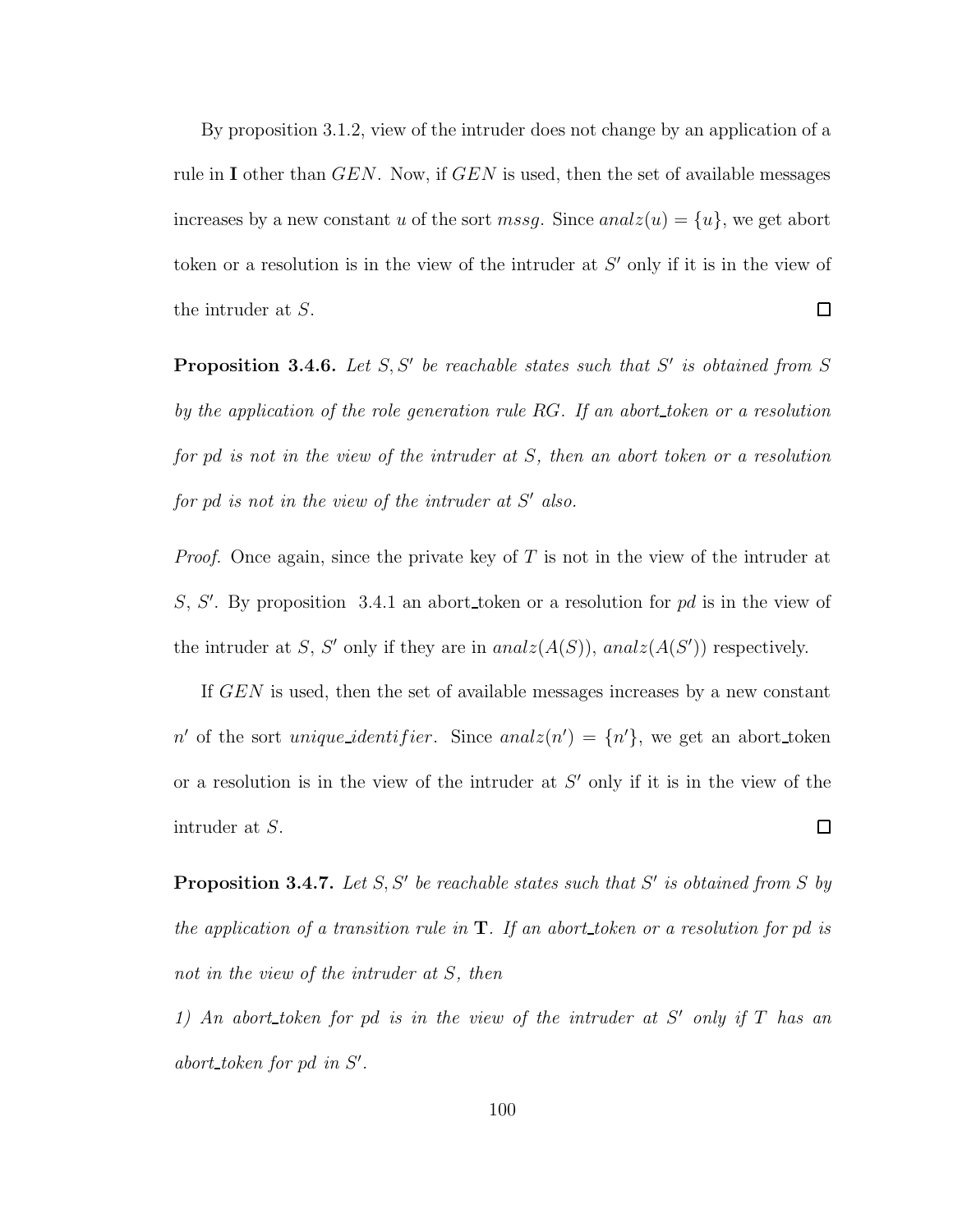2) A resolution for pd is in the view of the intruder at  $S'$  only if  $T$  has a resolution for  $pd$  in  $S'$ .

Proof. Intuitively, since the intruder does not learn the private key of T, the only way intruder can get hold of an abort token or a resolution for  $pd$  is when  $T$  sends them. T sends an abort token or a resolution only if it already has it in its database or if it creates the abort token or a resolution in response to a request. T always stores whatever decisions it takes in response to a request.

The proof is again by cases on the rule being used in the transition from  $S$  to S'. We consider one such case where the rule  $T_{ab}$  is used. The other cases can be similarly dealt with. As the key  $k_t$  is not in the view of the intruder at  $S, S'$ (proposition 3.1.3), an abort token or resolution is in the view of the intruder only if they are contained in  $analz(A(S))$ ,  $analz(A(S'))$  respectively.

If the rule  $T_{ab}$  is used, then the only new available message at S' is  $sig(k_3, sig(k_1,$  $\langle abort, pd' \rangle)$ ) where  $pd' = \langle m', n', k_1, k_2, k_3 \rangle$ .  $k_1, k_2, k_3$  are terms of sort *public\_key*,  $m'$  is a term of the sort preagreed text and n' is a term of the sort unique identifier. An abort entry for pd' is thus created, *i.e.*,  $T_{ab}(pd', sig(k_3, sig(k_1, \langle abort, pd'\rangle))$  is contained in  $S'$ .

Now it can be easily shown that  $analz(sig(k_3, sig(k_1, \langle abort, pd'\rangle))$  is the set that consists of:  $sig(k_3, sig(k_1, \langle abort, pd \rangle)), sig(k_1, \langle abort, pd \rangle), \langle abort, pd \rangle, abort, pd,$  $k_1, k_2, m', n'$  and  $k_3$ . Clearly, the abort token for pd is in anal $z(A(S'))$  only if it is in analz $(A(S))$  or pd' is the same as pd. A resolution for pd is in the view of the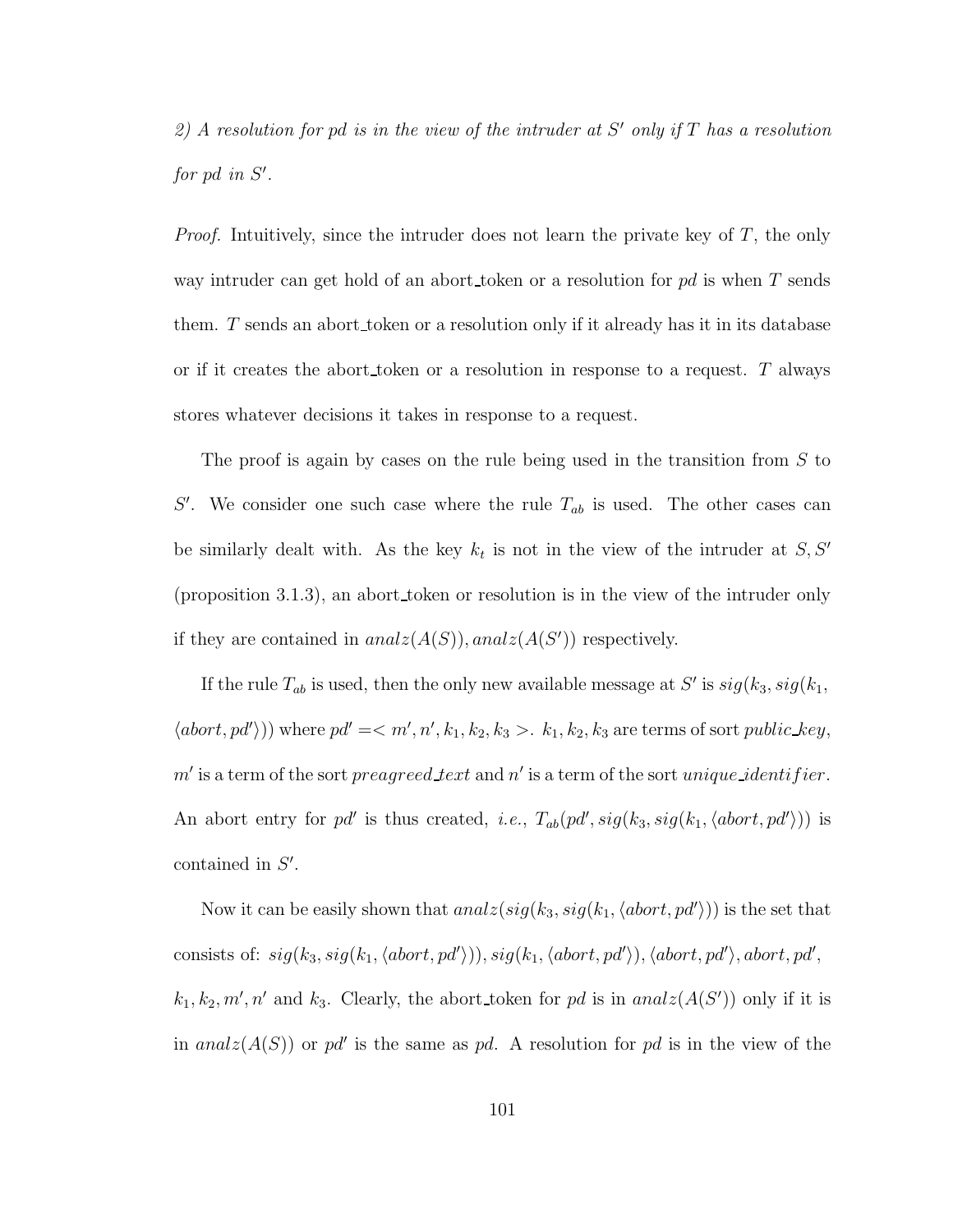intruder only if it is  $analz(A(S))$ . By hypothesis, none of these are in  $analz(A(S))$ .

Since the abort token is not in the view of the intruder at  $S$ , abort token for pd is in analz $(A(S'))$  only if pd' is the same as pd. In that case, T has an abort token for pd.

 $\Box$ 

Now, we are ready to prove 3.2.5.

**Lemma 3.2.5.** For all states S reachable from  $S_1$ , an abort token for pd is in the view of the intruder only if  $T$  has an abort token for pd. A resolution for pd is in the view of the intruder only if  $T$  has a resolution for pd.

*Proof.* Intuitively, by propositions 3.4.4, 3.4.5, 3.4.6, 3.4.7 if a state transition produces an abort token or resolution that was not present before, then T must have the corresponding decision. Furthermore, once T creates an entry for  $pd$ , then by database persistence 3.2.3, it maintains that entry forever.

We prove this by induction on number of steps that it takes to go from  $S_1$  to S.

Base case: S is  $S_1$ . Since the identifier n is freshly generated in the transition from  $S_0$  to  $S_1$ , clearly an abort token or a resolution for pd is not in the view of the intruder at  $S_0$ . Hence by proposition 3.4.6, an abort token or a resolution for pd is not in the view of the intruder at  $S_1$  also.

Induction Hypothesis: Let the statement of the lemma be true for all states reachable from  $S_1$  by l steps. Consider a state S' such that S' is reachable from  $S_1$  in  $l + 1$  steps and an abort token or a resolution is in the view of the intruder.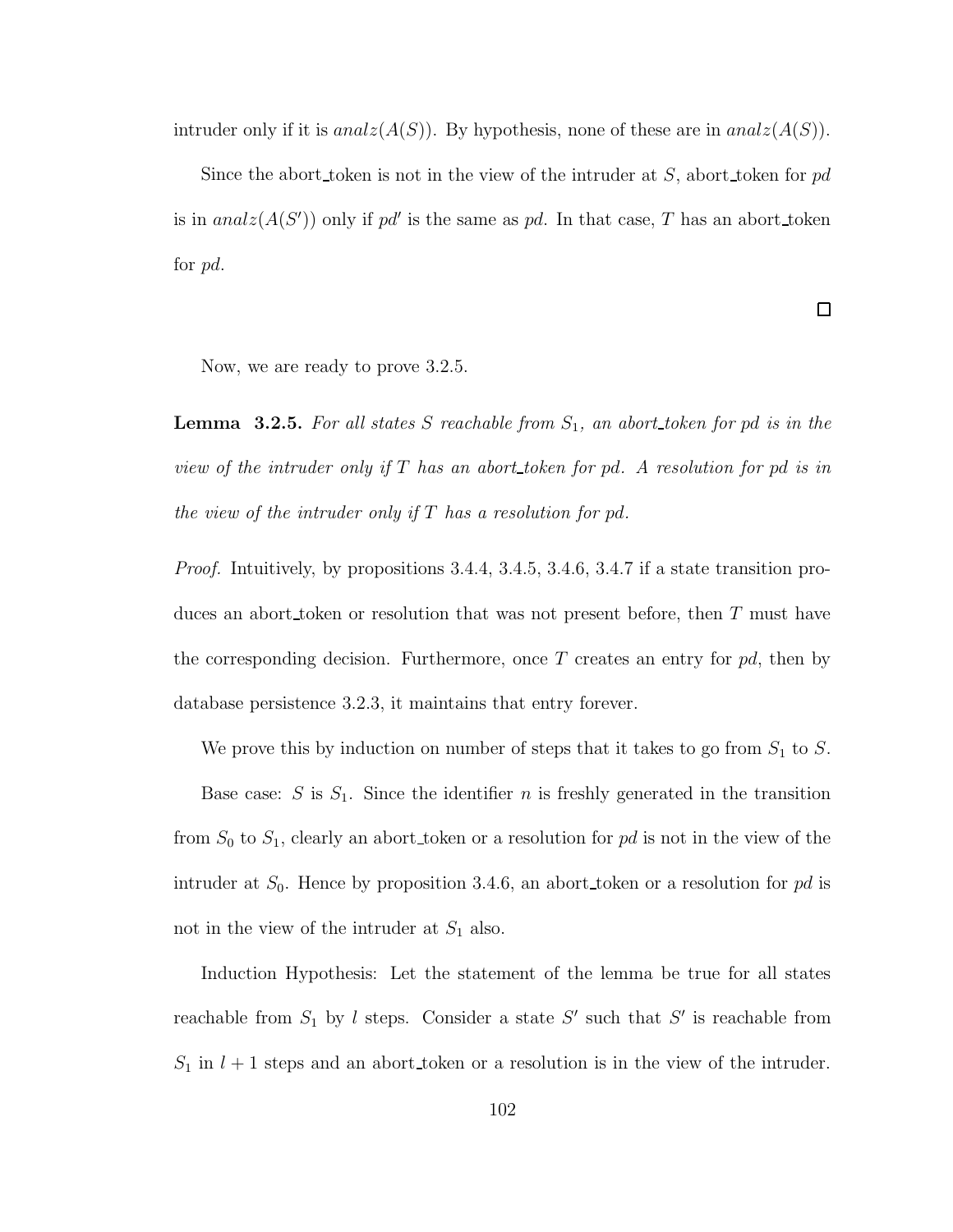Since S' is reachable from  $S_1$  in  $l + 1$  steps, there must be a state S such that:

- 1)  $S'$  is reachable from  $S$  by a single transition, and
- 2) S is reachable from  $S_1$  by l steps.

Now the following 3 cases are possible:

1) An abort token for pd is in the view of the intruder at S. Then by induction hypothesis,  $T$  contains an abort entry for pd at  $S$ . By database persistence (proposition 3.2.3),  $T$  also contains an abort entry for pd at  $S'$ .

2) A resolution for  $pd$  is in the view of the intruder at  $S$ . Then again by induction hypothesis and database persistence(proposition  $3.2.3$ ), T also contains a resolution for  $pd$  at  $S'$ .

3) Neither an abort token or a resolution for  $pd$  is in the view of the intruder at S. Then if  $S'$  contains an abort token for pd, then by propositions 3.4.4, 3.4.5, 3.4.6 the transition from S to S' must use a rule in  $T$ . In this case, by proposition 3.4.7, T contains an abort token for pd in  $S'$ . Similarly, if a resolution for pd is in the view of the intruder at  $S'$ ,  $T$  contains a resolution for  $pd$ .  $\Box$ 

# 3.4.3 Effectiveness for honest O

We prove the lemmas needed to prove effectiveness of honest O. We start by proving proposition 3.2.6.

**Lemma** 3.2.6. If S is a state reachable from  $S_1$ , then S contains exactly one of the following: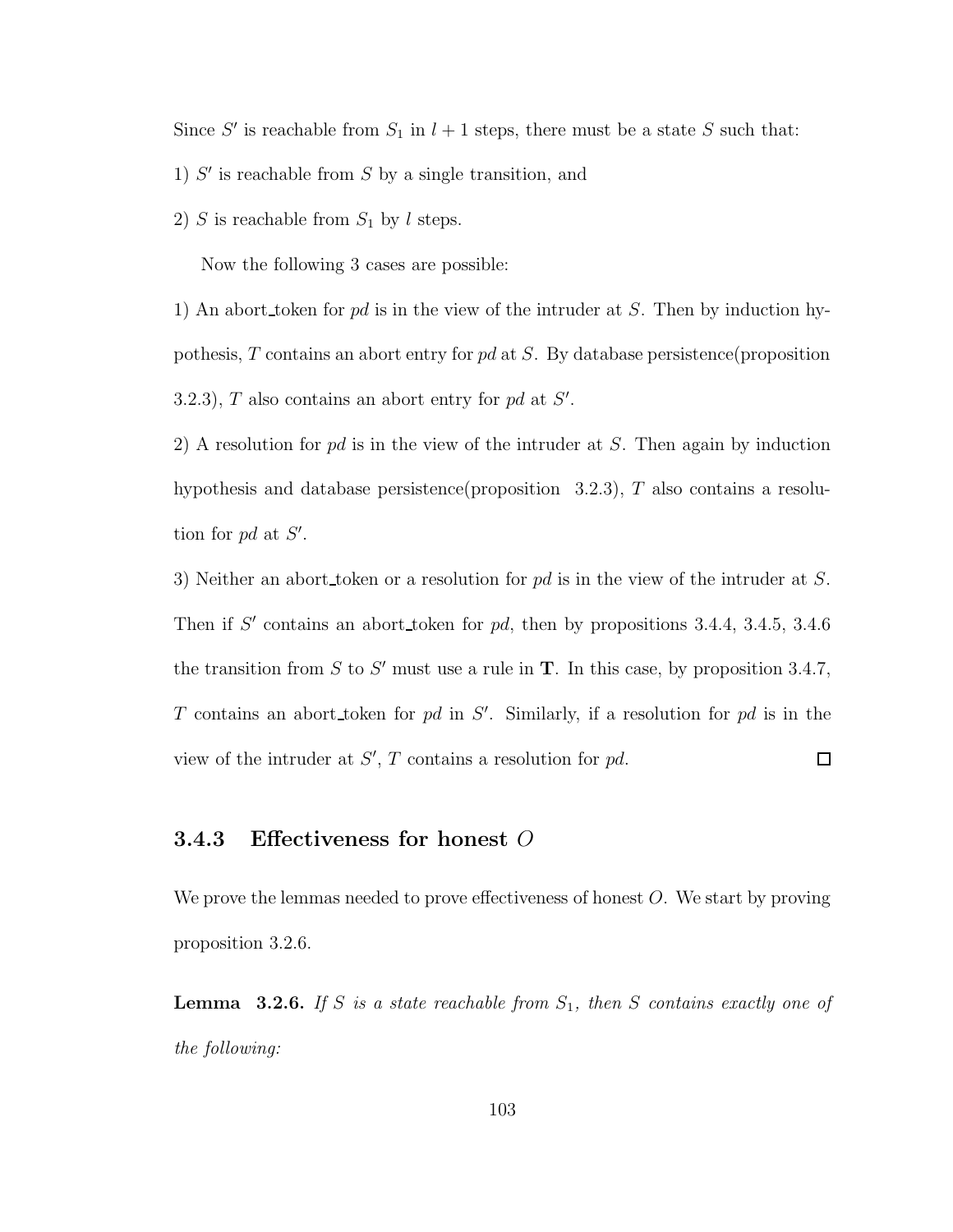$O_0(pd), O_1(pd, me_1), O_2(pd, me_1, me_2), O_3(pd, me_1, me_2, me_3),$ 

 $O_{com}(pd, me_1, me_2, me_3, me_4), O_{ab}$ ? (pd, me<sub>1</sub>, ab req),

 $\label{eq:2} O_{res?}(pd,me_1,me_2,me_3,res\_req),\ O_{ab1}(pd,me_1,ab\_req,ab\_tok),$ 

 $O_{res1}(pd, me_1, ab\_req, res\_cn), O_{ab2}(pd, me_1, me_2, me_3, ab\_req, ab\_tok),$ 

 $O_{res2}(pd, me_1, me_2, me_3, res\_req, res\_cn).$ 

Furthermore, there is exactly one occurrence of the fact  $O_i(pd, -)$  for each  $i \in \{0, 1, 2, 3, ab?, ab1, ab2, res?, res1, res2, com\}.$ 

Proof. Intuitively, the freshness of the globally unique identifier guarantees that there is only one instance of a fact of the form  $O_i(pd, -)$ . Furthermore, the rules in the protocol theory O ensure that whenever one fact  $O_i(pd, -)$  is consumed, another fact  $O_j(pd, -)$  is created.

We prove the proposition by induction on the length of reachability of S.

Base case: S is  $S_1$ .  $S_1$  is obtained from  $S_0$  using the role generation rule RG. Since the identifier  $n$  is freshly generated in this transition,  $S_0$  does not contain any fact of the form  $O_i(pd, -)$  for  $i \in \{0, 1, 2, 3, ab?, ab1, ab2, res?, res1, res2, com\}.$  In the transition  $O_0(pd)$  is created. No other fact of the form  $O_i(pd, -)$  is created. Hence, the statement of the proposition is true.

Induction Hypothesis: Let the statement of the proposition be true for all states reachable from  $S_1$  by l steps.

Let S' be a state reachable from  $S_1$  by  $l+1$  steps. Then, there is a state S, a transition rule t, and a ground substitution  $\sigma$  such that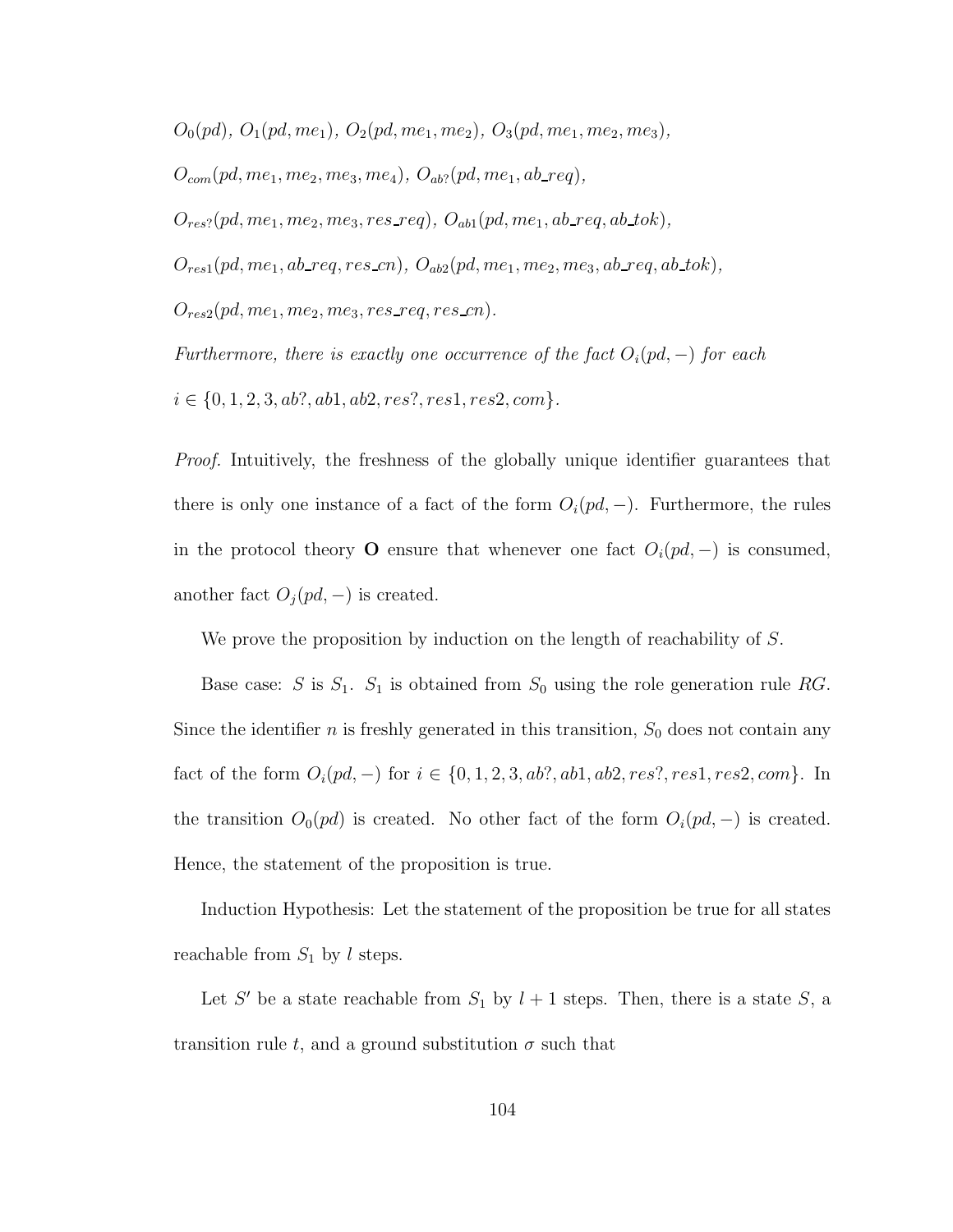- 1) S' is obtained from S is by the application of t using  $\sigma$ .
- 2) S is reachable from  $S_1$  by l steps.

By Induction hypothesis, S contains exactly one fact of the following:  $O_0(pd), O_1(pd, me_1), O_2(pd, me_1, me_2), O_3(pd, me_1, me_2, me_3),$  $O_{com}(pd, me_1, me_2, me_3, me_4), O_{ab}$ ? (pd, me<sub>1</sub>, ab\_req),  $O_{res}$ ?(pd, me<sub>1</sub>, me<sub>2</sub>, me<sub>3</sub>, res\_req),  $O_{ab1}(pd, me_1, ab\_req, ab\_tok),$  $O_{res1}(pd, me_1, ab\_req, res\_cn), O_{ab2}(pd, me_1, me_2, me_3, ab\_req, ab\_tok),$  $O_{res2}(pd, me_1, me_2, me_3, res\_req, res\_cn).$ Furthermore, there is exactly one occurence of the fact  $O_i(pd, -)$  for each

 $i \in \{0, 1, 2, 3, ab?, ab1, ab2, res?, res1, res2, com\}.$ 

We shall show that if S contains  $O_0(p d)$ , then the statement of the proposition holds in  $S'$  also. The other cases can be treated similarly. Now, if the transition from S to S' uses a transition in  $\mathbf{T} \cup \mathbf{R} \cup \mathbf{I}$ , then since no  $O_i$  fact is created or consumed in this transition, the statement of the proposition still holds in  $S'$ .

If the transition from S to S' uses the transition RG, then a fact  $O_0(p d')$  is created, where  $pd' = \langle k_1, m_1, n', k_2, k_t \rangle$ , where n' is freshly generated and is different from the globally unique identifier in  $pd$ . Hence,  $pd$  and  $pd'$  are different. No other  $O_i$  fact is created or consumed. Hence, the statement of the proposition is true in  $S'$ .

If the transition from S to S' uses the transition  $O_1$ , then a fact  $O_0(p d')$  is consumed and a fact of the form  $O_1(p d', -)$  is created. No other  $O_i$  fact is created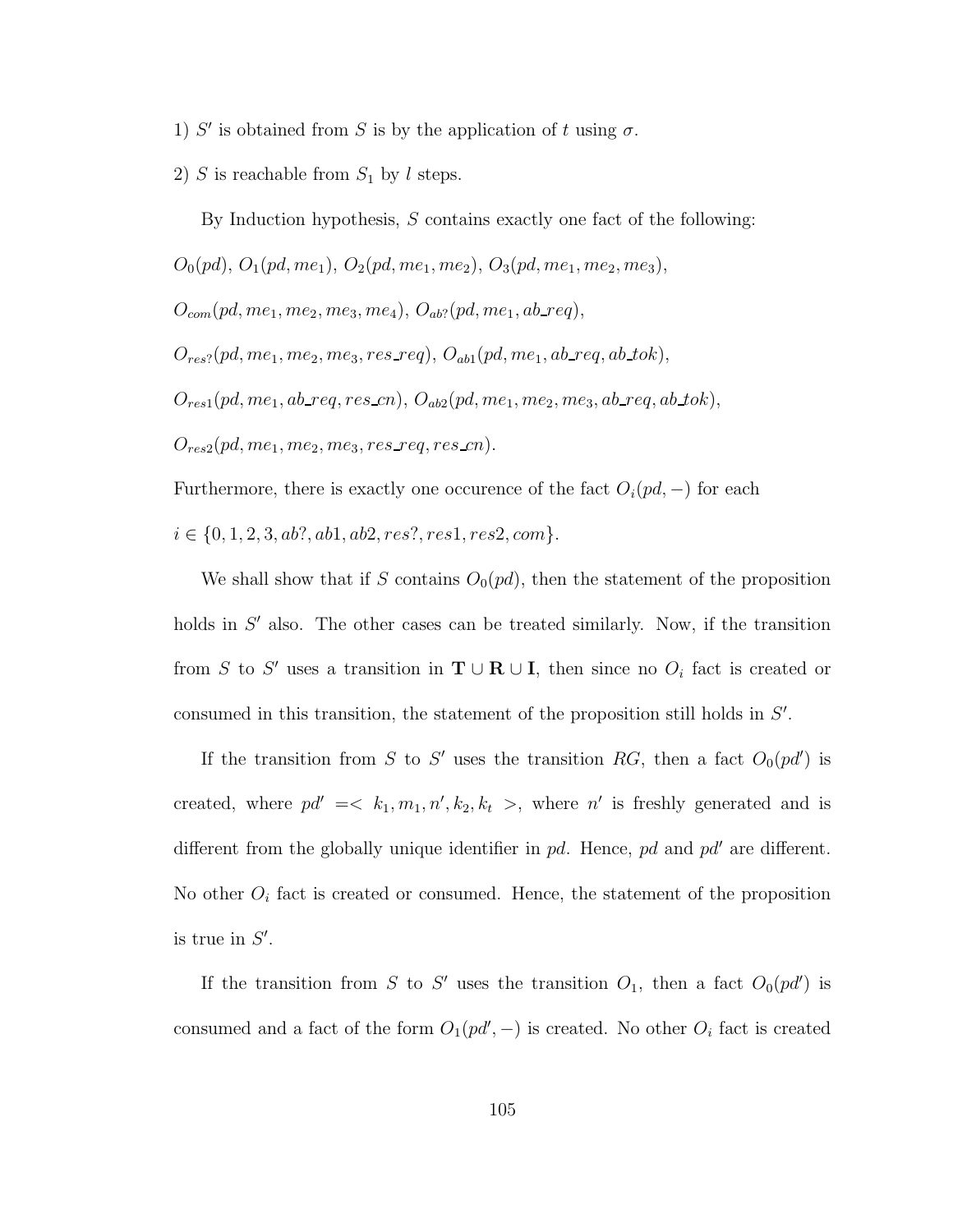or consumed. Now, there are two cases:  $pd'$  is the same as  $pd$ , or  $pd$  is different from pd'. If pd is the same as pd, then  $O_0(pd)$  is consumed and  $O_1(pd, me_1)$  is created, and the statement of the proposition is true. If  $pd$  is different from  $pd'$ , then no fact of the form  $O_i(pd, -)$  is created or consumed in the transition and the proposition is still true.

If the transition from S to S' uses the transition  $O_{ab}$ ?, then then a fact  $O_1(p d', -)$ is consumed and a fact of the form  $O_{ab}$ ?( $pd$ ', -) is created. No other fact  $O_i$  is created or consumed. Since S contains  $O_0(pd)$ , S' contains  $O_0(pd)$ . By induction hypothesis, there is only one occurence of the form  $O_i(pd, -)$ . Hence S the only fact of the form contained by S is  $O_0(pd)$ .

In particular, S cannot contain  $O_1(pd, -)$  and hence the transition to S' does not produce a fact of the form  $R_i(pd, -)$ . Hence the statement of the proposition is true in  $S'$ . Therefore, pd must be different from  $pd'$ . and the statement of the proposition is true in  $S$ . Similarly, if the transition from  $S'$  to  $S$  uses one of the transitions:  $O_2$ ,  $O_3$ ,  $O_{com}$ ,  $O_{ab}$ ,  $O_{res}$ ,  $O_{ab1}$ ,  $O_{ab2}$ ,  $O_{res1}$ , or  $O_{res2}$ , then the statement of the proposition is true in S'. Therefore if S contains  $O_0(pd, -)$ , the statement of the proposition is true in  $S'$ .

Hence, by induction, the proposition is true.

**Proposition 3.4.8.** Let S and S' be states reachable from  $S_1$  such that S' is obtained from S by an application of a single rule. Then

 $\Box$ 

1. If 
$$
O_0(pd) \in S
$$
, then  $O_0(pd) \in S'$  or  $O_1(pd,-) \in S'$ . If  $O_0(pd) \in S'$ , then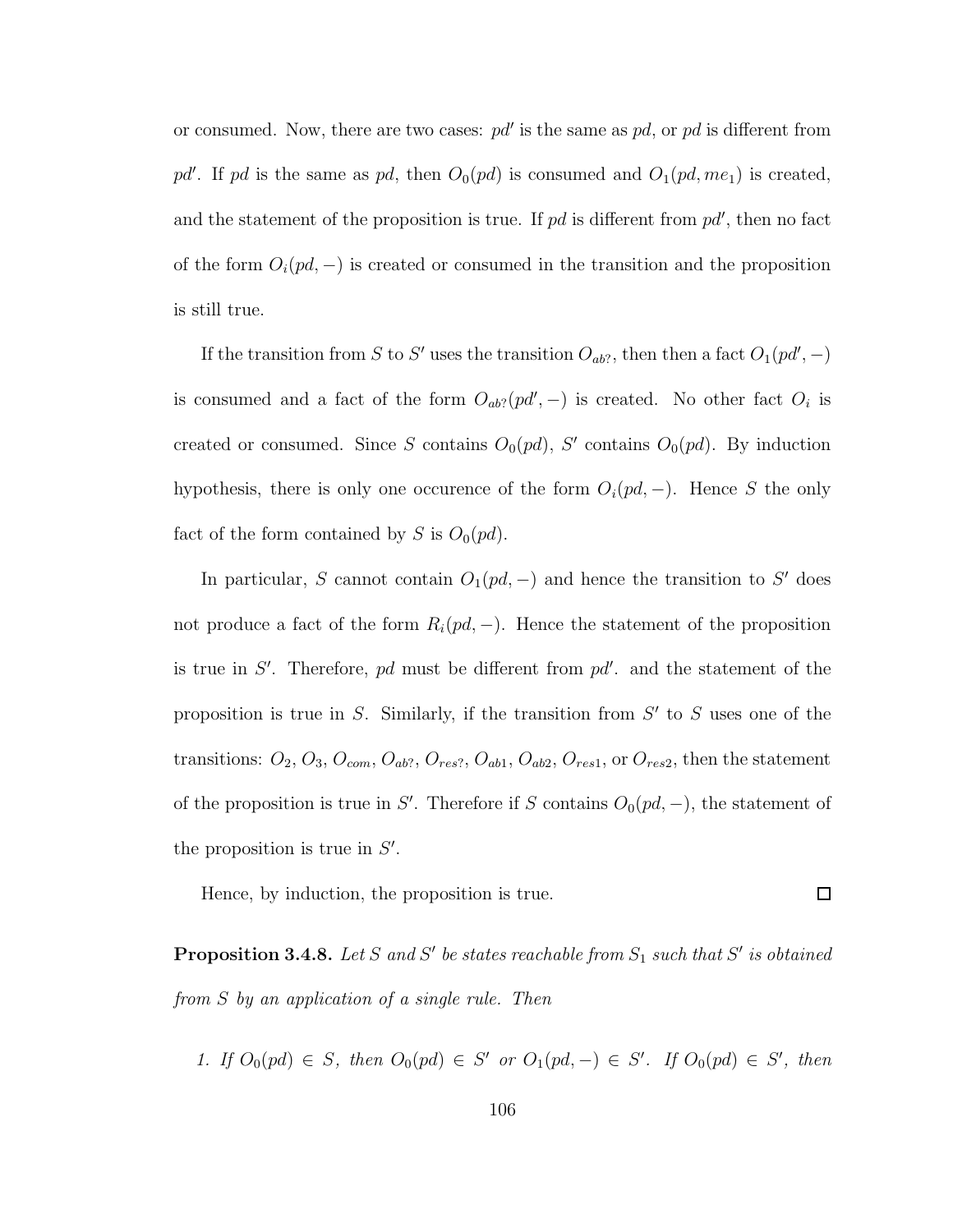$O_0(pd) \in S$ .

- 2. If  $O_1(pd, -) \in S$ , then  $O_1(pd, -) \in S'$  or  $O_{ab}P(pd, -) \in S'$  or  $O_2(pd, -) \in S'$ . *If*  $O_1(pd, -) \in S'$ , then  $O_0(pd) \in S$  or  $O_1(pd, -) \in S$ .
- 3. If  $O_2(pd, -) \in S$ , then  $O_2(pd, -) \in S'$  or  $O_3(pd, -) \in S'$ . If  $O_2(pd, -) \in S'$ , then  $O_1(pd, -) \in S$  or  $O_2(pd, -) \in S$ .
- 4. If  $O_3(pd, -) \in S$ , then  $O_3(pd, -) \in S'$  or  $O_{res}$ ? $(pd, -) \in S'$  or  $O_{com}(pd, -) \in S'$ S'. If  $O_3(pd, -) \in S'$ , then  $O_2(pd) \in S$  or  $O_3(pd, -) \in S$ .
- 5. If  $O_{com}(pd, -) \in S$ , then  $O_{com}(pd, -) \in S'$ . If  $O_{com}(pd, -) \in S'$ , then  $O_3(pd,$  $-$ )  $\in$  S or  $O_{com}(pd, -) \in S$ .
- 6. If  $O_{ab}$ ?(pd, -)  $\in S$ , then  $O_{ab}$ ?(pd, -)  $\in S'$  or  $O_{ab1}(pd) \in S'$  or  $O_{res1}(pd, -) \in$ S'. If  $O_{ab}$ ?(pd, -)  $\in S'$  then  $O_1(pd, -) \in S$  or  $O_{ab}$ ?(pd, -)  $\in S$ .
- 7. If  $O_{res}$ ?(pd, -)  $\in S$ , then  $O_{res}$ ?(pd, -)  $\in S'$  or  $O_{ab2}(pd) \in S'$  or  $O_{res2}(pd, -)$  $\in S'.$  If  $O_{res}$ ? $(pd, -) \in S'$  then  $O_3(pd, -) \in S$  or  $O_{res}$ ? $(pd, -) \in S$ .
- 8. If  $O_{ab1}(pd, -) \in S$ , then  $O_{ab1}(pd, -) \in S'$ . If  $O_{ab1}(pd, -) \in S'$  then  $O_{ab2}(pd, -)$  $\in S$  or  $O_{ab1}(pd, -) \in S$ .
- 9. If  $O_{res1}(pd, -) \in S$ , then  $O_{res1}(pd, -) \in S'$ . If  $O_{res1}(pd, -) \in S'$  then  $O_{ab2}(pd, -)$  $-$ )  $\in$  S or  $O_{res}(pd, -) \in S$ .
- 10. If  $O_{ab2}(pd, -) \in S$ , then  $O_{ab2}(pd, -) \in S'$ . If  $O_{ab2}(pd, -) \in S'$  then  $O_{res2}(pd, -)$  $-$ )  $\in$  S or  $O_{ab2}(pd, -) \in S$ .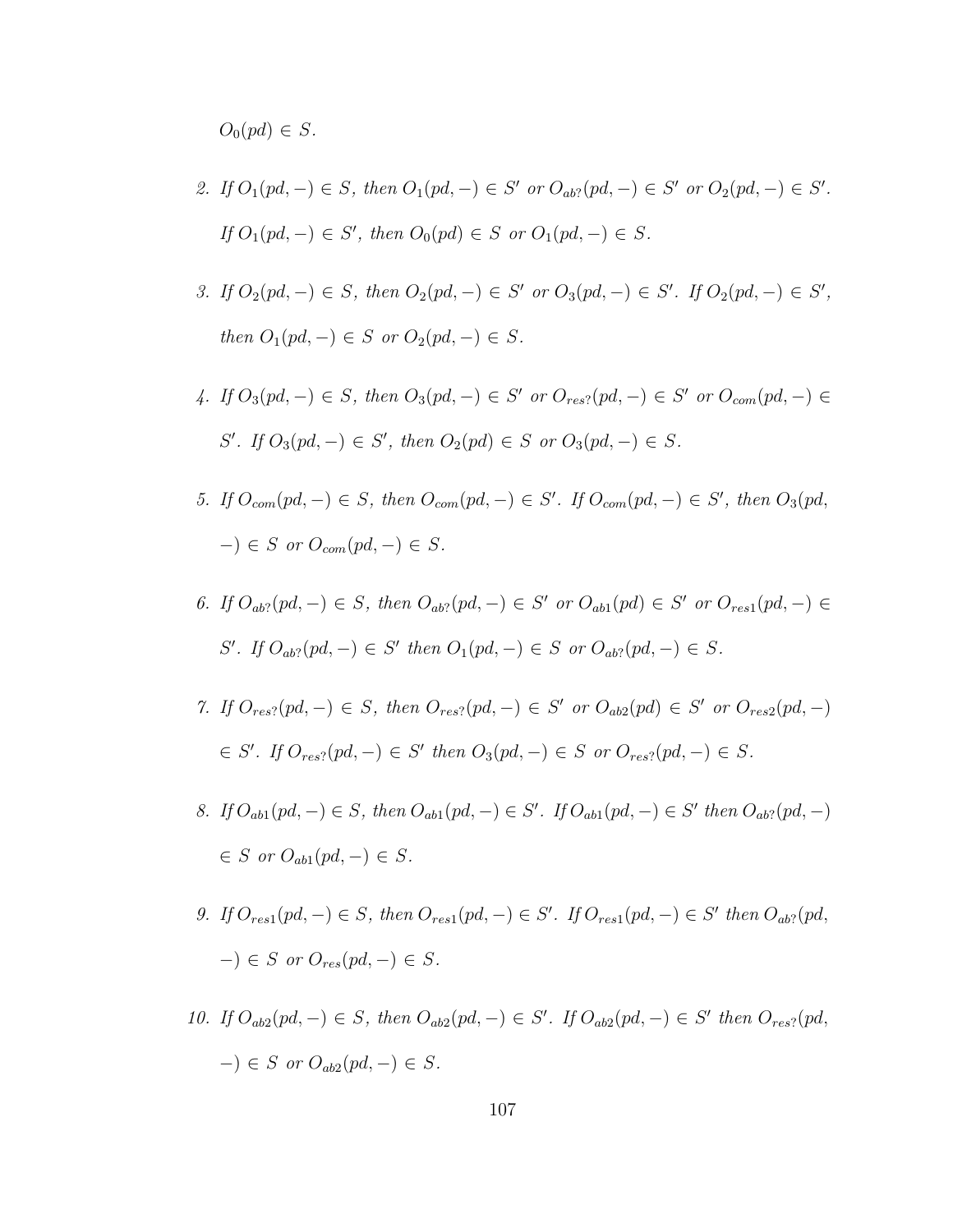11. If  $O_{res2}(pd, -) \in S$ , then  $O_{res2}(pd, -) \in S'$ . If  $O_{res2}(pd, -) \in S'$  then  $O_{res2}(pd, -)$  $-$ )  $\in$  S or  $O_{res2}(pd, -) \in S$ .

*Proof.* We shall show part 1. The other parts can be similarly proved. If  $O_0(pd) \in S$ , then an inspection of rules tells that the only way  $O_0(pd)$  can be consumed in the transition to S' is if the rule  $O_1$  is used. Now, if  $O_1$  is used and  $O_0(pd, -)$  consumed in the transition, then an inspection of the rule tells that a fact  $O_1(pd, -)$  is created. Hence, if  $O_0(pd) \in S$ , then  $O_0(pd) \in S'$  or  $O_1(pd, -) \in S'$ .

Now suppose  $O_0(pd) \in S'$  and  $O_0(pd) \notin S$ . Then, since an  $O_0$  fact is created in the transition to  $S'$ , an inspection of the rules tells that  $RG$  must be used in the transition from S to S'. In this transition,  $O_0(p d')$  is created. Now, in the transition the identifier in  $pd'$  is freshly generated and must be different from  $pd$ . Hence  $O_0(pd')$  is different from  $O_0(pd)$  and we get  $O_0(pd) \notin S'$ . Hence, we obtain a  $\Box$ contradiction and we must have  $O_0(pd) \in S$ .

**Proposition 3.4.9.** If S is a state reachable from  $S_1$  such that  $O_0(pd) \in S$  or  $O_1(pd, me_1) \in S$  or  $O_2(pd, me_1, me_2) \in S$  or  $O_3(pd, me_1, me_2, me_3) \in S$ , then an abort request for pd is not on the O-T channel in S, i.e.,  $R_n(k_o, k_t, ab\_req) \notin S$ .

*Proof.* Intuitively, by proposition 3.2.6, S does not contain  $O_{ab}$ ?(pd, –) or  $O_{ab1}(pd,$ −) or  $O_{res1}(pd, -)$ . Hence O has still not requested T to abort. The O-T channel is write-protected, and therefore the intruder cannot put this request on the  $O-T$ channel.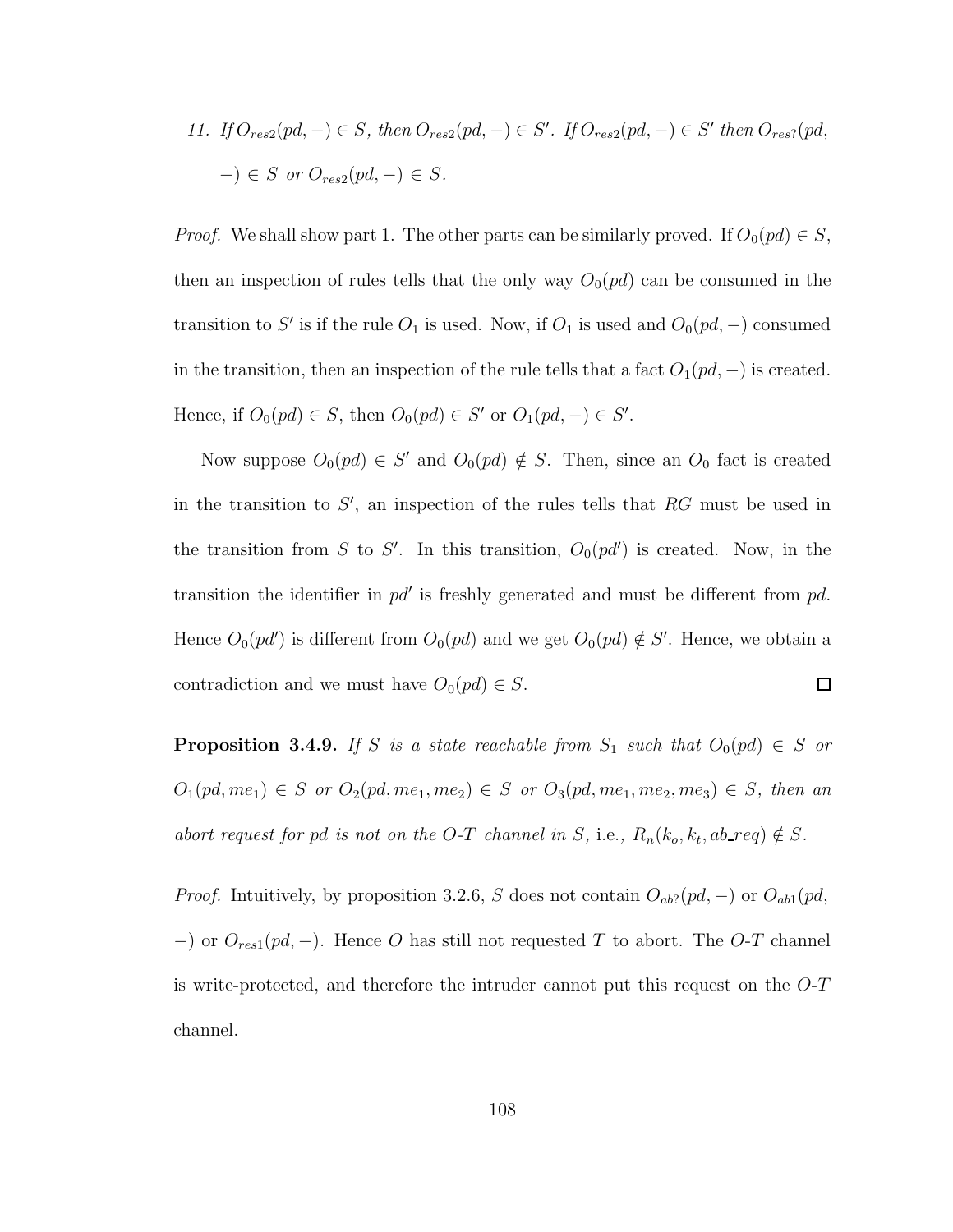We shall prove the proposition by induction on the number of steps it takes to go from  $S_1$  to  $S$ .

Base case: S is  $S_1$ .  $S_1$  is obtained from  $S_0$  using the role generation rule RG. Since the globally unique identifier  $n$  is freshly generated in this transition,  $S_0$  does not contain an abort request for  $pd$ . The rule RG does not create any  $R_n$  facts, and hence  $S_0$  also does not contain an abort request for pd on the O-T channel.

Induction Hypothesis: Let the statement of the proposition be true for all states reachable from  $S_1$  by l steps.

Let S' be a state reachable from  $S_1$  by  $l + 1$  steps such that  $O_0(pd) \in S'$  or  $O_1(pd, me_1) \in S'$  or  $O_2(pd, me_1, me_2) \in S'$  or  $O_3(pd, me_1, me_2, me_3) \in S'$ . Then, there is a state S, a transition rule t, and a ground substituion  $\sigma$  such that

1) S' is obtained from S by the application of t using  $\sigma$ .

2) S is reachable from  $S_1$  by l steps.

By proposition 3.4.8,  $O_0(pd) \in S$  or  $O_1(pd, m_1) \in S$  or  $O_2(pd, me_1, me_2) \in S$  or  $O_3(pd, me_1, me_2, me_3) \in S.$ 

By induction hypothesis, the abort request for  $pd$  is not on the  $O-T$  channel in S, *i.e.*,  $R_n(k_o, k_t, ab\_req) \notin S$ . The rules that can create a  $R_n$  fact are:  $O_{ab?}$ ,  $O_{res?}$ ,  $R_{res?}$ , all rules in **T**, and the intruder rules  $SND_R$ , and  $SND_T$ . However, the only rules that can create  $R_n(k_o, k_t, ab_{req})$ , are  $O_{ab}$ ?,  $SND_R$  and  $SND_T$ . By proposition 3.1.3, the private keys,  $k_{os}$  and  $k_{ts}$  are not in the view of the intruder at S'. Hence, the only rule that can create an abort request is  $O_{ab}$ ?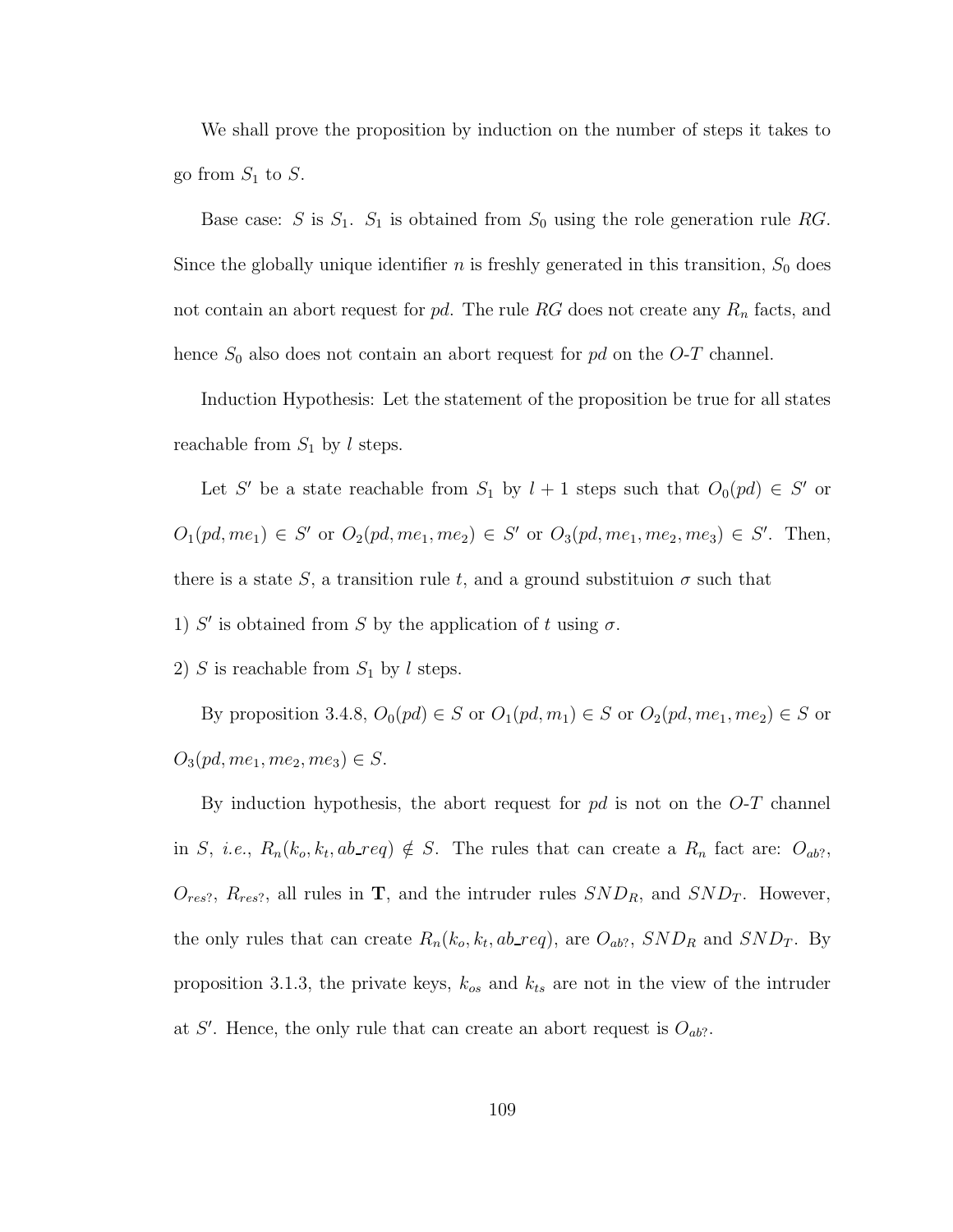Therefore, if S contains the abort request for  $pd$  on the O-T channel, then t must be  $O_{ab}$ ?. An inspection of the rule tells that S must contain  $O_1(pd, me_1)$ and S' must contain  $O_{ab}$ ?(pd, -). By proposition 3.2.6, S' does not contain  $O_0(pd)$ or  $O_1(pd, m_1)$  or  $O_2(pd, me_1, me_2)$  or  $O_3(pd, me_1, me_2, me_3)$ , which contradicts our assumption.

Hence, by induction  $S'$  does not contain an abort request for  $pd$ .  $\Box$ 

**Proposition 3.4.10.** If S is a state reachable from  $S_1$  such that  $O_0(pd) \in S$  or  $O_1(pd, me_1) \in S$  or  $O_2(pd, me_1, me_2) \in S$  or  $O_3(pd, me_1, me_2, me_3) \in S$  then a resolve request for pd is not on the O-T channel in S, i.e.,  $R_n(k_o, k_t, res\_req) \notin S$ .

*Proof.* Intuitively, by proposition 3.2.6, S does not contain  $O_{res}$ ?(pd, –) or  $O_{ab2}(pd,$ −) or  $O_{res2}(pd, -)$ . Hence O has still not requested T to resolve. The O-T channel is write-protected, and therefore the intruder cannot put this request on the  $O-T$ channel.

We shall prove the proposition by induction on the number of steps it takes to go from  $S_1$  to  $S$ .

Base case: S is  $S_1$ .  $S_1$  is obtained from  $S_0$  using the role generation rule RG. Since the identifier *n* is freshly generated in this transition,  $S_0$  does not contain an abort request for pd. The rule RG does not create any  $R_n$  facts, and hence  $S_0$  also does not contain an resolve request for pd on the O-T channel.

Induction Hypothesis: Let the statement of the proposition be true for all states reachable from  $S_1$  by l steps.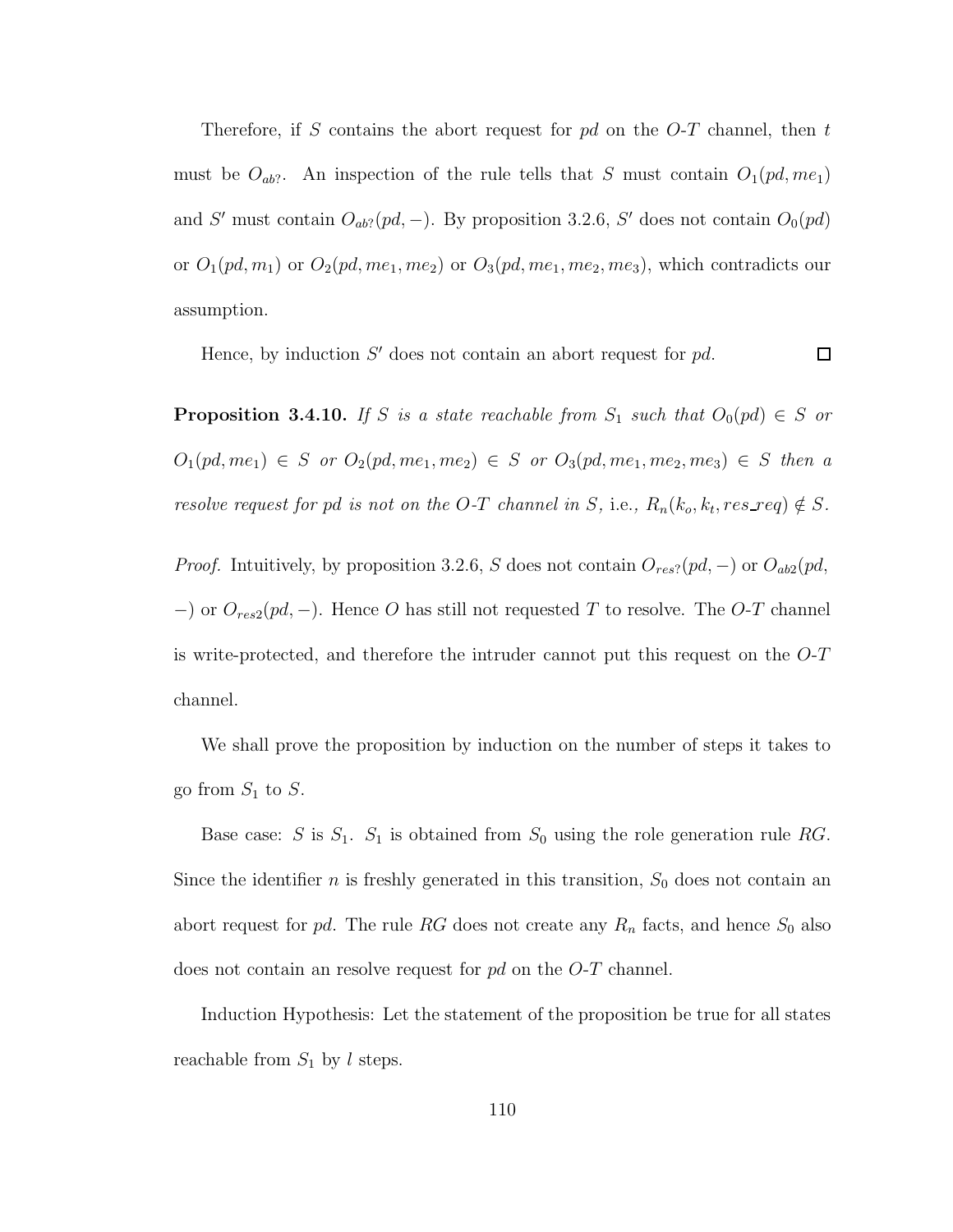Let S' be a state reachable from  $S_1$  by  $l + 1$  steps such that  $O_0(pd) \in S'$  or  $O_1(pd, me_1) \in S'$  or  $O_2(pd, me_1, me_2) \in S'$  or  $O_3(pd, me_1, me_2, me_3) \in S'$ . Then there is a state S, a transition rule t, and a ground substituion  $\sigma$  such that

1) S' is obtained from S by the application of t using  $\sigma$ .

2) S is reachable from  $S_1$  by l steps.

By proposition 3.4.8,  $O_0(pd) \in S$  or  $O_1(pd, me_1) \in S$  or  $O_2(pd, me_1, me_2) \in S$ or  $O_3(pd, me_1, me_2, me_3) \in S$ .

By induction hypothesis, the resolve request for  $pd$  is not on the  $O-T$  channel in S, *i.e.*,  $R_n(k_o, k_t, res\_req) \notin S$ . The rules that create a  $R_n$  fact are:  $O_{ab}$ ?,  $O_{res}$ ?,  $R_{res}$ , all rules in T, and the intruder rules  $SND_R$ , and  $SND_T$ . However, the only rules that can create  $R_n(k_o, k_t, res\_req)$ , are  $O_{res?}, R_{res?}, SND_R$  and  $SND_T$ . By proposition 3.1.3, the private keys,  $k_{os}$  and  $k_{ts}$  are not in the view of the intruder at S. Hence,  $SND_R$ , and  $SND_T$  cannot be used to create  $R_n(k_o, k_t, res\_req)$ .

If the rule  $R_{res}$ ? creates a fact  $R_n(k_o, k_t, mr')$ , then  $mr'$  must be a pair:

 $< PCS(k_1, k_o, k_t, pd')$ ,  $PCS(k_o, k_1, k_t, pd')$ , where

a)  $k_1$  is a constant of the sort *public key*, and

b)  $pd' = \langle k_1, k_o, k_t, m', n' \rangle$  for some m' of the sort preagreed text, and n' of the sort *unique\_identifier*.

Since  $k_o$  and  $k_r$  are different constants,  $pd = \langle k_o, k_r, k_t, m, n \rangle$  is different from  $pd'$ . Hence  $R_{res}$ ? cannot create  $R_n(k_o, k_t, res\_req)$ , the resolve request for pd on the O-T channel. Therefore the only rule that can do so is  $O_{res}$ ?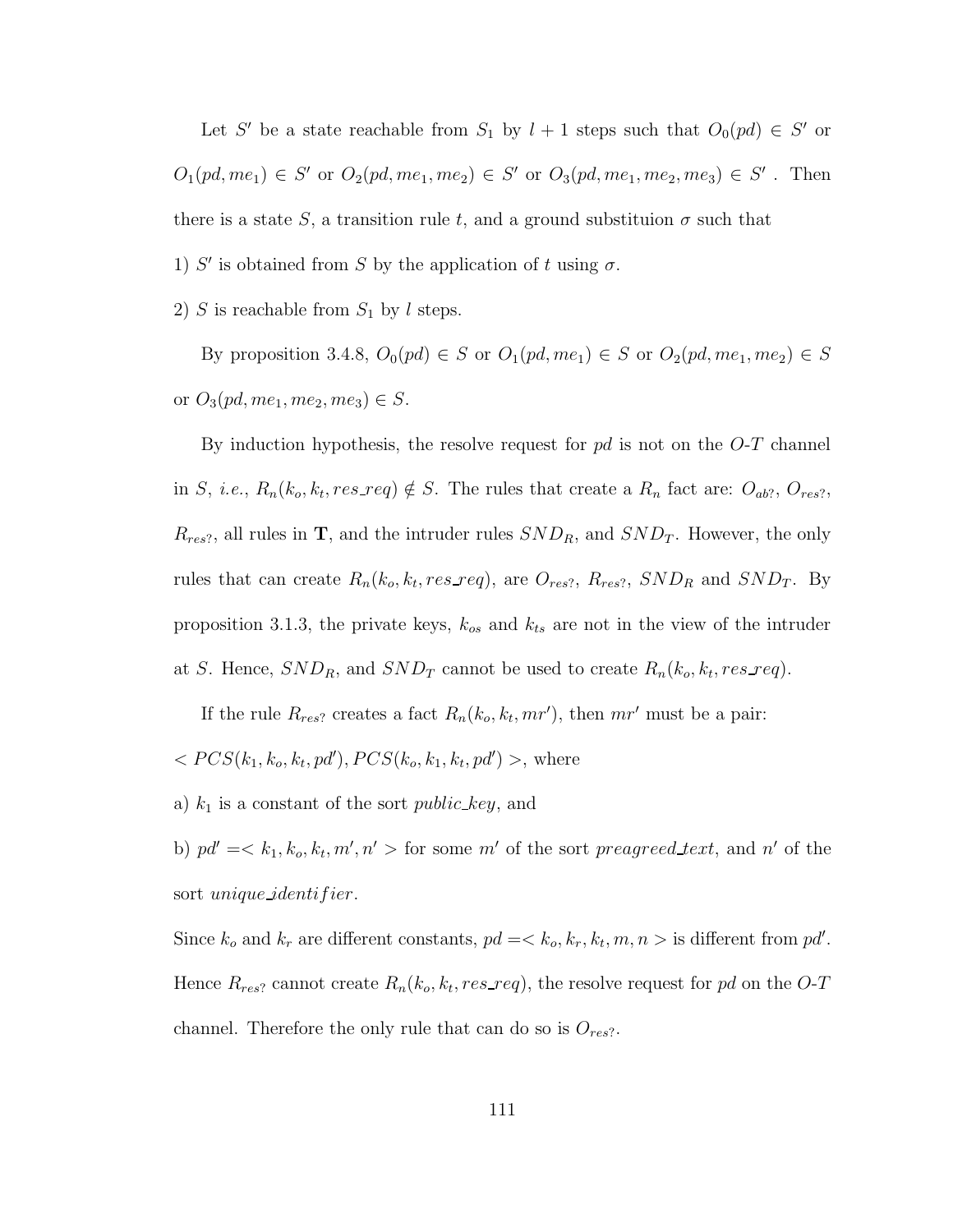Therefore, if  $S'$  contains the resolve request for  $pd$  on the  $O-T$  channel, then t must be  $O_{res}$ ?. An inspection of the rule tells that S must contain  $O_3(pd, -)$ and S' contains  $O_{res}$ ?(pd, -). By proposition 3.2.6, S' cannot contain  $O_0(pd)$  or  $O_1(pd, me_1)$  or  $O_2(pd, me_1, me_2)$  or  $O_3(pd, me_1, me_2, me_3)$ , which contradicts our assumption.

Hence,  $S'$  does not contain a resolve request for  $pd$  on the  $O$ -T channel and our lemma is true by induction.  $\Box$ 

**Proposition 3.4.11.** If a state S reachable from  $S_1$  contains  $O_0(pd)$  or  $O_1(pd, me_1)$ or  $O_2(pd, me_1, me_2)$  or  $O_3(pd, me_1, me_2, me_3)$  then T has yet to answer a request for pd on the O-T channel in S.

*Proof.* Intuitively, by propositions 3.4.9 and 3.4.10, as long as O remains in role states  $O_0$ ,  $O_1$ ,  $O_2$ ,  $O_3$ , no abort request or resolve request for pd is deposited on the O-T channel. Hence T is yet to answer a request for  $pd$  on the O-T channel.

We shall prove the proposition by induction on the number of steps it takes to go from  $S_1$  to  $S$ .

Base case: S is  $S_1$ .  $S_1$  is obtained from  $S_0$  using the role generation rule RG.  $S_1$  contains  $T_0(pd)$  and hence T is yet to answer a request on the O-T channel in S.

Induction Hypothesis: Let the statement of the proposition be true for all states reachable from  $S_1$  by l steps.

Let S' be a state reachable from  $S_1$  by  $l + 1$  steps such that  $O_0(pd) \in S'$  or  $O_1(pd, me_1) \in S'$  or  $O_2(pd, me_1, me_2) \in S'$  or  $O_3(pd, me_1, me_2, me_3) \in S'$ . Then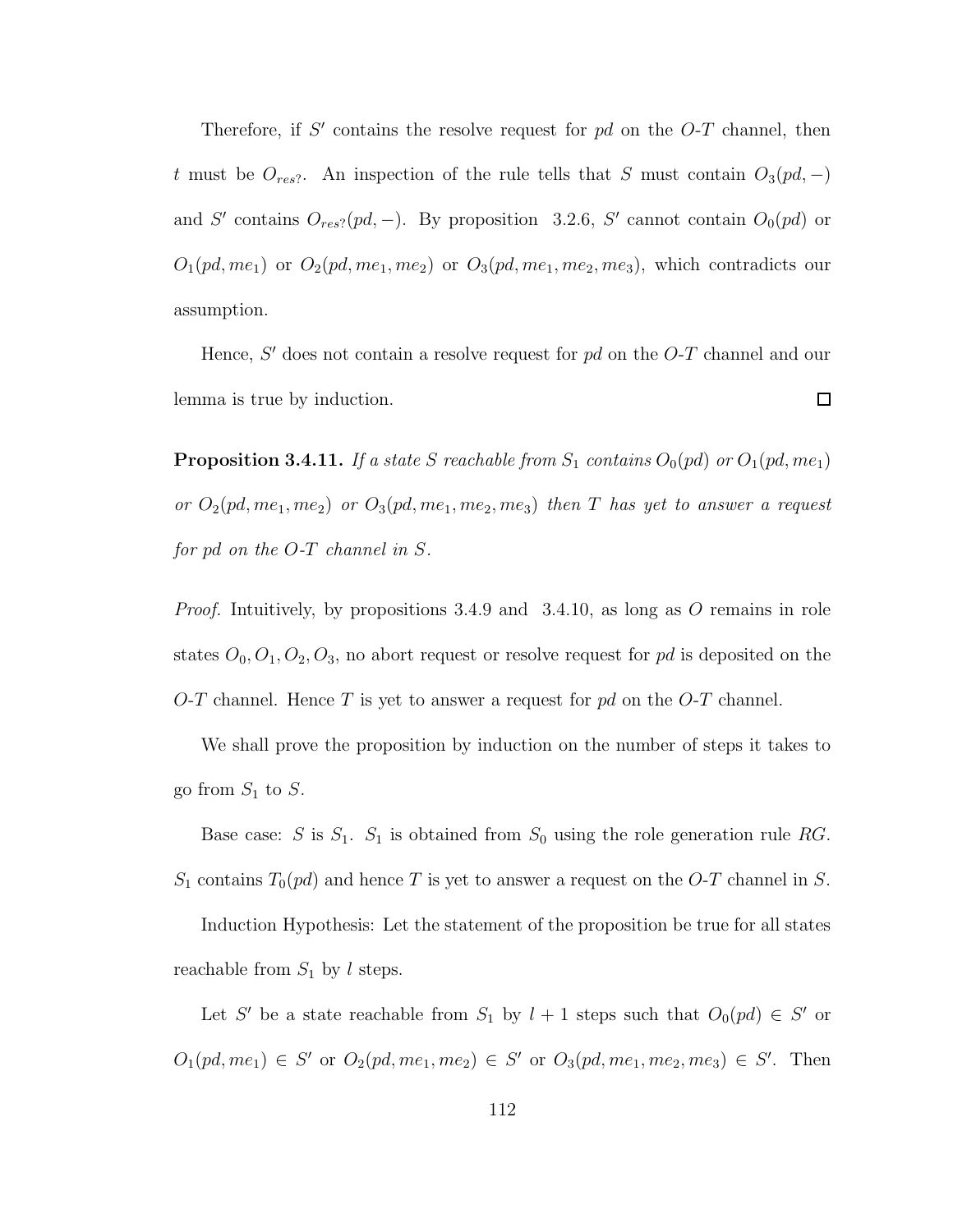there is a state S, a transition rule t, and a ground substitution  $\sigma$  such that

- 1) S' is obtained from S by the application of t using  $\sigma$ .
- 2) S is reachable from  $S_1$  by l steps.

By proposition 3.4.8,  $O_0(pd) \in S$  or  $O_1(pd, me_1) \in S$  or  $O_2(pd, me_1, me_2) \in S$ or  $O_3(pd, me_1, me_2, me_3) \in S$ .

By induction hypothesis,  $T$  is yet to answer a request for  $pd$  on the  $O-T$  channel in S. Hence S contains  $T_0(pd)$  or  $T_{rr}(pd, resolved, res\_cn)$ . Now, the only way these facts can be consumed by the transition to  $S$  is if the transition rule  $t$  is one of the following:  $T_{ab}$ ,  $T_{or}$ ,  $T_{rrf1}$  and  $T_{rrf2}$ . In order for these rules to be applied, S must contain either an abort request for pd or a resolve request for pd on the O-T channel. By propositions 3.4.9 and 3.4.10, S does not contain either of these. Hence, S' also contains  $T_0(pd)$  or  $T_{rr}(pd, resolved, res\_cn)$ .

Therefore,  $T$  is yet to answer a request for  $pd$  on the  $O-T$  channel in  $S'$  and by  $\Box$ induction, the statement of our lemma is true.

Now, we are ready to show lemma 3.2.12.

**Lemma** 3.2.12. If in a state S reachable from  $S_1$ , O is in a state in which it has requested for an abort token from T for pd and is waiting for a reply, i.e.,  $O_{ab}$ ?(pd, -)  $\in$  S, then

either  $T$  has answered a request for pd on the  $O-T$  channel, and an abort token or a resolution for pd is on the O-T channel,

 $or T$  has yet to answer a request for pd on the O-T channel, and the abort request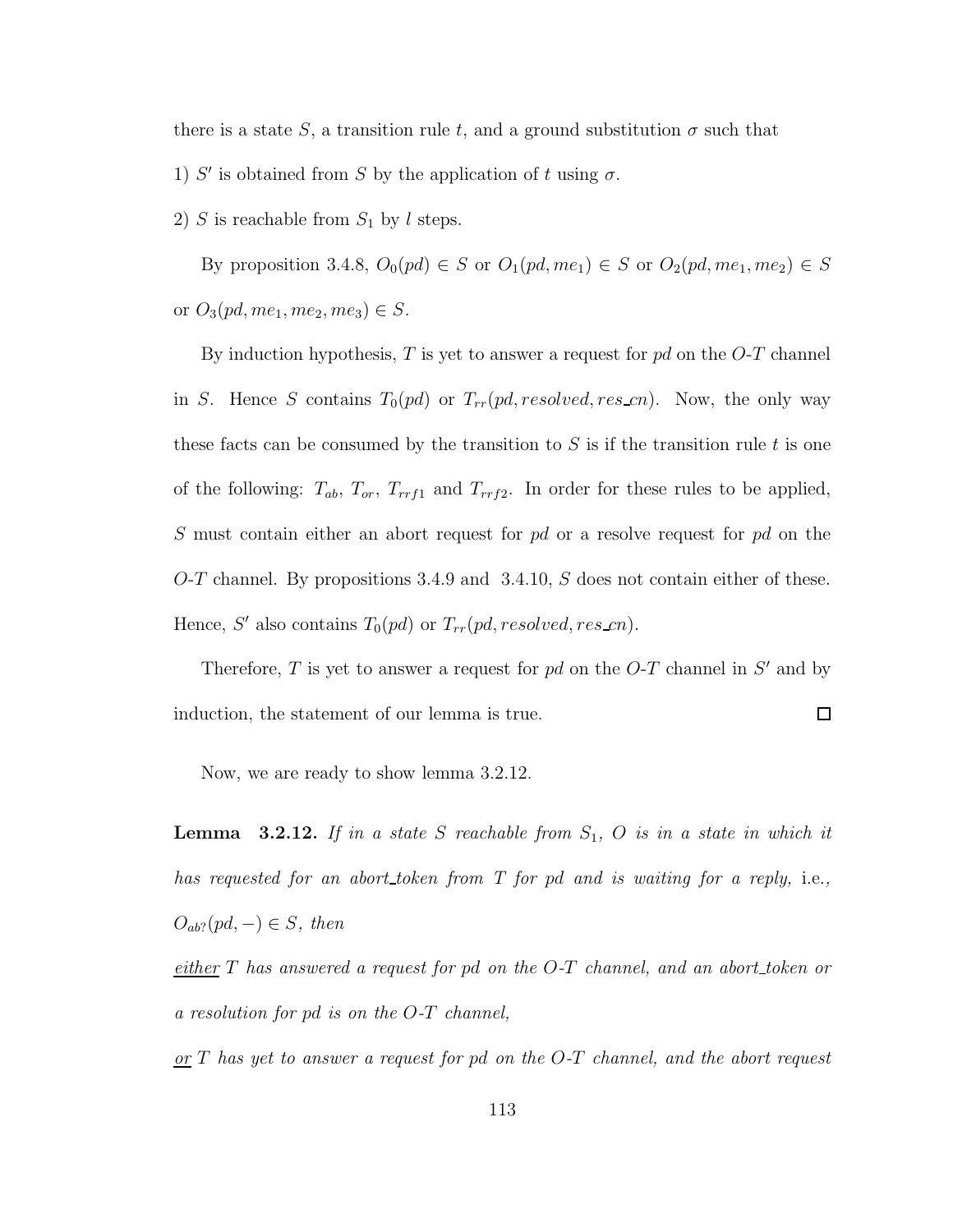for pd is on the O-T channel.

*Proof.* Intuitively, since the  $O-T$  channel is transparent, an abort request on the channel can be removed only when  $T$  acts on it. Once  $T$  acts on the request, again by transparency, the answer remains there as long as  $O$  does not read it.

We shall prove the proposition by induction on the number of steps it takes to go from  $S_1$  to  $S$ .

Base case: S is  $S_1$ .  $S_1$  is obtained from  $S_0$  using the role generation rule RG.  $S_1$ contains  $O_0(pd)$ , and therefore by proposition 3.2.6,  $S_1$  does not contain  $O_{ab}$ ?( $pd$ , −). Hence the statement of the lemma is vacuously true.

Induction Hypothesis: Let the statement of the lemma be true for all states reachable from  $S_1$  by l steps.

Let S' be a state reachable from  $S_1$  by  $l+1$  steps such that  $O_{ab}$ ?  $(pd, me_1, ab\_req) \in$ 

S'. Then, there is a state S, a transition rule t, and a ground substitution  $\sigma$  such that

1) S' is obtained from S by the application of t using  $\sigma$ .

2) S is reachable from  $S_1$  by l steps.

By proposition 3.4.8,  $O_1(pd, me_1) \in S$  or  $O_{ab}$ ? $(pd, me_1, ab\_req) \in S$ .

We shall consider two cases.

Case 1:  $O_1(pd, me_1) \in S$ .

Now by proposition 3.2.6, S does not contain  $O_{ab}$ ? (pd, me<sub>1</sub>, ab req). Since S' contains  $O_{ab}$ ? (pd, me<sub>1</sub>, ab\_req), the transition t used to obtain S' from S must be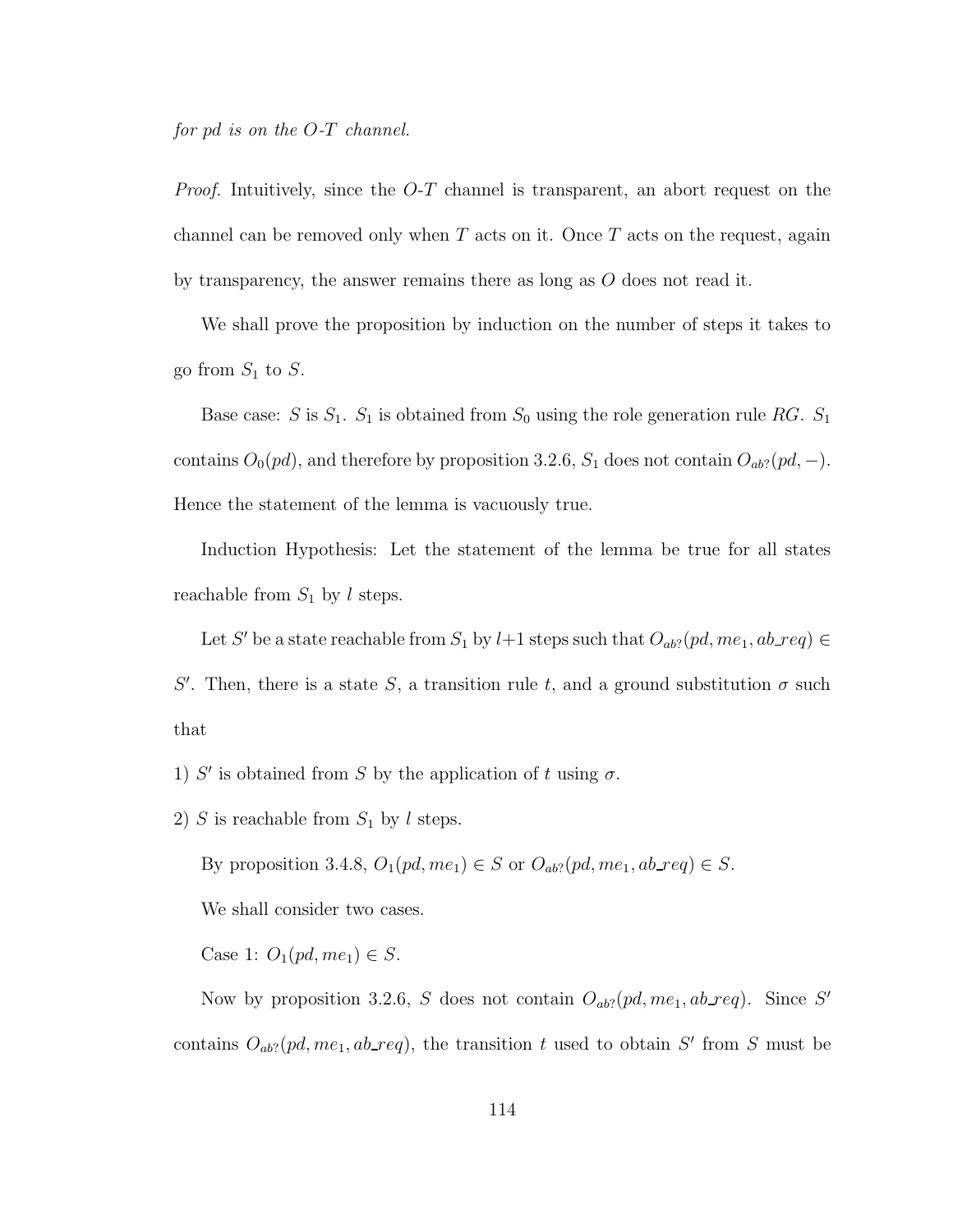$O_{ab}$ ?, *i.e.*, the transition must be O sending an abort request for pd. An inspection of the rule tells that an abort request for  $pd$  is on the  $O-T$  channel.

By proposition 3.4.11,  $T$  is yet to answer a request for  $pd$  on the  $O-T$  channel in S, i.e., S contains  $T_0(pd)$  or  $T_{rr}(pd, res\_cn)$ . Since the transition  $O_{ab}$ ? does not consume any  $T_0$  or  $T_{rr}$  facts,  $T$  is yet to answer a request for  $pd$  on the  $O-T$  channel in  $S'$  also.

Hence, in this case,  $T$  is yet to answer a request on the  $O-T$  channel and the abort request on the  $O-T$  channel is still there.

Case 2:  $O_{ab}$ ? (pd, me<sub>1</sub>, ab\_req)  $\in S$ .

By induction hypothesis, exactly one of the following must be true:

a) T has answered a request for pd on the  $O-T$  channel and an abort token or a resolution for pd is on the O-T channel in S.

b) T is yet to answer a request for  $pd$  on the O-T channel and an abort request for pd is on the  $O-T$  channel in S.

If a) is true, then by definition  $S$  contains one of the following:

 $T_{ab}(pd,aborted,ab\_tok), T_{abf}(pd,aborted,ab\_tok), T_{or}(pd, resolved, res\_cn),$ 

 $T_{orf}(pd, resolved, res.cn), T_{rrf1}(pd, resolved, res.cn), T_{rrf2}(pd, resolved, res.cn).$ 

An inspection of rules tells that,  $S'$  must also contain one of the above and hence T has answered a request for  $pd$  on the  $O-T$  channel in S also. If S contains an abort token for  $pd$ , then an inspection of the rules tells us that the only way this abort token can possibly be consumed is if t is one of the following rules:  $O_{ab1}$ ,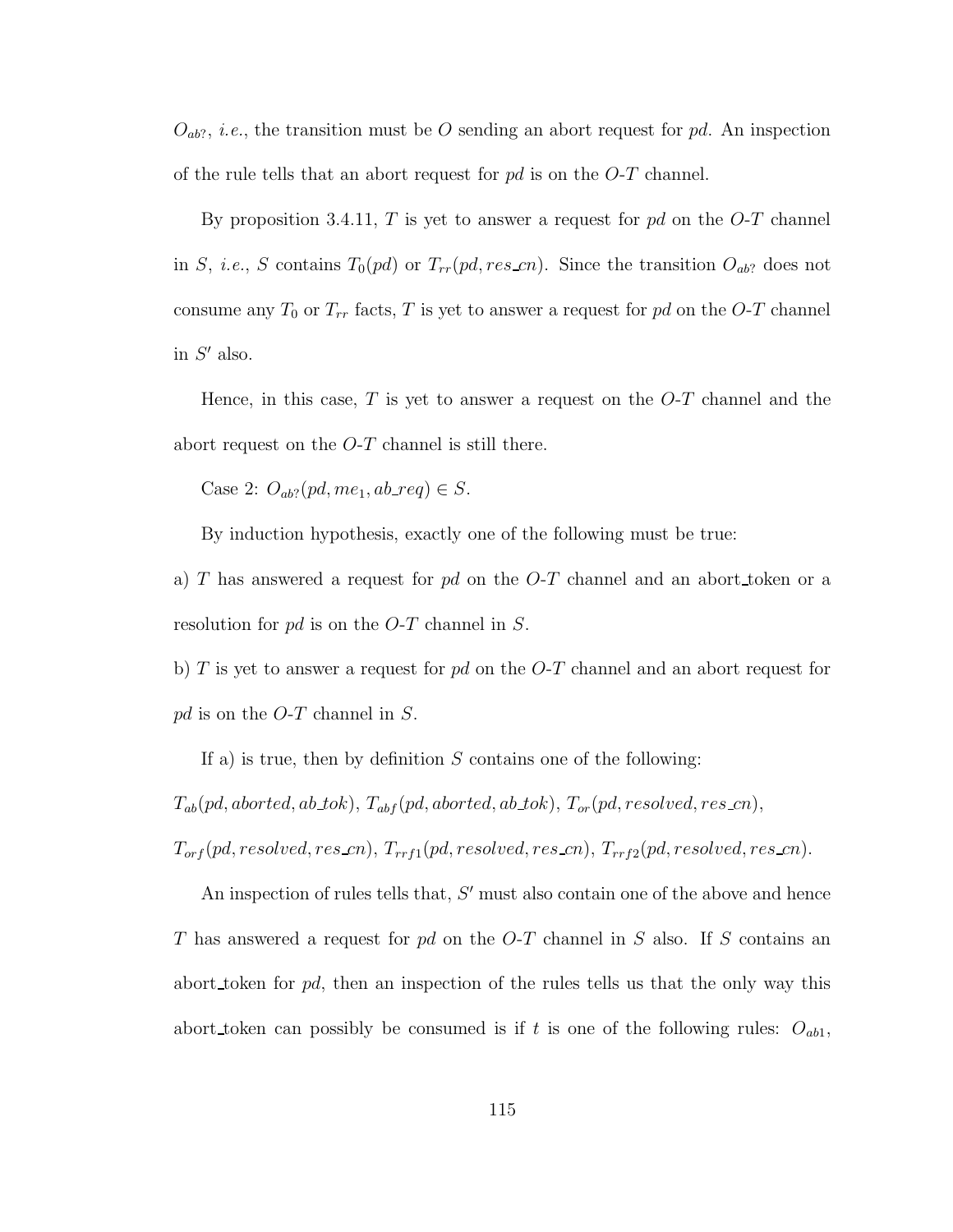$O_{ab2}$ . (We can rule out  $R_{ab}$  in a fashion similar to the one we used to rule out  $R_{res}$ ? in proposition 3.4.10.) If the abort token for pd is consumed by the use of  $O_{ab1}$  or  $O_{ab2}$ , then S' must contain  $O_{ab1}(pd, -)$  or  $O_{ab2}(pd, -)$ . By proposition 3.2.6, S' cannot contain  $O_{ab}$ ?(pd, -). This is a contradiction to the assumption that S' contains  $O_{ab}$ ? (pd, -) and hence the abort token is on the O-T channel in S' also. Similarly, if S contains a resolution for  $pd$  on the O-T channel, then S' contains a resolution for pd on the O-T channel.

If b) is true, then by arguments similar to case a) above, the only way the abort request for pd on the  $O-T$  channel in S, can be removed is when T answers the request. If T answers a request for  $pd$  on the O-T channel in the transition to  $S'$ , then there is an abort token or a resolution for  $pd$  on the  $O-T$  channel. Otherwise, the abort request remains on the O-T channel.

Hence, by induction, the statement of the lemma is true.

 $\Box$ 

Now we show lemma 3.2.13.

**Lemma** 3.2.13. If in a state S reachable from  $S_1$ , O is in a state in which it has requested for a resolution from  $T$  for pd and is waiting for a reply, i.e.,  $O_{res}$ ?(pd, -)  $\in$  S, then

either  $T$  has answered a request for pd on the  $O-T$  channel and an abort\_token or a resolution is on the O-T channel.

 $or T$  has yet to answer a request for pd on the O-T channel and the request is on the O-T channel.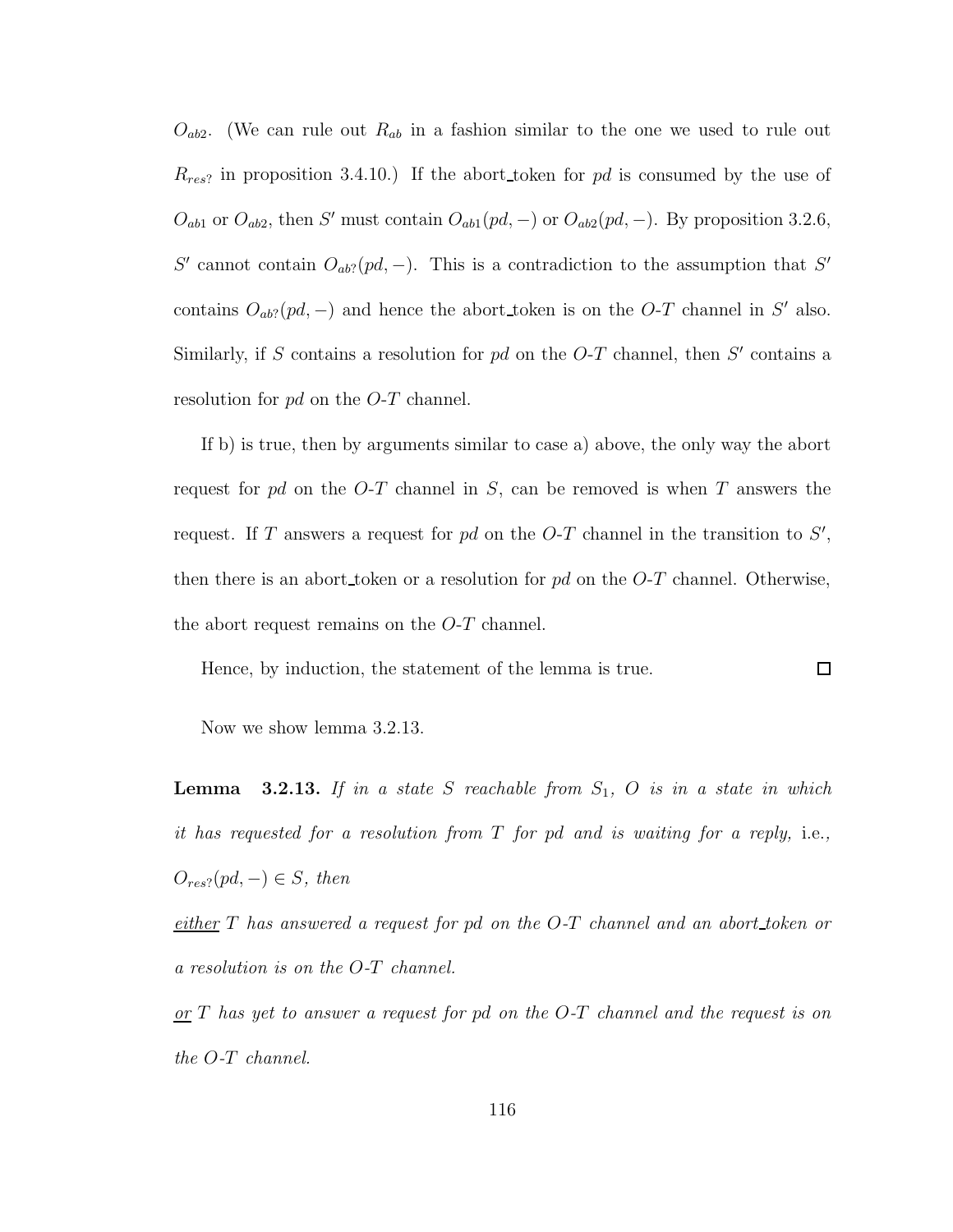*Proof.* Intuitively, since the  $O-T$  channel is transparent, a resolve request on the channel can be removed only when  $T$  acts on it. Once  $T$  acts on the request, again by transparency, the answer remains there as long as  $O$  does not read it.

We shall prove the proposition by induction on the number of steps it takes to go from  $S_1$  to  $S$ .

Base case: S is  $S_1$ .  $S_1$  is obtained from  $S_0$  using the role generation rule RG.  $S_1$  contains  $T_0(pd)$ , and therefore by 3.2.6,  $S_1$  does not contain  $O_{res}$ ? $(pd, -)$ . Hence the statement of the lemma is vacuously true.

Induction Hypothesis: Let the statement of the lemma be true for all states reachable from  $S_1$  by l steps.

Let S' be a state reachable from  $S_1$  by  $l+1$  steps such that  $O_{res}$ ?  $(pd, me_1, me_2$ ,  $me_3, res\_req$ )  $\in S'$ . Then there is a state S, a transition rule t, and a ground substitution  $\sigma$  such that

1) S' is obtained from S by the application of t using  $\sigma$ .

2) S is reachable from  $S_1$  by l steps.

By proposition 3.4.8,  $O_3(pd, me_1, me_2, me_3) \in S$  or  $O_{res}$ ?(pd, me<sub>1</sub>, me<sub>2</sub>, me<sub>3</sub>,  $res\_req$ )  $\in S$ .

We shall now consider the two cases.

Case 1:  $O_3(pd, me_1, me_2, me_3) \in S$ .

Now by proposition 3.2.6, S does not contain  $O_{res}$ ?  $(pd, me_1, me_2, me_3, res\_req)$ . Since S' contains  $O_{res}$ ? (pd, me<sub>1</sub>, me<sub>2</sub>, me<sub>3</sub>, res\_req), the transition t used to obtain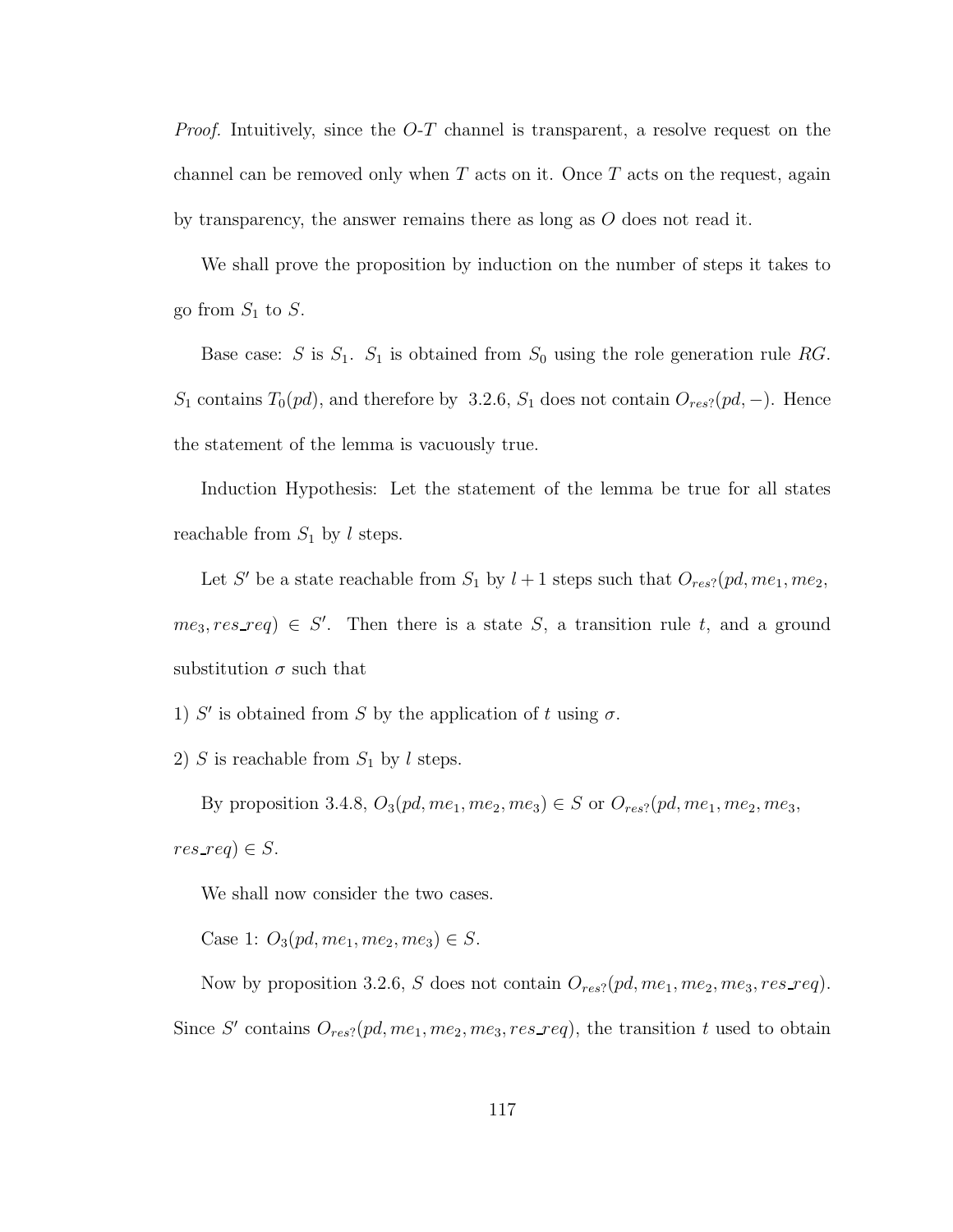$S'$  from S must be  $O_{res}$ , *i.e.*, the transition must be O sending a resolve request for pd. An inspection of the rule tells that a resolve request for pd is on the  $O-T$ channel.

Also proposition 3.4.11, T is yet to answer a request for  $pd$  on the O-T channel in S, i.e., S contains  $T_0(pd)$  or  $T_{rr}(pd, res\_cn)$ . Since the transition  $O_{res}$ ? does not consume any  $T_0$  or  $T_{rr}$  facts, T is yet to answer a request for pd on the O-T channel in  $S'$  also. Hence, in this case the statement of the lemma is true.

Case 2:  $O_{res}$ ?  $(pd, me_1, me_2, me_3, res\_req) \in S$ .

By induction hypothesis, exactly one of the following must be true:

a) T has answered a request for  $pd$  on the O-T channel and an abort token or a resolution for pd is on the O-T channel in S.

b) T is yet to answer a request for  $pd$  on the O-T channel and a resolve request for pd is on the  $O-T$  channel in S.

If a) is true, an inspection of the rules tells that since  $T$  has answered a request for pd in  $S$ , it also has answered a request for pd on the  $O$ -T channel in  $S'$  If  $S$ contains an abort token, then an inspection of the rules tells us that the only way this abort token can possibly be consumed is if t is one of the following rules:  $O_{ab1}$ ,  $O_{ab2}$ . (We can rule out  $R_{ab}$  in a fashion similar to the one we used to rule out  $R_{res}$ ? in proposition 3.4.10.) If the abort token for pd is consumed by the use of  $O_{ab1}$  or  $O_{ab2}$ , then S' must contain  $O_{ab1}(pd, -)$  or  $O_{ab2}(pd, -)$ . By proposition 3.2.6, S' cannot contain  $O_{res}$ ?(pd, -). This is a contradiction to the assumption that S'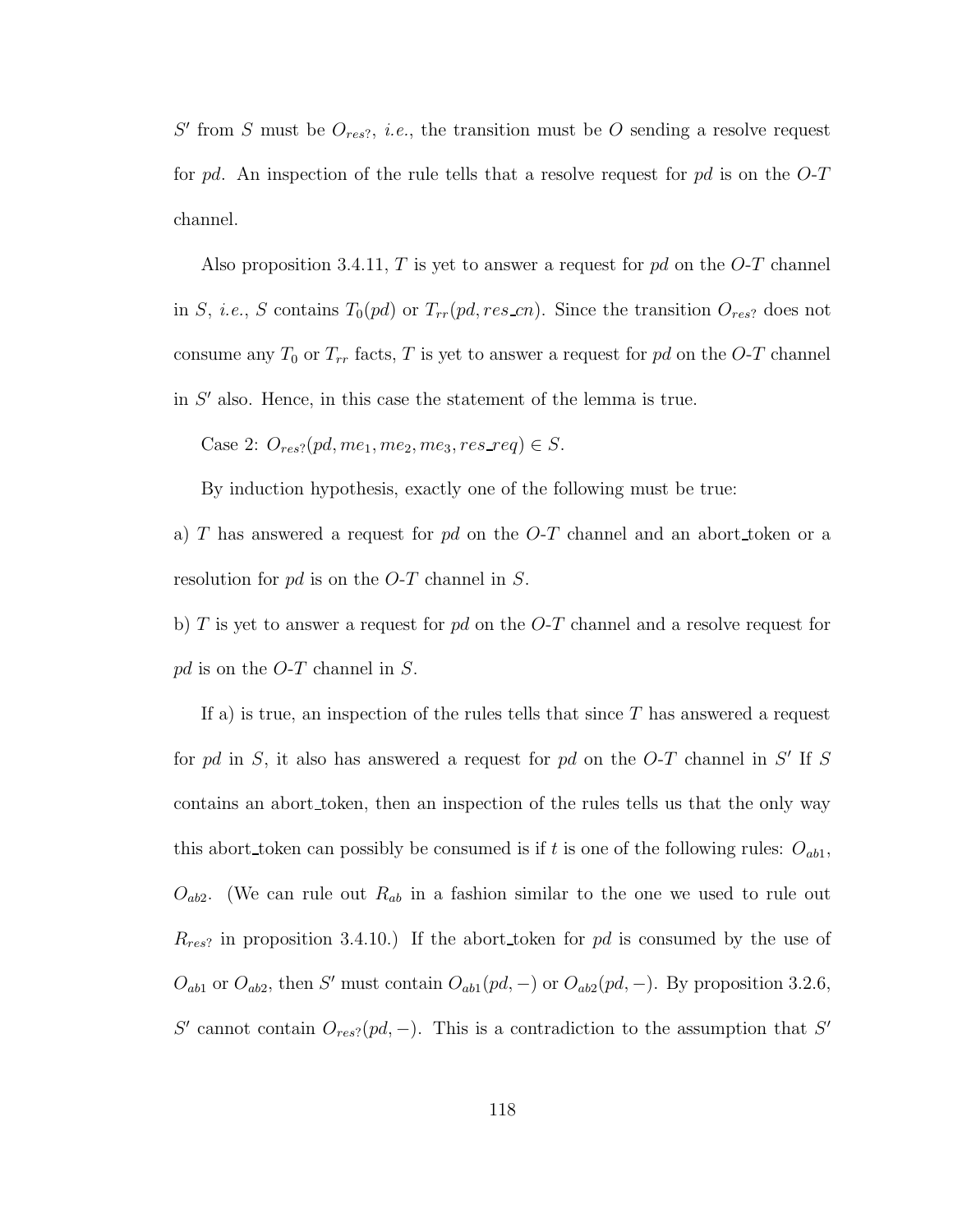contains  $O_{res}$ ?( $pd$ , -) and hence the abort\_token is on the  $O-T$  channel. Similarly, if S contains a resolution for T, then  $S'$  contains a resolution for T. Hence, the statement of the lemma is true if a) is true.

If b) is true, then by arguments similar to case a) above, the only way a resolve request for pd on the O-T channel can be removed in the transition to T is when T answers the request. In that case, an abort token or a resolution is deposited on the  $O-T$  channel in  $S'$ . Otherwise, the resolve request remains on the  $O-T$  channel. Hence, the statement of the lemma is true if b) is true.

Therefore by induction, the lemma is true.

#### $\Box$

### 3.4.4 Fairness for honest O

Now, we prove the lemmas needed to show fairness for honest O.

# **Proposition 3.4.12.** Let  $S, S'$  be reachable states such that

- $1)$  S' is obtained from S by a single transition rule.
- 2) O does not have an abort token for pd in S.
- 3) O has an abort token for pd in S.

Then an abort token is on the O-T channel in S, i.e., S contains  $R_n(k_o, k_t, ab\_tok)$ .

*Proof.* We have O does not have an abort token for pd in  $S$ , *i.e.*,  $S$  does not contain  $O_{ab1}(pd, -)$  or  $O_{ab2}(pd, -)$ . However, in S', O does have an abort token for pd. Hence either  $O_{ab1}$  or  $O_{ab2}$  is used for the transition from S to S'. An inspection of the rules yields that in order for these rules to apply in  $S$ ,  $S$  must contain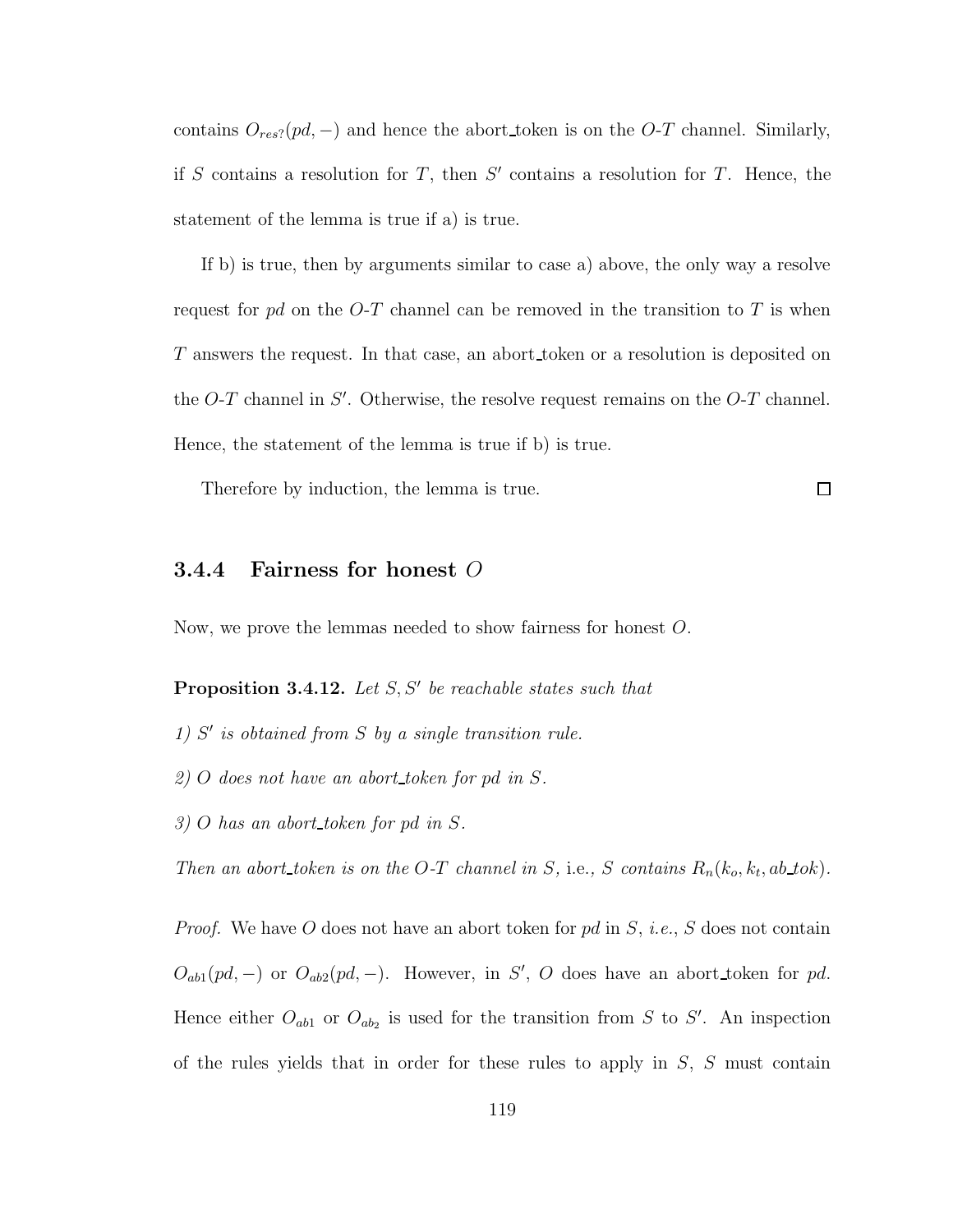Now we are ready to show lemma 3.2.16.

**Lemma 3.2.16.** For all states S reachable from  $S_1$ ,

- 1. If  $O$  has an abort\_token for pd then  $T$  has an abort\_token for pd. Furthermore, in all configurations  $S'$  reachable from  $S$ , a resolution for pd is not in the view of the intruder in  $S'$ .
- 2. If a resolution for pd is in the view of the intruder in  $S$  then for all states  $S'$ reachable from S, O does not have an abort token.
- *Proof.* 1. Note that in  $S_1$ , O does not have an abort\_token for pd. Proposition 3.4.12 tells us that the only way O gets an abort token for pd is when O reads it from the  $O-T$  channel. If an abort token is on the  $O-T$  channel then it is in the view of the intruder. By lemma 3.2.5, T must have an abort token for pd.

Using this, an easy induction shows that as a result of database persistence, if O has an abort token for pd in S, then T must also have an abort token for pd. By database persistence, in all states  $S'$  reachable from  $S$ , T will have an abort token for pd and by database consistency, T does not have a resolution for pd.

2. By lemma 3.2.5, if a resolution is in the view of the intruder, then T must have a resolution for pd in S. By database persistence, in all states reachable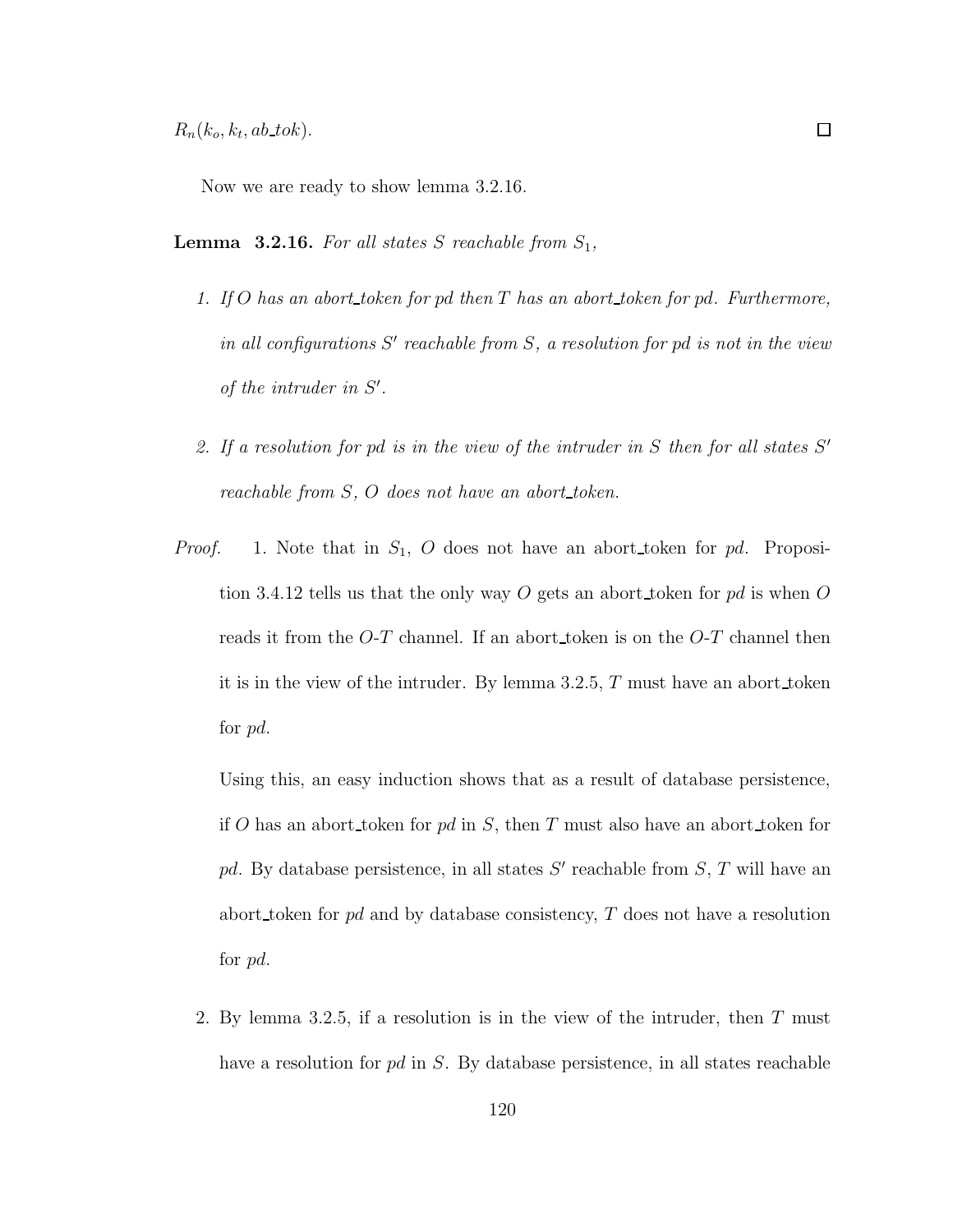from  $S$ ,  $T$  has a resolution for  $pd$  and by database consistency,  $T$  does not have an abort token for  $pd$  in those states. Hence by part 1, if  $S'$  is a state reachable from  $S$ , O does not have an abort token for pd in  $S'$ .

**Proposition 3.4.13.** Let  $S, S'$  be reachable states such that  $S'$  is obtained from  $S$ by the application of a transition rule in  $\mathbf{R} \cup \mathbf{T}$ . If an abort request for pd is not in the view of the intruder at S, then an abort request for pd is not in the view of the  $intract\; at\; S' \; also.$ 

*Proof.* Intuitively, since the intruder does not learn the private key of  $O$ , the only way intruder can get hold of an abort request for  $pd$  is when O sends it.

We consider the case when the transition rule applied to obtain  $S'$  from  $S$  is in R. The other case, that is when the transition rule is in T can be treated similarly. By proposition 3.1.3, the private key  $k_{os}$  is not in the view of the intruder at  $S, S'$ . Let  $A(S)$  and  $A(S')$  be the sets of available messages at S and S' respectively. We have by proposition 3.4.1, an abort request for pd is in the view of the intruder at S, S' only if it is an element of  $analz(A(S))$ ,  $analz(A(S'))$  respectively. We have since the abort request is not in the view of the intruder at  $S$ , the abort request is not in  $analz(A(S))$ . We shall show by cases on the rule applied to obtain S' from S, that the abort request for pd is not in  $analz(A(S'))$ :

1. Rule  $R_2$ : A message  $PCS(k_2, pd', k_1, k_3)$  is deposited on the network, where  $k_1, k_2, k_3$  are keys of the sort *public\_key*, and  $pd' = \langle m', n', k_1, k_2, k_3 \rangle$  where  $m'$ 

 $\Box$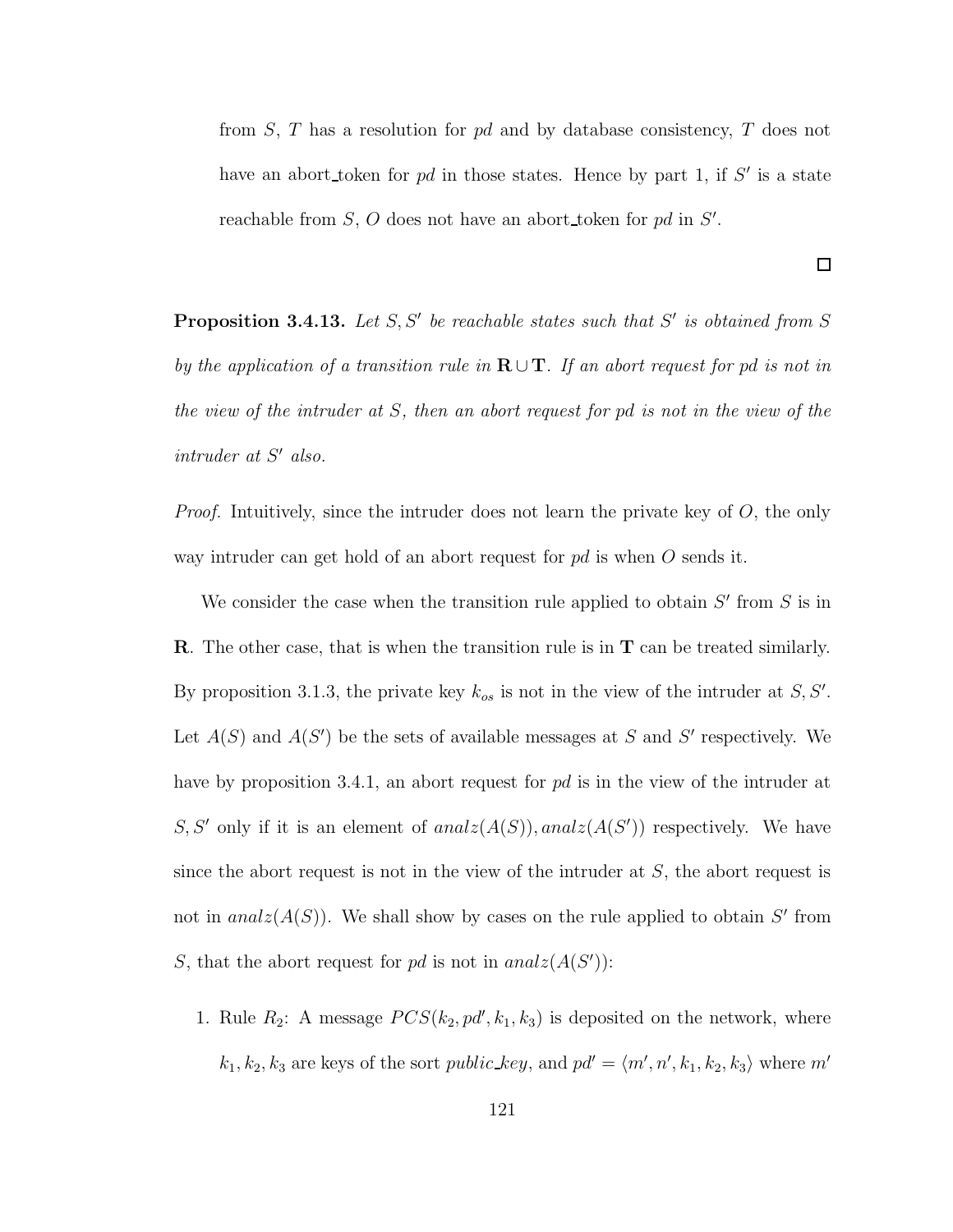and  $n'$  are terms of the sort preagreed text and nonce respectively. (Note  $pd'$ may not be the same as  $pd$ : there may be several concurrent executions of the protocol). Now we have by proposition 3.4.1,  $analz(A(S')) = analz(A(S)) \cup$ analz $(PCS(k_1, pd', k_2, k_3))$ . It can be shown that analz $(PCS(k_1, pd', k_2, k_3))$  $=\{PCS(k_1, pd', k_2, k_3)\}\cup analz(pd')$ . Clearly, anal $z(pd')$  does not contain an abort request for pd, and hence  $analz(PCS(k_1, pd', k_2, k_3))$  also does not contain an abort request for pd. Since  $analz(A(S))$  also does not contain an abort request for pd, we get an abort request for pd is not in  $analz(A(S'))$ .

- 2. Rule  $R_4$ : A message of the form  $sig(k_2, < m', n', k_1, k_2, k_3)$  is deposited on the network. Clearly,  $analz(sig(k_2, < m', n', k_1, k_2, k_3>)$  = { $sig(k_2, <$  $m', n', k_1, k_2, k_3 >$ }  $\cup$  analz(pd'), and analz(pd') does not contain an abort request for pd. Clearly,  $sig(k_2, < m', n', k_1, k_2, k_3)$  cannot be the abort request for  $pd$  (since the abort request for  $pd$  is the signature on the pair  $\langle \text{abort}, \text{pd} \rangle$ . Therefore, since  $analz(A(S))$  also does not contain an abort request for pd, abort request for pd and is not in  $analz(A(S'))$ .
- 3. Rule  $R_{res}$ : A message  $\langle PCS(k_1, pd', k_2, k_3), PCS(k_2, pd', k_1, k_3) \rangle$  is deposited on the channel between  $k_2$  and  $k_3$ . As in case 1, once again an abort request for pd is not in  $analz(A(S'))$ .
- 4. Rule  $R_1, R_{quit}, R_2, R_{com}, R_{ab}, R_{res}$ : The set of available messages actually decreases, and therefore an abort request for pd and is not in  $analz(A(S'))$ .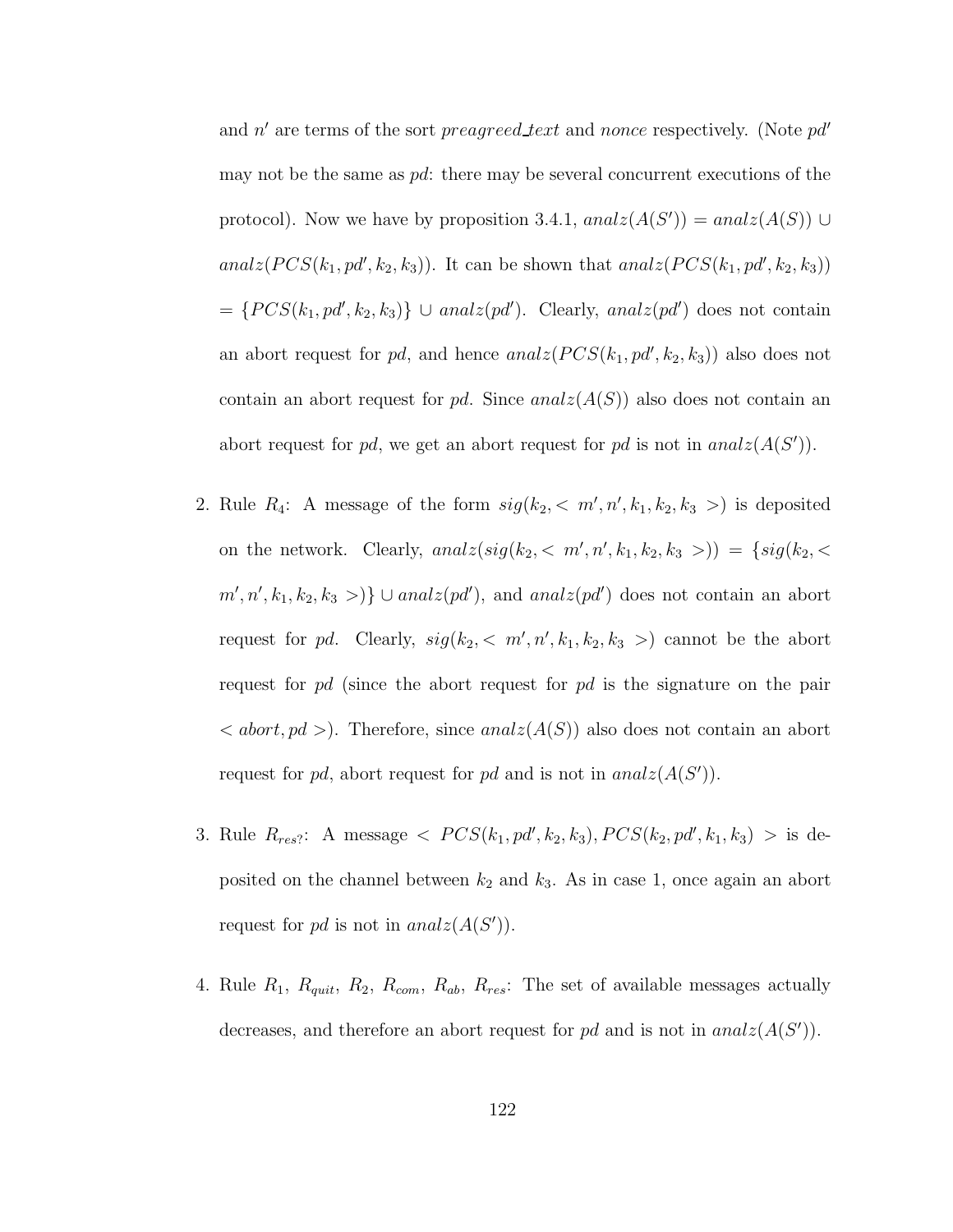Therefore, we get that the view of the intruder at  $S'$  does not contain an abort  $\Box$ request for pd.

**Proposition 3.4.14.** Let  $S, S'$  be reachable states such that  $S'$  is obtained from  $S$ by the application of a transition rule in I. If an abort request for pd is not in the view of the intruder at S, then an abort request for pd is not in the view of the  $intract\; at\; S' \; also.$ 

Proof. By proposition 3.1.2, view of the intruder does not change by an application of a rule in I other than GEN. Now, if GEN is used, then the set of available messages increases by a new constant u of the sort mssg. Since anal $z(u) = \{u\},\$ we get an abort request for  $pd$  is in the view of the intruder at  $S'$  only if it is in the  $\Box$ view of the intruder at S.

**Proposition 3.4.15.** Let  $S, S'$  be reachable states such that  $S'$  is obtained from  $S$ by the application of the role generation rule RG. If an abort request for pd is not in the view of the intruder at S, then an abort request for pd is not in the view of the intruder at  $S'$  also.

Proof. If RG is used, then the set of available messages increases by a new constant n' of the sort *unique\_identifier*. Since  $analz(n') = \{n'\}$ , we get an abort request for  $pd$  is in the view of the intruder at  $S'$  only if it is in the view of the intruder at S.  $\Box$ 

**Proposition 3.4.16.** Let  $S, S'$  be reachable states such that  $S'$  is obtained from  $S$ by the application of a transition rule in  $O$ . If an abort request for pd is not in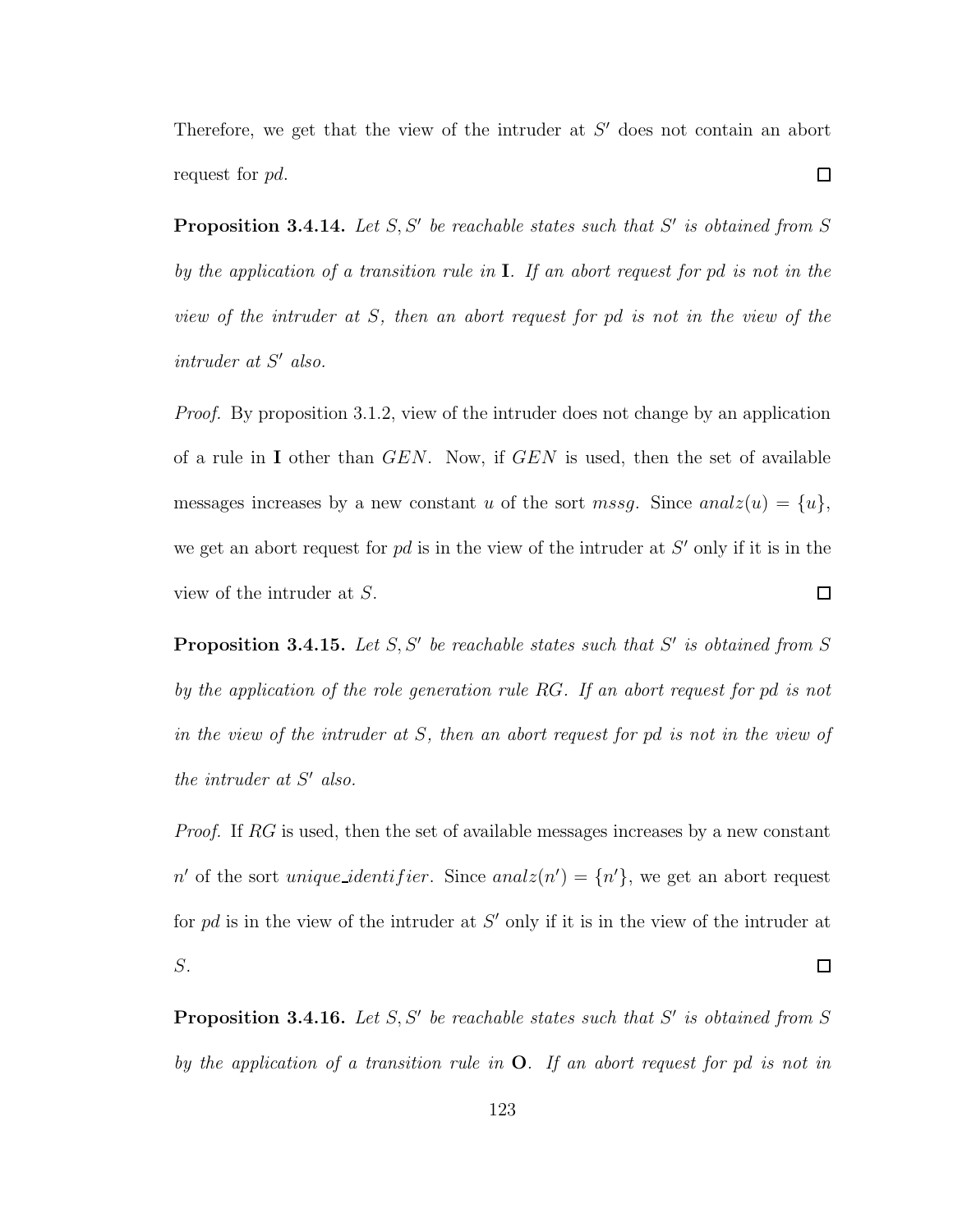the view of the intruder at  $S$ , then it is in the view of the intruder at  $S'$  only if  $O_{ab}$ ?(pd, –)  $\in S'.$ 

*Proof.* Intuitively, since the intruder does not learn the private key of  $O$ , the only way intruder can get hold of an abort request for  $pd$  is when O sends it.

The proof is again by cases on the rule being used in the transition from S to  $S'$ . As in the proof of proposition 3.4.13, we can show that if the transition is anything other than  $O_{ab}$ ?, then an abort request is not in the view of the intruder at  $S'$  if an abort request is not in the view of the intruder at S. As the key  $k_{os}$  is not in the view of the intruder at  $S, S'$  (proposition 3.1.3), an abort request is in the view of the intruder in S, S' only if it is contained in  $analz(A(S))$ ,  $analz(A(S'))$ respectively.

If the rule  $O_{ab}$ ? is used to transit from S to S', then the only new available message at S' is  $sig(k_1, )$  where  $pd' =  $m', n', k_1, k_2, k_3 >$  where  $k_1, k_2, k_3$$ are terms of sort *public\_key*, m' is a term of the sort *preagreed\_text* and n' is a term of the sort *unique\_identifier*. In this case,  $O_{ab}$ ? (pd',  $PCS(k_1, pd', k_2, k_3)$ ,  $sig(k_1, \leq k_1, k_2, k_3)$  $abort, pd' >$ ) is contained in S'.

Now it can be easily shown that  $analz(sig(k_1, < abort, pd' >))$  is the set that consists of:  $sig(k_1, ), , abort, pd', k_1, k_2, m', n'$  and  $k_3$ . Clearly, the abort request for pd is in analz $(sign(k_1, ))$  only if pd' is the same as pd. Hence the abort request is in  $analz(S')$  only if it is in  $analz(S)$  or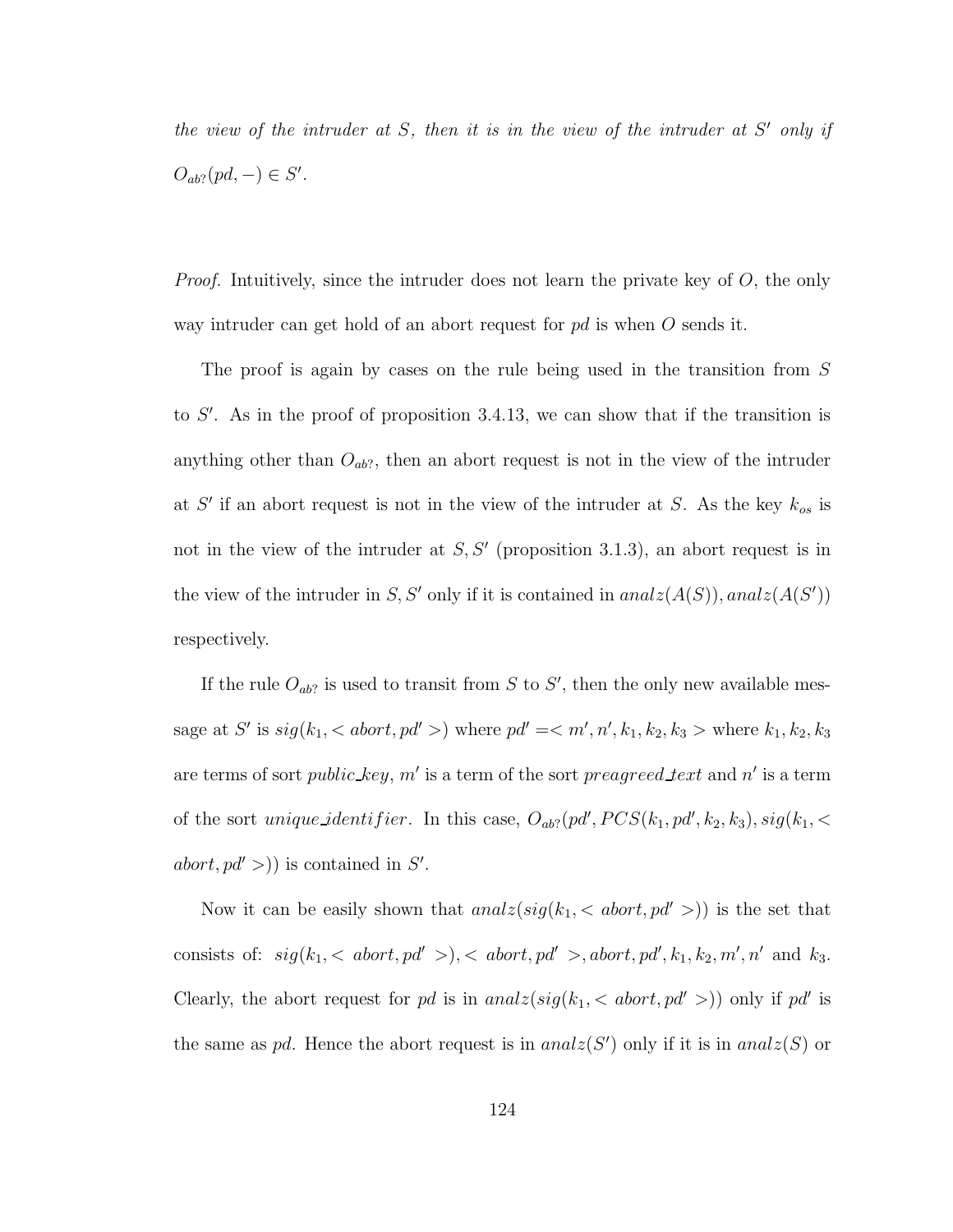if  $pd'$  is the same as  $pd$ .

By hypothesis, an abort request for pd is not in the view of the intruder at S and hence not in  $analz(S)$ . Hence if an abort request is in the view of the intruder then pd' must be the same as pd, and we get  $O_{ab}$ ?(pd, –)  $\in S'$ .  $\Box$ 

Now, we prove lemma 3.2.17.

**Lemma 3.2.17.** For all state S reachable from  $S_1$ ,

- 1. If  $O_i(pd, -)$  in S, where  $i \in \{0, 1, 2, 3, res\}$  then neither an abort request nor an abort token for pd is in the view of the intruder at S.
- 2. S does not contain  $O_{ab2}(pd, -) \notin S$ , i.e., the only way O has an abort\_token is if it is in the state  $O_{ab1}$ .
- Proof. 1. Please note that if an abort token is in the view of the intruder, then an abort request is in the view of the intruder. Intuitively, by propositions 3.4.13, 3.4.14, 3.4.15, and 3.4.16 if a state transition produces an abort request that was not present before, then O must have sent the abort request. We prove the lemma by induction on number of steps that it takes to go from

 $S_1$  to  $S$ .

Base case:  $S$  is  $S_1$ . Since the identifier n is freshly generated in the transition from  $S_0$  to  $S_1$ , clearly an abort request for pd is not in the view of the intruder at  $S_0$ . Hence by proposition 3.4.15, an abort request pd is not in the view of the intruder at  $S_1$  also.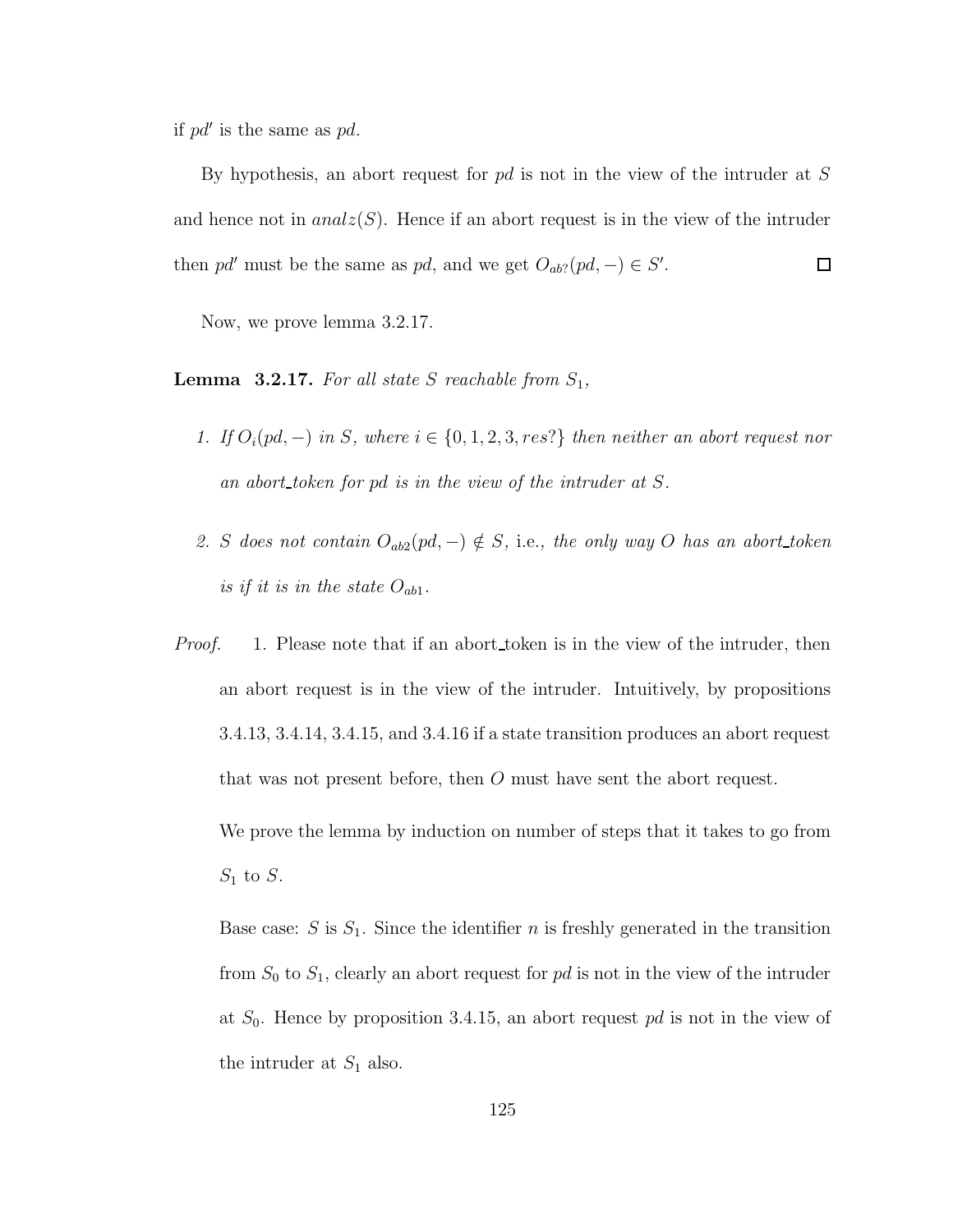Induction Hypothesis: Let the statement of the lemma be true for all states reachable from  $S_1$  by l steps. Consider a state  $S'$  such that  $S'$  is reachable from  $S_1$  in  $l + 1$  steps and  $O_i(pd, -)$  in S' for  $i \in \{0, 1, 2, 3, res\}$ . Since S' is reachable from  $S_1$  in  $l + 1$  steps, there must be a state S such that:

1)  $S'$  is reachable from  $S$  by a single transition,

- 2) S is reachable from  $S_1$  by n steps, and
- 3) by proposition 3.4.8,  $O_i(pd, -)$  in S for  $i \in \{0, 1, 2, 3, res?\}.$

By induction hypothesis, an abort request for  $pd$  is not in the view of the intruder in S. So, if the abort request for  $pd$  is in the view of the intruder in  $S'$ , then by propositions 3.4.13, 3.4.14, and 3.4.15, and 3.4.16  $O_{ab}$ ?( $pd$ , −) ∈ S'. By proposition 3.2.6, S' cannot contain  $O_i(pd, -)$  for  $i \in \{0, 1, 2, 3, res\}$ . Hence, we obtain a contradiction and therefore an abort request is not in the view of the intruder in  $S'$  also.

2. We prove this by induction on the number of steps it takes to obtain S from  $S_1$ .

Base Case: S is  $S_1$ : We have  $O_0(pd) \in S_1$ . By proposition 3.2.6,  $S_1$  does not contain  $O_{ab2}(pd, -)$ .

Induction Hypothesis: Let the statement of the lemma be true for all states reachable from  $S_1$  by l steps. Consider a state  $S'$  such that  $S'$  is reachable from  $S_1$  in  $l + 1$  steps. Since S' is reachable from  $S_1$  in  $l + 1$  steps, there must be a state  $S$  such that: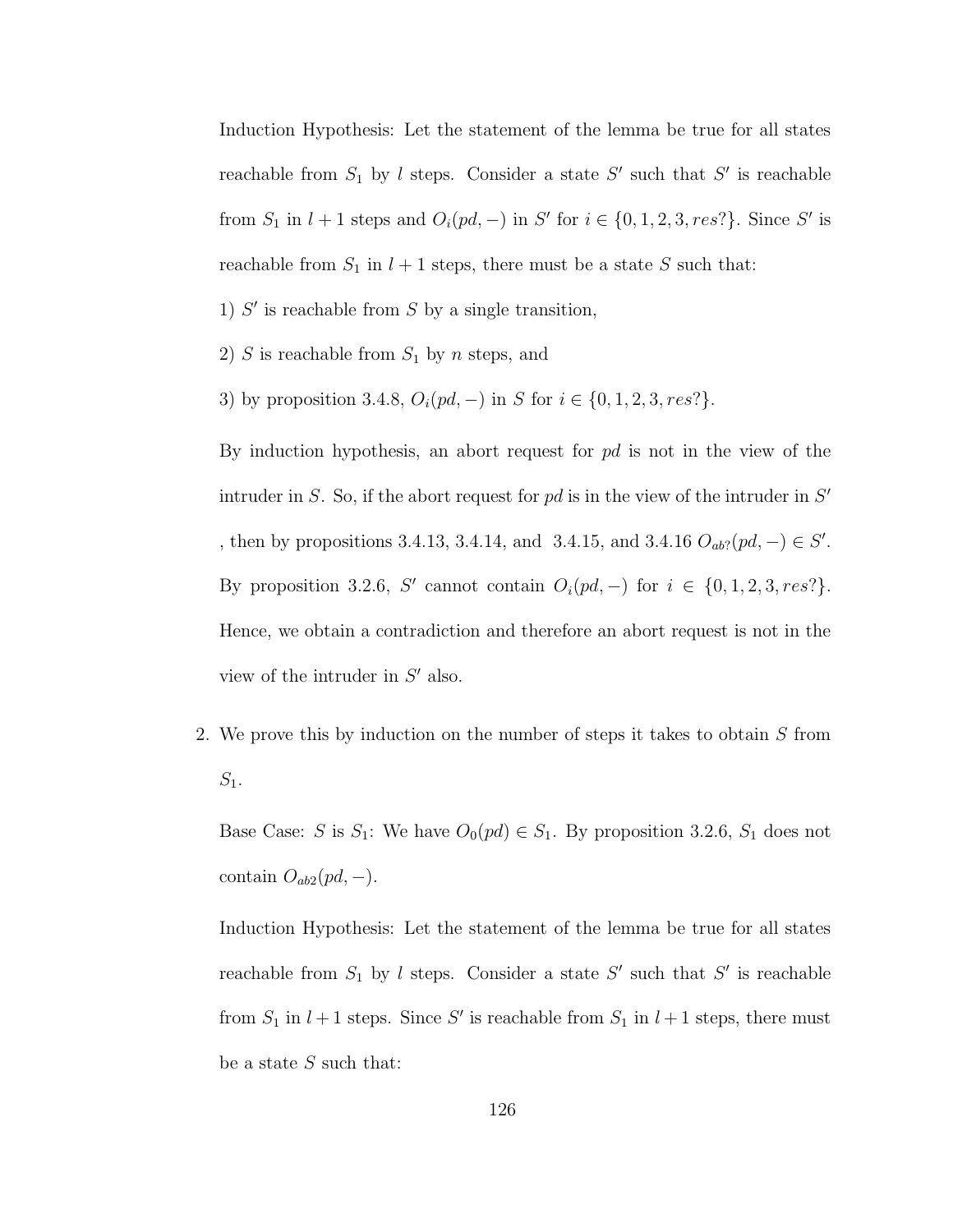- 1)  $S'$  is reachable from  $S$  by a single transition, and
- 2) S is reachable from  $S_1$  by l steps.

By induction hypothesis, S does not contain  $O_{ab2}(pd, -)$ . If S' contains  $O_{ab2}(pd, -)$ , then

- a) By proposition 3.4.8, S contains  $O_{res}$ ?( $pd$ , –).
- b) An inspection of rules tells that the transition from  $S$  to  $S'$  uses  $O_{ab2}$  and an abort token for  $pd$  is in on the O-T channel in S.

This contradicts part 1 of the lemma since an abort token for pd cannot be in the view of the intruder of S if S contains  $O_{res}$ ?( $pd$ , -). Hence S' does not contain  $O_{ab2}(pd, -)$  also.

**Proposition 3.4.17.** Let  $S, S'$  be reachable states such that  $S'$  is obtained from S by the application of a transition rule in  $\mathbf{R} \cup \mathbf{T}$ . If O's signature on pd, i.e.,  $sig(k_o, pd)$ , is not in the view of the intruder at S, then it is also not in the view of the intruder at  $S'$ .

*Proof.* Intuitively, since the intruder does not learn the private key of  $O$ , the only way intruder can get hold of an abort request for  $pd$  is when O sends it.

We consider the case when the transition rule applied to obtain  $S'$  from  $S$  is in R. The other case, that is when the transition rule is in T can be treated similarly. By proposition 3.1.3, the private key  $k_{os}$  is not in the view of the intruder at  $S, S'$ . Let  $A(S)$  and  $A(S')$  be the sets of available messages at S and S' respectively. We

 $\Box$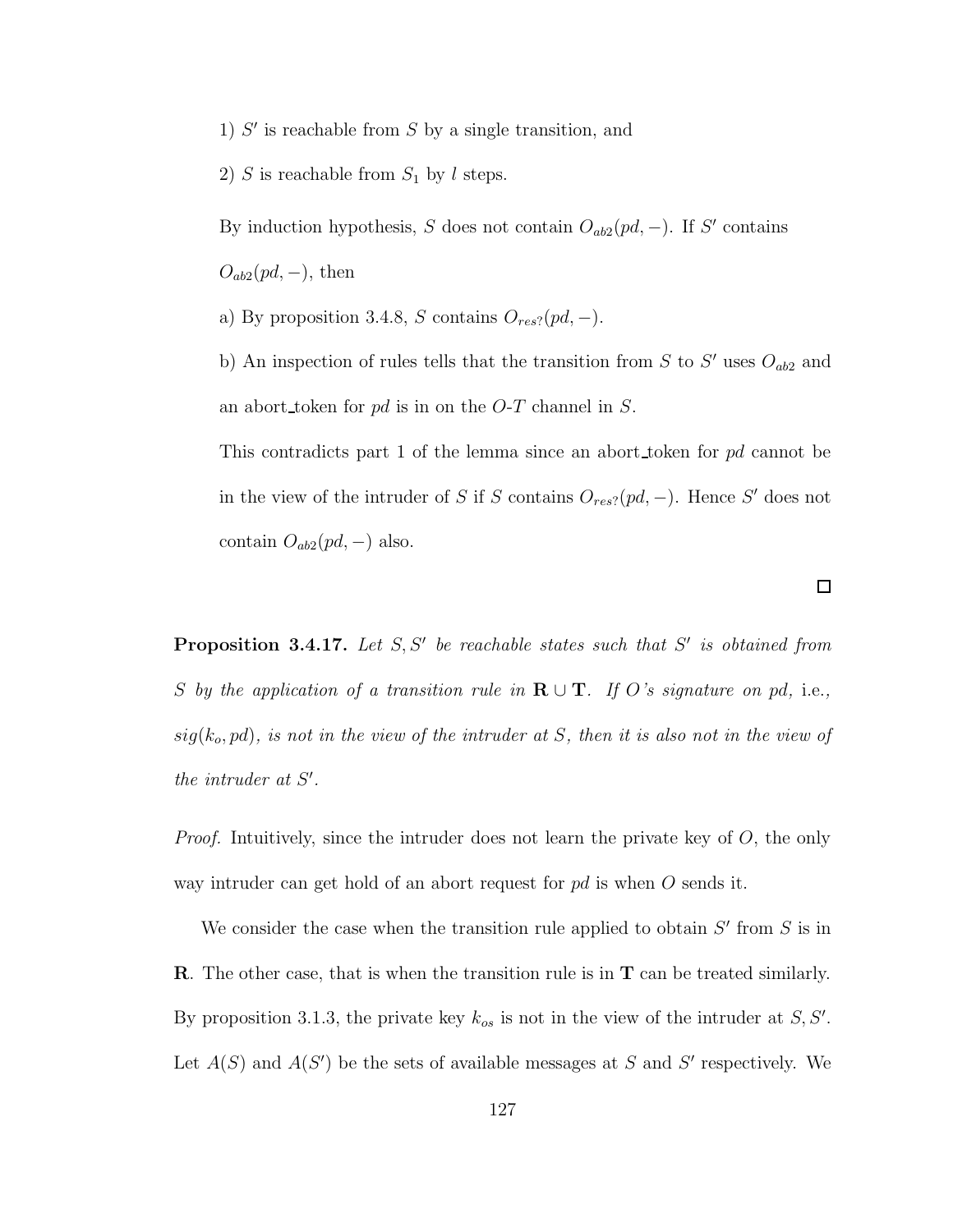have by proposition 3.4.1, O's signature on pd is in the view of the intruder at  $S, S'$ only if it is an element of  $analz(A(S))$ ,  $analz(A(S'))$  respectively. We have since O's signature on pd is not in the view of the intruder at S, it is not in  $analz(A(S))$ . We shall show by cases on the rule applied to obtain  $S'$  from  $S$ , that  $O$ 's signature on pd is not in  $analz(A(S'))$ :

- 1. Rule  $R_2$ : A message  $PCS(k_2, pd', k_1, k_3)$  is deposited on the network, where  $k_1, k_2, k_3$  are keys of the sort public\_key, and  $pd' = \langle m', n', k_1, k_2, k_3 \rangle$  where  $m'$ and  $n'$  are terms of the sort *contract\_text* and nonce respectively. (Note pd' may not be the same as pd: there may be several concurrent executions of the protocol). Now we have by proposition 3.4.1,  $analz(A(S')) = analz(A(S)) \cup$  $analz(PCS(k_1, pd', k_2, k_3))$ . Now,  $analz(PCS(k_1, pd', k_2, k_3)) = \{PCS(k_1, pd', k_2, k_3) \}$  $pd', k_2, k_3$ }  $\cup$  analz $(pd')$ . Clearly analz $(pd')$  does not contain O's signature on pd and  $PCS(k_1, pd', k_2, k_3)$  is also not O's signature on pd. Since anal $z(S)$ also does not contain O's signature on pd, we get O's signature on pd is not in  $analz(A(S'))$ .
- 2. Rule  $R_4$ : A message of  $sig(k_2, < m', n', k_1, k_2, k_3>)$  is deposited on the network. Once again, O's signature on pd is in  $analz(S')$  only if  $analz(sig(k_2, \leq$  $m', n', k_1, k_2, k_3 >$ ) contains  $sig(k_o, pd)$ . Clearly, this will be true only if  $k_2$ is  $k_o$  and  $pd = < m', n', k_1, k_2, k_3 >$ . But  $pd$  is  $< m, n, k_o, k_r, k_t >$ . Hence  $k_2$ must be  $k_r$ . This would mean that  $k_r$  and  $k_o$  are same. A contradiction, since  $k_r$  and  $k_o$  are different. Hence O's signature on pd is not in analz $(A(S'))$ .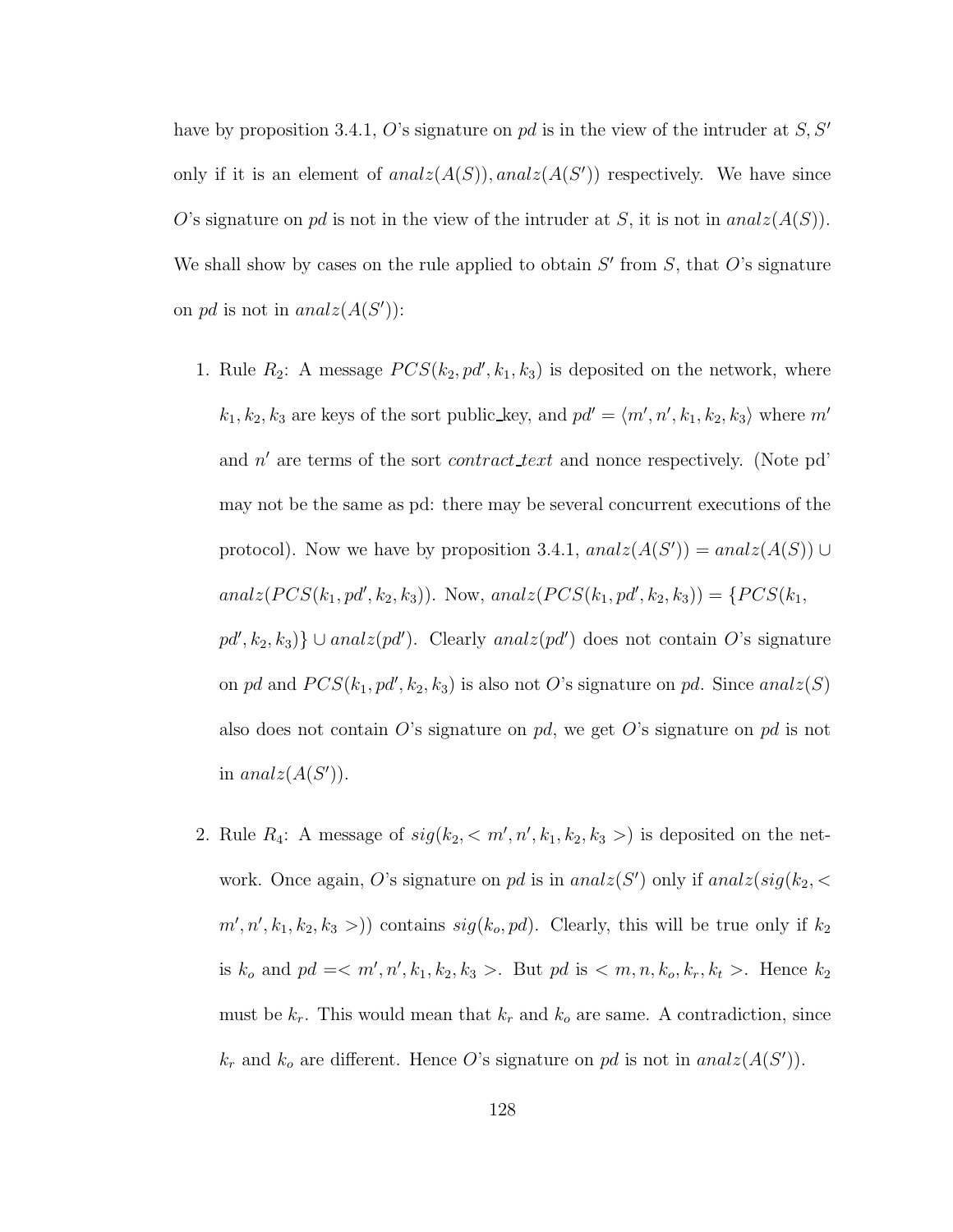- 3. Rule  $R_{res}$ : A message  $\langle PCS(k_1, pd', k_2, k_3), PCS(k_2, pd', k_1, k_3) \rangle$  is deposited on the channel between  $k_2$  and  $k_3$ . As in case 1, once again O's signature on pd is not in  $analz(A(S'))$ .
- 4. Rule  $R_1$ ,  $R_{quit}$ ,  $R_2$ ,  $R_{com}$ ,  $R_{ab}$ ,  $R_{res}$ : The set of available messages actually decreases, hence O's signature on pd is not in  $analz(A(S'))$ .

**Proposition 3.4.18.** Let  $S, S'$  be reachable states such that  $S'$  is obtained from  $S$ by the application of a transition rule in  $I$ . If O's signature on pd is not in the view of the intruder at S, then O's signature on for pd is not in the view of the intruder at  $S$ , then an abort request for pd is not in the view of the intruder at  $S'$  also.

Proof. By proposition 3.1.2, view of the intruder does not change by an application of a rule in I other than  $GEN$ . Now, if  $GEN$  is used, then the set of available messages increases by a new constant u of the sort mssg. Since  $Analz(u) = \{u\},\$ the result follows.  $\Box$ 

**Proposition 3.4.19.** Let  $S, S'$  be reachable states such that  $S'$  is obtained from  $S$ by the application of the role generation rule RG. If O's signature on pd is not in the view of the intruder at S, then O's signature on pd is not in the view of the  $intract\; at\; S' \; also.$ 

Proof. If RG is used, then the set of available messages increases by a new constant n' of the sort unique identifier. Since  $Analz(n) = \{n'\}$ , the result follows.  $\Box$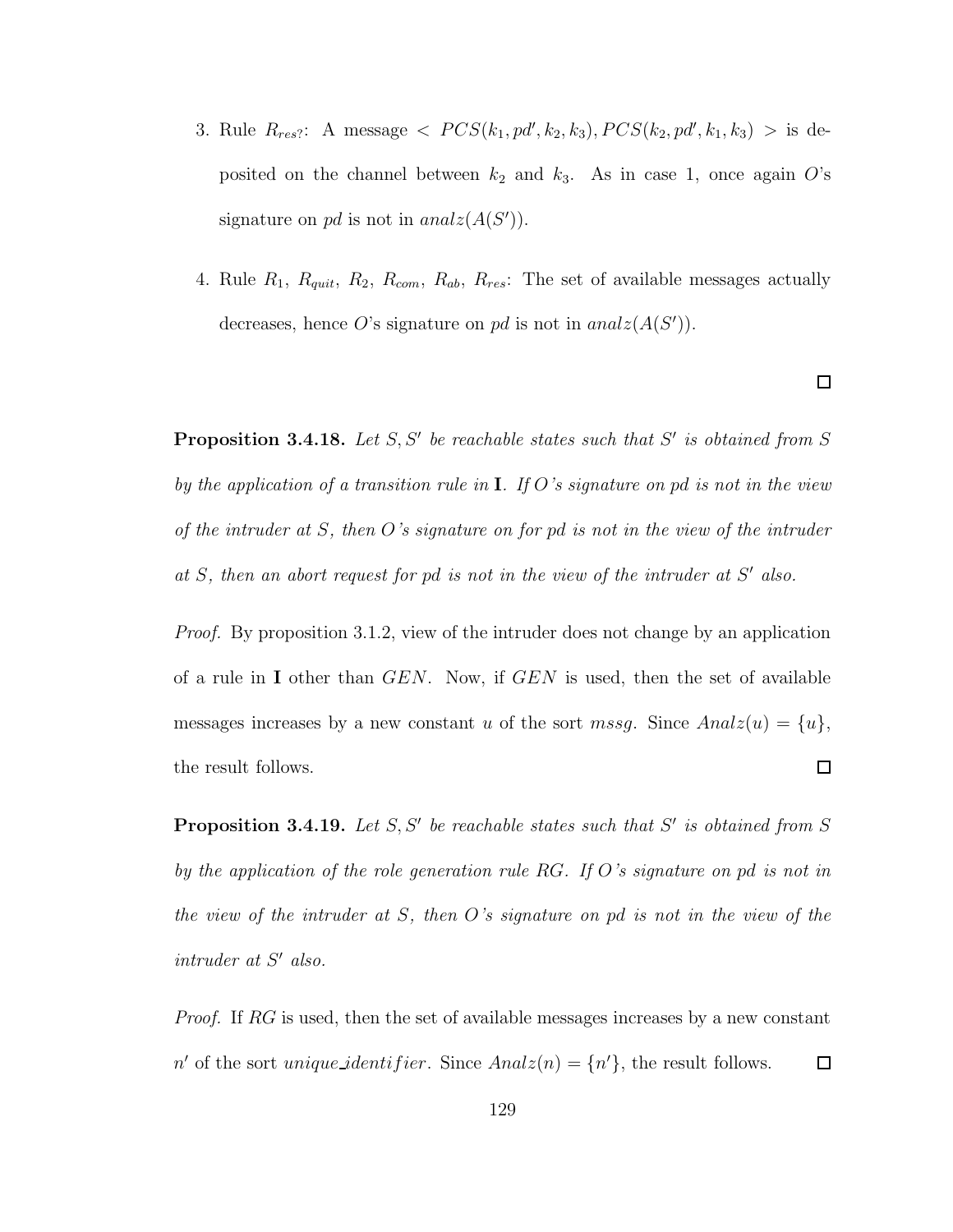**Proposition 3.4.20.** Let  $S, S'$  be reachable states such that  $S'$  is obtained from  $S$ by the application of a transition rule in  $O$ . If O's signature on pd is not in the view of the intruder at S, it in the view of the intruder at S' only if  $O_3(pd, -) \in S'$ .

*Proof.* Intuitively, since the intruder does not learn the private key of  $O$ , the only way intruder can get hold of  $O$ 's signature on pd is when  $O$  sends it.

The proof is again by cases on the rule being used in the transition from  $S$  to  $S'$ . As in the proof of proposition 3.4.17, we can show that if the transition is anything other than  $O_3$ , then O's signature on pd is not in the view of S' if it is not in the view of the intruder in S.

As the key  $k_{os}$  is not in the view of the intruder at  $S, S'$  (proposition 3.1.3),  $O$ 's signature is in the view of the intruder in  $S, S'$  only if can be obtained by analyzing the messages available to the intruder in  $S, S', i.e.,$  only if it is contained in  $analz(A(S))$ ,  $analz(A(S'))$  respectively.

If the rule  $O_3$  is used to transit from S to S', then the only new available message at S' is  $sig(k_1, pd')$  where  $pd' \leq m', n', k_1, k_2, k_3 >$  where  $k_1, k_2, k_3$  are terms of sort public\_key, m' is a term of the sort preagreed text and n' is a term of the sort *nonce*. In this case,  $O_3(pd', sig(k_1, pd))$  is contained in S'.

Now it can be easily shown that  $Analz(sig(k_1, pd'))$  is the set that consists of:  $sig(k_1, pd'), pd', k_1, k_2, m', n'$  and  $k_3$ . Clearly, O's signature for pd is in analz $(A(S'))$ only if it is in  $analz(S)$  or if pd' is the same as pd. By hypothesis, O's signature on pd is not in the view of the intruder at S. Hence, it is not in  $analz(S)$ . Therefore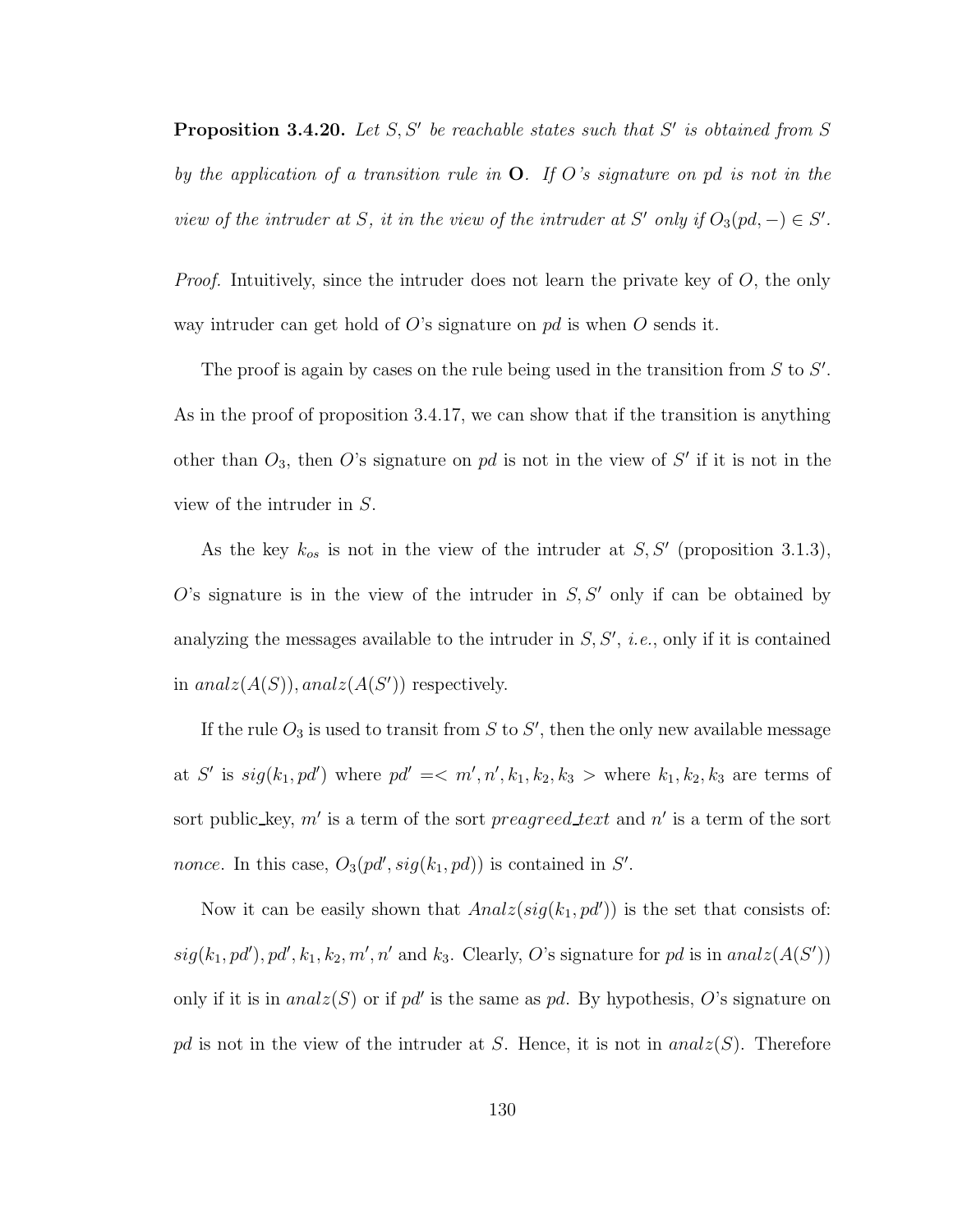if it is in  $analz(A(S'))$ , then pd' is the same as pd, and we get  $O_3(pd, -) \in S'$  $\Box$ 

Finally, we show lemma 3.2.18.

**Lemma 3.2.18.** For all states S reachable from  $S_1$ ,

- 1. If S contains,  $O_i(pd, -)$  for  $i \in \{0, 1, ab?, ab1, res1\}$ , then O's signature on pd,  $sig(k_o, pd)$ , in not in the view of the intruder.
- 2. If O has an abort token for pd then for all  $S'$  reachable from  $S$ ,  $O$ 's signature on pd,  $sig(k_o, pd)$ , is not in the view of the intruder. If O's signature on pd is in the view of the intruder then for all  $S'$  reachable from  $S$ ,  $O$  does not have an abort\_token in  $S'$ .
- *Proof.* 1. Intuitively, by propositions  $3.4.17$ ,  $3.4.18$ ,  $3.4.19$  and  $3.4.20$  if a state transition produces O's signature on pd that was not present before, then O must have sent it.

We prove this by induction on number of steps that it takes to go from  $S_1$  to S.

Base case:  $S$  is  $S_1$ . Since the identifier n is freshly generated in the transition from  $S_0$  to  $S_1$ , clearly O's signature on pd is not in the view of the intruder at  $S_0$ . Hence by proposition 3.4.19,  $sig(k_o, pd)$  is not in the view of the intruder at  $S_1$  also.

Induction Hypothesis: Let the statement of the lemma be true for all states reachable from  $S_1$  by l steps. Consider a state  $S'$  such that  $S'$  is reachable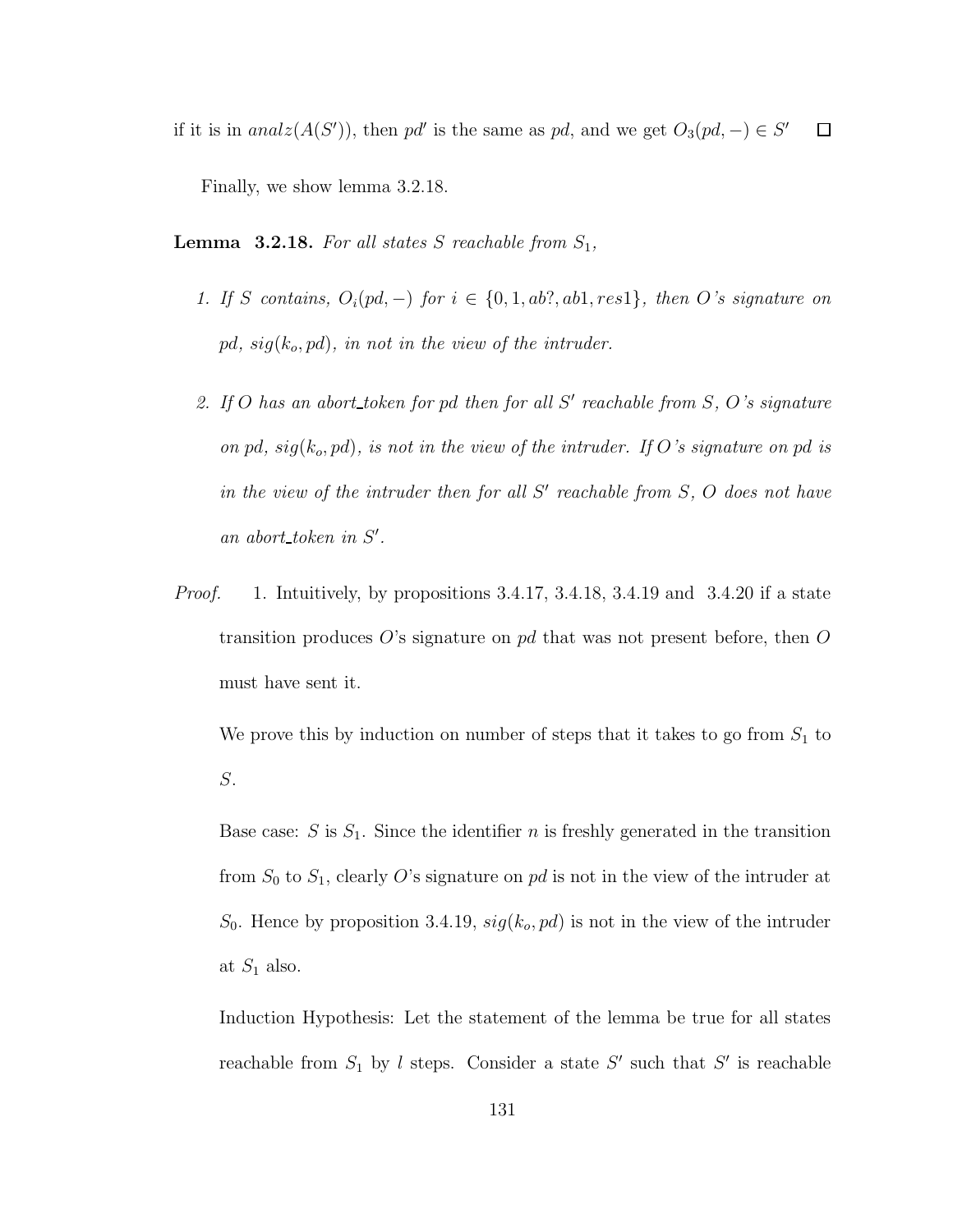from  $S_1$  in  $l + 1$  steps and  $O_i(pd, -)$  in S for  $i \in \{0, 1, ab$ ?, ab1, res1}. Since S' is reachable from  $S_1$  in  $l + 1$  steps, there must be a state S such that: 1)  $S'$  is reachable from  $S$  by a single transition,

2)  $S$  is reachable from  $S_1$  by l steps, and

3) by proposition 3.4.8,  $O_i(pd, -)$  in S for  $i \in \{0, 1, ab?, ab1, res1\}.$ 

By induction hypothesis,  $O$ 's signature on pd is not in the view of the intruder in  $S$  also. So, if it is in the view of the intruder in  $S$ , then by propositions 3.4.17, 3.4.18, 3.4.19 and 3.4.20,  $O_3(pd, -) \in S'$ . By proposition 3.2.6, S' cannot contain  $O_i(pd, -)$  for  $i \in \{0, 1, ab$ ?,  $ab1$ ,  $res1\}$ . A contradiction and hence  $O$ 's signature on  $pd$  is not in the view of the intruder in S' also.

2. If O has an abort token for pd at S, then by proposition 3.4.8, O has the abort token for all states  $S'$  reachable from S. By lemma 3.2.17, if O has abort token in S', then  $O_{ab1}(pd, -) \in S'$ . By part 1 of the lemma, O' signature on pd is not in the view of the intruder.

If  $O$ 's signature is in the view of the intruder at  $S$ , then by part 1 and proposition 3.2.6, S contains  $O_i(pd, -)$  for  $i \in \{2, 3, com, res?, res2, ab2\}$ . By proposition 3.4.8, if S' is reachable from S, then S' contains  $O_j(pd, -)$  for  $j \in$  $\{2, 3, com, res?, res2, ab2\}$ . By lemma 3.2.17, S' cannot contain  $O_{ab2}(pd, -)$ , and hence must contain  $O_j(pd, -)$  for  $j \in \{2, 3, com, res?, res2\}$ . Therefore,  $O$  does not have an abort\_token for  $pd$  in  $S'$ .

 $\Box$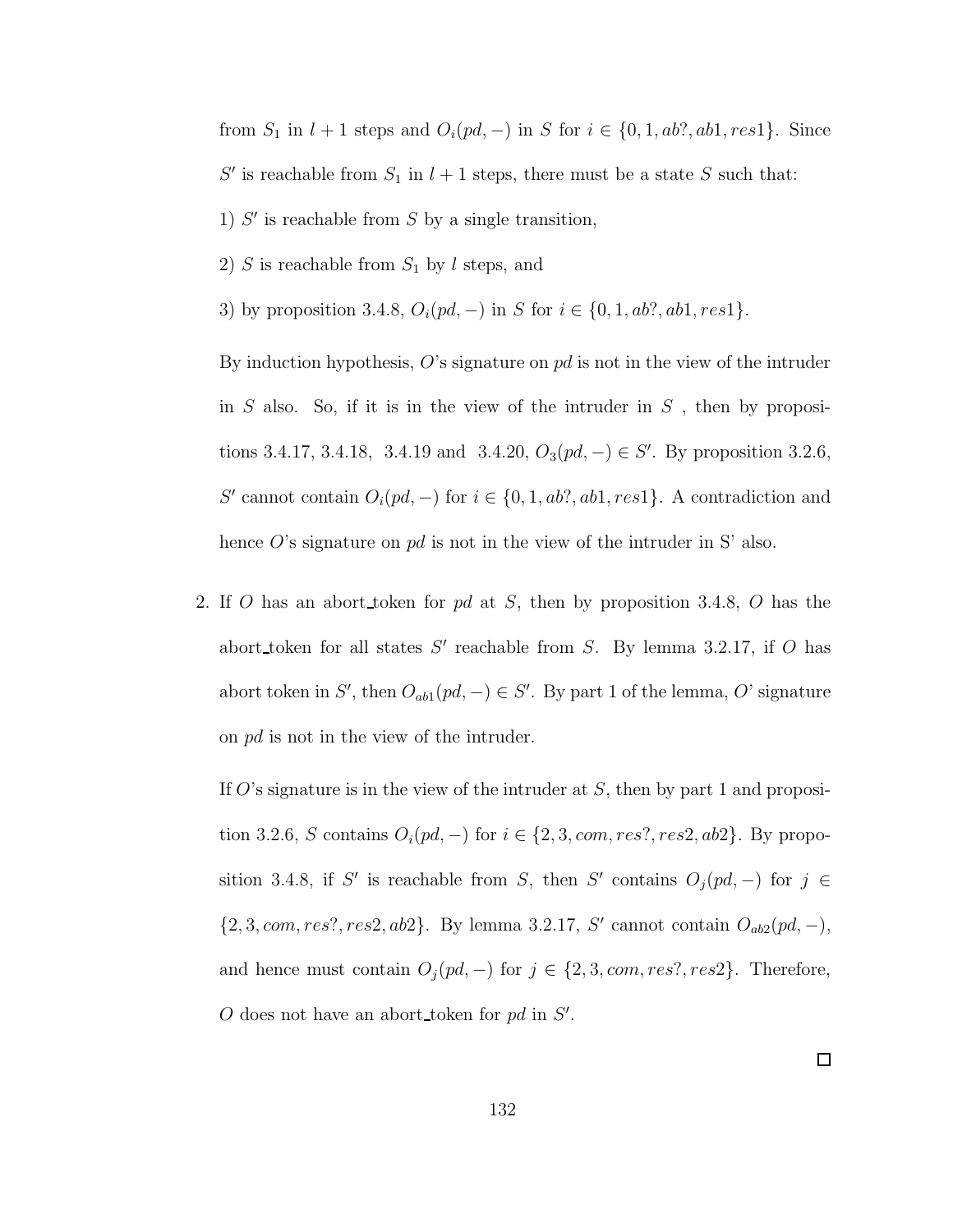# 3.4.5 Effectiveness for Honest R

Now we proof lemma  $3.2.27$  needed in the proof of effectiveness of honest R. We start by proving proposition 3.2.21

**Proposition** 3.2.21. If S is a state reachable from  $S_1$ , then S contains exactly one of the following:

 $R_0(pd), R_{quit}(pd), R_1(pd, me_1), R_2(pd, me_1, me_2), R_3(pd, me_1, me_2, me_3),$  $R_{com}(pd, me_1, me_2, me_3, me_4), R_{res?}(pd, me_1, me_2, res\_req),$  $R_{ab}(pd,me_1,me_2,ab\_req,ab\_tok), R_{res}(pd,me_1,me_2,res\_req,res\_cn).$ Furthermore, there is exactly one occurrence of the fact  $R_i(pd, -)$  for each  $i \in \{0, 1, 2, 3, quit, ab?, res?, ab, res, com\}.$ 

Proof. Intuitively, the freshness of the globally unique identifier guarantees that there is only one instance of a fact of the form  $R_i(pd, -)$ . Furthermore, the rules in the protocol theory **R** ensure that whenever one fact  $R_i(pd, -)$  is consumed, another fact  $R_j (pd, -)$  is created.

We prove the proposition by induction on the length of reachability of S.

Base case: S is  $S_1$ .  $S_1$  is obtained from  $S_0$  using the role generation rule RG. Since the identifier  $n$  is freshly generated in this transition,  $S_0$  does not contain any fact of the form  $R_i(pd, -)$  for  $i \in \{0, 1, 2, 3, quit, ab?, res?, ab, res, com\}.$  In the transition  $R_0(pd)$  is created. No other fact of the form  $R_i(pd, -)$  is created. Hence, the statement of the proposition is true.

Induction Hypothesis: Let the statement of the proposition be true for all states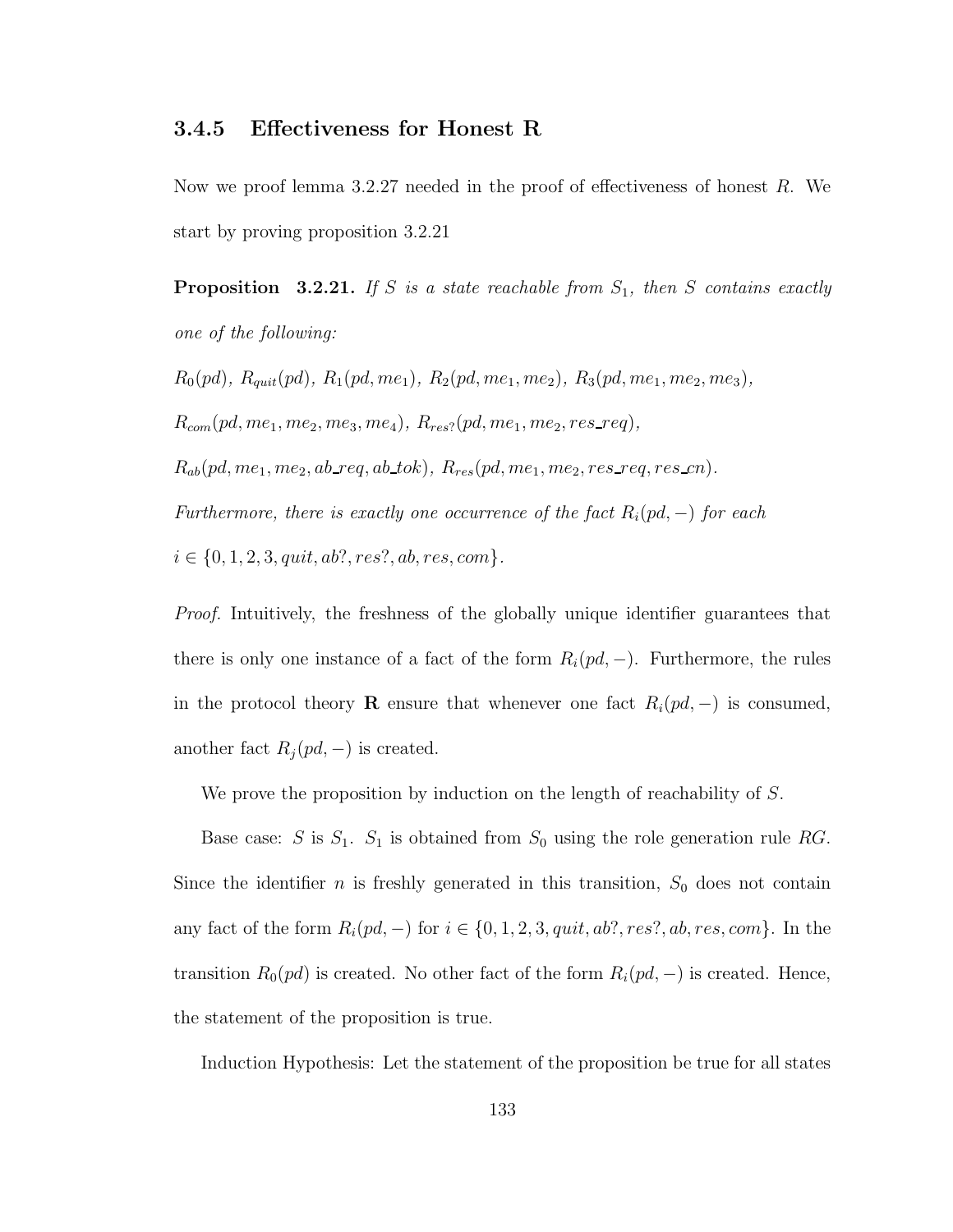reachable from  $S_1$  by l steps.

Let S' be a state reachable from  $S_1$  by  $l+1$  steps. Then, there is a state S, a transition rule t, and a ground substitution  $\sigma$  such that

1) S' is obtained from S is by the application of t using  $\sigma$ .

2) S is reachable from  $S_1$  by l steps.

By Induction hypothesis,  $S$  contains exactly one fact of the following:  $R_0(pd), R_{quit}(pd), R_1(pd, me_1), R_2(pd, me_1, me_2), R_3(pd, me_1, me_2, me_3),$  $R_{com}(pd, me_1, me_2, me_3, me_4), R_{res?}(pd, me_1, me_2, res\_req),$  $R_{ab}(pd,me_1,me_2,ab\_req,ab\_tok),\ R_{res}(pd,me_1,me_2,res\_req,res\_cn).$ Furthermore, there is exactly one occurrence of the fact  $R_i(pd, -)$  for each  $i \in \{0, 1, 2, 3, quit, ab?, res?, ab, res, com\}.$ 

We shall show that if S contains  $R_0(pd)$ , then the statement of the proposition holds in  $S'$  also. The other cases can be treated similarly. Now, if the transition from S to S' uses a transition in  $\mathbf{T} \cup \mathbf{O} \cup \mathbf{I}$ , then since no  $R_i$  fact is created or consumed in this transition, the statement of the proposition still holds in  $S'$ .

If the transition from S to S' uses the transition RG, then a fact  $R_0(pd')$  is created, where  $pd' = \langle k_1, m_1, n', k_2, k_t \rangle$ , where n' is freshly generated and is different from the globally unique identifier in  $pd$ . Hence,  $pd$  and  $pd'$  are different. No other  $O_i$  fact is created or consumed. Hence, the statement of the proposition is true in  $S'$ .

If the transition from S to S' uses the transition  $R_1$ , then a fact  $R_0(pd')$  is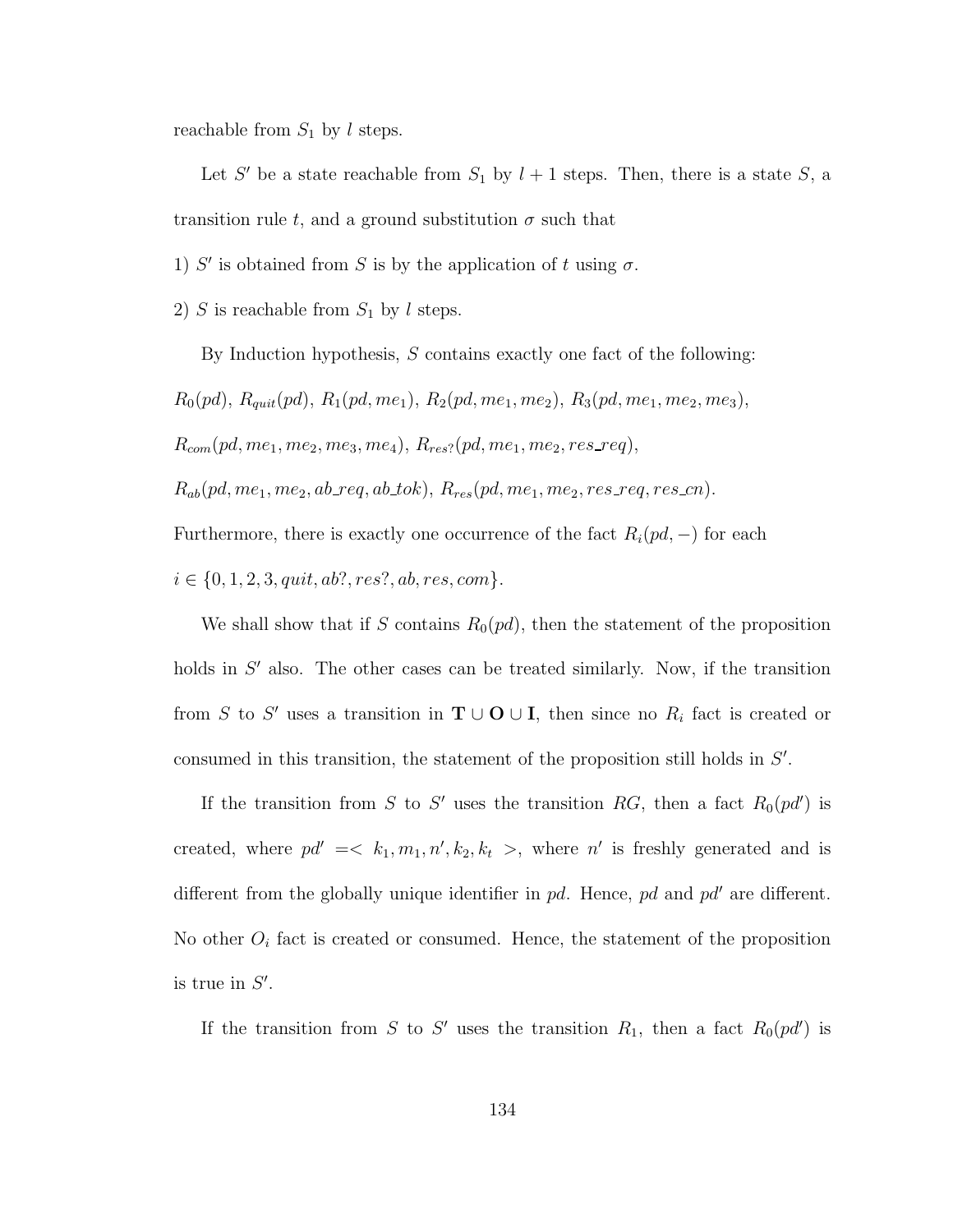consumed and a fact of the form  $R_1(p d', -)$  is created. No other  $R_i$  fact is created or consumed. Now, there are two cases:  $pd'$  is the same as  $pd$ , or  $pd$  is different from pd'. If pd is the same as pd, then  $R_0(pd)$  is consumed and  $R_1(pd, me_1)$  is created, and the statement of the proposition is true. If  $pd$  is different from  $pd'$ , then no fact of the form  $R_i(pd, -)$  is created or consumed in the transition and the proposition is still true.

If the transition from S to S' uses the transition  $R_{quit}$ , then a fact  $R_0(pd')$  is consumed and a fact of the form  $R_{quit}(pd'$  is created. No other  $R_i$  fact is created or consumed. Now, there are two cases:  $pd'$  is the same as  $pd$ , or  $pd$  is different from pd'. If pd is the same as pd, then  $R_0(pd)$  is consumed and  $R_{quit}(pd)$  is created, and the statement of the proposition is true. If  $pd$  is different from  $pd'$ , then no fact of the form  $R_i(pd, -)$  is created or consumed in the transition and the proposition is still true.

If the transition from S to S' uses the transition  $R_2$ , then then a fact  $R_1(pd', -)$  is consumed and a fact of the form  $R_2(p d', -)$  is created. No other fact  $R_i$  is created or consumed. Since S contains  $R_0(pd)$ , S' also contains  $R_0(pd)$ . By induction hypothesis, there is only one occurrence of the form  $R_i(pd, -)$ . Hence S the only fact of the form contained by S is  $R_0(pd)$ .

In particular S cannot contain  $R_1(pd, -)$ . Therefore, pd must be different from pd', and hence the transition to S' does not produce a fact of the form  $R_i(pd, -)$ . Hence the statement of the proposition is true in  $S'$ . Similarly, if the transition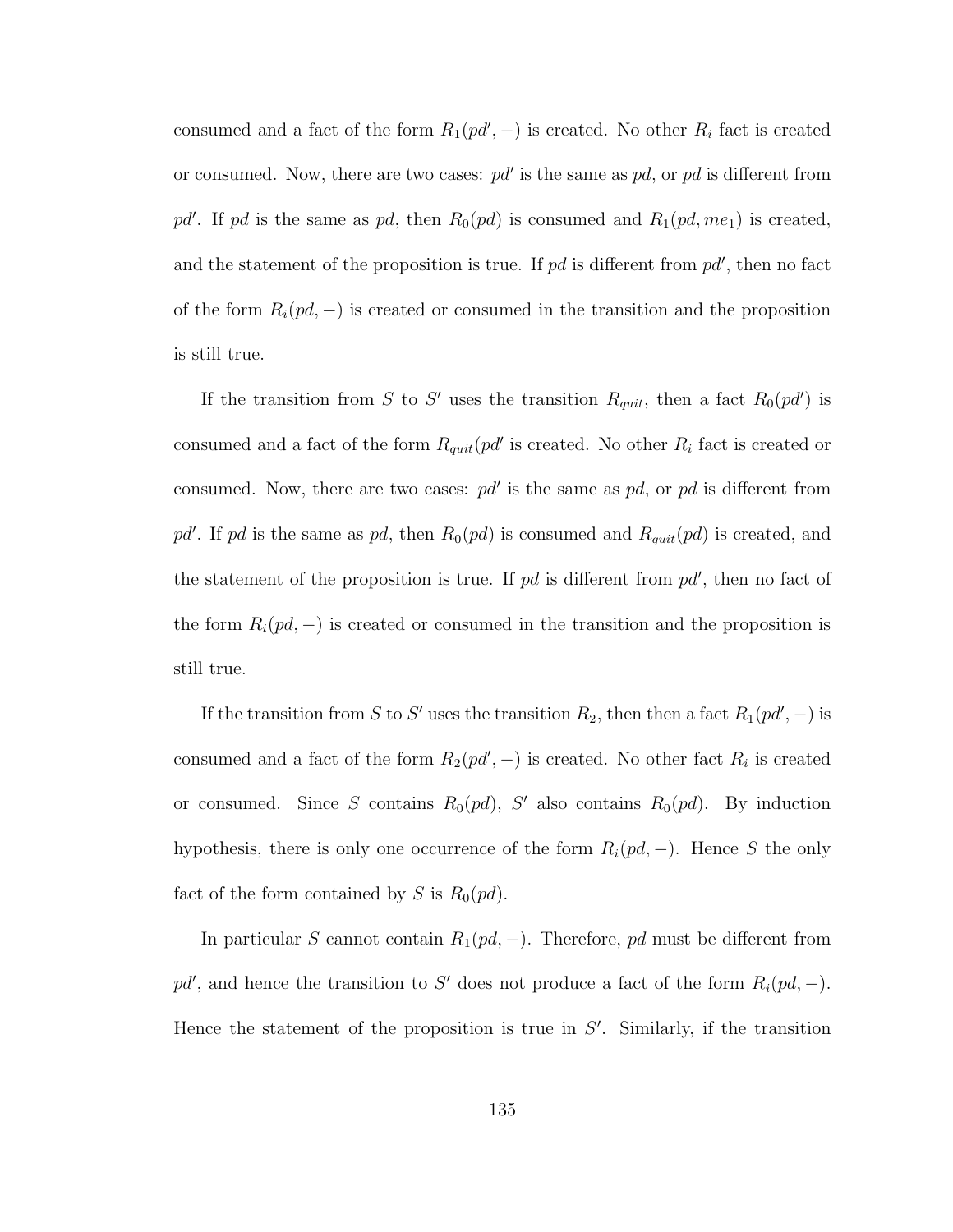from S' to S uses one of the transitions:  $R_2$ ,  $R_3$ ,  $R_{com}$ ,  $R_{res}$ ,  $R_{ab}$  or  $R_{res}$ , then the statement of the proposition is true in S. Therefore if S contains  $R_0(pd, -)$ , the statement of the proposition is true in  $S'$ .

Hence, by induction, the proposition is true.

 $\Box$ 

**Proposition 3.4.21.** Let S and S' be states reachable from  $S_1$  such that S' is obtained from S by an application of a single rule. Then

- 1. If  $R_0(pd) \in S$ , then  $R_0(pd) \in S'$  or  $R_1(pd,-) \in S'$  or  $R_{quit}(pd,-) \in S'$ . If  $R_0(pd) \in S'$ , then  $R_0(pd) \in S$ .
- 2. If  $R_1(pd, -) \in S$ , then  $R_1(pd, -) \in S'$  or  $R_2(pd, -) \in S'$ . If  $R_1(pd, -) \in S'$ , then  $R_0(pd) \in S$  or  $R_1(pd, -) \in S$ .
- 3. If  $R_2(pd, -) \in S$ , then  $R_2(pd, -) \in S'$  or  $R_{res}(pd, -) \in S'$  or  $R_3(pd, -) \in S'$ S'. If  $R_2(pd, -) \in S'$ , then  $R_1(pd, -) \in S$  or  $R_2(pd, -) \in S$ .
- 4. If  $R_3(pd, -) \in S$ , then  $R_3(pd, -) \in S'$  or  $R_{com}(pd, -) \in S'$ . If  $R_3(pd, -) \in S'$ S', then  $R_2(pd) \in S$  or  $R_3(pd, -) \in S$ .
- 5. If  $R_{com}(pd, -) \in S$ , then  $R_{com}(pd, -) \in S'$ . If  $R_{com}(pd, -) \in S'$ , then  $R_3(pd, -)$  $-$ )  $\in$  S or  $R_{com}(pd, -) \in S$ .
- 6. If  $R_{quit}(pd, -) \in S$ , then  $R_{quit}(pd, -) \in S'$ . If  $R_{quit}(pd, -) \in S'$  then  $R_o(pd)$  $\in S$  or  $R_{quit}(pd, -) \in S$ .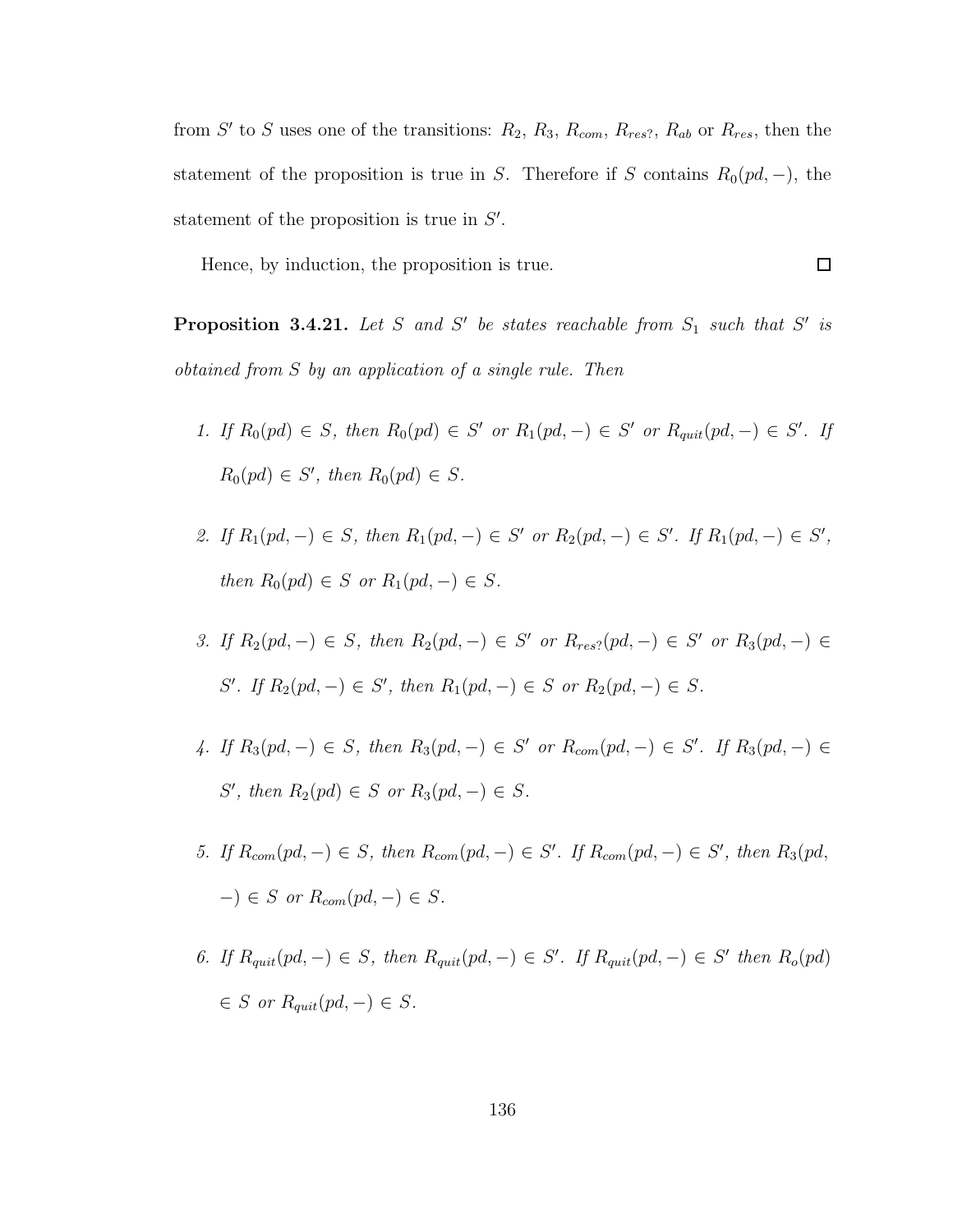- 7. If  $R_{res}(pd, -) \in S$ , then  $R_{res}(pd, -) \in S'$  or  $R_{ab}(pd) \in S'$  or  $R_{res}(pd, -) \in S'$ S'. If  $R_{res}$ ?(pd, -)  $\in S'$  then  $R_2(pd, -) \in S$  or  $R_{res}$ ?(pd, -)  $\in S$ .
- 8. If  $R_{ab}(pd, -) \in S$ , then  $R_{ab}(pd, -) \in S'$ . If  $R_{ab}(pd, -) \in S'$  then  $R_{res}$ ?(pd, -)  $\in S$  or  $R_{ab}(pd, -) \in S$ .
- 9. If  $R_{res}(pd, -) \in S$ , then  $R_{res}(pd, -) \in S'$ . If  $R_{res}(pd, -) \in S'$  then  $R_{res}(pd, -)$  $\in S$  or  $R_{res}(pd, -) \in S$ .

*Proof.* We shall show part 1. The other parts can be similarly proved. If  $R_0(pd) \in S$ , then an inspection of rules tells that the only way  $R_0(pd)$  can be consumed in the transition to S' is if the rule  $R_1$  or the rule  $R_{quit}$  is used. Now, if  $R_1$  is used and  $R_0(pd, -)$  consumed in the transition, then an inspection of the rule tells that a fact  $R_1(pd, -)$  is created. Now, if  $R_{quit}$  is used and  $R_0(pd, -)$  consumed in the transition, then an inspection of the rule tells that a fact  $R_{quit}(pd)$  is created. Hence, if  $R_0(pd) \in S$ , then  $R_0(pd) \in S'$  or  $R_{quit}(pd)$  or  $R_1(pd,-) \in S'$ .

Now suppose  $R_0(pd) \in S'$  and  $R_0(pd) \notin S$ . Then, since an  $R_0$  fact is created in the transition to  $S'$ , an inspection of the rules tells that  $RG$  must be used in the transition from S to S'. In this transition,  $R_0(p d')$  is created. Now, in the transition the identifier in  $pd'$  is freshly generated and must be different from  $pd$ . Hence  $R_0(pd')$  is different from  $R_0(pd)$  and we get  $R_0(pd) \notin S'$ . Hence, we obtain a  $\Box$ contradiction and we must have  $R_0(pd) \in S$ .

**Proposition 3.4.22.** If S is a state reachable from S such that  $R_0(pd) \in S$  or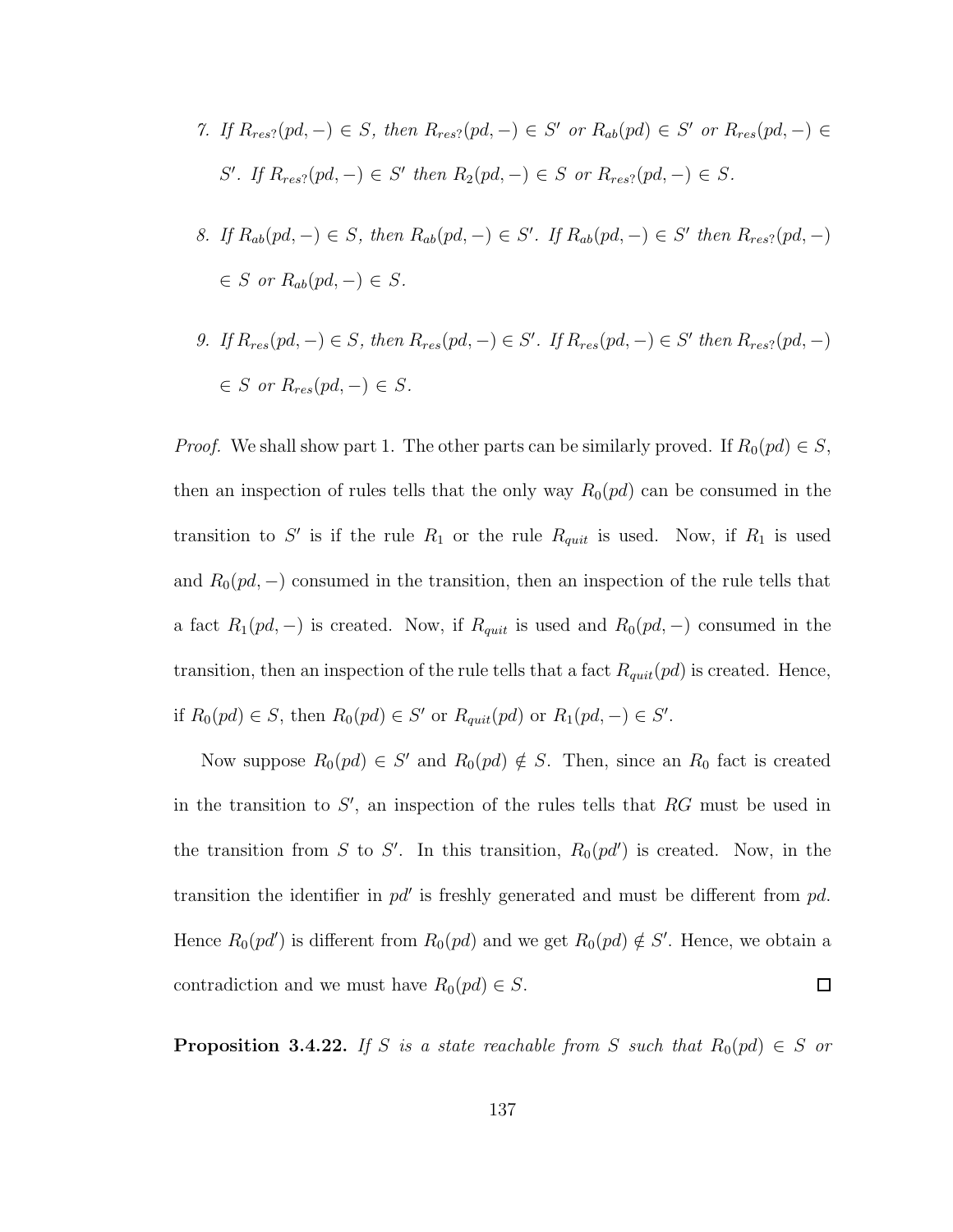$R_1(pd, me_1) \in S$  or  $R_2(pd, me_1, me_2) \in S$  then a resolve request for pd is not on the R-T channel in S, i.e.,  $R_n(k_r, k_t, res\_req) \notin S$ .

*Proof.* Intuitively, by proposition 3.2.21, S does not contain  $R_{res}$ ?(pd, –) or  $R_{ab}(pd,$  $-$ ) or  $R_{res}(pd, -)$ . Hence R has still not requested T to resolve. The R-T channel is write-protected, and therefore the intruder cannot put this request on the  $R$ -T channel.

We shall prove the proposition by induction on the number of steps it takes to go from  $S_1$  to  $S$ .

Base case: S is  $S_1$ .  $S_1$  is obtained from  $S_0$  using the role generation rule RG. Since the identifier *n* is freshly generated in this transition,  $S_0$  does not contain an abort request for pd. The rule RG does not create any  $R_n$  facts, and hence  $S_1$  also does not contain an resolve request for pd.

Induction Hypothesis: Let the statement of the proposition be true for all states reachable from  $S_1$  by l steps.

Let S' be a state reachable from  $S_1$  by  $l + 1$  steps such that  $R_0(pd) \in S'$  or  $R_1(pd, me_1) \in S'$  or  $R_2(pd, me_1, me_2) \in S'$ . Then there is a state S, a transition rule t, and a ground substitution  $\sigma$  such that

1) S' is obtained from S by the application of t using  $\sigma$ .

2) S is reachable from  $S_1$  by l steps.

By proposition 3.4.21,  $R_0(pd) \in S$  or  $R_1(pd, me_1) \in S$  or  $R_2(pd, me_1, me_2) \in S$ . By induction hypothesis, the resolve request for  $pd$  is not on the  $R-T$  channel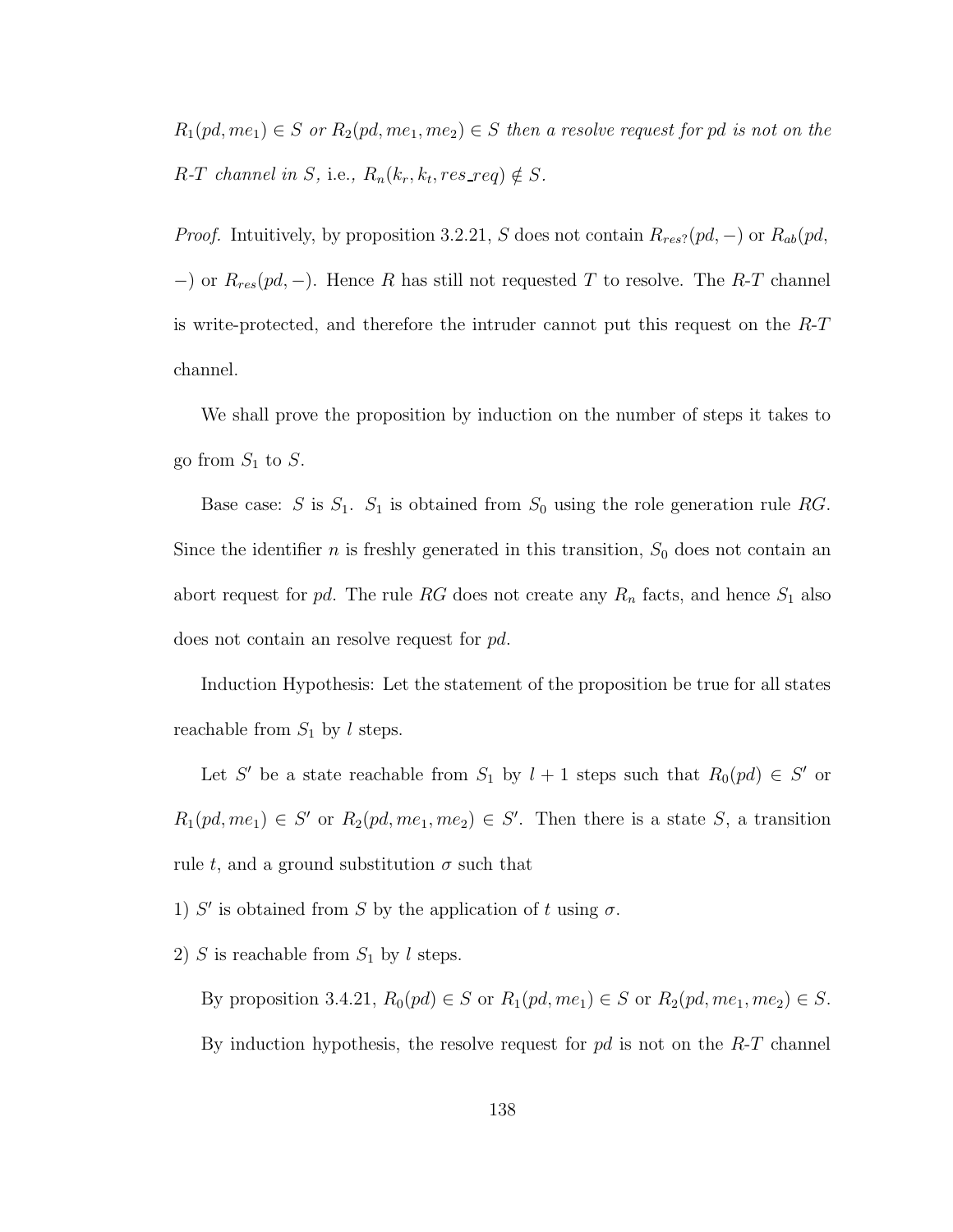in S, *i.e.*,  $R_n(k_r, k_t, res\_req) \notin S$ . The rules that create a  $R_n$  fact are:  $O_{ab}$ ?,  $O_{res}$ ?,  $R_{res}$ , all rules in **T**, and the intruder rules  $SND_R$ , and  $SND_T$ . However, the only rules that can create  $R_n(k_r, k_t, res\_req)$ , are  $O_{res?}, R_{res?}, SND_R$  and  $SND_T$ . By proposition 3.1.3, the private keys,  $k_{rs}$  and  $k_{ts}$  are not in the view of the intruder at S. Hence  $R_n(k_r, k_t, res\_req)'$  cannot be created by  $SND_R$  and  $SND_T$ 

If the rule  $O_{res}$ ? creates a fact  $R_n(k_r, k_t, mr')$ , then  $mr'$  must be a pair:

 $< PCS(k_r, k_1, k_t, pd'), PCS(k_1, k_r, k_t, pd')$ , where

i)  $k_1$  is a constant of the sort *public key*, and

ii)  $pd' = \langle k_r, k_1, k_t, m', n' \rangle$  for some m' of the sort preagreed text and n' of the sort unique identifier.

Since  $k_o$  and  $k_r$  are different constants,  $pd = \langle k_o, k_r, k_t, m, n \rangle$  is different from  $pd'$ . Hence  $O_{res}$  cannot create a resolve request for pd on the R-T channel and the only rule that can create a resolve request for  $pd$  on  $R$ -T channel is  $R_{res}$ ?.

Therefore, if  $S'$  contains the resolve request for  $pd$  on the  $R$ -T channel, then  $t$ must be  $R_{res}$ ? and and an inspection of the rule  $R_{res}$ ? tells that S' must contain  $R_{res}$ ?(pd, -). By proposition 3.2.21, S' cannot contain  $R_0(pd)$  or  $R_1(pd, me_1)$  or  $R_2(pd, me_1, me_2)$  which contradicts our assumption.

Hence,  $S'$  does not contain a resolve request for  $pd$  on the  $R$ -T channel and our proposition is true by induction.  $\Box$ 

**Proposition 3.4.23.** If S is a state reachable from  $S_1$  that contains  $R_0(pd)$  or  $R_1(pd, me_1)$  or  $R_2(pd, me_1, me_2)$ , then T has yet to answer a request for pd on the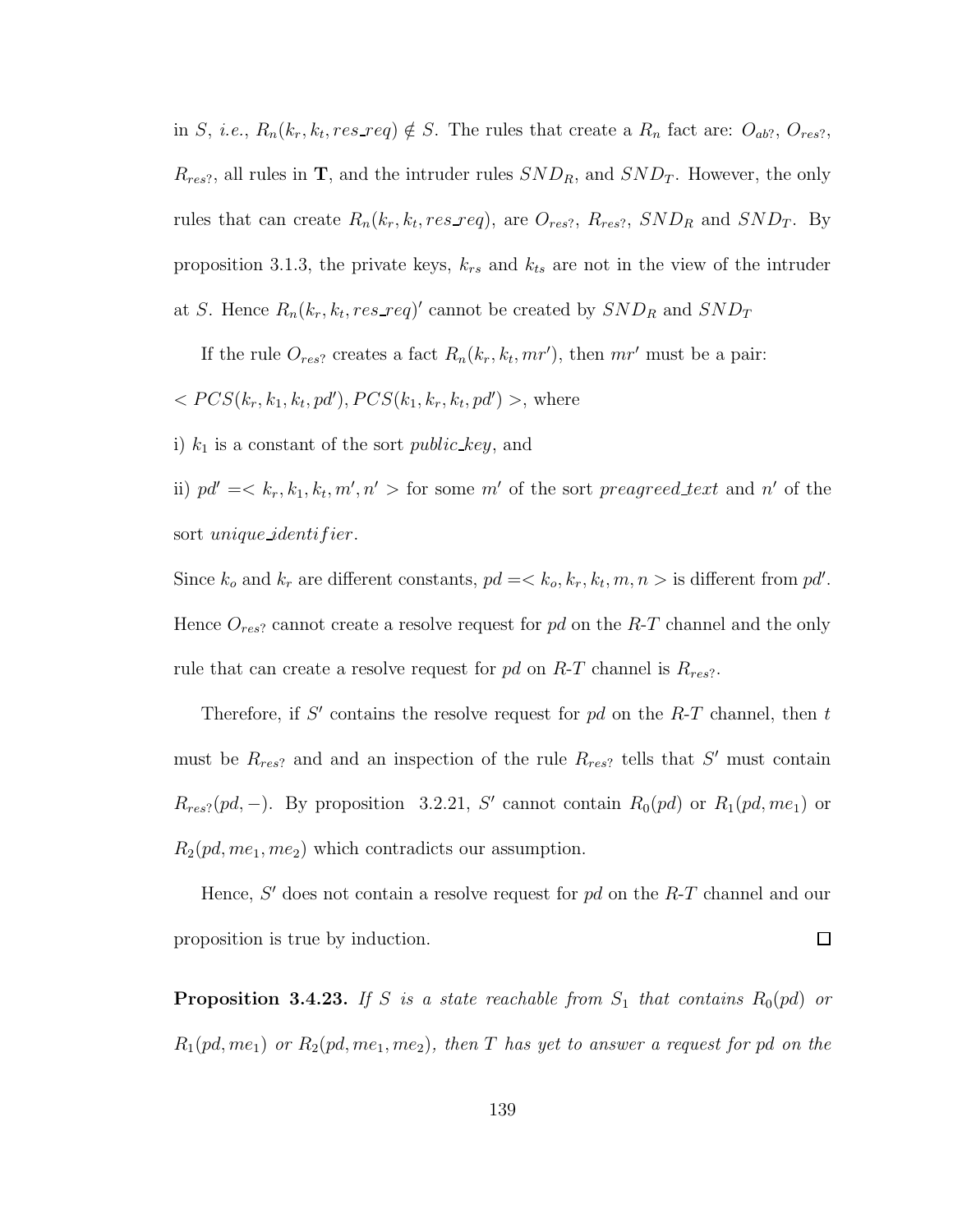*Proof.* Intuitively, by proposition 3.4.22, as long as R remains in role states  $R_0, R_1$ and  $R_2$ , no resolve request for pd is deposited on the R-T channel. Hence T is yet to answer a request for  $pd$  on the  $R-T$  channel.

We shall prove the proposition by induction on the number of steps it takes to go from  $S_1$  to  $S$ .

Base case: S is  $S_1$ .  $S_1$  is obtained from  $S_0$  using the role generation rule RG.  $S_1$  contains  $T_0(pd)$  and hence T is yet to answer a request on the R-T channel in S.

Induction Hypothesis: Let the statement of the proposition be true for all states reachable from  $S_1$  by l steps.

Let S' be a state reachable from  $S_1$  by  $l + 1$  steps such that  $R_0(pd) \in S'$  or  $R_1(pd,me_1) \in S'$  or  $R_2(pd,me_1,me_2) \in S'$ . Then, there is a state S, a transition rule t, and a ground substitution  $\sigma$  such that

- 1) S' is obtained from S by the application of t using  $\sigma$ .
- 2) S is reachable from  $S_1$  by l steps.

By proposition 3.4.21,  $R_0(pd) \in S$  or  $R_1(pd, me_1) \in S$  or  $R_2(pd, me_1, me_2) \in S$ .

By induction hypothesis,  $T$  is yet to answer a request for  $pd$  on the  $R$ - $T$  channel in S, i.e., S contains  $T_0(pd)$  or  $T_{ab}(pd,aborted,ab\_tok)$  or  $T_{or}(pd, resolved, res\_cn)$ . Now, the only way these facts can be consumed by the transition to  $S$  is if the transition rule t is one of the following:  $T_{rr}$ ,  $T_{abf}$ ,  $T_{orf}$ . In order for these rules to be applied, S must contain a resolve request for  $pd$  on the  $R-T$  channel. By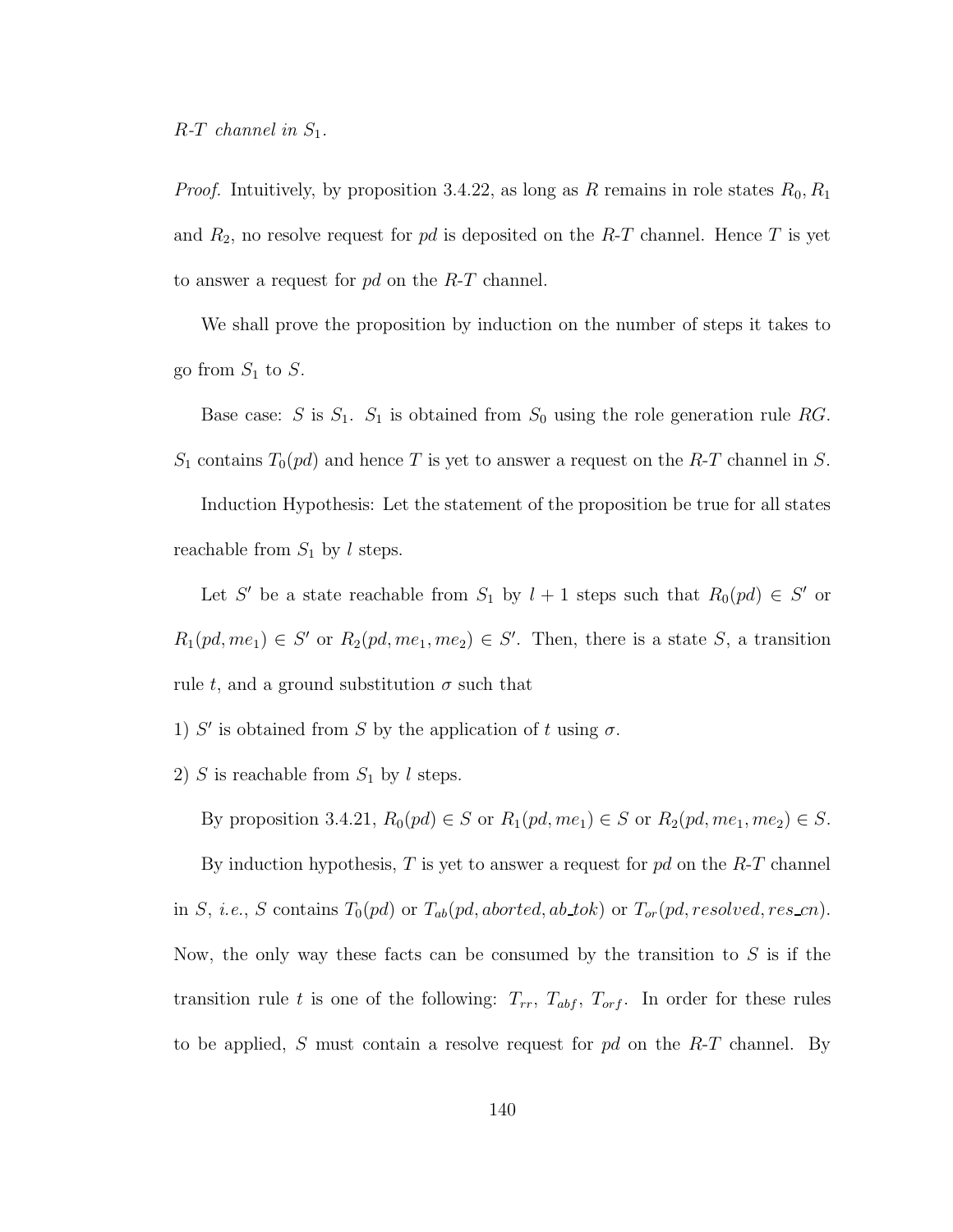proposition 3.4.22, S does not contain this. Hence, S' also contains  $T_0(pd)$  or  $T_{ab}(pd,aborted,ab\_tok)$  or  $T_{or}(pd, resolved, res\_cn)$ .

Therefore,  $T$  is yet to answer a request for  $pd$  on the  $R$ - $T$  channel in  $S'$ .  $\Box$ 

Now, we are ready to show lemma 3.2.27.

**Lemma** 3.2.27. If in a state S reachable from  $S_1$ , R is in a state in which it has requested for a resolution from T for pd and is waiting for a reply, i.e.,  $R_{res}$ ?(pd–)  $\in$ S, then

either T has answered a request for pd on the R-T channel and an abort token or a resolution for pd is on the R-T channel.

 $or T$  has yet to answer a request for pd on the R-T channel and the resolve request is on the R-T channel.

*Proof.* Intuitively, since the  $R-T$  channel is transparent, a resolve request on the channel can be removed only when  $T$  acts on it. Once  $T$  acts on the request, again by transparency, the answer remains there as long as  $R$  does not read it.

We shall prove the proposition by induction on the number of steps it takes to go from  $S_1$  to  $S$ .

Base case: S is  $S_1$ .  $S_1$  is obtained from  $S_0$  using the role generation rule RG.  $S_1$  contains  $R_0(pd)$ , and therefore by proposition 3.2.21,  $S_1$  does not contain  $R_{res}$ ?( $pd$ , –). Hence the statement of the lemma is vacuously true.

Induction Hypothesis: Let the statement of the lemma be true for all states reachable from  $S_1$  by l steps.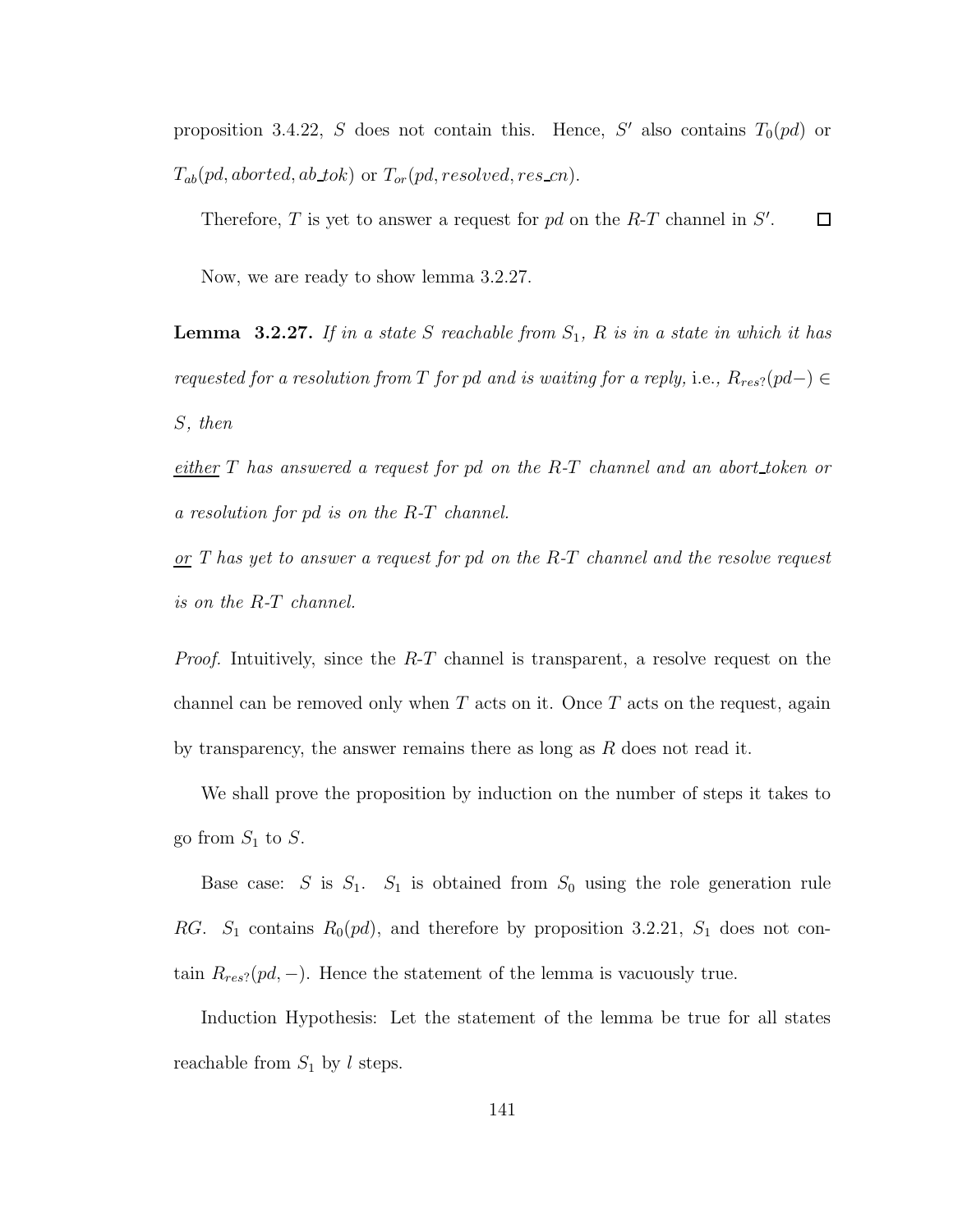Let S' be a state reachable from  $S_1$  by  $l+1$  steps such that  $R_{res}$ ? (pd, me<sub>1</sub>, me<sub>2</sub>,  $res\_req$ )  $\in S'$ . Then there is a state S, a transition rule t, and a ground substitution  $\sigma$  such that

- 1) S' is obtained from S by the application of t using  $\sigma$ .
- 2) S is reachable from  $S_1$  by l steps.

By proposition 3.4.21,  $R_2(pd, me_1, me_2) \in S$  or  $R_{res}$ ?(pd, me<sub>1</sub>, me<sub>2</sub>, res\_req)  $\in S$ . We shall consider two cases.

Case 1:  $R_2(pd, me_1, me_2) \in S$ .

Now by proposition 3.2.21, S does not contain  $R_{res?}(pd, me_1, me_2, res\_req)$ . Since S' contains  $R_{res}$  $(pd, -)$ , the transition t used to obtain S' from S must be  $R_{res}$ , *i.e.*, the transition must be R sending a resolve request for pd. Therefore, a resolve request for pd is on the R-T channel.

By proposition 3.4.23,  $T$  is yet to answer a request for  $pd$  on the  $R$ - $T$  channel in S, i.e., S contains  $T_0(pd)$  or  $T_{ab}(pd, -)$  or  $T_{or}(pd, -)$ . Since the transition  $R_{res}$ ? does not consume any  $T_0$  or  $T_{ab}$  or  $T_{or}$  facts,  $T$  is yet to answer a request for  $pd$  on the  $R$ -T channel in  $S'$  also. Hence the statement of the lemma is true in this case.

Case 2:  $R_{res}$ ?( $pd, me_1, me_2, res\_req$ )  $\in S$ .

By induction hypothesis, exactly one of the following must be true:

i) T has answered a request for  $pd$  on the R-T channel and an abort token or a resolution for pd is on the R-T channel in S.

ii)  $T$  is yet to answer a request for  $pd$  on the  $R-T$  channel and a resolve request for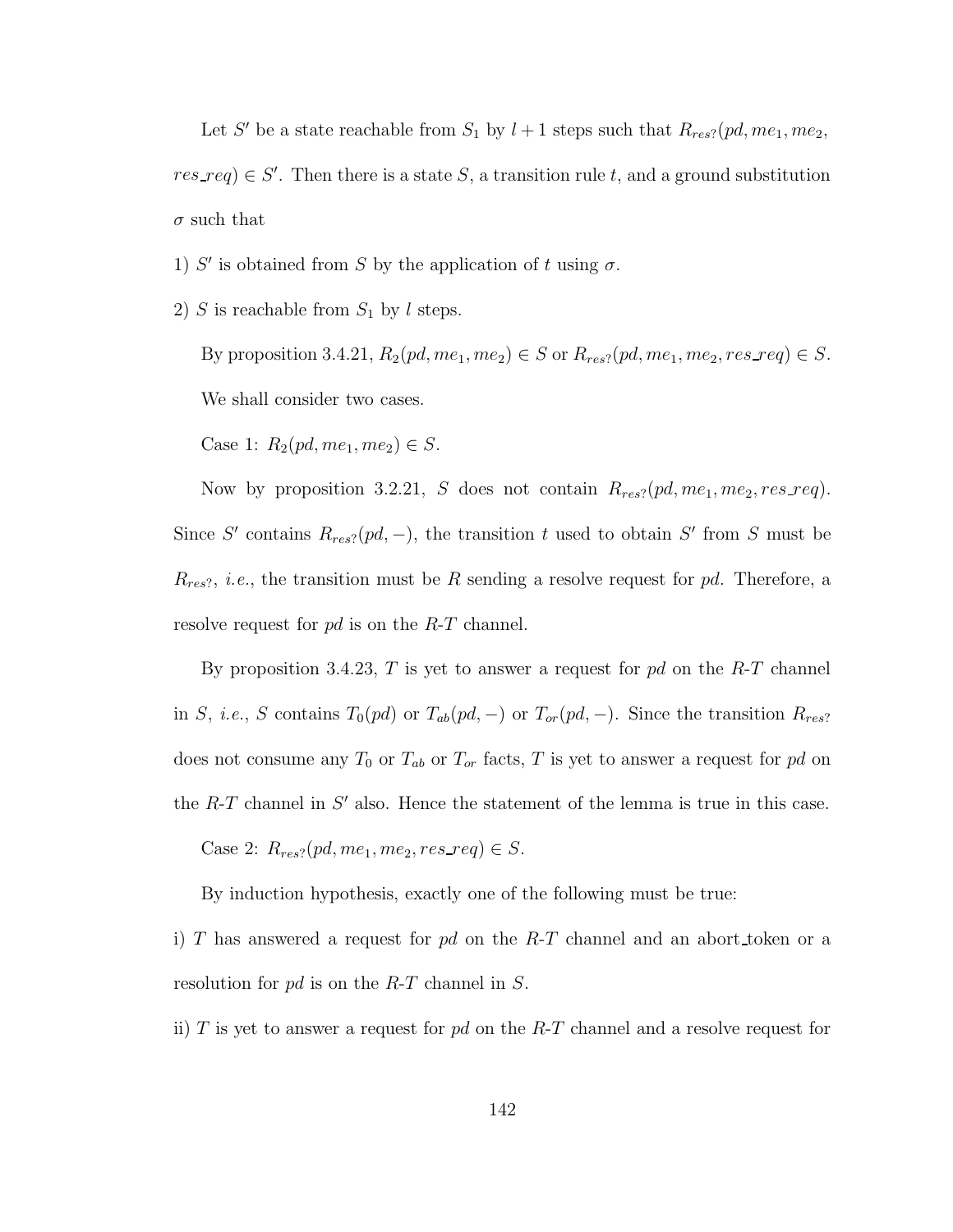$pd$  is on the  $R$ -T channel in S.

If i) is true, then an inspection of rules tell that, T has answered a request for  $pd$ on the  $R$ -T channel in  $S'$  also. If S contains an abort token on  $R$ -T channel, then an inspection of the rules tells us that the only way this abort token can possibly be consumed is if t is  $R_{ab}$ . (We can rule out  $O_{ab1}$  or  $O_{ab2}$  in a fashion similar to the one we used to rule out  $O_{res}$ ? in proposition 3.4.22.) If the abort token for pd is consumed by the use of  $R_{ab}$  then S' must contain  $R_{ab}(pd, -)$ . By proposition 3.2.21, S' cannot contain  $R_{res}$ ?(pd, -). This is a contradiction to the assumption that S' contains  $R_{res}$ ?(pd, -) and hence the abort\_token is on the R-T channel in S'. Similarly, if S contains a resolution for  $pd$  on the  $R-T$ , then  $S'$  contains a resolution for pd on the R-T channel.

If ii) is true, then an inspection of the rules tells that the only way a resolve request can be removed in the transition to  $S'$  is if T answers the request. In that case, an abort token or a resolution for  $pd$  is deposited on the  $R$ -T channel in S.  $\Box$ Otherwise, the resolve request remains on the R-T channel.

#### **3.4.6** Fairness for honest  $R$

**Proposition 3.4.24.** Let  $S, S'$  be reachable states such that  $S'$  is obtained from  $S$ by the application of a transition rule in  $\mathbf{O} \cup \mathbf{T}$ . If,

- 1. me<sub>2</sub>, i.e.,  $PCS(k_r, pd, k_o, k_t)$  is not in the view of the intruder at S,
- 2.  $O_i(pd, -) \notin S$  for all  $i \in \{2, 3, com, res?, res1, res2\}$ , and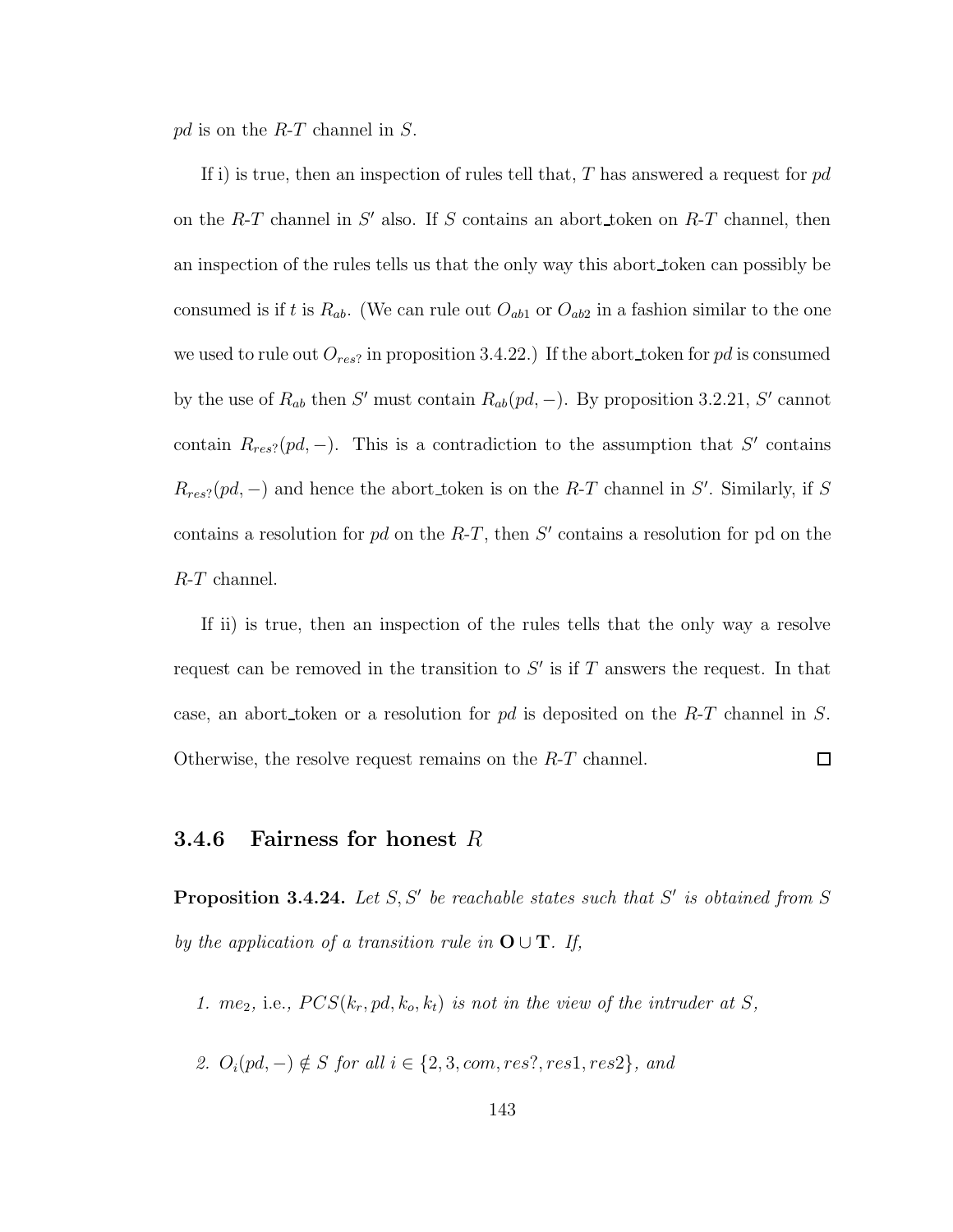3.  $T_0(pd)$  or  $T_{ab}(pd, -) \in S$ .

Then,

- 1. me<sub>2</sub>, i.e.,  $PCS(k_r, pd, k_o, k_t)$  is not in the view of the intruder at S',
- 2.  $O_i(pd, -) \notin S'$  for all  $i \in \{2, 3, com, res?, res1, res2\}$ , and
- 3.  $T_0(pd)$  or  $T_{ab}(pd, -) \in S'.$

*Proof.* Intuitively, R's private key is not known to the intruder. Hence, the intruder cannot create  $PCS(k_r, pd, k_o, k_t)$ , even if it can create its simulation  $FalseSign$ . Therefore if  $PCS(k_r, pd, k_o, k_t)$  is not sent then neither T nor O ever it.

Let  $A(S)$  and  $A(S')$  be the sets of available messages at S, S' respectively. By proposition 3.1.3, the private keys  $k_{rs}$  is not in the view of the intruder at S and S'. By proposition 3.4.1,  $PCS(k_r, pd, k_o, k_t)$  is in view of the intruder at S, S' only if it is in  $analz(A(S))$ ,  $analz(A(S'))$  respectively. We have by hypothesis,  $PCS(k_r, pd, k_o, k_t)$  is not in analz $(A(S))$ .

We shall prove the proposition when the rule used in transition from  $S$  to  $S_1$  is  $O_1$  and  $O_2$ . The other cases can be treated similarly.

Rule  $O_1$ : In this case, a message  $PCS(k_1, pd', k_1, k_3)$  is deposited on the network, where  $k_1, k_2, k_3$  are keys of the sort *public\_key* and  $pd' = \langle m', n', k_1, k_2, k_3 \rangle$ where  $m'$  and  $n'$  are terms of the sorts preagreed text and unique identifier respectively. (Note pd' may not be the same as pd: there may be several concurrent executions of the protocol). By proposition 3.4.1,  $analz(A(S')) = analz(A(S)) \cup$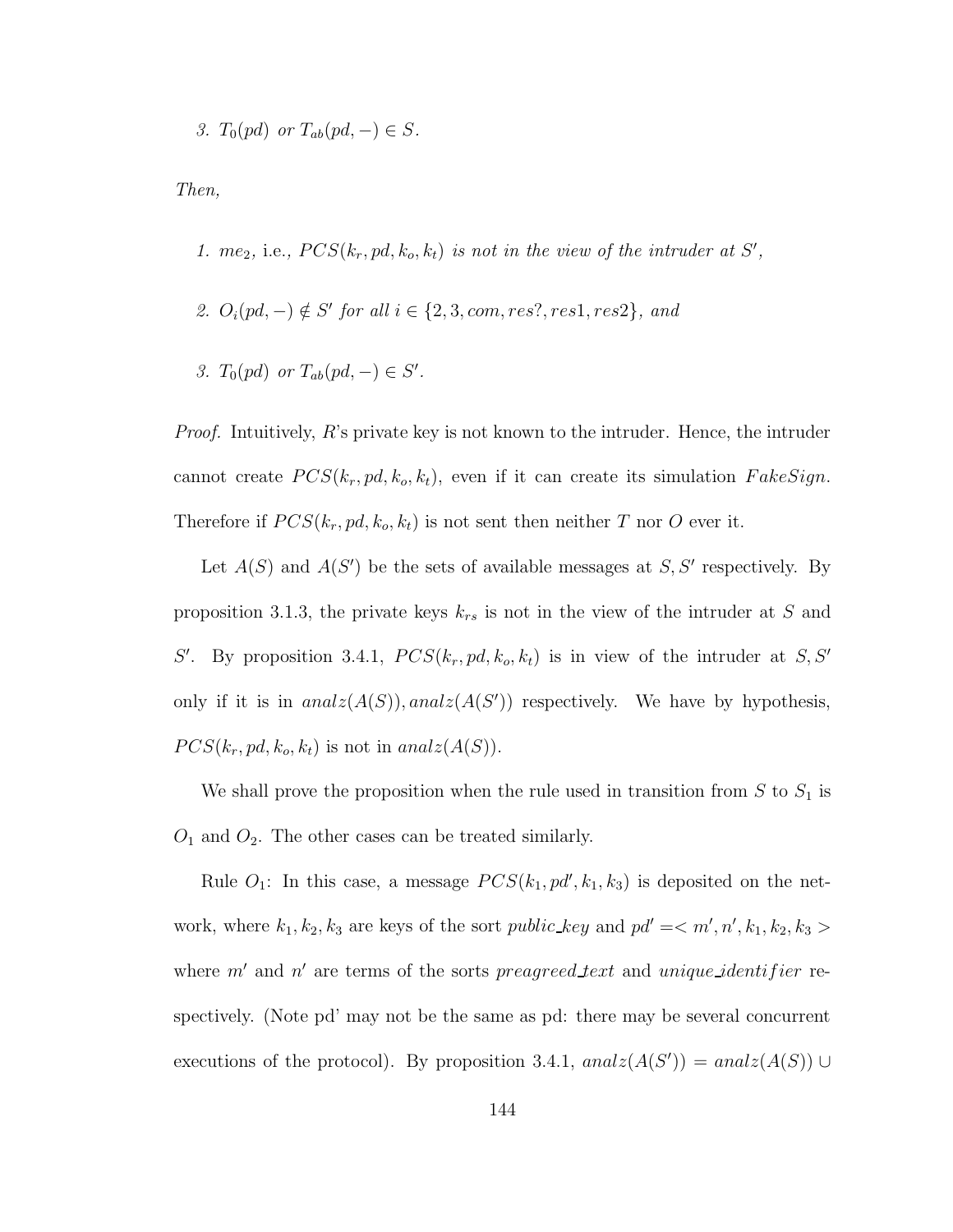analz $(PCS(k_1, pd', k_2, k_3))$ . Since,  $PCS(k_r, pd, k_o, k_t)$  is not in analz $(A(S))$ , it will be in  $analz(A(S'))$  only if it is in  $analz(PCS(k_1, pd', k_2, k_3)).$ 

Now, analz $(PCS(k_1, pd', k_2, k_3)) = \{PCS(k_1, pd', k_2, k_3) \} \cup analz(pd')$ . It can be easily shown that  $PCS(k_r, pd, k_o, k_t)$  is not in  $analz(pd')$ . If  $PCS(k_1, pd', k_2, k_3)$ is the same as  $PCS(k_r, pd, k_o, k_t)$ , then  $k_1, k_2$ , and pd must be same as  $k_r, k_o$  and pd respectively. We have  $pd = \langle m, n, k_o, k_r, k_t \rangle$  and  $pd' = \langle m', n', k_1, k_2, k_3 \rangle$ . Since pd is same as pd', we must get  $k_1$  must be same as  $k_o$ . Hence, we get  $k_0$  and  $k_r$  must be the same. But they are different, and hence  $PCS(k_r, pd, k_o, k_t)$  is not in analz $(A(S'))$ . Also, the transition rule  $O_1$  does not create any  $O_i$  facts for all  $i \in \{2, 3, com, res?, res1, res2\}$ , and does not consume any  $T_0$  or  $T_{ab}$  fact. Hence, the proposition is true in this case.

Rule  $O_2$ : The set of available messages actually decreases if the rule  $O_2$  is used. Hence if  $PCS(k_r, pd, k_0, k_t)$  is not in the view of the intruder at S, it is also not in the view of the intruder at  $S'$ .

We have  $O_2(pd, -) \notin S$ . An inspection of the rule  $O_2$  tells that in order to have  $O_2(pd, -) \in S'$ , S must contain  $N(PCS(k_r, pd, k_0, k_t))$ . In that case the view of the intruder at S must contain  $PCS(k_r, pd, k_0, k_t)$ . Hence if  $PCS(k_r, pd, k_0, k_t)$  is not in the view of the intruder at S,  $O_2(pd, -) \notin S'$ . The transition rule  $O_2$  does not create any  $O_i$  facts for all  $i \in \{3, com, res?, res1, res2\}$ , and does not consume any  $T_0$  or  $T_{ab}$  facts. Hence, the proposition is true in this case.  $\Box$ 

**Proposition 3.4.25.** Let  $S, S'$  be reachable states such that  $S'$  is obtained from  $S$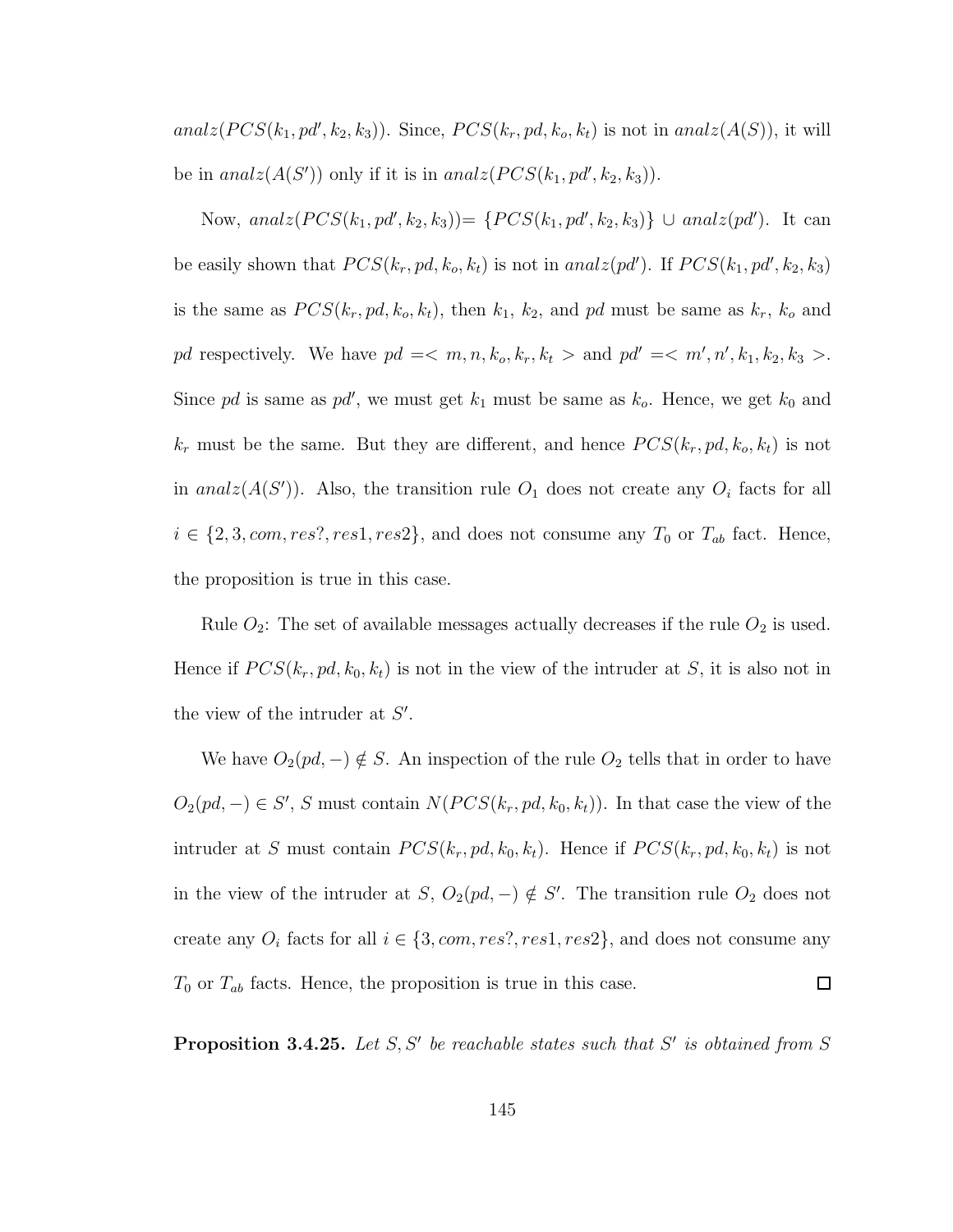by the application of the role generation rule RG. If me<sub>2</sub>, i.e.,  $PCS(k_r, pd, k_o, k_t)$ is not in the view of the intruder at S, then me<sub>2</sub>, i.e.,  $PCS(k_r, pd, k_o, k_t)$  is not in the view of the intruder at  $S'$ .

*Proof.* Once again, since R is honest the private key of R is not in the view of the intruder at S, S'. By proposition 3.4.1  $PCS(k_r, pd, k_o, k_t)$  is in the view of the intruder at S, S' only if it is in  $analz(A(S))$ ,  $analz(A(S'))$  respectively. If RG is used, then the set of available messages increases by a new constant  $n'$  of the sort *unique\_identifier*. Since  $analz(n') = \{n'\}$ , we get  $PCS(k_r, pd, k_o, k_t)$  is in the view of the intruder at  $S'$  only if it is in the view of the intruder at  $S$ .  $\Box$ 

**Proposition 3.4.26.** Let  $S, S'$  be reachable states such that  $S'$  is obtained from  $S$ by the application of a transition rule in **I**. If me<sub>2</sub>, i.e.,  $PCS(k_r, pd, k_o, k_t)$  is not in the view of the intruder at S, then me<sub>2</sub>, i.e.,  $PCS(k_r, pd, k_o, k_t)$  is not in the view of the intruder at  $S'$ .

*Proof.* Once again, since R is honest the private key of R is not in the view of the intruder at S, S'. By proposition 3.4.1  $PCS(k_r, pd, k_o, k_t)$  is in the view of the intruder at S, S' only if it is in  $analz(A(S))$ ,  $analz(A(S'))$  respectively. The view of the intruder does not change if any rule other than  $GEN$  is used (proposition 3.1.2). If the rule GEN is used, then the set of available messages increases by a new constant u of the sort mssg. Since analz $(u) = \{u\}$ , we get  $PCS(k_r, pd, k_o, k_t)$  is in the view of the intruder at  $S'$  only if it is in the view of the intruder at  $S$ .  $\Box$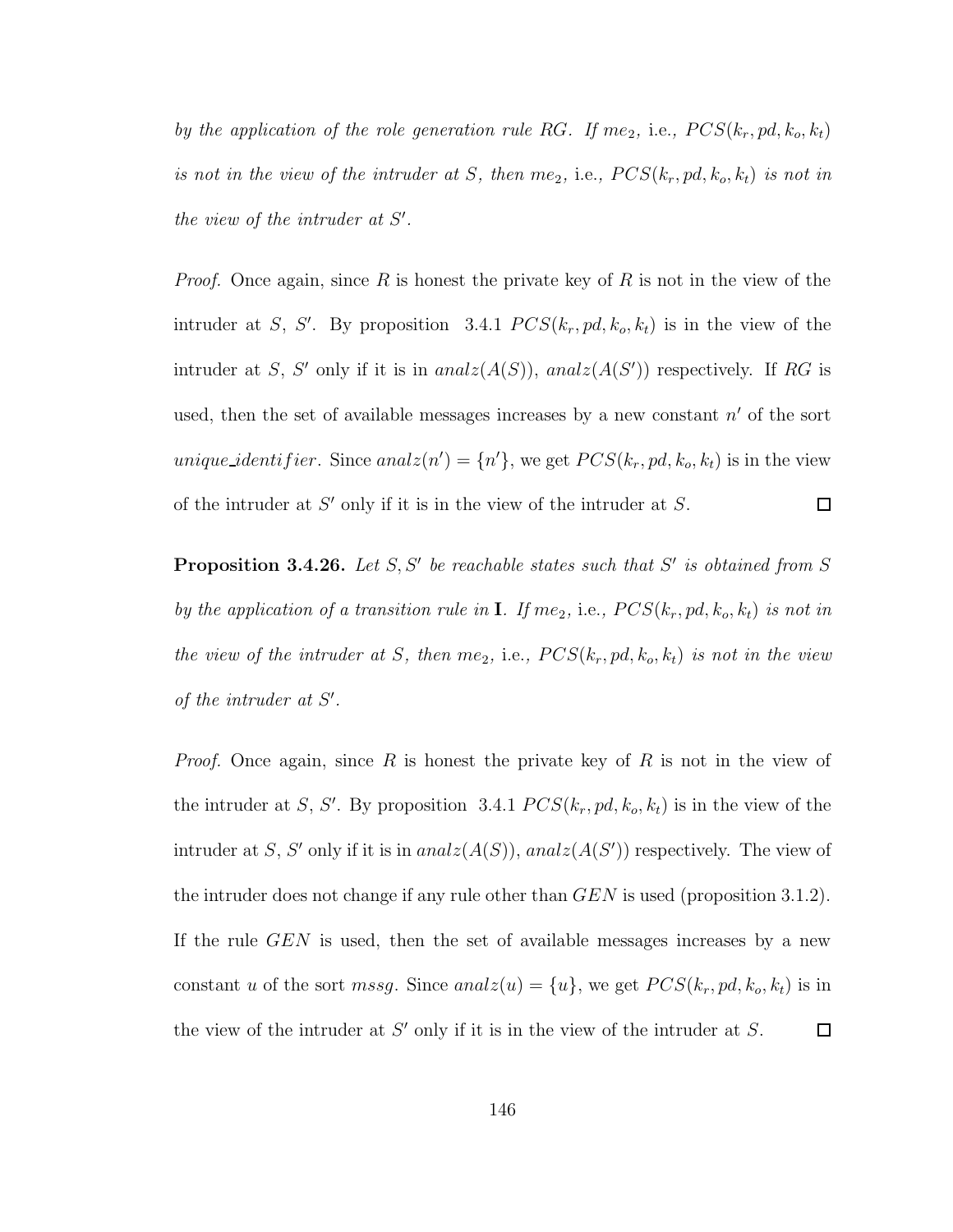**Proposition 3.4.27.** Let S, S' be reachable states such that S' is obtained from S by the application of a transition rule in **R**. If R's PCS on pd, i.e.,  $PCS(k_r, pd, k_o, k_t)$ is not in the view of the intruder at S and  $R_0(pd)$ ,  $R_{quit}(pd) \in S'$ , then  $PCS(k_r, pd,$  $(k_o, k_t)$  is not in the view of the intruder at S'

Proof. Intuitively, since the intruder does not learn the private key of R, the only way intruder can get hold of R's  $PCS$  on pd is when R sends it.

As the key  $k_{rs}$  is not in the view of the intruder at  $S, S'$  (proposition 3.1.3),  $PCS(k_r, pd, k_o, k_t)$  is in the view of the intruder in S, S' only if it is contained in  $analz(A(S)), analz(A(S'))$  respectively (proposition 3.4.1).

The proof is again by cases on the rule being used in the transition from  $S$  to S'. The rules  $R_{quit}$ ,  $R_{ab}$ ,  $R_{res}$   $R_1$ ,  $R_3$  decreases the number of available messages, and hence  $PCS(k_r, pd, k_o, k_t)$  is not in the view of the intruder at S' if it is not in the view of the intruder at S.

If the rule  $R_2$  is used to transit from S to S', then the only new available message at S' is  $PCS(k_2, pd', k_1, k_3)$  where  $pd' = \langle m', n', k_1, k_2, k_3 \rangle$  where  $k_1, k_2, k_3$  are terms of sort *public\_key*,  $m'$  is a term of the sort *preagreed\_text* and  $n'$  is a term of the sort *unique identifier*. In this case,  $R_2(pd', PCS(k_2, pd', k_1, k_3))$  is contained in  $S'$ .

Now,  $analz(PCS(k_2, pd', k_1, k_3)) = \{PCS(k_2, pd', k_1, k_3)\} \cup analz(pd').$  Clearly,  $PCS(k_r, pd, k_o, k_t)$  is in analz $(A(S'))$  only if pd' is the same as pd. In this case  $R_2(pd, -) \in S'$  and by proposition 3.2.21,  $R_0(pd)$  and  $R_{quit}(pd)$  are not in S'.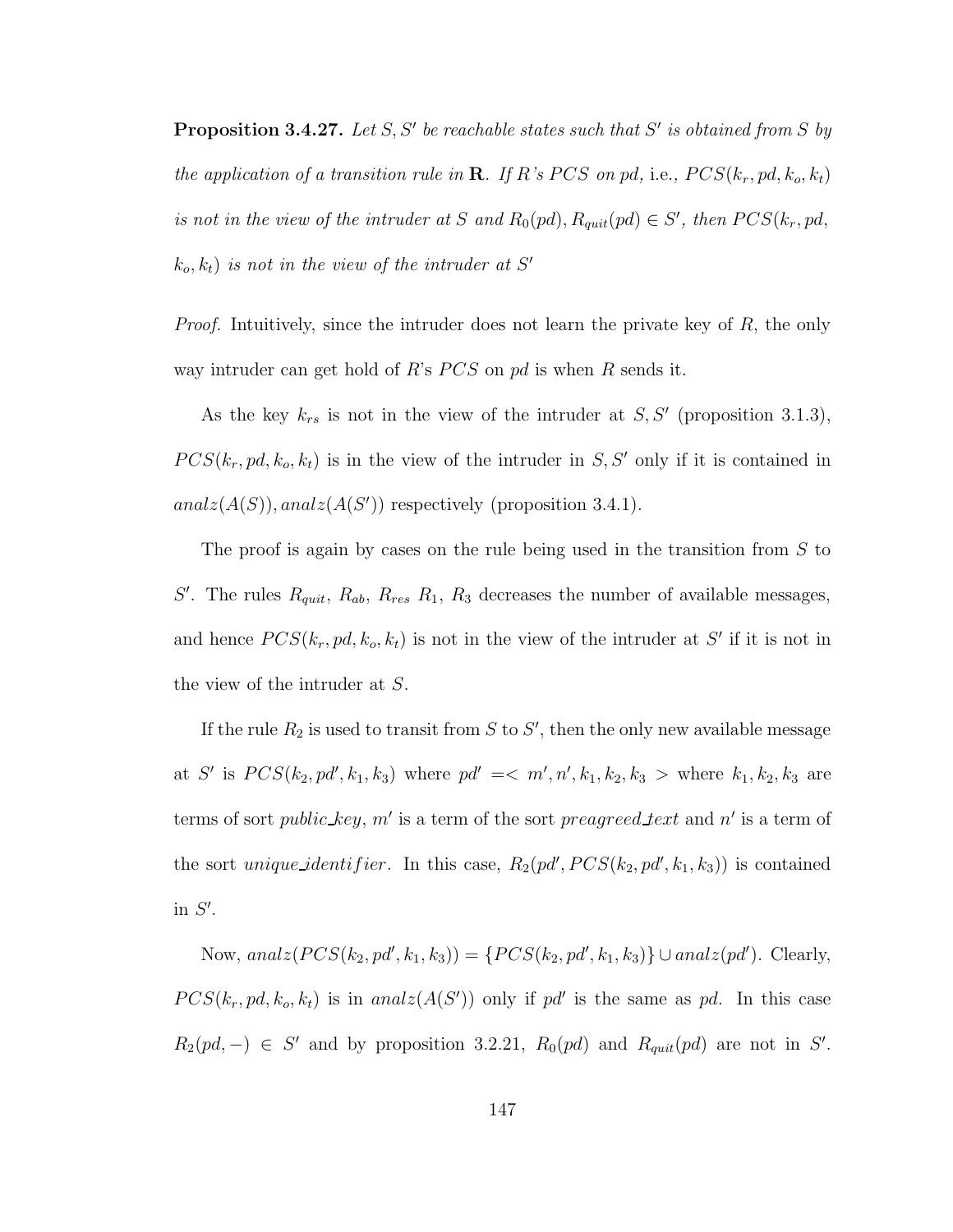Hence, in this case, if  $R_0(pd)$  and  $R_{quit}(pd)$  are not in S', then  $PCS(k_r, pd, k_o, k_t)$ is not in the view of the intruder in  $S'$ .

We can treat  $R_3$  and  $R_{com}$  similarly and show that  $PCS(k_r, pd, k_o, k_t)$  is not in the view of the intruder in  $S'$  if it is not in the view of the intruder at  $S$ .  $\Box$ 

**Proposition 3.4.28.** For all states S reachable from  $S_1$ , if S contains  $R_i(pd, -)$ for  $i \in \{0, quit\}$ , then

- 1. me<sub>2</sub>, i.e.,  $PCS(k_r, pd, k_o, k_t)$  is not in the view of the intruder at S,
- 2.  $O_i(pd, -) \notin S$  for all  $i \in \{2, 3, com, res?, res1, res2\}$ , and
- 3.  $T_0(pd)$  or  $T_{ab}(pd, -) \in S$ .

*Proof.* Intuitively, R's private key is not known to the intruder. Hence, the intruder cannot create  $PCS(k_r, pd, k_o, k_t)$ . Since  $PCS(k_r, pd, k_o, k_t)$  is never sent, neither T nor  $O$  sees it.

We prove this by induction on number of steps that it takes to go from  $S_1$  to S. Base case: S is  $S_1$ . Since the identifier n is freshly generated in the transition from  $S_0$  to  $S_1$ , we get,  $PCS(k_r, pd, k_o, k_t)$  is not in the view of the intruder at  $S_0$ . By proposition 3.4.25,  $PCS(k_r, pd, k_o, k_t)$  is also not in the view of the intruder at S<sub>1</sub>. Since RG does not create an  $O_i$  fact for  $i \in \{2, 3, com, res?, res1, res2\}$ , we get  $O_i(pd, -) \notin S$  for all  $i \in \{2, 3, com, res?, res1, res2\}$ . We also have  $T_0(pd) \in S_0$ .

Induction Hypothesis: Let the statement of the proposition be true for all states S reachable from  $S_1$  by l steps. Consider a state S' such that S' reachable from  $S_1$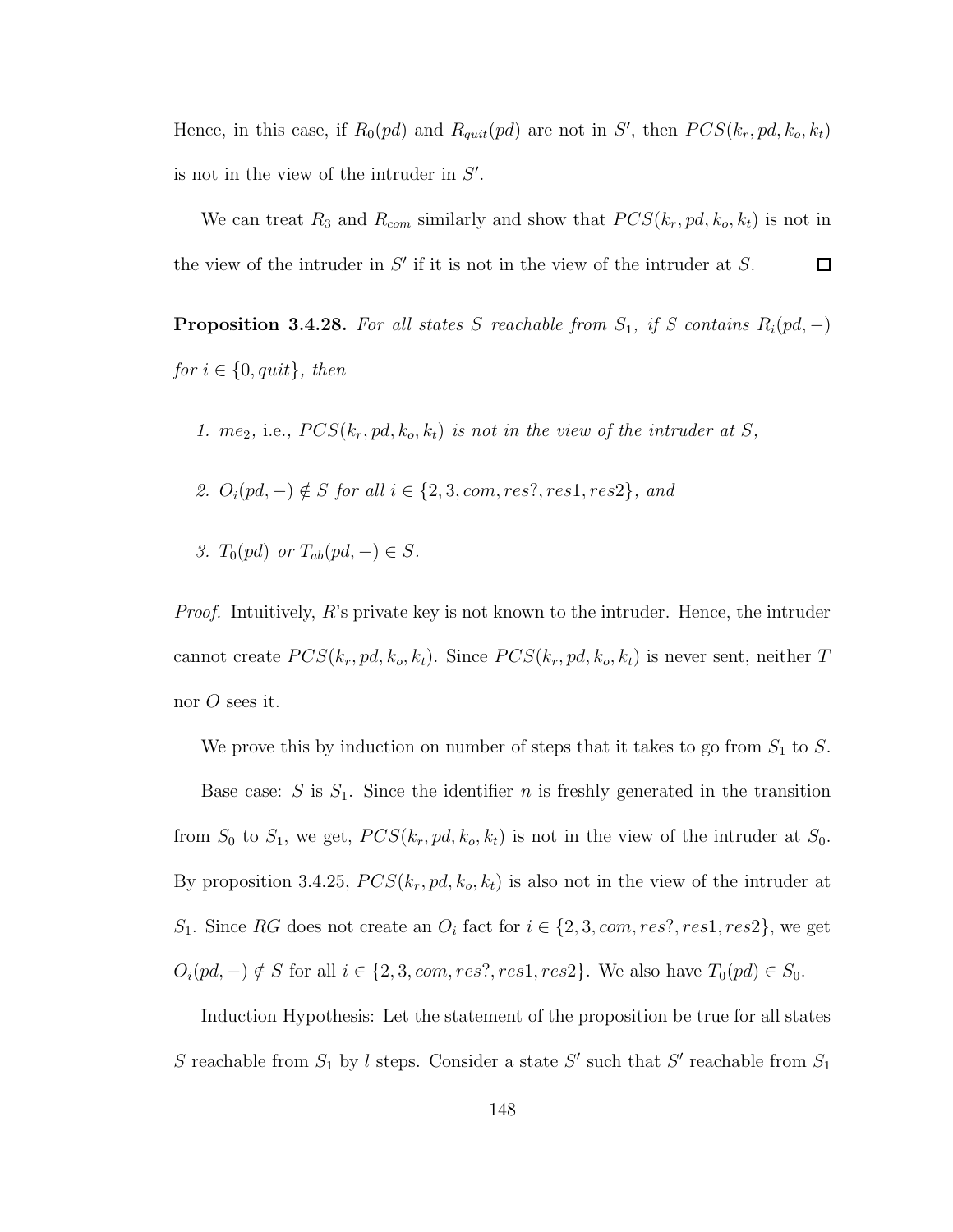in  $l + 1$  steps and  $R_i(pd, -)$  in S for  $i \in \{0, quit\}$ . Since S' is reachable from  $S_1$  in  $l + 1$  steps, there must be a state S such that:

- 1)  $S'$  is reachable from  $S$  by a single transition,
- 2) S is reachable from  $S_1$  by l steps, and
- 3) by proposition 3.4.21,  $R_i(pd, -)$  in S for  $i \in \{0, quit\}.$

By induction hypothesis,

- a)  $me_2$ , *i.e.*,  $PCS(k_r, pd, k_o, k_t)$  is not in the view of the intruder at S,
- b)  $O_i(pd, -) \notin S$  for all  $i \in \{2, 3, com, res?, res1, res2\}$ , and
- c)  $T_0(pd)$  or  $T_{ab}(pd, -) \in S$ .

Since  $PCS(k_r, pd, k_o, k_t)$  is not in the view of the intruder at S, then by proposition 3.4.24, the statement of the proposition is true if the transition rule  $t$  is in  $O \cup T$ .

By propositions 3.4.27, 3.4.26 and 3.4.25,  $PCS(k_r, pd, k_o, k_t)$  is not in the view of the intruder in S' if t is in  $\mathbf{R} \cup \mathbf{I} \cup \{RG\}$ . Now any transition in  $\mathbf{R} \cup \mathbf{I} \cup \{RG\}$ does not create any  $O_i$  facts nor consume any  $T_i$  facts. Hence, the proposition is  $\Box$ true.

We are ready to prove lemma 3.2.30.

**Lemma 3.2.30.** For all states S reachable from  $S_1$ ,

1. If S contains  $R_i(pd, -)$  where  $i \in \{0, quit\}$ , then neither  $PCS(k_r, pd, k_o, k_t)$ ,  $R$ 's PCS on pd, nor a resolution for pd is in the view of the intruder. If S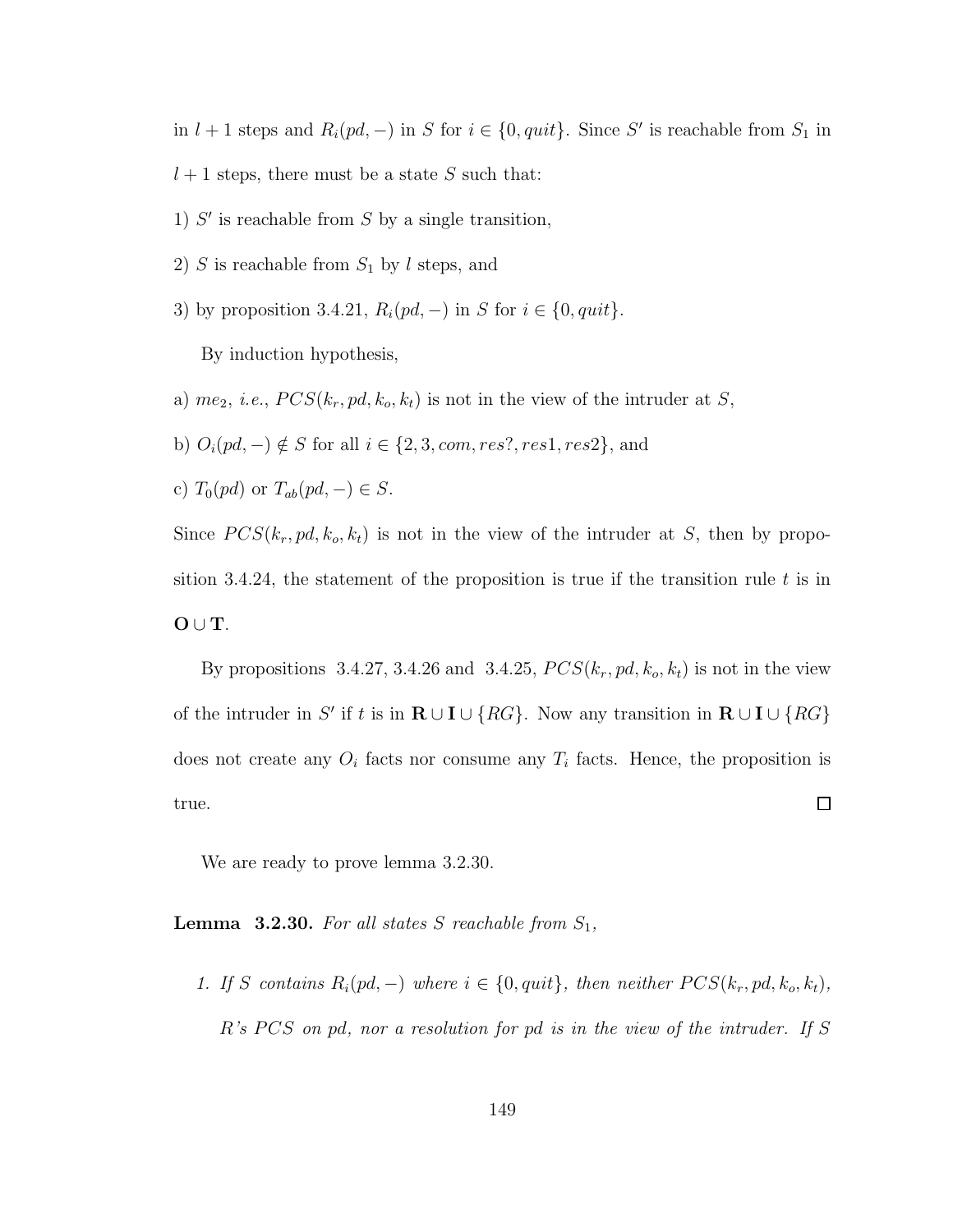contains  $R_i(pd, -)$  where  $i \in \{0, quit\}$ , then neither me<sub>2</sub> nor a resolution is in the view of the intruder.

- 2. If a resolution for pd is in the view of the intruder in  $S$ , then for all states  $S'$ reachable from  $S$ ,  $R$  has not quit pd in  $S'$ .
- *Proof.* 1. By proposition 3.4.28, if S contains  $R_i(pd, -)$ , then  $PCS(k_r, pd, k_o, k_t)$ , is not in the view of the intruder. Also S contains  $T_0(pd)$  or  $T_{ab}(pd, -)$ . By database consistency (lemma 3.2.4), T does not have a resolution for  $pd$ . Hence by lemma 3.2.5, the resolution is not in the view of the intruder at S. If R has quit for pd in S, then by proposition 3.4.21, R has quit for pd in all states  $S'$  reachable from  $S$ . Hence, a resolution for  $pd$  is not in the view of the intruder in all states  $S'$  reachable from  $S$ .
	- 2. If a resolution for  $pd$  is in the view of the intruder in  $S$ , then for any state  $S'$  reachable from  $S$ ,  $T$  has a resolution for  $pd$  in  $S'$  by database persistence (lemma 3.2.3). By database consistency, neither  $T_0(pd)$  nor  $T_{ab}(pd, -)$  is in  $S'$ . By proposition 3.4.28, R has not quit pd in  $S'$

 $\Box$ 

### **Proposition 3.4.29.** Let  $S, S'$  be reachable states such that

- 1)  $S'$  is obtained from  $S$  by a single transition rule.
- 2) R does not have an abort token for pd in S.
- 3) R has an abort token for pd in S.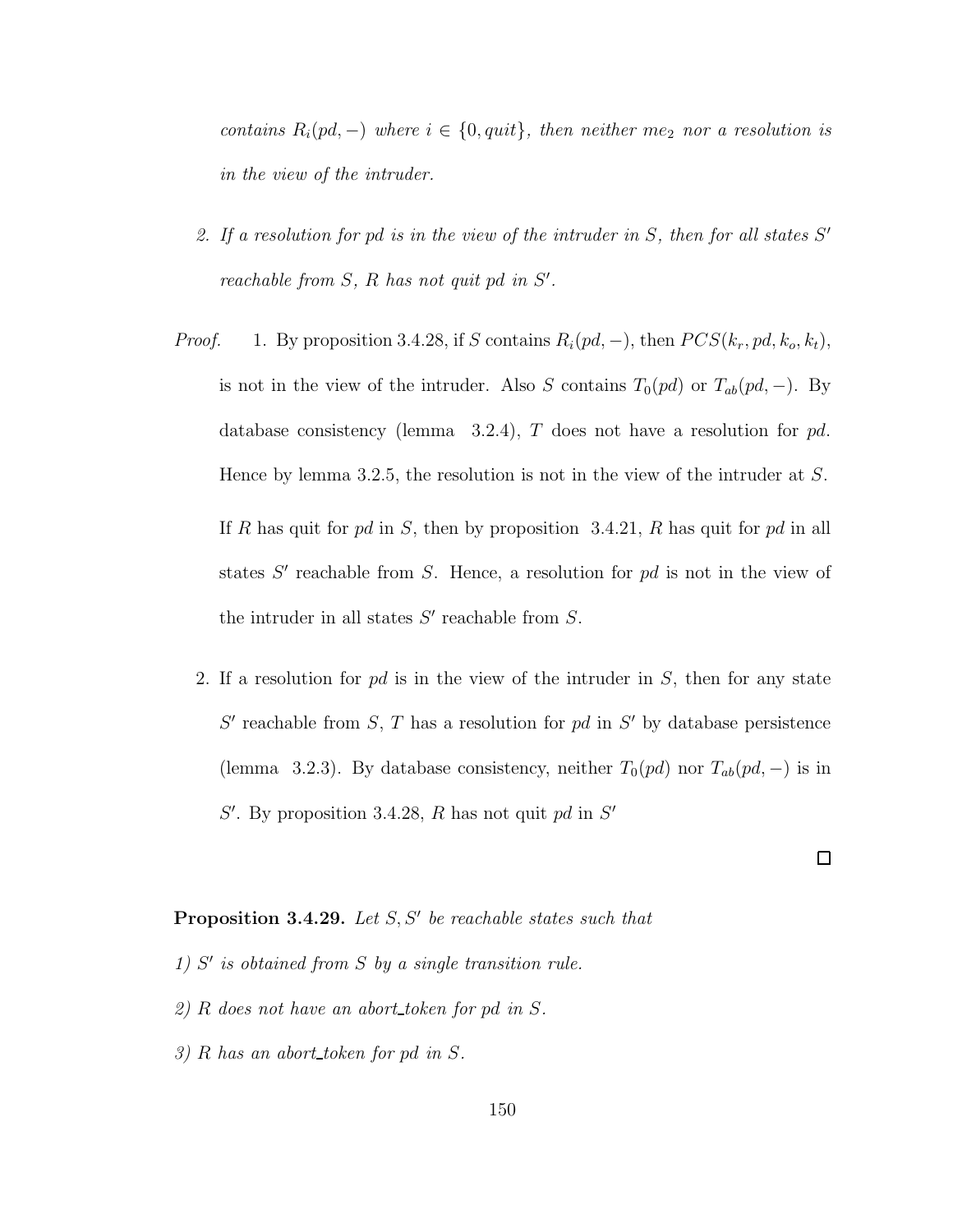Then an abort token is on the R-T channel in S, i.e., S contains  $R_n(k_r, k_t, ab\_tok)$ .

*Proof.* We have R does not have an abort token for pd in  $S$ , *i.e.*, S does not contain  $R_{ab}(pd, -)$ . However in S, R does have an abort token for pd in S. Hence  $R_{ab}$  is used for the transition from  $S$  to  $S'$ . An inspection of the rule yields that in order for this rules to apply in S, S must contain  $R_n(k_r, k_t, ab\_tok)$ .  $\Box$ 

Now, we are ready to show lemma 3.2.31.

**Lemma 3.2.31.** For all states S reachable from  $S_1$ ,

- 1. If R has an abort token for pd then  $T$  has an abort token for pd. Furthermore, in all states  $S'$  reachable from  $S$ , a resolution for pd is not in the view of the  $intruder$  in  $S'$ .
- 2. If a resolution for pd is in the view of the intruder in  $S$  then for all states  $S'$ reachable from S, R does not have an abort token for pd.
- *Proof.* 1. Note that in  $S_1$ , R does not have an abort token for pd. Proposition 3.4.29 tells us that the only way R gets an abort token for pd is when R reads it from the  $R$ -T channel. If an abort token is on the  $R$ -T channel then it is in the view of the intruder. By lemma 3.2.5, T must have an abort token for pd.

Using this, an easy induction shows that as a result of database persistence, if R has an abort token for pd, then T must have an abort token for pd.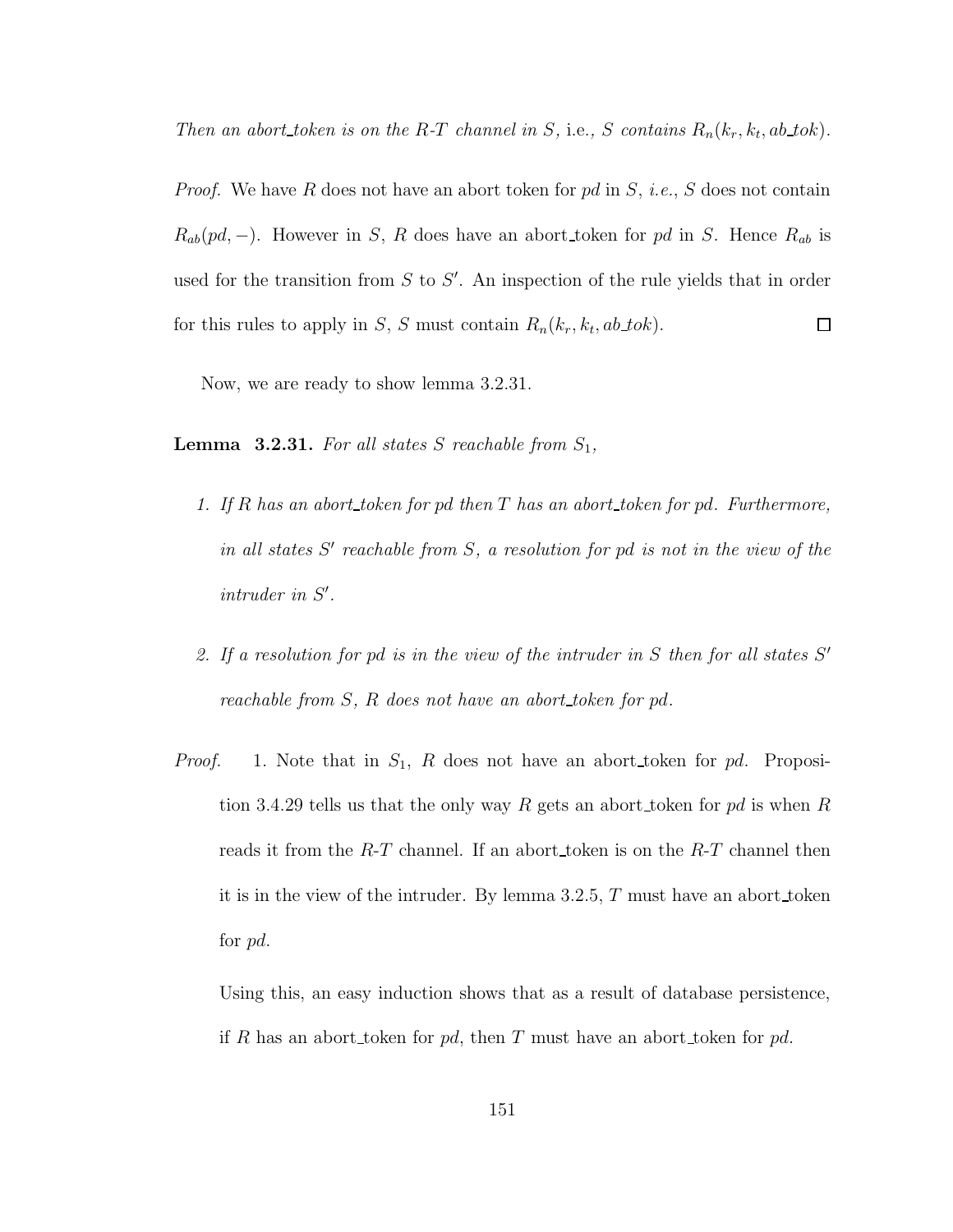By database persistence and consistency (lemmas 3.2.3, and 3.2.4), in all states reachable from  $S$ ,  $T$  does not have a resolution for  $pd$ .

2. By lemma 3.2.5, if a resolution is in the view of the intruder, then  $T$  must have a resolution for pd in S. By database persistence and consistency, (lemmas 3.2.3, and 3.2.4), in all states reachable from  $S$ ,  $T$  does not an abort token for pd. Hence by 1 if  $S'$  is a state reachable from  $S, R$  does not have an abort token for pd in S.

**Proposition 3.4.30.** Let S, S' be reachable states such that S' is obtained from S by the application of a transition rule in  $\mathbf{O} \cup \mathbf{T}$ . If R's signature on pd, i.e.,  $sig(k_r, pd)$ , is not in the view of the intruder at S, then R's signature on pd is not in the view of the intruder at  $S'$  also.

*Proof.* Intuitively, since the intruder does not learn the private key of  $R$ , the only way intruder can get hold of R' signature on  $pd$  is when R sends it.

By proposition 3.1.3, the private key  $k_{rs}$  is not in the view of the intruder at S, S'. Hence if  $A(S)$  and  $A(S')$  are the sets of available messages at S and S' respectively, by proposition 3.4.1,  $R$ 's signature on pd is in the view of the intruder at S, S' only if it is in  $analz(A(S))$ ,  $analz(A(S'))$  respectively. If R's signature on pd is not in the view of the intruder at S, it is not in  $analz(A(S))$ . We shall show by cases on the rule applied to obtain  $S'$  that if the transition rule to obtain  $S'$  from S is in O, then R's signature on pd is not in the analz $(A(S))$ . The case when the

 $\Box$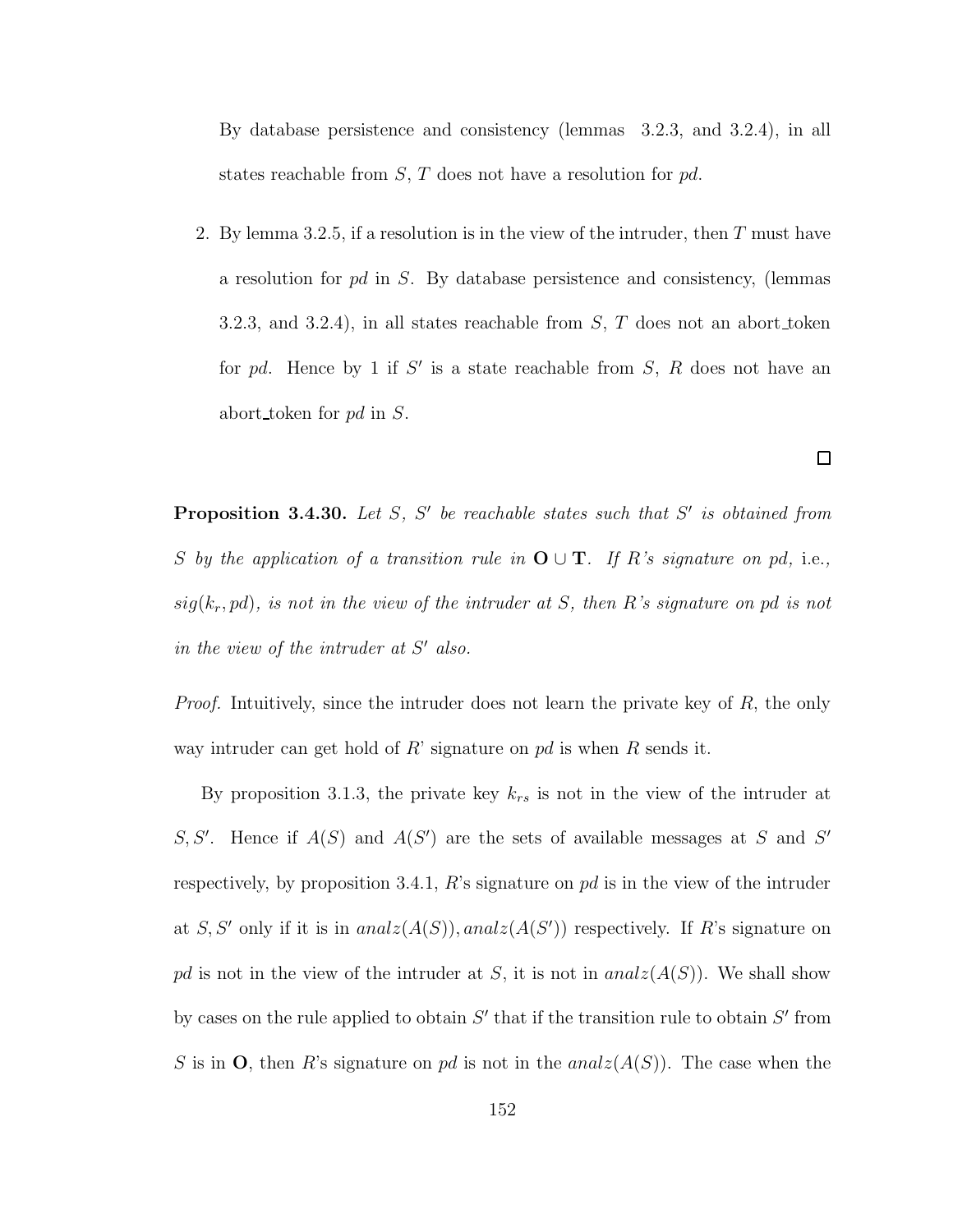transition is in  $T$  can be similarly proved.

- 1. Rule  $O_1$ : A message  $PCS(k_1, pd', k_1, k_3)$  is deposited on the network, where  $k_1, k_2, k_3$  are keys of the sort *public\_key*, and *pd'* is  $\langle m', n', k_1, k_2, k_3 \rangle$  where  $m'$  and  $n'$  are terms of the sort preagreed text and unique identifier respectively. (Note pd' may not be the same as pd: there may be several concurrent executions of the protocol). By proposition 3.4.1,  $analz(A(S')) =$  $analz(A(S))$  ∪  $analz(PCS(k_1, pd', k_2, k_3))$ . Now,  $analz(PCS(k_1, pd', k_2, k_3))$  $=\{PCS(k_1, pd', k_2, k_3)\}\cup analz(pd')$ . We have  $analz(S)$  does not contain R's signature on pd. Clearly,  $analz(PCS(k_1, pd', k_2, k_3))$  also does not contain R's signature on pd and hence R's signature on pd is not in  $analz(A(S'))$ .
- 2. Rule  $O_3$ : A message  $sig(k_1, < m', n', k_1, k_2, k_3 >)$  is deposited on the network. R's signature on pd is contained in anal $z(S')$  only if anal $z(sig(k_2, \leq$  $m', n', k_1, k_2, k_3 >$ ) contains  $sig(k_r, pd)$ . Clearly, this will be true only if  $k_1$  is same as  $k_r$  and  $pd = < m', n', k_1, k_2, k_3 >$ . But  $pd$  is  $< m, n, k_o, k_r, k_t >$ . Hence  $k_1$  must be  $k_o$ . This would mean that  $k_r$  and  $k_o$  are same. A contradiction since  $k_r$  and  $k_o$  are different.
- 3. Rule  $O_{res}$ : A message  $\langle PCS(k_1, pd', k_2, k_3), PCS(k_2, pd', k_1, k_3) \rangle$  is deposited on the channel between  $k_2$  and  $k_3$ . As in case 1, once again an R's signature on  $pd$  is not in the view of the intruder at  $S'$ .
- 4. Rule  $O_{ab}$ : A message  $sig(k_1, < pd', abort>)$  is deposited on the network,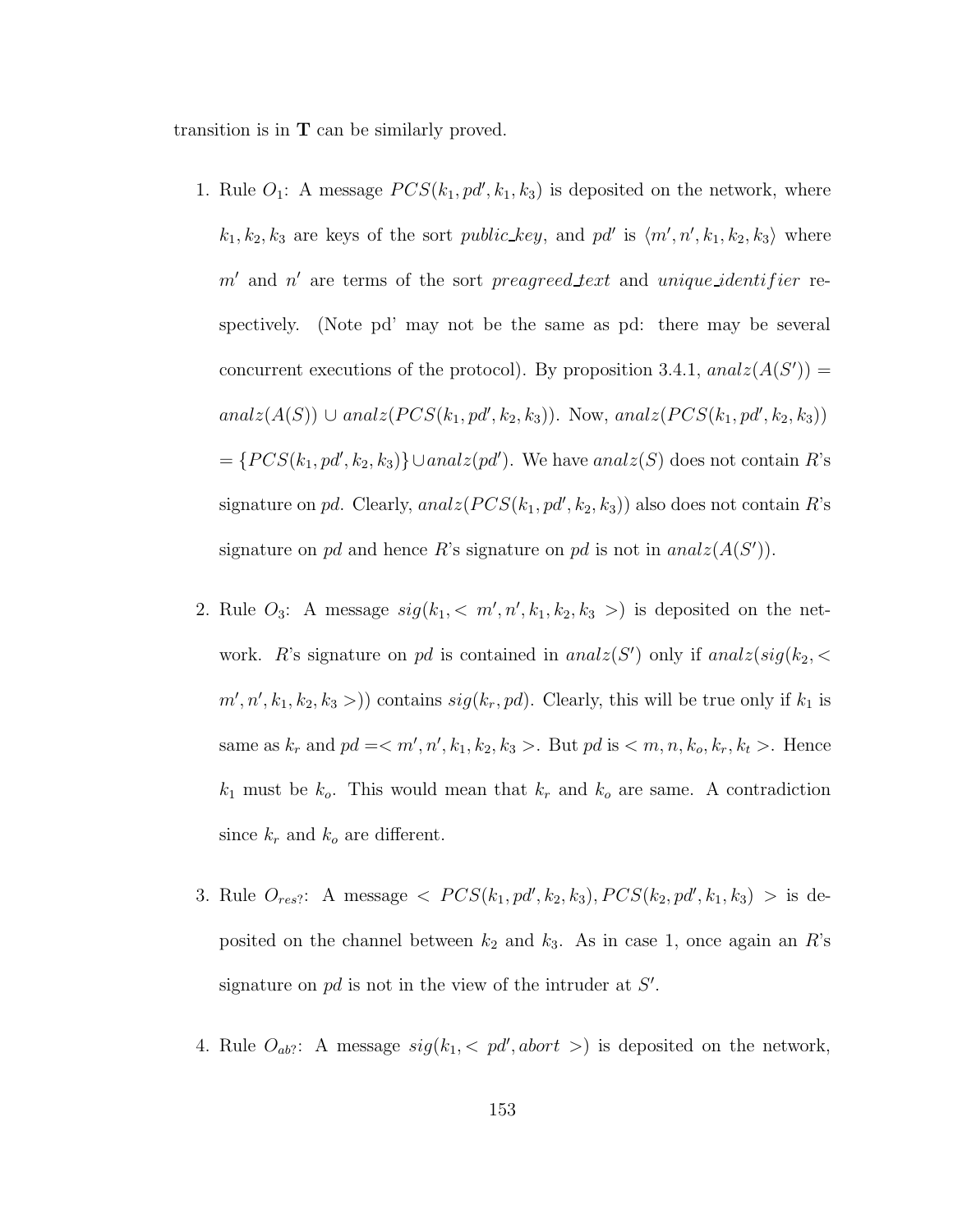where  $k_1, k_2, k_3$  are keys of the sort *public-key* and  $pd' = \langle m', n', k_1, k_2, k_3 \rangle$ , where  $m'$  and  $n'$  are terms of the sort preagreed text and unique identifier respectively. R's signature on pd is contained in  $analz(S')$  only if  $analz(sig)$  $(k_1, \langle pd', abort \rangle))$  contains  $sig(k_r, pd)$ . Now, analz $(sig(k_1, \langle pd', abort \rangle))$  =  $\{sig(k_1, \langle pd', abort \rangle), \langle pd', abort \rangle, pd', abort, m', n', k_1, k_2, k_3\}.$  It can be easily seen that  $analz(sig(k_1, \langle pd', abort \rangle))$  does not contain  $sig(k_r, pd)$ .

5. Rule  $O_2$ ,  $O_{com}$ ,  $O_{ab1}$ ,  $O_{ab2}$ ,  $O_{res1}$ ,  $O_{res2}$ : The set of available messages actually decreases, hence the view of the intruder at S' does not contain  $sig(k_r, pd)$ .

 $\Box$ 

**Proposition 3.4.31.** Let  $S, S'$  be reachable states such that  $S'$  is obtained from  $S$ by the application of a transition rule in **I**. If R's signature on pd, i.e.,  $sig(k_r, pd)$ , is not in the view of the intruder at S, then R's signature on pd is not in the view of the intruder at  $S'$  also.

*Proof.* Once again, since R is honest the private key of R is not in the view of the intruder at S, S'. By proposition 3.4.1  $PCS(k_r, pd, k_o, k_t)$  is in the view of the intruder at S, S' only if it is in  $analz(A(S))$ ,  $analz(A(S'))$  respectively. The view of the intruder does not change if any rule other than  $GEN$  is used (proposition 3.1.2).

By proposition 3.1.2, view of the intruder does not change by an application of a rule in I other than  $GEN$ . Now, if  $GEN$  is used, then the set of available messages increases by a new constant u of the sort mssg. Since anal $z(u) = \{u\},\$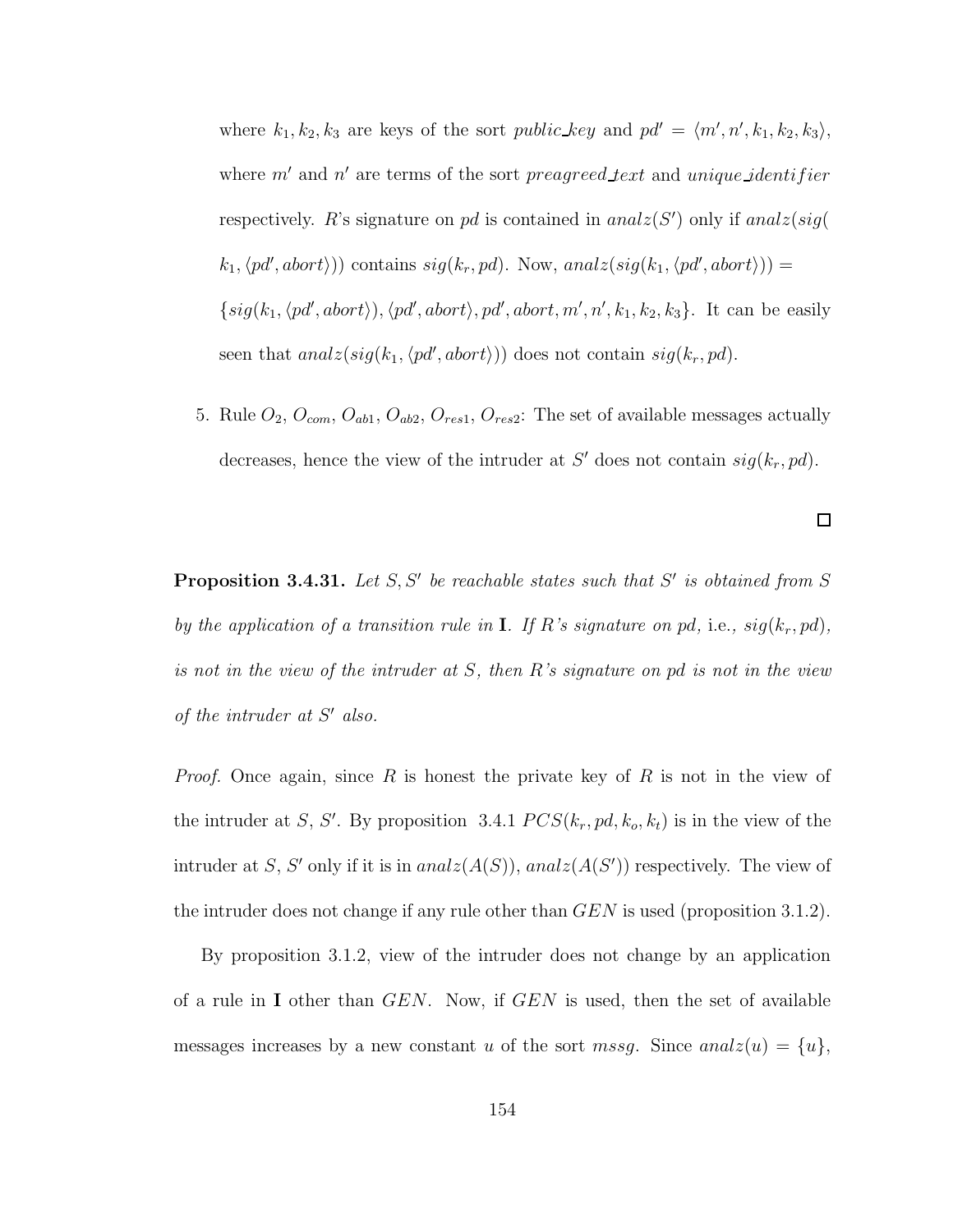we get  $sig(k_r, pd)$  is in the view of the intruder at S' only if it is in the view of the  $\Box$ intruder at S.

**Proposition 3.4.32.** Let  $S, S'$  be reachable states such that  $S'$  is obtained from  $S$ by the application of the role generation rule RG.

*Proof.* Once again, since R is honest the private key of R is not in the view of the intruder at S, S'. By proposition 3.4.1  $PCS(k_r, pd, k_o, k_t)$  is in the view of the intruder at S, S' only if it is in  $analz(A(S))$ ,  $analz(A(S'))$  respectively. If RG is used, then the set of available messages increases by a new constant  $n'$  of the sort *unique\_identifier.* Since  $analz(n') = \{n'\}$ , we get  $sig(k_r, pd)$  is in the view of the intruder at  $S'$  only if it is in the view of the intruder at  $S$ .  $\Box$ 

**Proposition 3.4.33.** Let  $S, S'$  be reachable states such that  $S'$  is obtained from  $S$ by the application of a transition rule in **R**. If R's signature on pd, i.e.,  $sig(k_r, pd)$ is not in the view of the intruder at S, then R's signature on pd is in the view of the intruder at S' only if  $R_{com}(pd, -) \in S'.$ 

*Proof.* Intuitively, since the intruder does not learn the private key of  $R$ , the only way intruder can get hold of R's signature on  $pd$  is when R sends it.

The proof is again by cases on the rule being used in the transition from  $S$  to  $S'$ . As in the proof of proposition 3.4.30, we can show that if the transition is anything other than  $R_{com}$ , then R's signature on pd is not in the view of S' if it is not in the view of the intruder in S.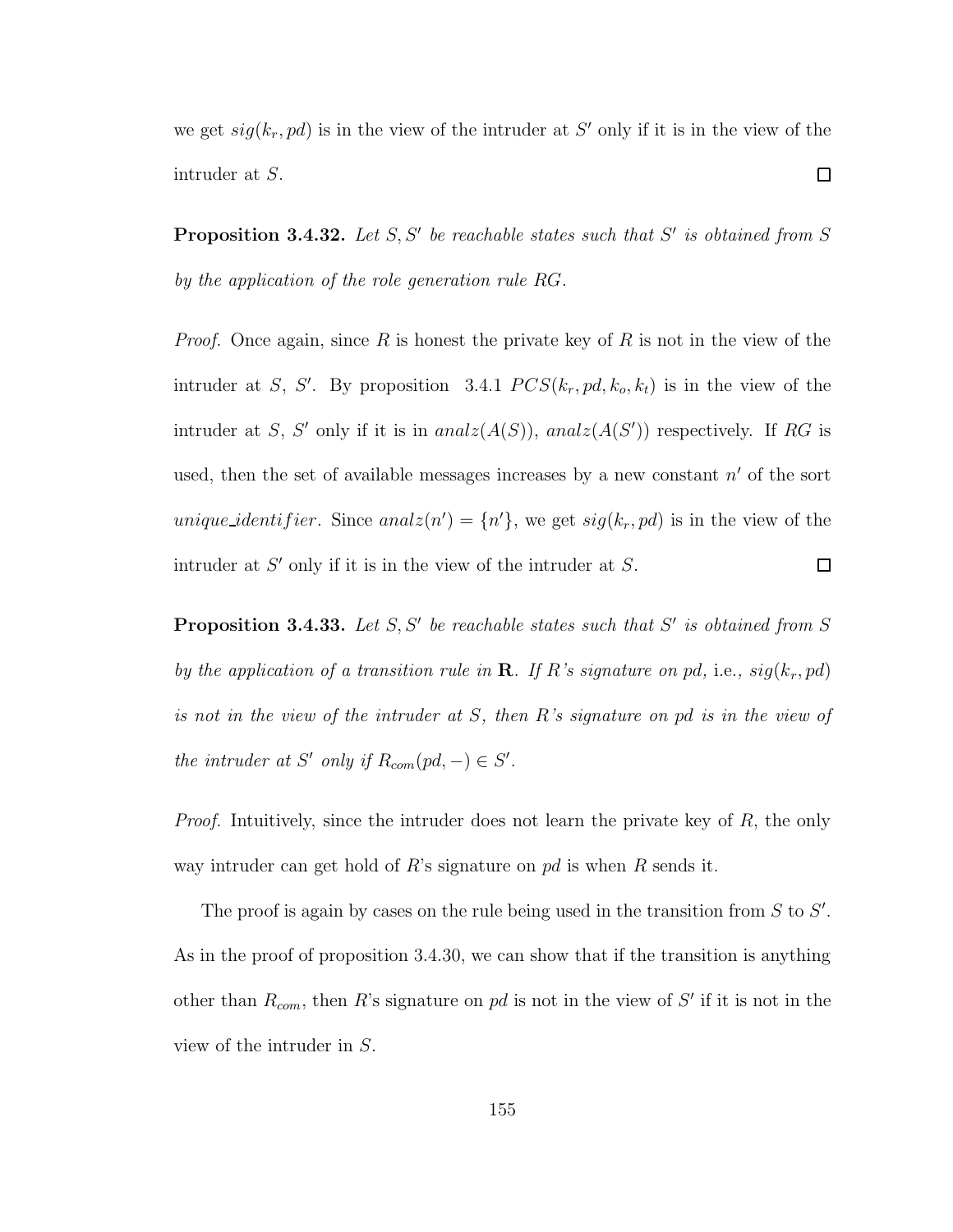As the key  $k_{rs}$  is not in the view of the intruder at  $S, S'$  (proposition 3.1.3), R's signature is in the view of the intruder in S, S' only if it is contained in  $analz(A(S))$ ,  $analz(A(S'))$  respectively.

If the rule  $R_{com}$  is used to transit from S to S', then the only new available message at S' is  $sig(k_2, pd')$  where  $pd' \leq m', n', k_1, k_2, k_3 >$  where  $k_1, k_2, k_3$  are terms of sort *public\_key*,  $m'$  is a term of the sort *preagreed\_text* and n' is a term of the sort *unique identifier*. In this case,  $R_{com}(pd', sig(k_2, pd')$  is contained in S'.

Now it can be easily shown that  $analz(sig(k_2, pd'))$  is the set that consists of:  $sig(k_2, pd'), pd', k_1, k_2, m', n'$  and  $k_3$ . Clearly, R's signature for pd is in anal $z(A(S'))$ only if it is in  $analz(S)$  or pd' is the same as pd. By hypothesis, R's signature on pd is not in the view of the intruder at S. Hence if R's signature on  $pd$  is in the view of the intruder at S', then pd' is the same as pd and we get  $R_{com}(pd, -) \in S'$ .  $\Box$ 

Now, we are ready to show lemma 3.2.32.

**Lemma 3.2.32.** For all states S reachable from  $S_1$ ,

- 1. If S contains  $R_i(pd, -)$  where  $i \in \{0, quit, 1, 2, 3, ab?, ab, res\}$ , then R's signature on pd,  $sig(k_r, pd)$ , is in not in the view of the intruder.
- 2. If  $R$  has quit pd or  $R$  has an abort token for pd then for all states  $S'$  reachable from S,  $sig(k_r, pd)$  in not in the view of the intruder. If  $sig(k_r, pd)$  is in the view of the intruder then for all states  $S'$  reachable from  $S$ ,  $R$  has neither quit  $pd$  nor has an abort\_token for  $pd$  in  $S'$ .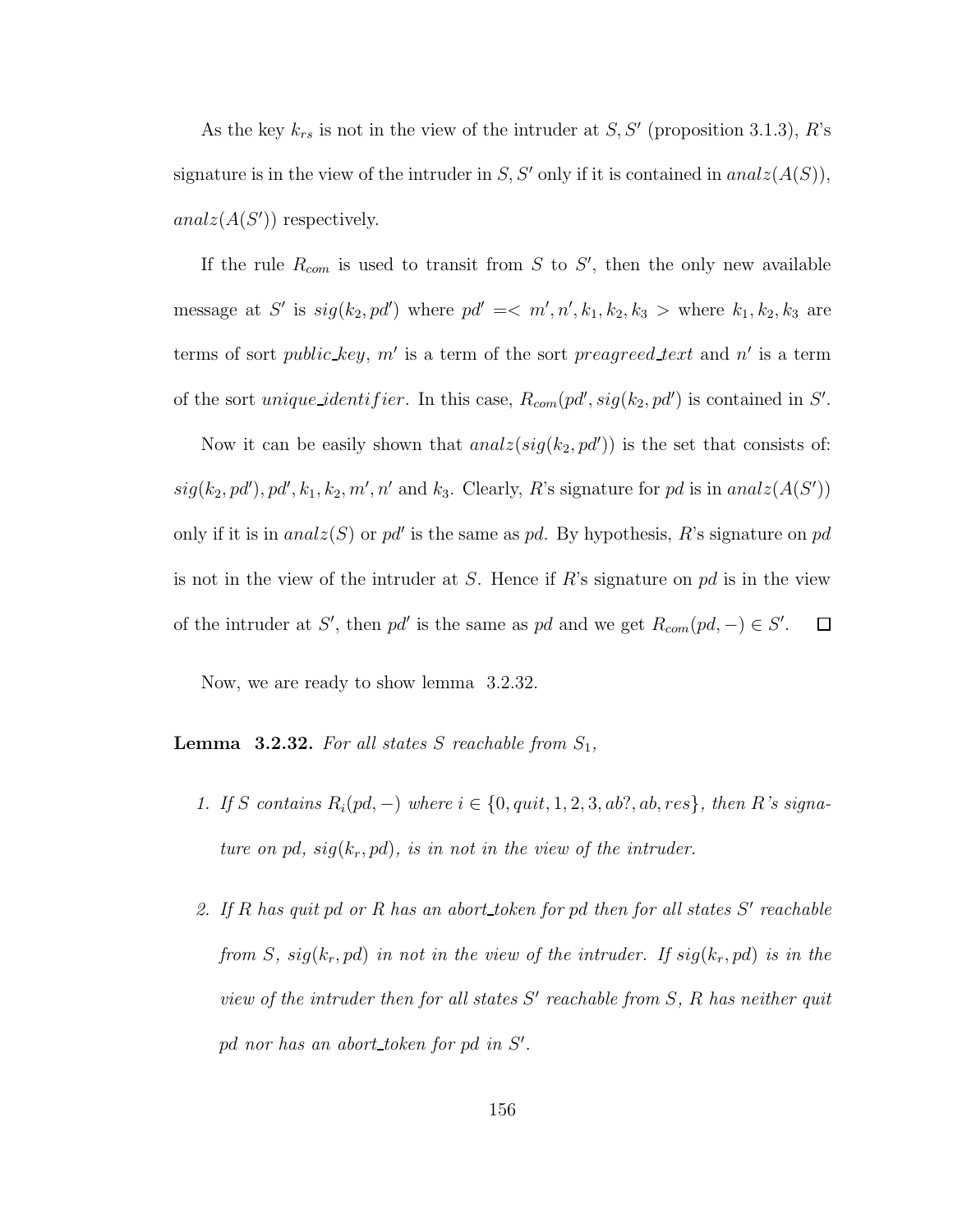*Proof.* 1. Intuitively, by propositions  $3.4.30$ ,  $3.4.33$ ,  $3.4.31$  and  $3.4.32$  if a state transition produces R's signature on pd that was not present before, then R must have sent it.

We prove this by induction on number of steps that it takes to go from  $S_1$  to S.

Base case: S is  $S_1$ . Since the identifier n is freshly generated in the transition from  $S_0$  to  $S_1$ , clearly R's signature on pd is not in the view of the intruder at  $S_0$ . Hence by proposition 3.4.32, it is also not in the view of the intruder at  $S_1$ .

Induction Hypothesis: Let the statement of the lemma be true for all states reachable from  $S_1$  by l steps. Consider a state  $S'$  such that  $S'$  is reachable from  $S_1$  in  $l + 1$  steps and  $R_i(pd, -)$  in S for  $i \in \{0, quit, 1, 2, 3, ab?, ab, res\}.$ Since S' is reachable from  $S_1$  in  $l+1$  steps, there must be a state S such that: 1)  $S'$  is reachable from  $S$  by a single transition,

2) S is reachable from  $S_1$  by l steps, and

3) By proposition 3.4.21,  $R_i(pd, -)$  in S for  $i \in \{0, quit, 1, 2, 3, ab?, ab, res\}.$ 

By induction hypothesis,  $R$ 's signature on  $pd$  is not in the view of the intruder in  $S$ . So, if it is in the view of the intruder in  $S'$ , then by propositions 3.4.30, 3.4.33, 3.4.31 and 3.4.32, the transition from  $S$  to  $S'$  must use a rule in R. In this case, by proposition 3.4.33,  $R_{com}(pd, -) \in S'$ . By proposition 3.2.21, S' cannot contain  $R_i(pd, -)$  for  $i \in \{0, quit, 1, 2, 3, ab?, ab, res\}.$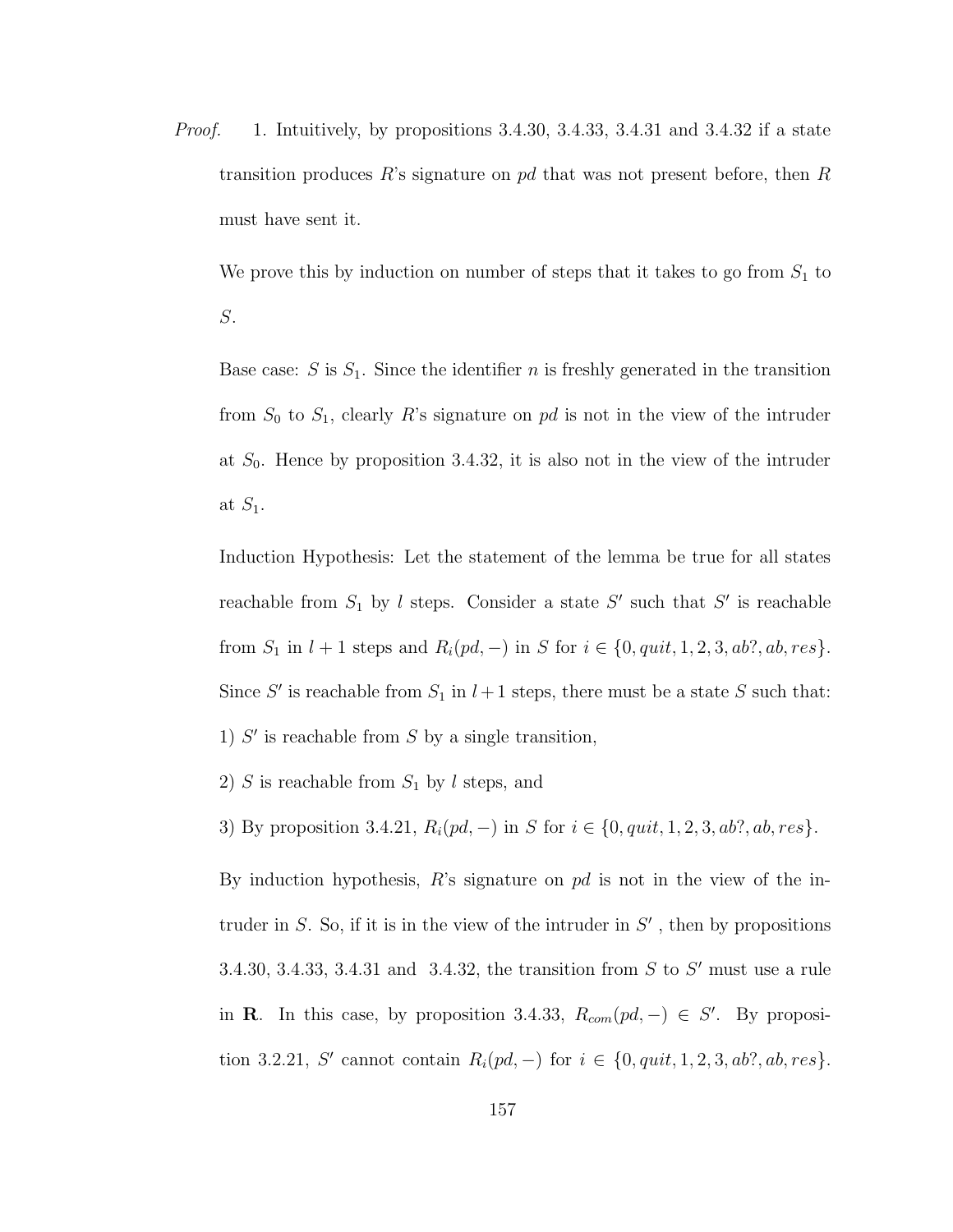A contradiction and hence an R's signature on  $pd$  is not in the view of the intruder in S' also.

2. If R has quit pd then  $R_{quit}(pd, -) \in S$ . By proposition 3.4.21, for all states S' reachable from S,  $R_{quit}(pd, -) \in S$ . By proposition 3.2.21  $R_{com}(pd, -) \notin S'$ . Hence, by part 1,  $sig(k_r, pd)$  is not in the view of the intruder in S'. If R has an abort token for pd, then  $R_{ab}(pd, -)$ . By proposition 3.4.21, for all states S' reachable from S,  $R_{com}(pd, -) \in S$ . By proposition 3.2.21  $R_{com}(pd, -) \notin S'$ . Hence, by part 1,  $sig(k_r, pd)$  is not in the view of the intruder in  $S'$ .

If  $sig(k_r, pd)$  is in the view of the intruder in S, then by part 1,  $R_{com}(pd, -) \in$ S. By proposition 3.4.21, for all states S' reachable from S,  $R_{com}(pd, -) \in S'$ .

 $\Box$ 

#### 3.4.7 Recursive characterization of balance

Let  $A$  be the honest signer and  $B$  be the dishonest signer. Now, we shall show lemmas 3.3.6 and proposition 3.3.7. We need the following proposition.

**Proposition 3.4.34.** Let ctr be the continuation tree from S. Given a node N in  $ctr, let \, str_N$  be the subtree of ctr rooted at N. We have

- 1. If N is an abort-power node, then there is a selection of removable edges,  $E_N$ , in  $ctr_N$  such that in each leaf node of  $ctr_N \backslash E_N$ , A does not have B's signature.
- 2. If N is a resolve-power node, then there is a selection of removable edges,  $E_N$ ,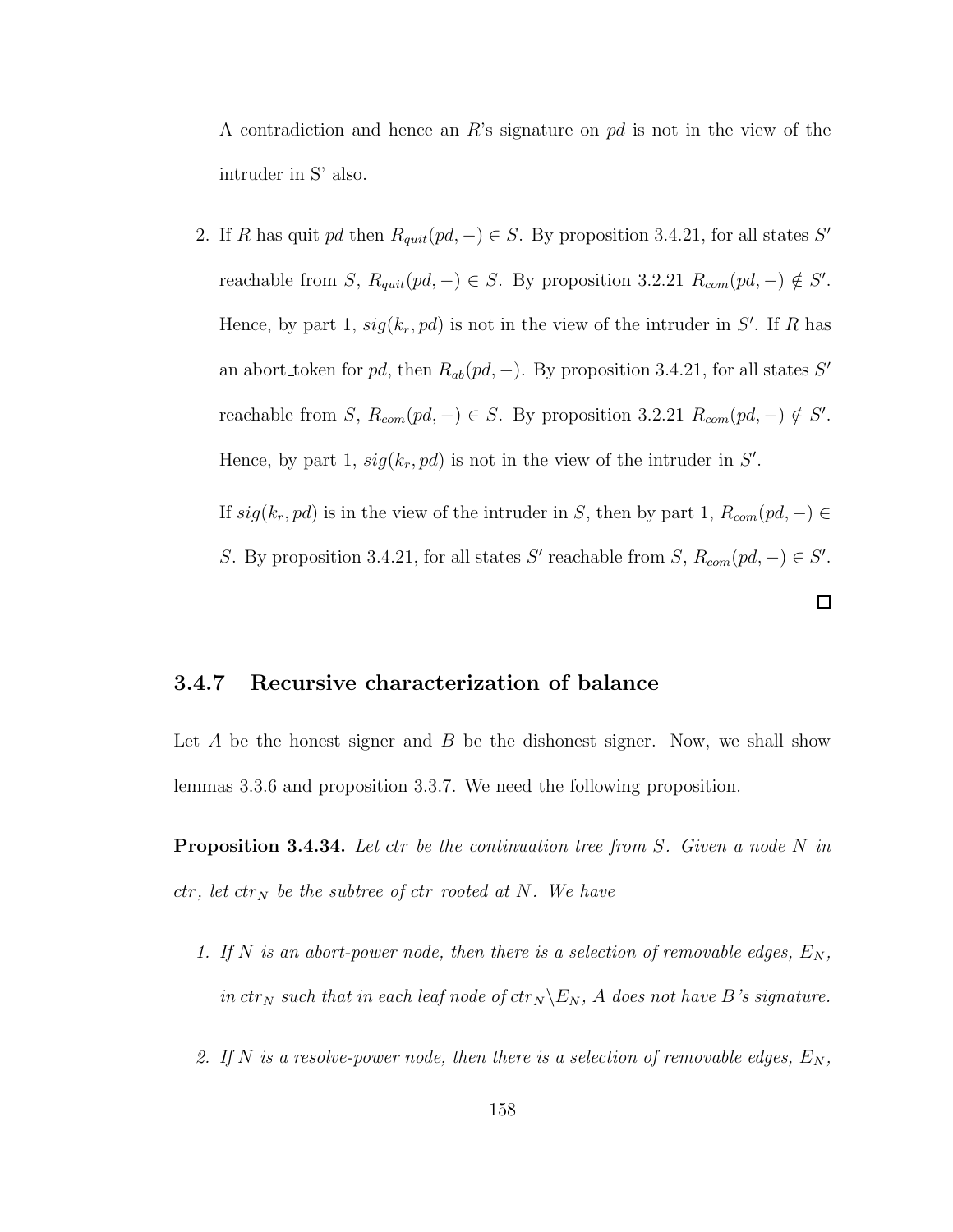in  $ctr_N$  such that in each leaf node of  $ctr_N \backslash E_N$ , B has A's signature.

Proof. We shall prove part 1. Part 2 can be similarly proved.

Let the height of  $ctr$  be l. We prove part 1 by backward induction on the height of the node  $N$  in  $ctr$ .

Base case: Height of node N is l. In this case N is a leaf node in  $ctr$  and  $ctr<sub>N</sub>$ is  $N$ .

Since N is a leaf node and an abort-power node, we see by definition of an abortpower node that A does not have B's signature in N. Choose  $E<sub>N</sub>$  to be empty and we get  $ctr_N \backslash E_N$  is N. The claim is trivially true in this case.

Induction hypothesis: Suppose the claim is true for each node  $N'$  in  $ctr$  such that

- a)  $N'$  is an abort-power node, and
- b) the height of N' in  $ctr$  is  $\geq i$  for some  $0 < i \leq l$ .

Let N be a node in  $ctr$ , such that height of N in  $ctr$  is  $i-1$ . Given a selection, X, of children of N that are connected to N by a removable edge,  $N_X$  is the set of children of N that are either in X or connected to N by a non-removable edge. Since N is an abort-power node, by definition there is an selection  $X$  such that either  $N_X$  is nonempty and each node in  $N_X$  is an abort-power node,

or  $N_X$  is empty and A does not have B's signature on pd in the state labeling N. Fix  $X$  and consider the two cases separately.

Case a)  $N_X$  is nonempty. If  $N_1, \ldots, N_j$  are the nodes in  $N_X$ , then let  $ctr_i, \ldots ctr_j$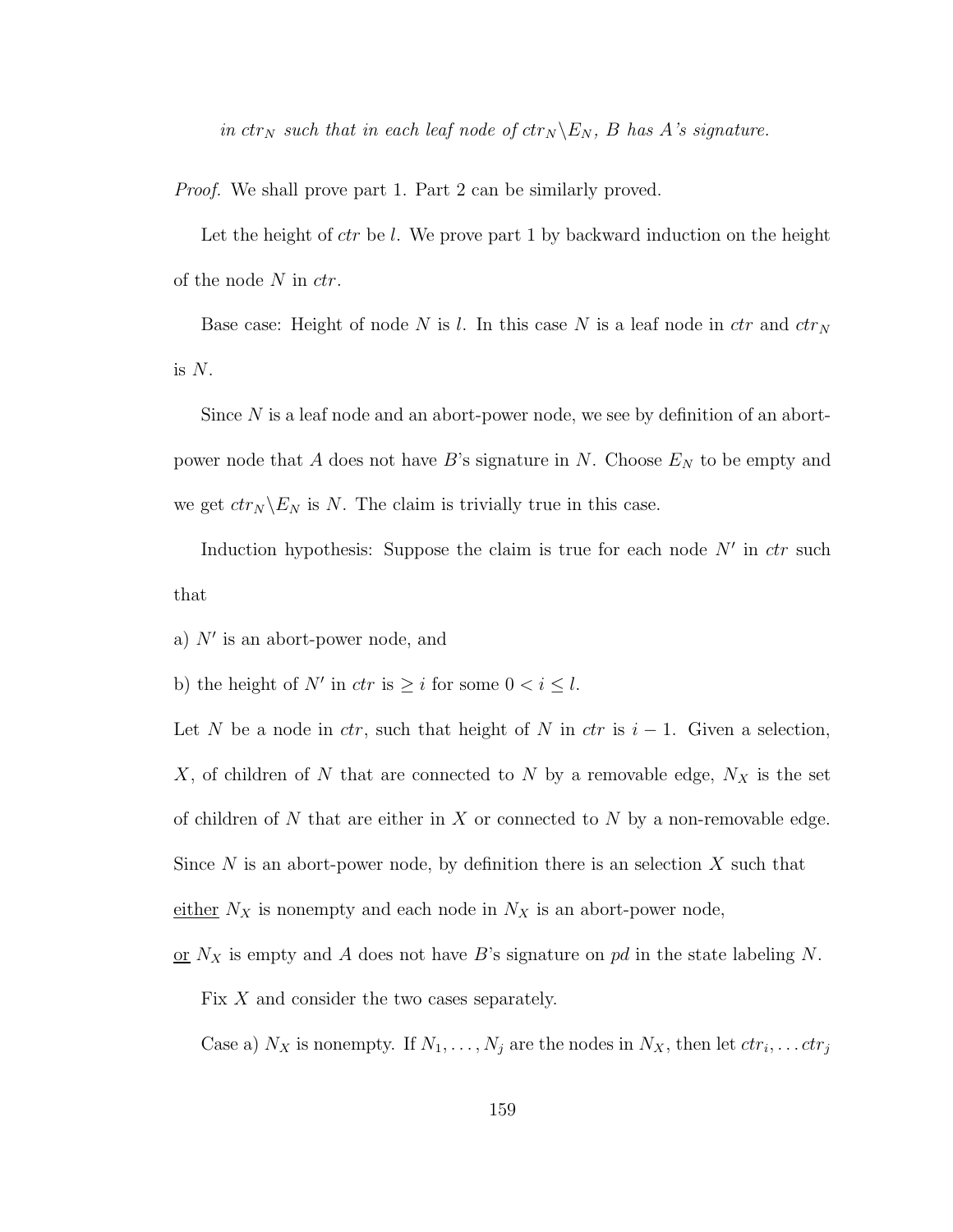be the subtrees of  $ctr$  rooted at  $N_1, \ldots, N_j$  respectively. By induction hypothesis, there are selection of edges  $E_1, \ldots, E_j$  such that in  $ctr_i\backslash E_1, \ldots ctr_j\backslash E_j$ , every leaf node is labeled by a state in which  $A$  does not have  $B$ 's signature.

Now, let  $X'$  be the set of children other than X that are connected to N by removable edges. Let  $E_0$  be the set of edges connecting  $X'$  to N. Now define  $E_N$ be  $E_0 \cup E_1 \cup \ldots \cup E_j$ . It can be easily seen that  $ctr_N \backslash E_N$  is the tree, in which  $ctr_i\backslash E_1, \ldots ctr_j\backslash E_j$  are attached to N. There are no other edges coming out of N in  $ctr_N \backslash E_N$ . Hence, in each leaf node of  $ctr_N \backslash E_N$ , A does not have B's signature.

Case b)  $N_X$  is empty, and A does not have B's signature in N. We let  $E_N$  to be the set of all removable edges coming out of N. Then, it can be easily seen that since  $N_X$  is empty, we get  $ctr_N \backslash E_N$  is the node N. Since, A does not have B's signature in  $N$ , the claim is true in this case.

Hence, by induction the claim is true.

**Lemma** 3.3.6. Let ctr be the continuation tree from  $S$ . At  $S$ ,  $B$  has the power to abort if and only if the root of ctr is an abort-power node. Also at S, B has the power to complete if and only if the root of ctr is a resolve-power node.

 $\Box$ 

*Proof.* We shall show the proof in the case  $B$  has power to abort. The other case can be treated similarly.

 $(\Rightarrow)$  Let B have the power to abort at S. Let the height of ctr be l.

If E is a selection of removable edges, then  $ctr\angle E$  is the tree obtained from  $ctr$ by removing  $E$  along with all its descendants.  $B$  has the power to abort at  $S$ . By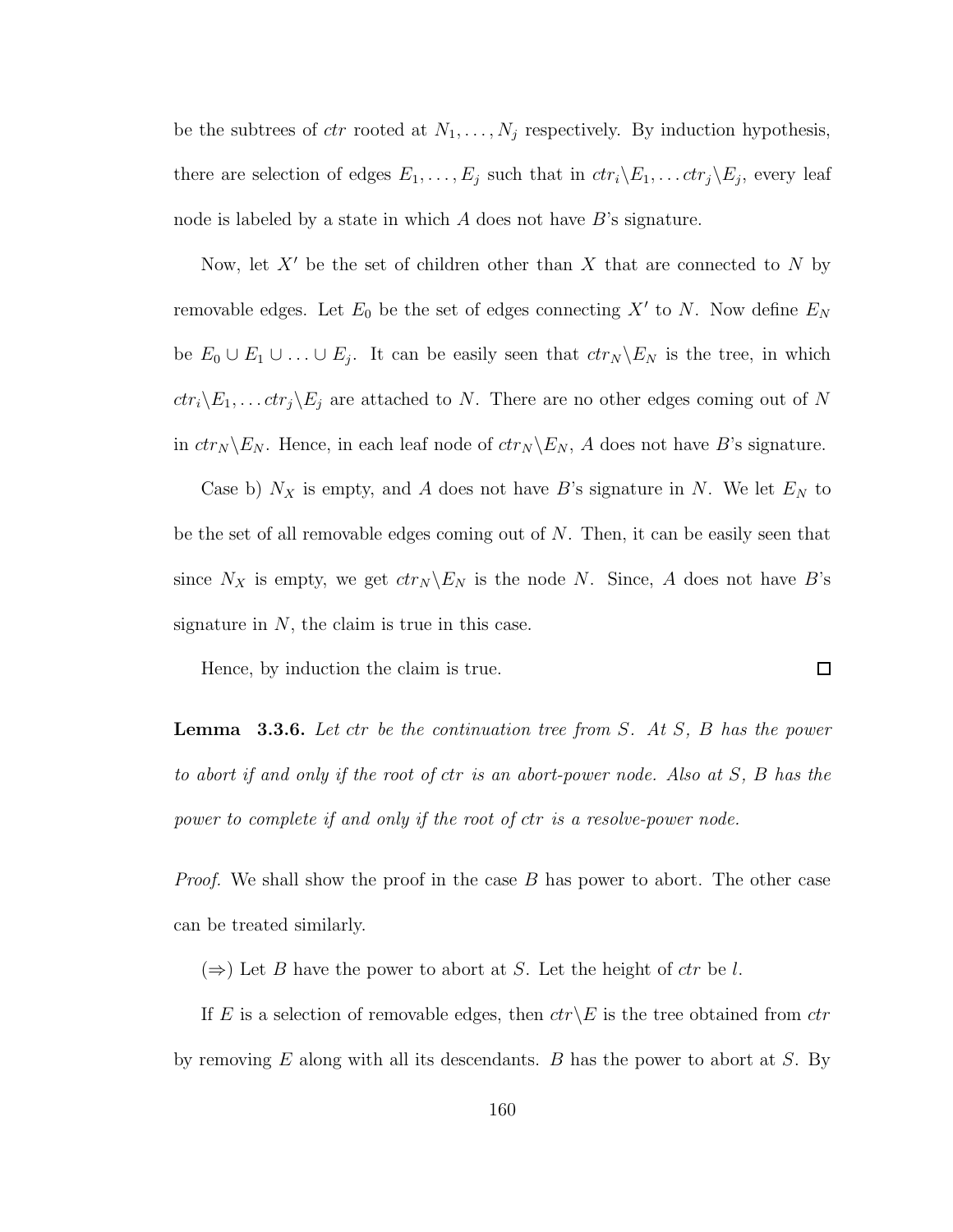definition, there is a selection  $E$  of removable edges such that in each leaf node of  $ctr\&E, A$  does not have B's signature.

We shall show that each node N in  $ctr\&E$  is an abort-power node. Since the root is in  $ctr\angle E$ , the root will be an abort-power node. We show this by backward induction on the height of the node  $N$  in  $ctr$ .

Base case: Height is l. In this case N is a leaf node in ctr and hence in  $ctr\backslash E$ . Therefore if S' labels the node N, by definition A does not have B's signature in  $S'$ . N is easily seen to an abort-power node (choose  $X$  to be empty in the definition).

Induction hypothesis: Suppose that each node  $N'$  in  $ctr\&$  is an abort-power node if its height in  $ctr$  is  $\geq i$  for  $0 < i \leq l$ .

Now consider a node N in  $ctr\&$  such that height of N in ctr is i − 1. Now consider the removable edges coming out of  $N$ . Given a selection,  $X$ , of children of N that are connected to N by a removable edge,  $N_X$  is the set of children of N that are either in X or connected to N by a non-removable edge.

Let X be the set of removable edges that are also present in  $ctr\backslash E$ . We consider two cases:  $N_X$  is nonempty and  $N_X$  is empty separately.

Case a)  $N_X$  is nonempty. Then clearly by construction, each node in  $N_X$  must be in  $ctr\&E$ . Also, the height of each node in  $N_X$  is i. Hence by induction hypothesis, each node in  $N_X$  is an abort-power node and hence by definition N is an abort-power node.

Case b)  $N_X$  is empty. Clearly by construction, N must be a leaf node in  $ctr\$  E.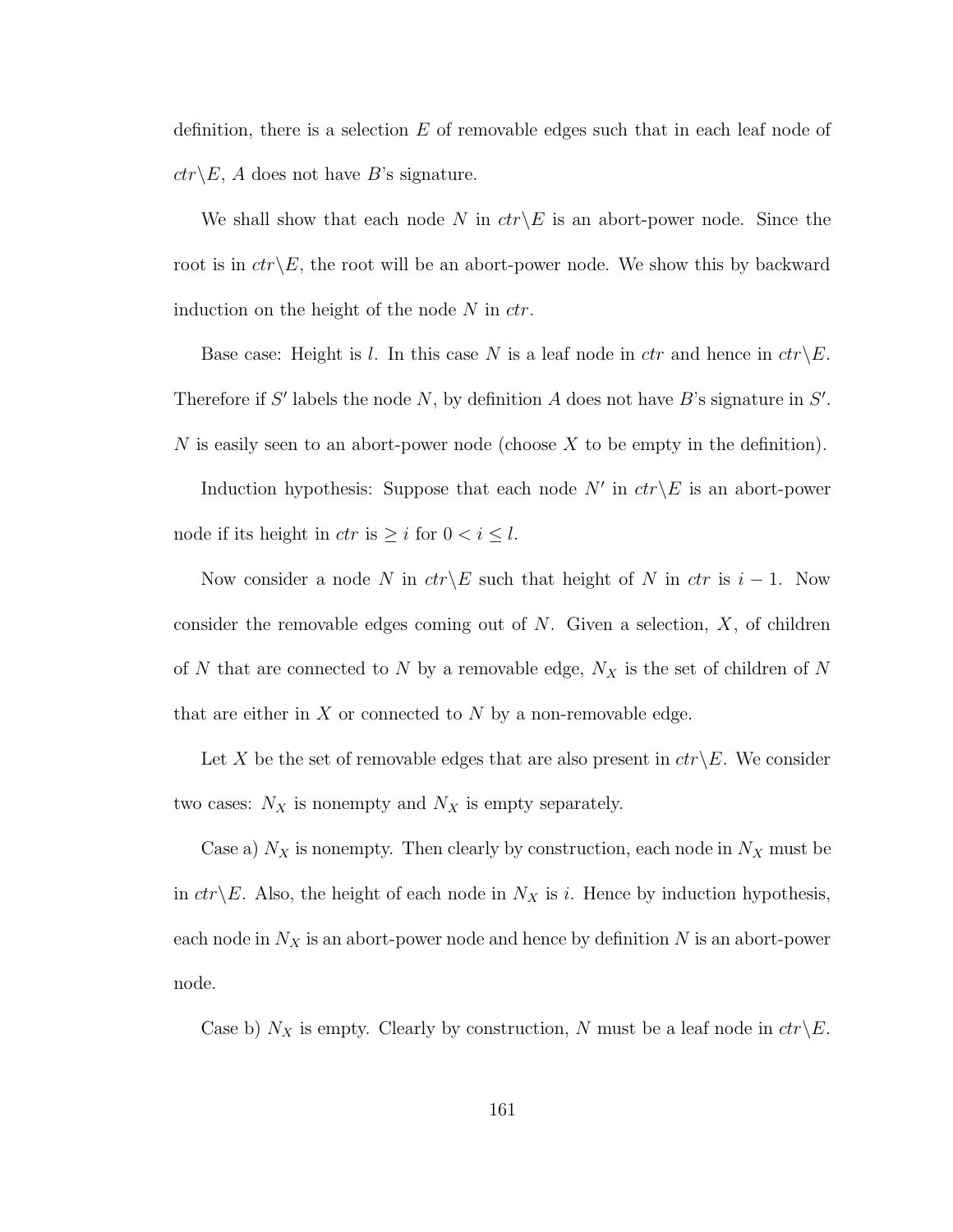Hence,  $A$  does not have  $B$ 's signature in the state labeling  $N$ , and hence we get by definition  $N$  is an abort-power node.

Therefore by induction, each node N in  $ctr\&E$  is an abort-power node.

 $(\Leftarrow)$  If the root of *ctr* is an abort-power node, then by proposition 3.4.34, there is a selection of edges E such that in each leaf node of  $ctr\&E$ , A does not have B's signature. Hence  $B$  has the power to abort at  $S$ .  $\Box$ 

Now, we are ready to show proposition 3.3.7.

**Proposition** 3.3.7. 1) If a node N in ctr is labeled by a state in which either A has an abort token or A has quit, then N is not a resolve-power node.

2) If a node N in ctr is labeled by a state in which A has B's signature, then N is not an abort-power node.

3) Let N and N' be nodes in ctr such that N' is a child of N and the edge between N and N' is non-removable. If N' is not an abort-power node, then N is not an abort-power node. If  $N'$  is not a resolve-power node, then  $N$  is not a resolve power node.

*Proof.* 1) Let N be a node in *ctr* such that in the state labeling N, A has an abort token for pd or A has quit for pd. Let  $ctr<sub>N</sub>$  be the subtree of  $ctr$  rooted at N. Since the protocol is fair and A is honest, we get that in each node of  $ctr_N$ , B does not have A's signature.

If  $N$  is a resolve-power node, then by proposition 3.4.34, there is a selection of removable edges  $E_N$  in  $ctr_N$  such that in each leaf node of  $ctr_N \backslash N$ , B has A's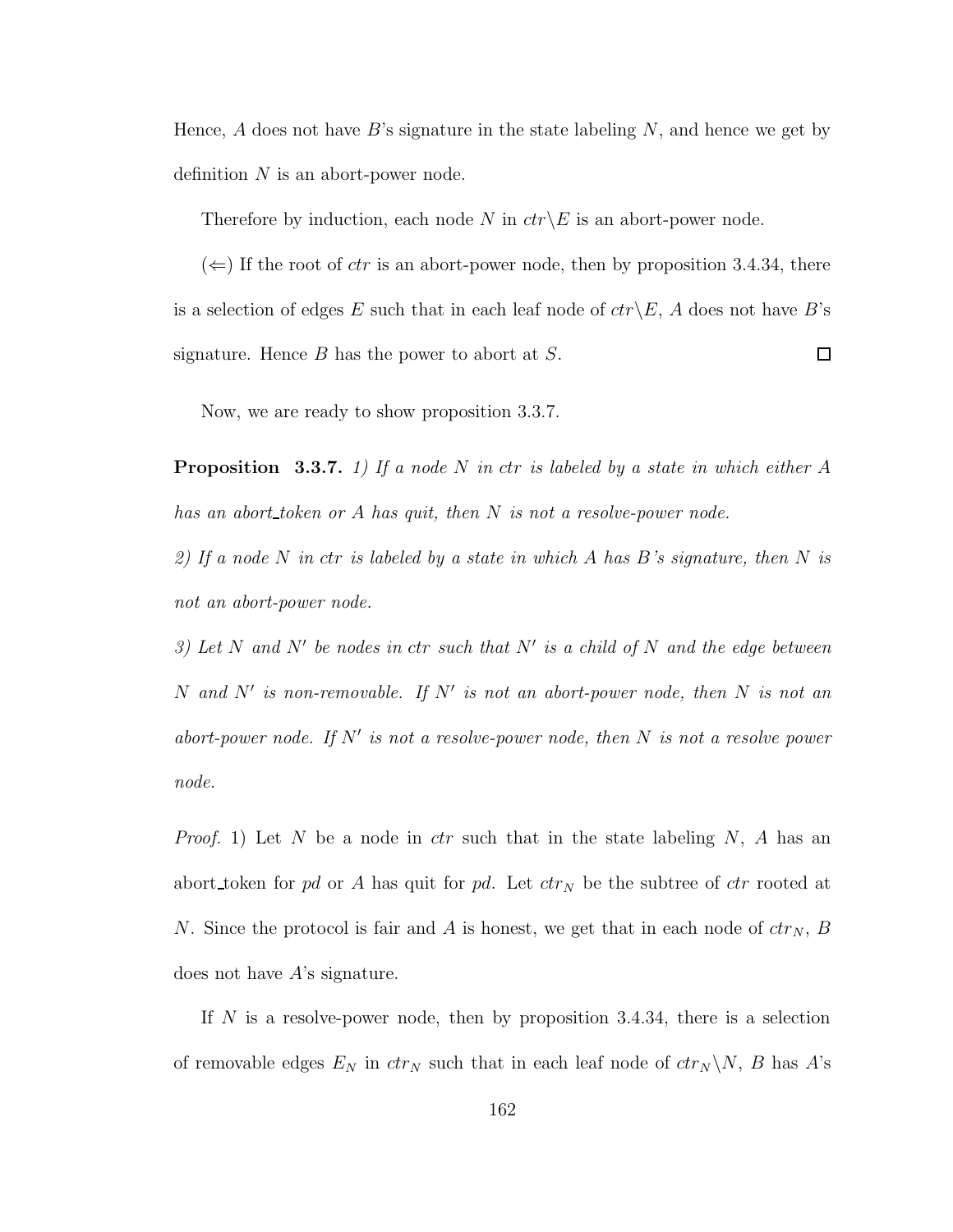signature on pd. This contradicts the fact that B does not have  $A$ 's signature in any node in  $ctr_N$ . Hence, N is not a resolve-power node.

2) Let N be a node in *ctr* such that in the state labeling N, A has B's signature for pd. Let  $ctr_N$  be the subtree of  $ctr$  rooted at N. Since A honest, by propositions 3.4.8 and 3.4.21, we get that in each node of  $ctr_N$ , A has B's signature.

If N is an abort-power node, then by proposition 3.4.34, there is a selection of removable edges  $E_N$  in  $ctr_N$  such that in each leaf node of  $ctr_N \backslash N$ , A does not have A's signature on  $pd$ . This contradicts the fact that A has B's signature in every node in  $ctr_N$ . Hence, N is not an abort-power node.

3) Clearly, for any selection,  $X$ , of removable edges coming out of  $N$ , the set  $N_X$  will contain N'. If N' is not an abort-power node, by definition, N is not an abort-power node. If  $N'$  is not a resolve-power node, by definition, N is not a  $\Box$ resolve-power node.

#### **3.4.8** Balance for honest  $O$

Now, we show lemma 3.3.11 needed to prove balance for honest O. We start by proving a couple of propositions.

**Proposition 3.4.35.** Let S be a reachable state, and ctr be the continuation tree from S. Let N be a node in ctr, labeled by a state S'. If S' contains  $O_{res}$ ?  $(pd, -)$ , i.e., if O has requested T to resolve and is waiting for a reply, and if T has answered  $a$  request on the  $O-T$  channel in  $S'$ , then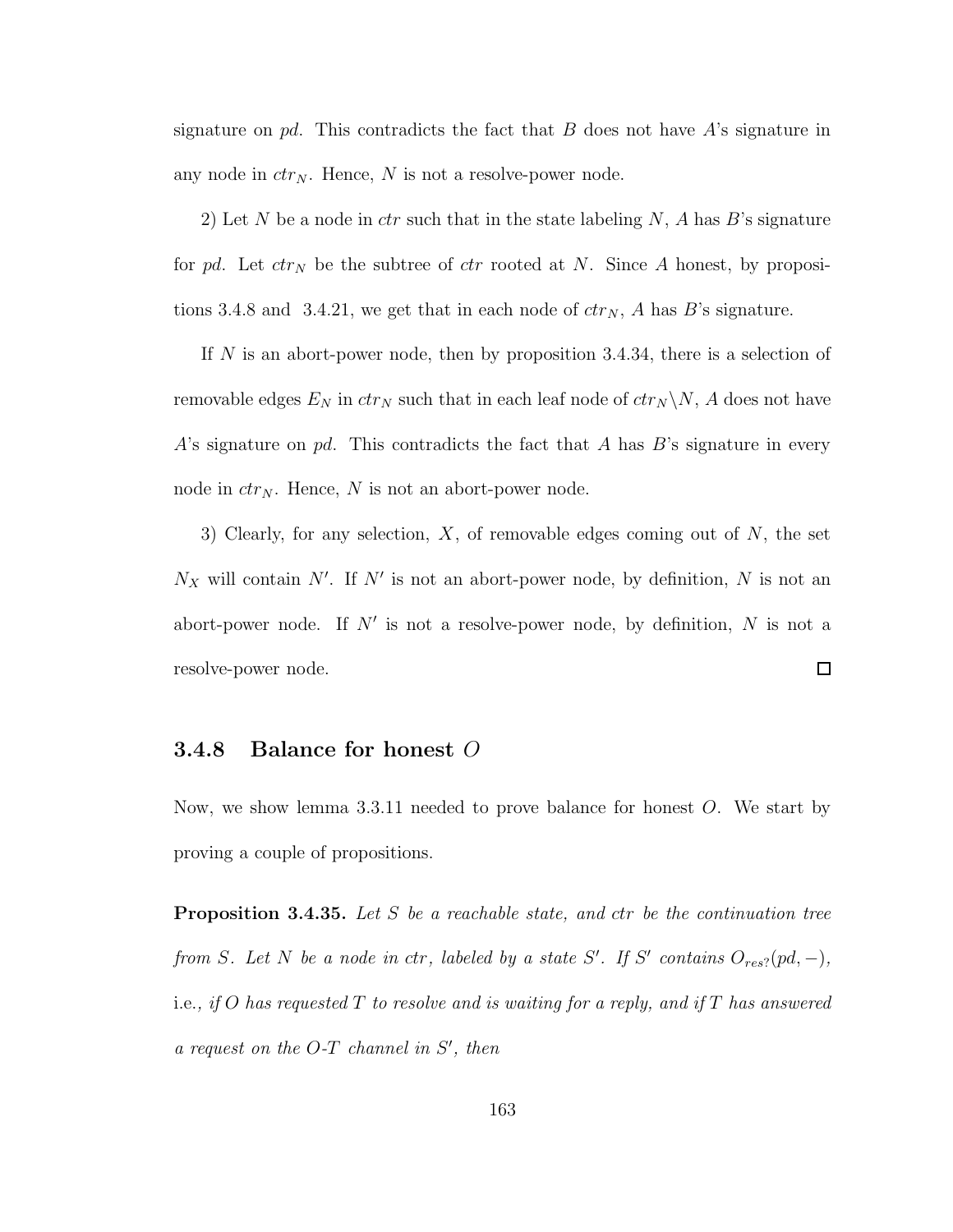either N is not an abort-power node, or N is not a resolve-power node.

*Proof.* By proposition 3.2.1 and lemma 3.2.13, either an abort token for pd is on the O-T Channel or a resolution for  $pd$  is on the O-T channel. If the abort token is on the O-T channel, then O can read it by the use of rule  $O_{ab2}$  and go to a state in which O has an abort token for pd. In this case N has a child  $N'$  such that

a) The edge between N and N' is labeled by a rule in  $O$ . Clearly this edge is non-removable.

b)  $N'$  is labeled by a state in which O has an abort token for pd. By proposition 3.3.7,  $N'$  is not a resolve-power node.

By proposition 3.3.7, N is not a resolve-power node. Similarly, if a resolution from T is on the  $O-T$  channel, we have N is not an abort-power node.  $\Box$ 

**Proposition 3.4.36.** Let S be a reachable state, and ctr the continuation tree from S. Let N be a node in ctr, labeled by a state S'. If S' contains  $O_{res}$ ? (pd, -), i.e.if O has requested  $T$  to resolve and is waiting for a reply, and if  $T$  has yet to answer  $a$  request on the  $O-T$  channel in  $S'$ , then

 $\frac{either}{.}$  N is not an abort-power node, or N is not a resolve-power node.

*Proof.* By proposition 3.2.1 and lemma 3.2.13, the request for pd is on the  $O-T$ Channel. Since T has yet not answered a request on the  $O-T$  channel in S, it can answer it and we obtain a state in which  $T$  has answered a request on the  $O-T$ channel. We get  $N$  has a child  $N'$  such that

a) The edge between N and N' is labeled by a rule in  $T$ . Clearly this edge is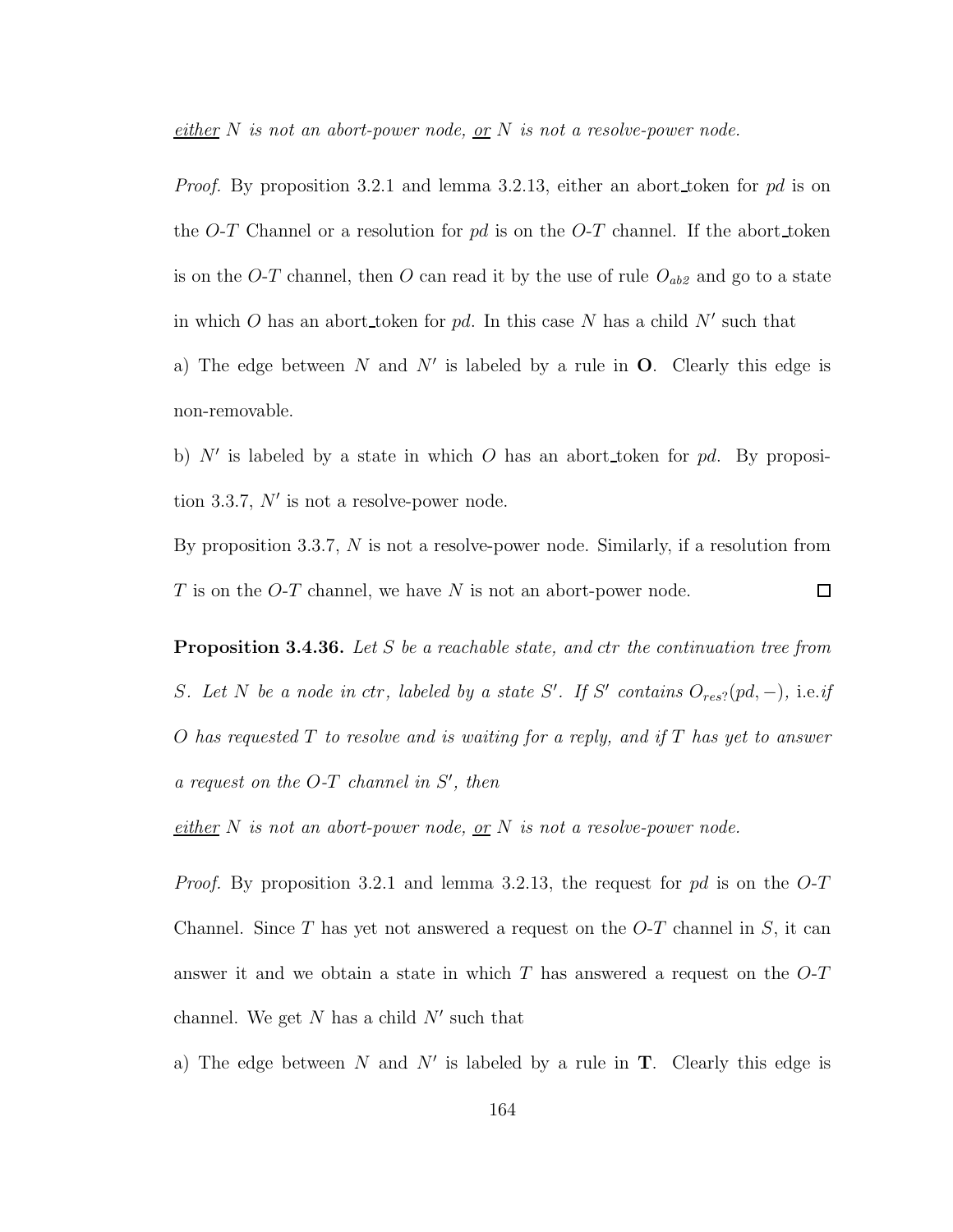non-removable.

b) N' is labeled a state which contains  $O_{res}$ ?( $pd-$ ) and in which T has answered a request on the O-T channel.

By proposition 3.4.35 either  $N'$  is not an abort-power node or  $N'$  is not a resolve power node. By proposition 3.3.7, if  $N'$  is not an abort-power node, then N is not an abort-power node. If  $N'$  is not a resolve-power node, then N is not a resolve-power  $\Box$ node.

We can combine the above two propositions and 3.2.13 to prove lemma 3.3.11.

**Lemma** 3.3.11. Let S be a reachable state, and ctr the continuation tree from S. Let N be a node in ctr, labeled by a state S'. If S' contains  $O_{res}$ ? (pd, -), i.e., if O has requested T to resolve and is waiting for a reply, then

either N is not an abort-power node, or N is not a resolve-power node.

*Proof.* By lemma 3.2.13, T has either answered a request for  $pd$  on the O-T channel in  $S'$ , or T is yet to answer a request for pd on the O-T channel in  $S'$ . The result now follows by propositions 3.4.35 and 3.4.36.  $\Box$ 

### **3.4.9** Balance for honest  $R$

Now, we show lemma 3.3.11 needed to prove balance for honest  $R$ . We start by proving a couple of propositions.

**Proposition 3.4.37.** Let S be a reachable state, and ctr the continuation tree from S. Let N be a node in ctr, labeled by a state S'. If S' contains  $R_{res}$ ?(pd, -), i.e.,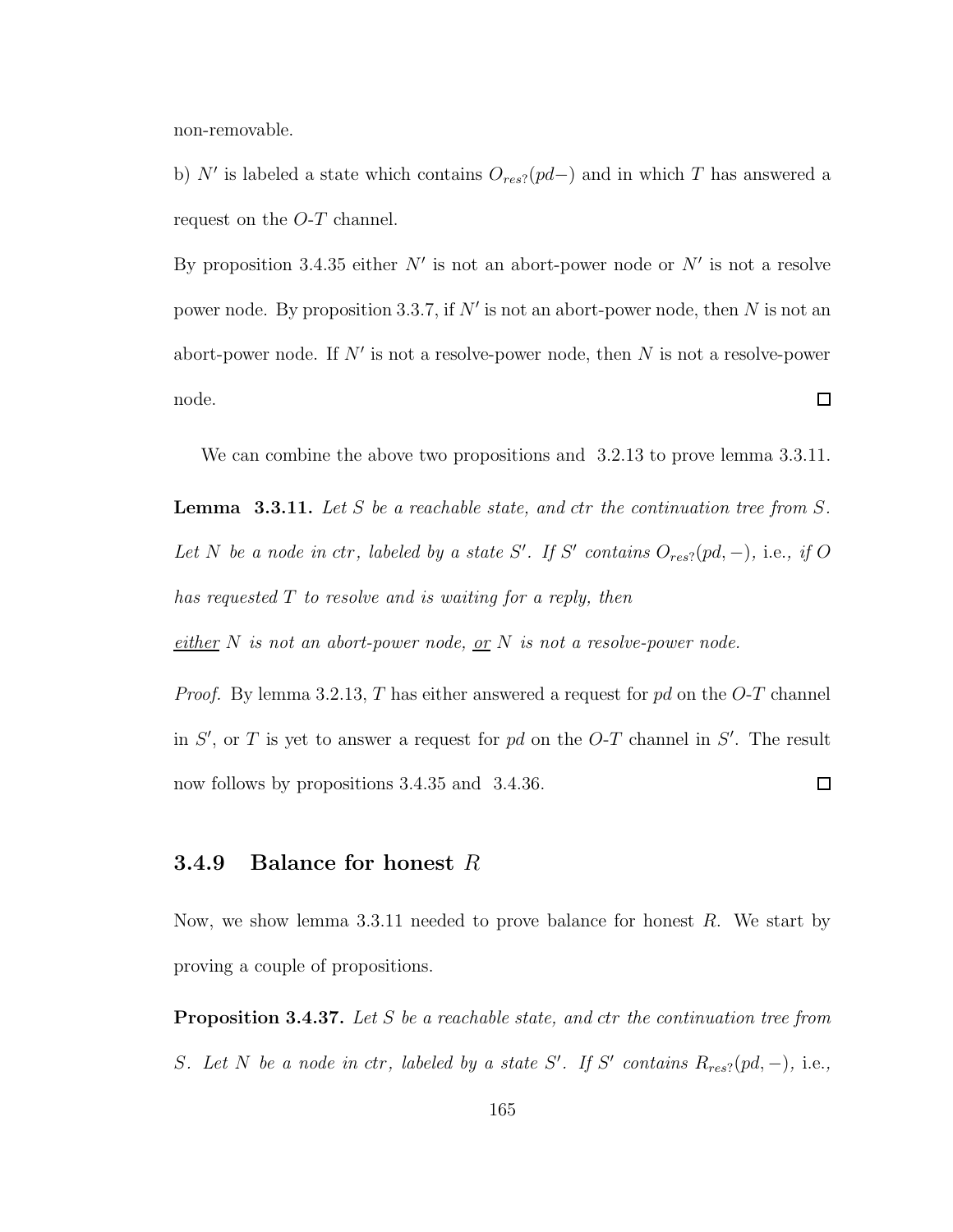if R has requested  $T$  to resolve and is waiting for a reply, and if  $T$  has answered a request on the  $R$ - $T$  channel in  $S'$ , then

 $\underline{either}~N~is~not~an~abort-power~node,~\underline{or}~N~is~not~a~resolve-power~node.$ 

*Proof.* By proposition 3.2.1 and lemma 3.2.27, either an abort token for pd is on the R-T Channel or a resolution for pd is on the R-T channel. If the abort token is on the R-T channel, then R can read it by the use of rule  $R_{ab}$  and go to a state in which R has an abort token. In this case N has child  $N'$  such that

a) The edge between N and N' is labeled by a rule in  $\mathbf R$ . Clearly this edge is non-removable.

b) N' is labeled a state in which R has an abort token for pd. By proposition 3.3.7,  $N'$  is not a resolve-power node.

By proposition 3.3.7, N is not a resolve-power node. Similarly, if a resolution from T is on the R-T channel, we have N is not an abort-power node.  $\Box$ 

Proposition 3.4.38. Let S be a reachable state, and ctr the continuation tree from S. Let N be a node in ctr, labeled by a state S'. If S' contains  $R_{res}$ ?(pd, -), i.e., if R has requested T to resolve and is waiting for a reply, and if T has yet to answer  $a$  request on the R-T channel in  $S'$ , then

either  $N$  is not an abort-power node, or  $N$  is not a resolve-power node.

*Proof.* By lemma 3.2.13, the request for pd is on the R-T Channel. Since T has yet not answered a request on the  $R-T$  channel in S, it can answer it and we obtain a state  $S'$ , in which T has answered a request on the R-T channel. We get N has a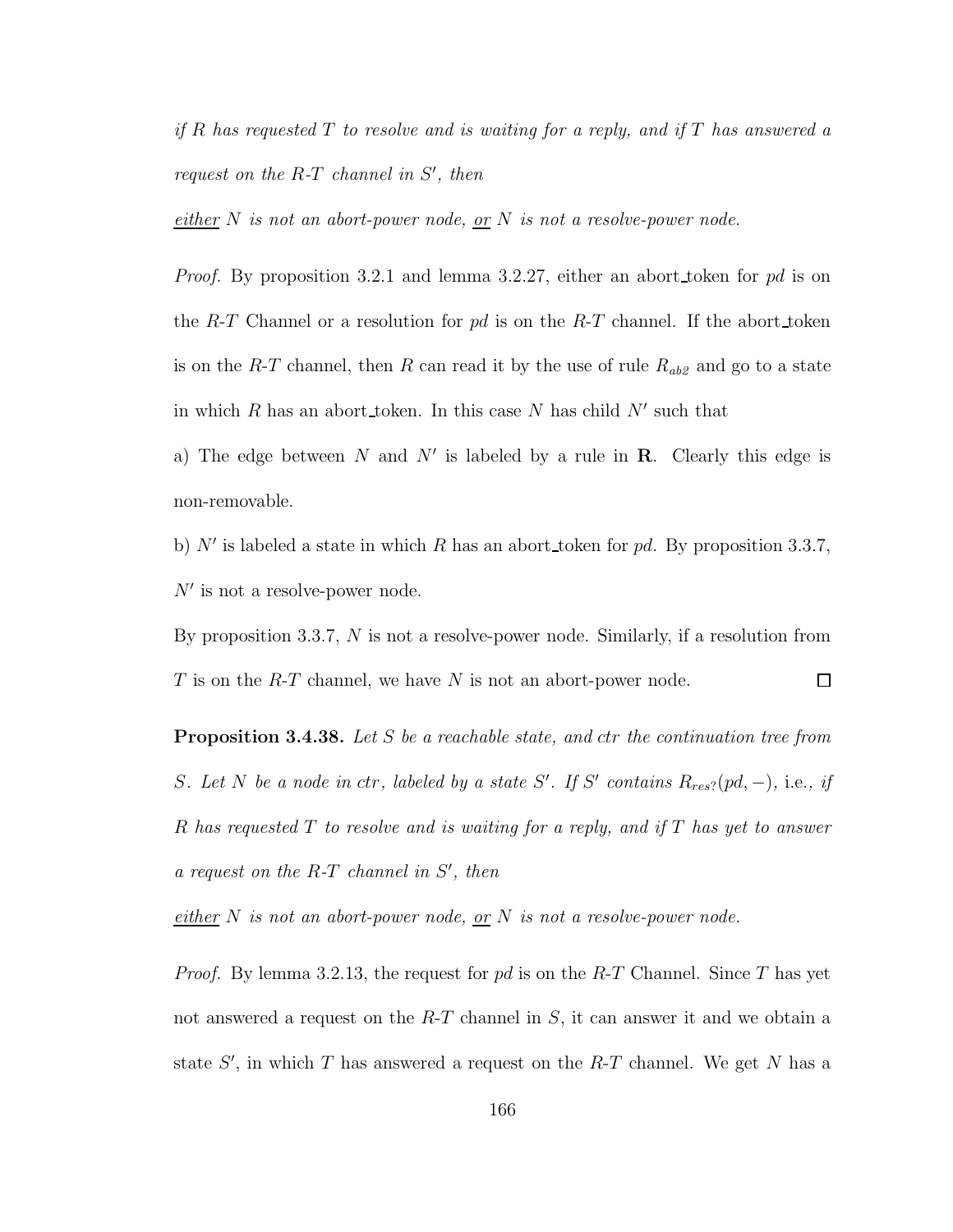child  $N'$  such that

a) The edge between N and N' is labeled by a rule in  $T$ . Clearly this edge is non-removable.

b) N' is labeled by a state that contains  $R_{res}$ ?( $pd-$ ) and in which T has answered a request on the R-T channel.

By proposition 3.4.37 either  $N'$  is not an abort-power node or  $N'$  is not a resolve power node. By proposition 3.3.7, if  $N'$  is not an abort-power node, then N is not an abort-power node. If  $N'$  is not a resolve-power node, then N is not a resolve-power node.  $\Box$ 

We can combine the above two propositions and 3.2.27 to prove lemma 3.3.14.

**Lemma** 3.3.14. Let S be a reachable state, and ctr the continuation tree from  $S$ . Let N be a node in ctr, labeled by a state S'. If S' contains  $R_{res}$ ?(pd, -), i.e., if R has requested T to resolve and is waiting for a reply, then

 $\frac{either}{.}$  N is not an abort-power node, <u>or</u> N is not a resolve-power node.

*Proof.* By lemma 3.2.27, T has either answered a request for  $pd$  on the R-T channel in  $S'$ , or T is yet to answer a request for pd on the R-T channel in  $S'$ . The result now follows by propositions 3.4.37 and 3.4.38.  $\Box$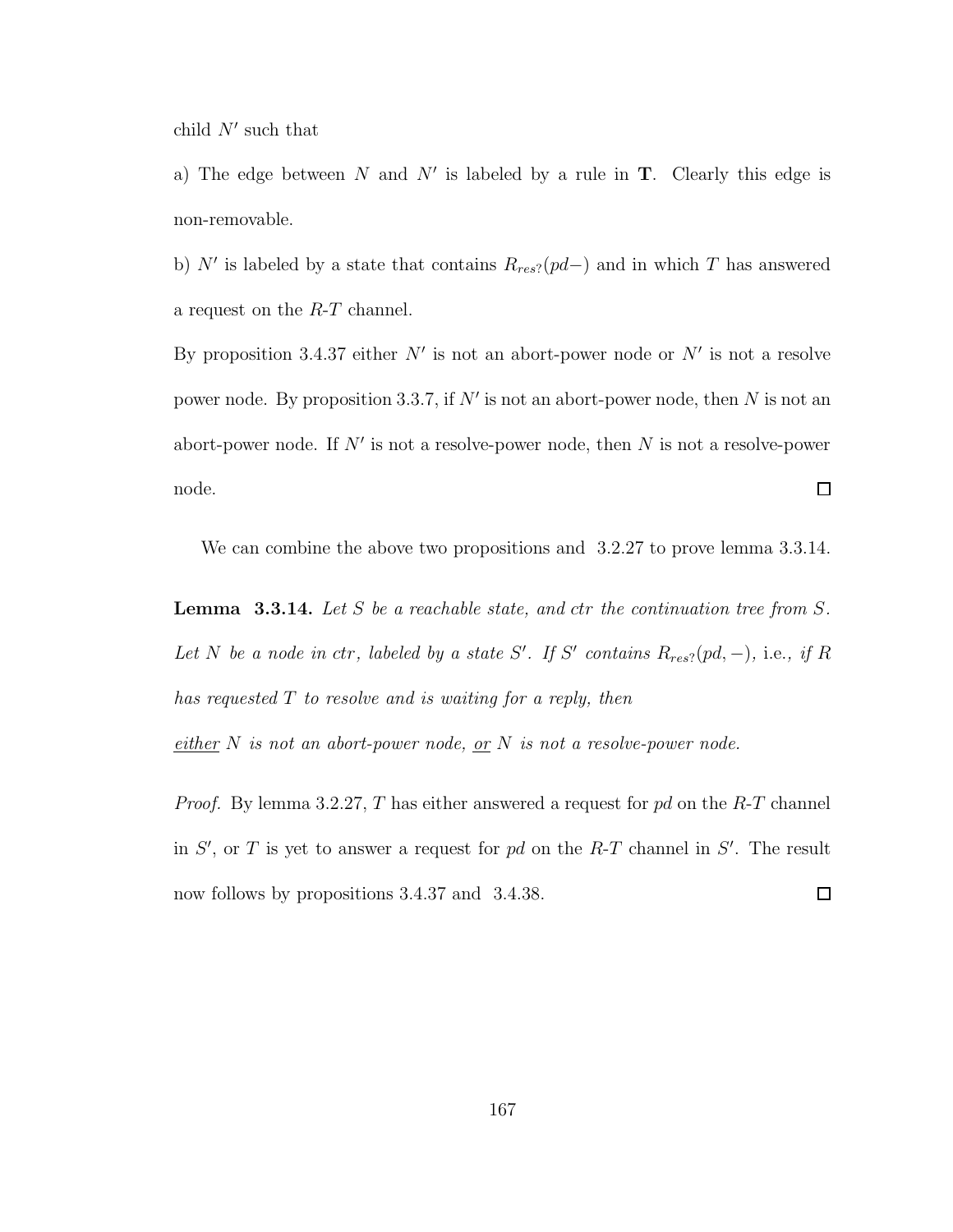### Chapter 4

## Model for general

# signature-exchange protocols

A detailed study of the two-party signature protocol in chapter 2 shows that the protocol is fair, effective and balanced for honest signers (see chapter 3). Hence, the protocol in chapter 2 does not provide any dishonest signer the ability to control the outcome of the protocol if the other signer is honest. A key ingredient in the proof of balance is that an honest signer may non-deterministically exercise any of the options available to it, including contacting the trusted third party for error recovery.

As we argue in chapter 1, this does not cover all the nuisances of the natural behavior of an honest signer. For example, an honest signer may trust its counterparty and prefer to wait for their messages instead of rushing to the adjudicating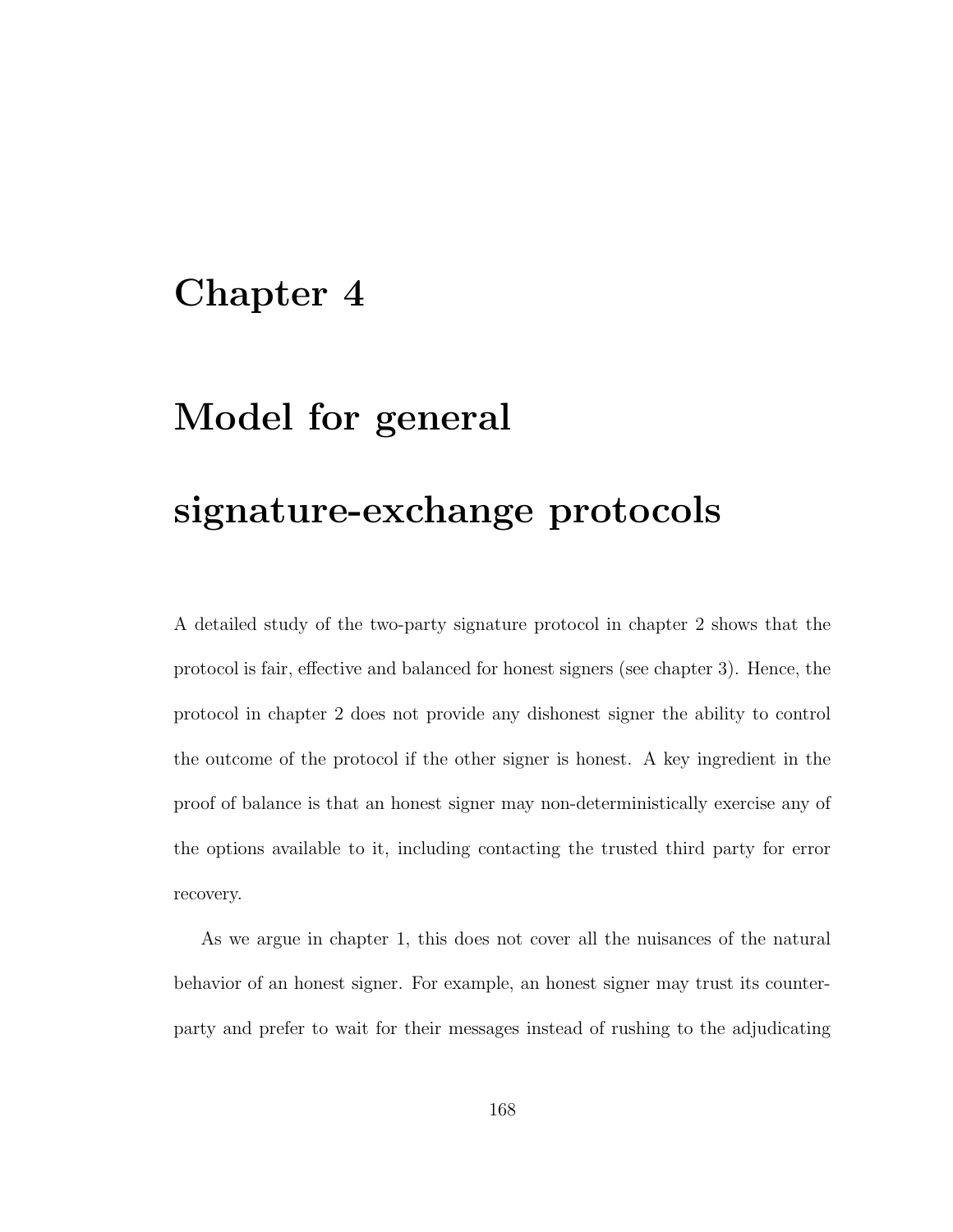party. Indeed, as we argue in chapter 1, the value of an optimistic protocol lies in the frequency with which "optimistic" signers can complete the protocol without using the third party.

In this chapter, we give a refined game-theoretic model, that can be used to reason about signer bias and reason about protocol properties (see chapter 5). In this refined framework, we add signals that the signers use to decide when to contact the trusted third party. Another departure from the analysis of the protocol in chapter 2 is the way we model dishonest behavior. Instead of having the dishonest signer share its key with the intruder, we equip each of the signers with additional dishonest moves. Finally, we limit our attention to single protocol runs. Since our impossibility result (see chapter 6) holds even for a single run, it shall also hold for concurrent runs.

The protocol formalism is once again multiset rewriting with existential quantification, MSR [14, 13, 22]. MSR rules shall model protocol actions and states will model the world. In an interleaving semantics of concurrency, we can commute the order of application of transition rules that affect independent parts of the system:

**Proposition 4.0.39.** Let  $S_1$  and  $S_2$  be disjoint multisets and let S be their union, i.e., let  $S = S_1 \oplus S_2$ . If,

i)  $S' = S_1' \oplus S_2$  is obtained from S by the application of a transition rule  $t_1$  using ground substitution  $\sigma_1$ .

ii)  $S'' = S'_1 \oplus S'_2$  $\mathcal{L}_2'$  is obtained from S' by the application of a transition rule  $t_2$  using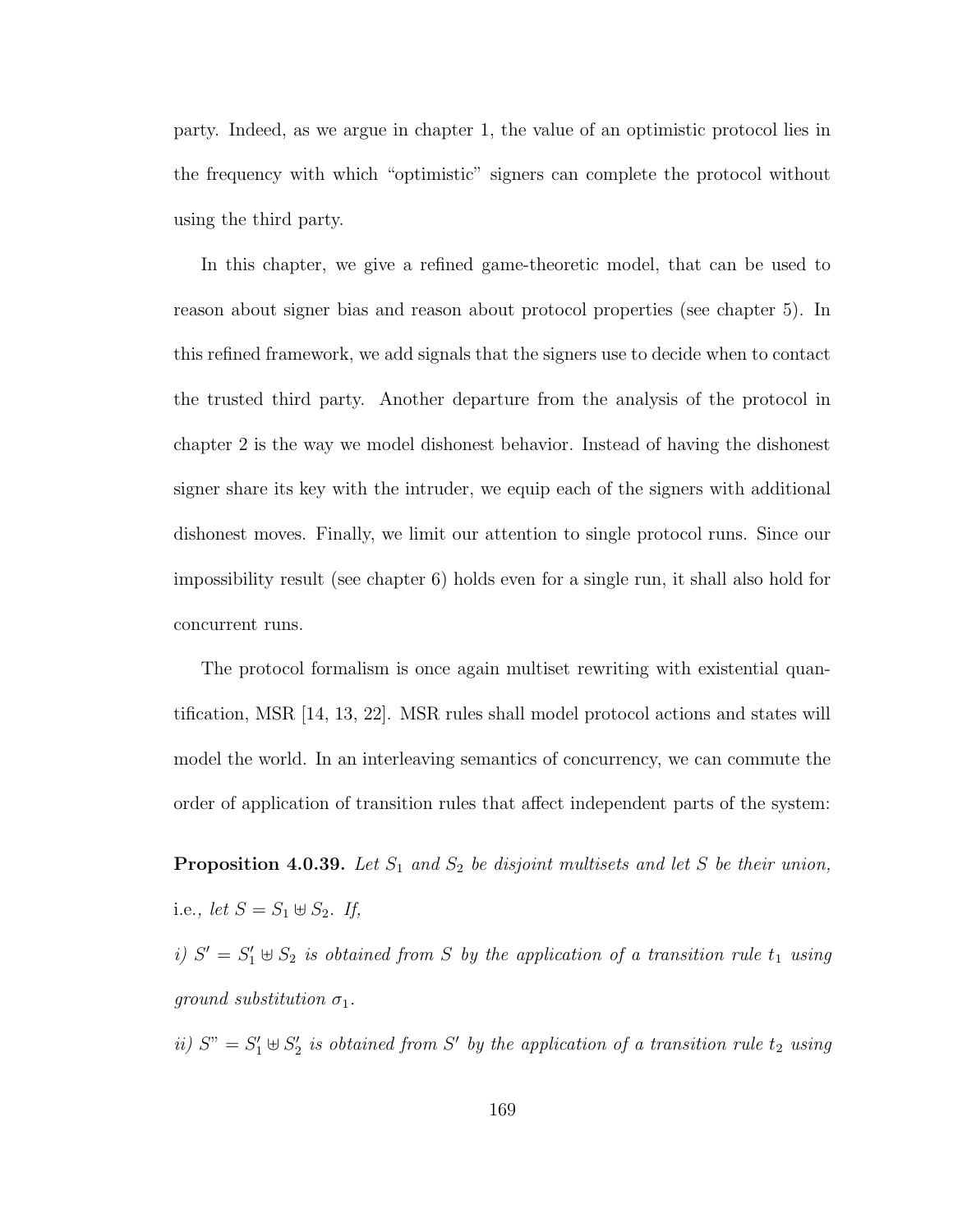ground substitution  $\sigma_2$ .

Then S" can also be obtained from S by the application of  $t_2$  using  $\sigma_2$  followed by the application of  $t_1$  using  $\sigma_2$ .

Proof. The proof follows immediately from the definition of the multiset-rewriting formalism.  $\Box$ 

We start by describing some basic sorts that are used in our refined model.

Keys, messages, channels. We assume that our vocabulary contains two sorts: public key and mssg. The sort public key is used for public keys of the protocol participants, and the sort mssg is used for the protocol messages. We use  $k, k', k_a, k_1, \ldots$  to range over values of the sort *public\_key* and  $m_1, m_2, \ldots$  to range over values of the sort *mssg*. Participants of a protocol run are identified with their public keys.

Channels between signers are formalized by unary predicates whose argument is of the sort mssg. We call such predicates network predicates. For the class of protocols we study, we need only one network predicate. We reserve N for this network predicate. Channels to trusted third party are formalized by ternary predicates whose first two arguments are of the sort *public key* and the third argument is of the sort mssg. We call such predicates  $TTP\_channel$  predicates and use  $P_n, S_n, \ldots$ to range over such predicates. For example,  $P_n(k_1, k_2, m_1)$  indicates a channel between a signer identified with public key  $k_1$ , and a trusted third party identified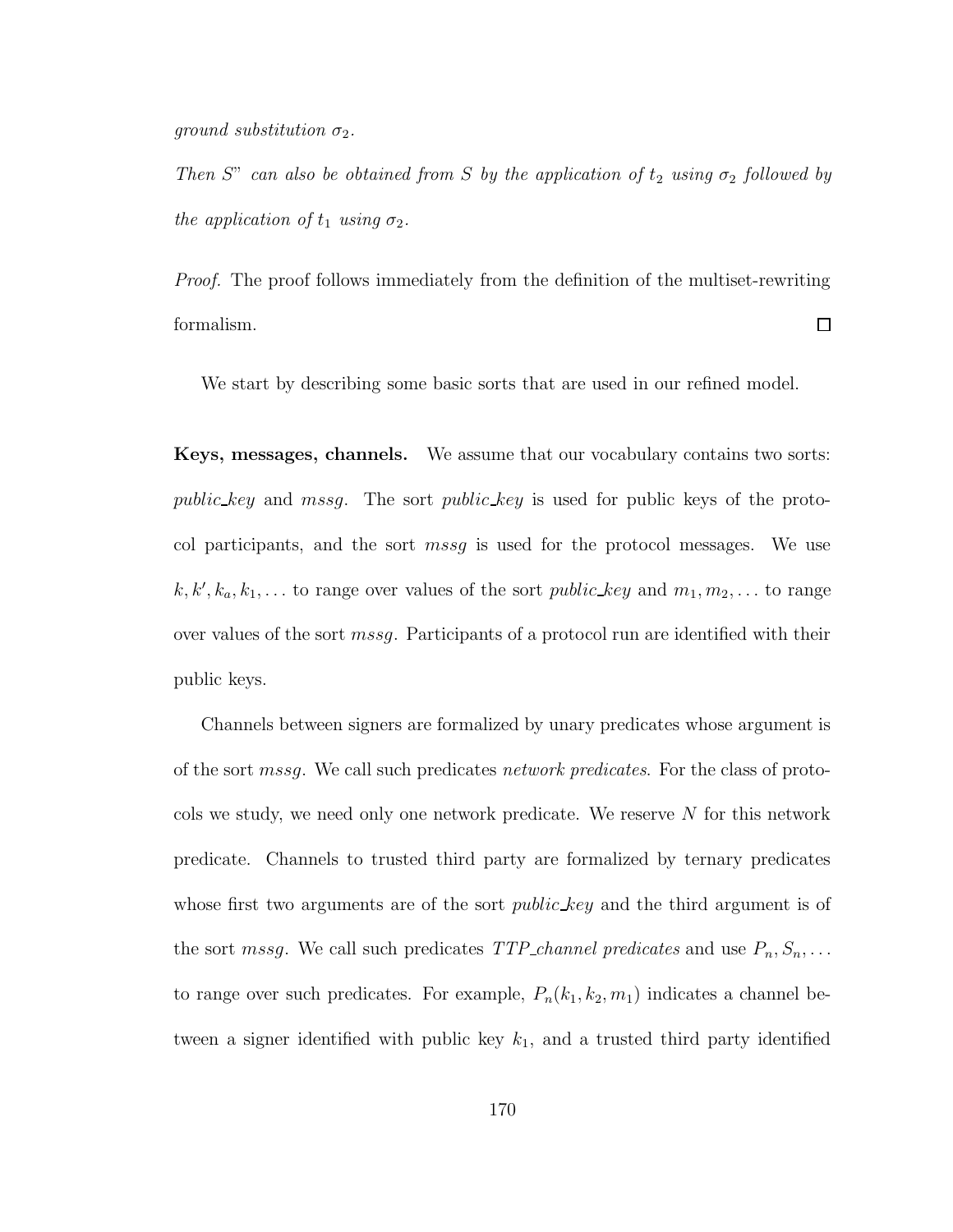with public key  $k_2$ , carrying a message  $m_1$ . (Please note that since the arity of the network predicate  $N$  and TTP channel predicates are different, TTP channel predicates are distinct from N.)

Pre-agreed texts, unique identifiers We assume that our vocabulary also contains further two sorts: *Preagreed text* and *unique identifier* as sub-sorts of the sort mssg. The sort preagreed text is used for the pre-agreed texts and  $m, m', \ldots$ are used to range over values of the sort *preagreed text*. We assume that the signers use a globally unique identifier for each protocol instance and the sort *unique\_identifier* is used for these identifiers. We use  $n, n', \ldots$  to range over values of the sort *unique identifier*.

We assume that our vocabulary also contains a sort: *protocol instance* and a function:  $\langle , , , , , \rangle$  >: public key  $\times$  public key  $\times$  public key  $\times$  preagreed text  $\times$ unique\_identifier  $\rightarrow$  protocol\_instance. The sort protocol\_instance identifies the signers, the trusted third party, pre-agreed text and the globally unique identifier in a protocol instance. We use  $pd, pd', \ldots$  to range over values of the sort protocol instance. For example, the protocol instance  $pd = < k_o, k_r, k_t, m, n >$ describes the protocol instance in which signers with public keys  $k_o$  and  $k_r$ , are trying to exchange signatures on the pre-agreed text,  $m$ , using the globally unique identifier, n, with the help of trusted third party identified with public key  $k_t$ .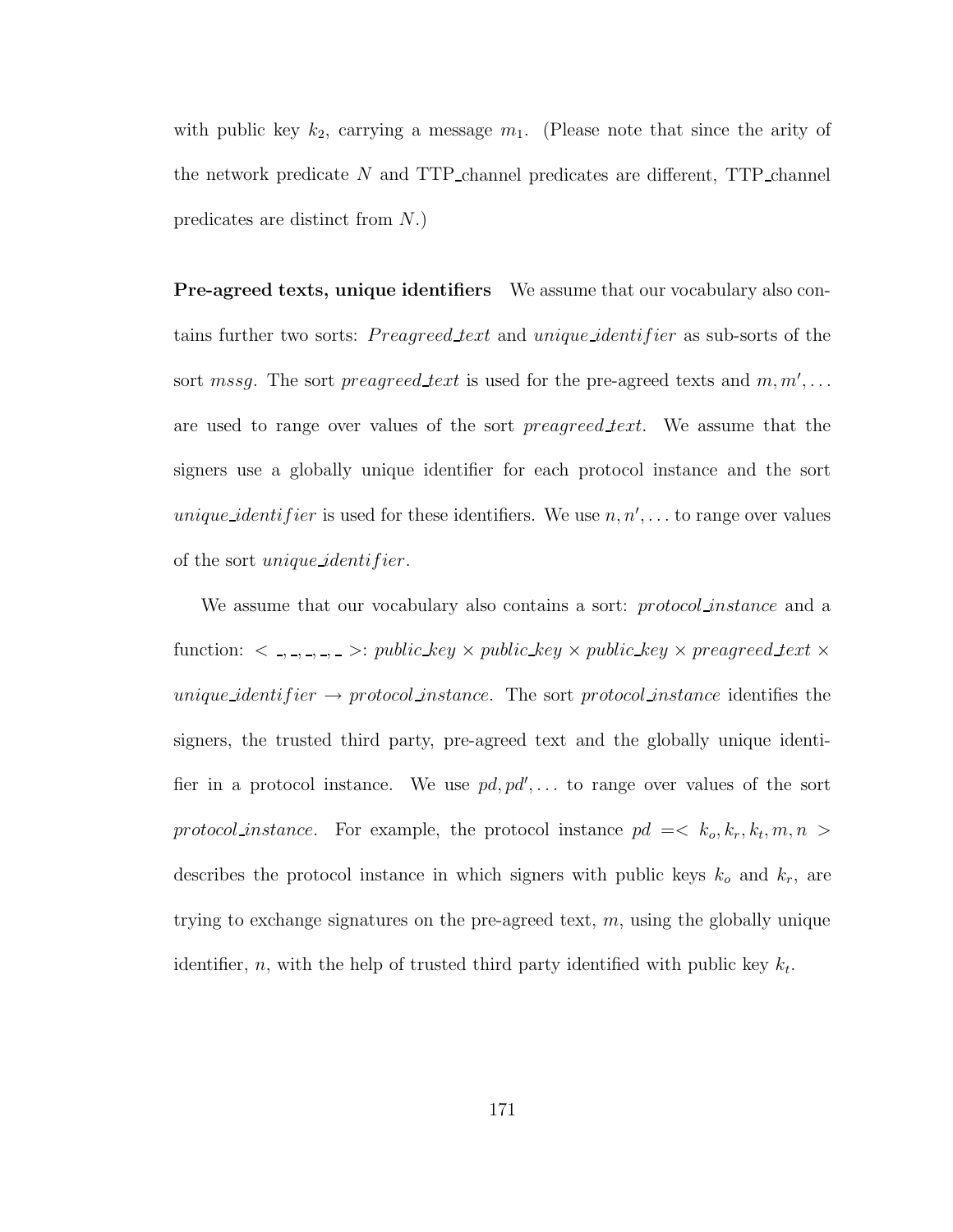Signals. We assume that our vocabulary also contains further a sort: *timer\_state*. We assume that the signature has exactly three constants: unset, set, and timed out of the sort *timer\_state*. We use  $ts, ts', \ldots$  to range over constants of the sort timer state.

Timers are formalized by binary predicates whose first argument is of the sort public key, the second argument is of the sort *timer* state. We call such predicates timer predicates and use  $Z, Z_1, Z_2, \ldots$ , to range over timer predicates. For example, the fact  $Z(k, ts)$  indicates a timer, Z, belonging to the participant identified with public key  $k$  in the timer state  $ts$ .

In our formalism timers should be thought of as local signals. They do not refer to any global synchronous time. These signals are used by signers to decide when to quit waiting for a message from the opponent. These signals help in modeling signer bias (see section 5.4).

Cryptographic primitives. A number of cryptographic primitives may be used in signature-exchange protocols, including encryption, signatures, hash functions, and more specialized functions such as the  $PCS$  signature function that we encountered in chapter 2. The purpose of cryptography, in general, is to provide messages that are meaningful to some parties, but not subject to arbitrary (nonpolynomial-time) computation by any parties. For example, encryption provides messages that are meaningful to any recipient with the decryption key, but not subject to decryption by any agent that does not possess the decryption key. The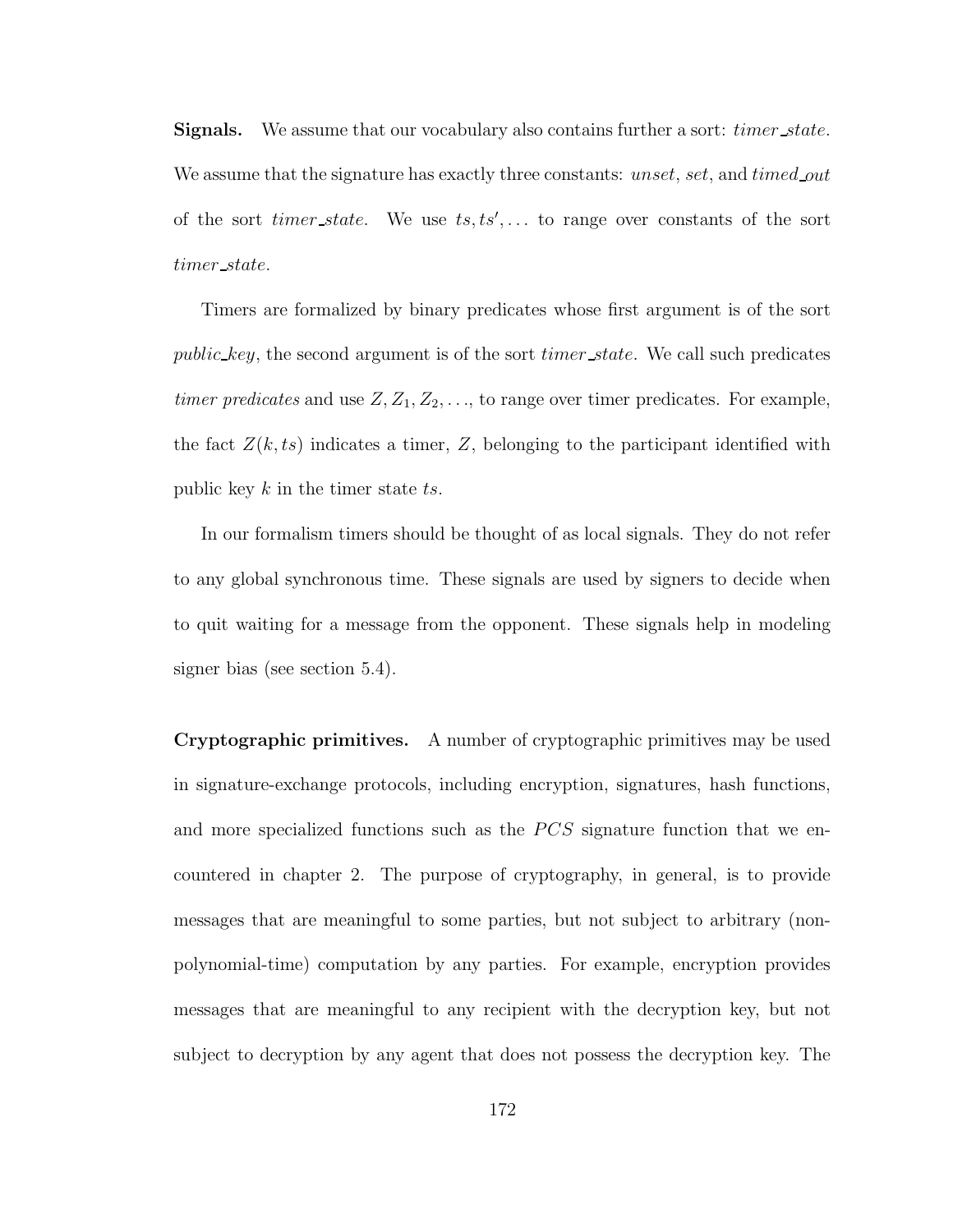logic-based formalism of MSR cannot capture subtle distinctions between, for example, functions computable with high probability and functions computable with low or negligible probability. Instead, we must model functions as either feasibly computable or not feasibly computable.

For each operation used in messages of a protocol, we assume there is some MSR characterization of the computability properties of this operation. To give a concrete framework for presenting these rules, let us assume some set of predicates  $\mathcal{P} = {\mathcal{P}^{\alpha}|\alpha}$  any sort}. Since the sort  $\alpha$  is determined by the sort of the arguments to  $P^{\alpha}$ , we will not write the sort when it is either irrelevant or clear from context.

Intuitively, a rule of the form

$$
P(s_1),\ldots,P(s_m),F_1,\ldots,F_j\longrightarrow P(t_1),\ldots,P(t_n),F_1,\ldots,F_j
$$

means that if an agent possesses data  $s_1, \ldots, s_m$ , then under conditions specified by facts  $F_1, \ldots, F_j$ , it is computationally feasible for the agent to possess  $t_1, \ldots, t_n$ . Some example rules of possession are the familiar "Dolev-Yao" rules given in [14, 13, 22]:

$$
Pmmsg(x), Pkey(k) \longrightarrow Pmmsg(\n\equiv\n\binom{mrssg}{k}(\text{energy}(k, x)), Pkey(k^{-1}), \text{Keypair}(k, k^{-1}) \longrightarrow Pmmsg(x)
$$

Intuitively, these rules say that if an agent possesses a message and an encryption key, it is computationally feasible for the agent to possess the encryption of the message with the key. Conversely, if an agent possesses an encrypted message and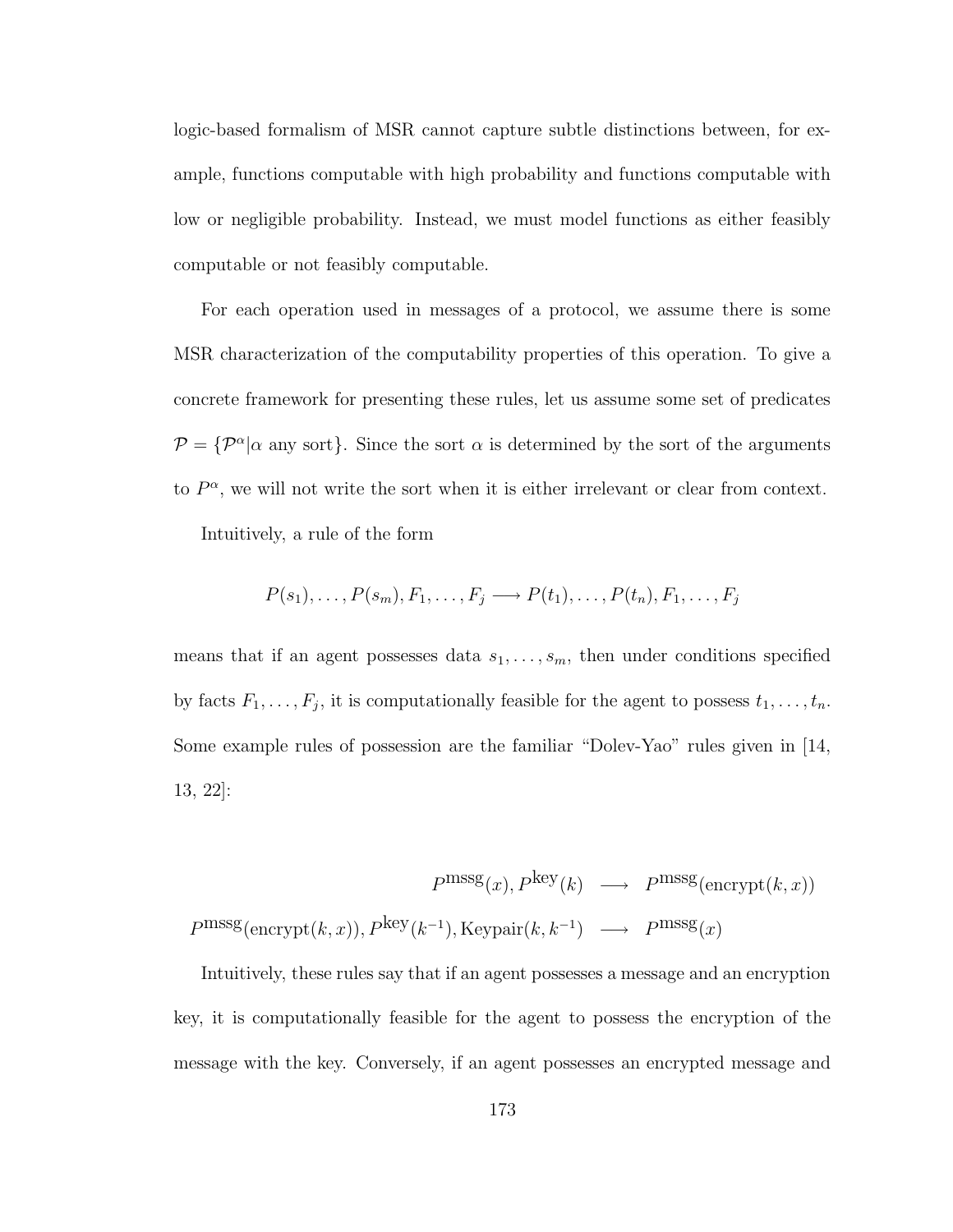the decryption key, then it is computationally feasible for the agent to possess the plaintext.

For invertible operations, such as pairing, that may be used in protocol messages, we assume MSR possession rules that state that a pair may be computed from its parts and, conversely, given a pair, its parts may be computed.

In the remainder of the thesis, we assume some fixed theory Possess of rules that characterize the computationally feasible operations on messages defined by combinations of functions provided in the vocabulary used to present the protocol. As a disclaimer, we emphasize that the results in this thesis apply to a signatureexchange protocol using cryptographic primitives only to the extent that **Possess** accurately characterizes the computationally feasible operations in those primitives. In particular, protocols that distinguish between low-order polynomial computation and high-order polynomial computation, or rely on probabilistic operations in some essential way, may fall outside the scope of our analysis and may conceivably violate some of our negative results or lower bounds.

## 4.1 Modeling protocol participants

A *theory* is a set of MSR rules. We use  $\mathbf{A}, \mathbf{B}, \dots$  to range over theories. A signature exchange protocol has three theories, two for the parties trying to exchange signatures and one for the trusted third party. These theories describe the valid protocol steps for the signers and the trusted third party.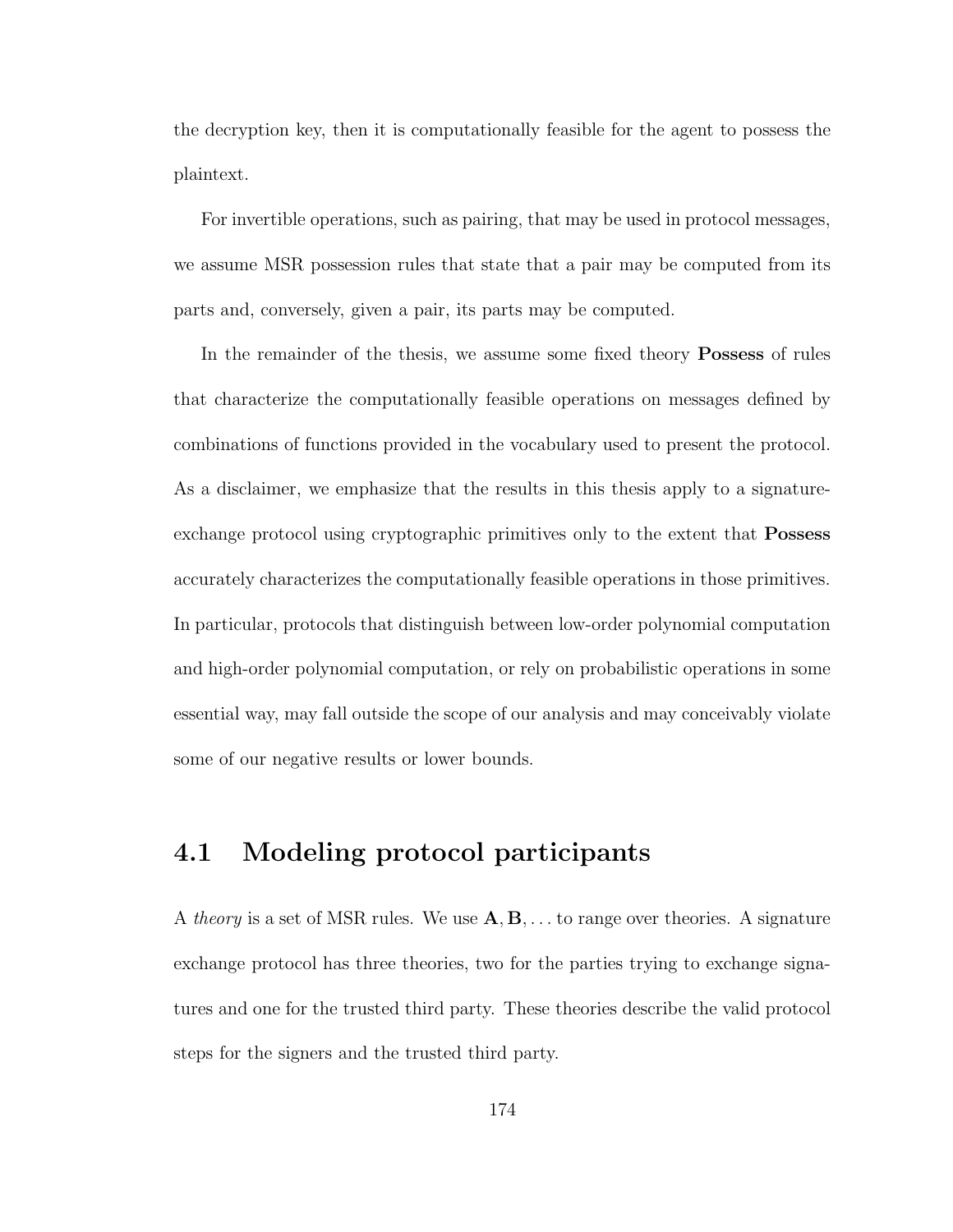**Definition 4.1.1.** A theory,  $\bf{A}$ , is said to be a *role theory for participant A identified* with public key  $k_a$ , where  $k_a$  is a constant of the sort public key, if **A** satisfies the following conditions.

i) There is a finite list of predicates, called the role state predicates and numbered  $A_0, A_1, \ldots, A_n$  for some n, and two finite lists of timer predicates, collectively called the timers of A.

ii) The role state predicates, the timer predicates in the first list of timers of A and the timer predicates in the second list of timers of A are all mutually distinct.  $A_0$ is a binary predicate whose first argument is of the sort *public-key* and the second argument is of the sort protocol instance.

- iii)) For each rule  $l \rightarrow r$  in **A**,
	- 1. There is exactly one occurrence of a role state predicate in  $l$ , say  $A_i$ , and exactly one occurrence of a role state predicate in  $r$ , say  $A_j$ . Furthermore, it must be the case that  $i < j$ . If  $A_0$  occurs in l, then  $A_0(k_o, pd) \in l$ , for some term pd of the sort protocol instance.
	- 2. If  $A_j$  is a k-ary role state predicate occurring in l, and  $A_j$  is an m-ary role state predicate occurring in r, then  $m > k$ . Furthermore, if  $A_i(u_1, \ldots, u_k) \in l$ and  $A_j(v_1, \ldots, v_m) \in r$ , then  $u_p$  and  $v_p$  are the same terms for all  $1 \leq p \leq k$ .
	- 3. Let  $A_i(u_1, \ldots, u_m) \in l$ ,  $A_j(v_1, \ldots, v_m) \in r$ . Let messages be the set of terms, u, such that  $N(u) \in l$  or  $P_n(k_1, k_2, u) \in l$  for some TTP\_channel predicate  $P_n$ . For each p,  $v_p$  is derivable from  $u_1, \ldots, u_m$  and messages using the rules in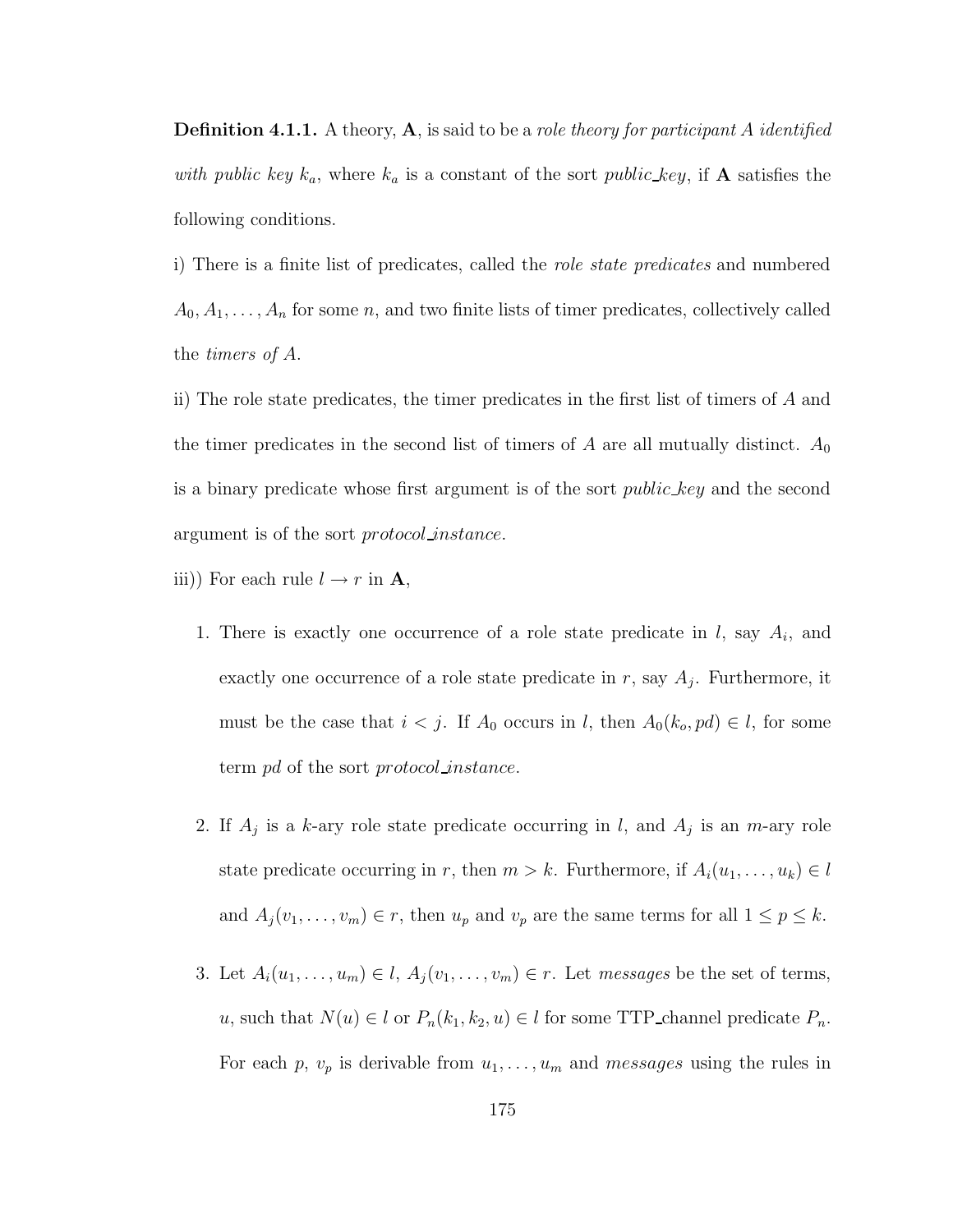#### Possess.

- 4. For each timer of A, say Z, it is the case that  $l$  and  $r$  each contain at most one occurrence of Z. If Z occurs in  $r$ , then it occurs in l also.
- 5. Each occurrence of a timer of A, say Z, in l or in r is of the form  $Z(k_a, ts)$ , where ts is a constant of the sort *timer\_state*.
- 6. For each timer of  $A$ , say  $Z$ ,
	- i) if  $Z(k_a,unset) \in l$ , then either  $Z(k_a,unset) \in r$ , or  $Z(k_a,set) \in r$ ,
	- ii) if  $Z(k_a, set) \in l$ , then  $Z(k_a, set) \in r$ ,
	- iii) if  $Z(k_a, timed\_out) \in l$ , then  $Z(k_a, timed\_out) \in r$ .
- 7. If a network predicate or a TTP channel predicate occurs in l, then r does not contain an occurrence of a network predicate or a TTP channel.
- 8. If a network predicate or a TTP-channel predicate occurs in  $r$ , then  $l$  does not contain an occurrence of a network predicate or a TTP channel.
- 9. For any predicate P other than a role state predicate, timer predicate, a network predicate, or a TTP\_channel predicate, an atomic formula  $P(t_1, ..., t_n)$ has the same occurrences in  $l$  as in  $r$ .

 $A_0$  is called the *initial role state of A*. Timer predicates in the first list of timers of A are called *abort timers of* A and are numbered  $Z_{abort,1}, Z_{abort,2}, \ldots Z_{abort,p}$  for some  $p$ . Timer predicates in the second list of timers of  $A$  are called *resolve timers*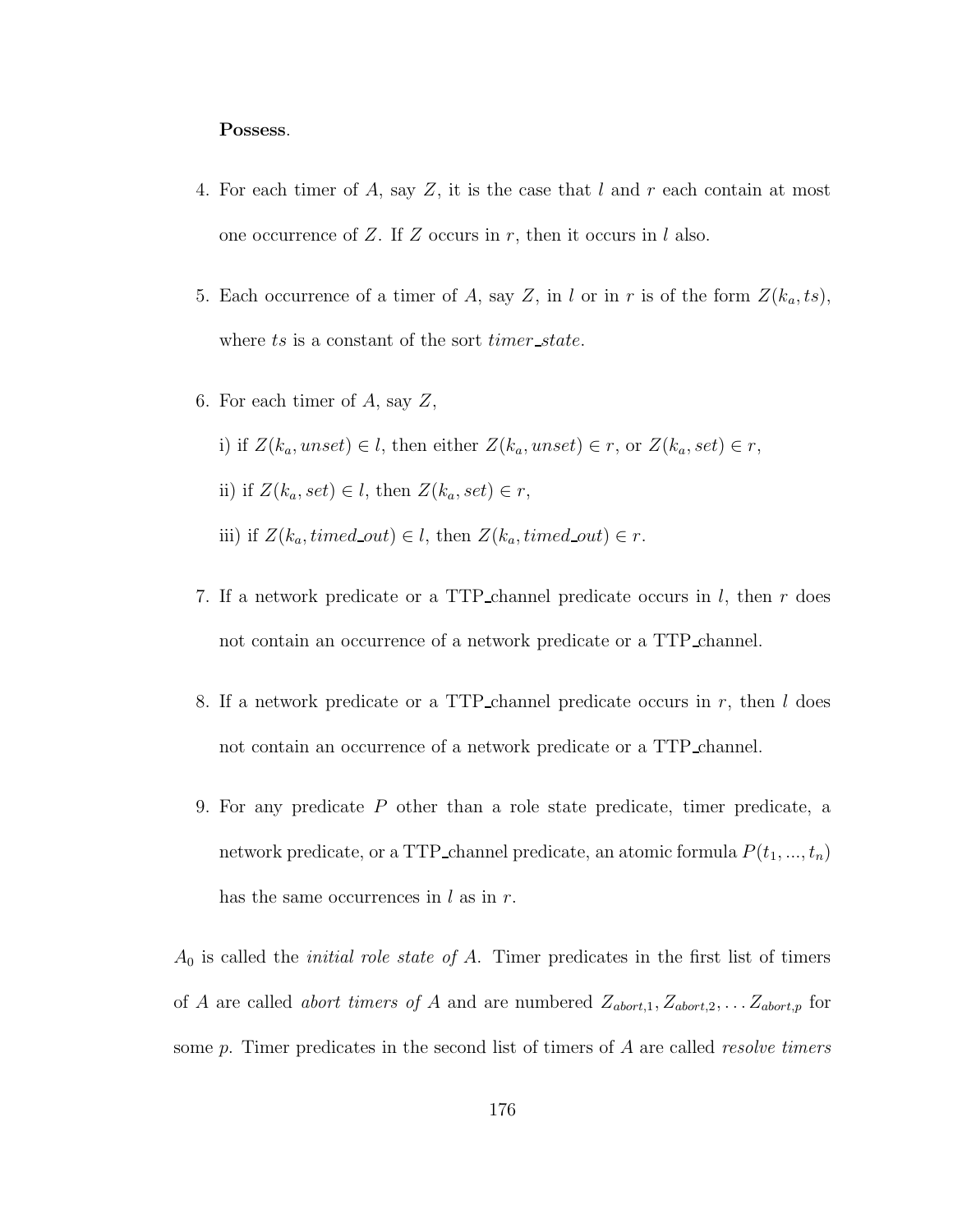of A and are numbered  $Z_{resolve,1}, Z_{resolve,2}, \ldots Z_{resolve,m}$  for some m. The transitions mentioned in condition 7 are called receive transitions and the transitions mentioned in condition 8 are called send transitions. The predicates P mentioned in condition 9 are called persistent predicates and the facts in which such predicates occur are called persistent facts.

**Definition 4.1.2.** If Z is a timer of a participant A with public key  $k_a$ , then the *time-out rule* of the timer Z is  $Z(k_a, set) \rightarrow Z(k_a, timed\_out)$ .

**Definition 4.1.3.** A theory **P** is a protocol theory for signers O and R with public keys  $k_o$  and  $k_r$  respectively, and trusted third party T with public key  $k_t$ , where  $k_o, k_r, k_t$  are constants of the sort *public\_key*, if  $P = O \oplus R \oplus T_0 \oplus O_{timeouts} \oplus$  $\mathrm{R}_{\mathrm{timeouts}} \oplus \mathrm{T}_{\mathrm{timeouts}},$  where

- 1. **O** is a role theory for participant O with public key  $k_o$ , such that there is at most one TTP channel predicate occurring in  $\mathbf{O}$ , say  $P_n$ .  $P_n$  may occur in  $T_0$  but not in R. Furthermore, each occurrence of  $P_n$  in O or in  $T_0$  is of the form form  $P_n(k_o, k_t, m_1)$ , where  $m_1$  is a term of the sort *mssg*.
- 2. **R** is a role theory for participant R with public key  $k_r$ , such that there is at most one TTP channel predicate occurring in  $\mathbf{R}$ , say  $S_n$ .  $S_n$  may occur in  $T_0$  but not in O. Furthermore, each occurrence of  $S_n$  in R or in  $T_0$  is of the form form  $S_n(k_r, k_t, m_1)$ , where  $m_1$  is a term of the sort mssg.
- 3.  $T_0$  is a role theory for participant T with public key  $k_t$ , such that if a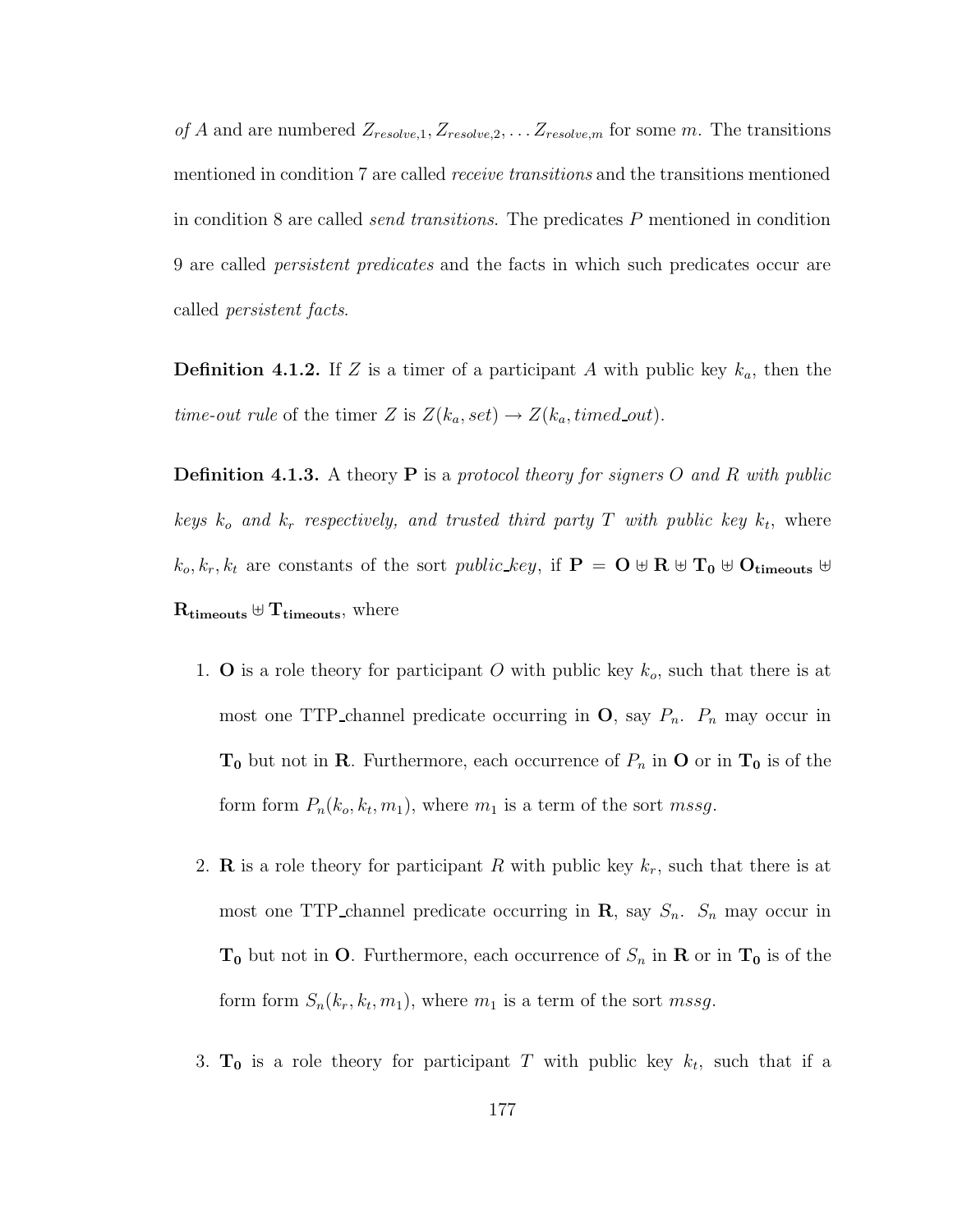TTP channel predicates occurs in  $T_0$ , then it occurs in O or in R.

- 4. The role state predicates and the timers of O do not occur in **R** and  $T_0$ .
- 5. The role state predicates and the timers of R do not occur in  $O$  and  $T_0$ .
- 6. The role state predicates and the timers of  $T$  do not occur in  $O$  and  $\mathbf{R}$ .
- 7.  $O_{\text{timeouts}}$  is the set of time-out rules of all timers of  $O$ ,
- 8.  $R_{timeouts}$  is the set of time-out rules of all timers of  $R$ ,
- 9. T<sub>timeouts</sub> be the set of time-out rules of all timers of  $T$ .

For the rest of this chapter we pick a protocol theory, say P, and fix it. Let  $P = O \oplus R \oplus T_0 \oplus O_{\text{timeouts}} \oplus R_{\text{timeouts}} \oplus T_{\text{timeouts}}$  be the protocol theory for signers O and R with public keys  $k_o$  and  $k_r$  and trusted third party T with public key  $k_t$ . **O**, **R**, and **T** are role theories for *O*, *R*, and *T* with public keys  $k_o$ ,  $k_r$  and  $k_t$  respectively. Let  $\mathbf{T} = \mathbf{T_0} \cup \mathbf{T_{timeouts}}$ . For the rest of the thesis, we shall be using only  **and not refer to the role theory and timeouts of**  $T$  **separately.** 

### 4.2 Threat model

We are interested in security guarantees provided by signature- exchange protocols when one of the signers misbehaves in an arbitrary way. For the purposes of this paper, we assume that the channels between signers and the trusted third party are protected cryptographically according to the protocol specification [3, 28] (in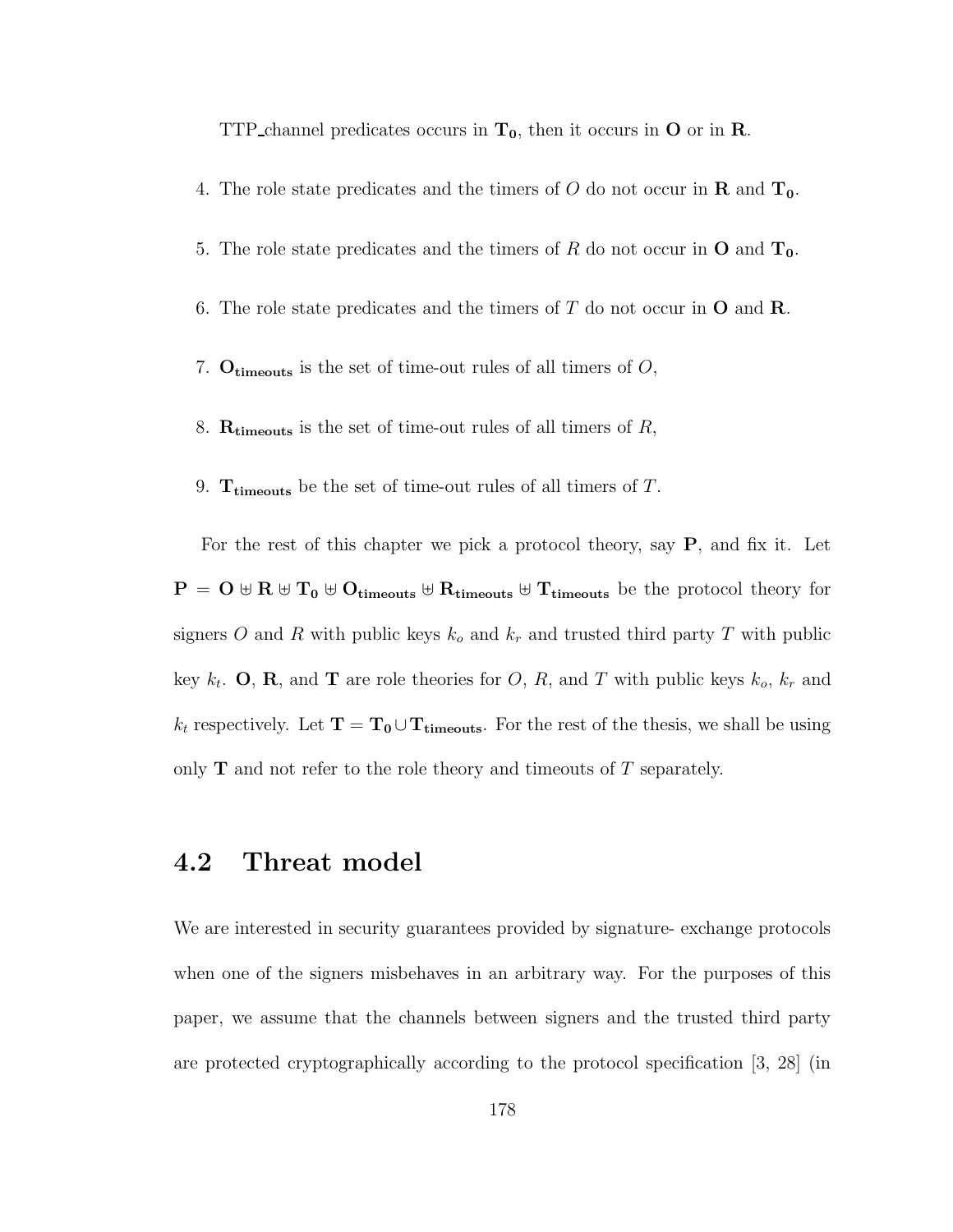contrast to [35] that considers security of protocols under various relaxations of channel quality). We assume that the adversary may intercept messages from the network, decompose these messages and construct new messages. Furthermore, we assume that the adversary may stop prematurely and can ignore the state of the timer predicates. We equip the dishonest party with *dishonest moves* in addition to the protocol theory. Odishonest is the set of dishonest rules of O, and  $\bf R_{dishonest}$ is the set of dishonest rules of R. The basic form of these theories is described in appendix 4.2. T is assumed to be honest.

Although the precise formulation of the dishonest moves depend on the message format and the cryptographic primitives used in the protocol specification, we shall describe here the basic form of the dishonest moves. In particular, we describe the basic form of the theory  $O_{\text{dishonest}}$ , The dishonest rules for R can be similarly described.

In order to model the dishonest rules, we assume that there is a binary predicates M whose first argument is of the sort *public\_key* and the second argument is of the sort *mssg.* M represents additional memory of a dishonest signer.

A dishonest O would process data in two phases: first phase is to gather data and the next phase is to perform cryptographic operations and send data. Recall that **O** has contains a network N and a trusted third party channel  $P_n$ . A dishonest  $O$  can gather data from the network,  $N$ , or from the trusted third party channel  $P_n$ , or from any role state  $O_i$ . Let  $x, x'$  be variables of the sort mssg. If  $O_i$  is a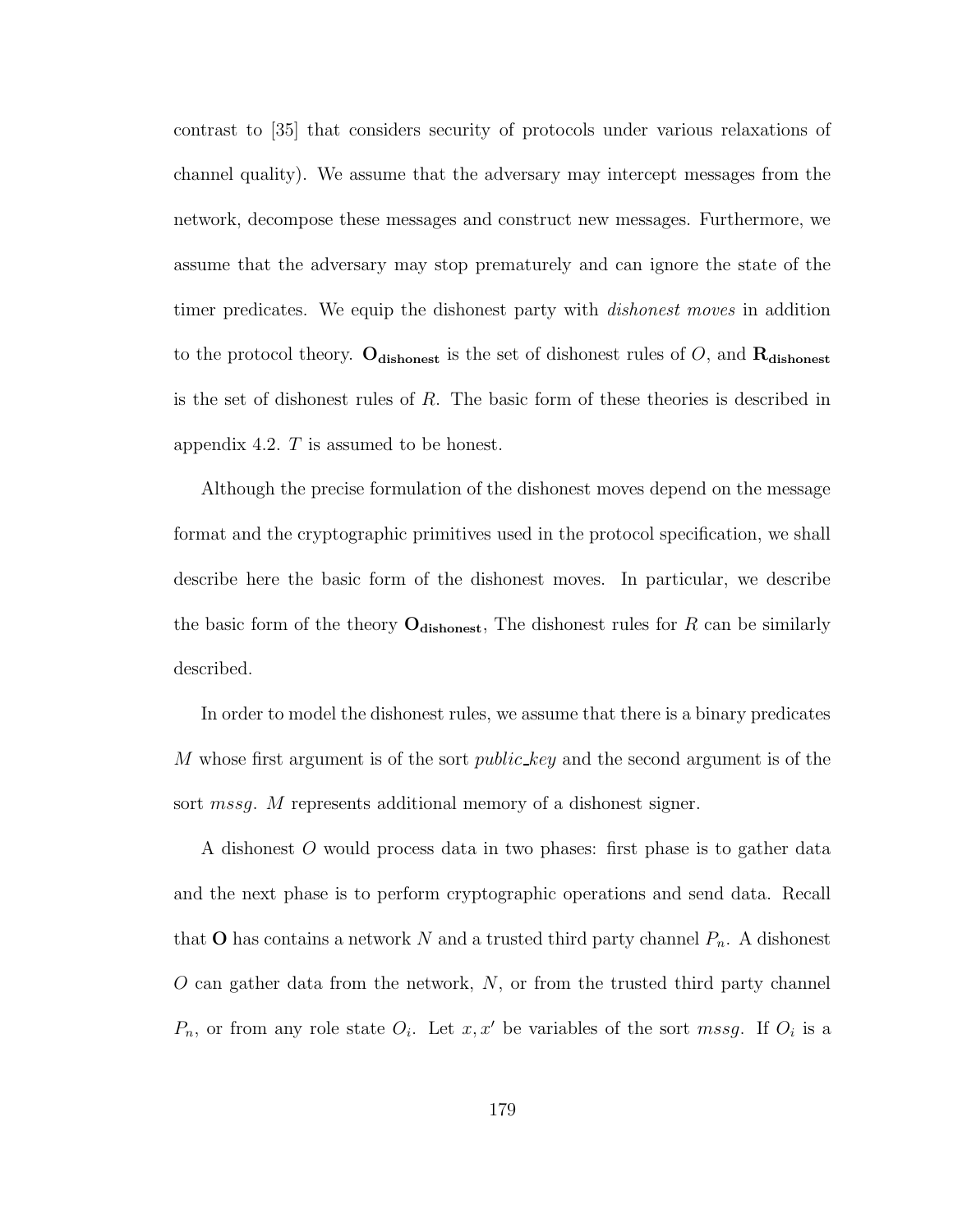$k$ -ary predicate, whose arguments are of the sort  $s_1, s_2, \ldots, s_k$ , then pick k variables  $x_1, x_2, \ldots, x_k$  of the sort  $s_1, s_2, \ldots, s_k$  respectively. The rules of gathering data are:

$$
N(x) \longrightarrow M(k_o, x)
$$
  
\n
$$
P_n(k_o, k_t, x) \longrightarrow P_n(k_o, k_t, x), M(k_o, x)
$$
  
\n
$$
O_i(x_1, x_2, \dots, x_k) \longrightarrow O_i(x_1, x_2, \dots, x_k), M(k_o, x_1), M(k_o, x_2), \dots, M(k_o, x_k)
$$

According to protocol specification, a dishonest O may also be able to bock data on the  $O-T$  channel:

$$
P_n(k_o, k_t, x) \longrightarrow M(k_o, x)
$$

According to protocol specification, a dishonest O may be able to learn, insert or block data on the channel between  $R$  and  $T$ . Let  $S_n$  be the trusted third party channel in **R**. The following rule, for example allows O to gather data on  $S_n$ :

$$
S_n(k_r, k_t, x) \longrightarrow S_n(k_r, k_t, x), M(k_o, x)
$$

The cryptographic operations that a dishonest O may perform will depend on the cryptographic operations being used. In order to give a concrete set of rules that model these, we refer to the fixed theory Possess. For each rule in Possess, we have a corresponding rule in  $\mathbf{O_{thresh}}$  which reflects the cryptographic operation. For example, suppose that **Possess** contains the following rule:

$$
P(s_1), \ldots, P(s_m), F_1, \ldots, F_j \longrightarrow P(t_1), \ldots, P(t_n), F_1, \ldots, F_j
$$

Then if dishonest O has  $s_1, \ldots, s_m$  in its memory, then a dishonest O can construct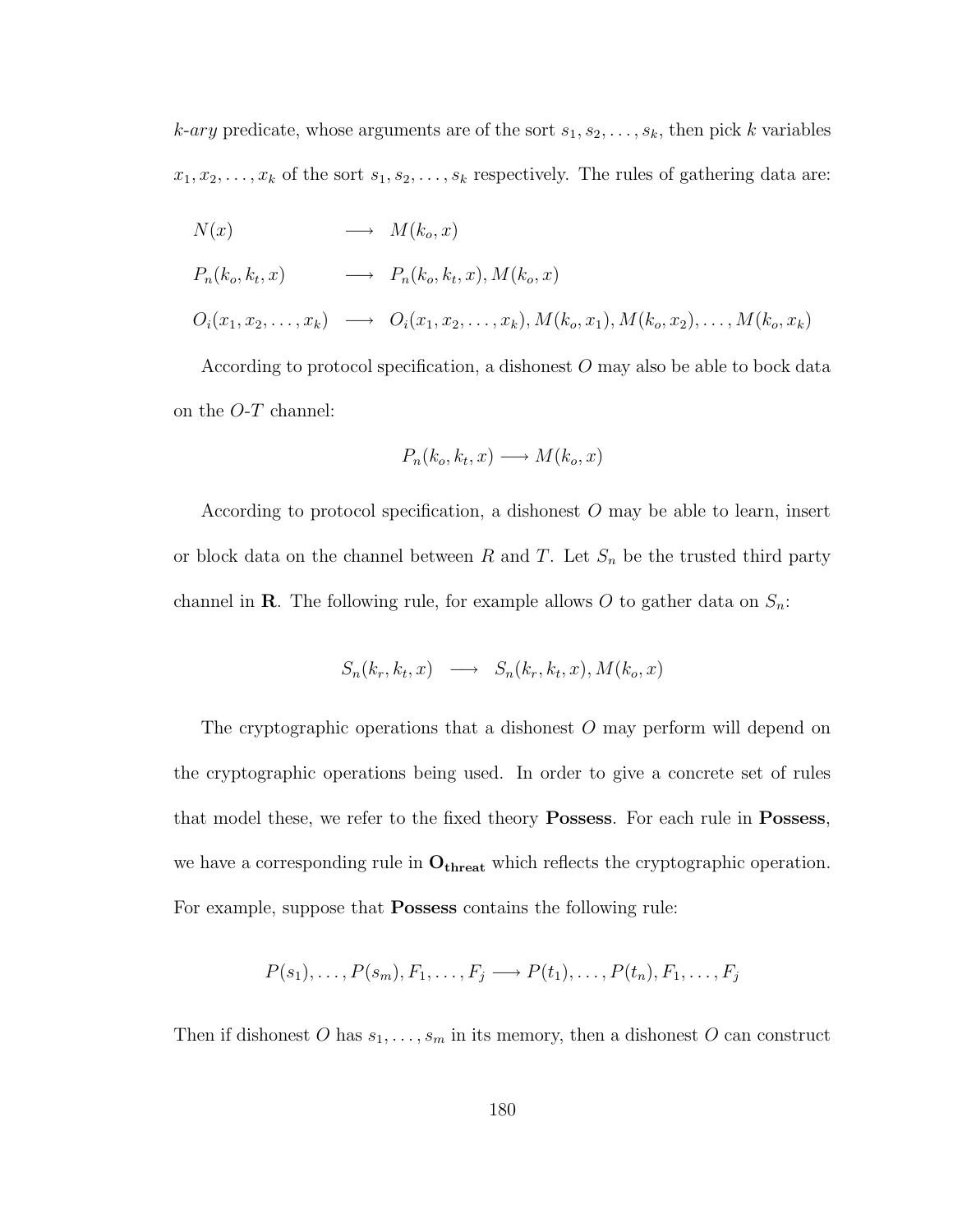$t_1, \ldots, t_n$ :

$$
M(k_o, s_1), \ldots, M(k_o, s_m), F_1, \ldots, F_j \longrightarrow M(k_o, s_1), \ldots, M(k_o, s_m),
$$
  

$$
M(k_o, t_1), \ldots, M(k_o, t_n), F_1, \ldots, F_j
$$

The rules for sending are:

$$
M(k_o, x) \longrightarrow M(k_o, x), N(x)
$$
  

$$
M(k_o, x) \longrightarrow M(k_o, x), P_n(k_o, k_t, x)
$$

Again, whether  $O$  can write on the channel between  $R$  and  $T$  will depend on the protocol specification.

A dishonest O may also create new data:

$$
\longrightarrow \exists x M(k_o, x)
$$

We shall assume that quitting, that is refusing to take further part in protocol execution is dishonest behavior. To quit from a role state, say  $O_i$ , which is a  $k$ -ary predicate whose arguments are of the sorts  $s_1, s_2, \ldots, s_k$  respectively, we introduce in our signature a k-ary predicate  $O_{dquit,i}$  whose arguments are of the sort  $s_1, s_2, \ldots, s_k$ . We also introduce k variables  $x_1, x_2, \ldots, x_k$  of the sort  $s_1, s_2, \ldots, s_k$  respectively, and introduce the following rule in  $O_{\text{dishonest}}$ :

$$
O_i(x_1, x_2, \ldots, x_k) \longrightarrow O_{dquit,i}(x_1, x_2, \ldots, x_k), M(k_o, x_1), M(k_o, x_2), \ldots, M(k_o, x_k)
$$

If an honest O may perform an action depending upon the state of a timers, a dishonest O should also be able to disregard the state of some or all of these timers. For example, suppose that the following rule is in  $O$  (here  $Z$  is timer predicate):

$$
O_i(\vec{u}), V_1(\vec{s_1}), \ldots, V_k(\vec{s_k}), Z(k_o, ts) \longrightarrow O_j(\vec{u}), W_1(\vec{t_1}), \ldots, W_l(\vec{t_l}), Z(k_o, ts')
$$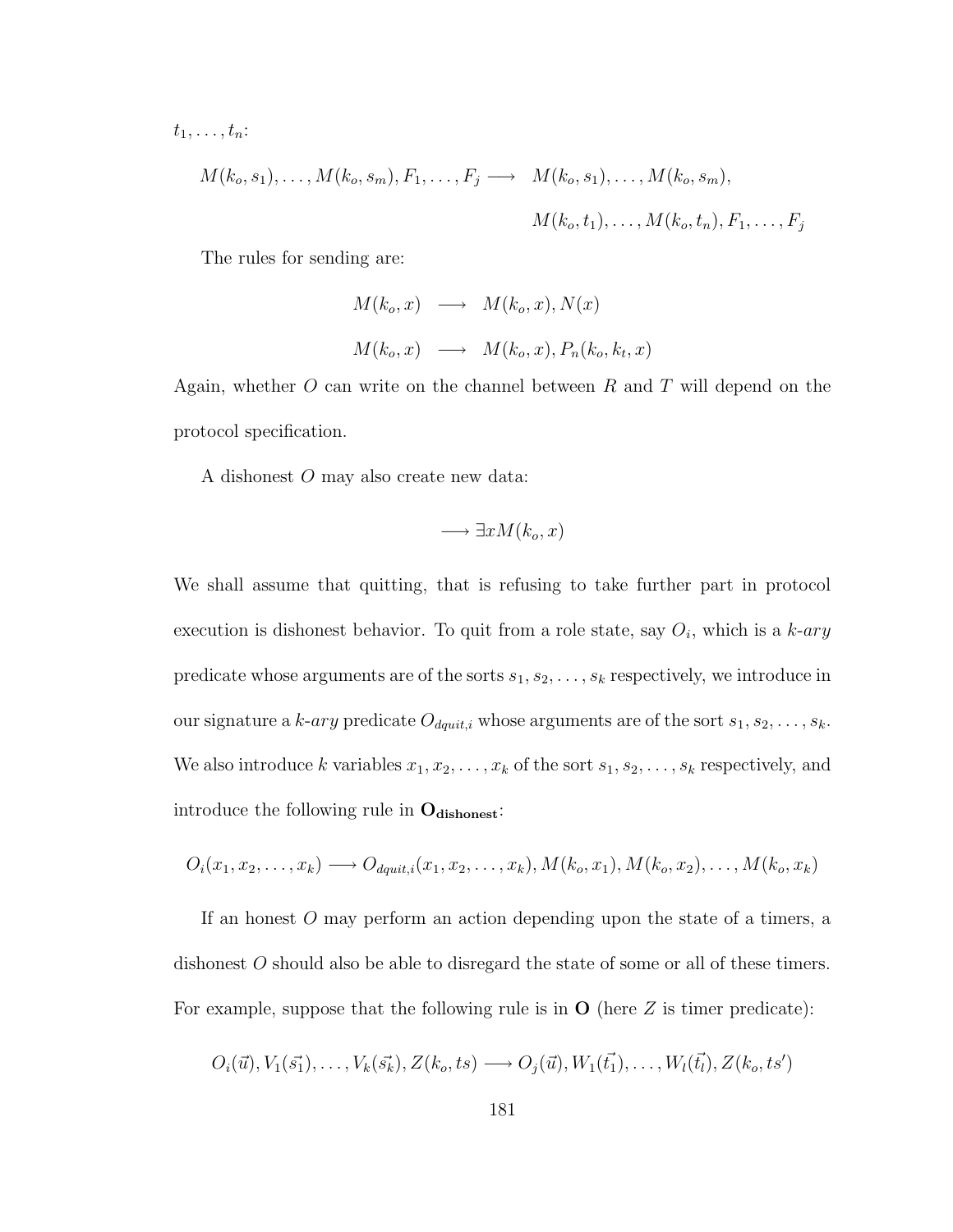Then, dishonest  $O$  may ignore the timer  $Z$ :

$$
O_i(\vec{u}), V_1(\vec{s_1}), \ldots, V_k(\vec{s_k}) \longrightarrow O_j(\vec{u}), W_1(\vec{t_1}), \ldots, W_l(\vec{t_l})
$$

### 4.3 Initial set of facts, protocol definition, traces

In addition to the role theories, the timeout rules and dishonest rules for the signers, a protocol specification also includes an *initial <u>set</u>* of facts, say  $S_0$ , describing the initial state of the world.  $S_0$  contains the initial role states of O, R, T, and the initial state of the timers.

In particular, the signers have agreed upon the on the text  $m$ , and globally unique identifier  $n$ ,  $S_0$  is a set that contains:

- 1. Facts  $O_0(k_o, pd), R_0(k_r, pd), T_0(k_t, pd)$  exactly once, where  $O_0, R_0, T_0$  are the initial role states of **O**, **R**, and **T** respectively and pd is the term  $\lt k_o, k_r, k_t, m$ ,  $n >$ . There is no other occurrence of a role state predicate in  $S_0$ .
- 2. For each timer predicate, say  $Z$ , of  $O, R$ , or  $T$ , there is exactly one occurrence of  $Z$  in  $S_0$ .
- 3. Either  $Z(k_o,unset)$  or  $Z(k_o, set)$  but not both, for each timer Z of O.
- 4. Either  $Z(k_r,unset)$  or  $Z(k_r, set)$  but not both, for each timer Z of R.
- 5. Either  $Z(k_t,unset)$  or  $Z(k_t, set)$  but not both, for each timer Z of T.
- 6.  $M(k_o, m), M(k_o, n), M(k_r, m), M(k_r, n).$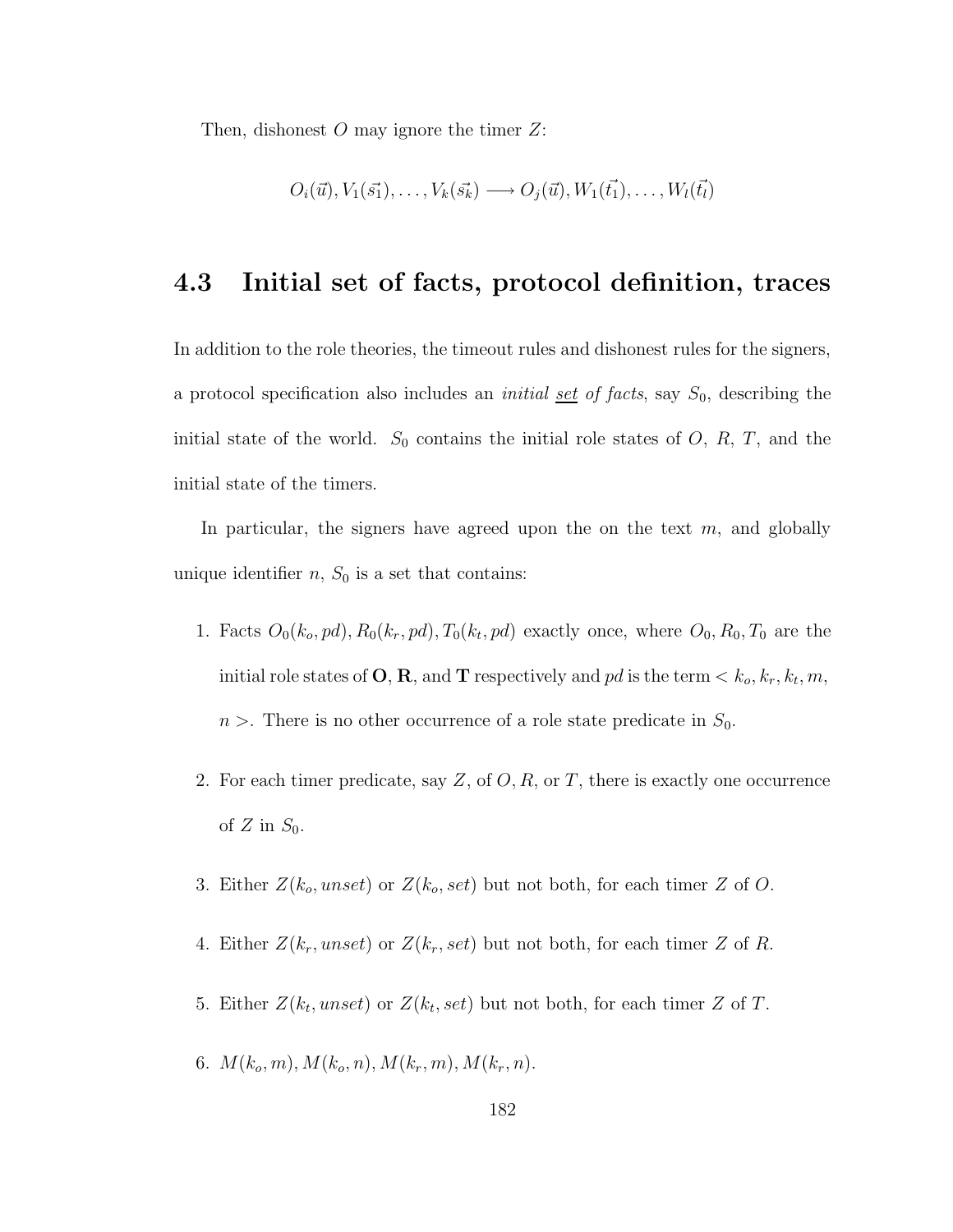A *protocol definition* then consists of a set of possession rules **Possess**, a protocol theory  $P$ , two theories,  $O_{\rm threat}$  and  $R_{\rm threat}$  that model dishonest behavior of signers, and an initial set of facts  $S_0$ . Unlike in chapter 2, we do not have a role generation theory since we are only considering one protocol instance. For the rest of the chapter, we fix our protocol definition.

A protocol trace from a state  $S$  is a labeled chain such that each node in the chain is labeled by a state, a finite multiset of facts, with the root being labeled by S. The edge connecting any two nodes is labeled by a 3-tuple. The first argument of this tuple is a state transition rule, second argument is a ground substitution and the third argument is a theory in the set  $\{O, R, T, O_{\text{timeouts}}, R_{\text{timeouts}}, O_{\text{thresh}}, R_{\text{thresh}}\}.$ Furthermore, it must be the case that if  $\langle t, \sigma, \mathbf{Q} \rangle$  labels the edge connecting nodes labeled by  $S_1$  and  $S_2$ , then the application of t using  $\sigma$  transforms  $S_1$  to  $S_2$ , and  $t \in \mathbf{Q}$ . For simplicity sake, we shall sometimes say that the edge is labeled by a transition in  $Q$  if  $t \in Q$ . Any state labeling a node in this chain is said to be reachable from S. Any state reachable from the initial set of facts  $S_0$  is said to reachable.

A full trace is a finite trace terminating in a node labeled by a state, say  $S'$ , in which all timers are in unset or timed-out state, *i.e.*, if Z is a timer of O or R or T, then  $Z(k, set) \notin S'$ , for any term k of the sort public key.

An edge in the trace tr is said to be a *dishonest move of O* if it is labeled by a transition in  $O_{\text{thresh}}$ . O is said be *honest in a trace* if there are no dishonest moves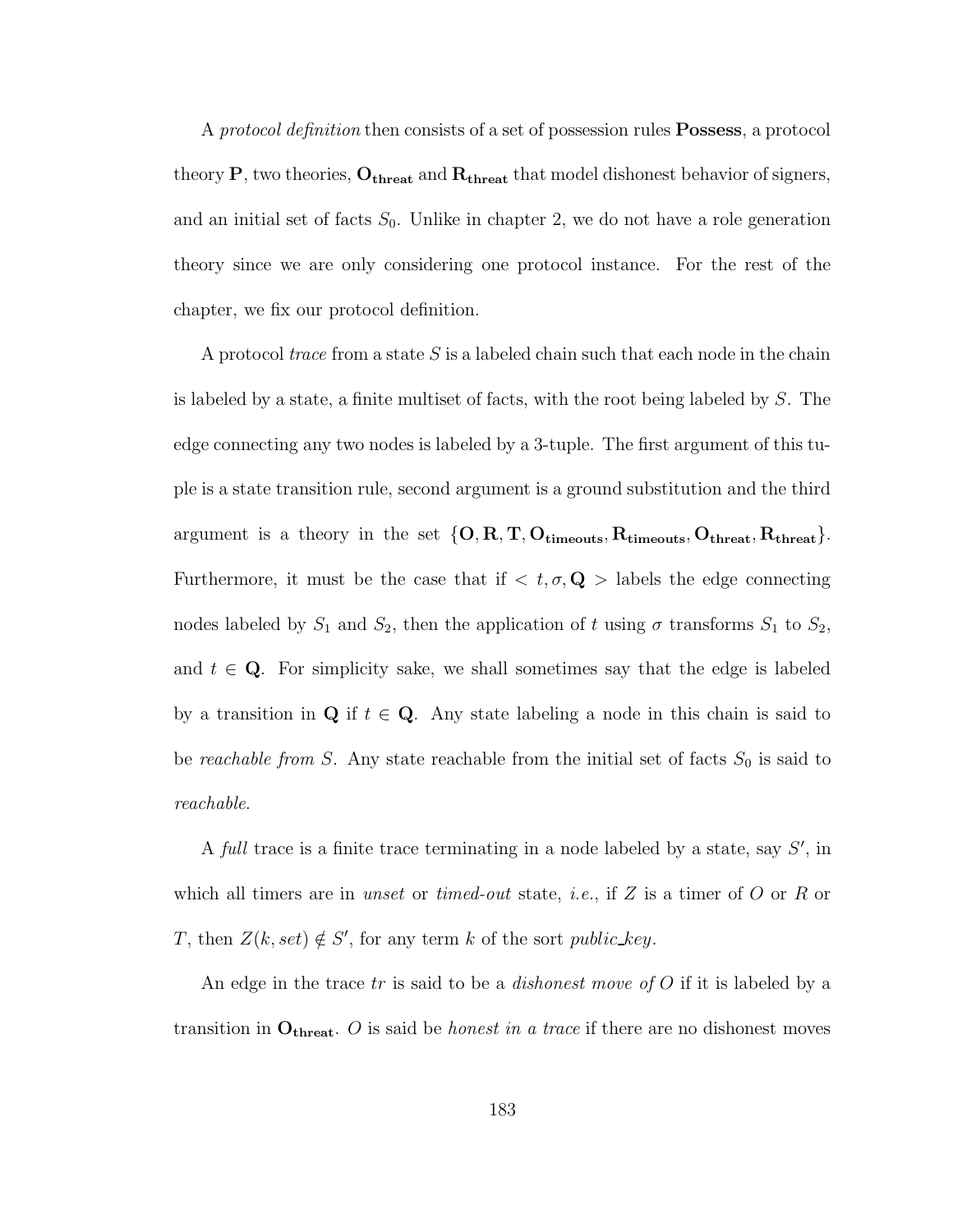of  $O$  in the trace. If  $S$  is reachable from  $S_0$  by a trace in which  $O$  is honest, then S is said to be reachable for honest O. When we say that O is honest, we consider only traces in which  $\overline{O}$  is honest and states reachable for honest  $\overline{O}$ . We can define traces in which  $R$  is honest and states reachable for honest  $R$  similarly.

## 4.4 Possession

Let A be one of the signers, O or R, S be a reachable state and  $A_i$  be the internal role state of A in S. At S, we say A possess u if u is derivable from the terms in the internal role state predicate  $A_i$  in S, and the dishonest memory of A in S using the rules in **Possess**. Let  $Posses(A, S)$  be the set of terms that A possesses at S. We show that possession is always monotonic, and possession increases only if a message is read.

**Proposition 4.4.1.** Let  $S, S'$  be two reachable states such that  $S'$  is obtained from S by using a transition rule t. We have:

- 1.  $Posses(s(A, S) \subseteq Possess(A, S').$
- 2. If  $Posses(s(A, S) \subsetneq Posses(s(A, S'))$ , then  $t \in A \cup A_{\text{thresh}}$ .
- 3. If  $Posses(A, S) \subsetneq Possess(A, S')$ , then the left hand side of the transition rule t contains an occurrence of the network predicate or a TTP\_channel predicate.

*Proof.* Assume that A is honest. (The case where A is dishonest is similar).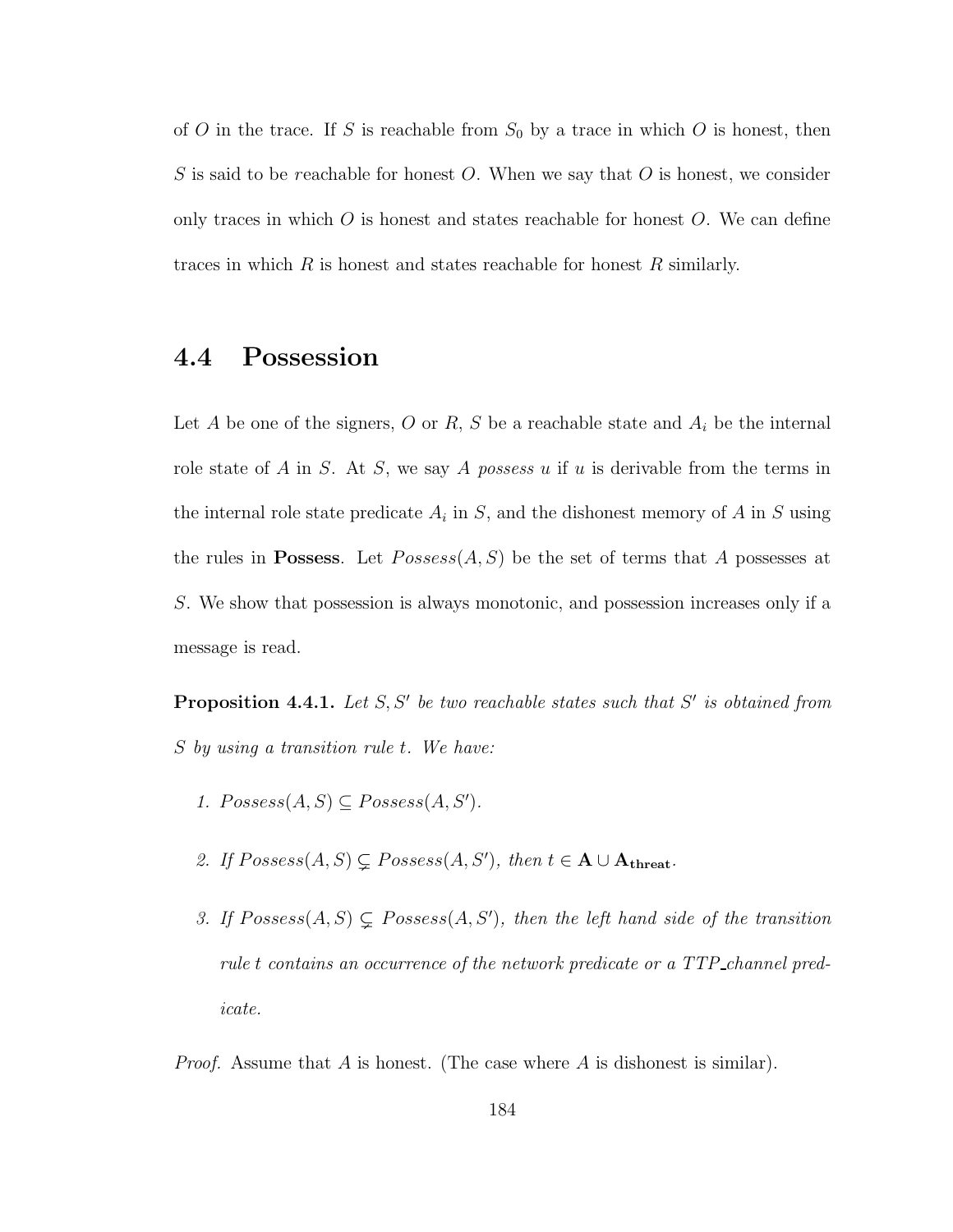1. Intuitively, A accumulates all the data that it has read before.

t may lie in one of the following:  $A, B, T, A$ <sub>timeouts</sub>,  $B$ <sub>timeouts</sub>,  $B$ <sub>threat</sub>

By definition of possession,  $A$ 's possession changes in  $S'$  from  $S$  only if the terms in the internal role state predicate of  $A$  changes in  $S'$  from  $S$ . Since, the internal role state predicates of A do not occur in each of  $B, T, A_{timeouts}$ ,  $B_{timeouts}$ , and  $B_{threat}$ , if A's possession changes, t must belong to A.

In the role theory of  $A$ , we ensured that whenever the internal role state changes, the terms that are in the internal role state predicate are always carried over to the new internal role state predicate (definition 4.1.1, condition 2). Hence, all the terms that are constructible from terms in the internal role state predicate of  $A$  in  $S$  are also constructible in  $S'$ . Therefore,  $Possess(A, S) \subseteq Possess(A, S').$ 

- 2. If the possession of A changes, then we saw in the proof of part 1 that t must belong to **A**. Hence if  $Posses(A, S) \subsetneq Possess(A, S')$ , then  $t \in \mathbf{A} \cup \mathbf{A}_{\text{thresh}}$ .
- 3. Intuitively, the only way A constructs new terms is when it receives some data that it cannot construct before.

Let  $u_1, \ldots, u_k$  be the terms that occur in internal role state predicate of A in S, and  $v_1, \ldots, v_m$  be the terms that occur in internal role state predicate of A in  $S'$ . If the left hand side of t does not contain any occurrence of a network predicate and  $TTP\_channel$  predicate, then  $v_1, \ldots, v_m$  must be constructible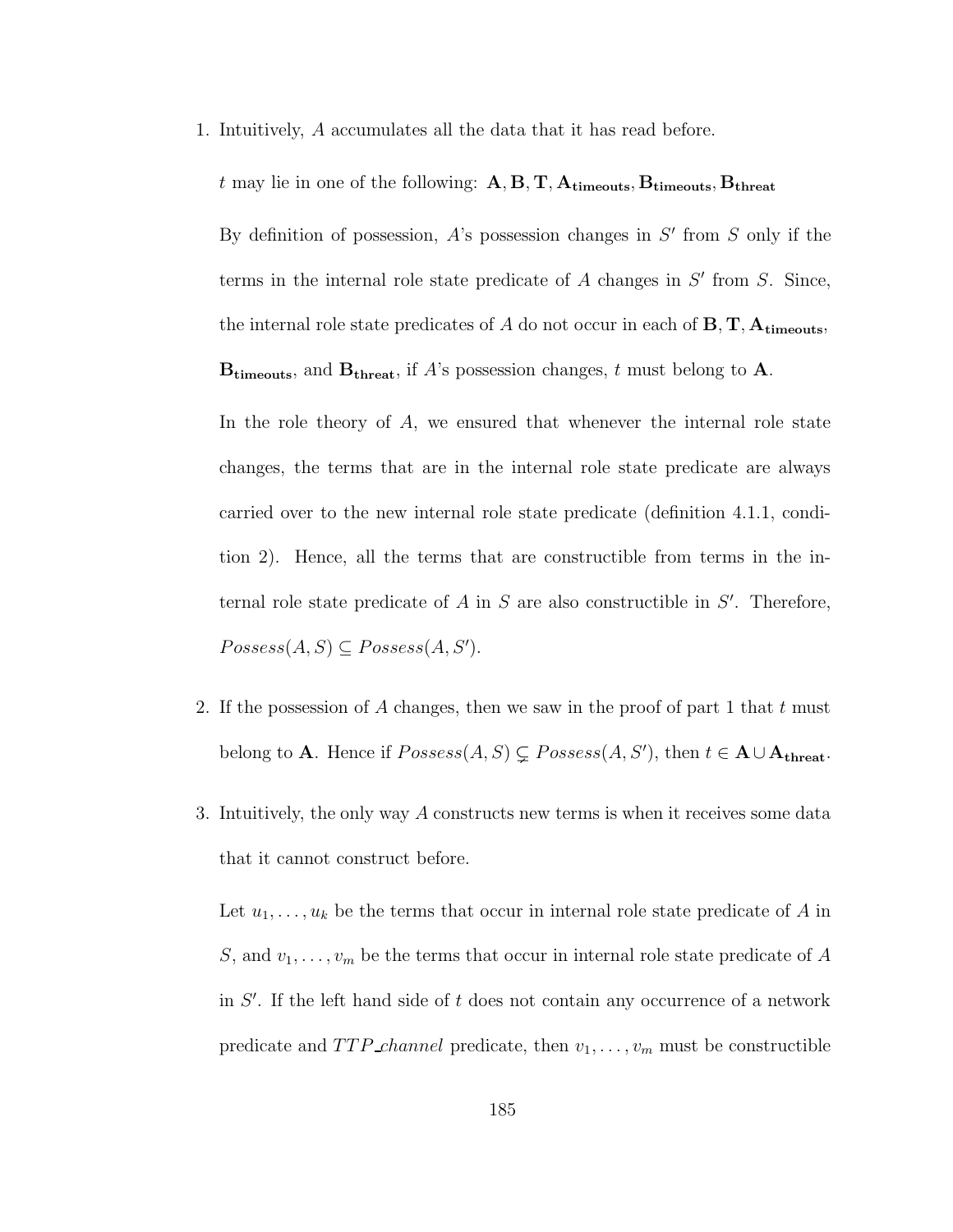from  $u_1, \ldots, u_k$  using rules in **Possess** (definition 4.1.1, condition 3). By definition of possession,  $Posses(A, S') \subseteq Possess(A, S)$  and thereby using part 1,  $Possess(A, S) = Possess(A, S')$ .

Therefore, if  $Posses(A, S) \subsetneq Posses(A, S')$ , then the left hand side of the rule t contains an occurrence of the network predicate or a TTP channel predicate.

 $\Box$ 

### 4.5 Strategies

In order to define fairness and advantage, we adapt the notion of games and strategies from classical game theory. Our game consists of three players and strategies involve coalitions amongst them. There is a player each for the signers  $O$  and  $R$ , and a player for T. A signer may be honest or potentially dishonest. If a signer A is honest then we shall only consider traces in which A is honest.

In addition to its own actions, a signer A may control (in a sense that shall be made more precise shortly) some or all of its own timeouts as well as timeouts of counterparty. This shall help us model player bias formally (see section 5.4). Towards this end, we shall divide the timeout rules of each signer into two sets: one for timeouts of abort timers and one for timeouts of resolve timers. Let  $O_{\text{atimeouts}}$ be the set of timeouts of all abort timers of  $O$ ,  $O$ <sub>rtimeouts</sub> the set of timeouts of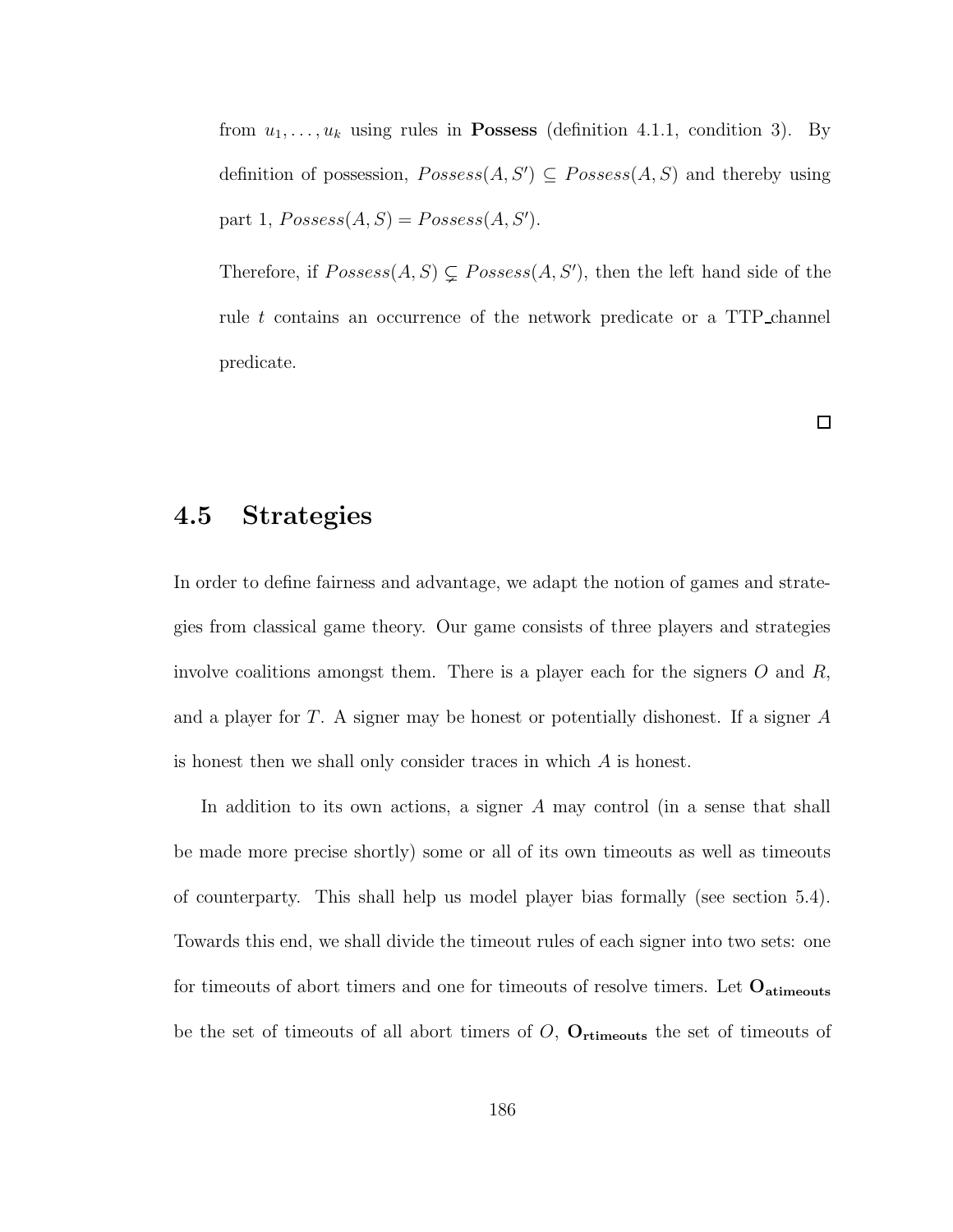all resolve timers of  $O$ ,  $\mathbf{R}_{\text{atimeouts}}$  the set of timeouts of all abort timers of  $R$ , and  **the set of timeouts of all resolve timers of R.** 

As in section 3.3, full continuation trees represent all the possible plays and truncated continuation trees represent strategies of coalitions. Now, we define coalitions and strategies formally.

Assuming that a dishonest signer makes only a finite number of (possibly dishonest) moves, a *continuation tree, ctr*, from S, is the tree of all the possible full traces. If a signer  $A$  is honest, then we shall require that  $S$  be reachable for honest A, and  $ctr$  be the tree of all the traces in which A is honest. This continuation tree can be thought of as a game tree that represents the complete set of possible plays. If E is a subset of edges of  $ctr$ , let  $ctr\angle E$  be the tree obtained from  $ctr$  by removing the edges in  $E$  along with all of their descendants.

In our game tree *ctr*, some moves are under the control of each signer. Let A be one of the signers, O or R, and B be the other signer. If A is O, then  $A$  is  $O$ , otherwise it is **R**. Similarly if B is O then **B** is O, otherwise it is **R**. Any edge e in *ctr* that is labeled by a rule in **A** is under A's control. If A is dishonest then any edge labeled by a rule in  $A_{\text{thresh}}$  is also under A's control. Unless otherwise specified, these are the only edges under A's control.

In order to define optimistic protocols (see section 5.3) and model player bias (see section 5.4), we will require that A control some timeouts. Hence, the following edges may also be under A's control: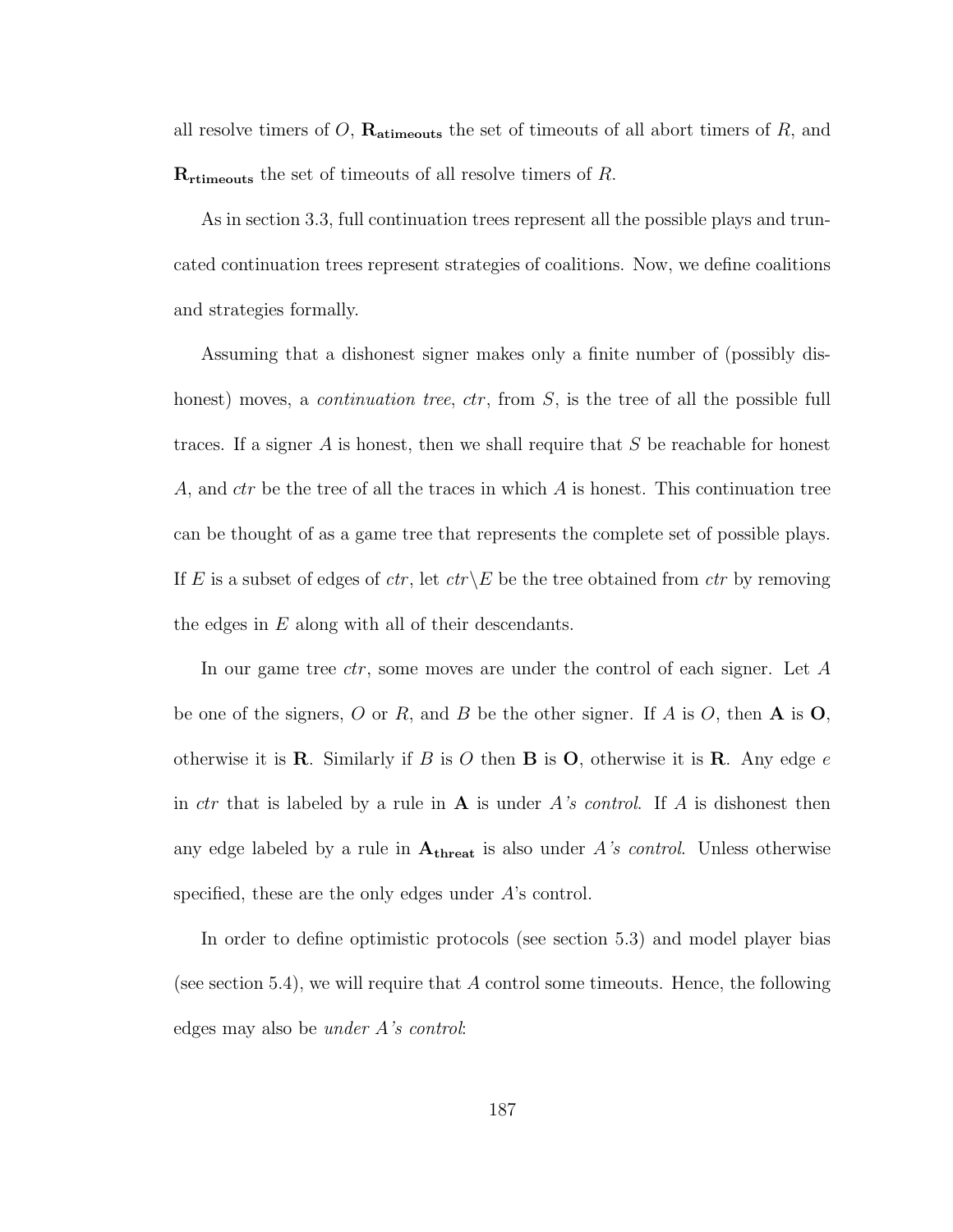- 1. Any edge that is labeled by a transition in  $O_{\text{atimeouts}}$ . In this case, we say that A controls the timeouts of abort timers of O.
- 2. Any edge that is labeled by a transition in  $O_{\text{rtimeouts}}$ . In this case, we say that A controls the timeouts of resolve timers of O.
- 3. Any edge that is labeled by a transition in  $\mathbf{R}_{\text{atimeouts}}$ . In this case, we say that A controls the timeouts of abort timers of R.
- 4. Any edge that is labeled by a transition in  $\mathbf{R}_{\text{rtimeouts}}$ . In this case, we say that A controls the timeouts of resolve timers of R.

No other edges are under A's control.

Any edge  $e$  in ctr that is labeled by a rule in  $\bf{T}$  is under T's control. No other edges are under T's control.

**Definition 4.5.1.** Let  $X \subseteq \{A, B, T\}$ , and E be a subset of edges of ctr such that each edge in E is in under the control of some  $p \in X$ .  $ctr\& E$  is said to be a *strategy* for the coalition X if all the paths in  $ctr\angle E$  from root to leaf nodes are full traces.

If there are no dishonest moves of any  $p \in X$  in  $ctr\backslash E$ , then  $ctr\backslash E$  is said to be an honest strategy.

Please note that the above definition is the standard notion of strategies from game theory. E represents the actions that the coalition  $X$  considers unfavorable and  $ctr\&$  represents the continuations that X prefers. Also note that because of the fullness requirement on traces, all timers must time out eventually. However if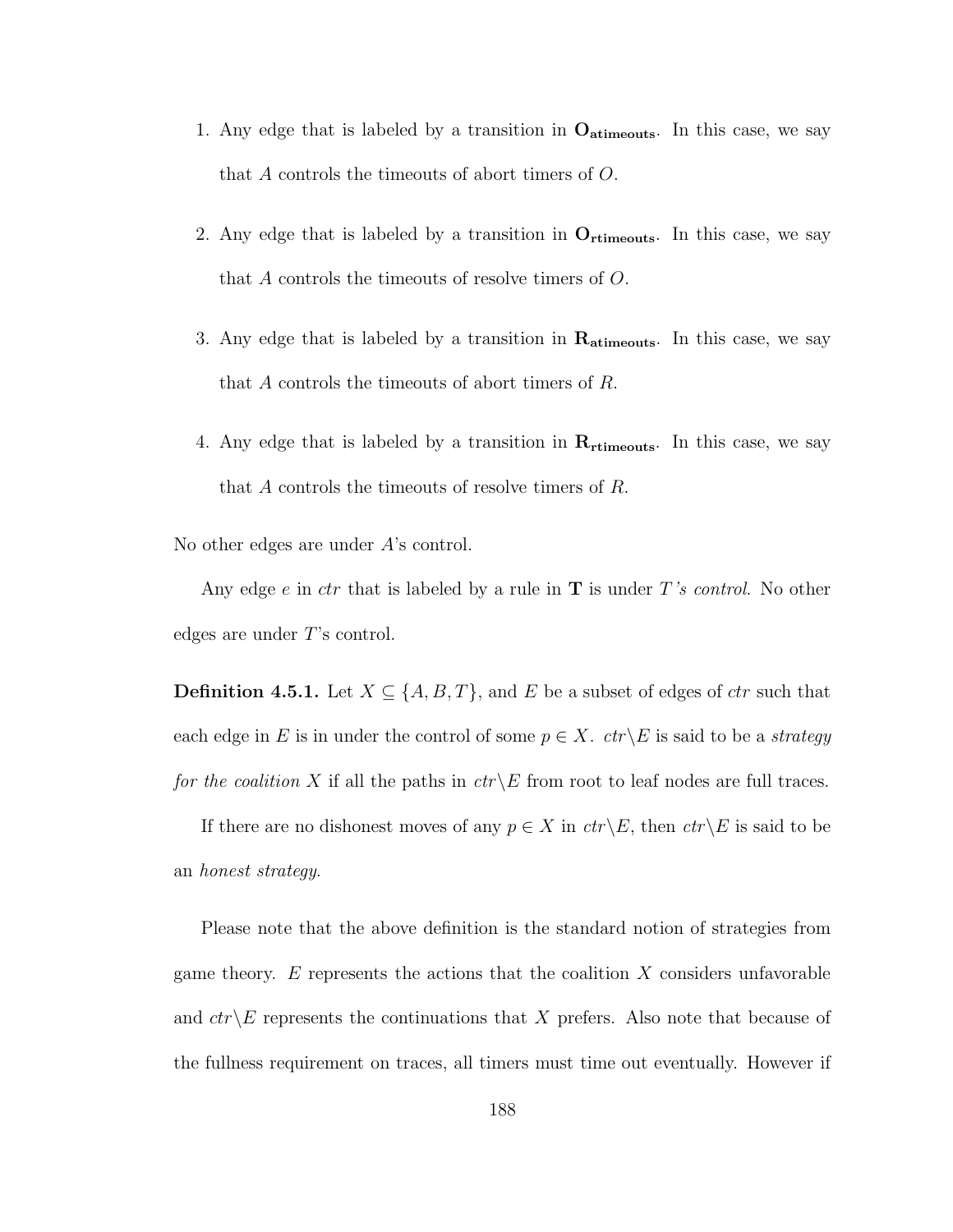a timeout is controlled by some signer in  $X$ , when it happens may depend on  $X$ 's strategy.

For fairness and advantage, the coalition  $X$  will be interested in primarily two kinds of goals: one to ensure that a signer gets the counterparty's signature on the pre-agreed text and one in which a signer does not the counterparty's signature.

**Definition 4.5.2.** A state S is *successful* for A if A possesses B's signature on the pre-agreed text in S, and unsuccessful otherwise.

**Definition 4.5.3.** If ∃ a strategy  $ctr\E \text{ for coalition } X$  such that all leaf nodes are labeled by states successful for A, then X has a strategy from S to give A B's signature. Moreover, if  $X = \{A\}$ , then A is said to have a strategy to obtain B's signature.

**Definition 4.5.4.** If  $\exists$  a strategy  $ctr\angle E$  for A such that all leaf nodes are labeled by states successful for  $A$  and  $B$ , then  $A$  has a *strategy from*  $S$  to exchange signatures with B.

**Definition 4.5.5.** If ∃ a strategy  $ctr\angle E$  such that all leaf nodes are labeled by states unsuccessful for honest A, then X has a strategy from S to prevent A from obtaining B's signature.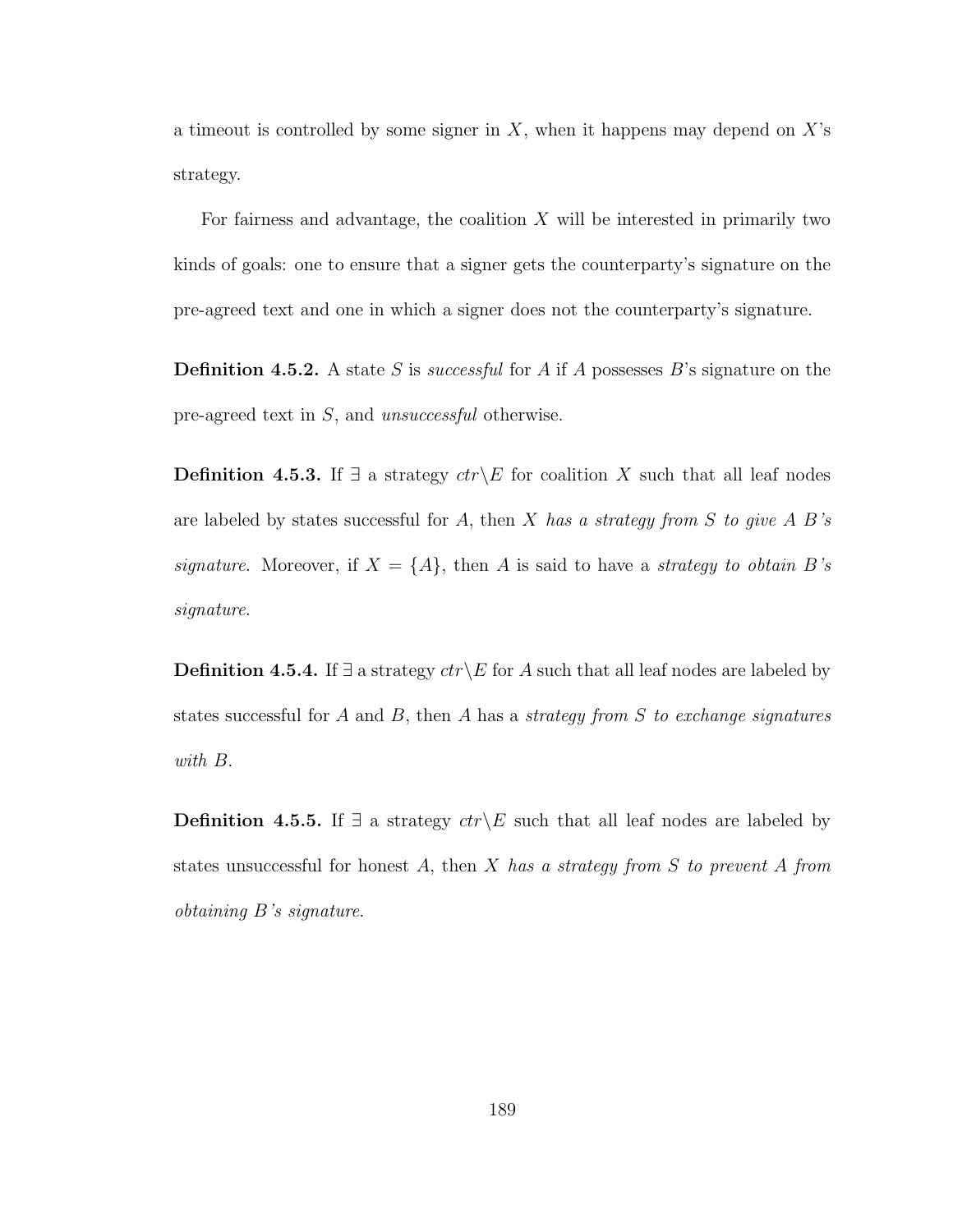### 4.6 GJM protocol with timers

Now, we shall describe the protocol theory for protocol in chapter 2, when the signers use timers to decide when to quit waiting for the other signer. For simplicity, we just describe  $O$ , the role theory of O and  $O_{\text{timeouts}}$  the theory of timeouts of timers of O. The theories,  $O_{\text{thresh}}$ ,  $R$ ,  $R_{\text{thresh}}$ ,  $T$ , and  $R_{\text{timeout}}$  can be similarly defined.

**O** is given in table 4.1. **O** has the role state predicates  $O_0$ ,  $O_1$ ,  $O_2$ ,  $O_3$ ,  $O_{com}$ ,  $O_{ab?}$ ,  $O_{res?}$ ,  $O_{ab1}$ ,  $O_{res1}$ ,  $O_{ab2}$ , and  $O_{res}$ . **O** has a single abort timer predicate  $Z_{ab}$ and a single resolve timer predicate  $Z_{res}$ . Furthermore, the network predicate N occurs in  $O$  that models the network, and a TTP channel predicate  $P_n$  occurs in  $O$ which models the *O-T* channel.

The numbered role state predicates  $O_0$ ,  $O_1$ ,  $O_2$ ,  $O_3$  denotes O's state during the exchange subprotocol.  $O_0$  is the state of O at the start of the protocol.  $O_1$  corresponds to the state in O has sent,  $me<sub>1</sub>$ , its PCS intended for R. In transition from  $O_0$  to  $O_1$ , O sets its abort timer,  $Z_{ab}$ . In state  $O_1$ , now waits for  $me_2$ , R's PCS and uses  $Z_{ab}$ , to decide how long to wait. If  $Z_{ab}$  times out,  $O_0$  may request T to abort the exchange by sending  $ma_1$  and transit to  $O_{ab}$ ?. If however, the O sees R's PCS on the network and  $Z_{ab}$  has not timed out, O may read the PCS and transit to  $O_2$ . After reading the commitment,  $O$  now sends its signature,  $me<sub>3</sub>$  to  $R$  and transits to state  $O_3$ . When O does this, it sets its resolve timer  $Z_{res}$  to decide how long to wait for R's response. If  $Z_{res}$  times out, O may request T for a resolution by sending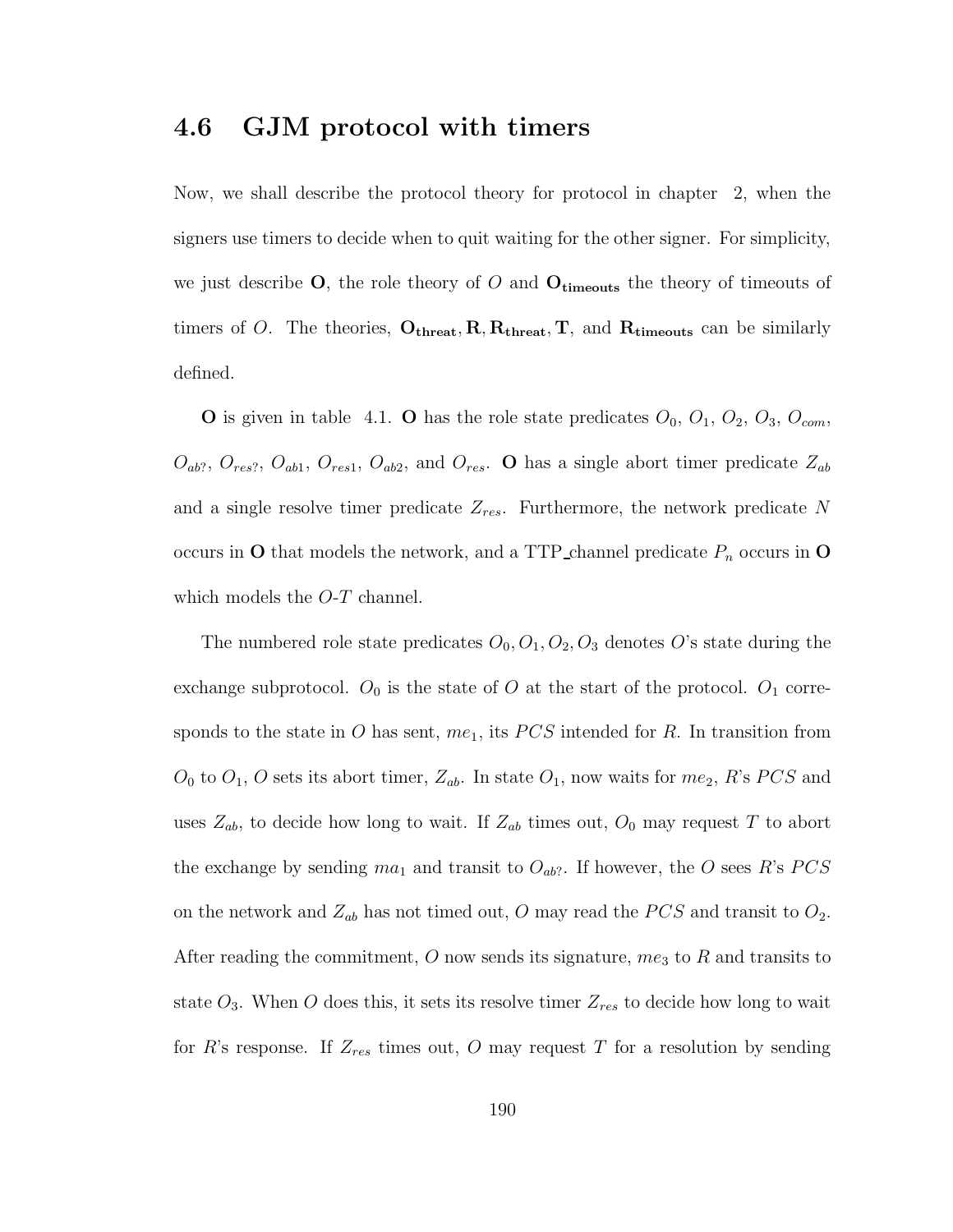$mr_1$ , and transit to state  $O_{res}$ . If however, O sees R's signature on the network and  $Z_{res}$  has not timed out, O may read it and go to state  $O_{com}$ .  $O_{ab}$ ? corresponds to the state in which  $O$  has issued an abort request to  $T$ , and  $O_{ab1}$  corresponds to the state in which O has an abort token for this request and  $O_{res1}$  corresponds to the state in which it receives a resolution for this request.  $O_{res}$ ? corresponds to the state in which O has issued a resolve request to T and  $O_{ab2}$  and  $O_{res2}$  correspond to the states in which O has received an abort token or a resolution, respectively for this request.

The theory  $O_{\text{timeouts}}$  is given in table 4.2. There are two timeout rules, one for  $Z_{ab}$  and one for  $Z_{res}$ .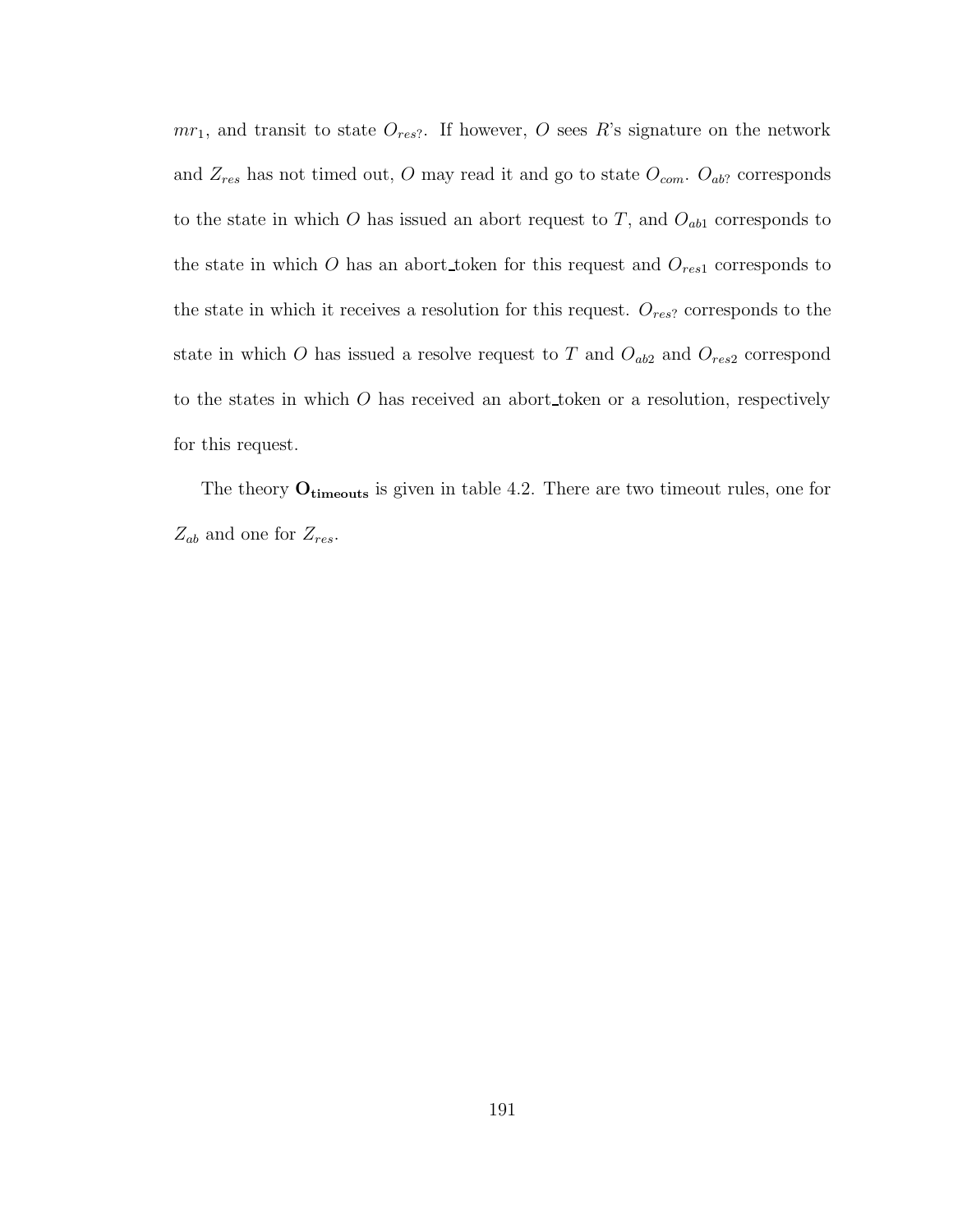$O$ , role theory for  $O$ :

$$
O_1: \qquad O_0(pd), Z_{ab}(k_o,unset) \rightarrow O_1(pd,me_1), N(me_1), Z_{ab}(k_o,set)
$$

 $O_{ab?}:$   $O_1(pd, me_1), Z_{ab}(k_o, timed\_out) \rightarrow$  $O_{ab?}(pd, me_1, ma_1), P_n(k_o, k_t, ma_1), Z_{ab}(k_o, timed\_out)$ 

$$
O_2: \qquad O_1(pd, me_1), N(me_2), Z_{ab}(k_o, set) \rightarrow O_2(pd, me_1, me_2), Z_{ab}(k_o, set)
$$

 $O_3: \qquad O_2(pd, me_1, me_2), Z_{res}(k_o, unset) \rightarrow$ 

 $O_3(pd, me_1, me_2, me_3), N(me_3), Z_{res}(k_o, set)$ 

- $O_{res?}: O_3(pd, me_1, me_2, me_3), Z_{res}(k_o, timed\_out) \rightarrow Z_{res}(k_o, timed\_out),$  $O_{res}$ ?(pd, m $e_1$ , m $e_2$ , m $e_3$ , m $r_1$ ),  $P_n(k_o, k_t, res\_req)$
- $O_{com}$ :  $O_3(pd, me_1, me_2, me_3), N(me_4), Z_{res}(k_o, set) \rightarrow$  $O_{com}(pd, me_1, me_2, me_3, me_4), Z_{res}(k_o, set)$
- $O_{ab1}: O_{ab}p(d, me_1, ma_1), P_n(k_o, k_t, ab\_tok) \rightarrow O_{ab1}(pd, me_1, ma_1, ab\_tok)$
- $O_{res1}: O_{ab}p(d, me_1, ma_1), P_n(k_o, k_t, res\_cn) \rightarrow O_{res1}(pd, me_1, ma_1, res\_cn)$
- $O_{ab2}:$   $O_{res}(pd, me_1, me_2, me_3, mr_1), P_n(k_o, k_t, ab\_tok) \rightarrow$  $O_{ab2}(pd, me_1, me_2, me_3, mr_1, ab\_tok)$
- $O_{res2}: O_{res2}(pd, me_1, me_2, me_3, mr_1), P_n(k_o, k_t, res\_cn) \rightarrow$

 $O_{res2}(pd, me_1, me_2, me_3, mr_1, res\_cn)$ 

Table 4.1: Role theory for  $O$  with timers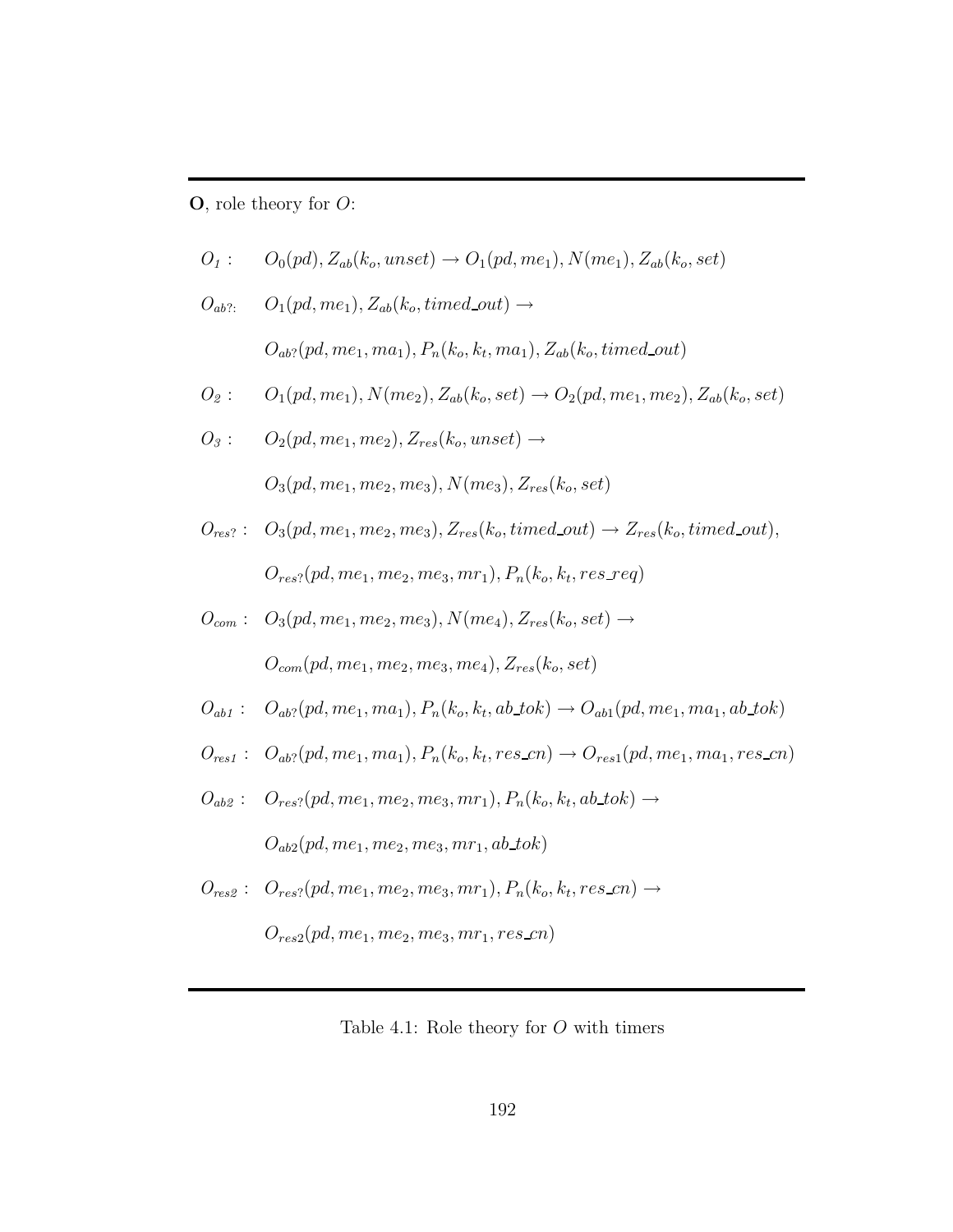$O<sub>timeouts</sub>$ , timeout rules for  $O$ :

 $Z_{ab}$ :  $Z_{ab}(k_o, set) \rightarrow Z_{ab}(k_o, timed\_out)$  $Z_{res}$ :  $Z_{res}(k_o, set) \rightarrow Z_{res}(k_o, timed\_out)$ 

Table 4.2: The timeout rules for  ${\cal O}$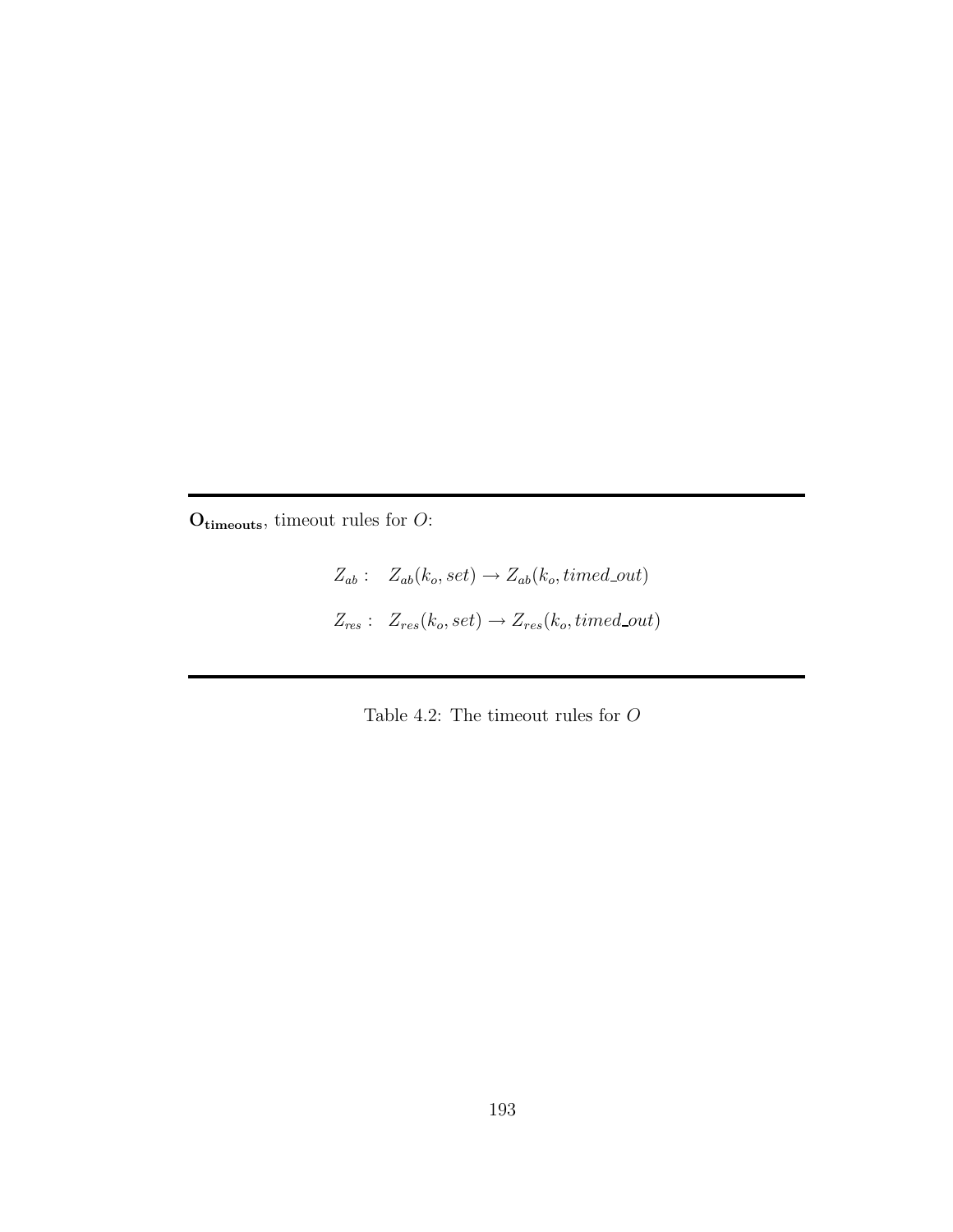## Chapter 5

# Protocol properties

In this chapter, we formalize properties that are desired of signature-exchange protocols using the game-theoretic framework of chapter 4.

Recall that a protocol definition consists of a set of possession rules, a protocol theory, say P, two theories that model dishonest behavior of signers, and an initial set of facts. For the rest of this chapter, we pick a protocol definition, and fix it. Let  $P = O \oplus R \oplus T \oplus O_{\text{timeouts}} \oplus R_{\text{timeouts}}$  be the protocol theory for signers  $O$  and R with public keys  $k_o$  and  $k_r$  and trusted third party T with public key  $k_t$ . O and **R** are role theories for O and R with public keys  $k_o$  and  $k_r$  respectively. **T** contains the role theory for T along with the timeout rules of the timers of T. Let  $S_0$  be the initial set of facts,  $O_{\text{thresh}}$  and  $R_{\text{thresh}}$  be the set of dishonest rules for O and R respectively.

Let  $A$  be one of the signers,  $O$  or  $R$ , and  $B$  be the other signer. If  $A$  is  $O$  then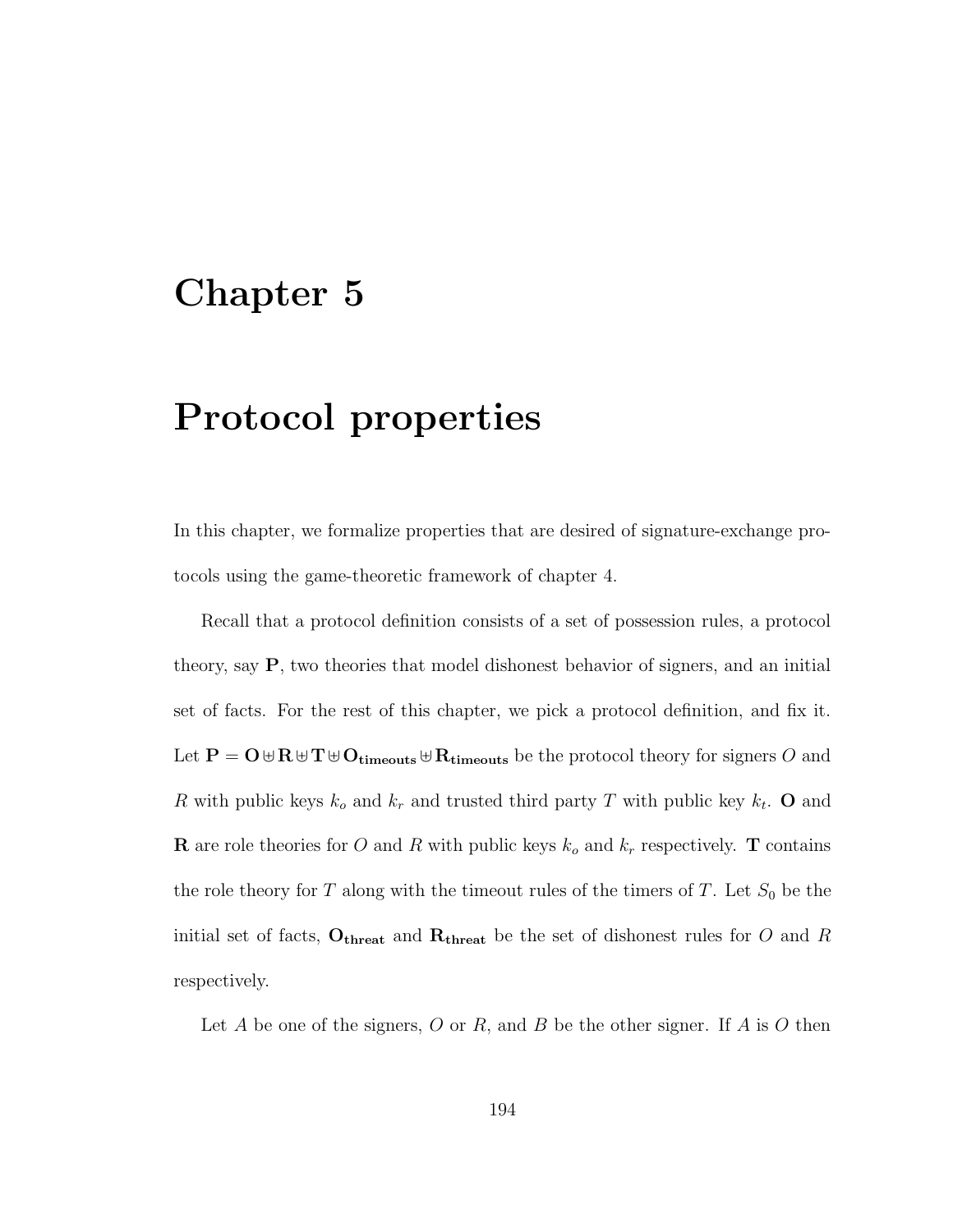let A be O,  $A$ <sub>timeouts</sub> be O<sub>timeouts</sub>,  $A$ <sub>threat</sub> be O<sub>threat</sub>, and  $TTPchannel_A$  be  $P_n$ , and  $k_a$  be  $k_o$ . If A is R then let A be R, A<sub>timeouts</sub> be R<sub>timeouts</sub>, A<sub>threat</sub> be R<sub>threat</sub>,  $TTPchannel_A$  be  $S_n$ , and  $k_a$  be  $k_r$ . **B**, **B**<sub>timeouts</sub>, **B**<sub>threat</sub>,  $k_b$  and  $TTPchannel_B$ are similarly defined. We start by defining fairness.

### 5.1 Fairness

Fairness is the basic symmetry property desired of an exchange protocol: either both signers get each other's signature or none does. The famous impossibility result [24, 42] demonstrates that no deterministic two-party protocol can be fair. Therefore, fairness requires introduction of at least one other party, e.g., the trusted third party T. To avoid T becoming the communication bottleneck, modern fair exchange protocols  $[3, 28, 38]$  use T optimistically (see section 5.3). We define fairness using the notion of strategy (see definition 4.5.3). We will show that this definition is equivalent to a common definition of fairness in terms of state reachability (chapter 3, [28, 15]).

**Definition 5.1.1.** A protocol is *fair* for honest A if, for every state S reachable by honest A such that (dishonest) B possesses A's signature on the pre-agreed text in  $S$ , and for each bound on the number of moves that a dishonest  $B$  makes, the coalition of A and T has an honest strategy from S to give A B's signature.

Fairness requires that once  $B$  has  $A$ 's signature, then an honest  $A$  should *always*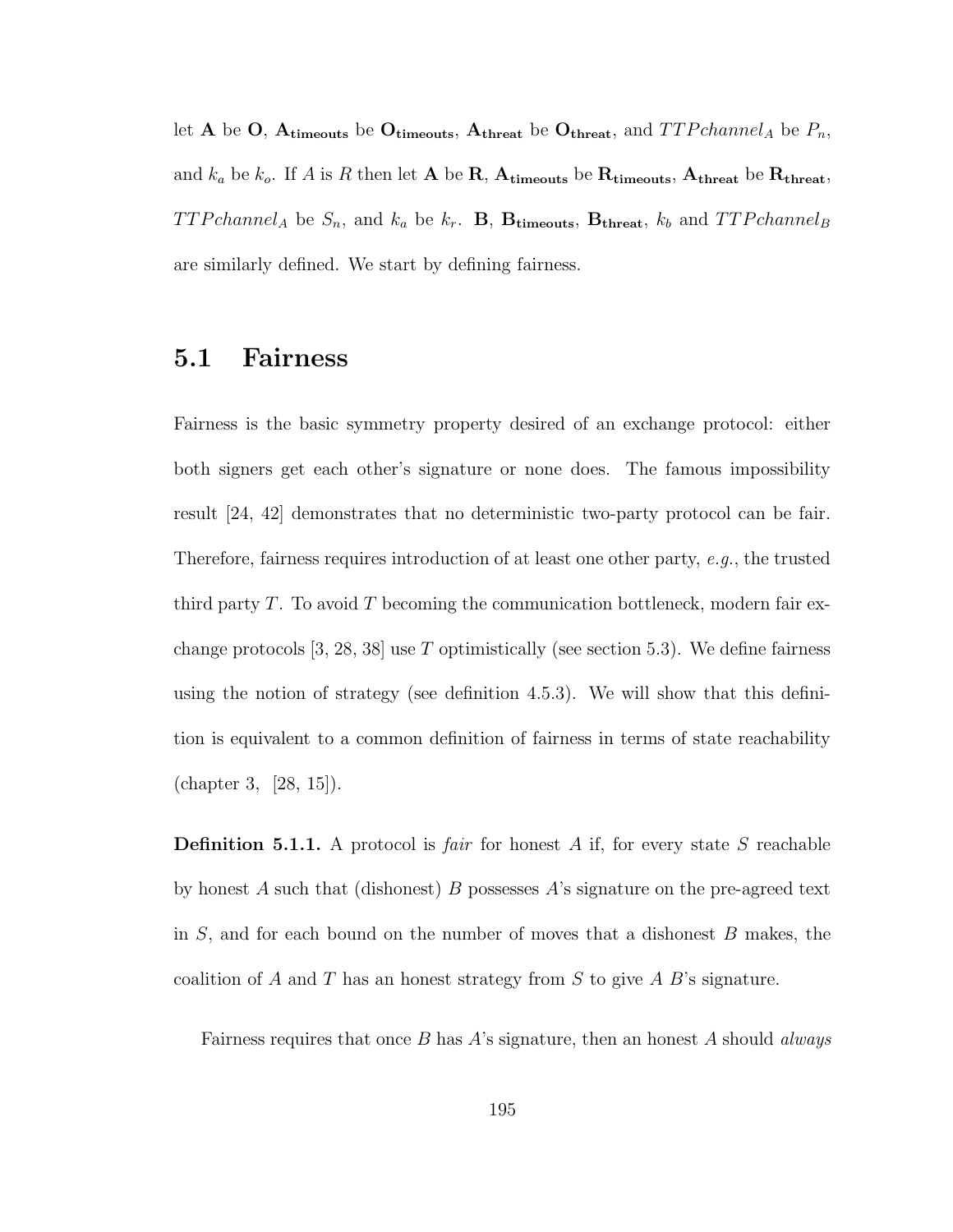be able to obtain  $B$ 's signature on the pre-agreed text regardless of  $B$ 's moves. We say that a state is *potentially successful* for A if A may possibly get B's signature in  $S$  with the help of  $T$ :

**Definition 5.1.2.** A state S reachable for honest A is *potentially successful* for an honest  $A$  if there is a finite trace  $tr$  from  $S$  such that:

- 1. tr terminates in a state successful for A, and
- 2. each transition rule in tr is labeled by a rule in  $A \cup T \cup A_{\text{timeouts}}$ .

Please note that this should not be confused with fairness in which we require that A always be able to obtain  $B$ 's signature on the pre-agreed text regardless of B's moves.

Timers of  $B$  do not affect actions of  $A$  and  $T$ . We can use this fact to show (proposition 5.1.4) a state S is potentially successful for honest A, even if there is a trace from S that involves the transition rules in  $A \cup A_{\text{timeouts}} \cup T \cup B_{\text{timeouts}}$  and ends in a state successful for  $B$ . In other words, a timeout of  $B$  does not enable  $A$ 's ability to contact  $T$  and get  $B$ 's signature.

The proof of proposition 5.1.4 uses proposition 5.1.3. Proposition 5.1.3 follows from the fact that in an interleaving semantics of concurrency we can commute application of transition rules that involve independent parts of the system (proposition 4.0.39).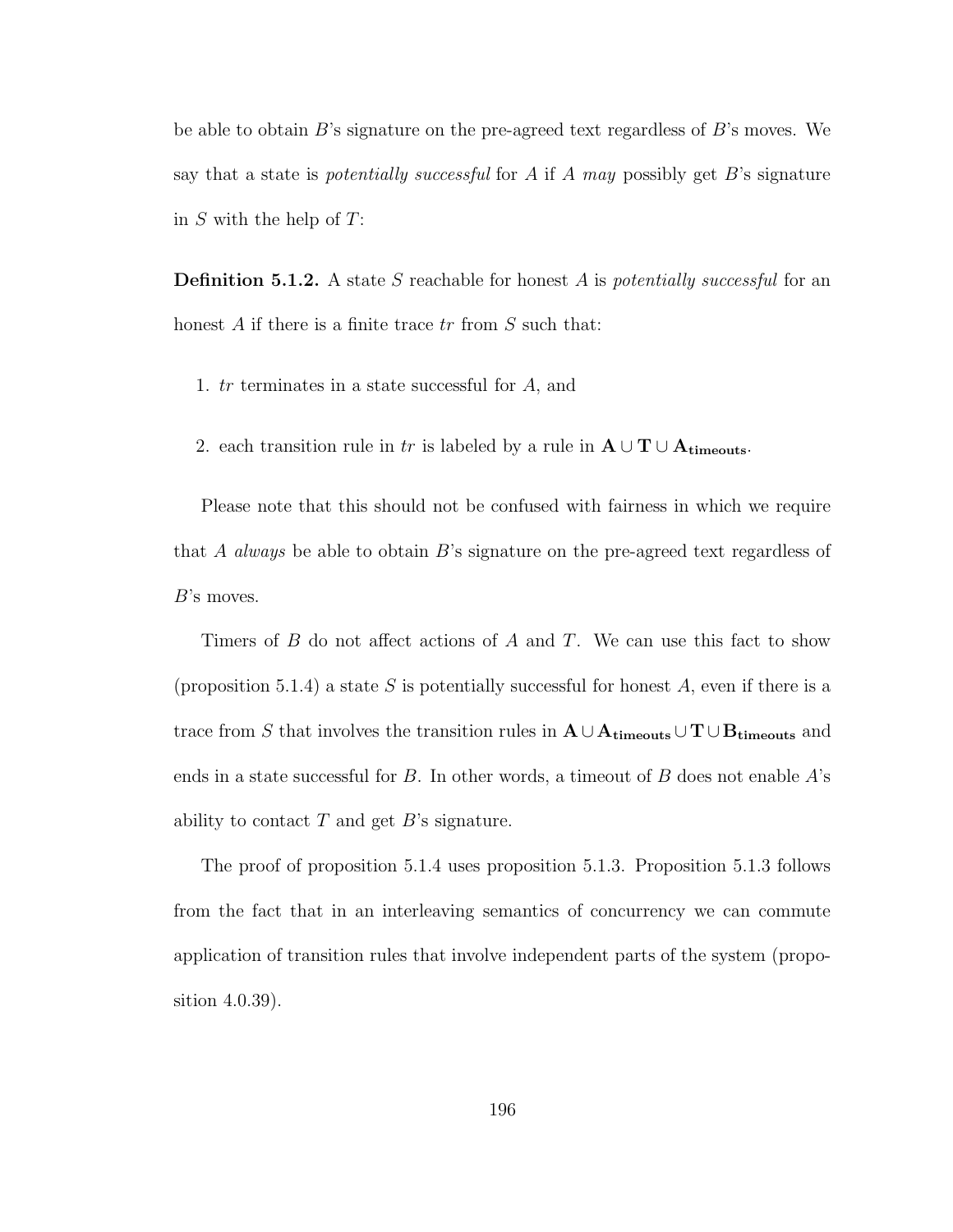**Proposition 5.1.3.** Let S, S' be reachable states such that S' be obtained from S by an application of  $t_1 \in \mathbf{B}_{\text{timeouts}}$  followed by an application of  $t_2 \in \mathbf{A} \cup \mathbf{A}_{\text{timeouts}} \cup \mathbf{T}$ . We can commute the order of application of  $t_1$  and  $t_2$ , i.e., S' can also be obtained from S by the application of  $t_2$ , followed by the application of  $t_1$ .

*Proof.* The timer predicates of B do not occur in  $A \cup A_{\text{timeouts}} \cup T$ . Therefore,  $t_1$  and  $t_2$  affect independent parts of S and by proposition 4.0.39, we can commute  $\Box$ the application of  $t_1$  and  $t_2$ .

Now, we show that a timeout of  $B$  does not enable the capability of  $A$  to contact  $T$  and get  $B$ 's signature.

Proposition 5.1.4. Suppose there is a trace tr from S that uses only transition rules in  $A \cup A_{timeouts} \cup T \cup B_{timeouts}$  and ends in a state successful for A. Then S is potentially successful for A, i.e., there is a trace that uses only rules in  ${\bf A} \cup$  ${\bf A_{timeouts}} \cup {\bf T}$  and ends in a state successful for A.

*Proof.* Intuitively, timeouts of B does not affect the ability of A to contact T.

Let tr be a trace from S that uses only transition rule in  $A \cup A$ <sub>timeouts</sub> ∪  $T \cup B_{timeouts}$  and ends in a state successful for A. By repeated application of proposition 5.1.3, we can push the timeouts of B towards the end and get a trace  $tr'$  from  $S$  such that

i)  $tr'$  ends in a state successful for  $A$ , and

ii)  $tr'$  consists of a trace that uses only transition rules in  $\mathbf{A} \cup \mathbf{A}_{\text{timeouts}} \cup \mathbf{T}$  followed by the timeout rules of timers of B.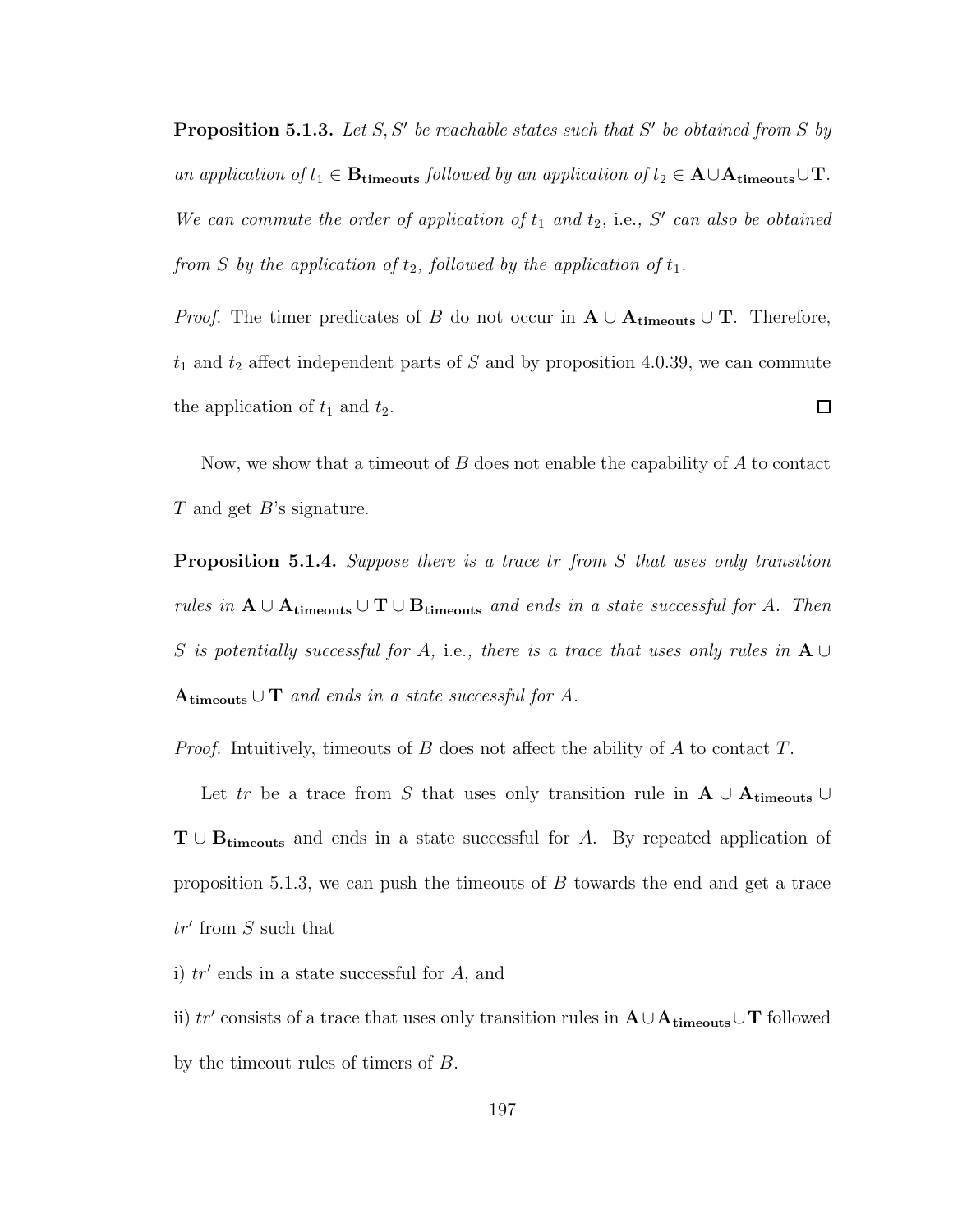By proposition 4.4.1, timeouts of  $B$  does not affect  $A$ 's possession. Hence, there is a trace from S that uses only transition rules in  $A \cup A_{timeouts} \cup T$  and ends in a state successful for A.  $\Box$ 

Now we state fairness in terms of reachability:

**Proposition 5.1.5.** A protocol is fair for honest A if and only if,  $\forall$  states S reachable for honest  $A$  such that  $B$  has  $A$ 's signature on the pre-agreed text in  $S$ ,  $S$  is potentially successful for A.

*Proof.* ( $\Rightarrow$ ) Intuitively, if after obtaining A's signature B takes no further action, then a fair protocol must provide some means for  $A$  to obtain  $B$ 's signature.

Suppose that the protocol is fair for honest  $A$ , and  $S$  is a state reachable for honest A, such that B has A's signature in S. Assuming that dishonest B makes no moves, let ctr be the tree of all possible traces at S. Now, since B makes no moves, each edge in *ctr* must be labeled by a rule in  $A \cup T \cup A$ <sub>timeouts</sub>  $\cup B$ <sub>timeouts</sub>. The coalition of A and T controls all the edges labeled by rules in  $\mathbf{A} \cup \mathbf{T}$ . If E is selection of edges under the control of A and T, the tree  $ctr\&E$  is obtained from  $ctr$ by removing all the edges in E along with its descendents.  $ctr\&$  is a strategy for the coalition of  $A$  and  $T$ .

If the protocol is fair, then there must be a strategy for the coalition of  $A$  and  $T$ to give A the signature of B. That is there is a selection of edges  $E$  such that each of the leaf node of the tree  $ctr\angle E$  is labeled by a node successful for A. Now pick one such selection, say E and one of leaf node in  $ctr\angle E$ . Consider the trace from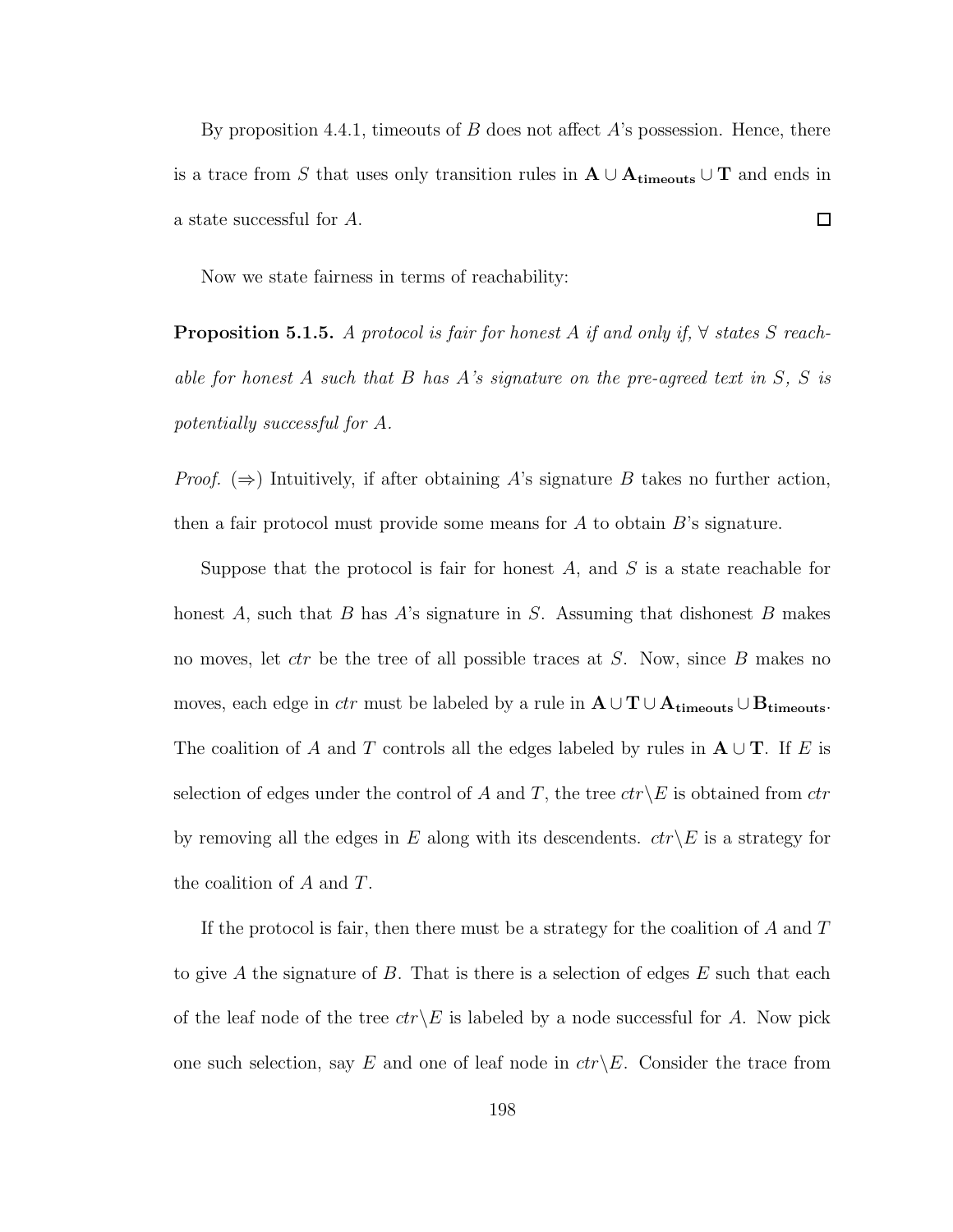the root to leaf node. This trace ends in a state successful for A and each transition is labeled by a rule in  $\mathbf{A} \cup \mathbf{T} \cup \mathbf{A}_{\text{timeouts}} \cup \mathbf{B}_{\text{timeouts}}$ . By 5.1.4, S is potentially successful for A.

 $(\Leftarrow)$  Intuitively, if B has A's signature then B continues to hold the signature. Since every state  $S'$  in which  $B$  has  $A$ 's signature is potentially successful for  $A$ , the coalition of A and T may (safely) choose to do any of the actions available to it in such a state. If in a state A and T run out of possible actions, then A must have B's signature (this state is also potentially successful for A).

Suppose S is a state reachable for honest A such that B has  $A$ 's signature on the pre-agreed text in  $S$ . Let  $l$  be the bound on the number of moves made by dishonest  $B$ . The coalition of  $A$  and  $T$  controls all the edges labeled by rules in  ${\bf A} \cup {\bf T}$ . If E is selection of edges under the control of A and T, the tree  $ctr\backslash E$  is obtained from ctr by removing all the edges in E along with its descendents.  $ctr\backslash E$ is a strategy for the coalition of A and T.

In order to show that the protocol is fair, we need to show that there is a section of edges, E under A's control such that in  $ctr\&E$ :

- i) each leaf node is successful for A, and
- ii) in each leaf node all timers are timed out.

Let E be the empty set and consider the strategy  $ctr\backslash E =ctr$ . Consider a leaf node, N, of this strategy and let N be labeled by  $S'$ . Since B has A's signature in S, B has A's signature in  $S'$  (proposition 4.4.1). Therefore  $S'$  is potentially successful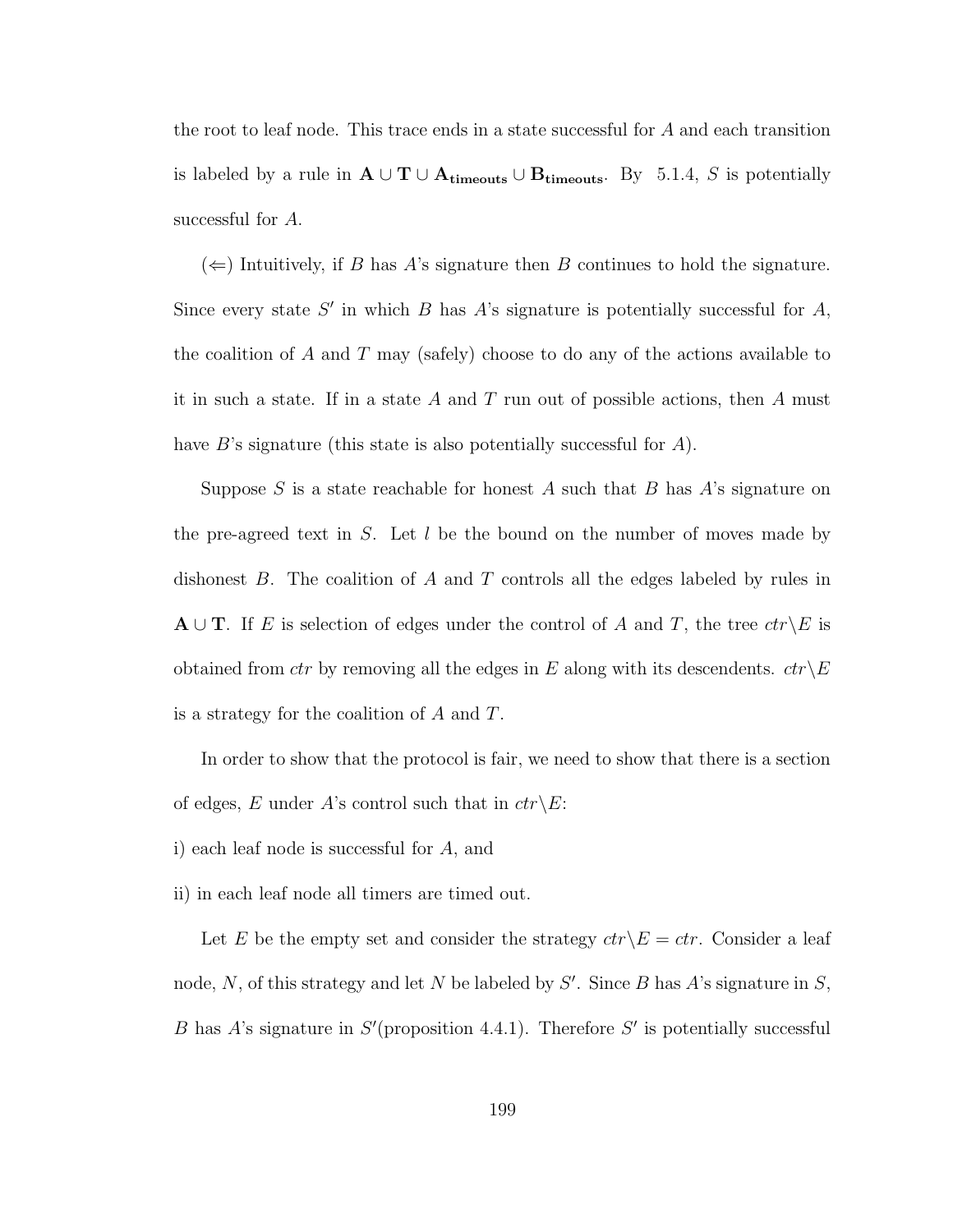for A.

Therefore there is a trace,  $tr$  from  $S'$  with the edges labeled by transition rules in  $\mathbf{A}\cup\mathbf{T}\cup\mathbf{A}_{\mathbf{timeouts}}$  leading to a state successful for A. Since  $ctr$  is full continuation tree,  $tr$  must be empty. Therefore  $S'$  is successful for A. Since N was an arbitrary node in ctr, we get ctr is a strategy of the coalition of A and T to give A  $B$ 's  $\Box$ signature.

For the rest of the thesis, we shall limit our attention to protocol theories that are fair for honest signers.

## 5.2 Completeness and effectiveness

If both the signers are honest, then they should be able to exchange signatures by using the protocol, otherwise the protocol would not be very useful. We formulate this property of the protocol as completeness.

**Definition 5.2.1.** A protocol is **complete** if, assuming both A and its counterparty B are honest, there is a trace from  $S_0$  to a state, successful for both A and B.

An important design goal is to ensure that an honest A should not be left hanging indefinitely, and A should be able to force a timely termination. We formulate this property as effectiveness. In order to formulate this property we need the following definition:

**Definition 5.2.2.** Let C be a role theory for participant C with public key  $k_c$ .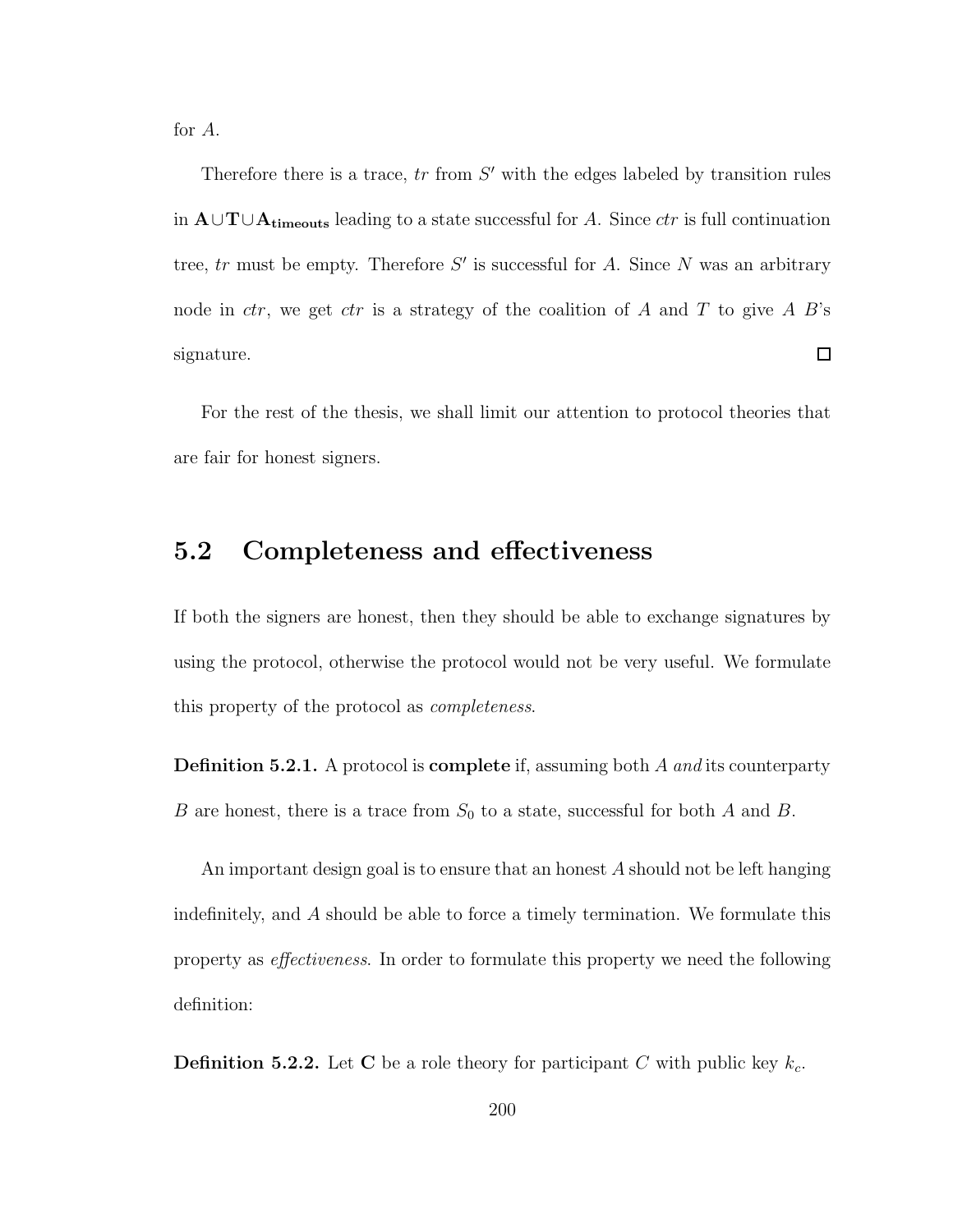- 1. A role state predicate of C is said to be final for C if in  $C$ , this role state occurs only on the right of the state transition rules.
- 2. A state S is final for an honest C if S contains an occurrence of a role state predicate that is final for C.

A protocol is said to be effective for an honest  $A$ , if an honest  $A$  can with the help of  $T$  always reach a state final for honest  $A$ . The following definition is motivated by  $|3|$ .

**Definition 5.2.3.** A protocol is effective for honest A if, for any state S reachable for honest  $A$ , there is a tr from  $S$  such that

- 1. each edge in tr is labeled by a transition in  $\mathbf{A} \cup \mathbf{T} \cup \mathbf{A}_{\text{timeouts}}$ , and
- 2. tr ends in a state final for A.

### 5.3 Optimistic protocols

In literature [28, 1, 3], a protocol is said to be optimistic, if there is a trace such that the signers can exchange signatures without contacting the trusted third party. However, this definition does not capture an inherent assumption: the signers should be patient for the other signer for this optimistic exchange to take place. We will say that a protocol is optimistic for a signer, Alice, if when Alice is willing to wait "long enough", then the other signer, Bob, has a strategy to exchange signatures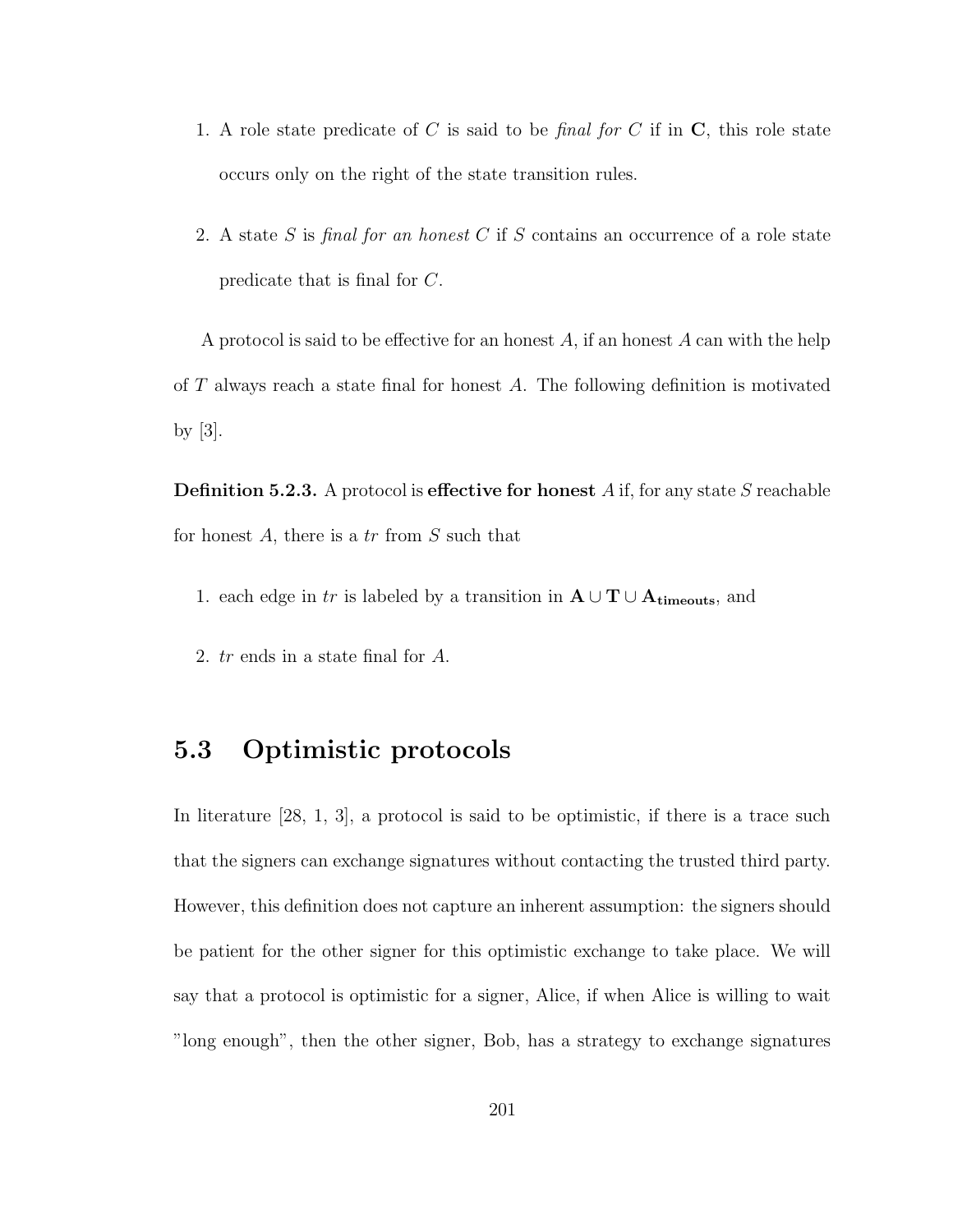without any of them contacting the third party. Optimistic protocols have been a subject of extensive research, since they potentially provide a practical means of fair exchange between mistrusting agents without relying on the trusted third party in most instances.

We say that A does not send a message to T in the transition from  $S$  to  $S'$  if

- 1. The transition is an application of a rule in  $A \cup A_{\text{thresh}}$ , and
- 2. No fact created by the transition matches a term in the left hand side of a rule in T.

We may now formulate optimistic protocols.

**Definition 5.3.1.** A fair protocol is *optimistic for A* if, assuming  $B$  is honest and A controls the timeouts of both  $A$  and  $B$ ,  $A$  has an honest strategy from the initial state,  $S_0$ , such that

- 1. no messages are sent by any signer to  $T$  in this strategy, and
- 2. A exchanges signatures with  $B$ , *i.e.*, each leaf node is labeled by a state successful for both A and B.

Any trace from the root to the leaf node in this strategy is an *optimistic trace for* A. A protocol is optimistic if it is optimistic for both signers.

We shall assume that if a protocol is optimistic for both  $A$  and  $B$ , then in the definition above the trees obtained as a result of strategies are the same for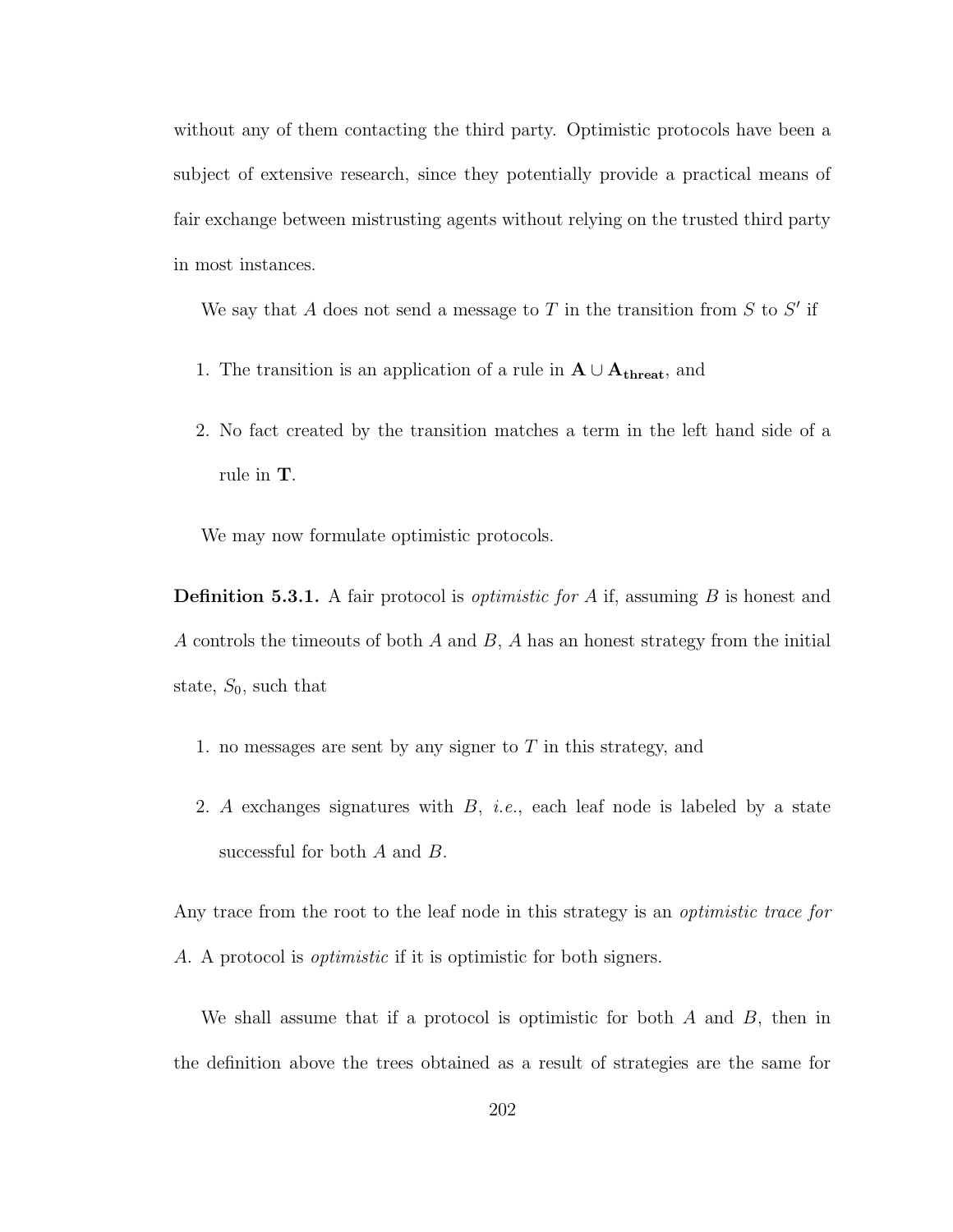both A and B. Therefore an optimistic trace for A is also an optimistic trace for B, and vice-versa. We shall henceforth refer to these as optimistic traces and not distinguish between them.

Please note that our definition implies that both  $A$  and  $B$  uses timers to contact T, if they are following the protocol. In the definition above,  $B$ 's willingness to wait "long enough" is modeled by giving A the ability to signal B when B has the option of contacting T.

Hence a protocol is optimistic for A if, whenever B is willing to wait "long" enough", the signature exchange may take place without any signer contacting  $T$ if A so desires. More precisely, there is a schedule of timeouts such that A may choose to exchange signatures with B without either of them needing to go to  $T$ .

Now if A has the controls the time out of A and B, then A has a strategy from  $S_0$  to exchange signatures with honest B. If a state S occurs as a result of this strategy, then A also has a strategy from S to exchange signatures with  $B$ :

**Proposition 5.3.2.** In an optimistic protocol, if A controls the timeouts of both A and B, then an honest A has a strategy from each point in an optimistic trace to exchange signatures with honest B.

*Proof.* Let tr be an optimistic trace and states in tr be  $S_0, S_1, \ldots, S_n$  in that order.

Intuitively, since the protocol is optimistic, if A controls the timeouts of both A and B, then honest A has a strategy from  $S_0$  to exchange signatures with honest B. Each  $S_i$  is realized as a result of this strategy. In order to accomplish the exchange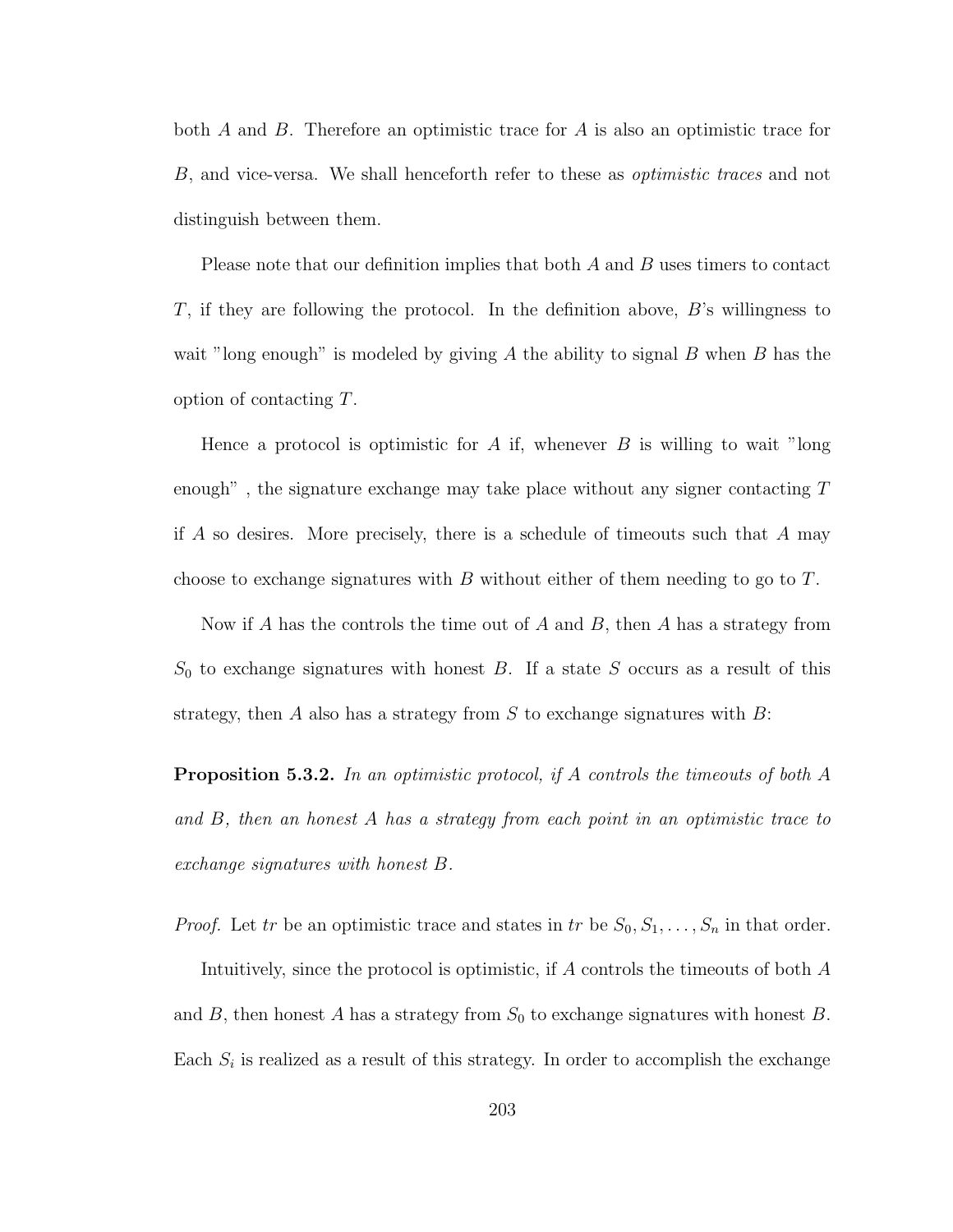from  $S_i$  for  $i > 0$ , A just continues with the strategy.

Assuming A and B are honest, let  $ctr$ ,  $ctr$ <sub>i</sub> be the trees of all possible traces from  $S_0$  and  $S_i$  respectively. Clearly  $ctr_i$  is a subtree of  $ctr$ .

In the trees, A controls all edges that are labeled by transition rules in  $A \cup$ Atimeouts ∪ Btimeouts. If E is a selection of edges under A's control in  $ctr$ ,  $ctr\$ E is the tree derived from  $ctr$  by deleting each edge in  $E$  along with its descendants. Since A has a strategy to exchange signatures at  $S_0$ , there is a selection of edges, say E, under A's control in ctr such that in the tree  $ctr\backslash E$ :

i) each leaf node is successful for A and B, and

ii) all timers are timed in the leaf nodes.

Fix such a selection,  $E_0$ .

In order to continue with the same strategy at  $S_i$  also, A selects all the edges in  $ctr_i$  that occur in  $E_0$ . Now, let  $E_i$  be the subset of edges in  $ctr_i$  that occur in  $E_0$ also. Each edge in  $E_i$  is under A's control. Now clearly,  $ctr_i\backslash E_i$  is the subtree of  $ctr\backslash E_0$  that is rooted at the node labeled as  $S_i$ . Hence in the tree  $ctr\backslash E_i$ :

i) each leaf node is successful for  $A$  and  $B$ , and

ii) all timers are timed in the leaf nodes.

Therefore A has a strategy from  $S_i$  to exchange signatures with B.  $\Box$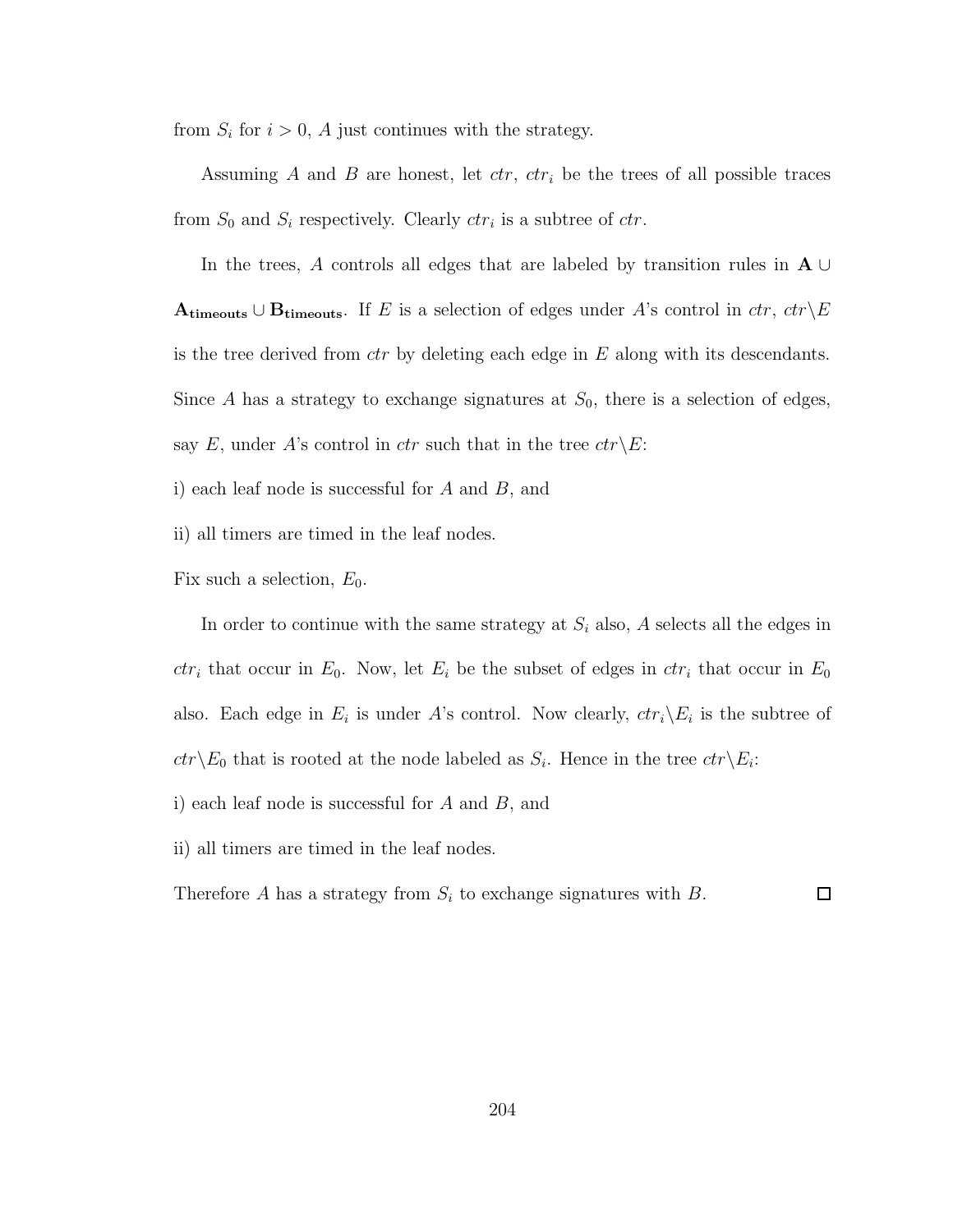### 5.4 Signer bias and advantage

Intuitively, a protocol is fair (see section 5.1) if either both parties exchange signatures, or none do. Basic fairness is not always sufficient, however. In scenarios such as online trading and auction bidding where resource commitment is important, a signer's ability to choose the outcome can be almost as important as the outcome itself as explained in chapter 1. Even if the final transaction is binding on both parties (and thus fair), the ability to unilaterally decide whether the transaction happens or not can be of great value. We formalize this ability using the concept of advantage (see definition 5.4.1).

### 5.4.1 Signer bias

Our definition of optimistic protocols (see definition 5.3.1) implies that honest signers use timers to contact  $T$ , and if a signer  $A$  is willing to wait "long enough", then signature exchange may take take place without any signer contacting  $T$  if  $B$  so desires.

Honest signers are simply guaranteed to follow the protocol. Mere honesty, however, does not capture all the nuisances of the natural behavior of signers in most commercial transactions. Honest signers typically have an inherent bias towards the positive outcome of the protocol (otherwise, they would not engage in it). We will say that an honest signer  $A$  is *interested* if, whenever it is permitted by the protocol specification to contact  $T$  immediately with an abort request, it waits for a "long"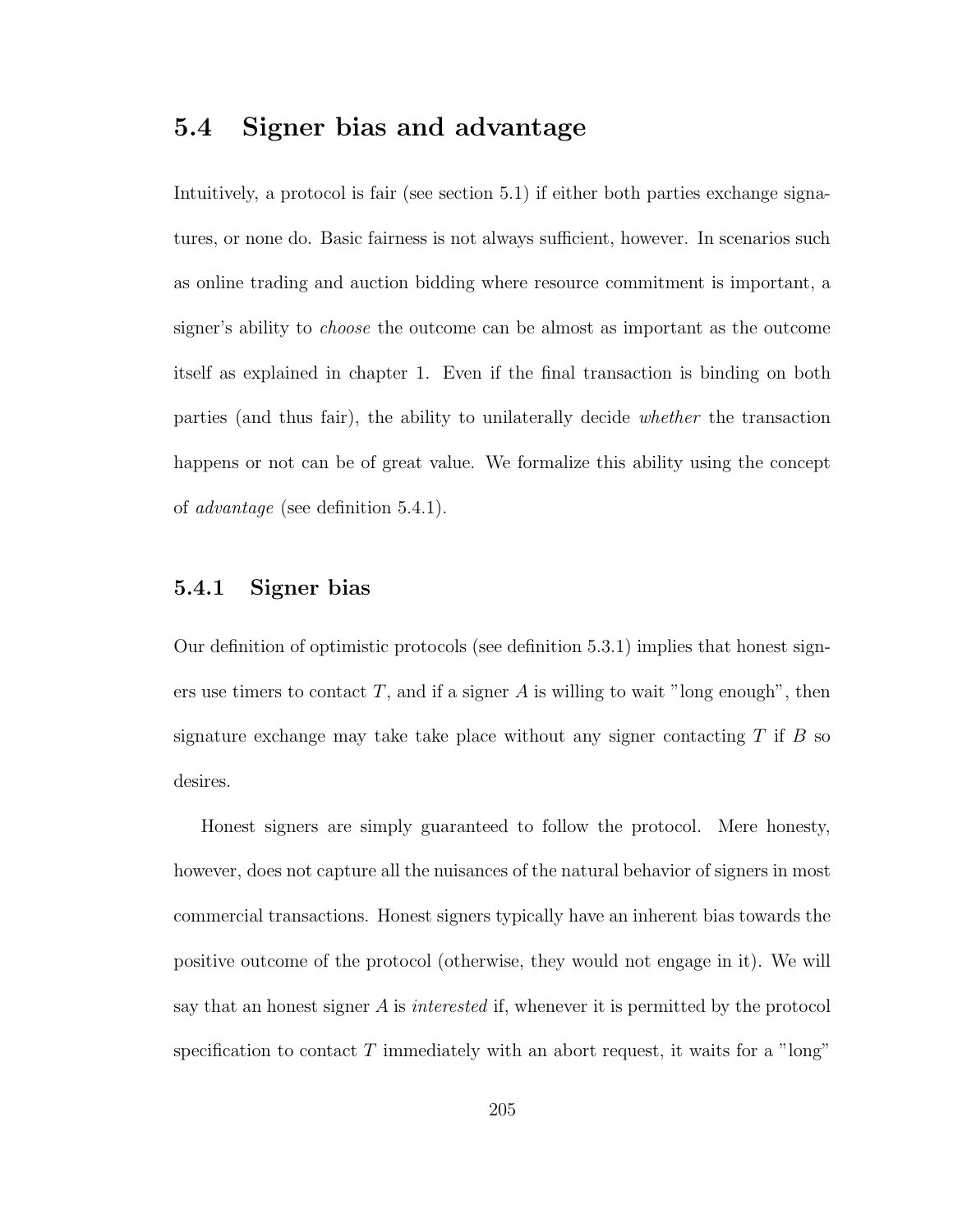| Signer bias | Behavior at decision points              |
|-------------|------------------------------------------|
| Honest      | Waits or contacts $T$ immediately        |
| Interested  | Waits before contacting $T$ to abort     |
|             | Optimistic   Waits before contacting $T$ |

Table 5.1: Signer Bias

time before asking  $T$  to abort the exchange.

Moreover, they may be optimistic. They prefer to attempt to resolve the transaction amicably, without involving  $T$ , and only use  $T$  as the last resort. We will say that an honest signer A is *optimistic* if, whenever it is permitted by the protocol specification to contact  $T$  immediately, it waits for a "long" time before contacting T the exchange.

The precise meaning of "long," as will be explained in section 5.4.2, is "long enough to ensure that  $B$ 's messages to T, if any, arrive before  $A$ 's message." As discussed in section 1, we must consider biased signers when analyzing properties of signature exchange protocols. The difference between signer biases is summarized in table 5.1.

For example, consider the behavior of responder  $R$  in the GJM protocol with timers (see section 4.6) immediately after it responds to  $O$ 's first message with its own PCS. While the protocol specification permits R to contact the T immediately with a resolve request, in reality R may be optimistic, *i.e.*, it may prefer to resolve the protocol amicably by normal exchange with  $O$  instead of resorting to  $T$  as soon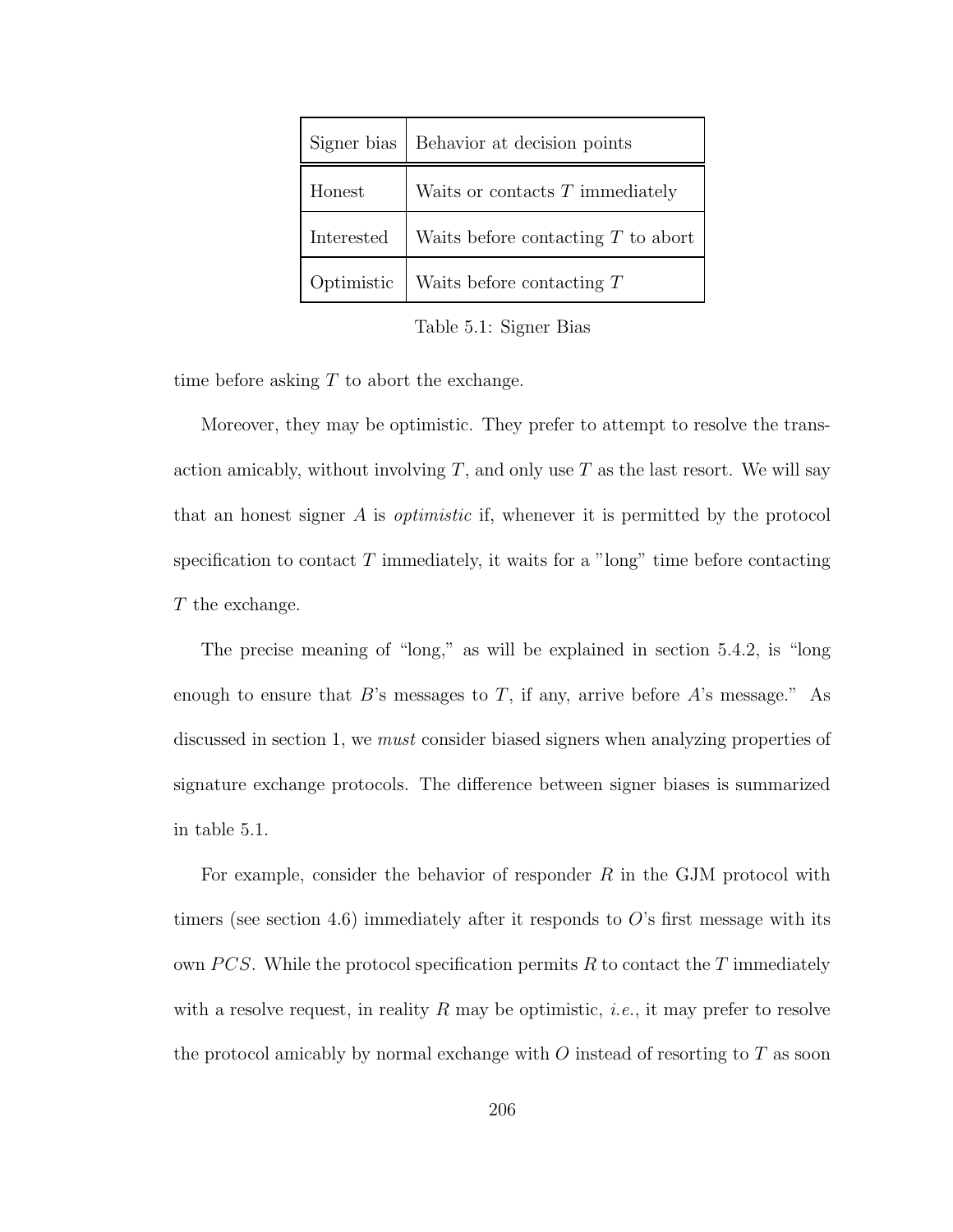as it has the opportunity to do so. Therefore, after sending its  $PCS$  to  $O$  in the second message of the protocol,  $R$  will wait for  $O$ 's response for a long time before resorting to  $T$  with a resolve request. If however,  $R$  is interested, it will proceed to contact T with a resolve request.

### 5.4.2 Advantage

We now formalize a signer's ability to control the outcome of a protocol. For this section assume that  $A$  is honest and  $B$  dishonest. This definition is the generalization of definition 3.3.2 in chapter 3.

**Definition 5.4.1.** Let  $S$  be a reachable state.

- 1. B has the power to abort at S if B has a strategy from S to prevent A from obtaining  $B$ 's signature with some finite number of (possibly dishonest) moves.
- 2. B has the power to obtain A's signature at S if B has a strategy to obtain A's signature, with some finite number of (possibly dishonest) moves.
- 3. B has the advantage over A at S if B has both the power to abort at S and the power to obtain  $A$ 's signature at  $S$ .

**Definition 5.4.2.** A protocol is *balanced for A* if for all reachable states  $S$ ,  $B$  does not have an advantage over A at S.

In optimistic protocols, the propensity of a biased signer to wait for a long time before contacting T can be exploited by his opponent. If A is optimistic, B will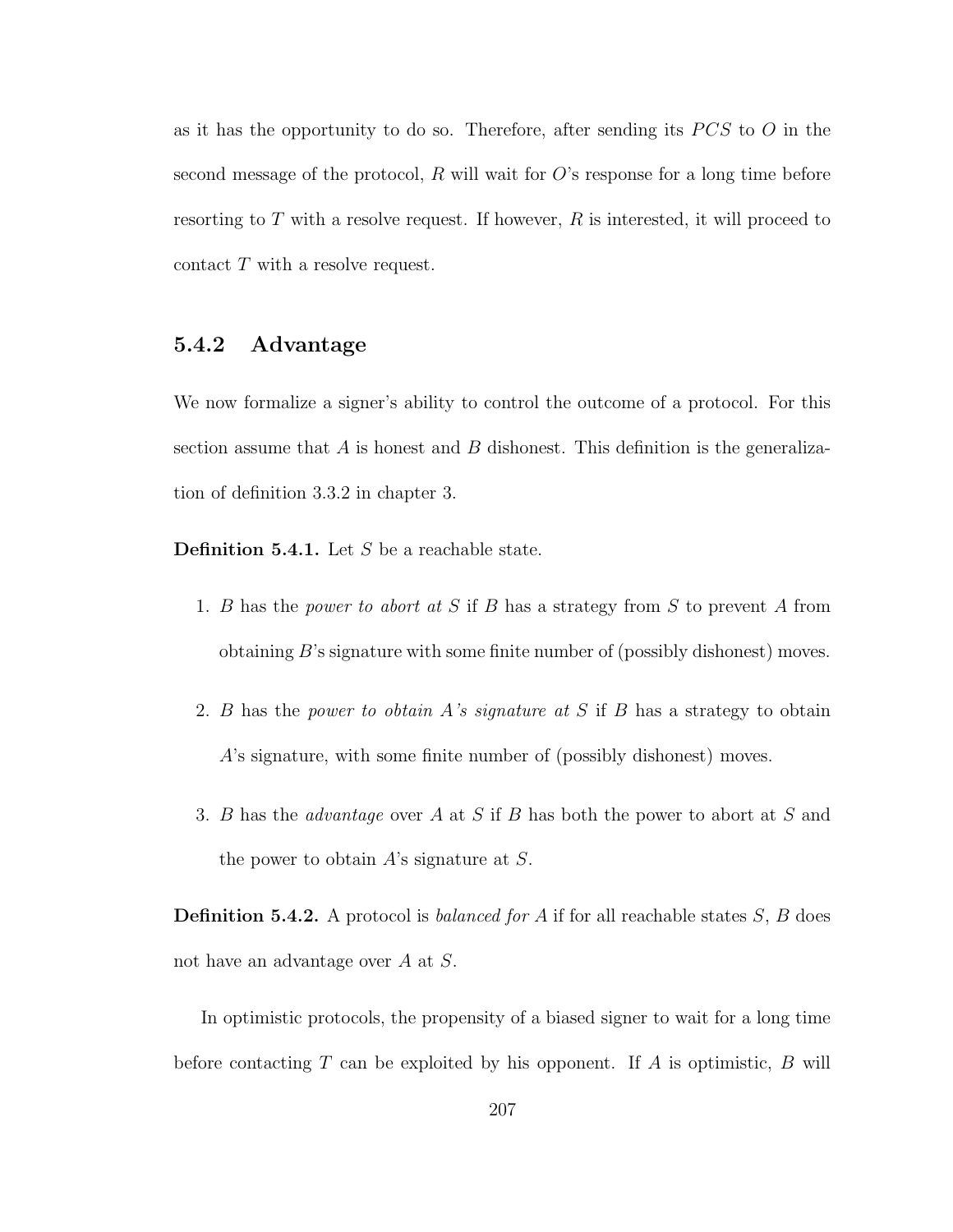enjoy the ability to contact T before A times out and contacts T. We will model optimistic bias of A by giving B the ability to schedule timeout rules of A. In reality, of course, the misbehaving signer does not actually set other parties' timeouts. This is simply an abstract representation of the fact that  $A$ 's timeouts are optimistic, *i.e.*, "long enough" to effectively relinquish  $A$ 's control over message scheduling and give a dishonest B the opportunity to contact T before A does. If B wants to schedule its messages to T ahead of A, it will delay the timeout rules of  $A$ 's (again, this is just an abstraction of the fact that the timeouts of an optimistic  $A$  are long). If B wants A to contact T first, it will set off the timeout rule of  $A$ 's timer before sending anything to T.

If A is interested, B will enjoy the ability to contact T before A times out and quits the exchange or contacts  $T$  with a request to abort the protocol. We will model interested bias of A by giving  $B$  the ability to schedule timeout rules of abort timers of A.

Definitions 5.4.1 and 5.4.2 can thus be extended to cases where  $A$  is interested or optimistic by permitting  $B$  to have control over some of timeouts. The table 5.2 extends definition 5.4.1 to biased signers. From the above table, it is clear that if the protocol provides a signer with the advantage against honest opponents, it also has the advantage against optimistic and interested opponents. Advantage against interested opponents implies advantage against optimistic opponents.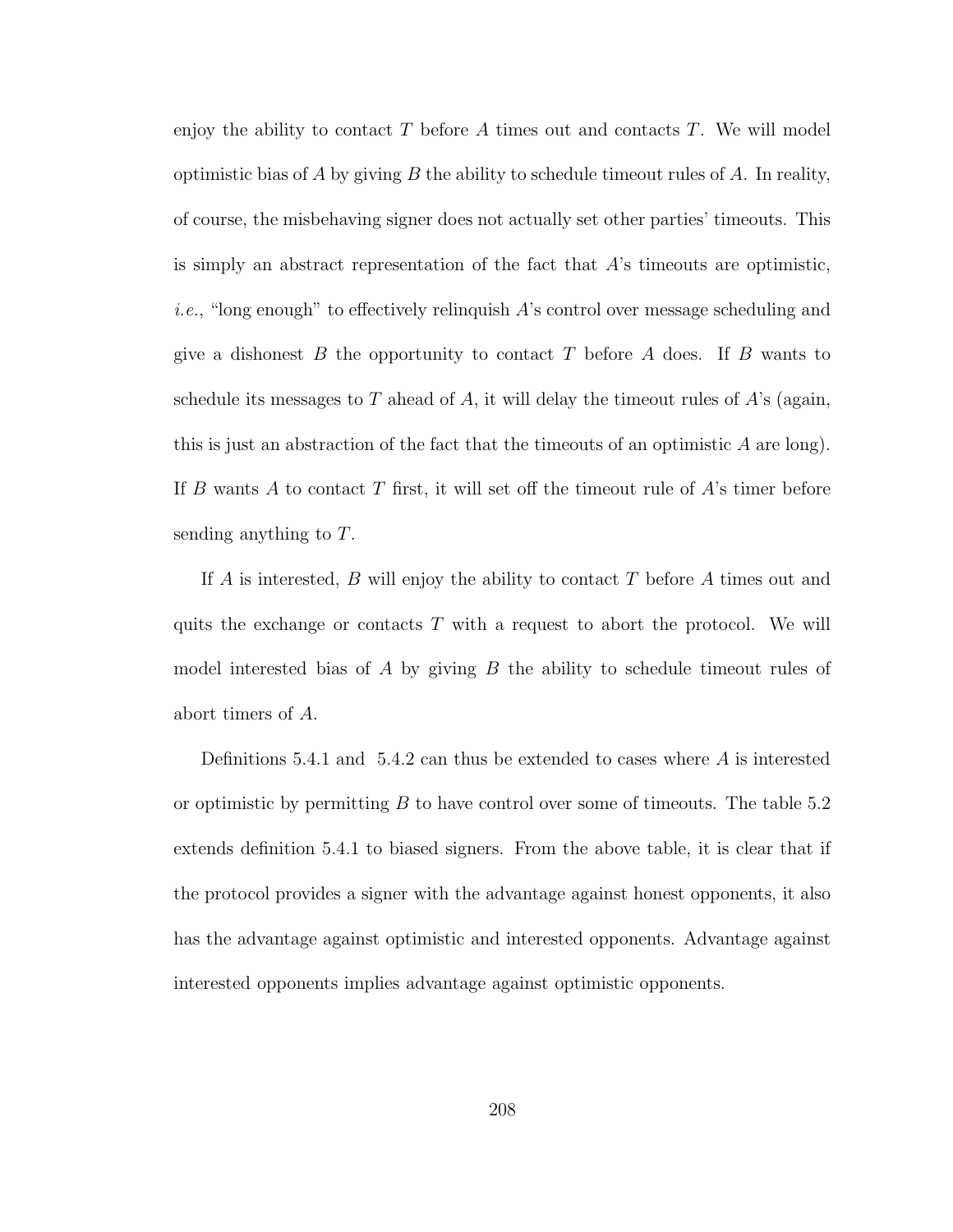|                | $A$ 's bias $\Big  B$ controls                                                                                       |
|----------------|----------------------------------------------------------------------------------------------------------------------|
| ${\rm Honest}$ | $B, B_{\text{thresh}}, B_{\text{timeout}}$                                                                           |
|                | Interested $\Big $ B, $\mathbf{B_{\text{thresh}}}, \, \mathbf{B_{\text{timeout}}}, \, \mathbf{A_{\text{atimeouts}}}$ |
|                | Optimistic $\Big $ B, B <sub>threat</sub> , B <sub>timeouts</sub> , A <sub>timeouts</sub>                            |

Table 5.2: Signer bias and control of timeouts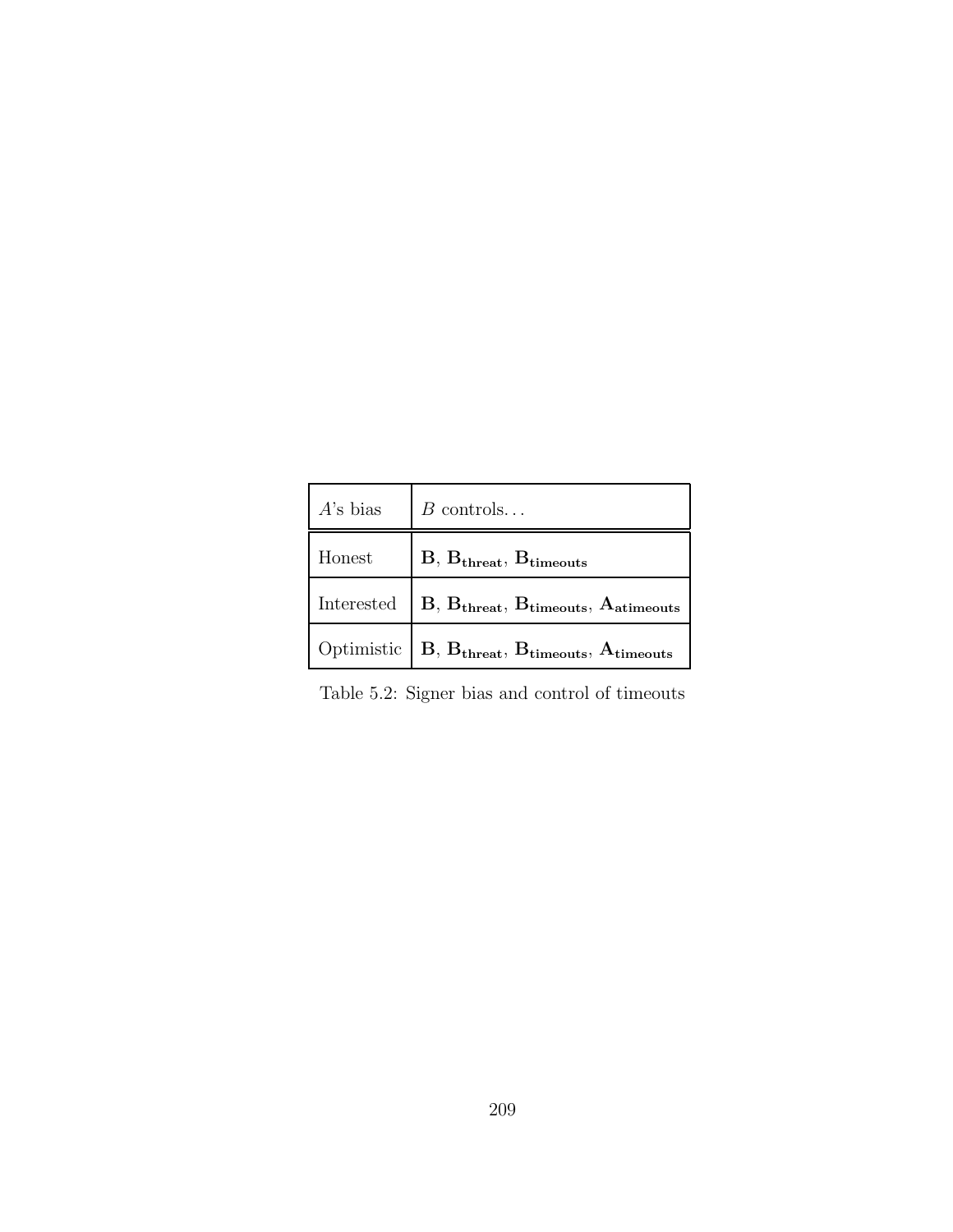### Chapter 6

# Impossibility of balance

In this chapter we shall study relationships between fairness, effectiveness, optimism and advantage. We shall show that if a protocol is fair and effective for honest signers, then it must be balanced for honest signers. However, we shall show that completely eliminating advantage is impossible in an optimistic two-party signature exchange protocol. Any fair and optimistic protocol must necessarily have a reachable state in which one of the signers enjoys the advantage against an optimistic counterparty.

Recall that a protocol definition consists of a set of possession rules, a protocol theory, say P, two theories that model dishonest behavior of signers, and an initial set of facts. For the rest of this chapter, we pick a protocol definition, and fix it. Let  $P = Q \oplus R \oplus T \oplus O_{timeouts} \oplus R_{timeouts}$  be the protocol theory for signers O and R with public keys  $k_o$  and  $k_r$  and trusted third party T with public key  $k_t$ . O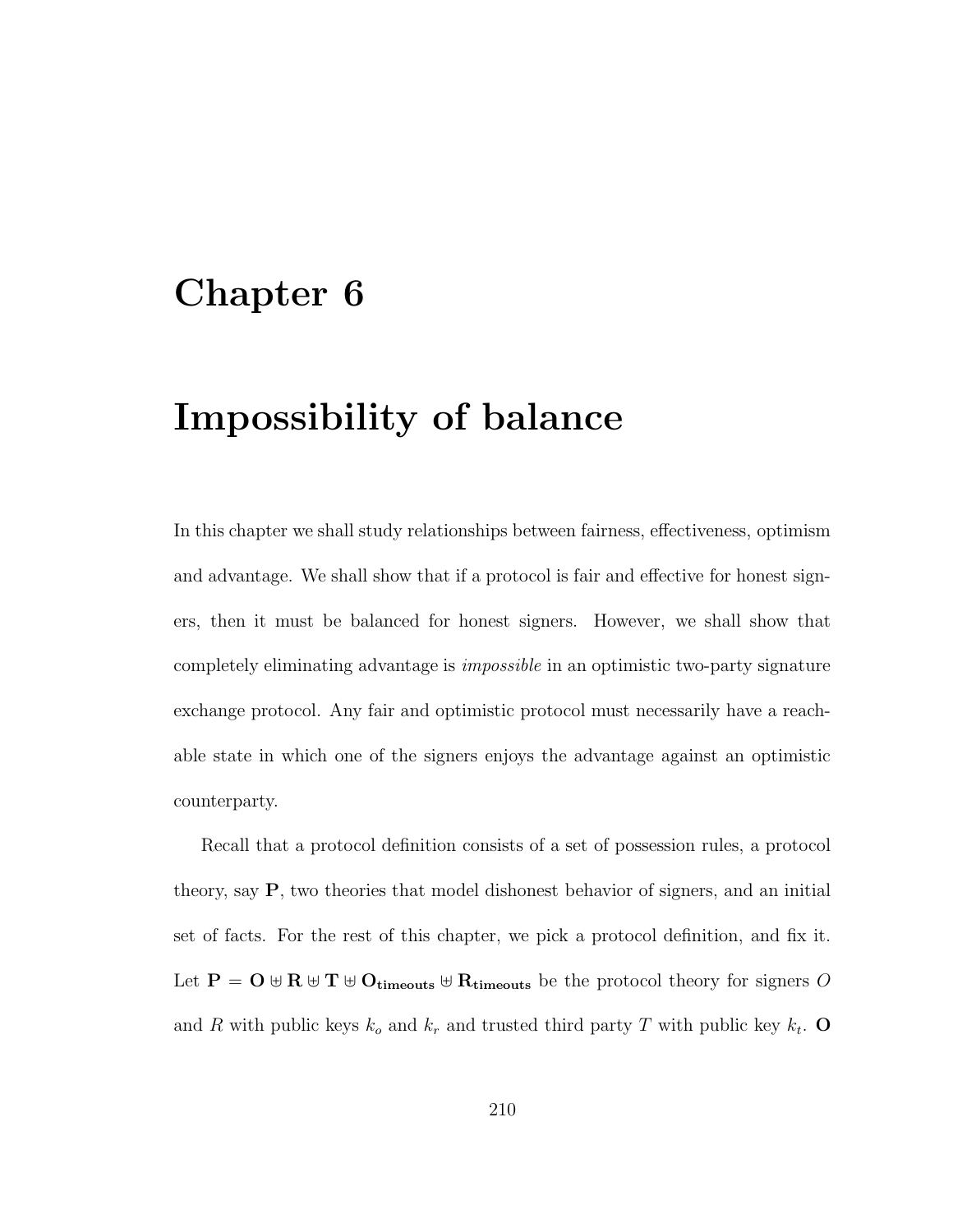and **R** are role theories for O and R with public keys  $k_o$  and  $k_r$  respectively. **T** contains the role theory for  $T$  along with the timeout rules of its timers. Let  $S_0$  be the initial set of facts,  $O_{\text{thresh}}$  and  $R_{\text{thresh}}$  be the set of dishonest rules for O and R respectively. For the rest of this chapter, we shall assume that the protocol is fair.

Let A be one of the signers, O or R, and B be the other signer. If A is O let A be O,  $A_{\text{timeouts}}$  be O<sub>timeouts</sub>,  $A_{\text{thresh}}$  be  $O_{\text{thresh}}$ , and  $TTPchannel_A$  be  $P_n$ , and  $k_a$  be  $k_o$ . If A is R let A be R, A<sub>timeouts</sub> be R<sub>timeouts</sub>, A<sub>threat</sub> be R<sub>threat</sub>, TTPchannel<sub>A</sub> be  $S_n$ , and  $k_a$  be  $k_r$ . Similarly, we can define **B**,  $B_{\text{timeouts}}$ ,  $B_{\text{threadt}}$ ,  $k_b$  and  $TTPchannel_B$ .

### 6.1 Balance and effectiveness

We establish that for single runs, if a protocol is fair and effective for an honest signer, then it is balanced for the signer.

**Proposition 6.1.1.** If a protocol is fair and effective for honest A, then it is balanced for honest A.

*Proof.* Intuitively, a dishonest  $B$  can only prevent scenarios that are a result of the actions that  $B$  can control. If the protocol is effective for honest  $A$ , it is possible for an honest A to contact T and get a fair completion. Since A is honest and not biased, the timeout of A is not "long" enough for B to schedule its own messages ahead of A. Hence, if A non-deterministically chooses to contact  $T$  and gets a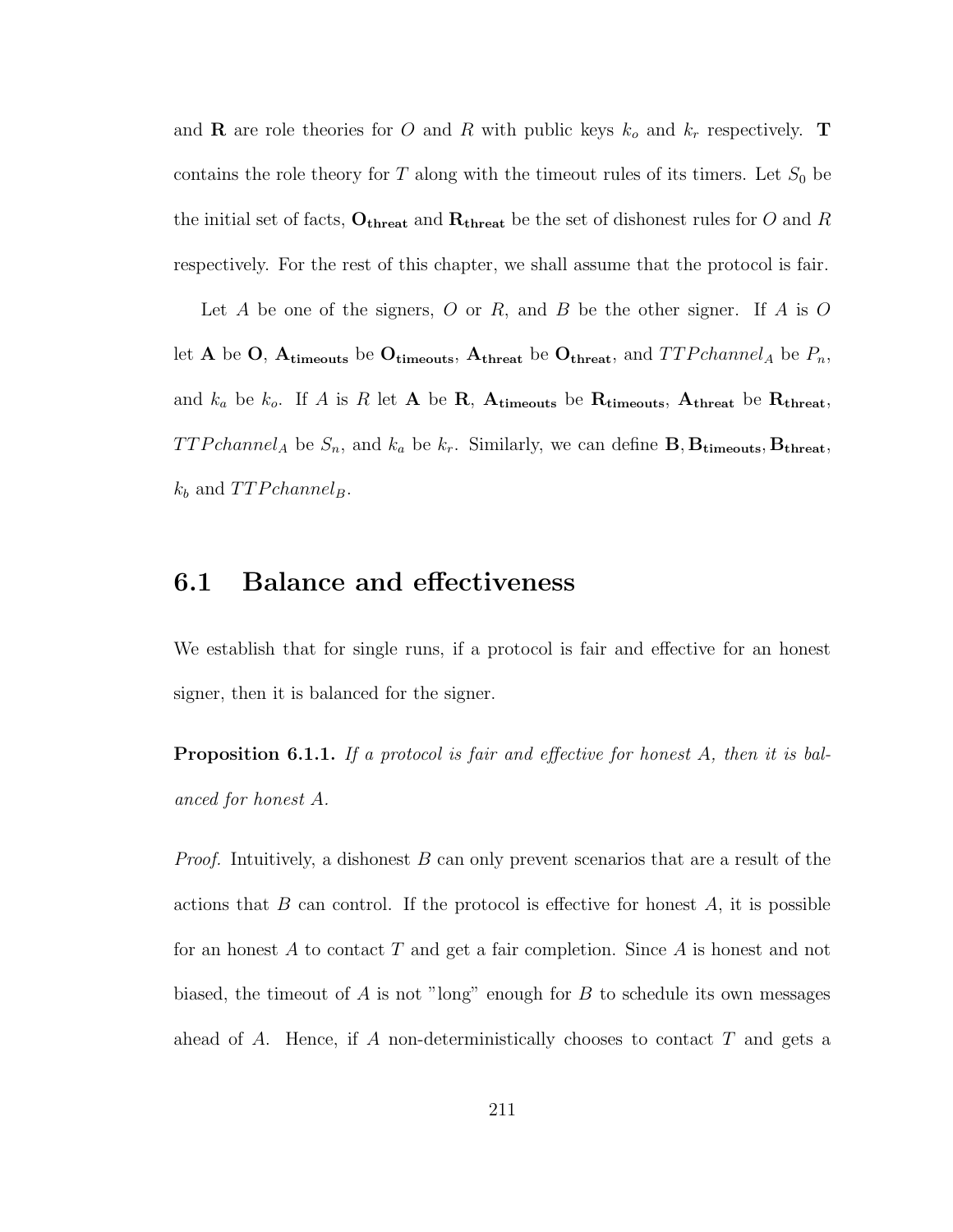particular outcome (*i.e.*, abort or successful exchange),  $B$  will not be able to force the other outcome. For a precise proof, we recall the definition of advantage.

Let S be a state reachable by honest A. Assuming that A is honest, let  $\mathit{ctr}$  be the tree of all possible traces from  $S_j$ . An edge in *ctr* is under B's control only if it is labeled by a transition in  $\mathbf{B} \cup \mathbf{B}_{\text{thresh}} \cup \mathbf{B}_{\text{timeout}}$ . Given a selection E of edges under B's control,  $ctr\angle E$  is the tree derived from ctr by deleting each edge in  $E$  along with its descendants. The selection  $E$  represents actions that  $A$  considers undesirable, and  $ctr\&E$  represents all the possible traces if transitions in E do not take place. B has the power to obtain A's signature if there is a selection,  $E$ , such that each leaf node in  $ctr\&E$  is labeled by a state successful for A. B has the power to abort if there is a selection of edges  $E$  under  $B$ 's control such that all the nodes in the truncated tree  $ctr\angle E$  are unsuccessful for A. B has the advantage if it has both the power to abort and power to obtain A's signature.

If the protocol is effective for honest  $A$ , then there is a trace,  $tr$ , from  $S$  such that

- 1. each edge in the trace is labeled by a transition in  $A \cup A_{\text{timeouts}} \cup T$ , and
- 2.  $tr$  ends in a node labeled by a state,  $S'$ , final for  $A$ .

The theories  $B, B_{\text{thread}}$  and  $B_{\text{timeout}}$  are disjoint from  $A, A_{\text{timeout}}$  and T. Therefore no edge in  $tr$  is under  $B$ 's control. Therefore, for every possible selection  $E$  of edges under A's control,  $ctr\angle E$  contains tr and in particular, a node labeled by S'.

Now if  $S'$  is successful for A, then B does not have power to abort. If  $S'$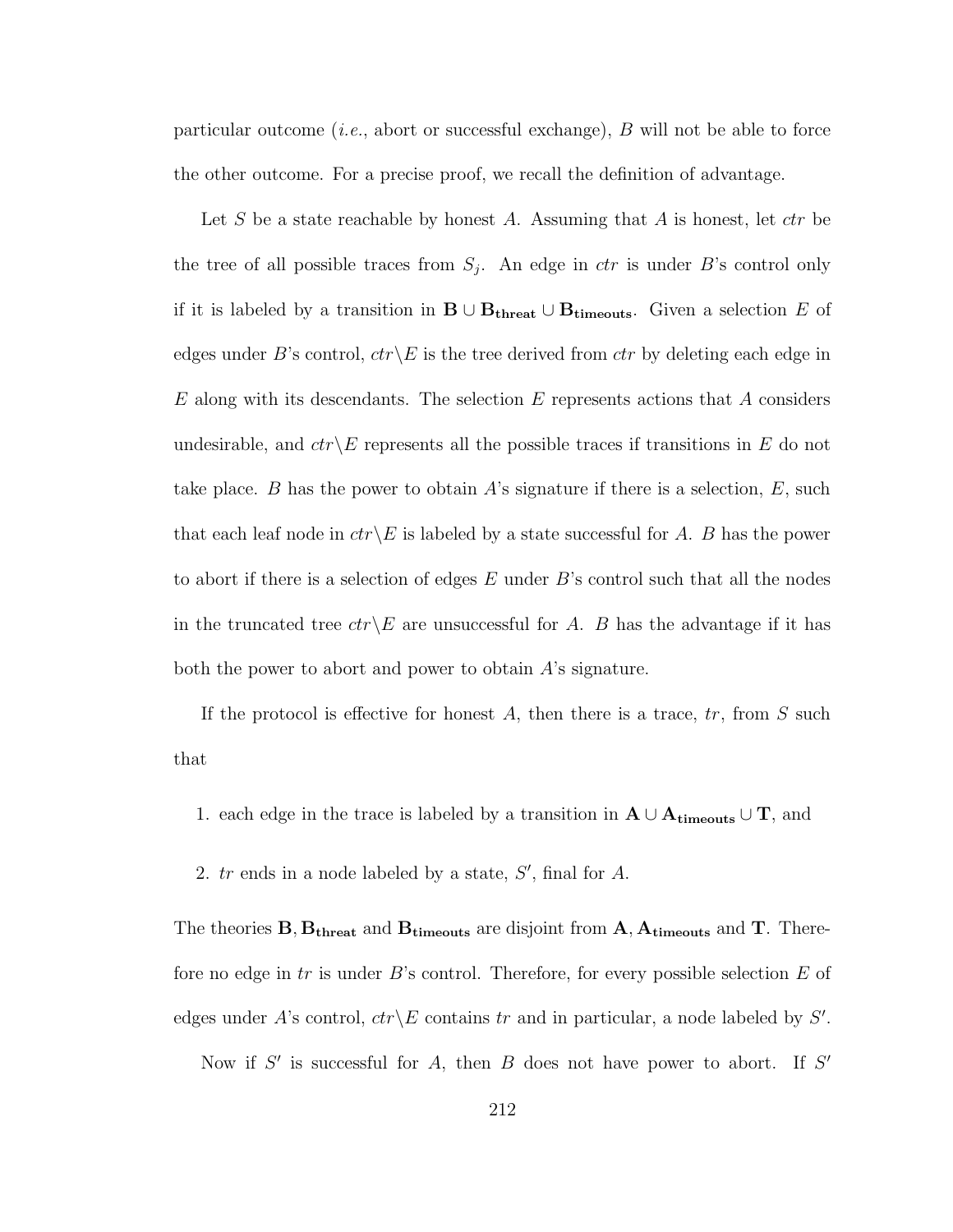is unsuccessful and final for  $A$ , then  $A$  does not have  $B$ 's signature in any state reachable from S'. Therefore, in each leaf node of the subtree of a strategy  $ctr\backslash E$ rooted at  $S'$ , A does not have B's signature. By fairness, B also does not have A's signature in these nodes. Hence, if  $S'$  is unsuccessful for  $A, B$  does have power to obtain A's signature.

Hence if a protocol is fair and effective for A, then it is balanced for A.  $\Box$ 

We see that if a protocol is fair and effective for signers, then it is balanced for them. The reason for this is that honest signers may choose to exercise any option available to it, including contacting  $T$ . We shall see, however, that if the signers have a natural bias, then the protocol must give an advantage to some signer.

### 6.2 A three-valued function

In order to establish the impossibility result, we define a three-valued function on states reachable for honest signers.

For the rest of this section, we shall assume that the protocol is fair.

Recall that a state S is potentially successful for A if A may obtain  $B$ 's signature on the pre-agreed text with the help of T (see definition 5.1.2), *i.e.*, there is a trace from S involving only transition rules in  $A \cup T \cup A_{timeouts}$  leading to a state successful for A.

Now we define a three-valued function  $win_A$  for all states S reachable for honest A as follows: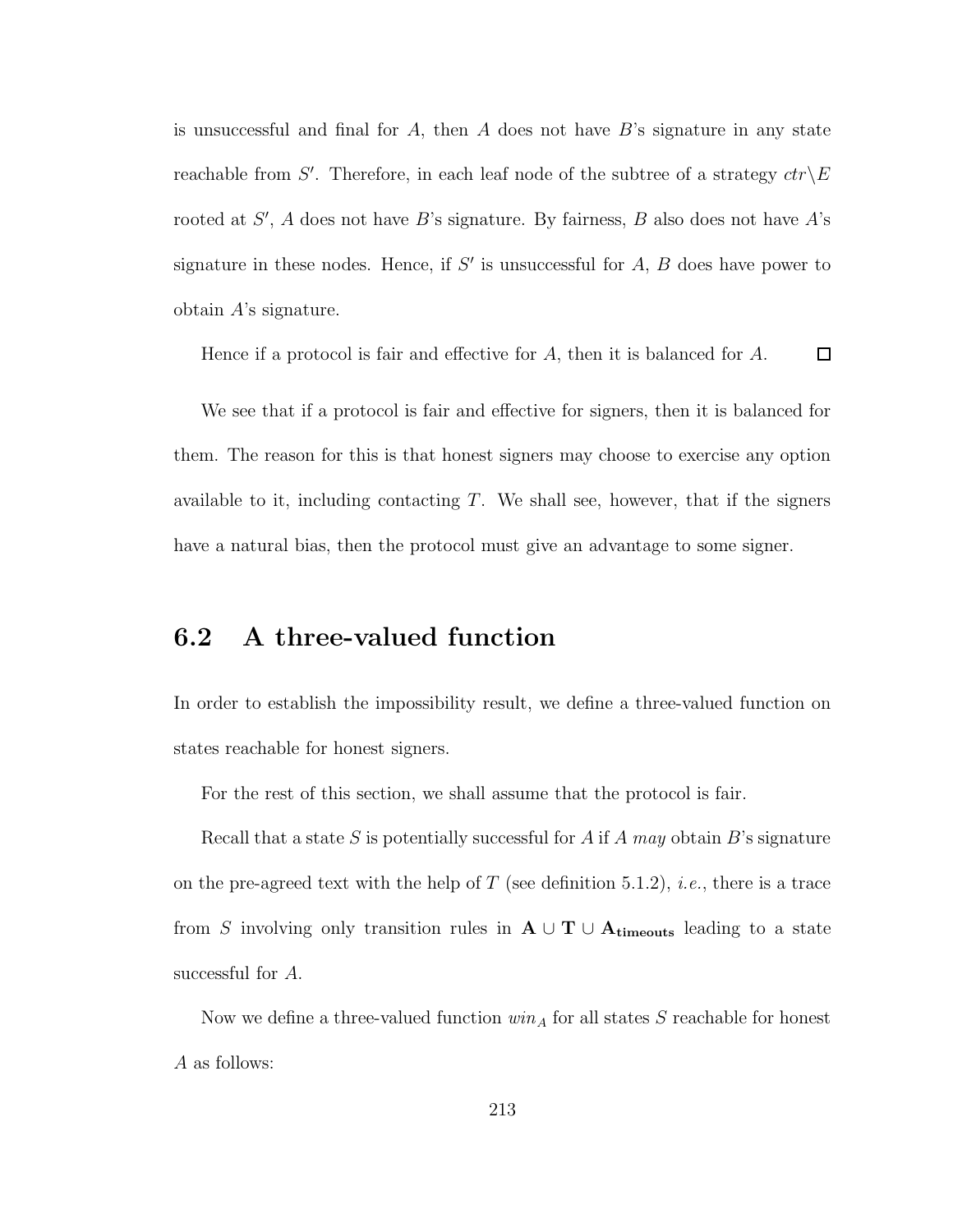$win_A(S) = 2$ , if S is successful for honest A  $= 1$ , if S is unsuccessful, but potentially successful for A  $= 0$ , otherwise.

We can define  $win_B$  on states reachable by honest B similarly.

We assume that  $win_A(S_0) = win_B(S_0) = 0$ , where  $S_0$  is the initial set of facts. This is a reasonable assumption, since neither  $A$  nor  $B$  have sent any information in  $S_0$ . Now, we state and prove some properties of  $win_A$  and  $win_B$ .

Proposition 6.2.1. For all states S reachable for honest A and honest B,  $(win_A(S), win_B(S))$  never takes the value  $(0, 2)$  or  $(2, 0)$ .

*Proof.* If A possesses B's signature at S and B is honest, then by fairness B may get A's signature with the help of T, *i.e.*, S must be potentially successful for B (proposition 5.1.5). Therefore, if  $win_A(S) = 2$ , then  $win_B(S) \neq 0$ . Similarly, if  $win_B(S) = 2$ , then  $win_A(S) \neq 0$ .  $\Box$ 

The following proposition says that says that the value of  $win_A$  cannot change from 0 to 2 without going through 1:

**Proposition 6.2.2.** Let  $S, S'$  be states reachable for honest A such that  $S'$  is obtained from S. If  $win_A(S) = 0$ , then  $win_A(S') \neq 2$ .

*Proof.* We are given  $win_A(S) = 0$ . Assume that  $win_A(S') = 2$ . Hence A does not possess B's signature at  $S(win_A(S) = 0)$ , and A possesses the signature in S'  $(win_A(S) = 2).$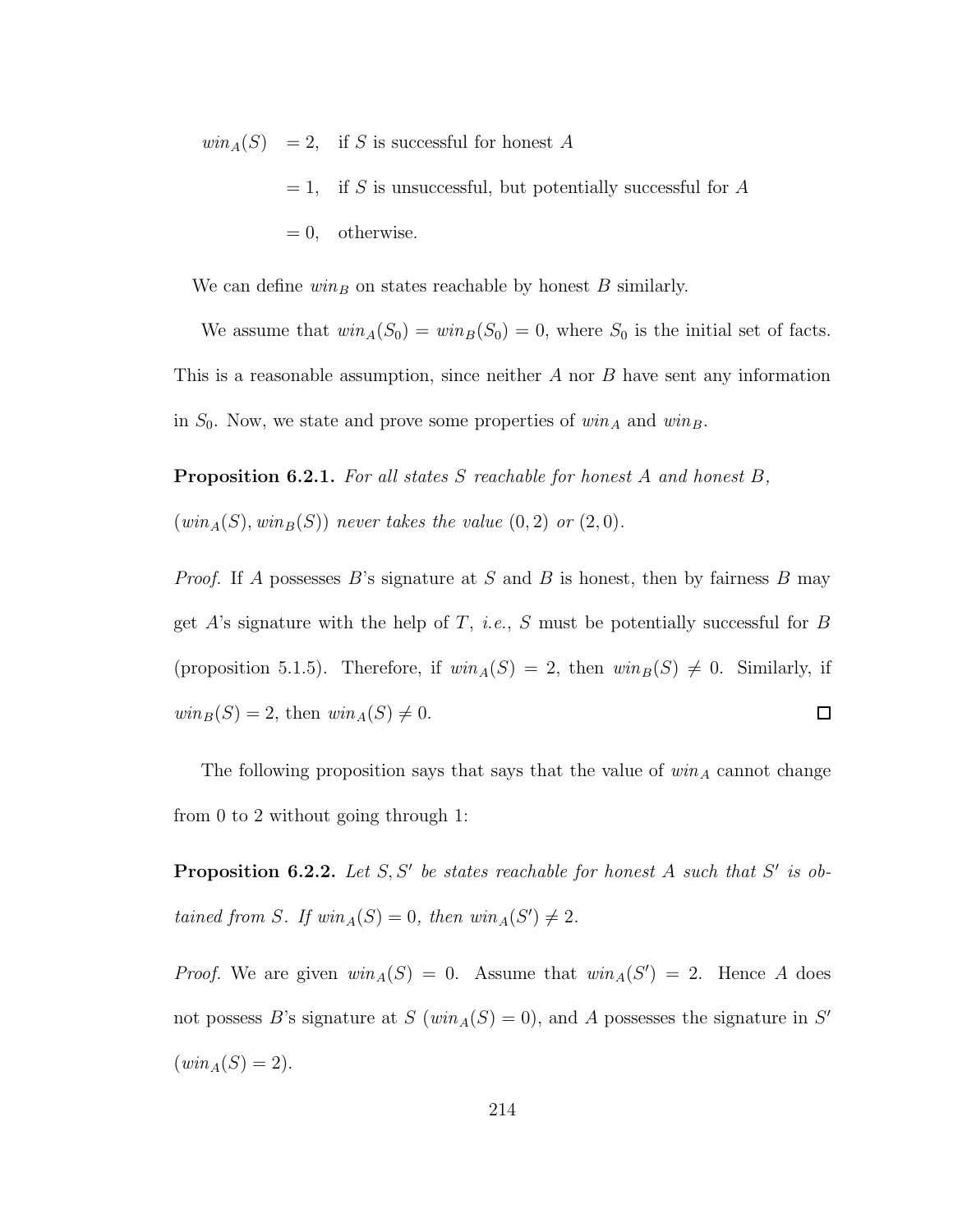Since the possession of a participant changes only by its own actions (proposition 4.4.1), the transition from S to S' must use a rule in  $A \cup A_{\text{thread}}$ . Furthermore, since  $A$  is honest this rule must be in  $A$ .

Now the transition from S to S' is in **A** and S' is successful for A. Therefore, by definition, S is potentially successful for A, i.e.,  $win_A(S) \neq 0$ . This contradicts the fact  $win_A(S) = 0$ . Therefore,  $win_A(S') \neq 2$ .  $\Box$ 

The above proposition implies that the value of  $win_A$  must change from 0 to 1 before it changes to 2. We shall now establish that if the value of  $win_A$  changes from 0 to 1 then it must be because of a move of  $B$ . Recall that a state  $S$  is potentially successful for  $A$ , if there exists a trace from  $S$  that uses only transition rules in  $\mathbf{A} \cup \mathbf{A}_{\mathbf{timeouts}} \cup \mathbf{T}$  and ends in a state successful for A. In fact, we showed in proposition 5.1.4 that  $S$  is potentially successful for  $A$  even if there is a trace from S leading to a state successful for A that uses transition rules in  $A \cup A_{\text{timeouts}} \cup$  $\mathrm{T} \cup \mathrm{B}_{\mathrm{timeouts}}.$ 

**Proposition 6.2.3.** Let  $S, S'$  be states reachable for honest A, such that S' is obtained from S by using a transition rule t  $\sigma$ . If  $win_A(S) = 0$  and  $win_A(S') = 1$ , then the following hold:

#### 1.  $t \in B \cup B_{\text{thresh}}$ .

2. A new message is deposited on the network or on one of the channels to  $T$ , i.e., there is a fact  $N(m)$  or  $TTP channel_A(k_b, k_t, m)$  or  $TTP channel_B(k_b, k_t, m)$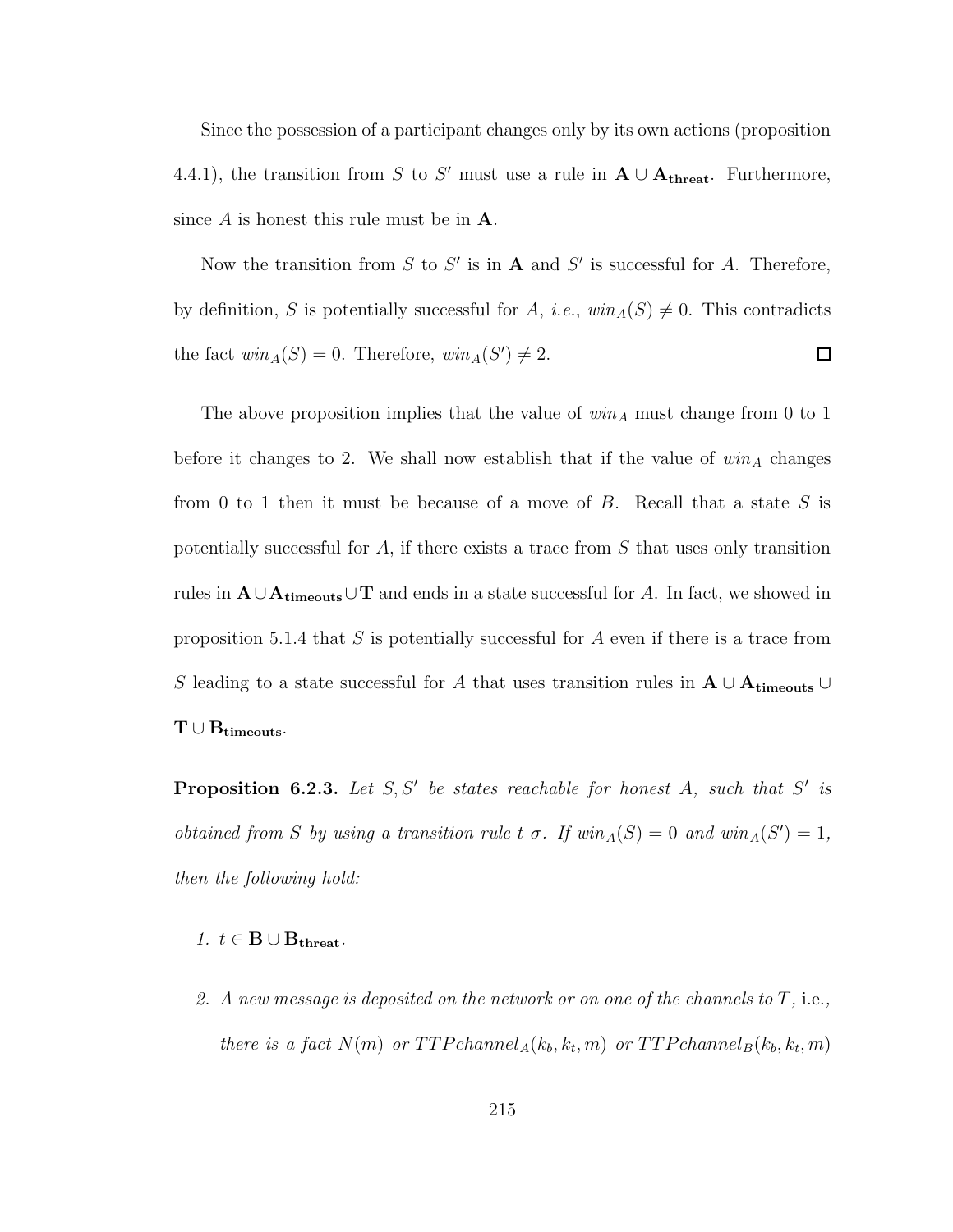that occurs in  $S'$  and not in  $S$ , where  $m$  is a ground term of the sort mssg.

*Proof.* Intuitively, it is possible at  $S'$  but not at S for A to contact T and get B's signature at S. Hence, the transition from S to S' cannot be a action of A, T or a timeout of A. Moreover, we see from proposition 5.1.4 that timeouts of  $B$  also does not affect the ability of  $A$  to contact  $T$  and get  $B$ 's signature. Hence, the transition must be a action of B. Also, this move should have enabled some rule of A or T that was not enabled before. The only way a  $B$  action can enables a rule of  $A$  or  $T$ is if some message is sent to them.

More precisely since A is honest, t must be in one of the following:  $A, B, T$ ,  $B_{\text{thresh}}$ ,  $A_{\text{timeout}}$ , or  $B_{\text{timeout}}$ .

Since  $win_A(S') = 1$ , there is a trace, tr, from S' that involves the transition rules in  $A \cup A_{timeouts} \cup T$  leading to state successful for A. If  $t \in A \cup T \cup$ Atimeouts ∪ B<sub>timeouts</sub>, then we can extend tr to get a trace using transition in A∪T∪A<sub>timeouts</sub>∪B<sub>timeouts</sub> leading to a state successful for A. By proposition 5.1.4, S is also potentially successful for A. That contradicts the fact that  $win_A(S) = 0$ , and hence  $t \in \mathbf{B} \cup \mathbf{B}_{\text{thread}}$ .

Since  $S$  is not potentially successful and  $S'$  is potentially successful, there must be a fact in  $S'$  that is not present in  $S$ . Furthermore, this fact must enable some rule in  $A \cup A_{timeouts} \cup T$  in the trace tr that was not enabled before. The only common predicates in  $\mathbf{B} \cup \mathbf{B}_{\text{thresh}}$  and  $\mathbf{A} \cup \mathbf{A}_{\text{timeout}} \cup \mathbf{T}$  are  $N, TTPchannel_A$ , and  $TTPchannel_B$ . Hence, we obtain that there is some ground term m of the sort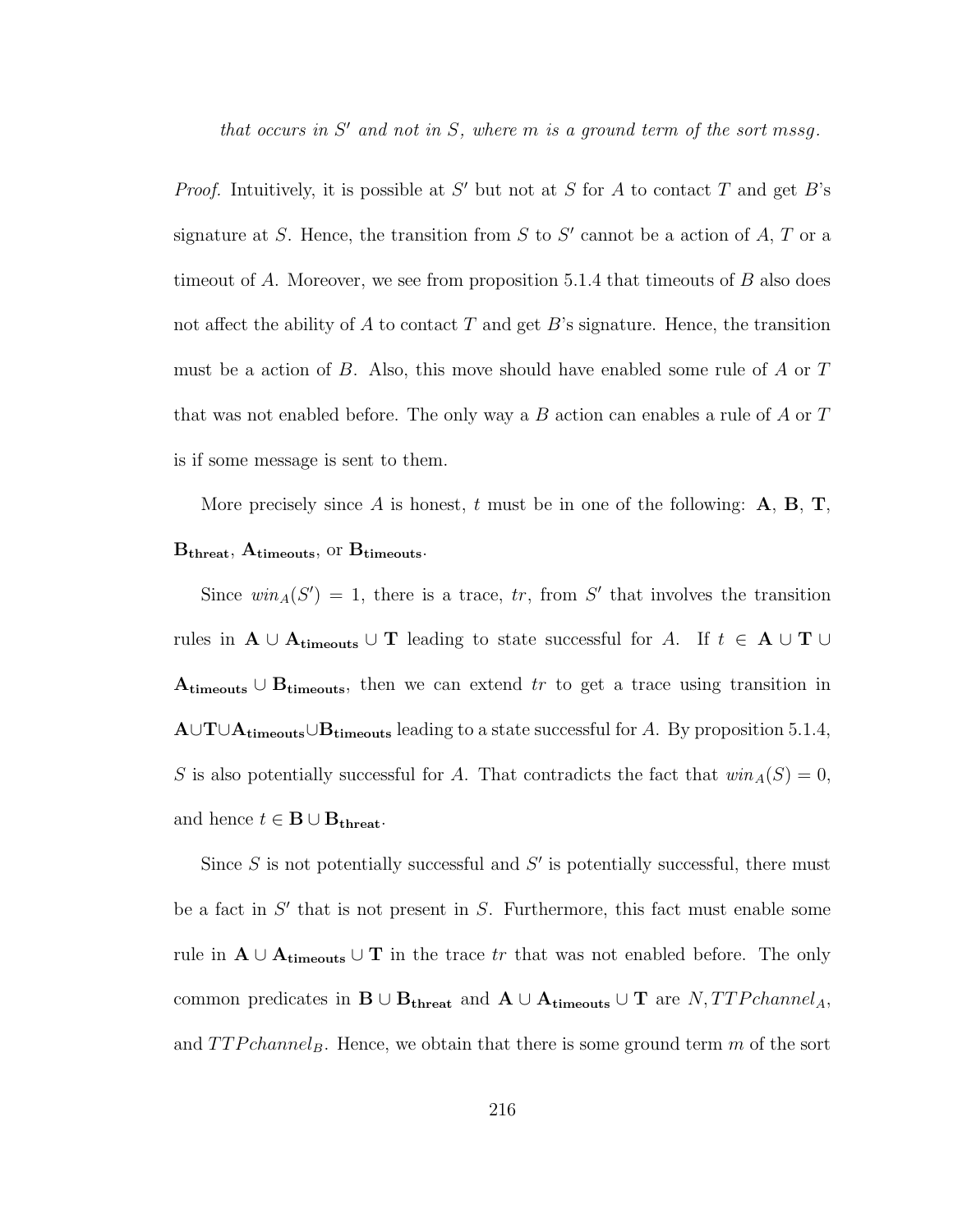$mssg$  such that a fact  $N(m)$  or  $TTP channel_A(k_b, k_t, m)$  or  $TTP channel_B(k_b, k_t, m)$ occurs in  $S'$  and not in  $S$ .  $\Box$ 

Now, if  $win_A$  changes from 1 to 2, it must be a result of an action of A reading something from the network or the TTP channel (since  $A$ 's possession increased). Furthermore, we show that as a consequence of fairness,  $win_B$  must be non-zero to begin with in that case:

**Proposition 6.2.4.** Let  $S, S'$  be states reachable for honest A and B such that  $S'$ is obtained from S by using a transition rule t. If  $win_A(S) = 1$  and  $win_A(S') = 2$ , then  $t \in \mathbf{A}$ . Furthermore,  $win_B(S) \neq 0$ .

*Proof.* A does not possess  $B$ 's signature in  $S$ , but possesses it in  $S'$ . Therefore the transition must be A receiving some message (proposition 4.4.1). Therefore,  $t \in \mathbf{A} \cup \mathbf{A}_{\text{thresh}}$ . A is honest, therefore  $t \in \mathbf{A}$ .

By proposition 4.4.1, in the transition from  $S$  to  $S'$ ,  $A$  reads some message. Now, since we have separated the receive transitions from send transitions in the role theory A, no new messages are deposited on the network or TTP channels in the transition from  $S$  to  $S'$ .

It is an immediate consequence of fairness that since  $win_A(S') = 2, win_B(S') \neq 0$ (proposition 6.2.1). Therefore, if  $win_B(S) = 0$ , then by proposition 6.2.2,  $win_B(S')$  $= 1.$  By proposition 6.2.3, some new message must been deposited on the network or a TTP channel in the transition from  $S$  to  $S'$  by  $A$ . This contradicts the fact that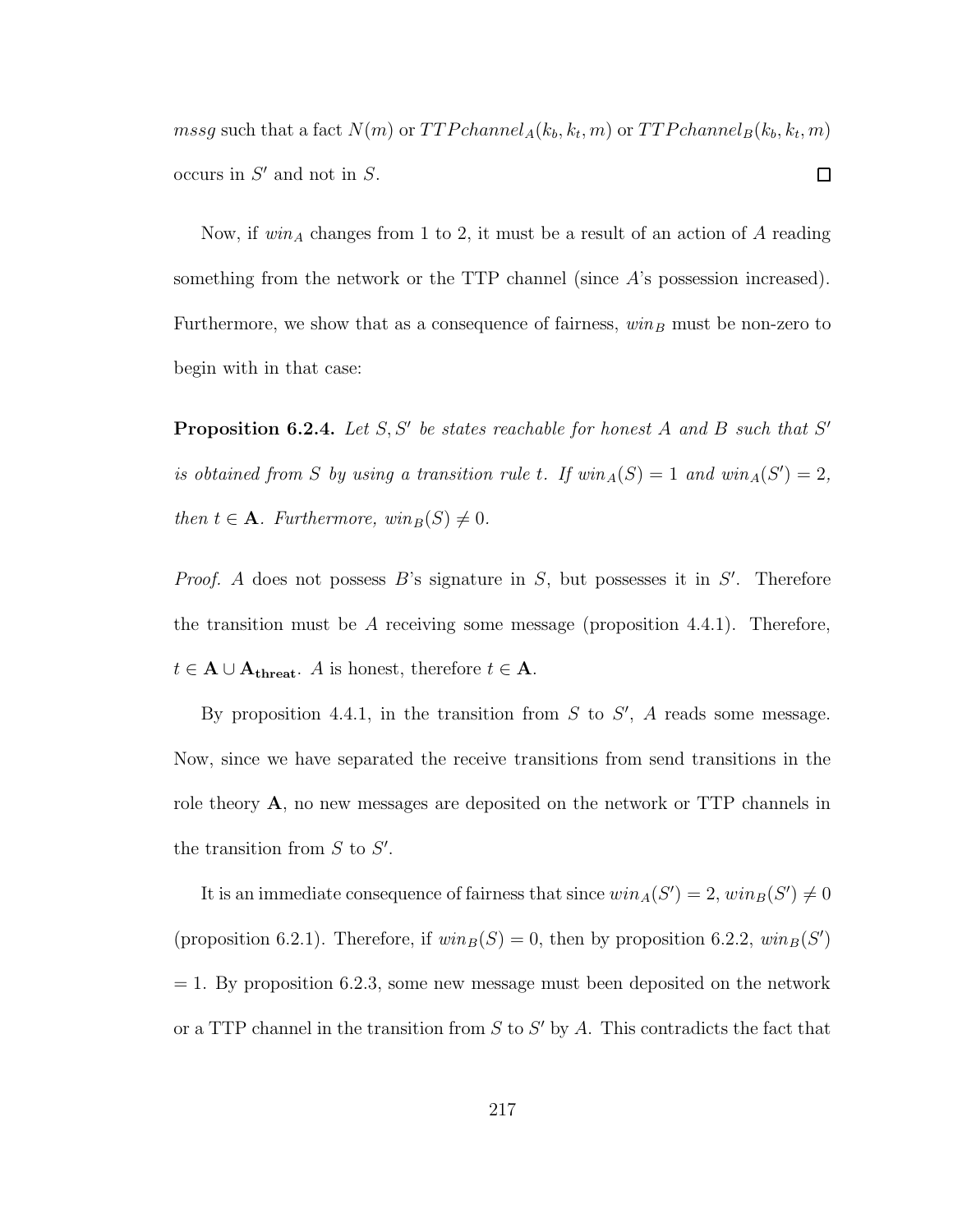no new messages are deposited on the network or TTP channels in the transition from S to S'. Hence  $win_B(S) \neq 0$ .  $\Box$ 

#### 6.3 Balance in optimistic protocols

In this section, we show that completely eliminating advantage is *impossible* in an optimistic two-party signature exchange protocol. Any fair, optimistic protocol must necessarily have a reachable state  $S$  in which one of the signers enjoys the advantage against an optimistic counterparty The proof is a three-valued version of Even's impossibility argument [24] for the two-party case.

Recall that a state  $S$  is potentially successful for  $B$ , if there exists a trace from S leading to a state successful for B such that every edge in the trace is labeled by a transition rule in  $\mathbf{B} \cup \mathbf{B}_{\text{timeouts}} \cup \mathbf{T}$ . Recall the definition of  $win_A$ .

$$
win_A(S) = 2, \text{ if } S \text{ is successful for } A
$$
  
= 1, if S is unsuccessful, but potentially successful for A  
= 0, otherwise.

For the rest of this section we shall assume that our signature exchange protocol is fair and optimistic. Recall that  $S_0$  is the initial set of facts. Since the protocol is optimistic, there exists an optimistic trace  $tr$  from  $S_0$  to a final state which is successful for both A and B (see definition 5.3.1). Let the nodes in  $tr$  be labeled as  $S_0, S_1, \ldots, S_n$ . We have  $win_A(S_0) = win_A(S_0) = 0$ , and  $win_A(S_n) = win_A(S_n) = 2$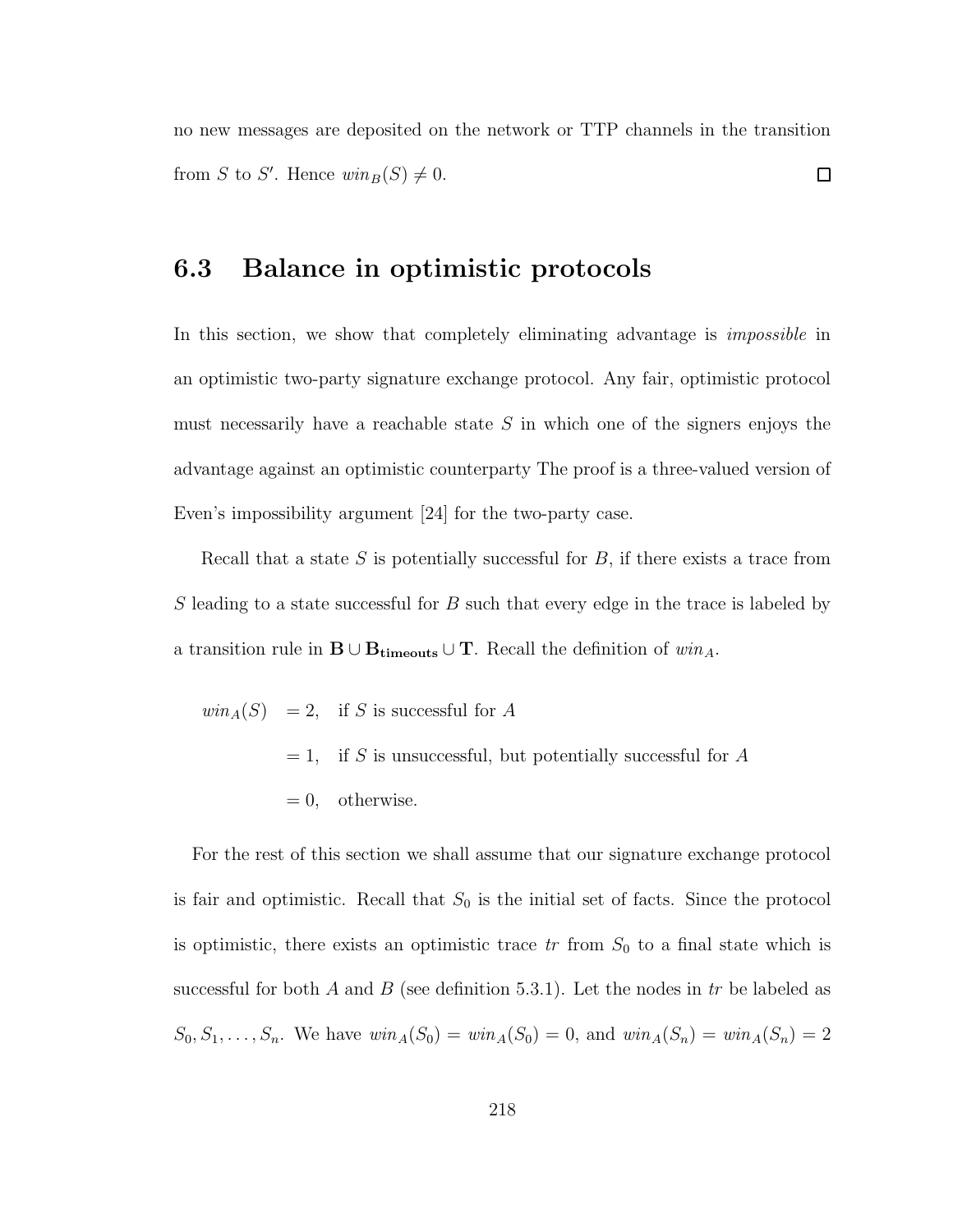(since  $S_n$  is successful for A and B).

**Proposition 6.3.1.** If  $(\text{win}_A(S_k), \text{win}_B(S_k)) = (0, 0), \text{ then } (\text{win}_A(S_{k+1}),$  $win_B(S_{k+1})) \neq (1, 1).$ 

*Proof.* By proposition 6.2.3, if  $win_A(S_{k+1}) = 1$ , then the transition from  $S_k$  to  $S_{k+1}$ is labeled by a rule in  $\mathbf{B} \cup \mathbf{B}_{\text{thresh}}$ . Since tr is an optimistic trace, the edge is labeled by a rule in **B**. Similarly if  $win_B(S_{k+1}) = 1$ , the edge is labeled by a rule in **A**. Since **A** and **B** are disjoint, we get  $(win_A(S_{k+1}), win_B(S_{k+1})) \neq (1, 1).$  $\Box$ 

The proof of the above proposition might suggest that the proposition is an artifact of our model and may not be true in a model of concurrency where a single step may involve simultaneous actions by independent agents. Nevertheless, a form of the proposition and the following lemma will still be true. This is because the value of win of a signer changes from 0 to 1 only if the counterparty acts. Hence a dishonest A can prevent change in the value of  $win_B$ , and vice-versa. Hence, we can always get a state (not necessarily in the optimistic trace) where a form of the following lemma holds:

Lemma 6.3.2 (Existence of advantage point). If  $(win_A(S_i), win_B(S_i)) = (0, 0),$ then  $\exists j > i$  such that  $(\text{win}_A(S_j), \text{win}_B(S_j))$  is either  $(0, 1)$  or  $(1, 0)$ .

*Proof.* Since tr is optimistic,  $(win_A(S_n), win_B(S_n)) = (2, 2)$ . Let j be the smallest l > i such that  $(win_A(S_l), win_B(S_l))$  ≠ (0, 0). Then  $(win_A(S_{j-1}), win_B(S_{j-1}))$  =  $(0, 0)$ . By proposition 6.2.1,  $win_A(S_j) \neq 2$  and  $win_B(S_j) \neq 2$ . By proposition 6.3.1,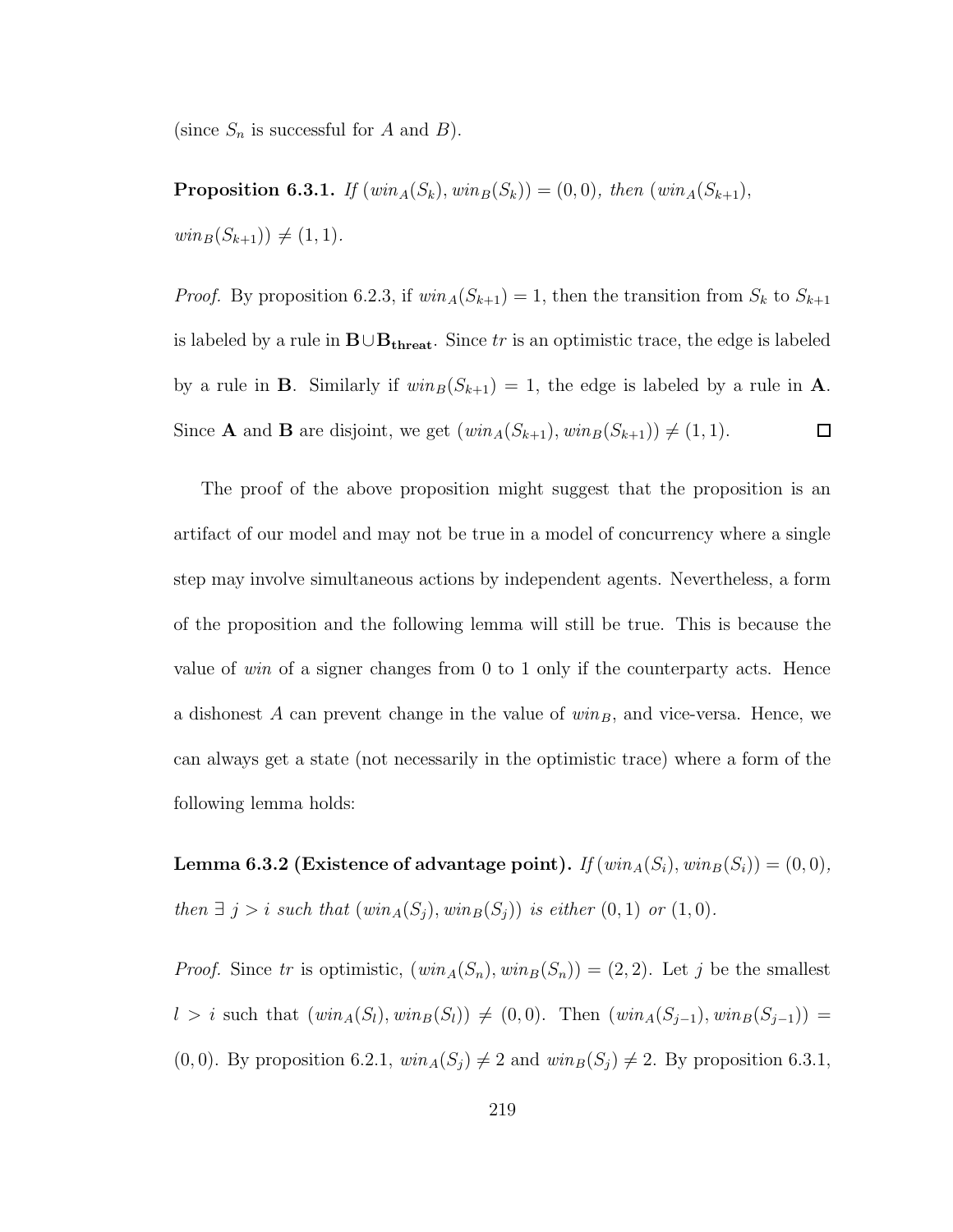$(win_A(S_j), win_B(S_j)) \neq (1, 1)$ . Hence  $(win_A(S_j), win_B(S_j))$  is either  $(0, 1)$ , or  $(1, 0)$ .

 $\Box$ 

Recall that a dishonest  $A$  has the power to abort if  $A$  can prevent  $B$  from getting  $\hat{A}$ 's signature regardless of the actions of  $B$ ,  $T$  and timeouts of  $B$ . We define  $PowerAbort_A$  for all states  $S_i$  in the optimistic trace,  $tr$ , as follows:

 $PowerAbort_A(S_i) = 1$ , if dishonest A has the power to abort against

an honest  $B$  at  $S_i$ ,

 $= 0$ , otherwise.

Similarly we can define  $PowerAbort_B$ . An easy consequence of the definition of power to abort is that if  $win_B(S_i)$  takes the value 1, then A does not have power to abort against an honest B.

**Lemma 6.3.3.** If  $win_B(S_j) = 1$ , then  $PowerAbort_A(S_j) = 0$ .

Proof. Intuitively, a dishonest A can only prevent scenarios that are a result of the actions that A can control. If  $win_B(S_j) = 1$ , it is possible for an honest B to contact T and obtain A's signature. Therefore A cannot prevent an honest B from obtaining A's signature. For a precise proof, we recall the definition of A having the power to abort against an honest B.

Assuming that B is honest, let  $ctr$  be the tree of all possible traces from  $S_j$ . An edge in *ctr* is under A's control only if it is labeled by a transition in  $\mathbf{A} \cup$  $A_{\text{thread}} \cup A_{\text{timeout}}$ . Given a selection E of edges under A's control,  $ctr\&E$  is the tree derived from  $ctr$  by deleting each edge in  $E$  along with its descendants. The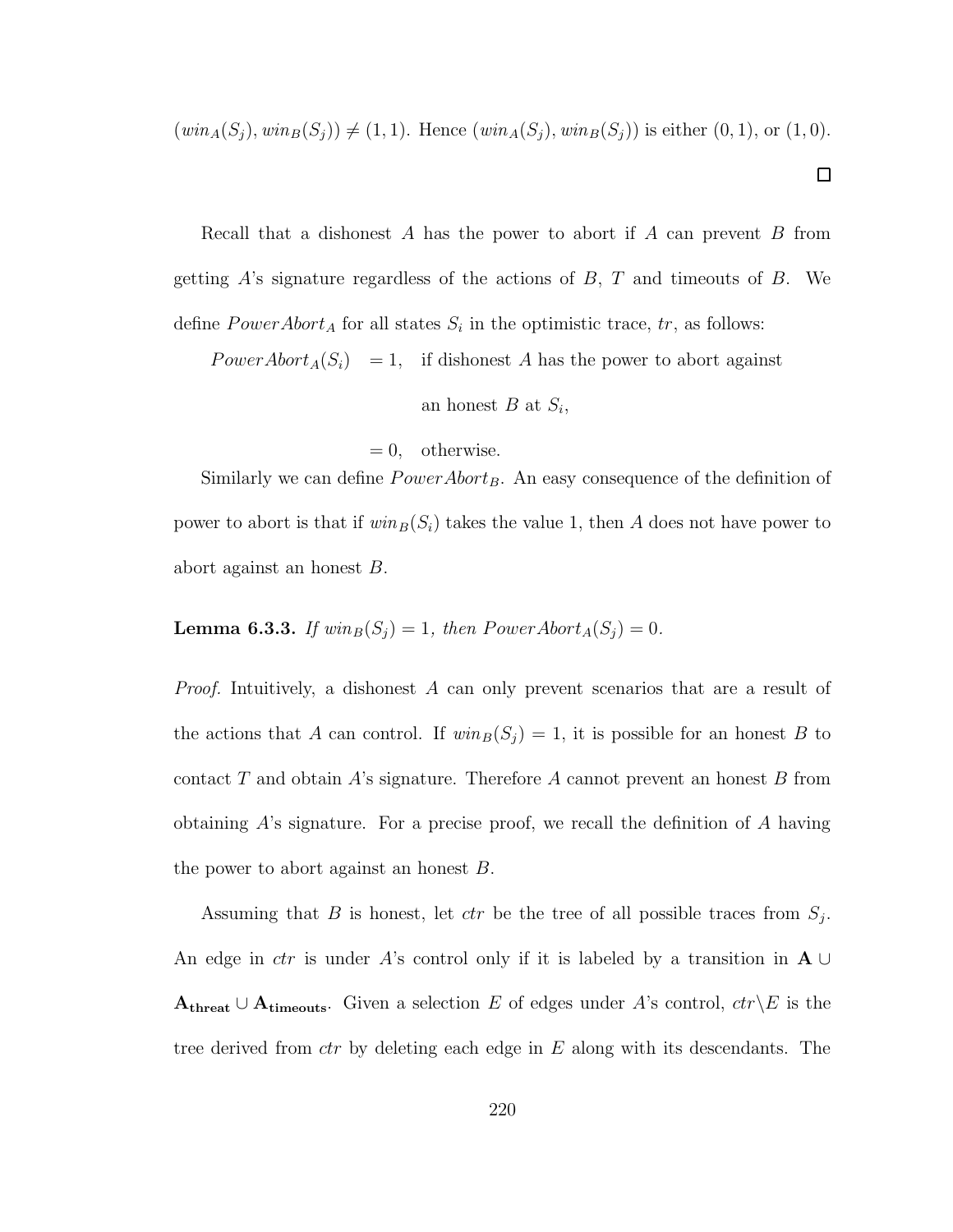selection E represents actions that A considers undesirable, and  $ctr\&E$  represents all the possible traces if transitions in  $E$  did not take place. A has the power to abort if there is a selection of edges  $E$  under  $A$ 's control such that all the nodes in the truncated tree  $ctr\angle E$  are unsuccessful for B.

If  $win_B(S_j) = 1$ , then there is a trace, tr, from  $S_j$  such that

- 1. each edge in the trace is labeled by a transition in  $B \cup B_{\text{timeouts}} \cup T$ , and
- 2. the trace ends in a node labeled by a state successful for B.

The theories  $A, A_{\text{thresh}}$  and  $A_{\text{timeout}}$  are disjoint from  $B, B_{\text{timeout}}$  and T. Therefore no edge in  $tr$  is under  $A$ 's control. Therefore, for every possible selection E of edges under A's control,  $ctr\angle E$  contains tr. Since tr ends in a node successful for  $B$ ,  $A$  does not have power to abort against an honest  $B$ .  $\Box$ 

Now, we shall establish that if  $win_B(S_j) = 0$ , then A does have the power to abort against an honest  $B$ . In order to show this recall that a state  $S$  is potentially successful for  $B$ , if there exists a trace from  $S$  that uses only transition rules in  $B \cup B_{timeouts} \cup T$  and ends in a state successful for B. In fact, we showed in proposition 5.1.4 that  $S$  is potentially successful for  $B$  if and only if there is a trace from S leading to a state successful for B that uses transition rules in  $\mathbf{B} \cup \mathbf{B}_{\mathbf{timeouts}} \cup$  $T \cup A_{timeouts}$ . Now, we are ready to show that if  $win_B = 0$ , then A has the power to abort.

**Lemma 6.3.4.** If  $win_B(S_j) = 0$ , then  $PowerAbort_A(S_j) = 1$ .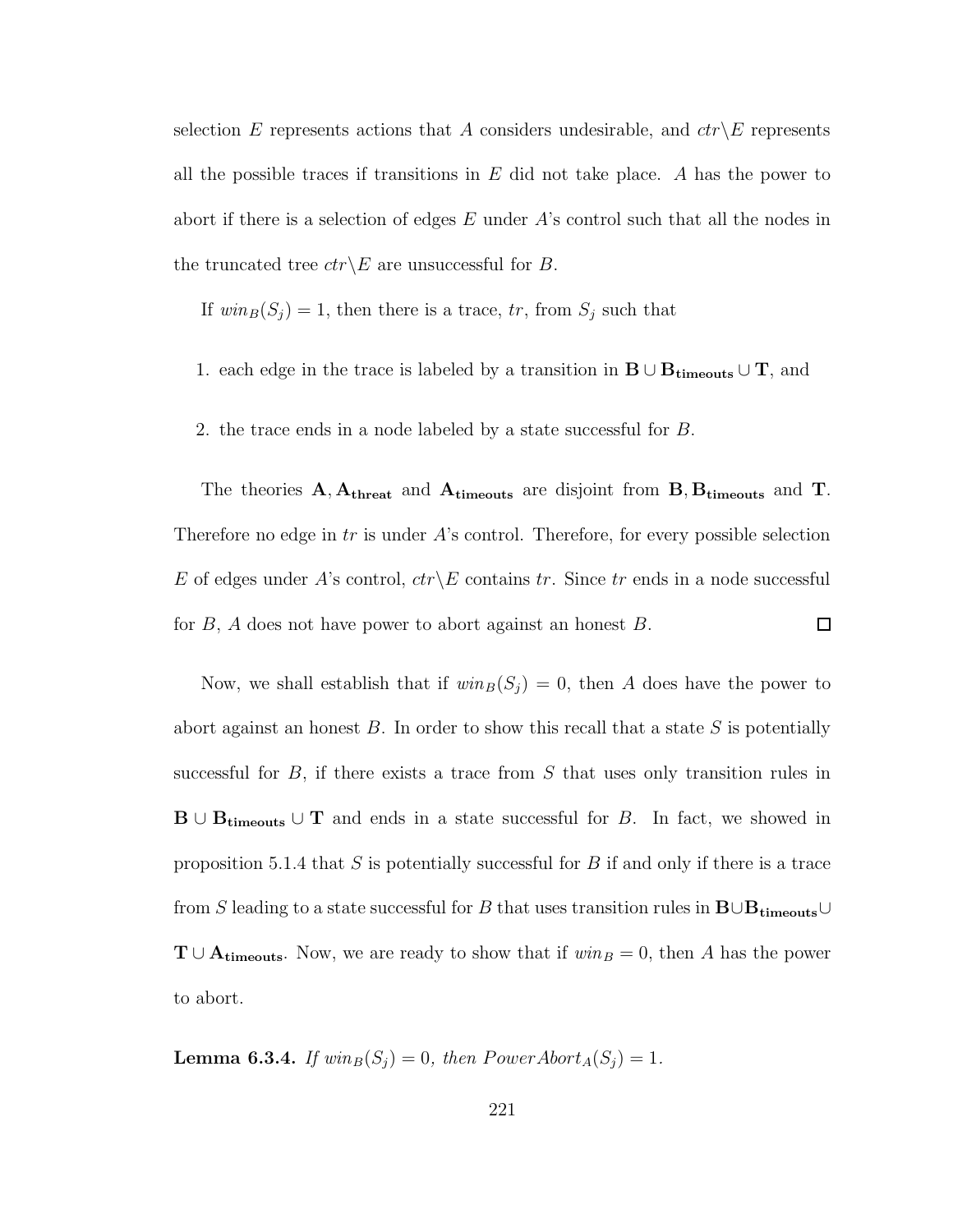*Proof.* Intuitively, a dishonest  $A$  can prevent any scenario that is a result of its own action. If  $win_B(S_j) = 0$  then B does not have A's signature and cannot obtain it even with the help of  $T$ . Therefore, in order for  $B$  to get  $A$ 's signature,  $A$  must participate. A can prevent  $B$  from getting  $A$ 's signature by refusing to participate in the protocol, i.e., by not taking any action.

Assuming that B is honest, let  $ctr$  be the tree of all possible traces from  $S_j$ . Given a set of edges E under A's control, let  $ctr\backslash E$  be the tree derived from  $ctr$  by deleting each edge in  $E$  along with its descendants. A has the power to abort only if there is a selection  $E$  of edges under  $A$ 's control such that

- 1. all the nodes in the truncated tree  $ctr\&E$  are unsuccessful for B, and
- 2. all timers are timed out in each of the leaf nodes of  $ctr\backslash E$ . (A dishonest A can schedule its timeouts, but cannot prevent them from happening eventually).

The selection  $E$  is the set of actions that  $A$  considers undesirable.

Since  $B$  is honest, each edge in  $ctr$  must be labeled by one of the six theories: A, Athreat, B, Btimeouts, T, Atimeouts. If A does not want to participate in the protocol, A selects all the edges in the tree that are its own actions. Let  $E_1$  be the set of edges in *ctr* that are labeled by transitions in  $A \cup A_{\text{thresh}}$ . Each edge in  $E_1$  in under A's control.

Consider  $ctr\angle E_1$ .  $E_1$  consists of all the edges in ctr that are labeled by transitions in  $A \cup A_{\text{thresh}}$ . Therefore, each edge in  $ctr\backslash E_1$  is labeled by a transition in B ∪  $\operatorname{B}_{\text{timeouts}} \cup \operatorname{T} \cup \operatorname{A}_{\text{timeouts}}.$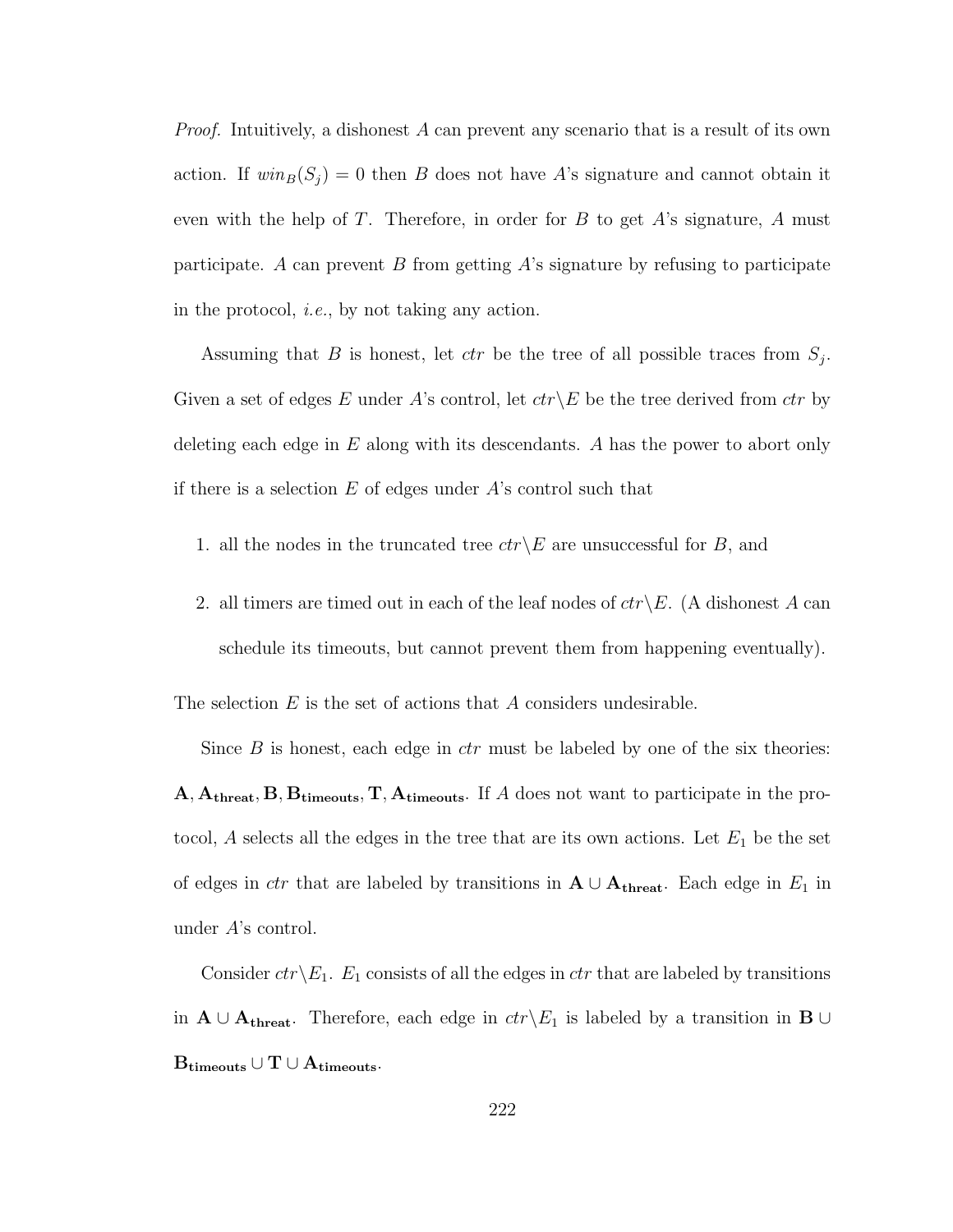Hence if there is a node in  $ctr\< E_1$  that is labeled by a state successful for B, there is a trace from  $S_j$  that ends in a state successful for B and uses only the transitions in  $B \cup B_{timeouts} \cup T \cup A_{timeouts}$ . By proposition 5.1.4, this means that  $S_j$  is potentially successful for B. By definition,  $win_B(S_j) \neq 0$ . Therefore, if  $win_B(S_j) = 0$ , each node in  $ctr\backslash E_1$  is labeled by states unsuccessful for B.

Moreover since the selection  $E_1$  does not consist of any timeouts, all timers are timed out in each leaf node in  $ctr\< E_1$ . Hence A has the power to abort against an honest B at  $S_j$  and  $PowerAbort_A(S_j) = 1$ .  $\Box$ 

Now, we combine lemmas 6.3.2, 6.3.4 and 6.3.3 to show that there is some point in a fair and optimistic protocol such that exactly one of the signers has the power to abort the exchange.

**Theorem 6.3.5.** If a protocol is fair and optimistic, then there is a state  $S$  such that  $(PowerAbort_A(S), PowerAbort_B(S)) = (1, 0)$  or  $(0, 1)$ .

*Proof.* By proposition 6.3.2, there is a state  $S_j$  in the optimistic trace such that  $(win_A(S_j), win_B(S_j)) = (0, 1)$  or  $(1, 0)$ . By propositions 6.3.4 and 6.3.3,  $(PowerAbort_A(S_j), PowerAbort_B(S_j)) = (1, 0)$  or  $(0, 1)$ .  $\Box$ 

We will now show that balance is impossible to achieve in a fair and optimistic protocol. More precisely, there is a non-initial point in the optimistic flow where one of the signer can control the outcome of the protocol against an optimistic counterparty. We know that in an optimistic trace, if A controls the the timeouts of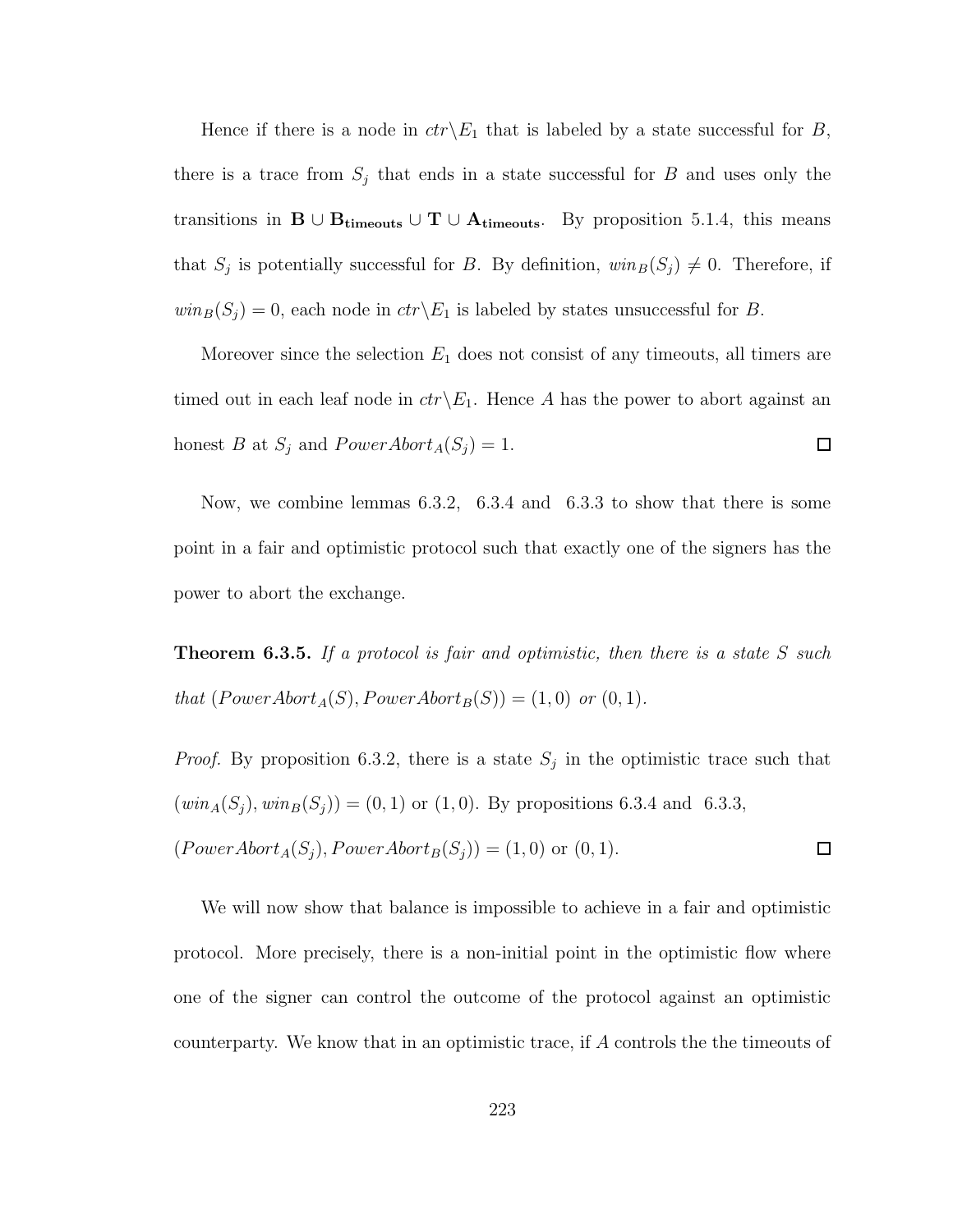A and B, then A has a a strategy to exchange signatures with B (proposition 5.3.2). Hence, combining propositions 5.3.2 and lemmas 6.3.2 and 6.3.4, we get

**Theorem 6.3.6 (Impossibility of balance).** Let tr be an optimistic trace of a fair and optimistic protocol. There is a non-initial state S in tr such that one of the signers enjoys the advantage over its optimistic counterparty at S.

Proof. We use the existence of advantage point (lemma 6.3.2) to get a non-initial state where the value of win for some signer is 0. At this point the counterparty can control the outcome of the protocol.

By lemma 6.3.2, there is a state  $S_j$  in tr such that  $(win_A(S_j), win_B(S_j)) = (1, 0)$ or  $(0, 1)$ . Clearly  $j > 0$  since  $(win_A(S_0), win_B(S_0)) = (0, 0)$ .

If  $win_B(S_j) = 0$ , then by lemma 6.3.4 A has the power to abort against an optimistic B at  $S_j$  (an optimistic signer is also an honest signer). If B is optimistic, then A controls the timeouts of both A and B. By proposition 5.3.2, since  $tr$  is an optimistic trace, A has a strategy from  $S_j$  to obtain optimistic B's signature. Hence A enjoys the advantage over an optimistic B at  $S_j$ . Similarly if  $win_A(S_j) = 0$ , B enjoys an advantage over an optimistic A.  $\Box$ 

In related work with John Mitchell, Andre Scedrov and Vitaly Shmatikov [16], we have extended the above theorem:

In any fair, timely and optimistic protocol, if a signer  $A$  is optimistic then there is a non-initial state at which the counterparty  $B$  enjoys an advantage over an optimistic A.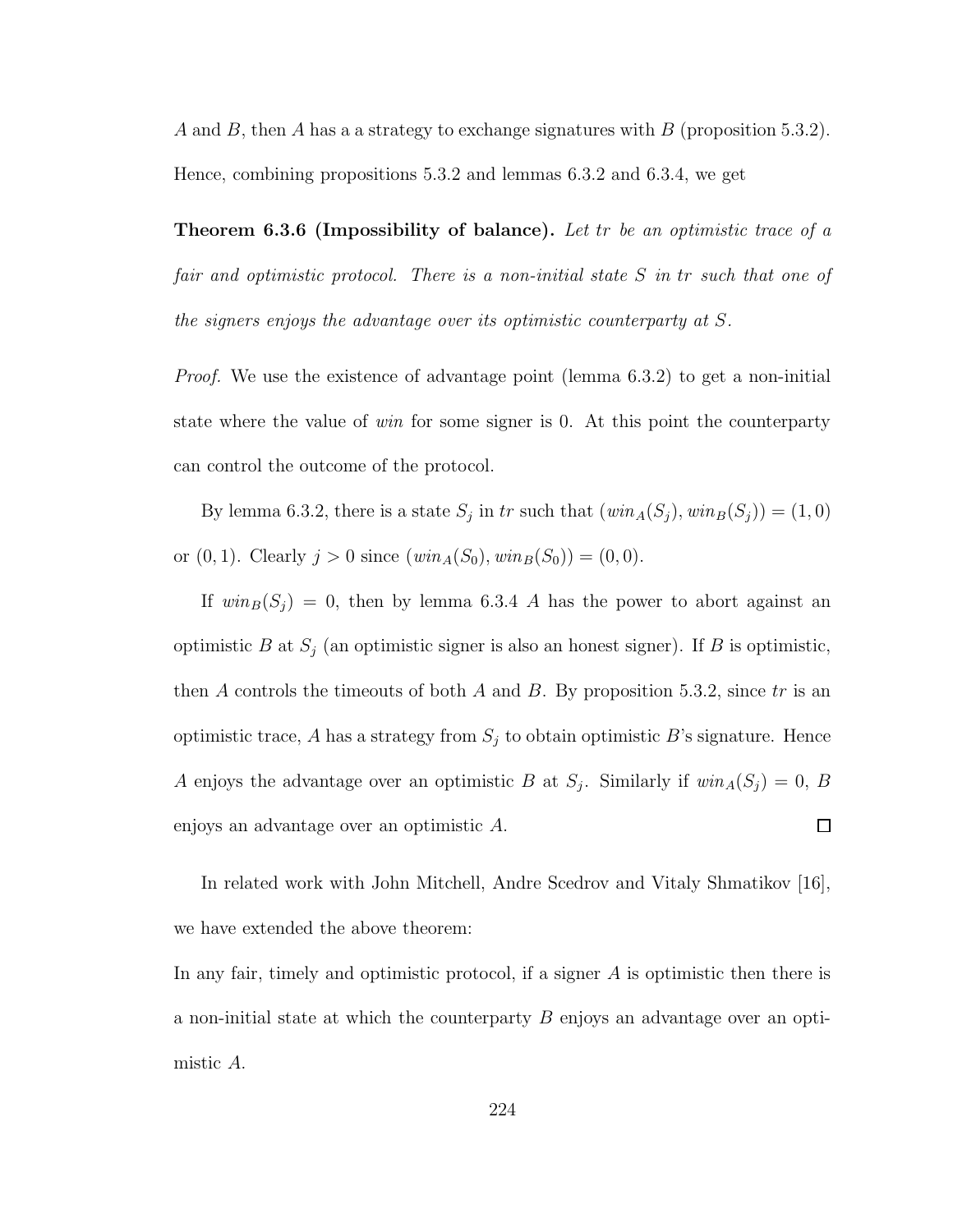Hence if the protocol is effective in addition to being fair and optimistic any optimistic signer must yield an advantage to its counterparty, as opposed to some optimistic signer in the theorem 6.3.6 above. Timeliness as defined in [16] is closely related to effectiveness. The proof of this result is outside the scope of this thesis and is not included here.

Since advantage against an optimistic agent cannot be eliminated, the most a protocol can provide an optimistic signer is to prevent the opponent proving that it has the advantage. In this sense, the security guarantees provided by abuse-free protocols [3, 28] are the strongest possible. In related work with John Mitchell, Andre Scedrov and Vitaly Shmatikov [16], we use a formal representation of knowledge derived from epistemic logic [33, 25] to formalize the "ability to prove" and analyze abuse-freeness as the lack of *provable advantage*. This work is outside the scope of this thesis and is not included here.

### 6.4 Advantage flows

We now apply the definitions of advantage defined in section 5.4. We first it on the GJM protocol 4.6 and then apply it on an non-effective optimistic protocol based on the signature exchange protocol given in [9]. In each case, we demonstrate theorem 6.3.6.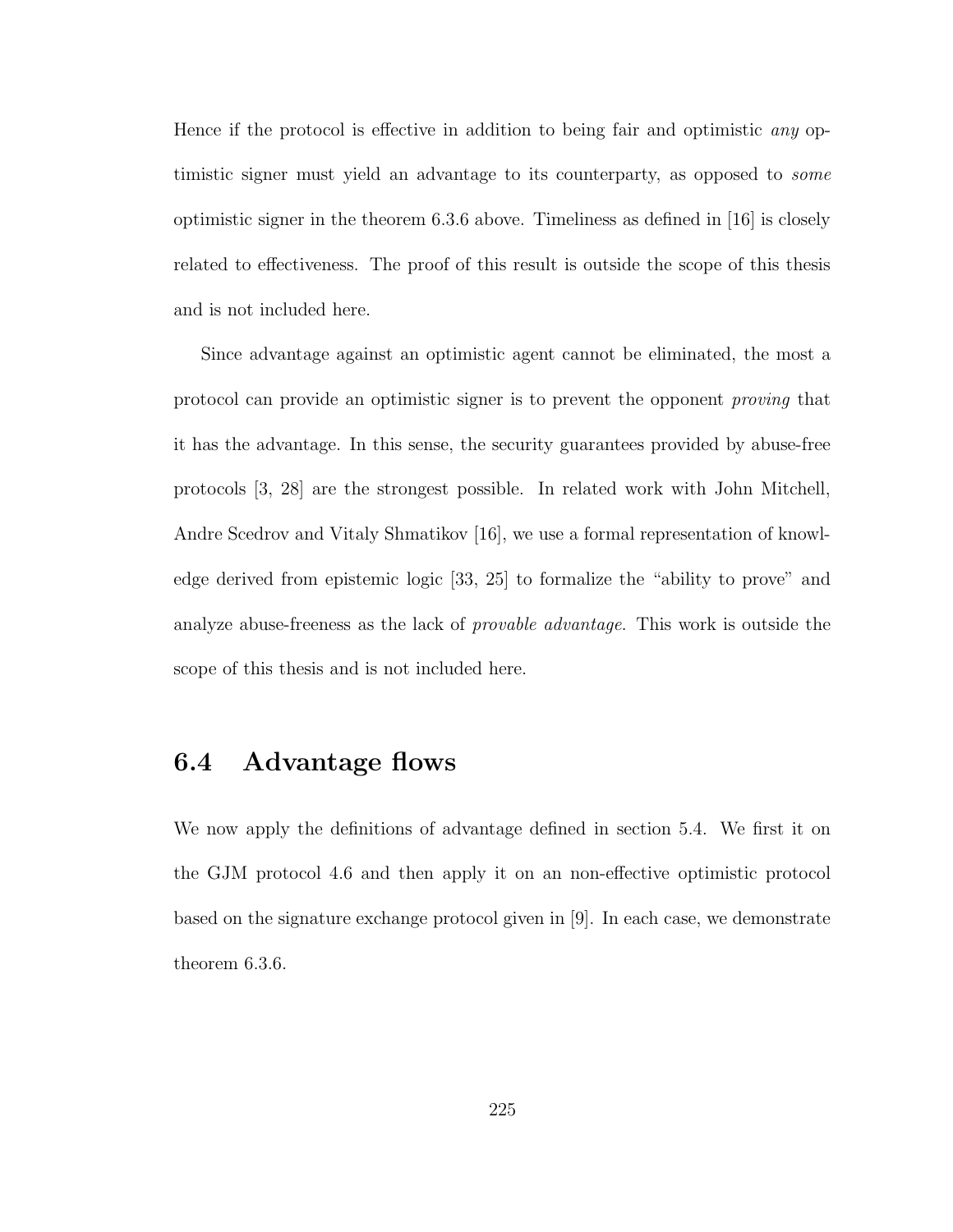

Figure 6.1: Advantage Flow in GJM protocol

#### 6.4.1 GJM protocol

We illustrate the concepts of advantage developed in section 5.4 by showing how it applies to the Garay-Jakobsson-Mackenzie protocol [28] discussed in chapter 4.6. We can show that the protocol equipped with timers is fair, effective and optimistic for single runs. Figure 6.1 illustrates how advantage of each party decreases as message exchange progresses.

O has the advantage against an interested R until R receives  $PCS(k_o, k_r, pd, k_t)$ . This is because if O wants to abort, it can simply contact T and obtain an abort token before R has any information that would enable it to request  $T$  to resolve. If O wants to get R's signature, O continues talking to R. An interested R would not quit the protocol as long as  $O$  continues sending the message. Even after  $R$ receives  $PCS(k_o, k_r, pd, k_t)$ , O still has the advantage against an optimistic R (but not an interested R) until R receives  $sig(k_o, pd)$ . If R is optimistic, then O has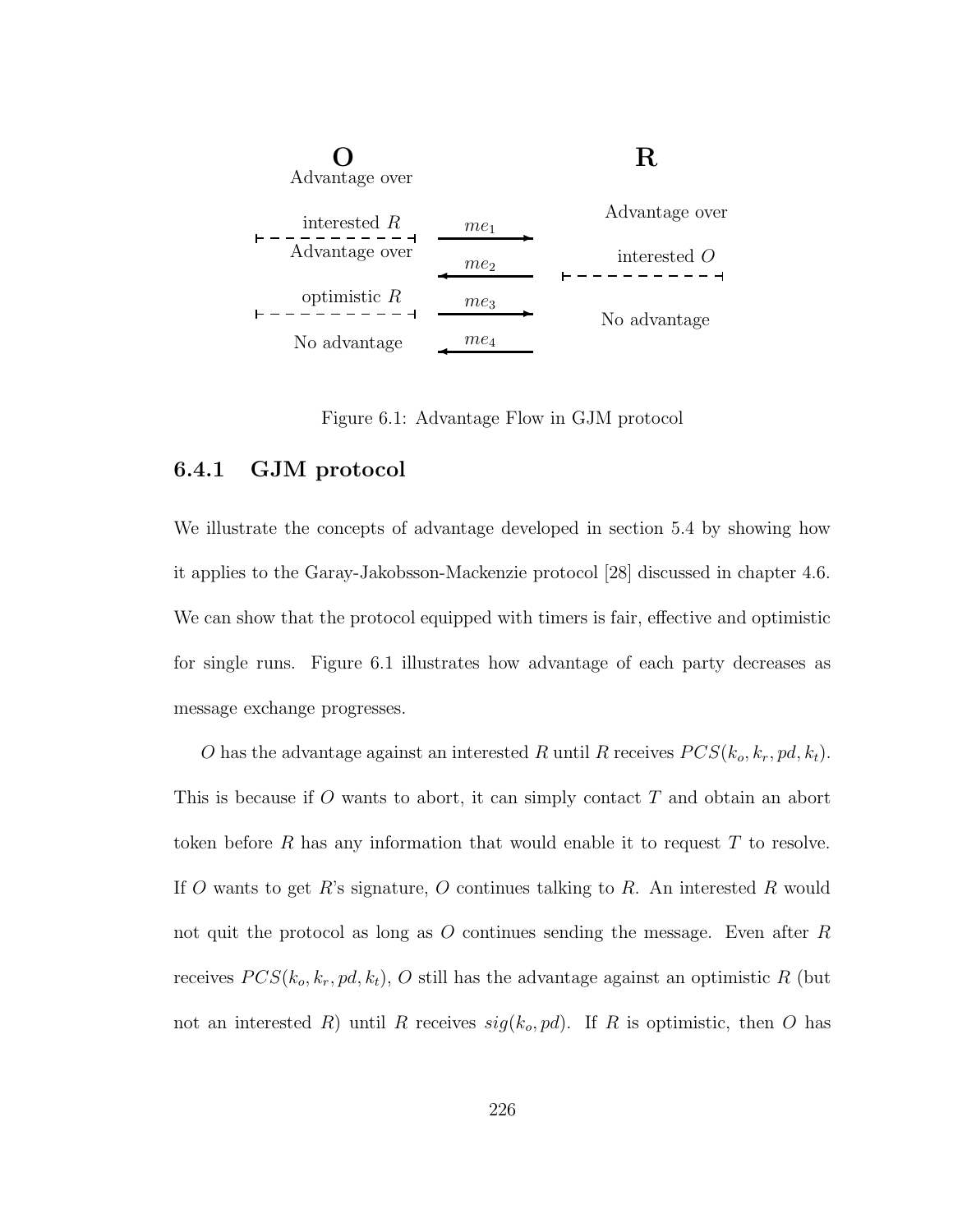enough time before R times out waiting for  $sig(k_o, pd)$  to contact T with an abort request (if O wants to abort) or simply respond to R with  $sig<sub>O</sub>(m)$  (if O wants to resolve). O does not have the advantage over an interested  $R$ , after  $R$  receives  $PCS(k_o, k_r, pd, k_t):$  O cannot abort since an interested R may contact T and get  $O$ 's signature.

R has an advantage against an interested O when it receives  $PCS(k_o, k_r, pd, k_t)$ . If R wants to abort the exchange, it just stops participating in the protocol, and if it wants to obtain an interested  $O$ 's signature, it continues talking to  $O$  using the exchange protocol. In fact, it is this point that is captured by the proof in 6.3.6. Once O receives  $PCS(k_r, k_o, pd, k_t)$ , R no longer enjoys an advantage, since it cannot force O to abort.

In this protocol both  $O$  and  $R$  enjoy advantage at some non-initial point in the protocol. We also studied the protocol in [3]. The advantage flow in that protocol and in this protocol is very similar and hence we are not including the discussion in this thesis.

#### 6.4.2 Boyd-Foo protocol

Now we discuss a non-effective protocol derived from the protocol given in [9]. The protocol uses the Gennaro-Krawczyk-Rabin (GKR) scheme [30] for designatedconverter signature. A designated-verifier extension of the scheme is discussed in [30]. The designated-verifier and the designated-converter signature by O intended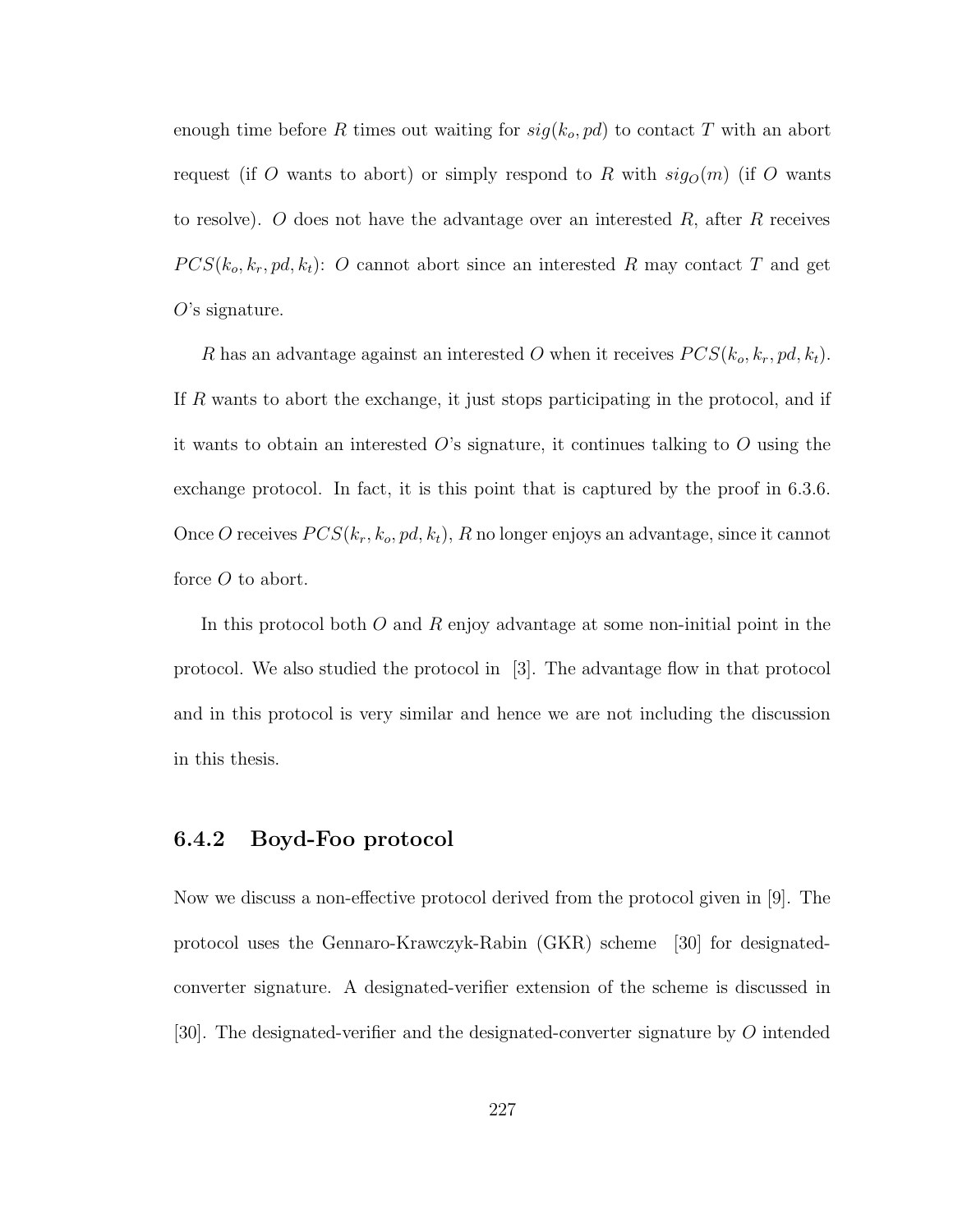for R with the designated converter T is summarized as  $S(pd, k_o, k_r, k_t)$ . This is the realization of *vcsc* signature scheme discussed in chapter 2. Hence,  $S(pd, k_o, k_r, k_t)$ can be converted into a universally verifiable signature. Although  $R$  and  $T$  can tell that this signature was indeed generated by  $O, R$  cannot use it convince an outside party that it was  $O$  who generated it  $(R \text{ can fake it}).$ 

This protocol differs from the GJM protocol in that only three messages are used in the exchange protocol. The exchange protocol starts with  $O$  by sending  $S(pd, k_o, k_r, k_t)$  to R which verifies that it was generated by O using an interactive zero-knowledge proof. After verifying, R sends back  $sig(k_r, pd)$  to O. Finally O sends back  $sig(k_o, pd)$  to R. There is no abort subprotocol, and only R can ask T to resolve after it has sent  $sig(k_r, pd)$ . It does so by sending  $sig(k_r, \langle S(pd, k_o, k_r, k_t),$  $sig(k_r, pd)$ ) over a read and write-protected channel. T can convert  $S(pd, k_o, k_r, k_t)$ into a universally verifiable signature  $sig(k_o, pd)$ . T resolves by exchanging the signatures.

Exchange subprotocol.

$$
O \to R \qquad me_1 = S(pd, k_o, k_r, k_t)
$$
  

$$
R \to O \qquad me_2 = sig(k_r, pd)
$$
  

$$
O \to R \qquad me_3 = sig(k_o, pd)
$$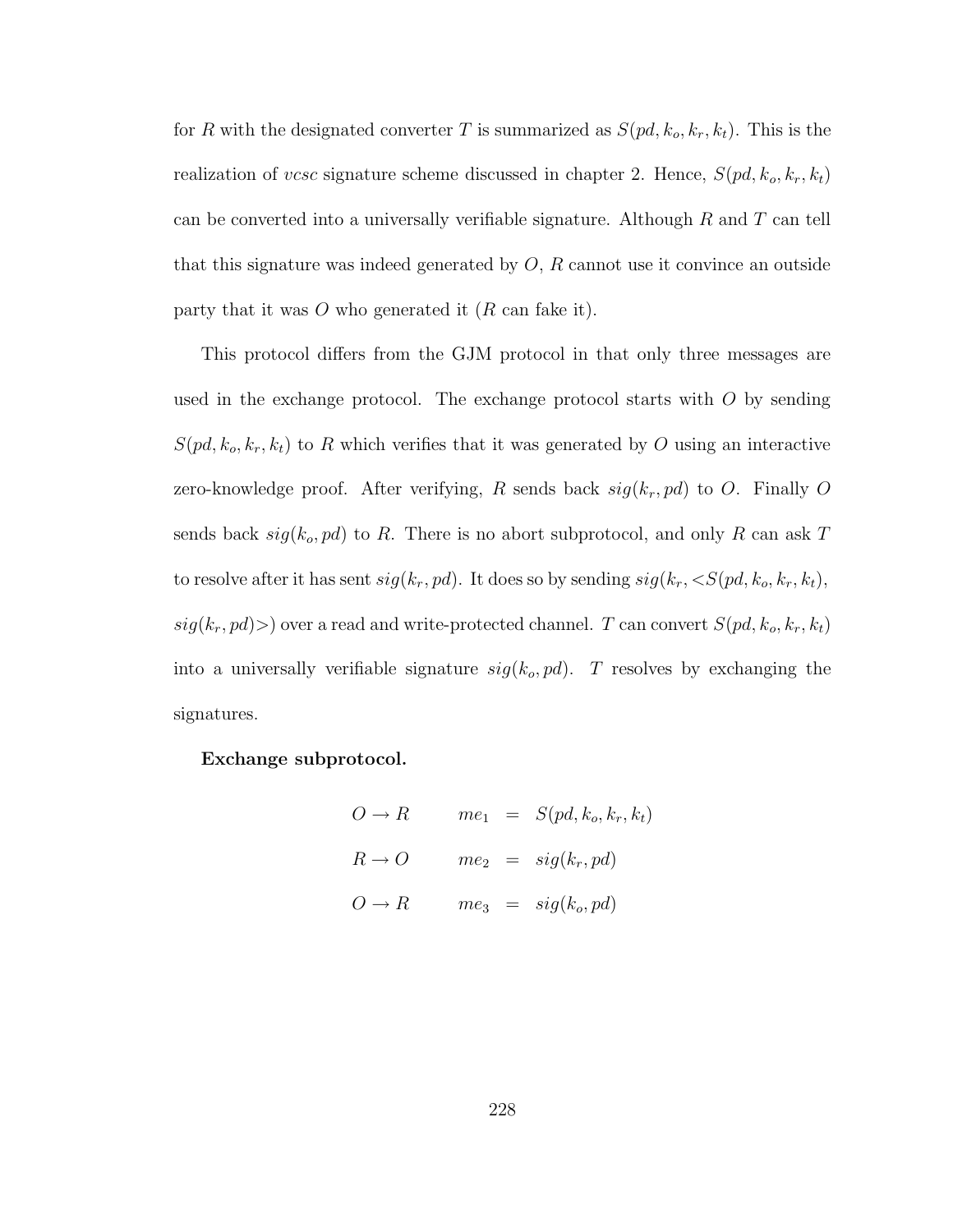

Figure 6.2: Advantage flow in Boyd-Foo protocol

Resolve subprotocol.

$$
R \to T \qquad ma_1 = sig(k_r, \langle S(pd, k_o, k_r, k_t), sig(k_r, pd) \rangle)
$$
  
\n
$$
T \to R \qquad mr_1 = sig(k_o, pd).
$$
  
\n
$$
T \to O \qquad mr_2 = sig(k_r, pd).
$$

The protocol can be shown to be fair but not effective for O. This is because  $R$  may not respond to  $me<sub>1</sub>$  and  $O$  will be left hanging. For the same reason the protocol is not balanced for honest O (and hence also for interested and optimistic O). To abort R never responds to  $me<sub>1</sub>$  and to complete the exchange, R contacts T. Once R sends  $me<sub>1</sub>$ , nobody has an advantage. This indeed is the non-initial point that is captured in theorem 6.3.6. Figure 6.2 describes the advantage flow in this protocol:

Please note that in this protocol, only one signer enjoys an advantage against an optimistic opponent at a non-initial point.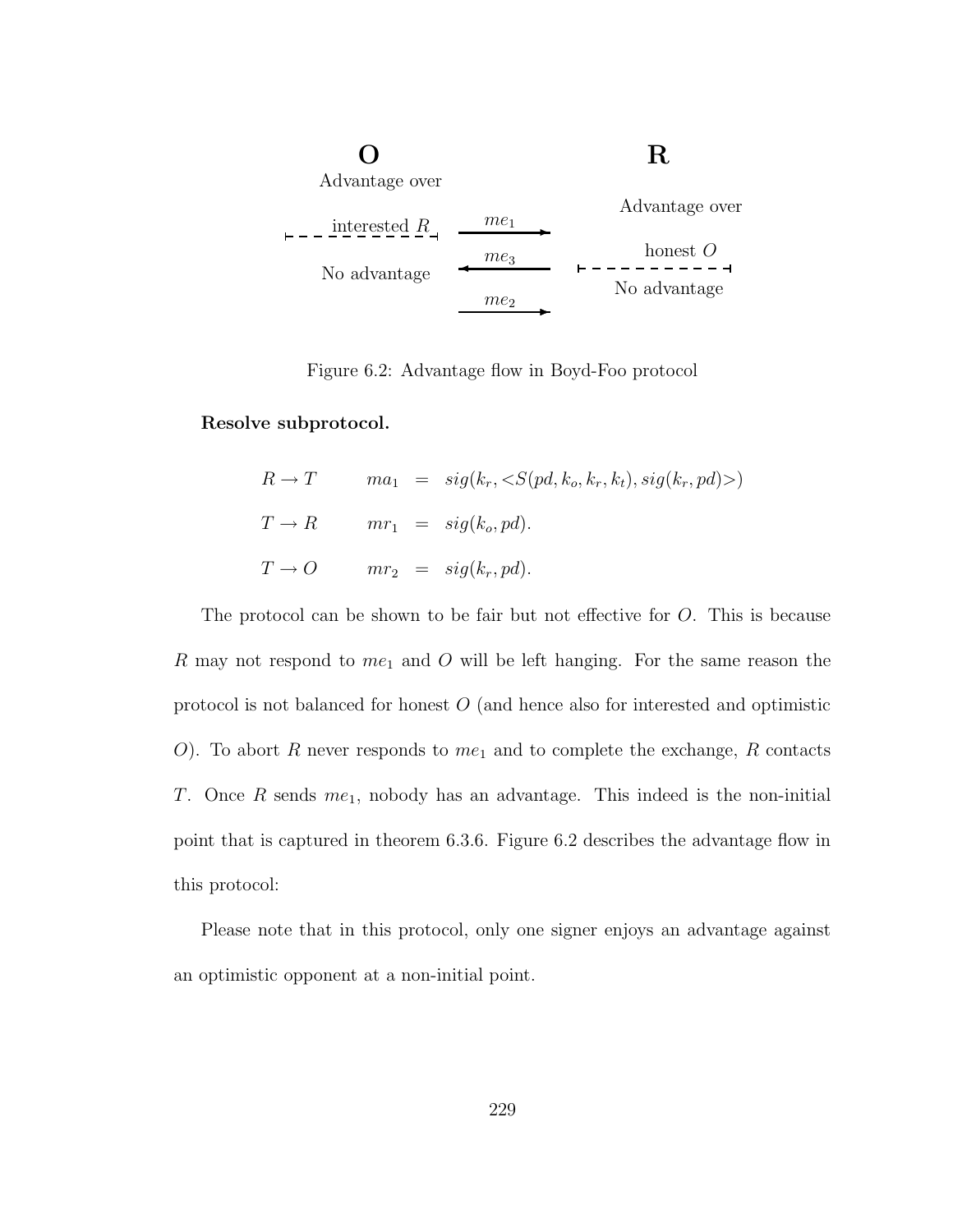### Chapter 7

## Conclusions and further work

We have studied in detail an optimistic two-party signature-exchange protocol derived from the Garay-Jakobsson-MacKenzie (GJM) protocol [28]. We state effectiveness and fairness for this protocol in the multiset-rewriting formalism [14, 13, 22]. Recall that a protocol is said to be effective if it provides means to the signers to prevent unbounded waiting, and a protocol is said to fair if it is the case that either both signers get each other's signatures or none does. Fairness and effectiveness are formally proved by inductive methods.

For this protocol, we also studied balance for honest signer's: at any stage of the protocol, any protocol signer does not have the power to unilaterally decide the outcome of the protocol. (It is a consequence of fairness that either both the signers will get each other's signature or none will). We use the multiset-rewriting formalism to formally state this property in terms of a certain recursive property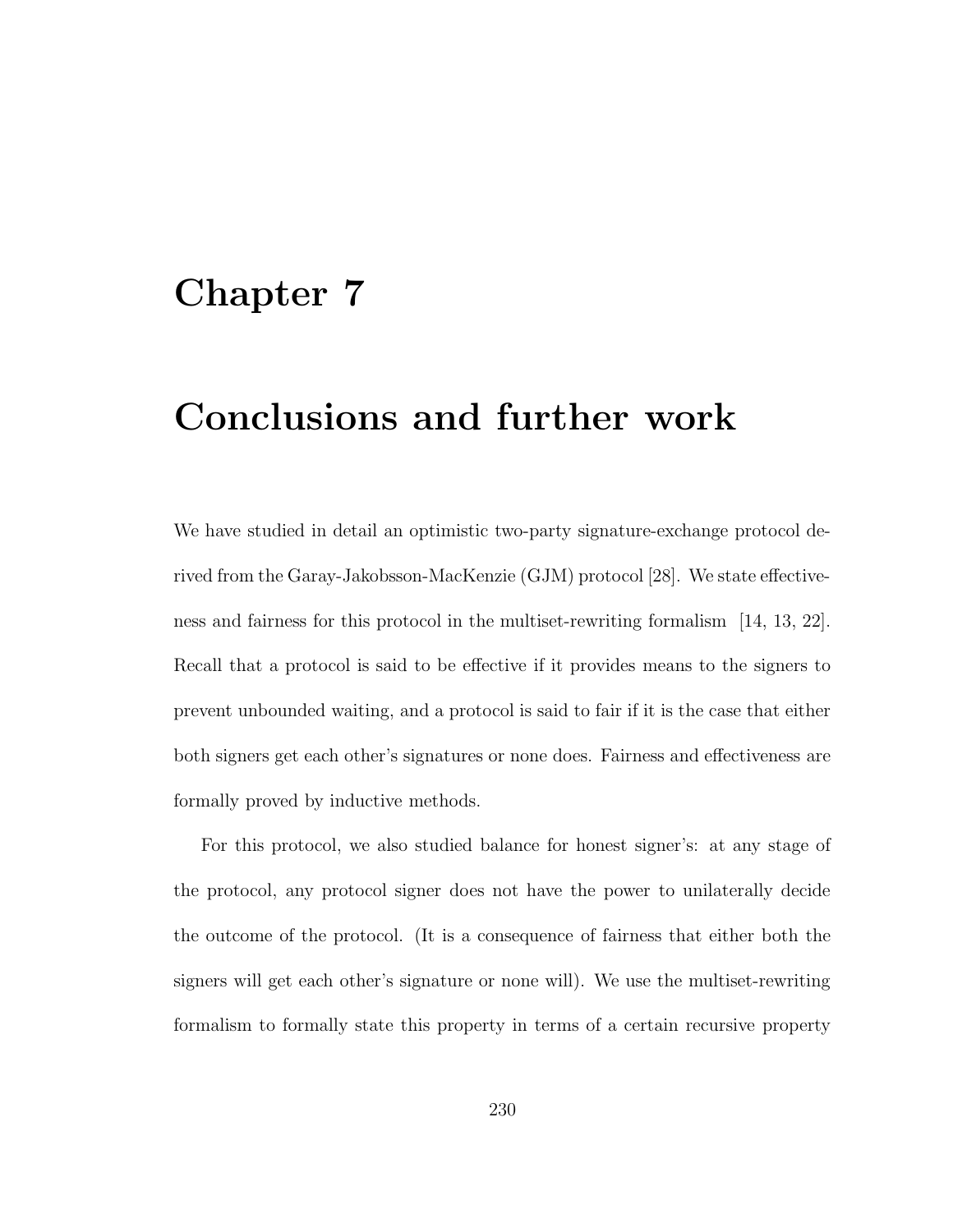of the protocol execution tree, which we then prove for our version of the GJM protocol by inductive methods.

We extended this model to study general two-party signature-exchange protocols in a game-theoretic model. We have given precise, formal definitions of desired security guarantees such as fairness and effectiveness in this model and characterized optimistic protocols using signals that allow an optimistic signer to wait for the other signer. We say that a protocol is optimistic for a signer, Alice, if it is the case that whenever Alice is willing to wait "long enough", then the other signer, Bob, has a strategy to exchange signatures without any of them contacting the third party.

Alice's willingness to wait long enough is modeled by giving Bob the ability to signal Alice the option to contact the third party. While these signals do not correspond to any global synchronized clocks, it accurately reduces the set of protocol traces to those where a biased signer waits for events that are forthcoming.

Using this model, we study bias of honest signers. We consider two kinds of biased signers: optimistic and interested. An optimistic signer is one who waits for some period of time before contacting the trusted third party, and an interested signer is one who waits for some period of time before quitting the exchange or contacting the trusted third party with a request to abort the exchange.

Our main result is that in any fair and optimistic protocol, some optimistic signer yields the other signer an advantage. In our terminology, a signer with an advantage has both a strategy to get the other signer's signature and a strategy to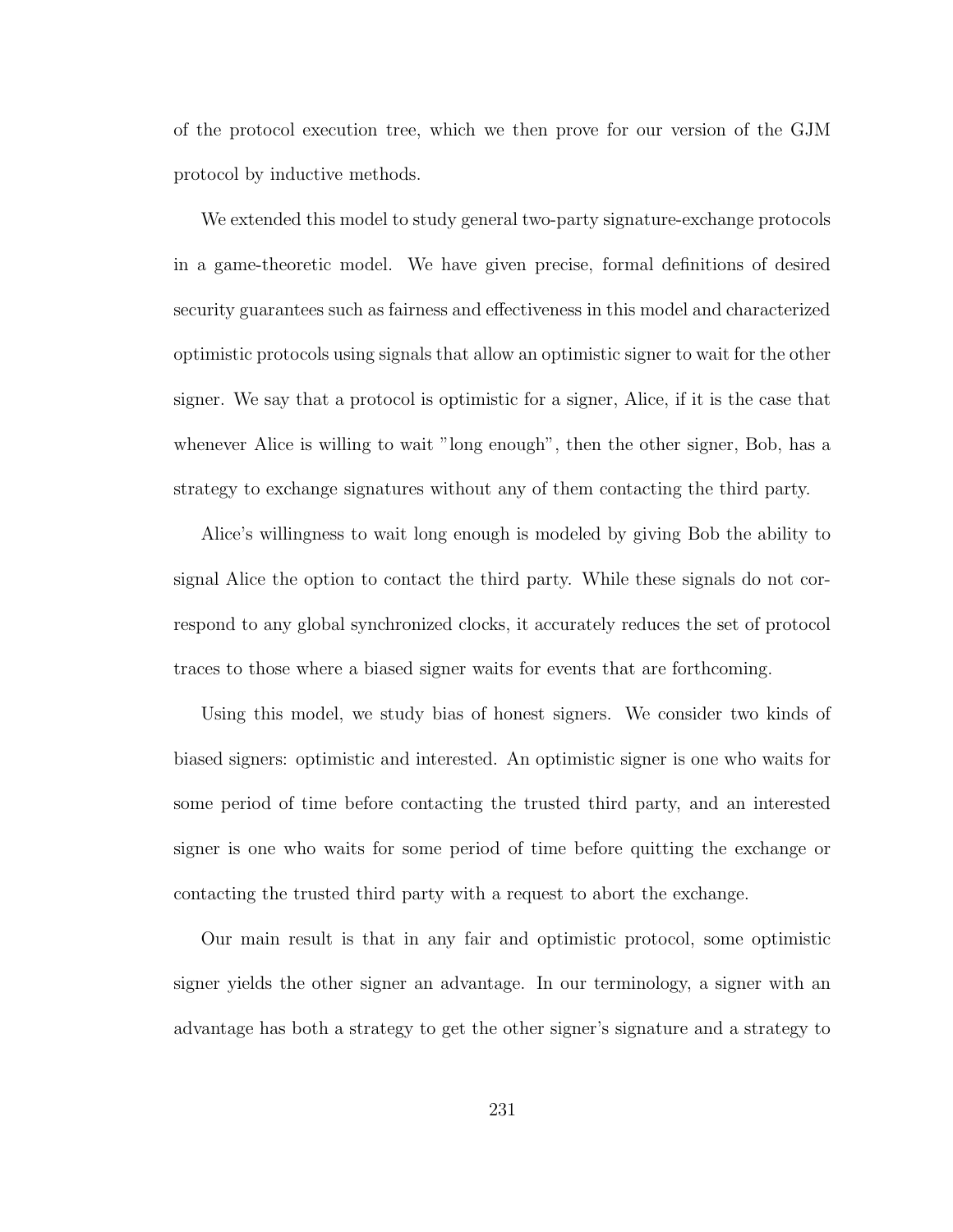keep the other signer from getting one. By fairness, the outcome for both signers is the same, but the signer with an advantage can determine the outcome. We have applied our definitions to several signature-exchange protocols [3, 9, 28] and showed that these protocols are fair, effective and optimistic for single runs. In the dissertation, we show how advantage flows in the signature-exchange protocols given in [9, 28], and illustrate our result of impossibility of balance on these protocols.

Since advantage cannot be eliminated, the best a protocol can do to protect optimistic signers is to prevent the opponent from proving to any outside party that it has reached a position of advantage. Absence of probable advantage has been called abuse-freeness in the literature [3, 28].

One direction for further investigation is to study signature-exchange protocols when the third party misbehaves. In our analysis of two-party fair exchange protocols with a trusted third party, we assumed that the third party is always honest and never deviates from the protocol. There are some protocols, e.g. [27], which ensure that a limited misbehavior of the third party does not compromise certain security guarantees for honest signers. Certain other protocols [28] claim trusted third party accountability for their protocols. A fair exchange protocol is said to be third party accountable [28], if whenever an honest signer is cheated because the third party misbehaved, the honest signer is capable of proving to an arbitrator that the third party misbehaved. We would like to investigate formalizing possible dishonest behavior of the third party and formalizing security guarantees such as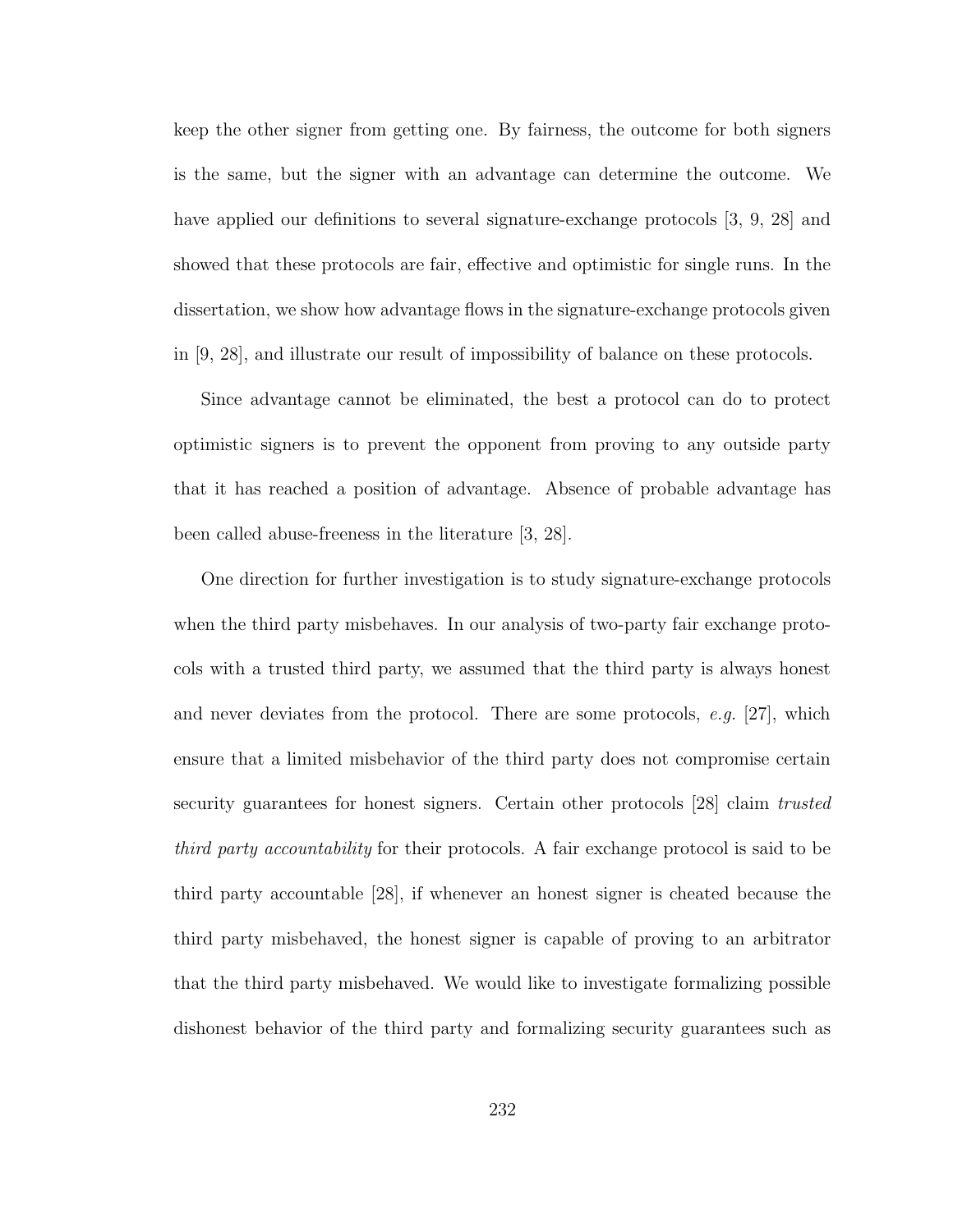trusted third party accountability. Our current approach to modeling dishonesty of signers by giving them additional dishonest actions is a good match for modeling possible dishonest behavior of the third party. Another concept that we can borrow from our current work is the notion of "ability to prove", which we formalized using epistemic logic [33, 25].

In the dissertation, we are mainly concerned with two-party signature-exchange protocols and it would be interesting to investigate signature exchange protocols when the number of signers increases, e.g. [29]. A preliminary analysis of the protocol in [29] reveals some anomalies. Formal analysis of these multiparty protocols tends to be more involved. This is for several reasons. As a first level of complexity, there is more data to be handled. Each signer has to keep track of the status of its exchange with others and the trusted third party has to reconcile the differing status. In the case of [29] which is the extension of Garay, Jakobsson and Mackenzie protocol [28], the trusted third party may have to overturn its previous decisions to ensure fairness. Hence, database persistence which was one of the keys to proving fairness in the two-party version, is no longer valid in this protocol. As a second level of complexity, there can conceivably be coalitions amongst signers in order to gain an edge over other signers. The security guarantees may change with different coalitions. We would also like to investigate if our impossibility results on elimination of advantage lift in some form to multiparty protocols.

Automated proof search and finite state analysis has made security protocol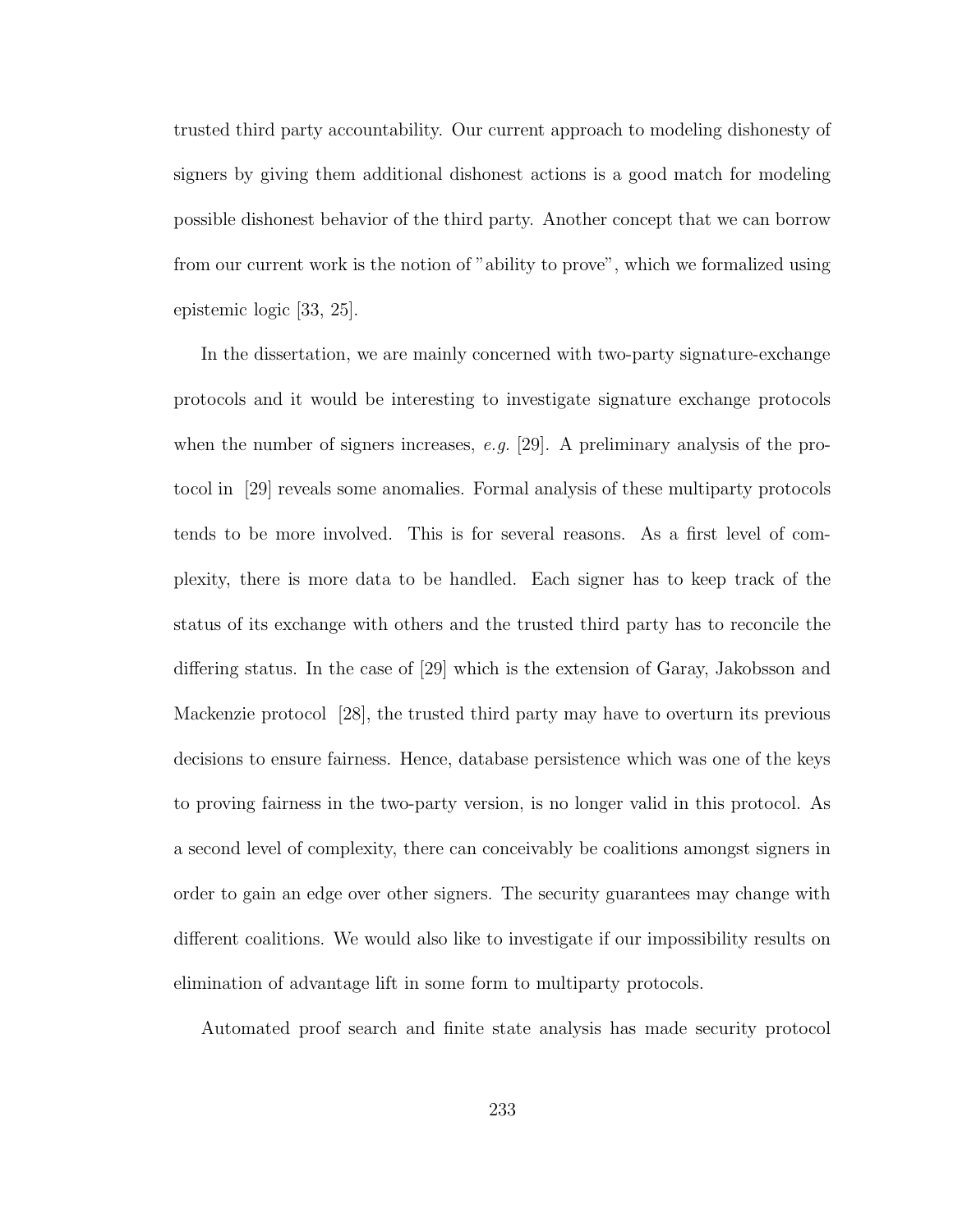analysis more tractable [43, 37]. We would like to investigate the use of these formal methods in this area. This should prove useful for example in to handle the complexity of multiparty protocols, Since we used multiset-rewriting formalism [14, 13, 22] for the study of two-party exchange protocols, which is closely related to linear logic [31], automated proof search in rewriting logics [39] and proof search in linear logic are natural candidates for analyzing such protocols. In particular, we would like to investigate using MAUDE for the analysis, which has been used for analysis of authentication protocols [20].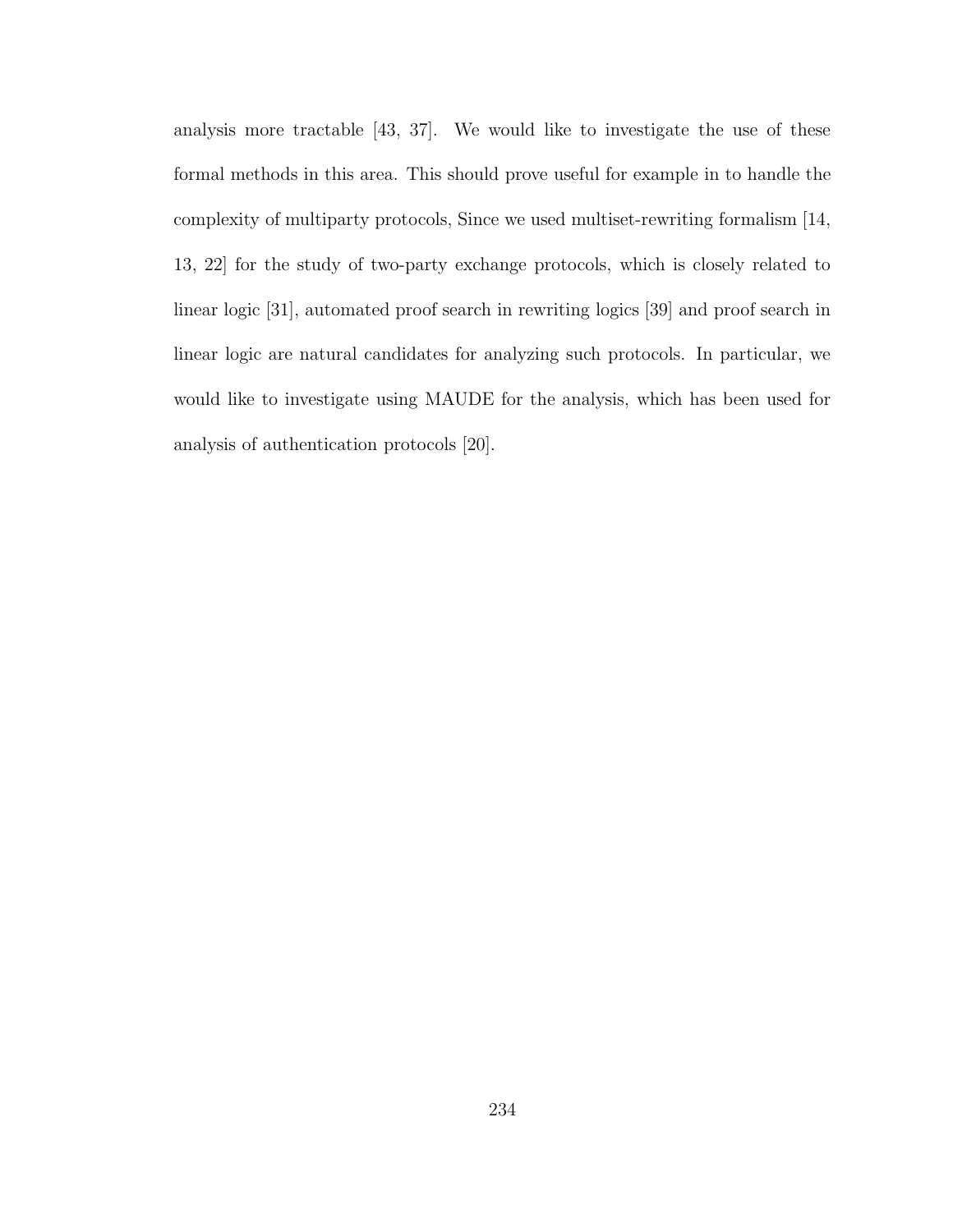# Bibliography

- [1] N. Asokan, M. Schunter, and M. Waidner, Optimistic protocols for fair exchange, Proc. 4th ACM Conference on Computer and Communications Security (CCS-4), 1997, pp. 7–17.
- [2] N. Asokan, V. Shoup, and M. Waidner, Asynchronous protocols for optimistic fair exchange, IEEE Symposium on Security and Privacy, 1998, pp. 86–99.
- [3] \_\_\_\_\_, Optimistic fair exchange of digital signatures, IEEE Journal on Selected Areas in Communications 18 (2000), no. 4, 593–610.
- [4] J. Banatre and D. Le Metayer, Computing by multiset transformation, Communications of the ACM (CACM) 36 (1993), no. 1, 98–111.
- [5] M. Ben-Or, O. Goldreich, S. Micali, and R. L. Rivest, A fair protocol for signing contracts, IEEE Transactions on Information Theory 36 (1990), no. 1, 40–46.
- [6] G. Berry and D. Boudol, The chemical abstract machine, Theoretical Computer Science **283** (2002), no. 2, 419–450.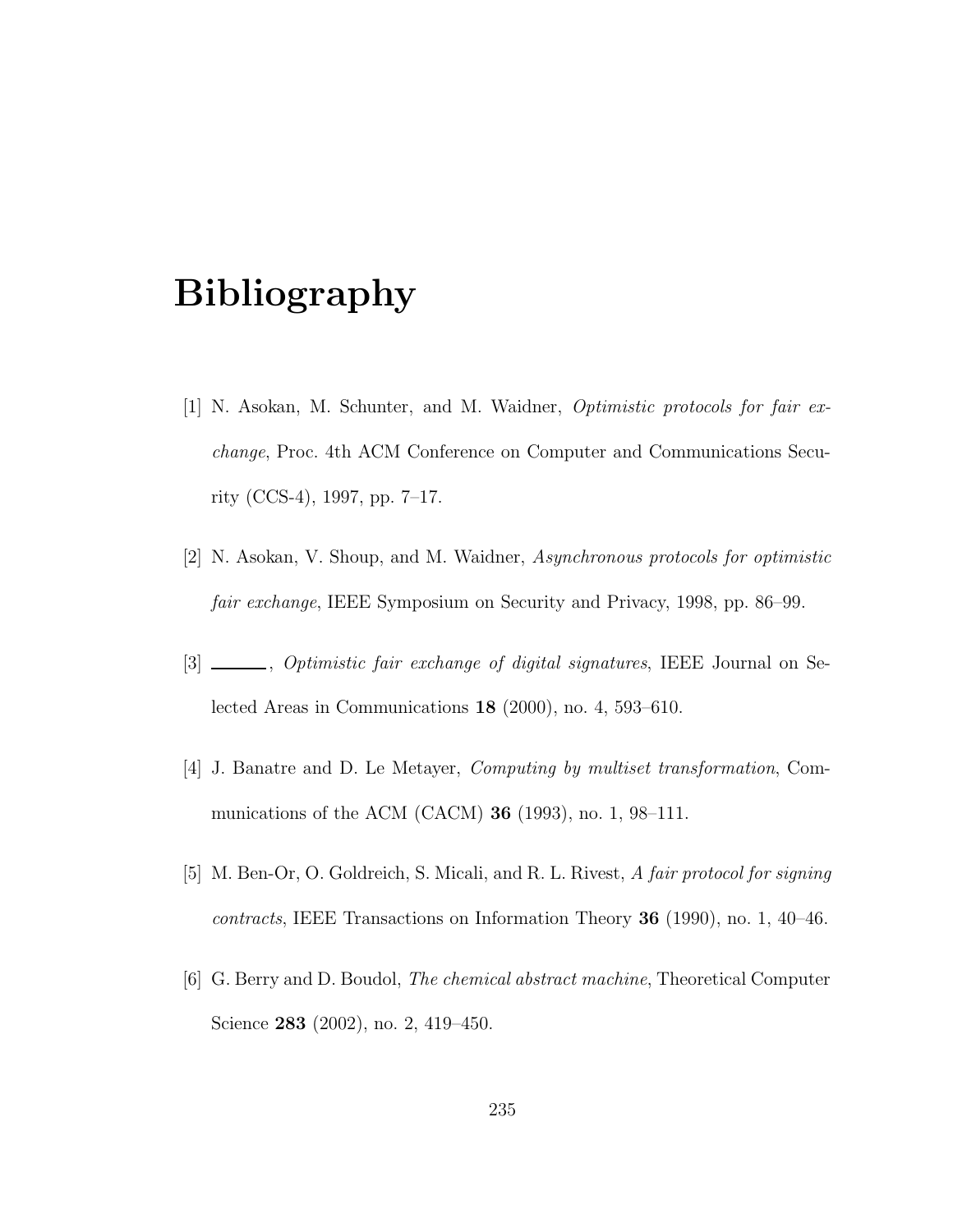- [7] D. Boneh and M. Naor, Timed commitments, Advances in Cryptology CRYPTO, vol. 1880, Springer- Verlag Lecture Notes in Computer Science, 2000, pp. 236–254.
- [8] J. Boyar, D. Chaum, and I. B. Damågard, *Convertible undeniable signatures*, Advances in Cryptology - Proceedings of CRYPTO '90, 1990, pp. 189–205.
- [9] C. Boyd and E. Foo, Off-line fair payment protocols using convertible signatures, Advances in Cryptology - Proceedings of ASIACRYPT '98, 1998, pp. 271–285.
- [10] H. Burk and A. Pfitzmann, Value exchange systems enabling security and unobservability, Computers and Security, 9(8):715–721, 1990.
- [11] F. Butler, I. Cervesato, A. D. Jaggard, and A. Scedrov, A Formal Analysis of Some Properties of Kerberos 5 Using MSR, Fifteenth Computer Security Foundations Workshop (CSFW-15) (Cape Breton, NS, Canada), IEEE Computer Society Press, 24–26 June 2002, pp. 175–190.
- [12] L. Buttyán and J.-P. Hubaux, *Toward a formal model of fair exchange a* game theoretic approach, Technical Report SSC/1999/39, Swiss Federal Institute of Technology (EPFL), Lausanne, Switzerland, December 1999.
- [13] I. Cervesato, N. Durgin, P. D. Lincoln, J. C. Mitchell, and A. Scedrov, A Comparison between Strand Spaces and Multiset Rewriting for Security Proto-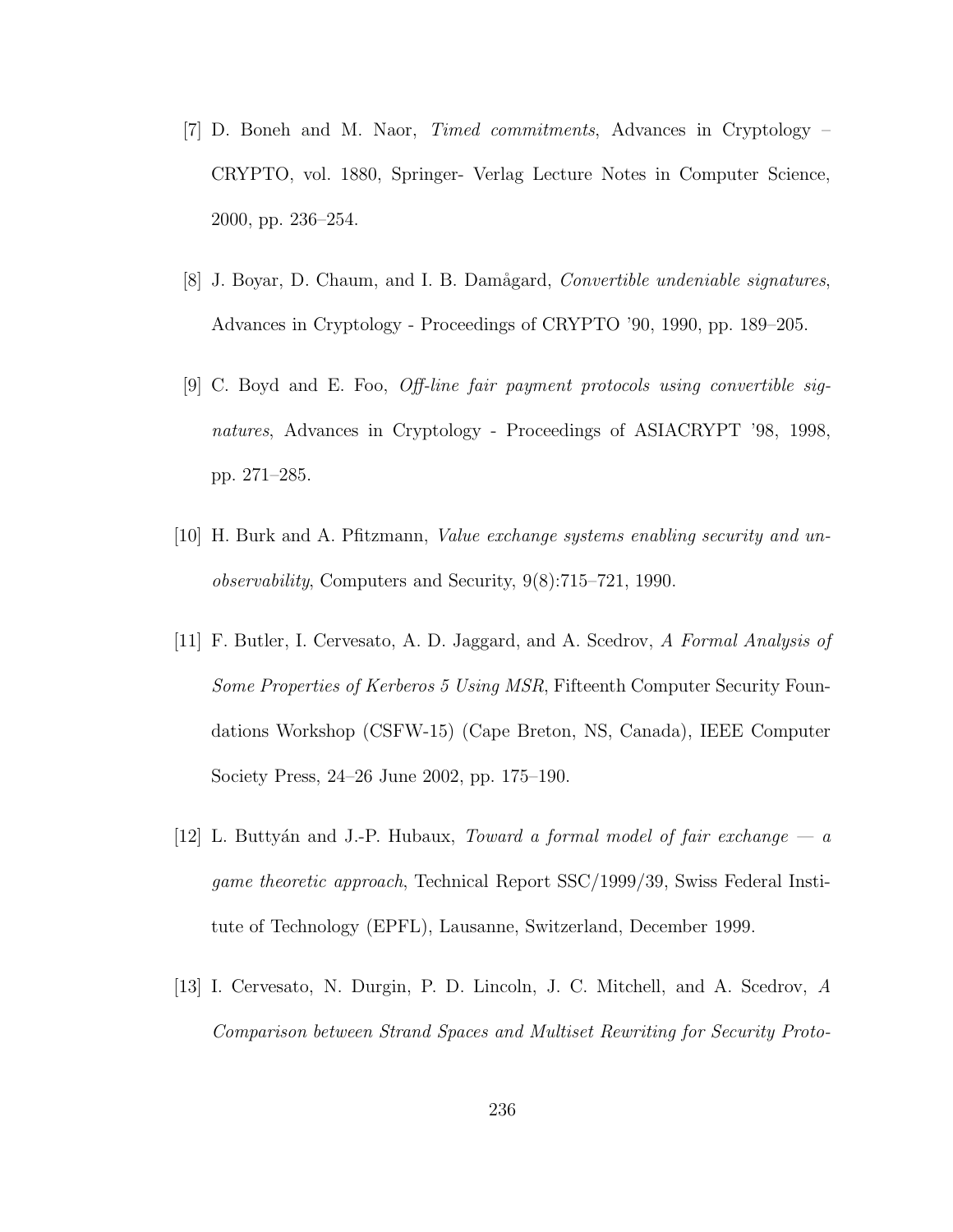col Analysis, Software Security - Theories and Systems — ISSS 2002 (Tokyo, Japan), Springer-Verlag LNCS 2609, 8–10 November 2003, pp. 356–383.

- [14] I. Cervesato, N.A. Durgin, P.D. Lincoln, J.C. Mitchell, and A. Scedrov, A metanotation for protocol analysis, Proc. 12-th Annual IEEE Computer Security Foundations Workshop (CSFW-12) (Mordano, Italy), IEEE Computer Society Press, 1999, pp. 55–69.
- [15] R. Chadha, M. Kanovich, and A. Scedrov, Inductive methods and contractsigning protocols, Proc. 8-th ACM Conference on Computer and Communications Security (CCS-8) (Philadelphia), ACM Press, 2001, pp. 176–185.
- [16] R. Chadha, J. Mitchell, A. Scedrov, and V. Shmatikov, Contract signing, optimism, and advantage, To appear in Proc. 14th International Conference on Concurrency Theory (CONCUR '03), 2003.
- [17] V. Cortier, J. Millen, and H. Ruess, Proving secrecy is easy enough, 14-th Annual IEEE Computer Security Foundations Workshop'01 (CSFW-14), 2001, pp. 97–108.
- [18] I. B. Damågard, *Practical and provably secure release of a secret and exchange* of signatures, Journal of Cryptology 8 (1995), no. 4, 201–222.
- [19] S. Das and D. Dill, Successive approximation of abstract transition relations, Sixteenth Annual IEEE Symposium on Logic in Computer Science, 2001, pp. 51–58.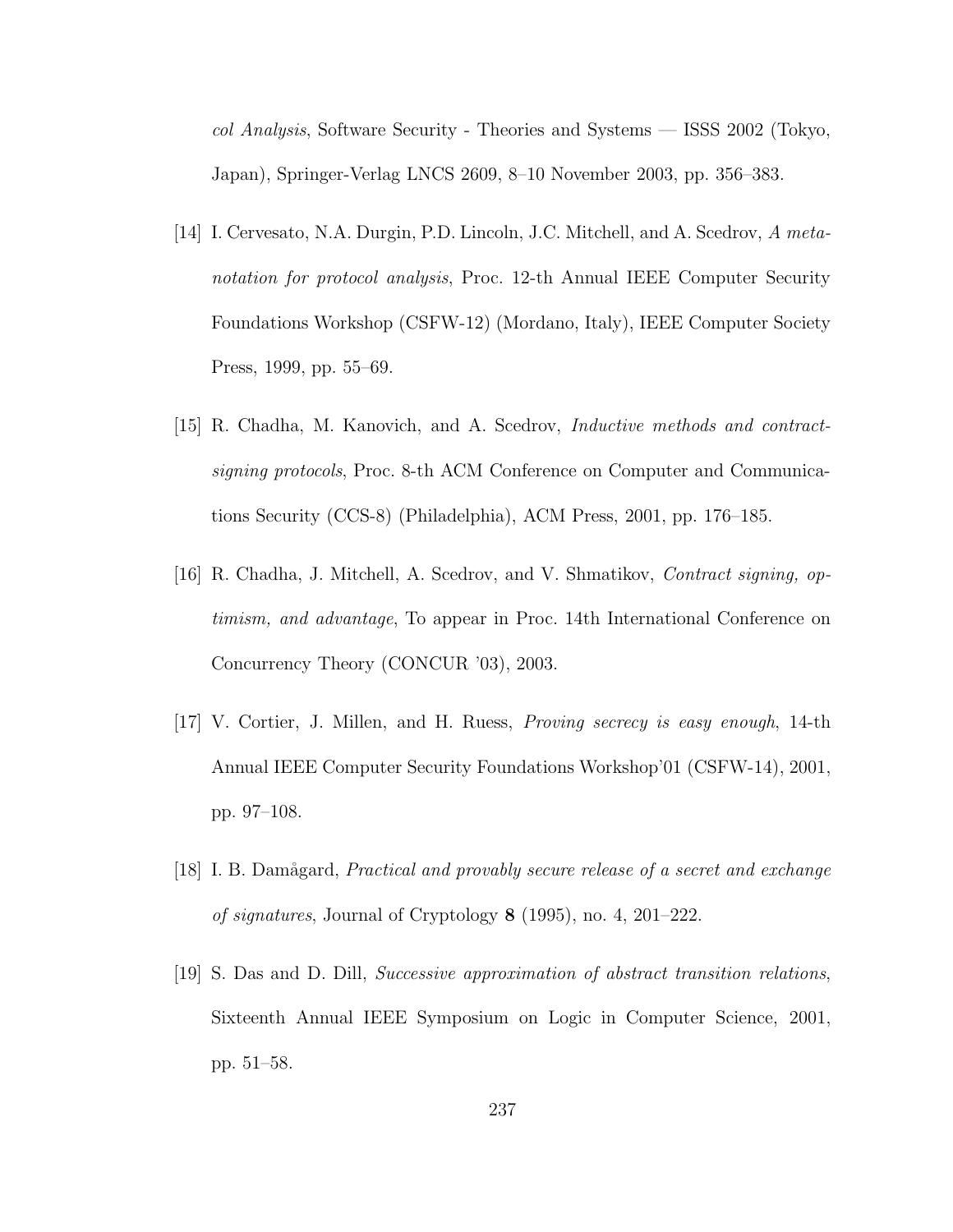- [20] G. Denker, J. Meseguer, and C. Talcott, Protocol specification and analysis in MAUDE, Workshop on Formal Methods and Security Protocols, 1998.
- [21] D. Dolev and A. Yao, On the security of public-key protocols, Proc. 22nd Annual IEEE Symp. Foundations of Computer Science, 1981, pp. 350–357.
- [22] N.A. Durgin, P.D. Lincoln, J.C. Mitchell, and A. Scedrov, Multiset rewriting and the complexity of bounded security protocols, To appear in Journal of Computer Security.
- [23] H. B. Enderton, A mathematical introduction to logic, 2 ed., Harcourt / Academic Press, 2000.
- [24] S. Even and Y. Yacobi, Relations among public key signature schemes, Technical Report 175, Computer Science Dept. Technion, Israel, March 1980.
- [25] R. Fagin, J. Halpern, Y. Moses, and M. Vardi, Reasoning about knowledge, MIT Press, 1995.
- [26] M. Fischer, N. Lynch, and M. Patterson, Impossibility of distributed consensus with one faulty process, JACM  $32$  (1985), no. 2, 374–382.
- [27] M. K. Franklin and M. K. Reiter, Fair exchange with a semi-trusted third party (extended abstract), Proc. 4th ACM Conference on Computer and Communications Security (CCS-4), 1997, pp. 1–5.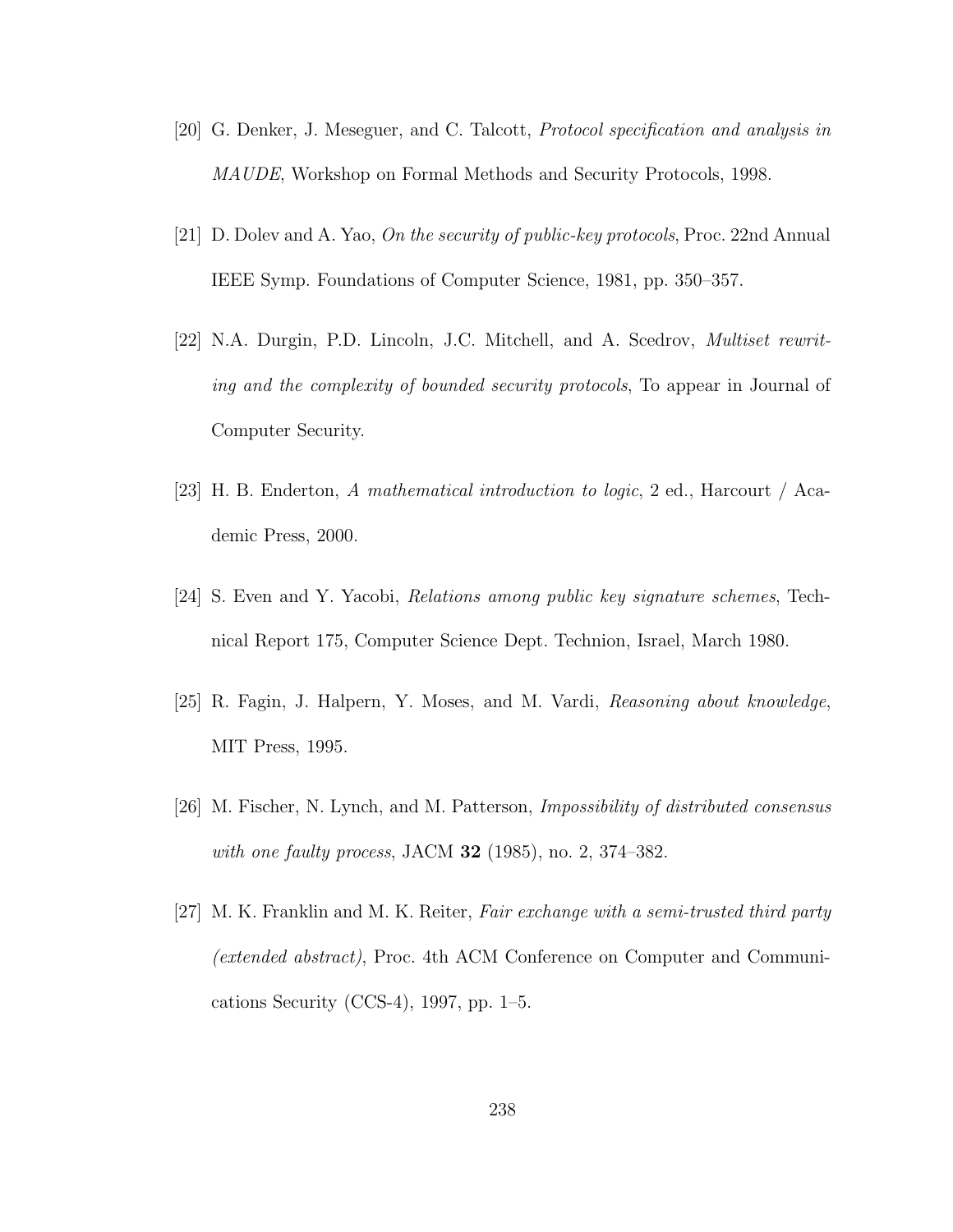- [28] J. Garay, M. Jakobsson, and P. MacKenzie, Abuse-free optimistic contract signing, Advances in Cryptology – CRYPTO'99, Springer Lecture Notes in Computer Science, vol. 1666, 1999, pp. 449–466.
- [29] J. A. Garay and P. D. MacKenzie, Abuse-free multi-party contract signing, International Symposium on Distributed Computing, 1999, pp. 151–165.
- [30] R. Gennaro, T. Rabin, and H. Krawczyk, RSA-based undeniable signatures, Journal of Cryptology 13 (2000), no. 4, 397–416.
- [31] J.-Y. Girard, Linear logic, Theoretical Computer Science 50 (1987), 1–102.
- [32] N. Heintze, J. D. Tygar, J. M. Wing, and H.-C. Wong, Model checking electronic commerce protocols, Proc. USENIX 1996 Workshop on Electronic Commerce, 1996, pp. 147–164.
- [33] J. Hintikka, *Knowledge and belief*, Cornell University Press, Ithaca, NY, 1962.
- [34] Markus Jakobsson, Kazue Sako, and Russell Impagliazzo, Designated verifier proofs and their applications, Advances in Cryptology - Proceedings of EURO-CRYPT '96, 1996, pp. 143–154.
- [35] S. Kremer and J.-F. Raskin, A game-based verification of non-repudiation and fair exchange protocols, Proc. 12th International Conference on Concurrency Theory (CONCUR '01), 2001, pp. 551–565.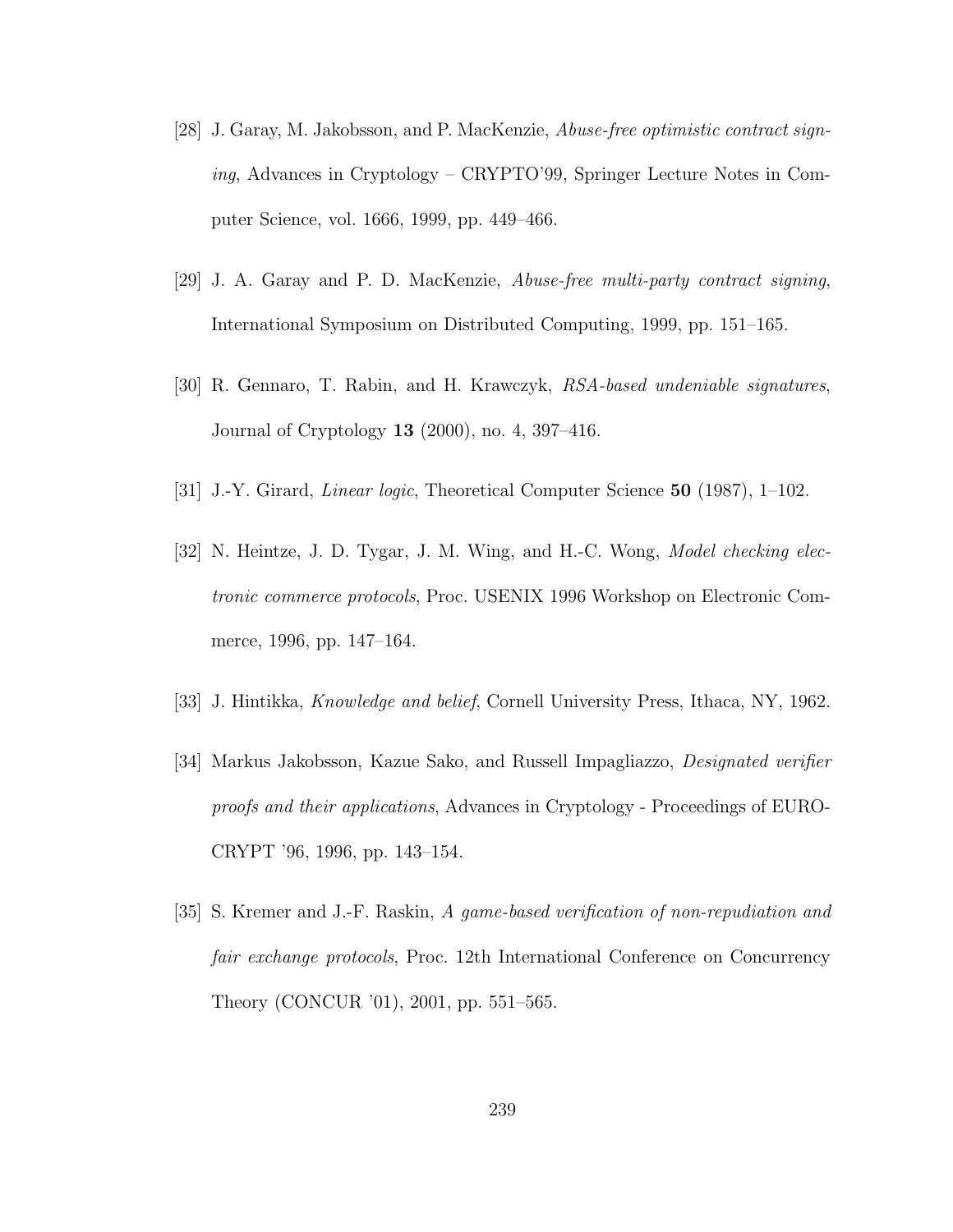- [36]  $\_\_\_\_\$ , Game analysis of abuse-free contract signing, Proc. 15th IEEE Computer Security Foundations Workshop (CSFW 15), 2002, pp. 206–220.
- [37] Gavin Lowe, Breaking and fixing the Needham-Schroeder public-key protocol using FDR, Tools and Algorithms for the Construction and Analysis of Systems (TACAS), vol. 1055, Springer-Verlag, Berlin Germany, 1996, pp. 147–166.
- [38] O. Markowitch and S. Saeednia, Optimistic fair exchange with transparent signature recovery, Proc. 5th International Conference on Financial Cryptography, 2001, pp. 339–350.
- [39] J. Meseguer, Conditioned rewriting logic as a unified model of concurrency, Theoretical computer science 96 (1992), no. 1, 73–155.
- [40] J.C. Mitchell and V. Shmatikov, Analysis of abuse-free contract signing, Financial Cryptography '00, 2000.
- [41] R.M. Needham and M.D. Schroeder, Using encryption for authentication in large networks of computers, Communications of the ACM 21 (1978), no. 12, 993–999.
- [42] H. Pagnia and F. Gaertner, On the impossibility of fair exchange without a trusted third party, Technical Report TUD-BS-1999-02, Department of Computer Science, Darmstadt University of Technology, Germany, March 1999.